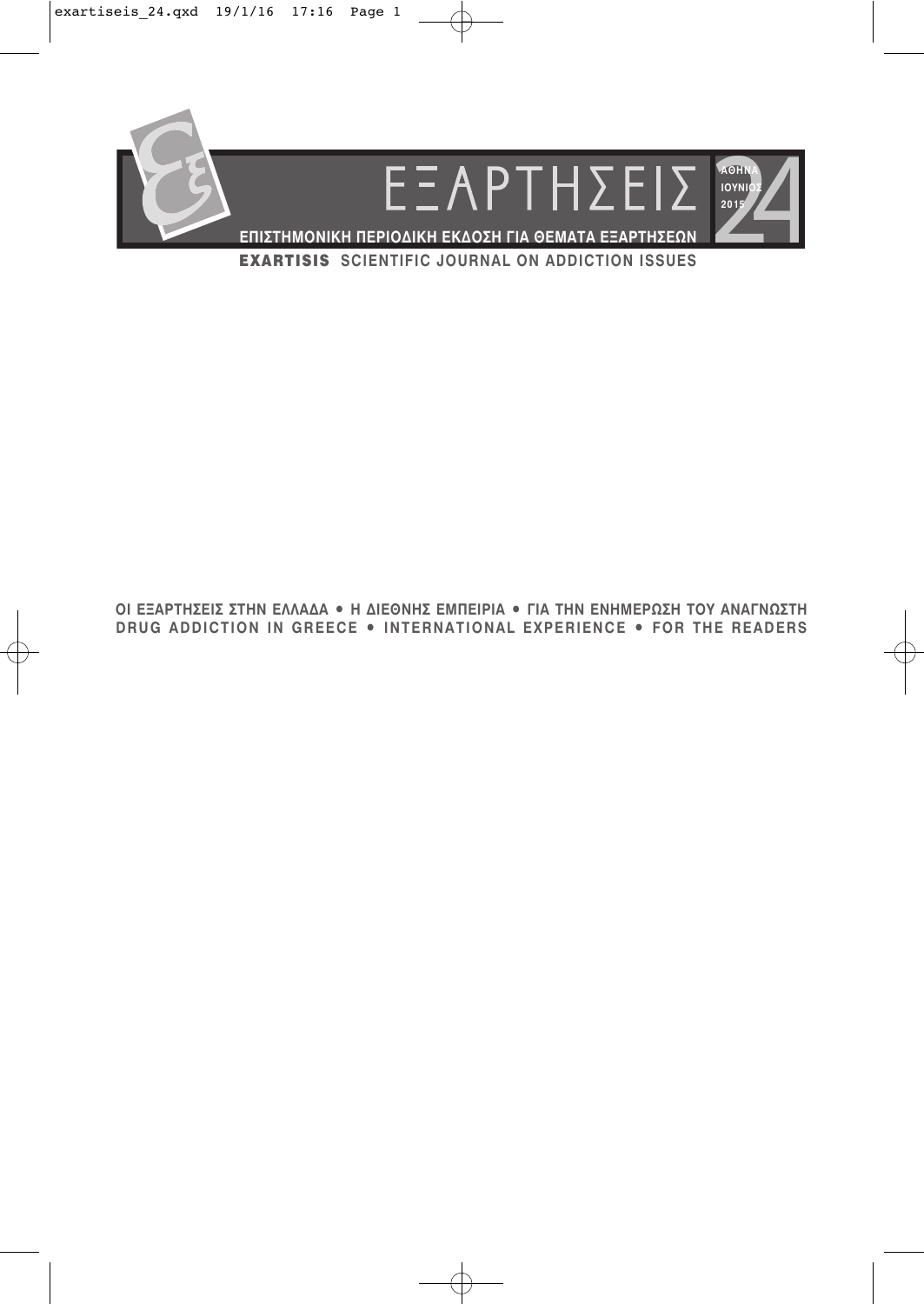

NTIFIC JOURNAL ON ADDICTION ISSUES

#### *Ιδιοκτησία*

Κέντρο Θεραπείας Εξαρτημένων Ατόμων (∫∂£∂∞) Σορβόλου 24, 116 36 ΑΘΗΝΑ τηλ.: 210 9241993-6, φαξ: 210 9241986 ηλεκτρονική διεύθυνση: exartisis@kethea.gr ιστοσελίδα: www.exartiseis.gr

#### *<i>Eκδότης-Διευθυντής*

Γεράσιμος ΝΟΤΑΡΑΣ

 $A$ ναπληρώτρια Διευθύντρια Έκδοσης Άννα ΤΣΙΜΠΟΥΚΛΗ

#### Συντακτική Ομάδα

Ελένη ΑΡΓΥΡΙΑΔΟΥ, Ρέμος ΑΡΜΑΟΣ, Μίρκα ΓΟΝΤΙΚΑ, Γεωργία ΧΡΙΣΤΟΦΙΛΗ

 $\Sigma$ ύμβουλος Έκδοσης Griffith EDWARDS, Εκδότης του Addiction

#### Διεθνής Συμβουλευτική Επιτροπή

David DEITCH, καθηγητής Κλινικής Ψυχιατρικής στο Πανεπιστήμιο Καλιφόρνια Σαν Ντιέγκο Δημήτρης ΙΑΤΡΙΔΗΣ, καθηγητής Έρευνας και Κοινωνικής Πολιτικής στο Boston College Edward KAUFMAN, καθηγητής Κλινικής Ψυχιατρικής στο Πανεπιστήμιο Καλιφόρνια, Irvine και εκδότης ÙÔ˘ *∞merican Journal of Drug and Alcohol Abuse*

#### *<i><del>Ēπιστημονική Επιτροπή Έκδοσης</del>*

Δημοσθένης ΑΓΡΑΦΙΩΤΗΣ, Κωνσταντίνος ΓΑΖΓΑΛΙΔΗΣ, Παναγιώτης ΓΕΩΡΓΑΚΑΣ, Δήμητρα ΓΚΕΦΟΥ-ΜΑΔΙΑΝΟΥ, Ανδρέας ΔΗΜΗΤΡΙΟΥ, Αθανάσιος ΔΟΥΖΕΝΗΣ, Γιώργος ΚΑΛΑΡΡΥΤΗΣ, Χάρις ΚΑΤΑΚΗ, Νέστωρ ΚΟΥΡΑΚΗΣ, Άννα ΚΟΚΚΕΒΗ, Χρήστος ΚΟΚΚΟΡΗΣ, Βασίλης ΚΟΥΤΡΑΣ, †Ευάγγελος ΚΡΟΥΣΤΑΛΑΚΗΣ, Αχιλλέας ΚΡΥΣΤΑΛΛΗΣ, Ιωάννα ΚΥΡΙΤΣΗ, Χρήστος ΛΑΣΚΑΡΑΤΟΣ, Ιωάννης ΛΙΑΠΠΑΣ, Βασίλειος ΜΑΡΚΗΣ, Μάριος ΜΑΡΣΕΛΟΣ, Κατερίνα ΜΑΤΣΑ, Βενετσάνος ΜΑΥΡΕΑΣ, Γιώργος ΜΠΑΡΔΑΝΗΣ, Αλίκη ΜΟΣΤΡΙΟΥ, Δημοσθένης ΜΠΟΥΚΗΣ, Κλήμης ΝΑΥΡΙΔΗΣ, Γεράσιμος ΠΑΠΑΝΑΣΤΑΣΑΤΟΣ, Νικόλαος ΠΑΡΑΣΚΕΥΟΠΟΥΛΟΣ, Βασίλης ΠΑΣΣΑΣ, Άννα ΠΕΤΡΙΔΟΥ, Πέτρος ΠΟΛΥΧΡΟΝΗΣ, Χαράλαμπος ΠΟΥΛΟΠΟΥΛΟΣ, Χρήστος ΡΟΓΚΟΤΗΣ, Διονύσιος ΣΑΚΚΑΣ, Καλλιόπη ΣΠΙΝΕΛΛΗ, Ιωάννης ΤΣΙΑΝΤΗΣ, Ανδρέας ΦΑΚΟΣ, Ιάκωβος ΦΑΡΣΕΔΑΚΗΣ, Μάρθα ΦΩΣΤΕΡΗ

#### Συνδρομές

Ελένη ΡΟΥΣΣΟΥ

#### *Publishing Body*

Therapy Centre for Dependent Individuals (KETHEA) 24, Sorvolou str., 116 36 ATHENS tel.: +30 210 9241993-6, fax: +30 210 9241986 e-mail: exartisis@kethea.gr website: www.exartiseis.gr

#### *Editor in Chief*

Gerassimos NOTARAS *Co-Editor*

Anna TSIBOUKLI

*Editorial Committee* Eleni ARGYRIADOU, Remos ARMAOS, Mirka GONTIKA, Georgia CHRISTOFILI

*Consultant Editor*  Griffith EDWARDS, Editor in Chief of *Addiction* 

# *International Editorial Advisory Group*

David DEITCH, Professor of Clinical Psychiatry, University of California San Diego Demetrius IATRIDIS, Professor, Social Policy Planning, Boston College Graduate School of Social Work Edward KAUFMAN, Professor of Clinical Psychiatry, University of California, Irvine and Editor of the *∞merican Journal of Drug and Alcohol Abuse*

#### *National Editorial Advisory Group*

Dimosthenis AGRAFIOTIS, Konstantinos GAZGALIDIS, Panagiotis GEORGAKAS, Dimitra GEFOU-MADIANOU, Andreas DIMITRIOU, Athanassios DOUZENIS, Giorgos KALARRYTIS, Charis KATAKI, Nestor KOURAKIS, Anna KOKKEVI, Christos KOKKORIS, Vassilis KOUTRAS, †Evangelos KROUSTALAKIS, Achilleas KRYSTALLIS, Ioanna KYRITSI, Christos LASKARATOS, Ioannis LIAPPAS, Vassileios MARKIS, Marios MARSELOS, Katerina MATSA, Venetsanos MAVREAS, Giorgos BARDANIS, Aliki MOSTRIOU, Dimosthenis BOUKIS, Klimis NAVRIDIS, Gerassimos PAPANASTASATOS, Nikolaos PARASKEVOPOULOS, Vassilis PASSAS, Anna PETRIDOU, Petros POLYCHRONIS, Charalampos POULOPOULOS, Christos ROGOTIS, Dionissios SAKKAS, Kalliopi SPINELLI, Ioannis TSIADIS, Andreas FAKOS, Iakovos FARSEDAKIS, Martha FOSTERI

# *Subscriptions*

Eleni ROUSSOU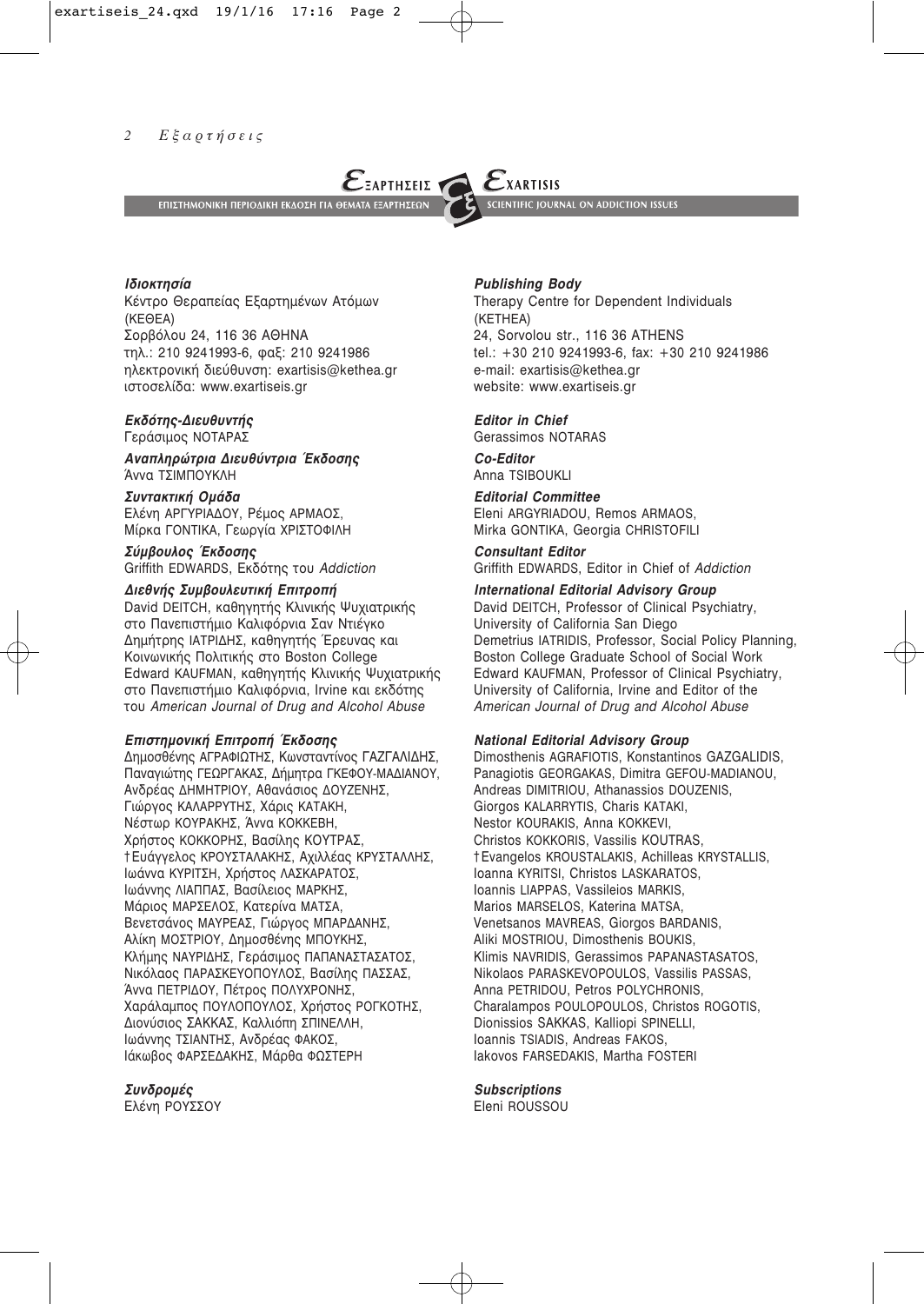# $E \xi a \varrho \tau \eta \sigma \varepsilon \iota \varsigma$  3

# $\vert$ exartiseis\_24.qxd 19/1/16 17:16 Page 3

# **ΠΕΡΙΕΧΟΜΕΝΑ - CONTENTS**

| Εκδοτικό σημείωμα - Editorial                                                                                                                                                                                                                                                                                                                                                                                                                                                                                                                                                                  | 5  |
|------------------------------------------------------------------------------------------------------------------------------------------------------------------------------------------------------------------------------------------------------------------------------------------------------------------------------------------------------------------------------------------------------------------------------------------------------------------------------------------------------------------------------------------------------------------------------------------------|----|
| Συνέντευξη με τον Juan Parés y Plans (Corelli)<br>Interview with Juan Parés y Plans (Corelli)                                                                                                                                                                                                                                                                                                                                                                                                                                                                                                  | 9  |
| ΟΙ ΕΞΑΡΤΗΣΕΙΣ ΣΤΗΝ ΕΛΛΑΔΑ – DRUG ADDICTION IN GREECE<br>Διερεύνηση αντιλήψεων και στάσεων των εργαζομένων<br>στην Ελληνική Αστυνομία σχετικά με την τοξικοεξάρτηση.<br>Δικτύωση του ΚΕΘΕΑ και του κέντρου πρόληψης των εξαρτήσεων<br>ΣΕΙΡΙΟΣ με την Ελληνική Αστυνομία<br>Σοφία Καζαντζίδου & Ελένη Παπακώστα-Γάκη<br>Investigation of perceptions and attitudes of the employees<br>of the Greek police force in relation to drug addiction.<br>Networking of KETHEA and the centres for prevention<br>of addictions with the Greek police force<br>Sophia Kazantzidou & Eleni Papakosta-Gaki | 21 |
| Συν-εκπαίδευση στελεχών θεραπείας και σωφρονιστών υπαλλήλων<br>στην αλλαγή στάσης για την αντιμετώπιση της εξάρτησης:<br>Οργανωσιακοί φραγμοί, μηχανισμοί άμυνας, προκλήσεις και προοπτικές<br>Άννα Τσιμπουκλή & Ρέμος Αρμάος<br>Transforming the attitudes of treatment staff and correctional<br>officers through cross-training in the drug addiction field:<br>organizational barriers, defense mechanisms, challenges and perspectives<br>Anna Tsiboukli & Remos Armaos                                                                                                                   | 43 |
| Ομαδικοαναλυτική θεραπεία οικογένειας & απεξάρτηση.<br>Η συμβολή της ομαδικοαναλυτικής ομάδας γονέων<br>στην αντιμετώπιση της τοξικοεξάρτησης<br>Μαρία Γ. Κουρλή<br>Group-analytic family therapy and substance abuse treatment.<br>The contribution of group-analytic parent group in addiction treatment<br>Maria G. Kourli                                                                                                                                                                                                                                                                  | 52 |
| Η ΔΙΕΘΝΗΣ ΕΜΠΕΙΡΙΑ – INTERNATIONAL EXPERIENCE<br>Τι έχουν δείξει οι έρευνες δύο δεκαετιών σχετικά με τις αρνητικές<br>επιδράσεις από την ψυχαγωγική χρήση κάνναβης;<br>What has research over the past two decades revealed about<br>the adverse health effects of recreational cannabis use?<br>Wayne Hall                                                                                                                                                                                                                                                                                    | 79 |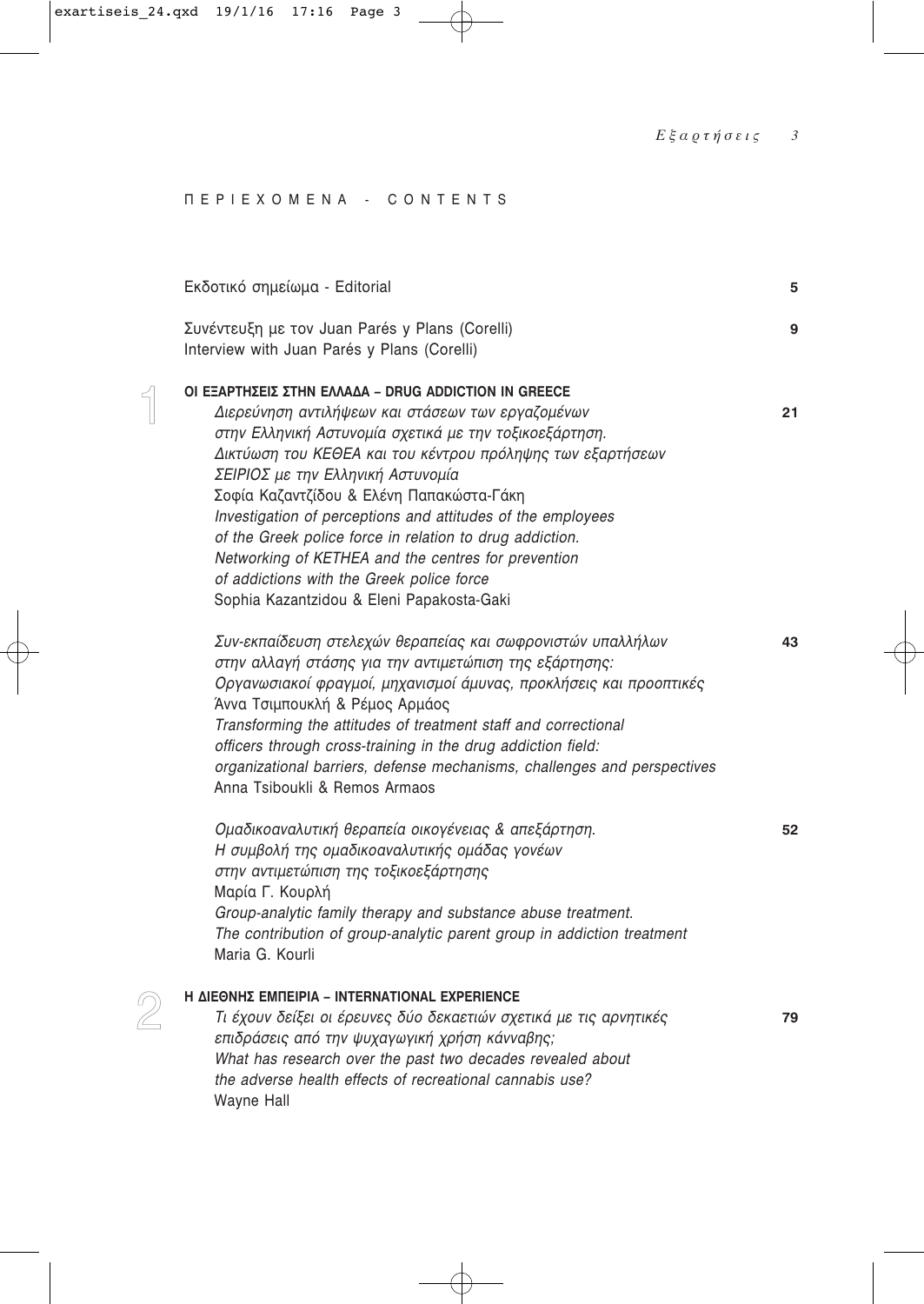#### Εξαρτήσεις  $\overline{4}$



| <b>ΓΙΑ ΤΗΝ ΕΝΗΜΕΡΩΣΗ ΤΟΥ ΑΝΑΓΝΩΣΤΗ – FOR THE READER</b><br>Χώρος Δράσης: Κοινωνία και Τέχνη<br>Αντώνης Πάριος, Ιωάννα Βαλσαμίδου<br>Choros Drasis (Space for action): Social Arts<br>Antonis Parios, Ioanna Valsamidou | 115 |
|------------------------------------------------------------------------------------------------------------------------------------------------------------------------------------------------------------------------|-----|
| Οδηγίες δημοσίευσης ποιοτικών μελετών<br>Guidance for reporting qualitative manuscripts<br>Joanne Neale, Robert West                                                                                                   | 120 |
| Οδηγίες προς τους συγγραφείς – Guidance to the authors                                                                                                                                                                 | 123 |

Για την καλύτερη ενημέρωση των αναγνωστών του περιοδικού τα περιεχόμενα, οι τίτλοι των άρθρων και των περιλήψεων είναι δίγλωσσοι.

Η αναδημοσίευση των πρωτότυπων ελληνικών άρθρων επιτρέπεται μόνο με έγγραφη άδεια από τον εκδότη και θα πρέπει υποχρεωτικά να αναφέρονται η πηγή και οι συγγραφείς. Επίσης, η αναδημοσίευση των μεταφρασμένων άρθρων του περιοδικού επιτρέπεται μόνο με έγγραφη άδεια από τον εκδότη και θα πρέπει υποχρεωτικά να αναφέρονται η πηγή, οι συγγραφείς και το όνομα του μεταφραστή του άρθρου.

For the better information of the readers of this journal the contents, the titles of the articles and of the abstracts are translated into two languages.

Reprint of the original Greek articles is only allowed after the written permission of the editor, and they should always refer the source and the authors. Also reprint of the translated articles is only allowed after the written permission of the editor and they should always refer the source, the authors and the translator.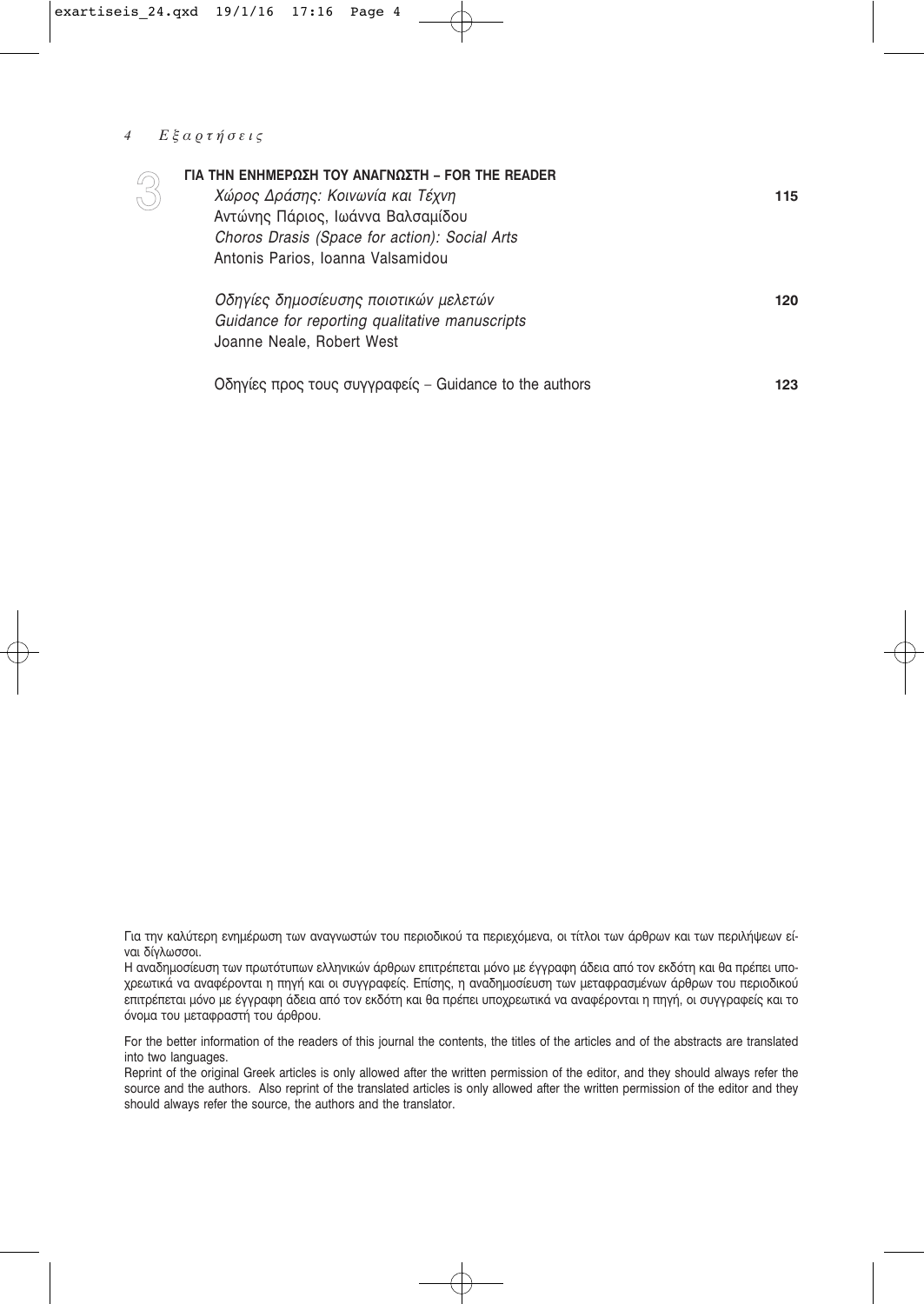# *EΚδοτικό Σημείωμα*

ΤΗΝ ΕΠΟΧΗ ΠΟΥ ΑΡΧΙΖΕΙ ΕΚ ΝΕΟΥ ΜΙΑ ΣΥΖΗΤΗΣΗ για το κατάλληλο θεραπευτικό μοντέλο αντιμετώπισης των εξαρτήσεων, επιλέξαμε να παρουσιάσουμε σε αυτό το τεύχος του περιοδικού την συνέντευξη που είχε παραχωρήσει ο Juan Corelli, Αντιπρόεδρος επί σειρά ετών του Centro Italiano di Solidarietà, Ρώμης, του πιο επιτυχημένου προγράμματος της Ιταλίας στο πεδίο της απεξάρτησης, στον Erick Broaekaert, Καθηγητή Ορθοπαιδαγωγικής του Πανεπιστημίου Γάνδης και επίσης πρωτοπόρου της δημιουργία των θεραπευτικών κοινοτήτων του Βελγίου.

Ο Corelli στη συνέντευξη αυτή θυμίζει τις ευρωπαϊκές ρίζες των θεραπευτικών προγραμμάτων απεξάρτησης, οι οποίες αναπτύχθηκαν με βάση το δημοκρατικό μοντέλο ψυχαναλυτικής κατεύθυνσης στις αρχές της δεκαετίας του '40 αλλά και πως συνδυάζονται με το αμερικάνικο, ιεραρχημένο, στεγνό μοντέλο ΘΚ για χρήστες ουσιών όπως εξαπλώθηκε στις Ηνωμένες Πολιτείες μέσω πρωτοποριακών θεραπευτικών κοινοτήτων όπως το Daytop Village, το Phoenix House **Kal To Odyssey House.** 

Διαβάζοντας τη συνέντευξη του, αναδεικνύονται ορισμένα σημεία που και σήμερα δε μπορεί παρά να είναι επίκαιρα. Η ανθρωπιστική προσέγγιση, η ενθάρρυνση του προσωπικού ώστε να αποκτήσει πιο κριτική ματιά, η μεγαλύτερη ελευθερία στο προσωπικό, η επιτρεπτικότητα, η παραδοχή και αποδοχή των λαθών. Όπως ο ίδιος χαρακτηριστικά ανέφερε: «...Δεν είναι υγιές να μην επιτρέπεται να αναλύσεις τα λάθη σου και να μάθεις από αυτά...».

Ο Corelli αναφέρθηκε επίσης και στην ανάγκη της δημιουργίας ενός μη-γραφειοκρατικού περιβάλλοντος, λέγοντας: «...Το πρώτο που έκανα ήταν κατά κάποιο τρόπο θεραπεία περιβάλλοντος. Καταρχήν έβγαλα τα γραφεία, δεν υπήρχαν πλέον γραφεία, έτσι δεν μπορούσες να δουλέψεις μόνος. Έπρεπε να δουλέψεις με την ομάδα...».

To Centro Italiano di Solidarietà (CeIS) σύμφωνα με τον Broekaert μπορεί να θεωρηθεί παράδειγμα για τον τρόπο με τον οποίο επηρέασαν ιδιαίτερα οι Maxwell Jones και Harold Bridger, ο οποίος επί σειρά ετών υπήρξε και εξωτερικός σύμβουλος του ΚΕΘΕΑ, στην ανάπτυξη των θεραπευτικών κοινοτήτων στην Ευρώπη. Οι έννοιες της «κοινωνικής μάθησης» και του «οργανισμού ως όλον» παραμένουν εξαιρετικής σημασίας όταν εξετάζονται τα βασικά χαρακτηριστικά οποιασδήποτε θεραπευτικής κοινότητας. Οι συγγραφείς κλείνουν το άρθρο τους εστιάζοντας στις απαραίτητες «συνθήκες για την αλλαγή», που φαίνεται να είναι αναγκαίες για την ανάπτυξη οποιουδήποτε οργανισμού. Με απόδοση ορισμένων από αυτές τις συνθήκες, τις οποίες επιλέξαμε ως πιο επίκαιρες για τη σημερινή πραγματικότητα ελπίζουμε να συνεισφέρουμε στο διάλογο «αναζήτησης» και περαιτέρω εξέλιξης του θεραπευτικού μοντέλου αλλά και των οργανισμών.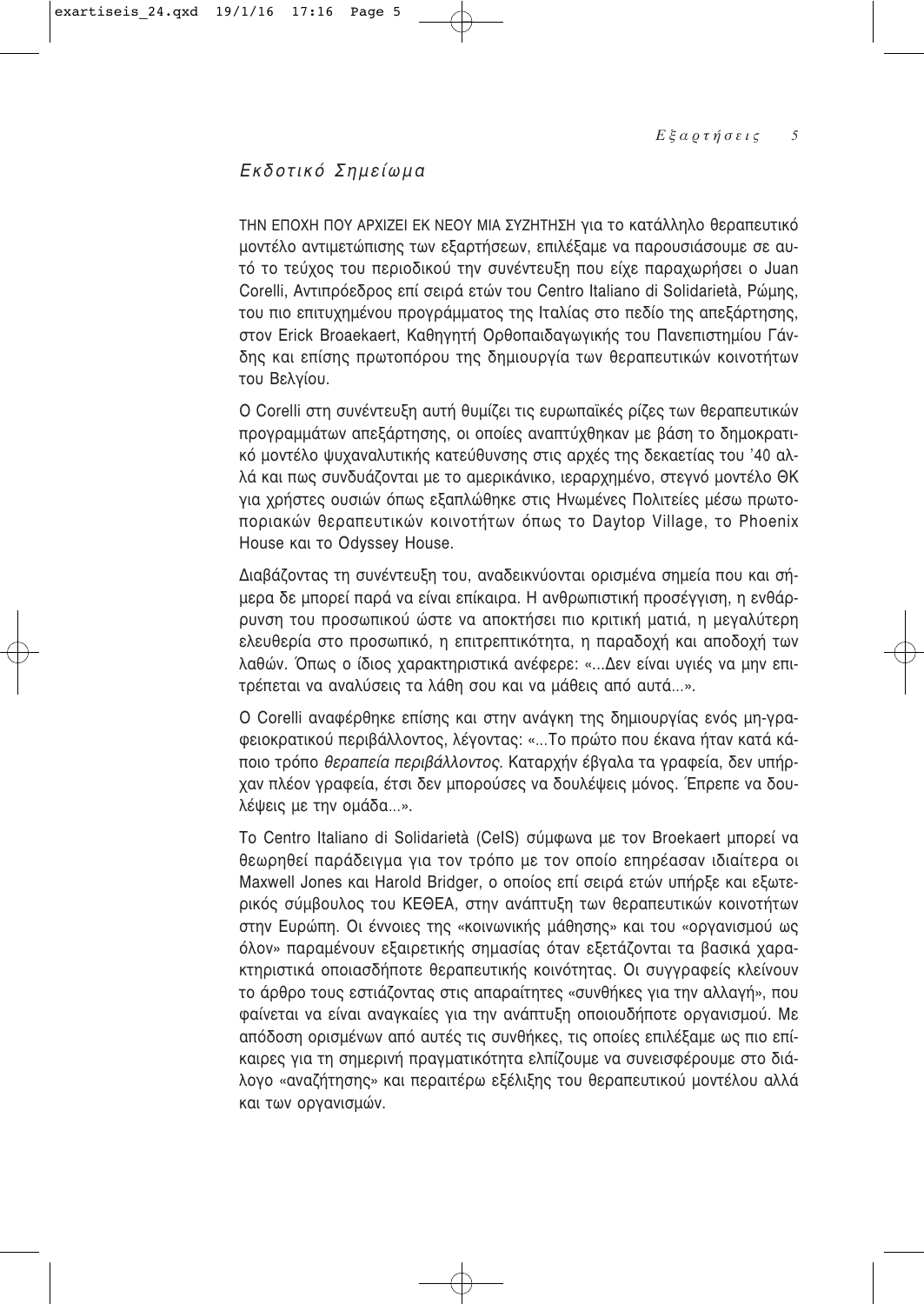- *6 Εξαρτήσεις*
- Ανοικτός διάλογος σε όλα τα επίπεδα
- Κατανόηση των σημερινών κοινωνικών και οικονομικών συνθηκών
- Ο χρήστης ουσιών πάντα στο επίκεντρο
- Η διεργασία της αλλαγής ως πιο σημαντική από το αποτέλεσμα
- Η διευκόλυνση της ανάπτυξης των ΘΚ σε ανοιχτό σύστημα
- Η έμφαση σε βιωματικές μαθησιακές εμπειρίες και
- Η απαλλαγή από την στείρα γραφειοκρατία

Η εκδοτική ομάδα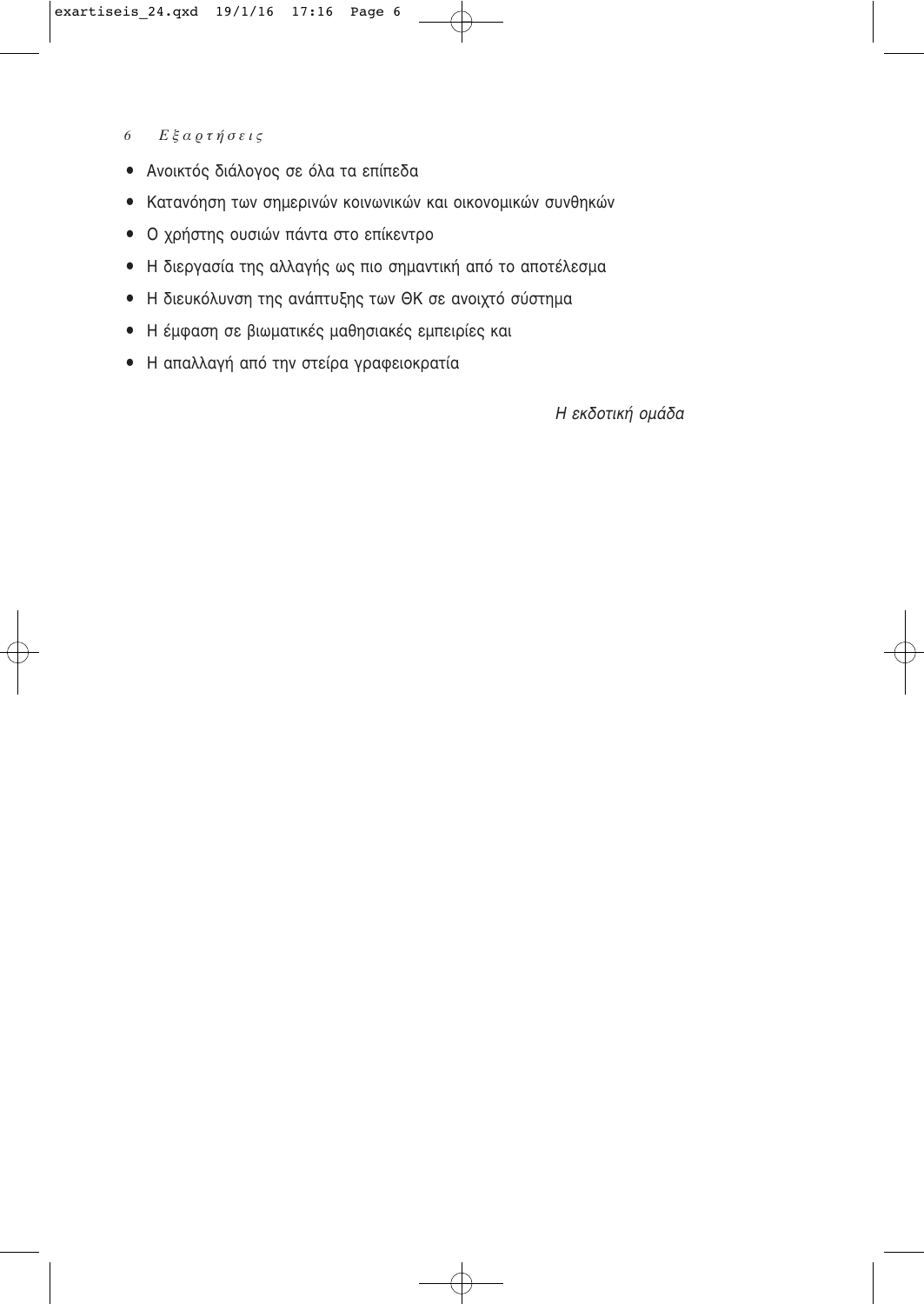## *Editorial*

AT CRISIS TIMES when the discussion about the appropriate treatment model for addiction is thriving we decided to present this interview of Juan Parés y Plans (Corelli). Juan Parés y Plans was the vice-president of the most successful addiction treatment program in Italy, CeIS (Centro Italiano di Solidarietà), Rome, for a number of years. Juan Parés y Plans gave this interview to Eric Broekaert, professor of Orthopedagogics at Ghent University also a pioneer in the therapeutic communities in Belgium.

In this interview, Corelli reminds us of the European origins of treatment programs, developed under the influence of the democratic milieu- oriented psychoanalytical T.C. in the early 40s. He also talks about how the American hierarchical drug-free concept T.C. spread out in the US represented by the pioneering TCs such as Daytop Village, Phoenix House and Odyssey House influenced CeIS.

Reading his interview there are a few points, very relevant to today's situation that immediately stand out. The first point emphasizes the humanistic approach to treatment and organization management. The second, concerns staff members' reinforcement to develop a critical eye, a space of free movement to allow, accept, discuss and learn from mistakes. As Corelli said: "…*It is not healthy when you are not allowed to analyse your mistakes in order to learn from them*…".

Corelli also described the necessity to create a non-bureaucratic work environment and we quote: "*The first thing I did was —in a way— milieu-therapy. I took away the offices. There were no desks anymore, so you could not work alone. You had to work with the groups*".

According to Broekaert, CeIS may be considered as a perfect example for the development of European TCs under the influence of pioneers in group psychodynamics, such as Maxwell Jones and Harold Bridger. Harold Bridger was for many years KETHEA's supervisor. Concepts like "social learning" and "the organization as a whole" maintain their importance when trying to understand the main characteristics of any therapeutic community. The authors conclude their article, focusing on the *conditions sine qua non* for change, which seem to be essential for the development of any type of organization. Some of these conditions are highly relevant today. We offer them to you hoping to contribute to the quest for further development of the drug addiction treatment model and the relevant organisations.

- Open dialogue at all hierarchical levels
- Understanding the external environment and the current crisis
- Client-centered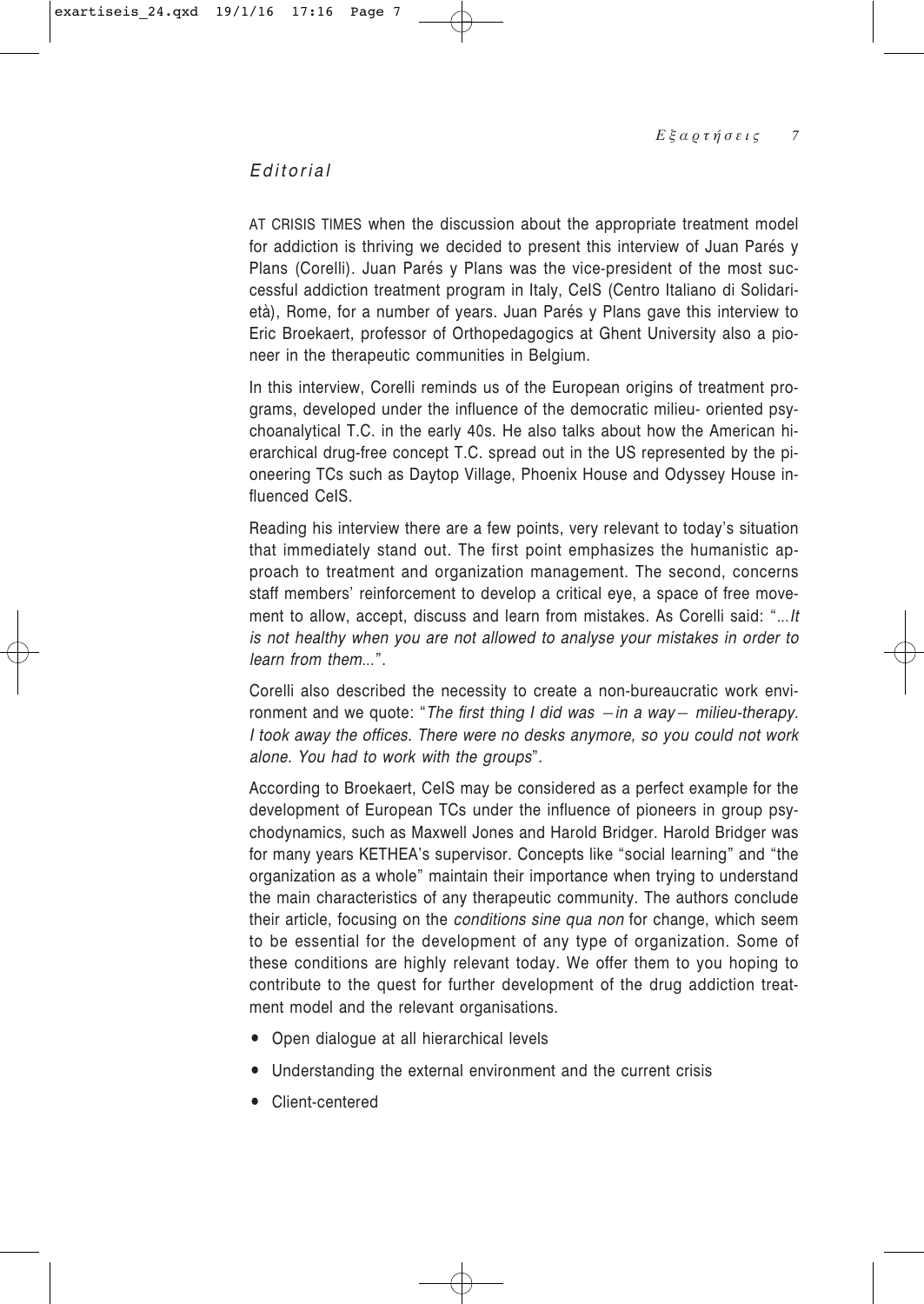#### $E$ ξαρτήσεις 8

- The process of change as more important than the outcome
- Facilitation of TC development towards an open system
- Emphasis on living-learning experiences
- Elimination of bureaucracy

We hope that you will enjoy this volume as much as we did.

The editorial Group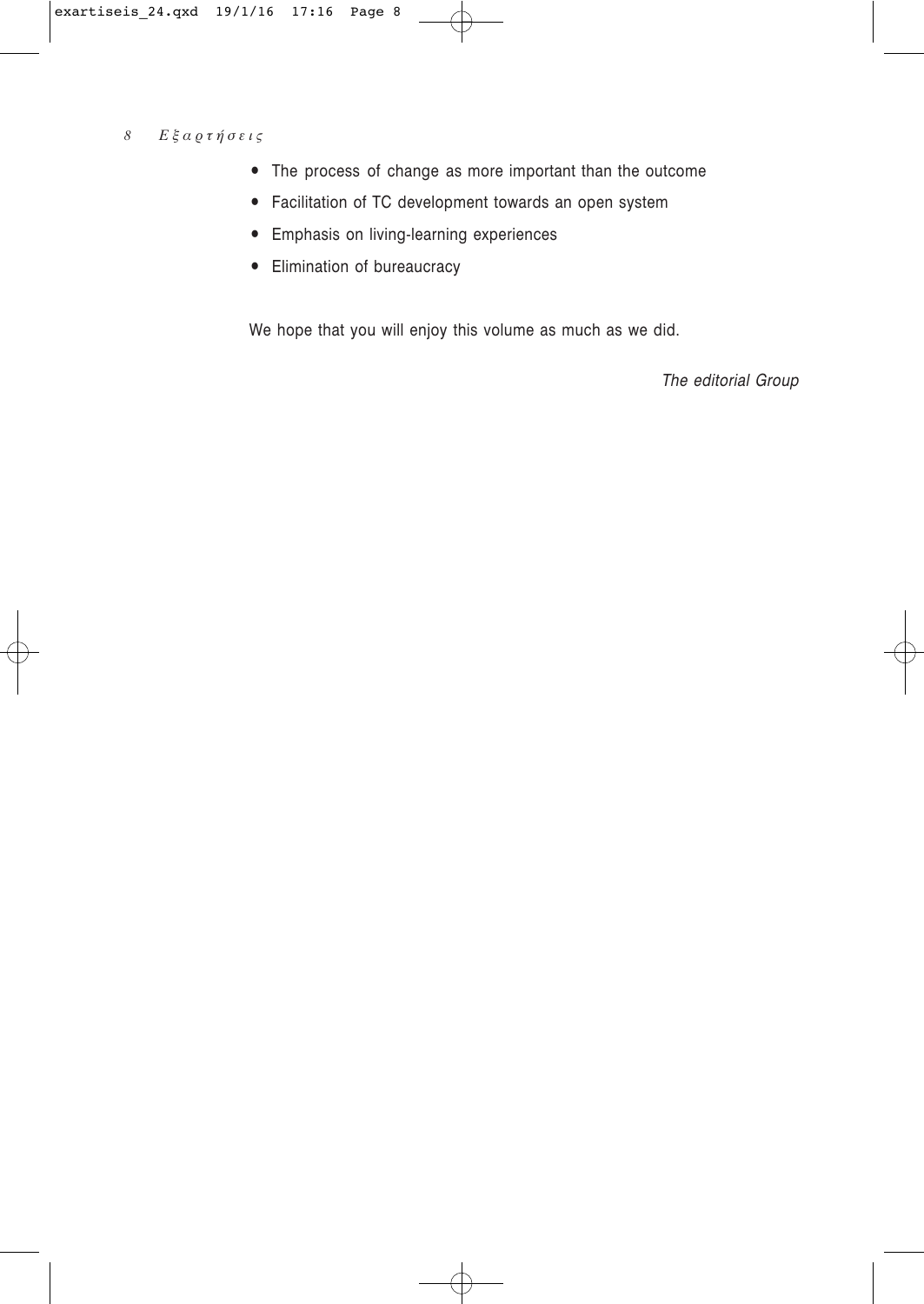*Ε ξ α ρ τ ή σ ε ι ς , τεύχος 24, 2015*

*™˘Ó¤ÓÙ¢ÍË Ì ÙÔÓ* JUAN PARÈS Y PLANS (CORELLI) *Interview with* JUAN PARÈS Y PLANS (CORELLI)

Παρουσίαση

O Maxwell Jones, ο Harold Bridger και οι «δύο» Θεραπευτικές Κοινότητες: συνέντευξη με τον Juan Parés y Plans (Corelli) σχετικά με την ανάπτυξη του Centro Italiano di Solidarietà (CeIS-Ιταλικού Κέντρου Αλληλεγγύης)\*

*Vandevelde, S. and Broekaert, E., 2001*

Απόδοση στα ελληνικά ΤΖΙΝΗ ΧΡΙΣΤΟΦΙΛΗ Translation into Greek GENIE CHRISTOFILI

#### $\Box$ ερίληψη

*Πάντοτε υπήρχε ένας διαχωρισμός ανάμεσα στις «δύο» θεραπευτικές κοινότητες: στο ευρωπαϊ-Κό, δημοκρατικό περιβάλλον με την ψυχαναλυτική κατεύθυνση και στο αμερικάνικο, ιε*ραρχημένο, στεγνό μοντέλο Θεραπευτικής Κοινότητας (ΘΚ). Πολλοί συγγραφείς ωστόσο προσπάθησαν να γεφυρώσουν τις δύο προσεγγίσεις, εντοπίζοντας αρκετά κοινά τους χαρακτηριστικά, όπως είναι για παράδειγμα η έννοια της «κοινωνικής μάθησης». Ο *Maxwell Jones, ο πιο γνωστός από τους πρωτοπόρους του δημοκρατικού μοντέλου ΘΚ,* προσπάθησε να συνδυάσει τις δύο παραδόσεις, όχι μόνο στα συγγράμματά του αλλά *Και στο «πεδίο δράσης». Τα τελευταία χρόνια της ζωής του (1986-1990), εργάστηκε ως*  $σύμβουλος στο Centro Italiano di Solidarietà (CeIS) στη Ρώμη, το οποίο δημιουργήθηκε$ *ˆ˜ ÈÂÚ·Ú¯Ë̤ÓË £∫ ÁÈ· ¯Ú‹ÛÙ˜ Ô˘ÛÈÒÓ, '¿ÛÂÈ ÙÔ˘ ·ÌÂÚÈοÓÈÎÔ˘ ÌÔÓÙ¤ÏÔ˘ ÙÔ˘ Daytop.*  $\Sigma$ την ανάπτυξη του CeIS σημαντικό ρόλο έπαιξαν επίσης ο Harold Bridger, ο οποίος συμμετείχε στο Δεύτερο Πείραμα του Northfield (Second Northfield Experiment) στο νοσοκομείο Hollymoor το 1944 όπου και ξεκίνησε να αναπτύσσει τις ιδέες του σχετικά με *το «νοσοκομείο ως όλον» και τον «κοινωνικό σύλλογο» ('social club'), καθώς επίσης και* ο Dennie Briggs, ο οποίος ανέπτυξε πρωτοποριακές θεραπευτικές κοινότητες εντός του σωφρονιστικού συστήματος (στη δεκαετία του '50). Στο άρθρο αυτό παρουσιάζεται το *ÌÂÁ·Ï‡ÙÂÚÔ Ì¤ÚÔ˜ ÌÈ·˜ Û˘ÓÔÌÈÏ›·˜ Ì ÙÔÓ ·ÓÙÈÚfi‰ÚÔ ÙÔ˘ CeIS, Juan Parés y Plans (Corelli), η οποία εστιάζει στο σημείο τομής του δημοκρατικού μοντέλου με το ιεραρχη*µένο μοντέλο ΘΚ, κατά τη δημιουργία του CeIS καθώς και στο βαθμό στον οποίο οι *Maxwell Jones και Harold Bridger έπαιξαν ρόλο σε αυτό.* 

<sup>\*</sup> Τίτλος Πρωτοτύπου: "Maxwell Jones, Harold Bridger, Dennie Briggs and the 'two' therapeutic communities: an interview with Juan Parés y Plans (Corelli) about the development of the Centro Italiano di Solidarietà (CeIS) di Roma", The Consortium for Therapeutic Communities, Volume 24, Issue 2 (summer 2003)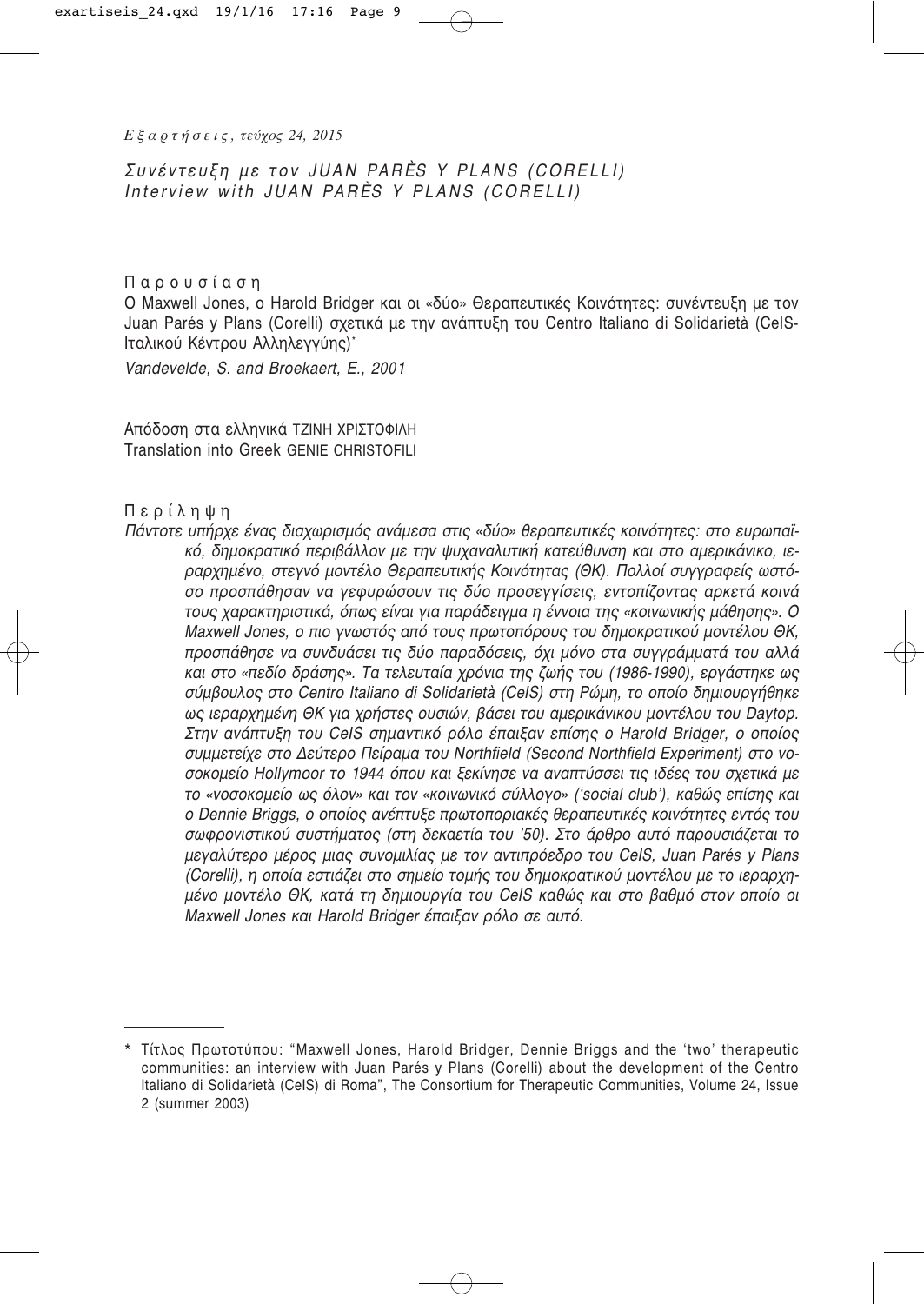ΕΙΣΑΓΩΓΗ

- Ο όρος θεραπευτική κοινότητα (ΘΚ) χρησιμοποιείται συχνά για να περιγράψει αρκετούς διαφορετικούς τύπους θεραπείας (βλ. π.χ. Kennard, 1998). Γενικά όμως τονίζονται δύο βασικές παραδόσεις; το ευρωπαϊκό δημοκρατικό μοντέλο ψυχαναλυτικής κατεύθυνσης, πρωτοπόρος στο οποίο ήταν ο Maxwell Jones στις αρχές της δεκαετίας του '40, Και το αμερικάνικο, ιεραρχημένο, στεγνό μοντέλο ΘΚ για χρήστες ουσιών. Το μοντέλο αυτό εφαρμόστηκε για πρώτη φορά στο Synanon (έτος ίδρυσης 1958, από τον Chuck Dederich) και εξαπλώθηκε στις Ηνωμένες Πολιτείες μέσω πρωτοποριακών θεpαπευτικών κοινοτήτων όπως το Daytop Village (O'Brien, Casriel και Deitch) (βλ. π.χ. Acampora & Stern, 1992), to Phoenix House (Ramirez, Anglin και Rozenthal) και το Odyssey House (Densen- Gerber), (Broekaert, 1996). Στη δεκαετία του '70, αυτές οι κοινότητες επηρέασαν σημαντικά την ανάπτυξη των ΘΚ για χρήστες ουσιών στην Eυ $ρωπη$  (Broekaert et al., 1999).
- Παρόλο που αυτά τα δύο μοντέλα ΘΚ διαφέρουν σημαντικά σε ορισμένες πτυχές, μοιράζονται ωστόσο αρκετά κοινά χαρακτηριστικά. Ο Broekaert και οι συνεργάτες του (1999, p. 258) παραδείγματος χάριν αναφέρουν ότι η αρχή του 'Jones' (1984, pp. 29–35) περί Κοινωνικής μάθησης θεωρείται πλέον από τις θεμελιώδεις λίθους των στεγνών ΘΚ. Αυτή η θέση ώθησε ορισμένους συγγραφείς (βλ. π.χ. Broekaert et al., 2000; Sugarman, 1984), να υποστηρίξουν ένθερμα την συνένωση των «δύο» θεραπευτικών κοινοτήτων. Εκτός από την υποστήριξη της επαναπροσέγγισης του θέματος που παρουσίασε σε αρκετά άρθρα (Jones, 1979 and 1984a), ο Maxwell Jones προσπάθησε ενεργά να γεφυρώσει την απόσταση μεταξύ του δημοκρατικού και του ιεραρχημένου μοντέλου ΘΚ.
- To 1984, το CelS [Centro Italiano di Solidarietà μια στεγνή, ιεραρχημένη ΘΚ για (κυρίως νεαρούς χρήστες ουσιών] διοργάνωσε το Πρώτο Παγκόσμιο Συμπόσιο (στεγνών) ΘΚ στο Castel Gandolfo (Ιταλία) (Ottenberg, 1984). Το CeIS ιδρύθηκε το 1968 από τον Don Mario Picchi στη Ρώμη (Ιταλία) (Parés y Plans (Corelli), 1984; 1998; Briggs, 1993) Και είχε επηρεαστεί από το Davtop Village. «Μεταφέροντας» τις ιδέες μιας ΘΚ από την Αμερική στην Ιταλική πραγματικότητα, εισήχθησαν σημαντικές καινοτομίες, όπως π.χ. η εμπλοκή του κοινωνικού δικτύου ως αξιοποιήσιμη πηγή (βλ. π.χ. Van der Straeten, 1996). Αυτό οδήγησε τον Don Mario Picchi να μιλήσει για το Πρόγραμμα Άνθρωπος ('Progetto Uomo'). Δεν είναι μέθοδος ή θεραπεία, είναι *σχολείο ζωής ('una* scuola di vita') που αναδύει στο επίκεντρο την ανθρώπινη υπόσταση (Picchi, 1994, p. 14). Το 'Progetto Uomo' επηρέασε σημαντικά την ανάπτυξη των θεραπευτικών κοινοτήτων στη Νότια Ευρώπη και τη Νότια Αμερική ('Proyecto Hombre') επηρεάζοντας συνεπώς και την περεταίρω εξάπλωση των θεραπευτικών κοινοτήτων.
- Στο Συμπόσιο (που διοργανώθηκε από το CeIS το 1984), κλήθηκαν ως βασικοί ομιλητές οι Maxwell Jones και Harold Bridger, εκπροσωπώντας τις δημοκρατικές ΘΚ, και κατά τη διάρκεια του επακόλουθου Συνεδρίου (CeIS, 1984) ο Jones έκανε μια παρουσίαση με θέμα «Οι δύο θεραπευτικές κοινότητες –μια ανασκόπηση» ('The two therapeutic communities – a review') (Jones, 1984 b). Σε αυτήν την ανακοίνωση ο Jones αναλύει τις ομοιότητες και τις διαφορές των «δύο» θεραπευτικών κοινοτήτων, καταλήγοντας ότι και οι δύο παραδόσεις έχουν να διδαχθούν πολλά η μια από την άλλη. Κατά τη διάρκεια των τελευταίων ετών της ζωής του (από το 1986 έως το 1990), ο Maxwell Jones, καθώς επίσης και ο Harold Bridger και ο Dennie Briggs προσκλήθηκαν από τον Juan Parés y Plans (Corelli), τον αντιπρόεδρο του CeIS, για να εργαστούν ως σύμβου-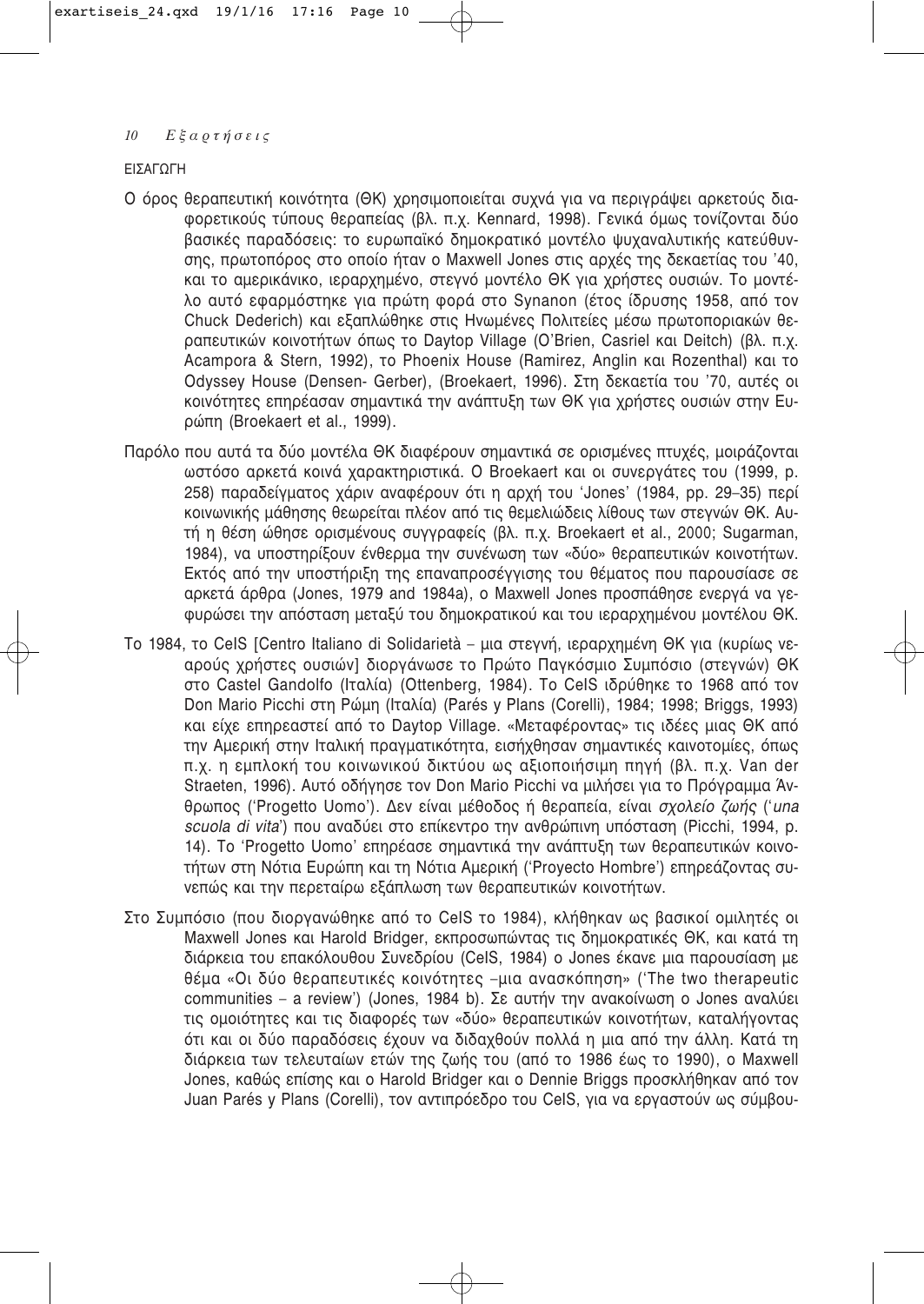λοι για το CeIS. Η επίδραση (και οι συνυπάρχουσες δυσκολίες) όλων αυτών των ειδημόνων (επί του δημοκρατικού μοντέλου της ΘΚ) στον οργανισμό και στην ανάπτυξη της στεγνής ΘΚ του CeIS μπορεί να αποτελέσουν ένα εξαιρετικό παράδειγμα για το πώς «συναντήθηκαν» οι δύο παραδόσεις των ΘΚ κατά την ανάπτυξη αρκετών θεραπευτικών υπηρεσιών (δηλ. Θεραπευτικών Κοινοτήτων) σε ολόκληρη την Ευρώπη. Στόχος του παρόντος άρθρου είναι να διερευνήσει αυτές τις επιρροές και να εξετάσει εάν και σε ποιο βαθμό επηρέασαν την ανάπτυξη του CeIS και τα δύο κινήματα των ΘΚ.

#### ΜΕΘΩΛΩΛΟΓΙΑ

- Οι συγγραφείς βρέθηκαν στις κεντρικές υπηρεσίες του CeIS στη Ρώμη<sup>1</sup> (στις 31 Μαΐου 2001), για μια συνάντηση και συνέντευξη με τον Juan Parés y Plans (Corelli). Πριν τη συνάντηση είχε αποσταλεί στον Juan Parés y Plans (Corelli) ένα κείμενο, που ανέλυε το κύριο θέμα της έρευνας ώστε να προετοιμαστεί. Επιλέξαμε εσκεμμένα να μην στείλουμε τις ερωτήσεις από πριν ώστε να αποκλείσουμε το ενδεχόμενο πιθανών προκαταλήψεων. Στόχος των συννραφέων ήταν να χρησιμοποιήσουν ερωτηματολόνιο για τη συνέντευξη του Juan Parés y Plans (Corelli), αλλά φάνηκε ότι ήταν τόσο καλά προετοιμασμένος που η συνέντευξη κατέληξε να μοιάζει με μονόλογο που κάλυψε όλες τις ερωτήσεις.
- Aυτό το άρθρο είναι μια ελαφρώς τροποποιημένη<sup>2</sup> παρουσίαση του μεγαλύτερου μέρους της απομαγνητοφωνημένης συνομιλίας<sup>3</sup> σχετικά με το πώς η ανάπτυξη του CeIS επηρεάστηκε γενικά από το κίνημα της δημοκρατικής θεραπευτικής κοινότητας και από τον Maxwell Jones συγκεκριμένα. Το τροποποιημένο κείμενο της συνέντευξης (όπως χρησιμοποιήθηκε για το άρθρο) στάλθηκε στον Juan Parés y Plans (Corelli). Ταυτόχρονα, του ζητήθηκε να προσθέσει ή / και να διορθώσει ότι επιθυμούσε.

## $\Sigma$ υνέντευξη με τον Juan Parés γ Plans

Juan Parés y Plans (Corelli): «Αυτά που λέω, είναι φυσικά, επηρεασμένα από την προσωπική μου οπτική. Κατά κάποιο τρόπο, είναι η προσωπική μου ιστορία. Όταν ξεκινήσαμε το CeIS, απευθυνθήκαμε στο Daytop των Ηνωμένων Πολιτειών και ζητήσαμε τη βοήθειά τους για να δημιουργήσουμε μια θεραπευτική κοινότητα (για εξαρτημένους). Περίμενα εξ αρχής ότι αυτό θα γινόταν με κριτικό και δημιουργικό τρόπο. Δεν δεχόμουν άκριτα ότι άκουγα, διότι πάντοτε πίστευα, (και εξακολουθώ να πιστεύω) ότι η εκπαίδευση προϋποθέτει συζήτηση. Για μένα, η μετάδοση της γνώσης, σημαίνει εκπόνηση όχι απλώς κοινοποίηση των πληροφοριών. Αυτό ισχύει ακόμη περισσότερο για τις γνώσεις γύρω από τις ΘΚ, που είναι στην ουσία κάτι πολύ «απλό». Έτσι, για μένα σίγουρα η συζήτηση είναι το σημαντικότερο στοιχείο της εκπαίδευσης.

<sup>1</sup> Centro Italiano di Solidarietà (CeIS), Via Ambrosini 129, 00147 Rome, Italy

<sup>2</sup> Οι τροποποιήσεις που πραγματοποιήθηκαν είχαν ως αποκλειστικό στόχο να βελτιώσουν την αναγνωσιμότητα του κειμένου, χωρίς να «πειράξουν» καθόλου το περιεχόμενο της συνέντευξης. Διορθώθηκαν οι άνευ λόγου επαναλήψεις, οι λέξεις που παραλήφθηκαν από λάθος, κ.λπ. ώστε να είναι πιο σαφές το κείμενο και πιο ξεκάθαρο.

<sup>3</sup> Το ακριβές απομαγνητοφωνημένο κείμενο φυλάσσεται στο Department of Orthopedagogics, Ghent University, Belgium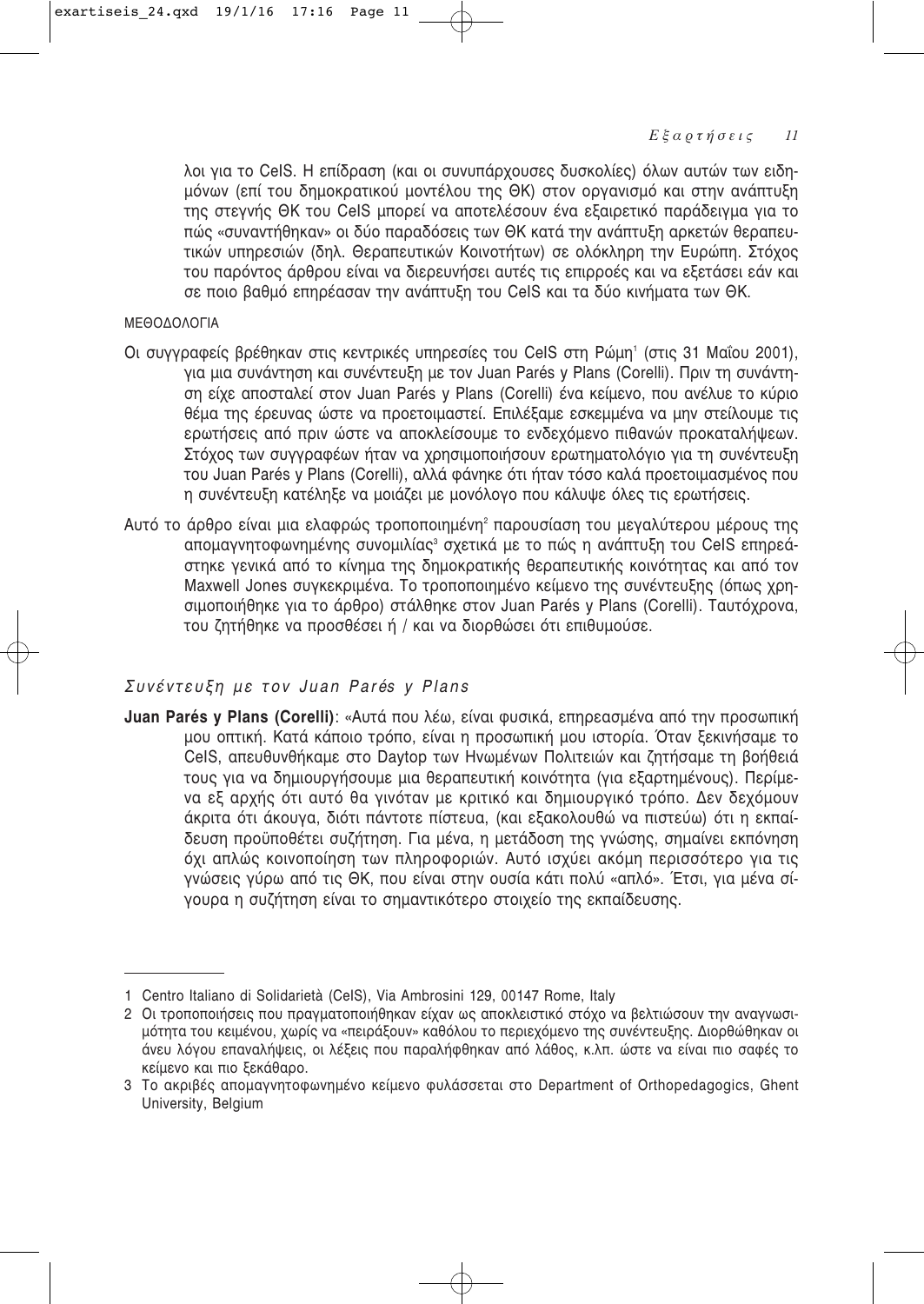Γύρω στους έξι μήνες μετά την έναρξη της συνεργασίας με το Daytop, άρχισα να απογοητεύομαι λίγο με το σύνολο του εκπαιδευτικού προγράμματος. Ενθάρρυνα τα μέλη του προσωπικού του CeIS να αποκτήσουν πιο κριτική ματιά, να αναλύουν περισσότερο νια ποιο λόνο έκαναν το κάθε τι. Έτσι δεν ένιωθα πλέον πολύ ικανοποιημένος με το πρόγραμμα (στο CeIS), κάτι που με οδήγησε να απομακρυνθώ λίγο από το ίδιο το πρόγραμμα. Εκείνη την περίοδο ξεκίνησα να αναπτύσσω το διεθνές προφίλ του CeIS, κάτι που διήρκησε ως το 1988. Πρέπει να πω ότι παρόλο που δεν ήμουν άμεσα υπεύθυνος για το πρόγραμμα πλέον, είχα πάρει μια απόσταση από το εκπαιδευτικό ινστιτούτο. Αυτό μου έδωσε την ευκαιρία να προσθέσω στοιχεία στο εκπαιδευτικό ινστιτούτο, τα οποία θα ανέτρεπαν τα πάντα, μια πιο ανθρωπιστική προσένγιση από το μοντέλο του Daytop. Δεν θα έλεγα δημοκρατικό γιατί δεν μου αρέσει η λέξη, θα έλεγα πιο...

## **Eric Broekaert: ... ανθρώπινο;**

- Juan Parés y Plans (Corellli): Κατά τη γνώμη μου πρέπει να δουλεύει κανείς με το κεφάλι του και όχι απλά να παίζει ρόλους. Προτιμώ τα μέλη του προσωπικού να είναι διατεθειμένα να «δουλέψουν» και να «μεγαλώσουν» μέσα από τη δουλειά τους και όχι απλά να το «παίζουν» επαγγελματίες.
- Πήγα τότε στο Λονδίνο και ζήτησα εποπτεία από τον Harold Bridger, το οποίο και δέχθηκε με επιφύλαξη. Εκτός από τις συναντήσεις με τον Harold, διοργάνωσα επίσης και μερικές συναντήσεις με το Tavistock στη Ρώμη: κάποιες αποκλειστικά νια μέλη του προσωπικού του CeIS, και άλλες ανοιχτές σε οποιονδήποτε ενδιαφερόταν. Προσωπικά προτιμούσα τις συναντήσεις που ήταν ανοιχτές στον πολύ κόσμο, γιατί αυτές οι μεγάλες συναντήσεις, ήταν κατά τη γνώμη μου, εξαιρετικές ευκαιρίες μάθησης. Αυτό ήταν ιδιαίτερα ενδιαφέρον διότι διαρκώς αναζητούσα πράγματα που θα βοηθούσαν να αυξηθούν οι γνώσεις μας.
- Μαζί με τον Harold, ο Maxwell Jones ήταν επίσης πολύτιμος σύμβουλος, όχι μόνο για το CeIS ως οργανισμό, αλλά και για εμένα προσωπικά. Δυστυχώς ο Maxwell ήταν ήδη σε προχωρημένη ηλικία και δεν του ήταν εύκολο να εργάζεται σε ένα χώρο που δεν του ήταν οικείος. Ο Dennie Briggs πιθανόν να ήταν ακόμη σημαντικότερος για την ανάπτυξη του, ήταν πραγματικά καταπληκτικός! Προσπάθησα να τον κρατήσω ως δια βίου σύμβουλο αλλά τελικά συνειδητοποίησα ότι αυτό δεν ήταν το επιθυμητό. Όλοι βρίσκονται σε μια διαρκή εξέλιξη. Πιστεύω ότι οι άνθρωποι δεν μπορούν να μοιράζονται πλήρως τις ίδιες πεποιθήσεις ενός οργανισμού για πολύ μεγάλο χρονικό διάστημα. Φυσικά κατανοώ τις κριτικές των ανθρώπων για μένα, βρίσκομαι εδώ περισσότερο από 20 χρόνια, αν και ποτέ δεν ήμουν πραγματικά μέρος του οργανισμού. Επιπλέον, ποτέ δεν έκανα θεραπευτική δουλειά: εγώ ασχολούμαι απλά με τις στρατηγικές, αυτό είναι διαφορετικό. Δεν είχα ποτέ προσωπική ή συναισθηματική εμπλοκή με τα μέλη, κάτι αναπόφευκτο όταν δουλεύεις μαζί τους. Όταν ήρθα στο CeIS, ήμουν ήδη γύρω στα σαράντα, είχα ήδη «ζήσει τη ζωή» μου, και μπορώ ειλικρινά να πω ότι δεν πήρα πολλά από το CeIS. Μου έδωσε την ευκαιρία να βρεθώ σε ένα δημιουργικό χώρο, αλλά αυτό είναι όλο, ότι απλά μου άρεσε εκεί που βρισκόμουν.
- Ως σύμβουλος ο Dennie έγραψε μια πολύ ενδιαφέρουσα έκθεση. Ο Dennie, ωστόσο, δεν ήταν ακριβώς ο «παραδοσιακός» σύμβουλος. Προσωπικά, έχω συνηθίσει περισσότερο τον «αγγλικό» τρόπο των συμβούλων, αυτό σημαίνει ότι δεν περιμένω ποτέ έναν σύμβου-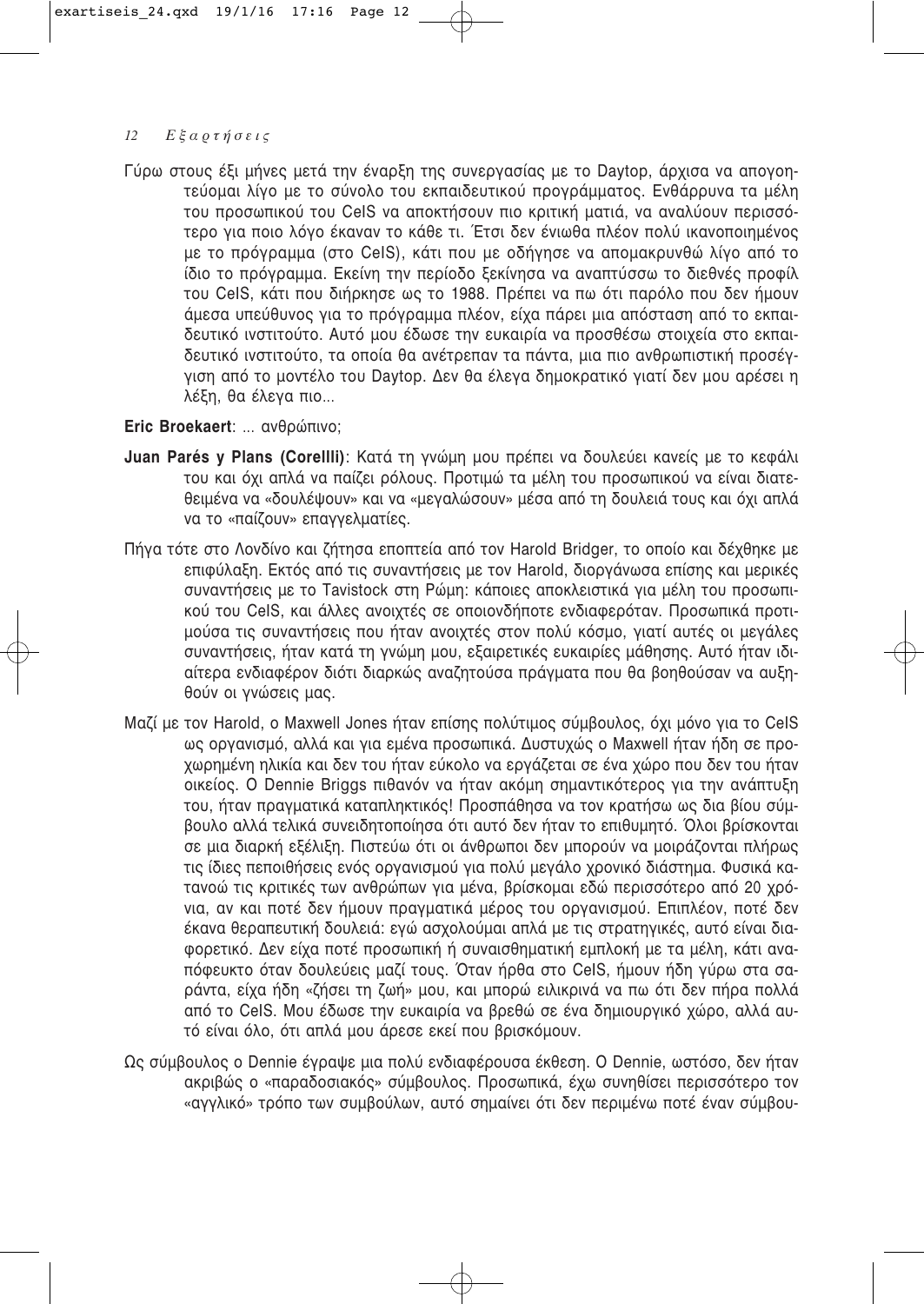exartiseis  $24.$ qxd  $19/1/16$ 

λο ψυχαναλυτικής κατεύθυνσης εκπαιδευμένο στην Αγγλία, να με καθοδηγεί τι να κάνω. Ο Dennie είναι περισσότερο αμερικανός, και παρόλο που «ωρίμασε» με τον Maxwell Jones, δεν μπορεί να αποφύγει να «θέλει να σώσει τον κόσμο». Εν μέρει επειδή οι αμερικανοί πιστεύουν ακράδαντα σε αυτό που κάνουν. Επίσης μπορεί να οφείλεται στο ότι έχετε πολύ έντονη επιρροή που υπάρχει από τους εβραίους, στην Αμερική, πράγμα που εξηγεί λιγάκι γιατί οι Αμερικανοί είναι κάποιες φορές αρκετά «μεσσιανικοί» ('Messianic'). Αυτό που έγραψε ο Dennie με ανάγκασε να κάνω την ερμηνεία μόνος μου. Μου φάνηκε ιδιαίτερα δύσκολο, με έβαλε πολύ μέσα στην απόφαση, καταλαβαίνεις; Εγώ προτιμώ έναν πιο ανοιχτό τρόπο συμβουλευτικής.

Θεωρώ ότι είναι πολύ σημαντικό να έχεις αξιόπιστους συμβούλους δεν ξέρω για πόσο ακόμη θα εξακολουθήσω να δουλεύω εδώ, αλλά σίγουρα δεν μπορώ να αντιμετωπίσω έναν οργανισμό όπως το CeIS χωρίς σύμβουλο, για εμένα προσωπικά. Και ο Harold είναι ήδη πολύ μενάλος...

**Eric Broekaert**: Ναι, είναι ήδη στα ενενήντα, σωστά;

- **Juan Parés y Plans**: Δέχθηκα λοιπόν επιρροή από πολλούς ανθρώπους: αυτά που έμαθα από τον Maxwell Jones –και αυτό είναι χαρακτηριστικό του Maxwell– δεν υπήρχαν πουθενά γραμμένα. Αντίθετα, ήταν άνθρωπος που διαρκώς «δημιουργούσε καταστάσεις». Θυμάμαι ένα πολύ χαρακτηριστικό παράδειγμα όπου είχε δημιουργήσει μια τέτοια κατάσταση. Όταν ήρθε για το Συμπόσιο που είχαμε διοργανώσει, όλοι ανυπομονούσαν να ακούσουν τον Maxwell Jones. Αντί όμως να έρθει με κάποια προετοιμασμένη ομιλία, ήρθε και είπε: «Δεν έχω κάτι να πω». Αυτός ήταν ο τρόπος του να δημιουργεί καταστάσεις, εκείνη τη στιγμή δούλεψε με τον θυμό των ανθρώπων που είχαν έρθει να τον ακούσουν. Οι άνθρωποι ήταν αρκετά ανοιχτοί για να αναλύσουν και να σκεφτούν για τον εαυτό τους μέσα στην ομάδα, ήταν μια εξαιρετικά ενδιαφέρουσα εμπειρία μάθησης για αυτούς. Κάποια άλλη φορά, ζήτησε από τον Mario και εμένα να καθυστερήσουμε να έρθουμε σε μια συνάντηση προσωπικού 45 λεπτά. Είναι λοιπόν όλο το προσωπικό μαζεμένο και περιμένουν εμένα και τον Mario, και τους λέει ο Max: «Ο Don Mario Picchi και ο Juan άργησαν». Και το προσωπικό του απάντησε: «Σίγουρα αρρώστησαν ή κάτι έχουν πάθει». Ο Maxwell επέμεινε όμως στο νενονός ότι είχαμε αρνήσει. Τα στελέχη του προσωπικού επέμεναν ότι κάτι θα είχε συμβεί. Ήταν πολύ ενδιαφέρον να βλέπει κανείς τον Maxwell Jones να χειρίζεται αυτή την κατάσταση, να δημιουργεί μια ζωντανή εμπειρία μάθησης. Είχε ένα θετικό αντί-αποτέλεσμα καθώς ο Maxwell ήταν μια ισχυρή προσωπικότητα που αξιοποιούσε τα παράδοξα αποτελέσματα με θετικό τρόπο. Δούλευε πολύ με το παράδοξο. Αλλά όπως σας είπα ήδη οι εμπειρίες δεν είναι καταγεγραμμένες, κάτι που συνήθιζε ο Maxwell.
- Το 1988 ο Mario μου ζήτησε να δεσμευτώ με το πρόγραμμα. Εκείνη την περίοδο οι Αμερικανοί σύμβουλοι όπως ο Don και η Martha Ottenberg, που είχαν συμβάλει πολύ στην αλλανή και στην ανάπτυξη του ορνανισμού έφευναν από το CelS. Αρχικά αρνήθηκα, διότι δεν μου άρεσαν κάποιες πτυχές του προγράμματος. Ο Don Mario μου είπε ότι ούτε εκείνος δεν συμφωνεί με κάποια από τα στοιχεία του προγράμματος, όπως το κομμάτι των ενοχών, το ότι συμπεριφέρονταν στους ανθρώπους σαν να είναι μωρά... τέτοιου τύπου ήταν τα πράγματα που μου ανέφερε ο Mario ότι δεν του πολυάρεσαν. Προσωπικά δεν με απασχολούσαν αυτά τα ζητήματα, με απασχολούσε περισσότερο η όλη έννοια του Synanon, η γενικότερη έννοια.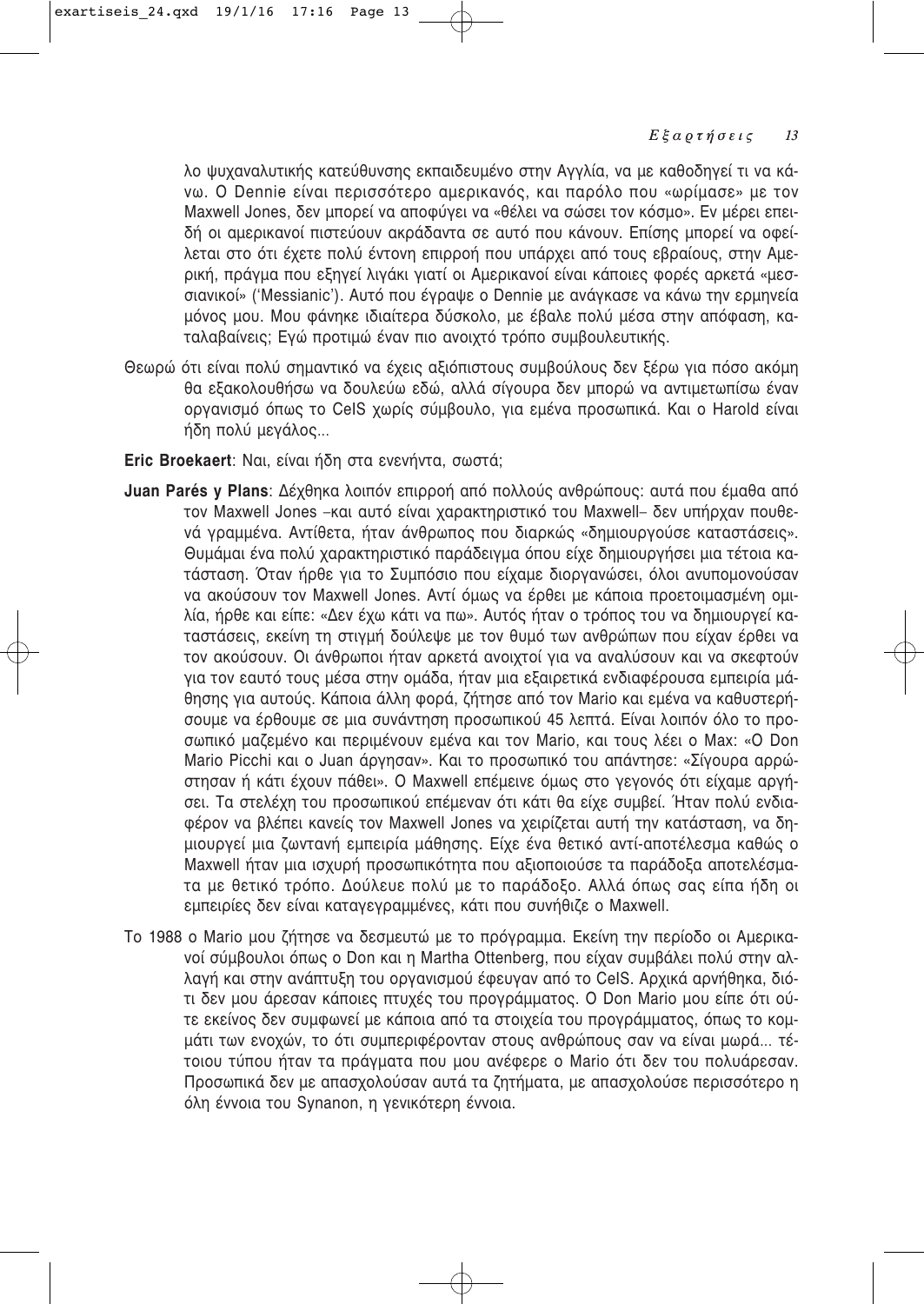- «Για ποιο λόγο θες να με βάλεις επικεφαλής τότε;» ρώτησα τον Mario. «Μπορεί να καταστρέψω ολόκληρο το πρόγραμμα, είμαι καινούργιος εδώ, δεν γνωρίζω τίποτα για την κατάχρηση ουσιών, δεν γνωρίζω τίποτα από ψυχολογία, δεν γνωρίζω τίποτα από ομάδες. Εν συντομία, είμαι ο τέλειος πρωτάρης (ερασιτέχνης)». Του είπα ότι εγώ θα άφηνα μεγαλύτερη ελευθερία στο προσωπικό, γιατί, κατά τη γνώμη μου, δεν είχαν αρκετό χώρο εκείνη την περίοδο. Ένιωθα μάλιστα ότι το προσωπικό διατηρούνταν σε μια κατάσταση αποχαύνωσης. Δεν τους επιτρεπόταν, ας πούμε να μιλήσουν, να κάνουν λάθος, και είναι κρίμα. Προσωπικά, διδάχθηκα περισσότερα πράγματα από τα στραβοπατήματά μου παρά από τις επιτυχίες μου. Δεν είναι υγιές να μην επιτρέπεται να αναλύσεις τα λάθη σου και να μάθεις από αυτά. Τελικά συμφώνησα να δεσμευτώ με το πρόγραμμα. Εκείνη την περίοδο προσπαθούσα να δημιουργήσω μια συνεργασία με κάποιους «ειδικούς» που δούλευαν στο πρόγραμμα.
- Και τους είπα: «Εγώ είμαι σαν το πανί, θα πιάσω τον αέρα και θα ακολουθήσω την πρόοδο, την αλλαγή. Στόχος μου είναι να ταξιδέψω σε ένα καλύτερο μέρος, μεταφορικά μιλώντας. Χρειάζομαι όμως κάποιον να με προκαλεί, να συζητάω. Χρειάζομαι κάποιον στον οποίο να μπορώ να πω: «Συγνώμη, έκανα λάθος» και να μπορεί να μου πει κι εκείνος το ίδιο. Αργότερα κάποια στελέχη του οργανισμού άρχισαν να συμφωνούν με αυτό, επειδή παρατήρησαν ότι δεν σκόπευα να αλλάξω ολόκληρο το πρόγραμμα αλλά τη δομή του προγράμματος. Τότε, είχαμε τα προγράμματα Santa Maria και San Carlo και ο «μόνος δρόμος ήταν η ανάπτυξη»: η εξέλιξη στη σκάλα της επιτυχίας, αρχικά κάποιος ήταν απλό μέλος του προσωπικού, μετά συντονιστής, μετά βοηθός και τέλος διευθυντής. Προσπάθησα να αλλάξω τη δομή του προγράμματος, καθώς ήταν αυτό που θα λέγαμε μια μοναρχία. Αυτό που ονομάζω μοναρχία ήταν: ο Don Mario Picchi βασιλιάς, εγώ η βασίλισσα, ή πείτε το με όποιο όνομα θέλετε, και μετά οι επόπτες που θα ήταν οι αντίστοιχοι πρωθυπουργοί.
- Το πρώτο που έκανα ήταν κατά κάποιο τρόπο θεραπεία περιβάλλοντος. Καταρχήν έβγαλα τα γραφεία, δεν υπήρχαν πλέον γραφεία, έτσι δεν μπορούσες να δουλέψεις μόνος. Έπρεπε να δουλέψεις με την ομάδα. Επίσης αρνιόμουν να συμμετέχω σε οποιαδήποτε συνάντηση προσωπικού.
- Έπειτα παρατηρήσαμε ότι πολλά από τα πράγματα που έλεγαν ο Maxwell και ο Dennie πραγματοποιήθηκαν. Όχι με την έννοια ότι κάναμε αυτό που ήταν γραμμένο στη σελίδα 120 της έκθεσης του Dennie, για παράδειγμα, Αντίθετα, βλέπαμε ποια είναι η θεωρία πίσω από την αλλαγή που είχαμε ήδη κάνει. Γιατί το σημαντικότερο στην αλλαγή της δομής ενός προγράμματος όπως είναι το CeIS είναι ότι θα πρέπει πάντα η αλλαγή να έχει στόχο το άτομο που ζητάει βοήθεια, τον εξυπηρετούμενο. Αυτό έχει επηρεάσει σημαντικά τη θεωρία και τη μεθοδολογία «μας». Εάν δεν ισχύει αυτό για κάποιο πρόγραμμα, τότε όλες οι εκθέσεις δεν είναι τίποτα άλλο από «ωραίες» σελίδες χαρτί. Ευτυχώς μπορέσαμε να αλλάξουμε πολλά γιατί ο Mario μας έδωσε πολλές ευκαιρίες να πειραματιστούμε.
- Το δεύτερο που έκανα ήταν ότι κατάργησα την «εισαγωγή» (accoglienza). Κατά τη γνώμη μου η *accoglienza* ήταν ένας τρόπος να κρατήσεις την κοινότητα στο σκοτάδι σχετικά με τα όσα συμβαίνουν εκτός. Η *accoglienza* ήταν ήδη επιλογή. Ο Don δεν με είχε καταvοήσει σωστά τότε, δεν είμαι ενάντια στην επιλογή, αλλά η επιλογή θα πρέπει να γίνεται με πολύ αυστηρά επιστημονικά κριτήρια. Δεν είμαι ενάντια στον σχεδιασμό, είμαι ενάντια ενός συναισθηματικού σχεδιασμού, καταλαβαίνεις;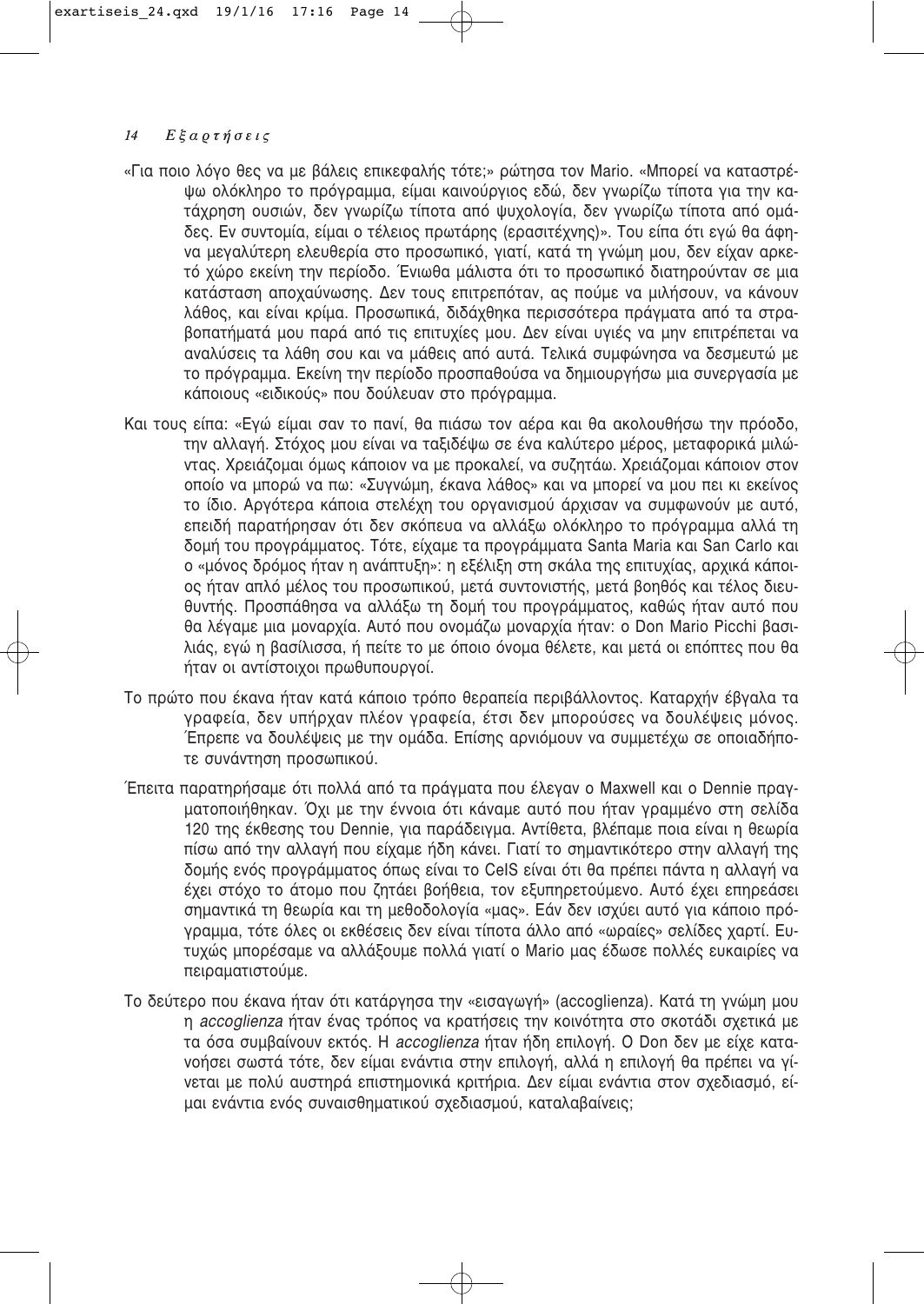Κατά τη διάρκεια της αλλαγής, είχαμε την υποστήριξη από τις θεωρίες ηγετικών προσωπικοτήτων στο χώρο. Η κινητοποίηση, οι αξίες από τον Frankl. Η ανάλυση του εαυτού, το μοίρασμα από τον Moreno. Μπορεί μάλιστα να εντοπίσει κανείς πολλές επιρροές στο πρόγραμμα απλά πρέπει να τις αναζητήσει. Αυτό που εννοώ είναι ότι ενώ το γνωρίζω ότι υπάρχουν επειδή γνωρίζω την ιστορία του CeIS και κατά κάποιο τρόπο μπορώ και ψάχνω και τα βρίσκω. Δεν νομίζω όμως ότι είναι τόσο ευδιάκριτα. Παρόλα αυτά νομίζω ότι όλοι μπορούν να δουν και να κατανοήσουν πως ο ανθρωπιστικός παράγοντας είναι πολύ σημαντικός στη ΘΚ.

#### ΣΥΖΗΤΗΣΗ

- Δεν μπορεί να αρνηθεί κανείς το μέγεθος της επίδρασης που είχαν οι Maxwell Jones, Harold Bridger και Dennie Briggs στη δημιουργία του CeIS, που ουσιαστικά ξεκίνησε ως ένα αποκλειστικά συμπεριφορικά κατευθυνόμενο πρόγραμμα σε μια πιο 'ανθρωπιστική' προσέγγιση. Επίσης, σημαντική επιρροή είχαν οι ιδέες του Viktor Frankl (Frankl, 1962), στην αναζήτηση του νοήματος της ύπαρξης και του Jacob Levy Moreno, γνωστού ως πρωτοπόρου στο «ψυχόδραμα».
- Εντοπίζοντας κάποια επιπλέον σημαντικά στοιχεία για τη δημιουργία του CeIS, θα πρέπει να τονίσουμε τη συζήτηση και την ανταλλαγή απόψεων. Η εκπαίδευση θεωρείται ως «συvάντηση» διαφορετικών απόψεων (με πολιτισμικές επιρροές), κατά την οποία όλοι εί-Vαι «δάσκαλος» και «μαθητής» ταυτόχρονα. Προσπαθούμε πάντοτε να αποφεύγουμε την κυριαρχία μιας ομάδας αντιλήψεων (θα μπορούσαμε να το ονομάσουμε και «θεωρία») εις βάρος άλλων.
- Η καλή συνεργασία με τους επαγγελματίες πρώτης γραμμής του CeIS οδήγησε σε μια εκ βαθέων, έντονη συζήτηση, κάτι που έφερε την υποστήριξη της αλλαγής από τη βάση του οργανισμού (από τους εξυπηρετούμενους και τα μέλη του προσωπικού που έχουν άμεση σχέση μαζί τους). Αυτό θυμίζει πολύ την έννοια της «κοινωνικής μάθησης» (Jones, 1982), που εστιάζει στην ανάδειξη της γνώσης που υπάρχει μέσα στην ίδια την ομάδα, αντί για την από «καθέδρας διδασκαλία». Αυτή η έντονη και κάποιες φορές επίπονη «μέθοδος» χρησιμοποιούνταν συχνά από τον Maxwell Jones στο CeIS (βλ. π.χ. το παράδειγμα του Maxwell που αρνήθηκε να μιλήσει στο Συμπόσιο του 1984) και χαρακτηρίζει τον τρόπο του να αντιμετωπίζει τις ομαδικές διεργασίες γενι-Κότερα. Ο Jones φαίνεται να χρησιμοποιεί συχνά το «παράδοξο», δηλαδή να αναστατώνει και να δημιουργεί καταστάσεις στις οποίες «αναγκάζεται» κανείς να εκφράσει την προσωπική του άποψη. Η στάση αυτή σε συνδυασμό με τη δυσκολία της μεταφοράς αυτού του τρόπου εργασίας σε έντυπη μορφή, αναδεικνύει την σαφή ανάπτυξη θεωρίας αμέσως μετά την πράξη. Από αυτή την άποψη, η κατασκευή θεωρητικών εννοιών θεμελιώνεται πάντοτε σε εμπειρίες δράσης και σε προσωπικές εμπειρίες. Αυτό φαίνεται να έχει καταλήξει να είναι μια από τις χαρακτηριστικές ιδιότητες στην καριέρα του Maxwell Jones, καθώς διαρκώς προσπαθούσε να εξηγήσει –εκ των υστέρωντην αλλαγή και την εξέλιξη που είχε παρατηρηθεί (βλ. π.χ. 'The process of change', 1982). Ο Bridger επίσης, ο οποίος είχε ασχοληθεί αρχικά με τα μαθηματικά, αναγνώριζε την αξία της πράξης: «Στο Coventry, είχαμε παρατηρήσει ότι εάν εστιάζαμε σε κάτι πρακτικό (όπως στη διοργάνωση ενός σχολικού χρηματιστηρίου) οι κατά τα άλλα διστακτικοί μαθητές εμπλέκονταν ενεργά με τις μαθηματικές έννοιες και διεργασίες».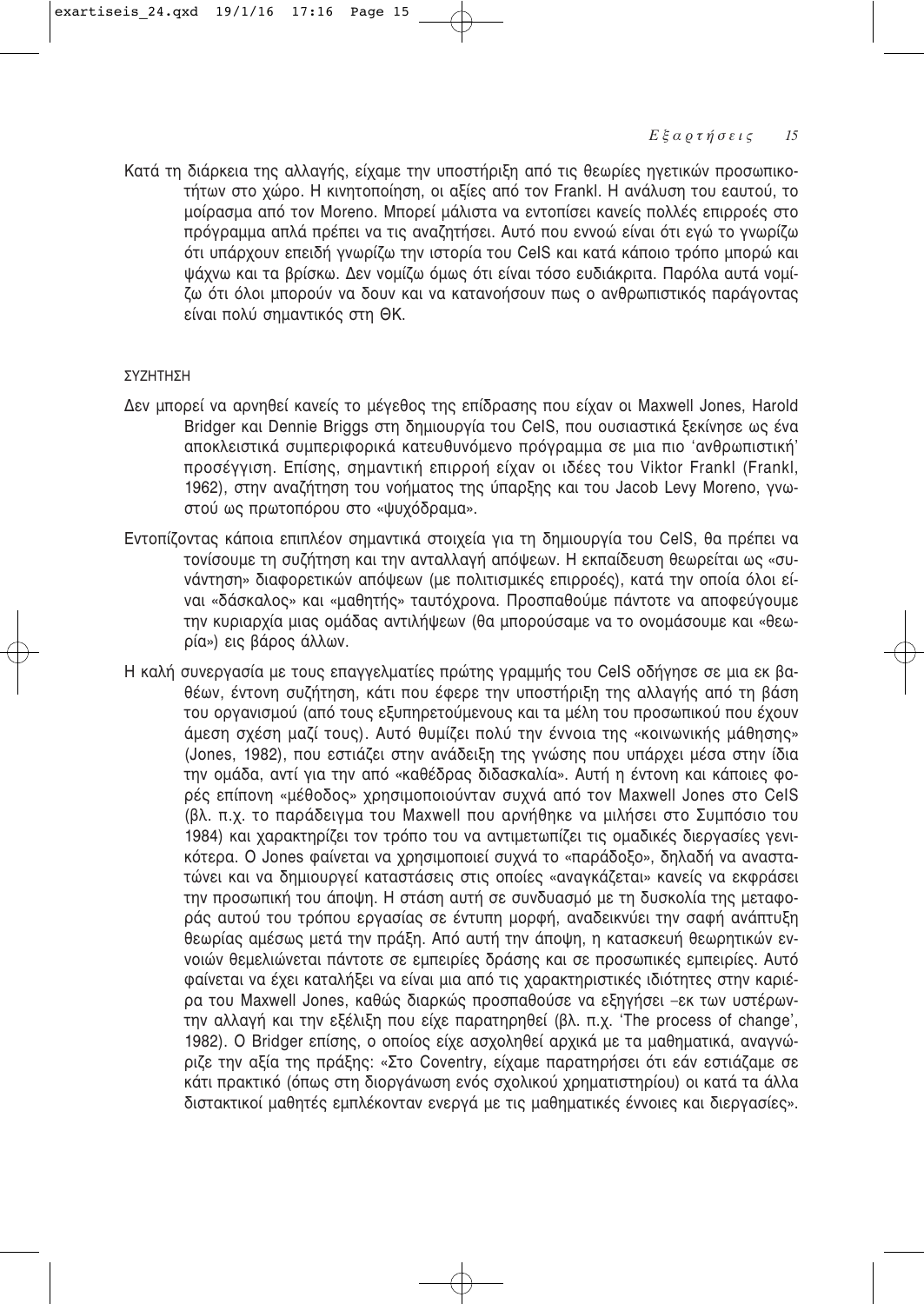(Harrison & Clarke, 1992, p.702). Αυτή η εστίαση στη διεργασία περισσότερο από ότι στο αποτέλεσμα πάντα ήταν σημαντική πτυχή των θεραπευτικών κοινοτήτων και ήταν πάντα και αυτό στο οποίο εστίαζε ο Maxwell Jones.

- Ο Jones είχε την ευκαιρία στο CeIS να διδάξει στους ανθρώπους την σημασία της πραγματικής «συνεργασίας». Σε προηγούμενη παρέμβαση, η δυνατότητα να δουλέψει κανείς σε ομαδικό επίπεδο δόθηκε με το «κλείσιμο» των γραφείων και την αφαίρεση των επίπλων, έτσι ώστε να πραγματοποιηθεί και η απαραίτητη δομική αλλαγή. Ο Bridger (1984) περιγράφει ότι ο ίδιος πάντα δούλευε με το σύνολο του οργανισμού, υποδει-ΚΥÚΟΥΤας τις μεταβατικές εμπειρίες στο χώρο-χρόνο ως την αδιαπρανμάτευτη συνθήκη για την αλλαγή, ανεξάρτητα εάν αυτή αφορά χρήστες ουσιών, στρατιώτες που υποφέρουν από μετά-τραυματικό άγχος κ.λπ. Ένιωθε ότι έβρισκε θεωρητική υποστήριξη στην ψυχανάλυση γενικά και ειδικά στη θεωρία του Winnicott (βλ. π.χ. 1964), ο οποίος εστιάζει π.χ. στο αρκουδάκι του παιδιού ως «μεταβατικό αντικείμενο». Οι ιδέες του Bridger στην ανάπτυξη του CeIS μπορούν να θεωρηθούν ως η κοινωνική εφαρμογή της ψυχοδυναμικής θεωρίας, από την οποία είχε επηρεαστεί πολύ περισσότερο από ότι ο Maxwell Jones.
- Αναλογιζόμενοι τη (δομική) ανάπτυξη του CeIS, η έμφαση δινόταν πάντα στην οπτική του εξυπηρετούμενου, άλλωστε γι' αυτόν έχει σχεδιαστεί το πρόγραμμα εξ αρχής. Η ευρύτερη εφαρμογή ανθρωπιστικών (π.χ. πίστη στη «δύναμη» του ατόμου) και ψυχαναλυτι-Κών (π.χ. ανάλυση του εαυτού) ιδεών εντός του οργανισμού προκάλεσα την εξέλιξη του CeIS στη μορφή της θεραπευτικής κοινότητας όπως εμφανίζεται σήμερα.

#### ΣΥΜΠΕΡΑΣΜΑ

- To Centro Italiano di Solidarietà (CeIS) μπορεί να θεωρηθεί παράδειγμα για τον τρόπο με τον οποίο επηρέασαν ιδιαίτερα οι Maxwell Jones και Harold Bridger την ανάπτυξη των θεραπευτικών κοινοτήτων στην Ευρώπη. Είναι σαφές ότι οι έννοιες της «κοινωνικής μάθησης» και του «οργανισμού ως όλον» είναι εξαιρετικά σημαντικές όταν εξετάζονται τα βασικά χαρακτηριστικά οποιασδήποτε θεραπευτικής κοινότητας, είτε πρόκειται για Κοινότητα του «ιεραρχημένου» είτε του «δημοκρατικού» μοντέλου. Όταν εστιάσουμε στο CelS συγκεκριμένα, οι ακόλουθες «συνθήκες για την αλλαγή», δείχνουν να είναι αναγκαίες για την ανάπτυξη του οργανισμού:
	- 1. Ανοικτός διάλογος σε όλα τα επίπεδα.
	- 2. Απόδοση των εννοιών με βάση το πολιτισμικό πλαίσιο.
	- 3. Ο εξυπηρετούμενος είναι πάντα στο επίκεντρο.
	- 4. Η πράξη και οι εμπειρίες οδηγούν στη δημιουργία της θεωρίας.
	- 5. Η διεργασία της αλλαγής θεωρείται πιο σημαντική από το αποτέλεσμα.
	- 6. Οι δομικές αλλαγές διευκολύνουν την ανάπτυξη της ΘΚ σε ανοιχτό σύστημα.
	- 7. Οι ψυχοδυναμικές έννοιες βρίσκουν εφαρμογή στην κοινωνική ζωή της θεραπευτικής κοινότητας.
	- 8. Δημιουργία καταστάσεων μέσω του «παράδοξου» (βιωματικές μαθησιακές εμπειρίες).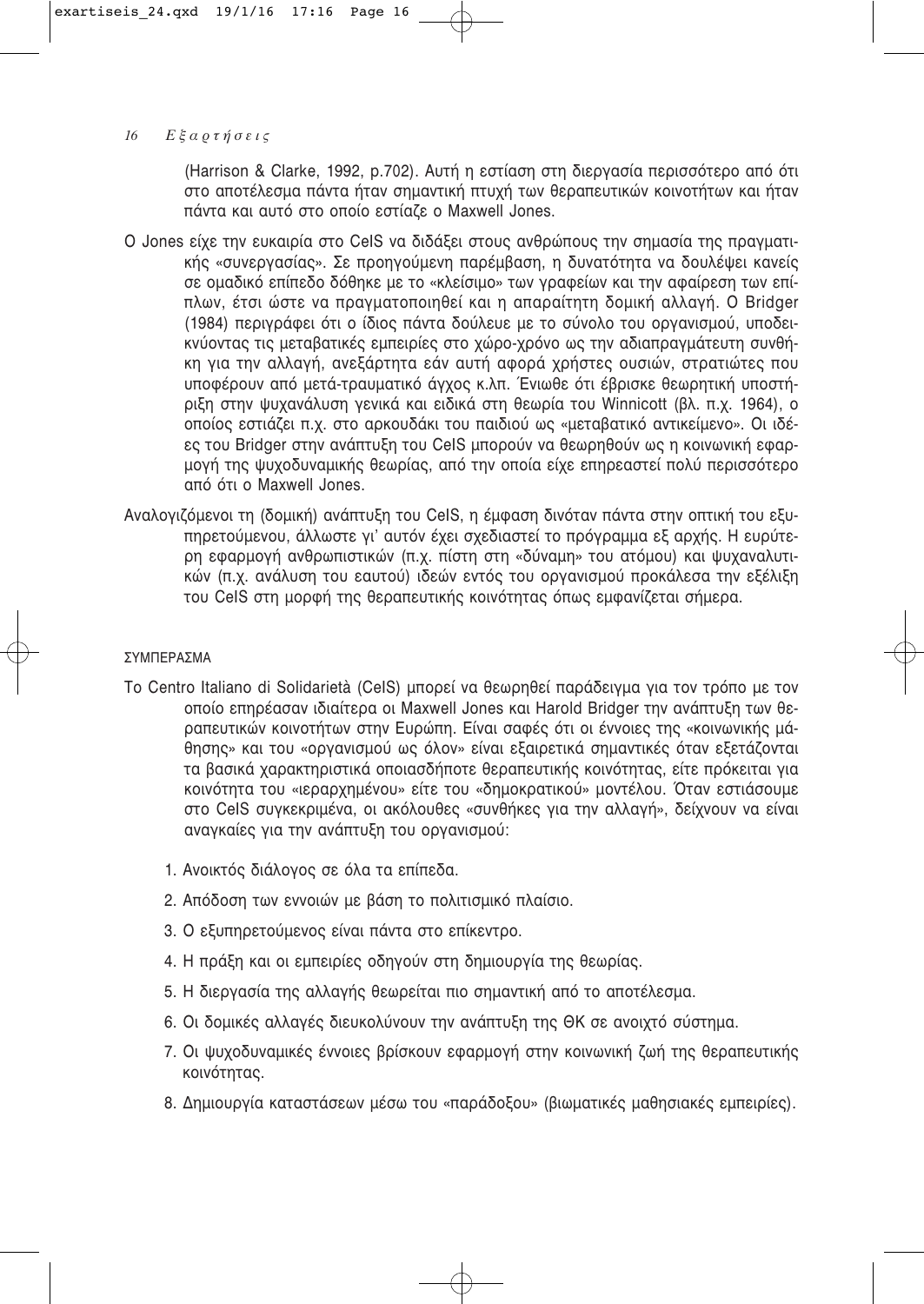#### ΕΥΧΑΡΙΣΤΙΕΣ

Οι συγγραφείς θέλουν ειλικρινά να ευχαριστήσουν τον Mr. Juan Parés y Plans (Corelli), αντιπρόεδρο του CelS για τη φιλοξενία του και τη διάθεσή του να μας παραχωρήσει αυτή τη συνέντευξη.

#### Παραπομπές

- Acampora, A. Stern, C. (1992) The evolution of the therapeutic community. In Paradigms: past, present and future. Proceedings of the therapeutic communities of America. 1992 Planning Conference, p. 1 - 14. Washington: Therapeutic communities of America.
- Bridger, H. (1984) Groups in open and closed systems. In: Ottenberg, D. (Ed.) (1984) The therapeutic community today. A moment of reflection on its evolution. Proceedings of the First World Institute of Therapeutic Communities, Castel Gandolfo, Italy, August 27 - 31, 1984. Rome: CelS, p. 54 - 70.
- Briggs, D. (1993) Record of a friendship. A memoir of Maxwell Jones. San Francisco: Special Collections. The library of the University of California.
- Broekaert, E. (1996) Geschiedenis, filosofie en grondstellingen van de therapeutische gemeenschap. In: Broekaert, E., Bracke, R., Calle, D., Cogo, A., van der Straten, G. & Bradt, H. (Ed.) De nieuwe therapeutische gemeenschap. Leuven, Belgium: Garant, p. 9 - 32.
- Broekaert, E., van der Straeten, G., D'Oosterlinck, F., Kooyman, M. (1999) The therapeutic community for ex-addicts: a view from Europe. Therapeutic Communities. The International Journal for Therapeutic and Supportive Organisations, 20 (4), 255 - 265.
- Broekaert, E., Vanderplasschen, W., Temmerman, I., Ottenberg, D.J., Kaplan, C. (2000) Retrospective Study of Similarities and Relations Between American Drug-Free and European Therapeutic Communities for Children and Adults. Journal of Psychoactive Drugs, 32 (4), 407 - 417.
- Frankl, V. (1962) Man's search for meaning: an introduction to logotherapy. New York: Pocket Book.
- Harrison, T. and Clarke, D. (1992) The Northfield Experiments. British Journal of Psychiatry, 160, 698 708.
- Jones, M. (1979) Therapeutic Communities, Old and New. American Journal on Drug and Alcohol Abuse,  $6(2), 137 - 149.$
- Jones, M. (1982) The process of change. Boston, London, Melbourne and Henley: Routledge and Kegan Paul.
- Jones, M. (1984 a) Why Two Therapeutic Communities? Journal of Psychoactive Drugs, 16 (1), 23 26.
- Jones, M. (1984 b) The two therapeutic communities. A review. In Proceedings of the eighth World Conference of Therapeutic Communities. Rome, Italy: Centro Italiano di Solidarietà.
- Kennard, D. (1998) An Introduction to Therapeutic Communities. London: Jessica Kingsley Publishers.
- Ottenberg, D. (Ed.) (1984) The therapeutic community today. A moment of reflection on its evolution. Proceedings of the First World Institute of Therapeutic Communities, Castel Gandolfo, Italy, August 27 - 31, 1984. Rome: CelS.
- Parés y Plans (Corelli), J. (1984) Introduction in Ottenberg, D. (Ed.) (1984) The therapeutic community today. A moment of reflection on its evolution. Proceedings of the First World Institute of Therapeutic Communities, Castel Gandolfo, Italy, August 27 - 31, 1984. Rome: CelS.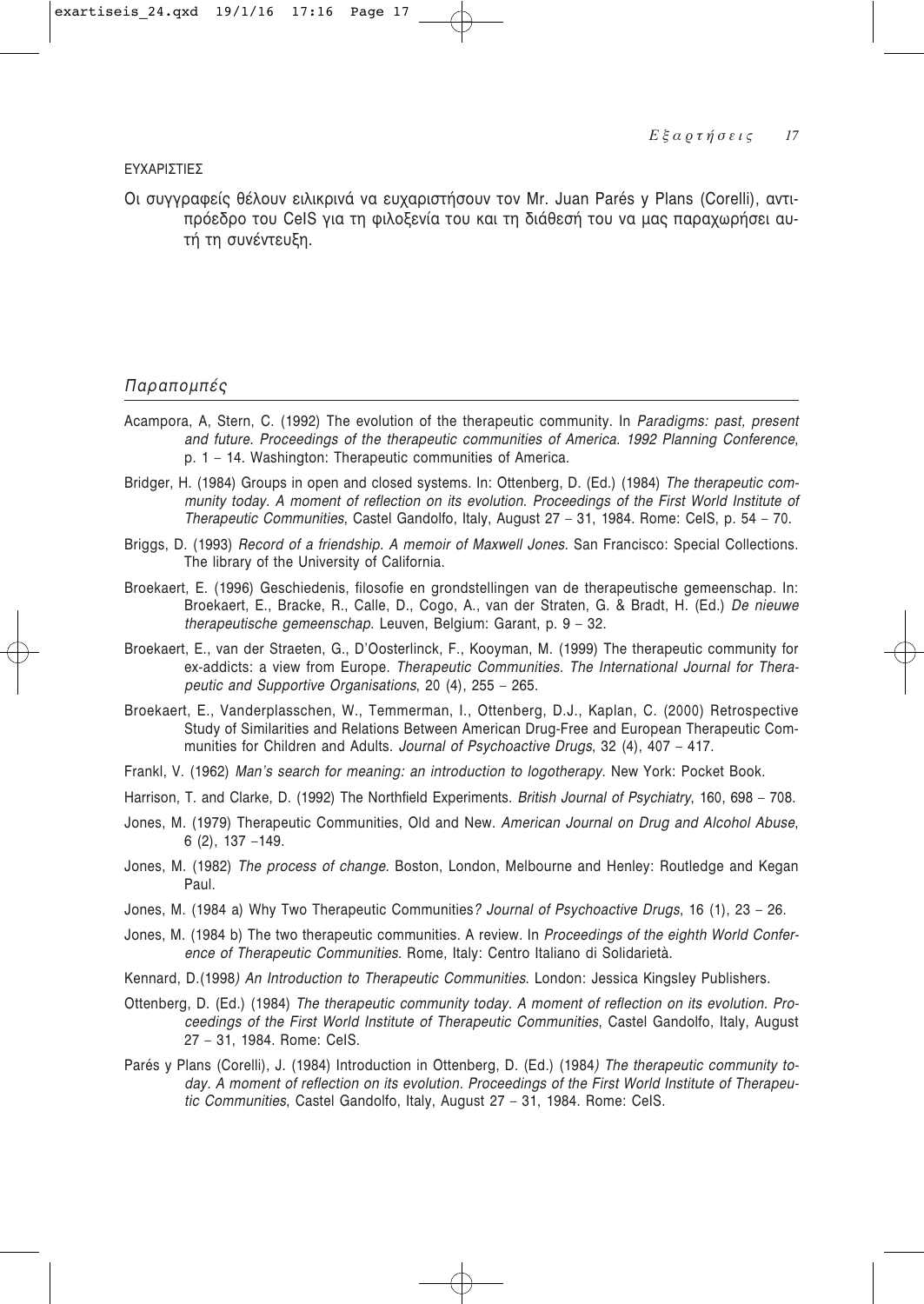Parés y Plans (Corelli), J. (1998) *Personal Communication* (Email message of 20/10/1998).

Picchi, M. (1994) *Un progetto per l'Uomo*. Roma: Associazione Centro Italiano di Solidarietà Di Roma.

- Sugarman, B. (1984) Towards a new, common model of the therapeutic community. Structural Components, learning processes and outcomes. *International Journal of Therapeutic Communities*, 5 (2), 77 – 98.
- Van der Straeten, G. (1996) De ontwikkeling van de T.G. in Europa. In: . In: Broekaert, E., Bracke, R., Calle, D., Cogo, A., van der Straten, G. & Bradt, H. (Ed*.) De nieuwe therapeutische gemeenschap*. Leuven, Belgium: Garant, p. 33 - 39.

Winnicott, D. W. (1964) *The child, the family and the outside world*. London: Penguin Books.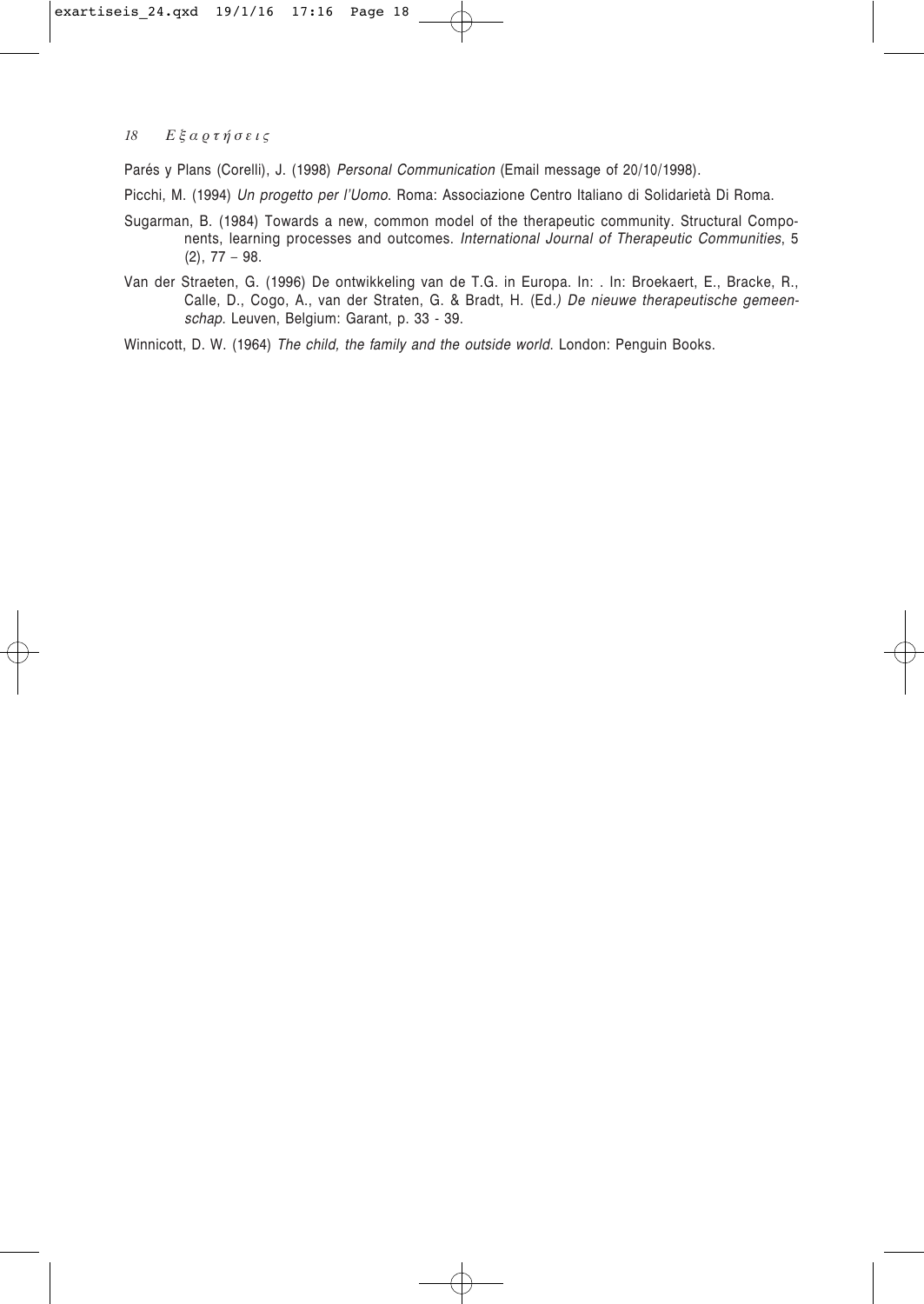$E \xi a \varrho \tau \eta \sigma \varepsilon \iota$ ς 19

# <u>ΟΙ ΕΞΑΡΤΗΣΕΙΣ ΣΤΗΝ ΕΛΛΑΔΑ</u><br>DRUG ADDICTION IN GREECE</u>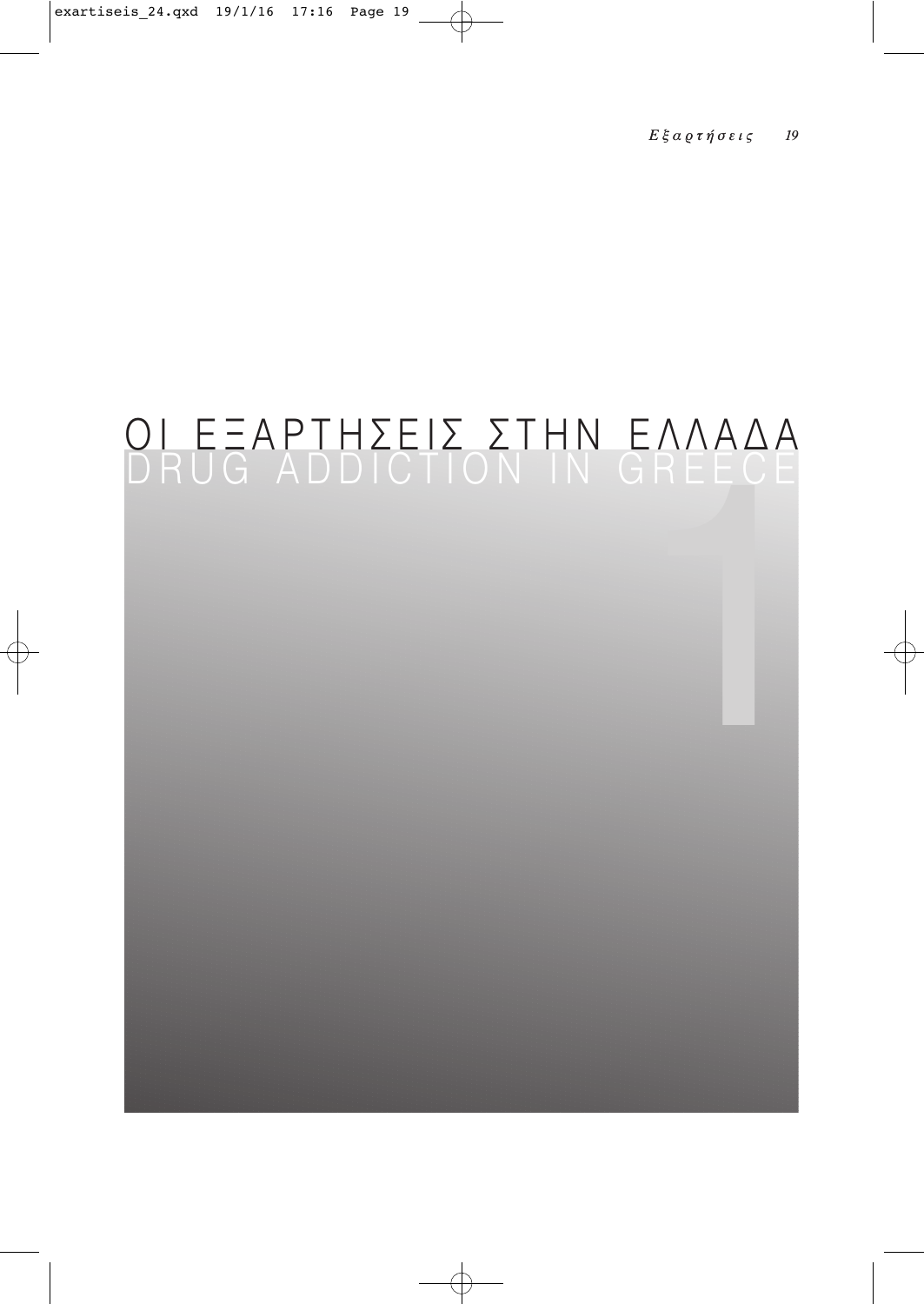F

*20 Εξαρτήσεις*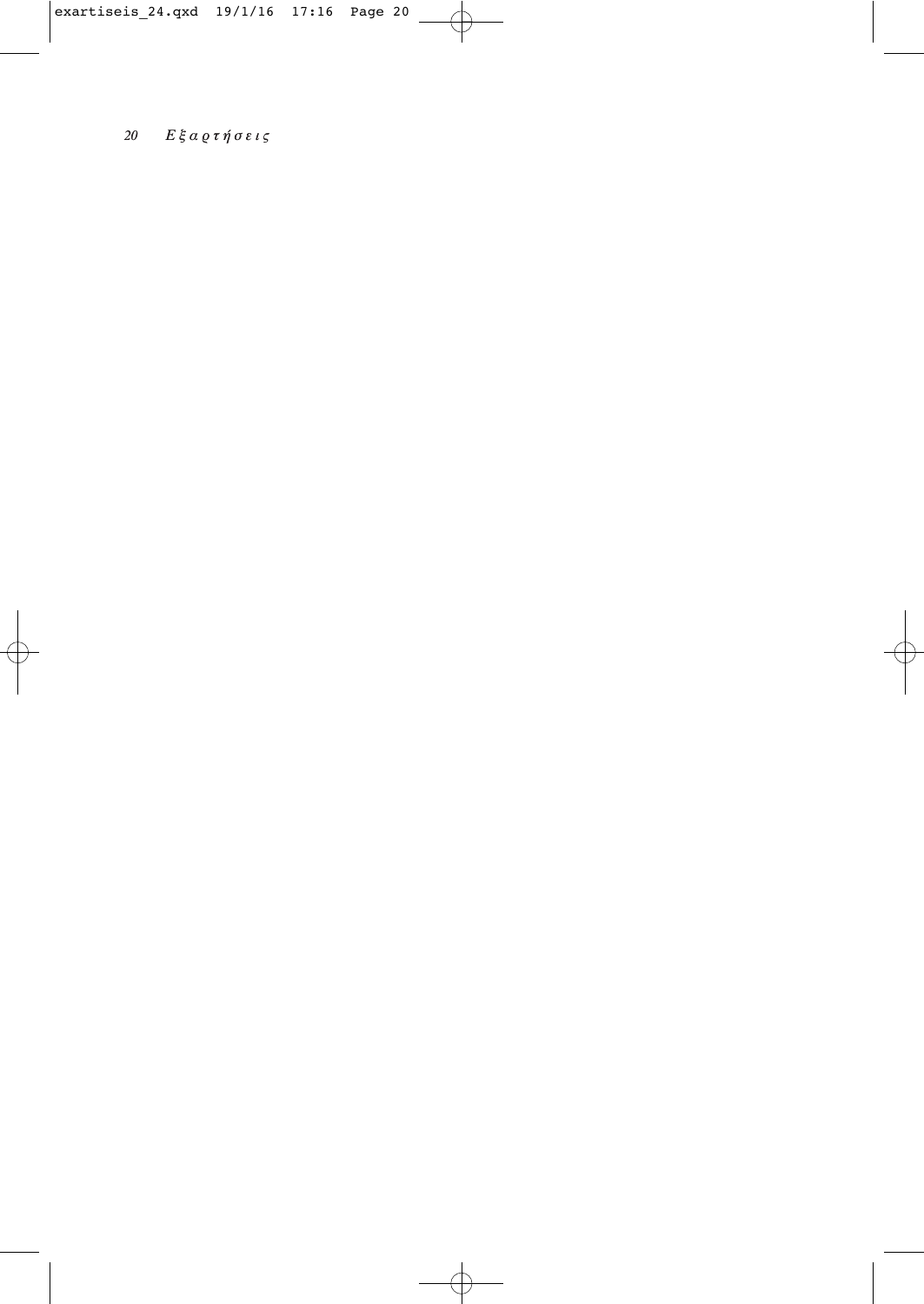*Ε ξ α ρ τ ή σ ε ι ς , τεύχος 24, 2015*

# INVESTIGATION OF PERCEPTIONS AND ATTITUDES OF THE EMPLOYEES OF THE GREEK POLICE FORCE IN RELATION TO DRUG ADDICTION. NETWORKING OF KETHEA AND THE CENTRES FOR PREVENTION OF ADDICTIONS WITH THE GREEK POLICE FORCE

SOPHIA KAZANTZIDOU<sup>1</sup> & ELENI PAPAKOSTA-GAKI<sup>2</sup>

Summary

- The present study constitutes an investigation into the perceptions and attitudes of the employees of the Greek Police Force on the subject of drug addiction. Its ultimate goal was the design and implementation of a targeted educational program that would address the educational needs of Thessaloniki County Police, following the detection of a corresponding research gap in the contemporary Greek bibliography. The "Euridyce" questionnaire was completed by 397 policepersons. It consists of 47 statements, and participants were asked to respond, choosing between five points on Likert scale, on topics regarding the etiology, nature, treatment and effects of drug addiction, as well as their perceptions and attitudes towards drug addicts. Analysis was conducted on the effects of factors such as educational background, age, sex and years of service on attitudes towards drug addiction. An important finding of the present study is the emergence of the educational background as the sole factor influencing participants' perceptions regarding addiction. The role of education is outlined and the topics on which a suitable educational program needs to focus on are marked, in order for the grogram to appropriately address the needs of the specific group of employees. Of particular interest is the fact that participants' responses clearly reflect the scientific community's dispute regarding whether drug addiction constitutes a disease or not. Finally, the importance of the networking services, not only as a necessary condition for the effective address of the phenomenon of drug addiction, but also as a primary priority in the reform of social policy is supported.
- Keywords: Police perceptions/towards addiction, drug addiction and the police, employees' perceptions regarding addiction, networking services.

<sup>1</sup> PhD of Social Psychology, Head of the Department of Research & Documentation KETHEA ITHAKI. E-mail: ralogihe@yahoo.gr

<sup>2</sup> Psychologist, MSc in Healthcare Management, Deputy Scientific Director, "SEIRIOS" Centers For Prevention of Addiction and Promotion of Psychosocial Health. Municipality of Thessaloniki-Organization Against Drugs (OKANA). E-mail: elen\_gaki@yahoo.gr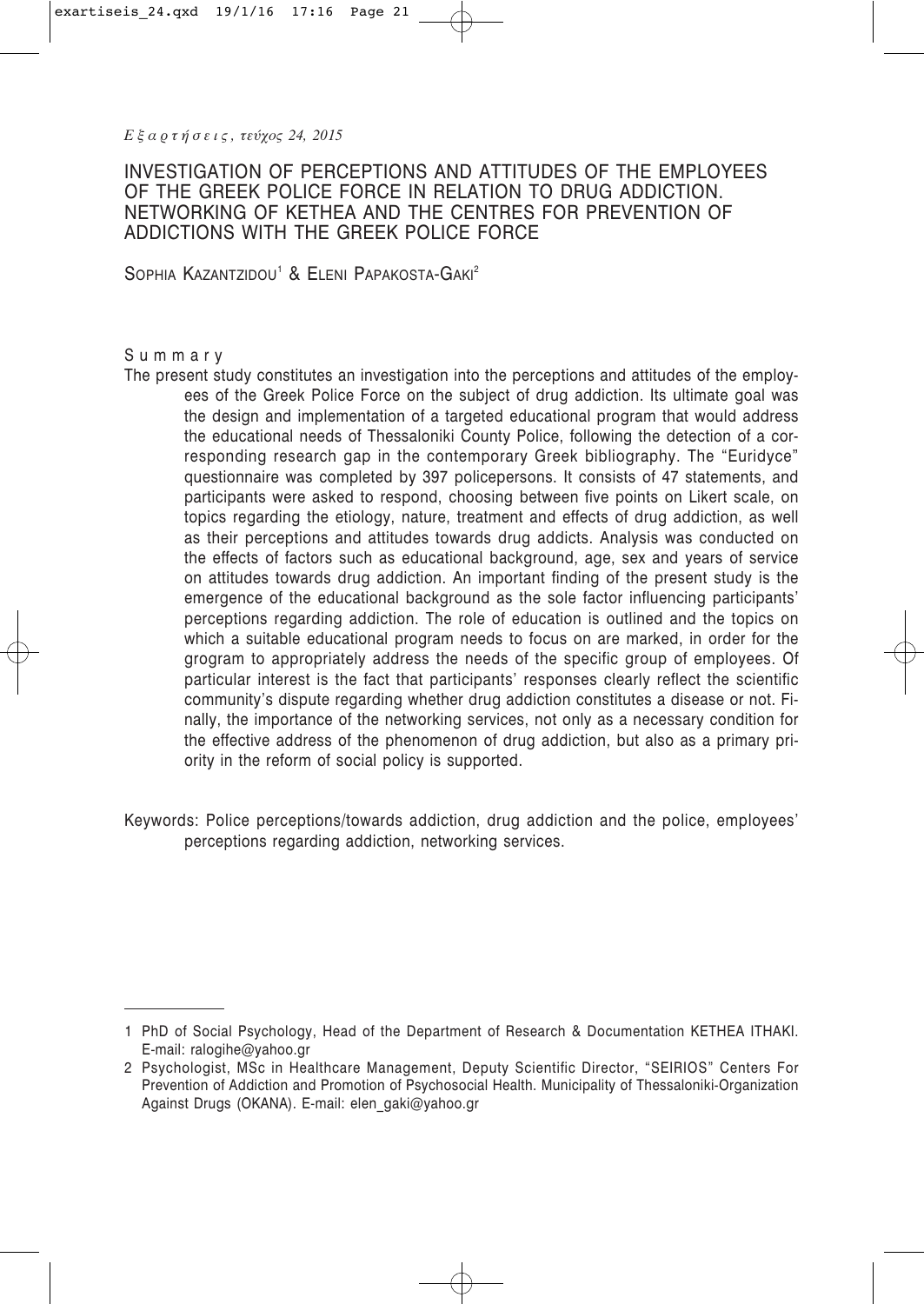Εξαρτήσεις, τεύγος 24, 2015

# ΔΙΕΡΕΥΝΗΣΗ ΑΝΤΙΛΗΨΕΩΝ ΚΑΙ ΣΤΑΣΕΩΝ ΤΩΝ ΕΡΓΑΖΟΜΕΝΩΝ ΣΤΗΝ ΕΛΛΗΝΙΚΗ ΑΣΤΥΝΟΜΙΑ ΣΧΕΤΙΚΑ ΜΕ ΤΗΝ ΤΟΞΙΚΟΕΞΑΡΤΗΣΗ, ΔΙΚΤΥΩΣΗ ΤΟΥ ΚΕΘΕΑ ΚΑΙ ΤΟΥ ΚΕΝΤΡΟΥ ΠΡΟΛΗΨΗΣ ΤΩΝ ΕΞΑΡΤΗΣΕΩΝ ΣΕΙΡΙΟΣ ΜΕ ΤΗΝ ΕΛΛΗΝΙΚΗ ΑΣΤΥΝΟΜΙΑ

ΣΟΦΙΑ ΚΑΖΑΝΤΖΙΔΟΥ<sup>1</sup> & ΕΛΕΝΗ ΠΑΠΑΚΩΣΤΑ-ΓΑΚΗ<sup>2</sup>

Περίληψη

Η παρούσα μελέτη αποτελεί μία διερεύνηση των αντιλήψεων και των στάσεων των εργαζομένων στην Ελληνική Αστυνομία σχετικά με το ζήτημα της τοξικοεξάρτησης. Απώτερος σκοπός αυτής της εργασίας ήταν ο σχεδιασμός και η υλοποίηση ενός στοχευμένου εκπαιδευτικού προγράμματος που θα ανταποκρινόταν στις εκπαιδευτικές ανάγκες των αστυνομικών του Ν. Θεσσαλονίκης, καθώς διαπιστώθηκε ερευνητικό κενό στη σύγχρονη ελληνόγλωσση βιβλιογραφία. Το ερωτηματολόγιο «Ευρυδίκη» συμπληρώθηκε από 397 αστυνομικούς. Αποτελείται από 46 δηλώσεις, στις οποίες οι συμμετέχοντες κλήθηκαν να τοποθετηθούν, επιλέγοντας ανάμεσα σε μία κλίμακα Likert πέντε σημείων, πάνω σε θέματα που αφορούν στην αιτιολογία, τη φύση, την αντιμετώπιση, τις επιπτώσεις της τοξικοεξάρτησης, καθώς και τις αντιλήψεις και τη στάση τους απέναντι στον τοξικοεξαρτημένο. Διερευνήθηκε η επίδραση του εκπαιδευτικού επιπέδου, της ηλικίας, του φύλου και των χρόνων προϋπηρεσίας στις αντιλήψεις για την τοξικοεξάρτηση. Σημαντικό εύρημα της παρούσας μελέτης αποτελεί η ανάδειξη του εκπαιδευτικού επιπέδου ως ο μόνος παράγοντας επίδρασης στις στάσεις και τις αντιλήψεις των συμμετεχόντων αναφορικά με το ζήτημα της εξάρτησης. Υπογραμμίζεται ο ρόλος της εκπαίδευσης και επισημαίνονται οι θεματικές ενότητες στις οποίες χρειάζεται να εστιάσει ένα εκπαιδευτικό πρόγραμμα, προκειμένου να ανταποκρίνεται στις ανάγκες της συγκεκριμένης ομάδας εργαζομένων. Ιδιαίτερο ενδιαφέρον παρουσιάζει η αντανάκλαση του διχασμού της επιστημονικής κοινότητας στις τοποθετήσεις των συμμετεχόντων σχετικά με το αν η τοξικοεξάρτηση είναι αρρώστια ή όχι. Τέλος, υποστηρίζεται η σημασία της δικτύωσης υπηρεσιών ως αναγκαία συνθήκη για την αποτελεσματική αντιμετώπιση του φαινομένου της τοξικοεξάρτησης, αλλά και ως πρωταρχική μεταρρυθμιστική προτεραιότητα στον τομέα της κοινωνικής πολιτικής.

Λέξεις κλειδιά: Αντιλήψεις/στάσεις αστυνομικών για την εξάρτηση, τοξικοεξάρτηση και αστυνομία, αντιλήψεις εργαζομένων για την εξάρτηση, δικτύωση υπηρεσιών.

<sup>1</sup> Διδάκτωρ Κοινωνικής Ψυχολογίας, Υπεύθυνη του Τμήματος Έρευνας & Τεκμηρίωσης ΚΕΘΕΑ ΙΘΑΚΗ. Ηλεκτρονική Διεύθυνση: ralogihe@yahoo.gr

<sup>2</sup> Ψυχολόγος, MSc στη Διοίκηση Μονάδων Υγείας, Αναπληρώτρια Επιστημονική Διευθύντρια, Κέντρα Πρόληψης των Εξαρτήσεων και Προαγωγής της Ψυχοκοινωνικής Υγείας ΣΕΙΡΙΟΣ Δήμου Θεσσαλονίκης-ΟΚΑΝΑ. Ηλεκτρονική Διεύθυνση: elen gaki@yahoo.gr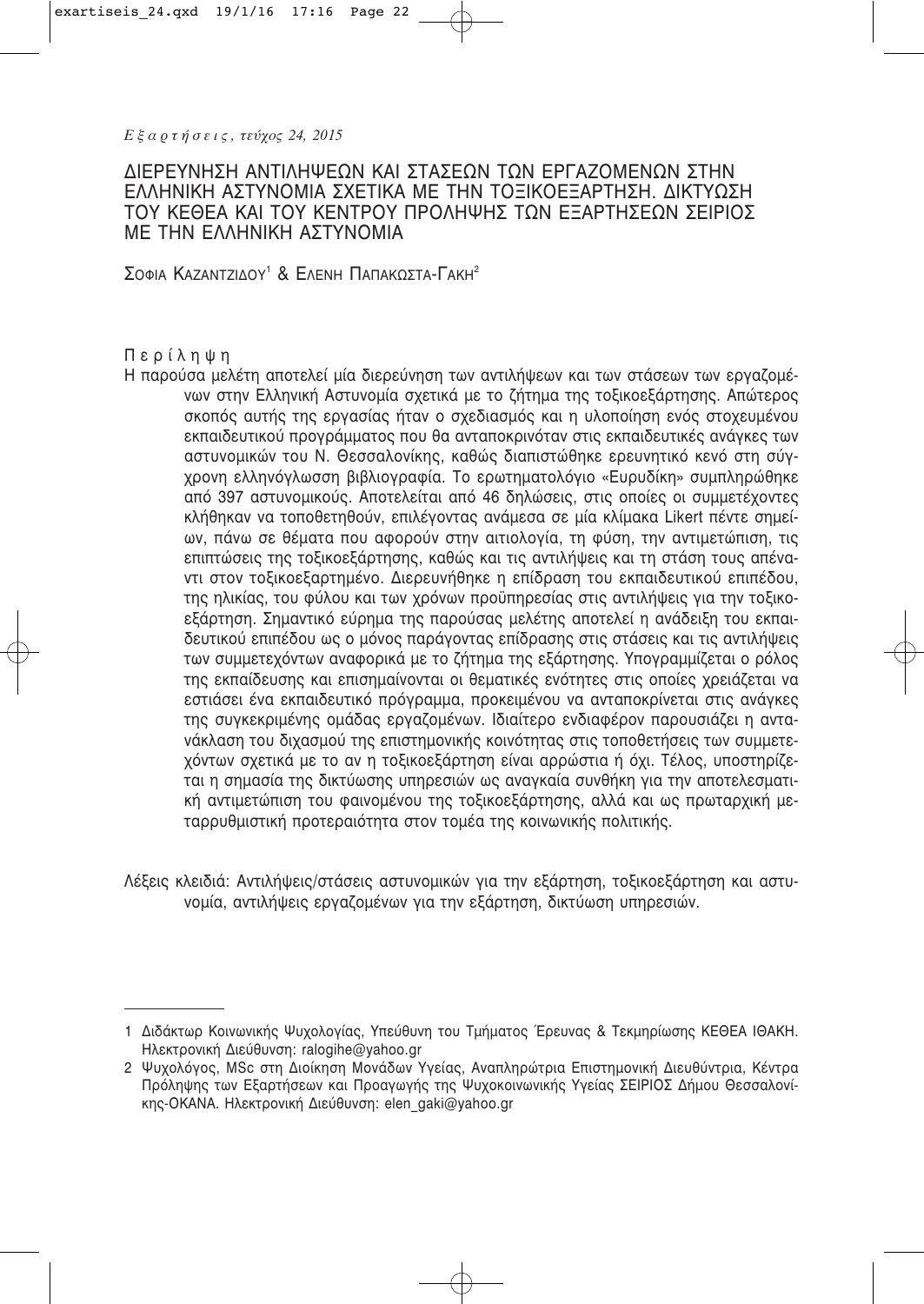ΕΙΣΑΓΩΓΗ

- Η παρούσα μελέτη σχετίζεται με το ερευνητικό πρόνραμμα «Σχέδιο Ευρυδίκη», που αφορά στην αποτροπή της χρήσης εξαρτησιογόνων ουσιών σε εργασιακούς χώρους. Χρησιμοποιεί το ομώνυμο ερωτηματολόγιο ως βασικό μεθοδολογικό εργαλείο, προκειμένου να διερευνηθούν οι αντιλήψεις των εργαζομένων στην ελληνική αστυνομία σχετικά με την τοξικοεξάρτηση, που με τη σειρά τους καθορίζουν και τη στάση τους απέναντι σε αυτό το κοινωνικό φαινόμενο.
- Το Σχέδιο Ευρυδίκη αποτέλεσε ένα μακροπρόθεσμο πρόγραμμα νια την αποτροπή του εθισμού. Το πρόγραμμα αυτό, αποτέλεσε καρπό της συνεργασίας επιστημονικών φορέων, όπως η Cooperativa di Studio e Ricerca Sociale Marcella, με Ερνατικές Ενώσεις, τον Παγκόσμιο Οργανισμό Υγείας (WHO), τη Διεθνή Οργάνωση Εργασίας (I.L.O.) και το Συμβούλιο της Ευρώπης (E.Council). Ένα κομμάτι του προγράμματος χρηματοδοτήθηκε από την Ευρωπαϊκή Επιτροπή (E.Commission).
- Στις δημοσιευμένες έρευνες (Deluca & De Luca, 1991a; 1991b) που πραγματοποιήθηκαν, στα πλαίσια του προγράμματος, σε εργαζομένους στην Ιταλία (De Luca et al., 1991) και την Πορτογαλία (Cunha, et al., 1991)<sup>3</sup> τεκμηριώνεται επαρκώς, πως μέσα από τη σχεδιασμένη διαδικασία της αποτροπής της χρήσης εξαρτησιογόνων ουσιών, είναι πιθανή η βελτίωση στο εργασιακό περιβάλλον και τις εργασιακές σχέσεις, καθώς επίσης Και η βελτίωση των υποστηρικτικών προγραμμάτων κατάρτισης και βοήθειας. Σκοπός του προγράμματος ήταν να αναπτυχθούν δράσεις αποτροπής της χρήσης των εξαρτησιογόνων ουσιών στο χώρο εργασίας, δημιουργώντας σχεδιασμένες διαδραστικές παρεμβάσεις στο εσωτερικό μεγάλων οργανισμών, όπως η Αστυνομία, λόγω των ειδικών συνθηκών εργασίας τους.
- Πιο συνκεκριμένα, η έμφαση δίνεται στο ότι οι αστυνομικοί αποτελούν μια ομάδα, η οποία λόνω του ρόλου της, δηλαδή να καταστέλλει το «κακό» και να λειτουργεί τιμωρητικά, έχει φορτιστεί κοινωνικά με αρνητικό τρόπο. Σύμφωνα με τους Schuck et al. (2008), η φυλή/εθνικότητα, η κοινωνική τάξη και το ευρύτερο πλαίσιο της κοινότητας, αλληλεπιδρούν και επηρεάζουν σημαντικά τη στάση των κατοίκων απέναντι στις αστυνομικές υπηρεσίες και «συνδιαμορφώνουν» το φόβο για την αστυνομία. Συνολικά, τα ευρήματα της μελέτης τονίζουν την πολύπλοκη αλληλεπίδραση μεταξύ των εμπειριών, του πλαισίου της κοινότητας, του τόπου κατοικίας, της κοινωνικής τάξης και του είδους της κατανόησης των φυλετικών και των πολιτισμικών διαφορών που οδηγεί εν τέλει, σε διαφοροποίηση στις αντιλήψεις των κατοίκων σε σχέση με το ρόλο και το κύρος της αστυνομίας.
- Όσον αφορά στο οργανωμένο έγκλημα και τη βαριά οικονομική εγκληματικότητα, οι αντιλήψεις της ελληνικής κοινής γνώμης εστιάζουν στους αλλοδαπούς λαθρομετανάστες, προβαίνοντας ή και επικροτώντας συχνά την αυτοδικία. Σημαντικός είναι και ο ρόλος των ΜΜΕ, τα οποία με την προβολή περιστατικών αυτοδικίας υποσκάπτουν σε συμβολικό επίπεδο τη νομιμοποίηση των κατασταλτικών μηχανισμών συμβάλλοντας στη θυματοποίηση των δραστών και την περαιτέρω θυματοποίηση των θυμάτων (Πανούσης & Βιδάλη, 2001).

<sup>3</sup> Euridice News 8, Towards a European Programme on Prevention and Drug Demand Reduction in the Workplace Concept Paper (1991: 3-14, 15-18, 19-22, 23-29).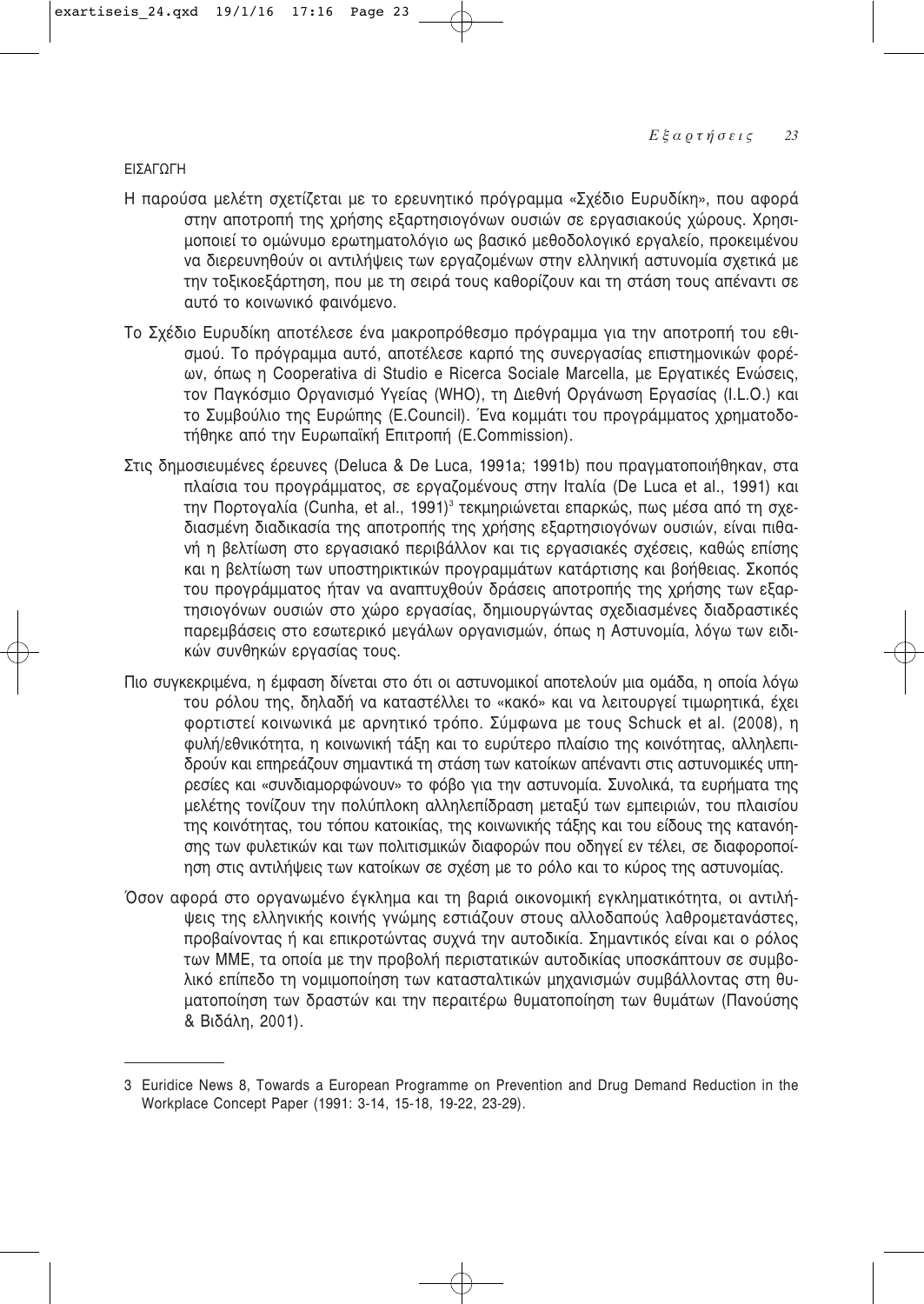- Aυτή τη στάση ενός μέρους του κοινωνικού συνόλου, οι αστυνομικοί τη βιώνουν επιβαρυντικά καθημερινά, σε συνδυασμό με την έλλειψη υποστήριξης στις δυσκολίες του ρόλου τους και εξειδικευμένης κατάρτισης σε θέματα, όπως το φαινόμενο της εξάρτησης, γεγονός που επιβαρύνει επιπλέον το έργο τους.<sup>4</sup> Η ίδια η φύση της εργασίας των αστυvομικών χαρακτηρίζεται από κίνδυνο και ένταση (Deschamps et al., 2003), κάτι που συναθροίζεται με τα παραπάνω και είναι πιθανό να καταλήξει στο Σύνδρομο Επαγγελματικής Εξουθένωσης (Αντωνίου & Πολυχρόνη, 2008; ΕΠΑΨΥ, 2002), το οποίο μπορεί να εκφράζεται, είτε με αδιαφορία, είτε με υπερβολικό ζήλο, είτε με ένταση.
- Σύμφωνα με τα ευρήματα μελέτης της συμπεριφοράς αστυνομικών που εργάστηκαν σε αεροπορικό ατύχημα φάνηκε ότι οι αστυνομικοί αυτοί χρησιμοποιούσαν περισσότερα φαρμακευτικά σκευάσματα και επισκέπτονταν συχνότερα γενικούς γιατρούς και ψυχίατρους από τους συναδέλφους τους που δεν είχαν εμπλοκή με το συμβάν. Το υψηλότερο ποσοστό χρησιμοποίησης της υνειονομικής περίθαλψης και των φαρμάκων μετά τις καταστροφές, όχι μόνον αφορά τους άμεσα εμπλεκόμενους, αλλά και εκείνους που εμπλέκονται επαγγελματικά. Οι επιπτώσεις φάνηκε ότι είναι μακροχρόνιες και οι ανάγκες φροντίδας της υγείας των αστυνομικών αυξημένες (Slottje et al., 2007).
- Επίσης, το αντικείμενο της εργασίας των αστυνομικών έχει άμεση επαφή με άτομα «υψηλού κινδύνου», άτομα στα πρώτα στάδια εξάρτησης ή και σε τελευταία. Η μελέτη των Havis et al. (2005), έδειξε ότι, σε περιπτώσεις άμεσης αντιμετώπισης, για να μη χάνεται πολύτιμος χρόνος, απαιτείται περαιτέρω εκπαίδευση των αστυνομικών που καλούνται να αντιμετωπίσουν τέτοιου είδους περιστατικά (π.χ. παρέμβαση πρώτης βοήθειας, διαμεσολάβηση σε συμπλοκές κ.ά). Ιδιαίτερα μάλιστα σε περιόδους έντονης κοινωνικό-οικονομικής κρίσης, το έργο των αστυνομικών επιβαρύνεται σημαντικά, λόγω των κοινωνικών αναταράξεων, την οποία βιώνουν και ως μέλη του κοινωνικού ιστού και ως «όργανα» διαφύλαξης του.

# 1.2 H Σχέση της Αστυνομίας με την Κοινότητα

- Η αστυνομία δρα σε ένα περιβάλλον με πολλές και ποικίλες απειλές. Οι απειλές αυτές καθορίζουν τους στόχους της δράσης της, ενάντια στη διακίνηση και τη χρήση παράνομων ουσιών. Η βία στις μεγαλουπόλεις, η συνεχής και απότομη υποβάθμιση του αστικού περιβάλλοντος και οι σοβαρότατες επιπτώσεις στη δημόσια υγεία, αποτελούν κοινωνικά φαινόμενα, που σχετίζονται άμεσα ή έμμεσα με τη μαζική και εκτεταμένη χρήση εξαρτησιογόνων ουσιών στα μεγάλα αστικά κέντρα. Ιδιαίτερα σε περιόδους κοινωνικό-οικονομικής κρίσης, οι επιπτώσεις αναμένεται να ενταθούν δραματικά. Η έννοια της δημόσιας ασφάλειας είναι άρρηκτα συνδεδεμένη με την εθνική-εσωτερική ασφάλεια κάθε κράτους, σε συνδυασμό με την αντίληψη που διαμορφώνεται στον πολίτη για την αξιοπιστία του συστήματος (Λαμπροπούλου, 2001).
- Σύμφωνα με τα στοιχεία της έρευνας που διεξήγαγε το Ινστιτούτο V-Project Reasearch Consulting με θέμα «Η κοινή γνώμη στην Ελλάδα» (Καρύδης, 1999), αναδείχθηκε ως πιο aποτελεσματικός τρόπος αντιμετώπισης της εγκληματικότητας η περισσότερη αστυνό-

<sup>4</sup> Σύμφωνα με Έρευνα του IN.A.M.E.TE., ο ολικός μέσος δείκτης ικανοποίησης των εργαζομένων στην Ελληνική Αστυνομία είναι ιδιαίτερα χαμηλός και εκτιμάται μόλις στο 30%.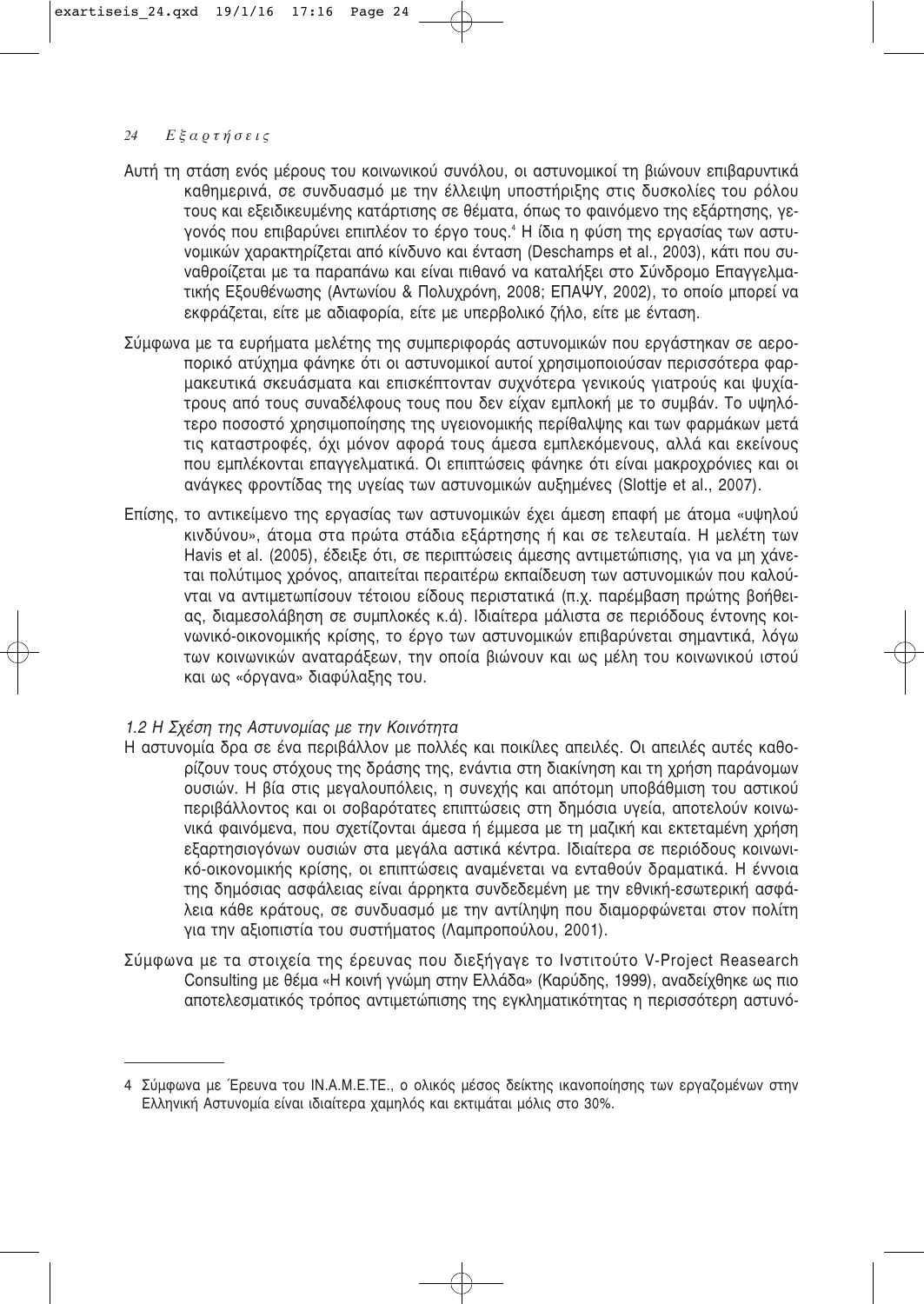exartiseis\_24.qxd 19/1/16 17:16 Page 25

μευση στους δρόμους. Επίσης, αξίζει να αναφερθεί ότι άλλοι αποτελεσματικοί τρόποι αντιμετώπισης της ενκληματικότητας, όπως αυτοί αναφέρθηκαν στην έρευνα, είναι η απέλαση όλων των λαθρομεταναστών και η μείωση της φτώχειας και της ανεργίας, ενώ γαμηλό ποσοστό των συμμετεχόντων θεωρεί την νομιμοποίηση των μεταναστών ως αποτελεσματικό τρόπο αντιμετώπισης του προβλήματος (Πανούσης & Βιδάλη, 2001).

Το κράτος, με τις πολιτικές ασφάλειας, επιχειρεί να ικανοποιήσει το αίτημα των πολιτών για εμπέδωση ενός κλίματος κοινωνικής ειρήνης και τάξης με την προστασία των ατομι-Κών και κοινωνικών αναθών διασφαλίζοντας την εύρυθμη λειτουρνία στο εσωτερικό του κοινωνικού συνόλου (Παπαθεοδώρου, 2005).

Στην Ελλάδα σύμφωνα με το Ν.2800/2000, άρθρο 8, καθορίζεται η αποστολή της Αστυνομίας ως:

- 1) η εξασφάλιση της δημόσιας ειρήνης και ευταξίας και της απρόσκοπτης κοινωνικής διαβίωσης των πολιτών, που περιλαμβάνει την άσκηση της γενικής αστυνόμευσης και τροχαίας και
- 2) η πρόληψη και καταστολή του εγκλήματος και η προστασία του Κράτους και του δημοκρατικού πολιτεύματος στα πλαίσια της συνταγματικής τάξης, που περιλαμβάνει την άσκηση της αστυνομίας δημόσιας και κρατικής ασφάλειας.
- Οι στόχοι της αστυνομίας αναφορικά με το θέμα των εξαρτήσεων, σύμφωνα με το Αμερικανικό Ινστιτούτο Δικαιοσύνης (Moore & Kleiman, 1989) θα έπρεπε να είναι οι εξής:
	- 1) η μείωση της βίας των συμμοριών που συνδέονται με τη διακίνηση ναρκωτικών, η αποτροπή της δημιουργίας οργανωμένων εγκληματικών ομάδων.
	- 2) ο έλεγχος των εγκλημάτων που διαπράττονται στους δρόμους από εξαρτημένα άτομα.
	- 3) η βελτίωση της υγείας, της οικονομικής και κοινωνικής κατάστασης των εξαρτημένων.
	- 4) η αποκατάσταση της ποιότητας ζωής στις αστικές κοινότητες, με αποτελεσματικές παρεμβάσεις αντιμετώπισης της διακίνησης παράνομων ουσιών, στο επίπεδο του δρόμου (street work).
	- 5) να βοηθήσει ώστε σχεδιασμένα να αποτρέπει τον πειραματισμό με εξαρτησιογόνες ουσίες.
	- 6) η προστασία της ακεραιότητας και ανεξαρτησίας στα ιδρύματα ποινικής δικαιοσύνης.
- Μέσα σε ένα διαρκώς μεταβαλλόμενο περιβάλλον, η αστυνομία πρέπει να σχεδιάσει την παρέμβασή της, σε πολλά επίπεδα και με διαφορετικούς τρόπους. Η Ελληνική Αστυνομία φαίνεται να δίνει έμφαση στους δύο πρώτους στόχους, που αφορούν στην καταστολή, καθώς «μπορεί» να τους υλοποιεί αυτόνομα. Οι τέσσερις τελευταίοι στόχοι, που προτείνει το Αμερικανικό Ινστιτούτο Δικαιοσύνης, αποτελούν έργο ενός δικτύου υπηρεσιών που χρειάζεται να συνεργαστούν για να παραχθεί ένα ικανοποιητικό αποτέλεσμα. Απαιτείται η συνεργασία όλων των εμπλεκόμενων φορέων, για να παραχθεί ένα σύνολο αποτελεσμάτων που δε μπορεί να παράγει από μόνη της.
- Τέτοιου είδους συνολικές παρεμβάσεις αφορούν εξίσου και την εσωτερική δομή του Αστυνομικού Σώματος, με τον καταμερισμό που προκύπτει για το ζήτημα της εξάρτησης, τη σχέση της Αστυνομίας με την κοινωνία εν γένει και τις ευάλωτες κοινωνικές ομάδες.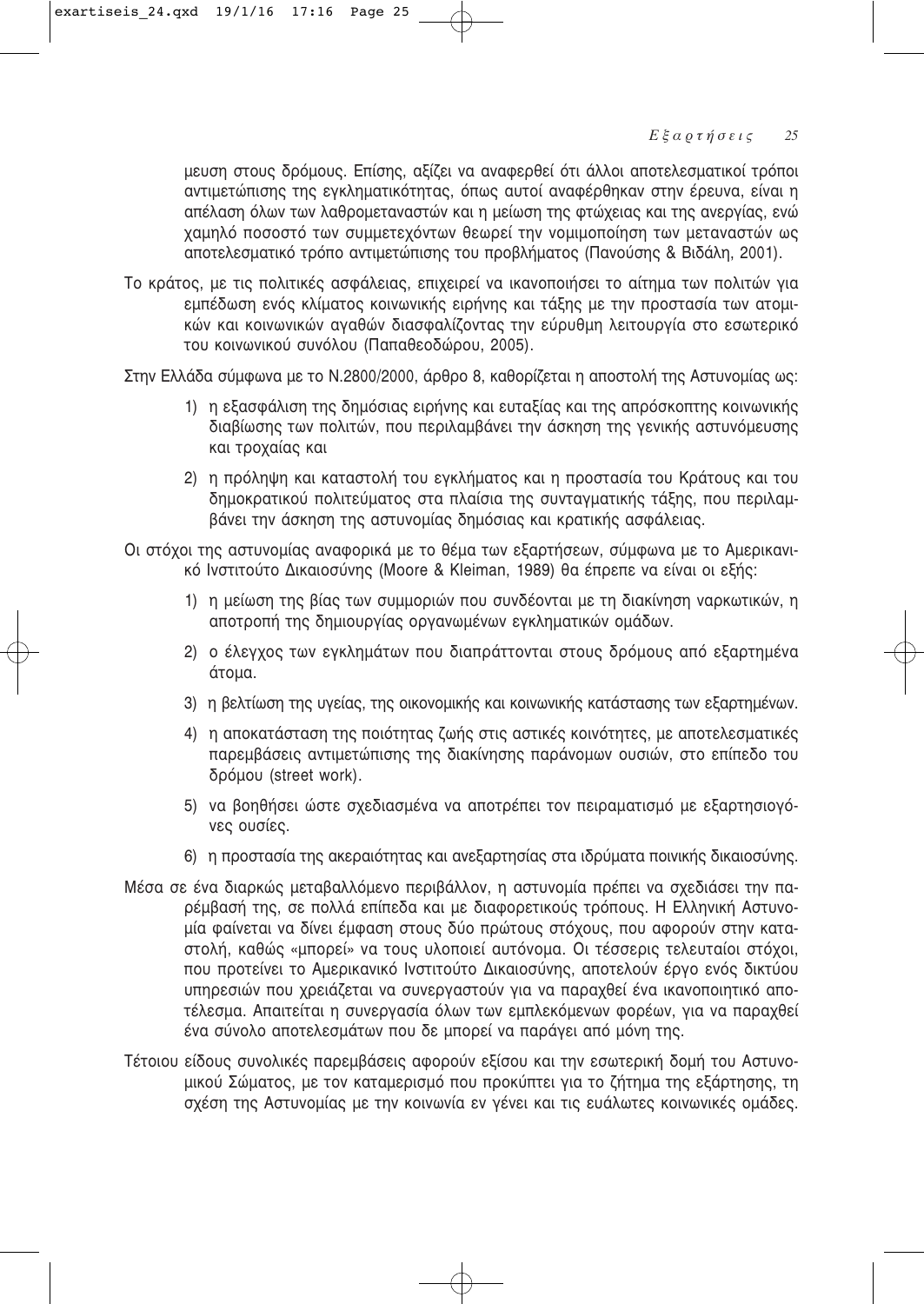Η διακίνηση παράνομων ουσιών, η χρήση και η συνεπαγόμενη πρόκληση φαινομένων βίας, οδηγούν στελέχη της αστυνομίας σήμερα να αναζητούν τρόπους για πιο αποτελεσματική αξιοποίηση των περιορισμένων πόρων που διαθέτουν με βάση τις δυνατότητες των υπηρεσιών τους, ώστε να αποκτηθεί ο έλεγχος επί του εγκλήματος. Όλα τα παραπάνω θα πρέπει να γίνουν προστατεύοντας ταυτόχρονα την ακεραιότητα των ίδιων των οργανώσεών της και το νομικό σύστημα από οποιαδήποτε ρωγμή υπονομεύει το κύρος της (Moore & Kleiman, 1989).

- Aυτό καθιστά επιτακτική και επείγουσα την ανάγκη να βρεθεί και να υλοποιηθεί μια στρατηγική, που θα βασίζεται σε αποτελεσματικές σχέσεις και συνεργασίες τόσο με το σύνολο της τοπικής κοινωνίας όσο και με τις εμπλεκόμενες υπηρεσίες. Όπως αναφέρει και ο Πανούσης (1993), «Μπροστά στην εγκληματικότητα δεν αρκεί να ορθώσουμε την Πρόληψη και την Καταστολή. Αναγκαία καθίσταται και η Αλληλεγγύη». Αυτό δεν υποδηλώ-Vει μόνο ότι υπάρχει ένας ακόμη «πόρος» που είναι διαθέσιμος για την αστυνομία, αλλά και ότι με την αποτελεσματική αξιοποίηση αυτής της «σχέσης» μπορεί να αντιμετωπιστεί πιο ολοκληρωμένα το πρόβλημα των ναρκωτικών (Moore & Kleiman, 1989).
- Aπό τα παραπάνω προκύπτει ότι οι επιτυχείς προσεγγίσεις στο πρόβλημα, θα βασίζονται στην κινητοποίηση και τη συνδρομή πολλών και διαφορετικών δημόσιων φορέων, ώστε να υπάρξει διεπιστημονική αντιμετώπιση ενός τόσο σύνθετου ζητήματος. Για την αντιμετώπιση των θεμάτων υγείας, που έχουν σχέση με την εξάρτηση, εξω- και ενδο-νοσοκομειακά προγράμματα θεραπείας, μπορεί να αποδειχθούν πολύτιμα (π.χ. αξιοποίηση υπάρχοντος δικτύου ΚΕΘΕΑ με νοσοκομεία και μονάδες υποκατάστασης ΟΚΑΝΑ). Για την πρόληψη της εξάπλωσης των εξαρτησιογόνων ουσιών σε νέες ομάδες εφήβων, η συνεργασία με τα σχολεία και τους γονείς είναι απαραίτητη, καθώς και με τα κέντρα πρωτογενούς πρόληψης.
- Κατά τη διάρκεια διεξαγωγής των ερευνών μετά από συλλήψεις απαιτούνται λεπτοί χειρισμοί. Καθίσταται αναγκαία η ενημέρωση για το υφιστάμενο νομικό πλαίσιο και τις δυσκολίες που προκύπτουν κατά την εφαρμογή του, καθώς και πιθανοί τρόποι αντιμετώπισης των δυσκολιών αυτών. Επιπρόσθετα, η εμπορία και η χρήση ναρκωτικών αποτελούν ένα πρόβλημα, που πρέπει να αντιμετωπιστεί με θεραπευτική βοήθεια, εκτός από συλλήψεις και αστυνομική δράση.
- Η αστυνομία μπορεί να διαδραματίσει σημαντικό ρόλο στην ενίσχυση της αυτοάμυνας των κατοίκων, που ζουν σε γειτονιές με αυξημένη παραβατικότητα, μέσω της συνεργασίας με τις τοπικές κοινότητες, αντί να προσανατολίζεται μόνο στην καταστολή ή αγνοώντας τα σχετικά αιτήματα των κατοίκων για βοήθεια. Επίσης, θα μπορούσε να συμβάλλει στην κινητοποίηση των γονέων και στην παραπομπή σε θεραπευτικά προγράμματα και αυτό να αποτελέσει μια μεγάλη ευκαιρία τόσο για τα εξαρτημένα άτομα και τις οικογένειές τους, όσο και για τη «μείωση βλάβης<sup>s</sup>» στο γενικό πληθυσμό. Αξίζει να αναφερθεί ότι η χρηματοδότηση θεραπευτικών υπηρεσιών, που αφορούν εξαρτημένα άτομα, έχει ισχυρό κοινωνικό όφελος τόσο από την οπτική γωνία της κοινωνικής δικαι-

<sup>5</sup> Η μείωση της βλάβης, περιλαμβάνει συντονισμένες παρεμβάσεις που στοχεύουν στην ελαχιστοποίηση των βλαβερών συνεπειών, που επιφέρουν οι συμπεριφορές υψηλού κινδύνου (π.χ. ενδοφλέβια χρήση ουσιών εξάρτησης). Οι παρεμβάσεις αυτές αποσκοπούν στη μείωση της βλάβης και δεν έχουν ως στόχο απαραίτητα τη διακοπή της χρήσης (CCSA, 2005 & Marlat, 1998), (ΕΚΤΕΠΝ, 2009).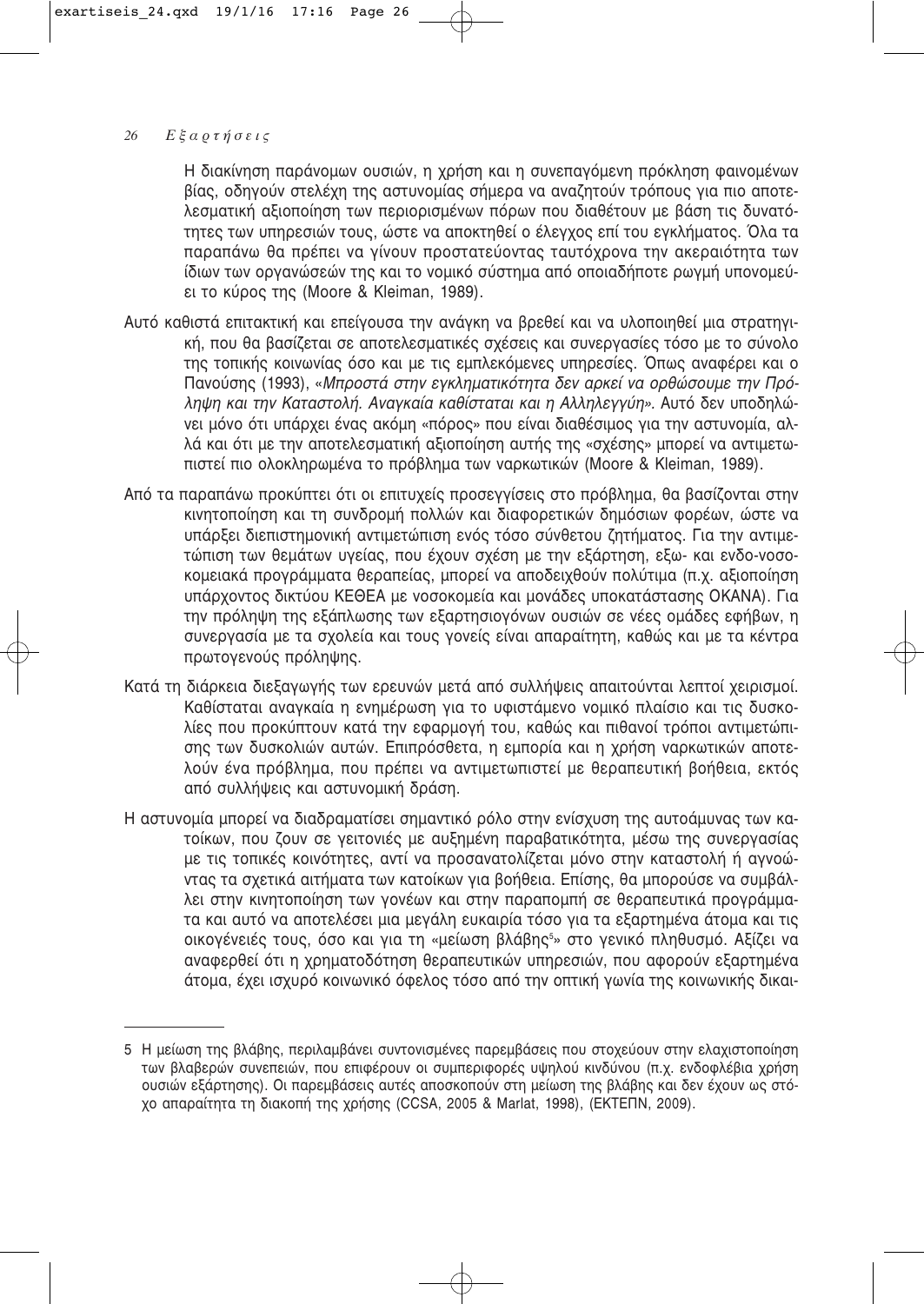οσύνης όσο και από την οπτική γωνία της οικονομικής αποδοτικότητας (Cartwright & Solano, 2003; KEΘEA, 2012).

## 1.3 Επισκόπηση της Υπάρχουσας Βιβλιονραφίας για την Ελλάδα.

- Δυστυχώς, παρόλο που το έργο της αστυνομίας είναι εξαιρετικά δύσκολο και πολυδιάστατο, από την επισκόπηση της υπάρχουσας βιβλιογραφίας, δε φαίνεται να υπάρχουν μελέτες που να ασχολούνται με το αντικείμενο και τη φύση της ερνασίας τους. Εξαίρεση αποτελεί η Πανελλαδική Έρευνα του ΙΝ.Α.Μ.Ε.Τ.Ε.°, που διεξάχθηκε χρονικά παράλληλα με τη συλλογή των στοιχείων της παρούσας μελέτης (Δεκέμβριος, 2005) σε 1813 αστυνομικούς και αφορά στην ικανοποίηση των εργαζομένων στην Ελληνική Αστυνομία. Ειδικότερα, το 60,68% των συμμετεχόντων στην έρευνα θεωρούν ότι η εκπαίδευση που έλαβαν στη σχολή δεν τους εφοδιάζει επαρκώς για την εκτέλεση των καθηκόντων τους. Παράλληλα, το 58,82% κρίνει ως μη ικανοποιητική την επιμόρφωση που λαμβάνει μέσα από τα σεμινάρια κατά τη διάρκεια παραμονής του στο σώμα.
- Aπό τη μια, στην έρευνα του Μαγουλιανίτη (2011), που διεξάχθηκε σε 376 αστυνομικούς, αναδείχθηκε η έλλειψη οραματικής ηγεσίας στο χώρο της Ελληνικής Αστυνομίας. Από την άλλη, ο Πρέντζας (2008) αναλύει με κριτική διάθεση τις διακηρυγμένες στοχεύσεις της πολιτικής και αστυνομικής ηγεσίας. Τις διαχωρίζει σ' αυτές που αποτελούν μια πραγματικότητα ικανή να ανταπεξέλθει στις σύγχρονες ανάγκες αντιμετώπισης του εγκληματικού φαινομένου και σ' αυτές που έχουν άλλους μη διακηρυγμένους ή κρυ-Φούς στόχους. Οι τελευταίες αναφέρεται ότι βάζουν στο επίκεντρο της αντενκληματικής πολιτικής ομάδες του ευάλωτου κοινωνικού πληθυσμού, εξυπηρετώντας ευκαιριακές και βραχυπρόθεσμες πολιτικές αντιμετώπισης του εγκληματικού φαινομένου.
- 1.4 Στάσεις και Αντιλήψεις της Αστυνομίας για τους Πολίτες και τις Ευάλωτες Κοινωνικές Ομάδες. Aπό την ανασκόπηση της βιβλιογραφίας δε φαίνεται να έχουν γίνει μελέτες για τις στάσεις και τις αντιλήψεις των αστυνομικών σχετικά με τα τοξικοεξαρτημένα άτομα. Ωστόσο, στο γενικό πληθυσμό το προφίλ του χρήστη συνδέεται με σχηματικά στερεότυπα. Συγκεκριμένες πληθυσμιακές ομάδες ενσωματώνουν τη χρήση ουσιών στην καθημερινότητά τους, ως στήριγμα για να αντιμετωπίσουν τις δυσκολίες της ζωής, ως μέσο προσαρμογής στις κοινωνικές και οικονομικές δομές, που συνδέεται με έναν τρόπο ψυχαγωγίας και κατανομής του ελεύθερου χρόνου (Βιδάλη, 2007). Στερεότυπα που κάποιες φορές επιβεβαιώνονται μέσω της προβλητικής ταύτισης, ενώ άλλοτε δεν ισχύουν.
- Έχουν γίνει όμως έρευνες, που μελέτησαν τις στάσεις και τις αντιλήψεις των αστυνομικών για άλλες ευάλωτες κοινωνικές ομάδες. Παρόλο που οι αστυνομικοί διαδραματίζουν σημαντικό ρόλο στην υλοποίηση της ψυχιατρικής μεταρρύθμισης έχει φανεί (Psarra et al., 2008) ότι δεν έχουν υιοθετήσει τις αρχές της αποασυλοποίησης και της κοινωνικής ενσωμάτωσης των ψυχικά ασθενών. Αξιοσημείωτο είναι ότι το 75,6% των ερωτηθέντων δήλωσε ότι θα ήθελε να εκπαιδευτεί σε θέματα που αφορούν τους ψυχικά ασθενείς καθώς θα τους ήταν χρήσιμη για τα καθημερινά τους καθήκοντα (Psarra et al., 2008).

<sup>6</sup> Ινστιτούτο Αστυνομικών Μελετών Επιμόρφωσης και Τεκμηρίωσης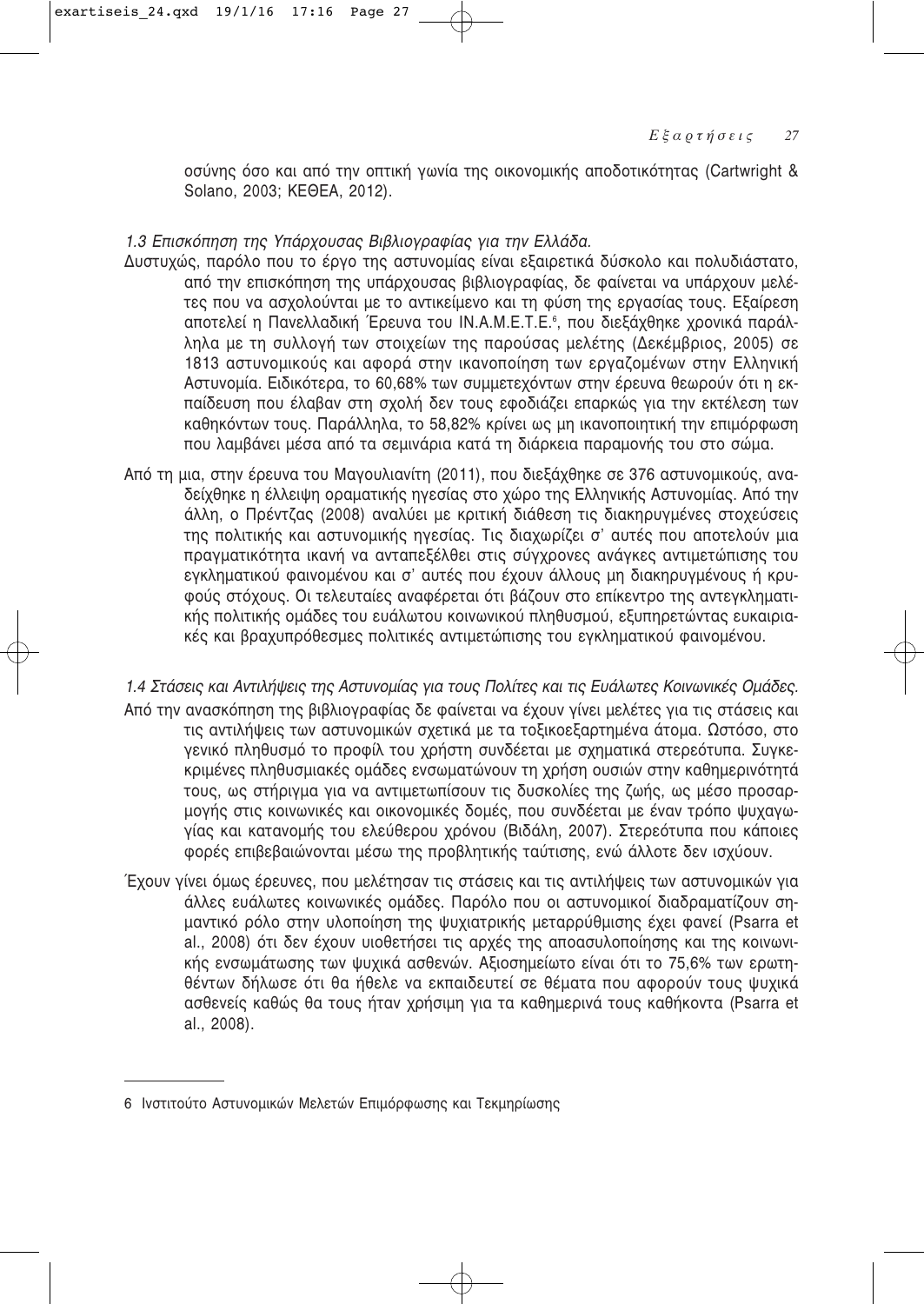- Οι Dhont et al. (2010), μελέτησαν το πόσο επηρεάζεται η στάση και η συμπεριφορά των Φλαμανδών αστυνομικών από φυλετικά ζητήματα και ζητήματα ιθανένειας. Διαπιστώθηκε .<br>ότι υπάρχει προκατάληψη στις διαφυλετικές επαφές της αστυνομίας, η οποία σχετίζεται με το ζήτημα των μεταναστών και ανέδειξε σοβαρές αρνητικές επιπτώσεις στο εσωτερικό των οργανώσεων της αστυνομίας.
- Ο ρόλος του μορφωτικού επιπέδου και των διαδεδομένων μύθων έχει φανεί ότι επηρεάζει σημαντικά τη στάση διευθυντικών στελεχών της αστυνομίας απέναντι σε μία στιγματισμένη κοινωνική ομάδα, αυτή των ομοφυλοφίλων (Lyons et al. 2008). Η έρευνα αποκαλύπτει ότι παρόλο που από τον ομοσπονδιακό νόμο απαγορεύονται διακρίσεις με βάση τη σεξουαλική προτίμηση, η διαδικασία άργησε να υιοθετηθεί από πολιτειακούς και τοπικούς φορείς για τους ομοφυλόφιλους αστυνομικούς. Προτείνεται εκπαίδευση που να λαμβάνει υπόψη της και το οργανωσιακό πολιτισμικό υπόβαθρο του οργανισμού.
- Ομοίως, η έννοια της διαφορετικότητας δεν φαίνεται να είναι ενσωματωμένη στην κουλτούρα της διοίκησης της Ελληνικής Αστυνομίας και οι συνθήκες εργασίας αναπαράγουν διακρίσεις, υπό την επίδραση δομικών και πολιτισμικών παραμέτρων (Vidali, 2011). *Παρα*δοσιακά στερεότυπα περί ανδρισμού και κοινωνικής υγείας είναι διαδεδομένα και *αναπαράγονται μέσα στο Σώμα, μέσω των παραστάσεων και πεποιθήσεων του προσωπικού.* Σύμφωνα με τη Βιδάλη, (2012), αυτές οι τάσεις επικρατούν και στην ευρύτερη ελληνική κοινωνία.
- Επίσης, εξετάσθηκε η στάση της αστυνομίας απέναντι σε παραβάτες που ασκούν ενδοοικογενειακή βία (χρήστες ουσιών και μη χρήστες). Τα αποτελέσματα έδειξαν ότι υπάρχει μια τάση που στρέφεται περισσότερο στη θεραπεία, παρά στην ποινική αντιμετώπιση του ζητήματος της ενδοοικογενειακής βίας. Ακόμη από την έρευνα προέκυψε ότι οι αξιωματικοί είναι περισσότερο διατεθειμένοι να αντιμετωπίσουν ποινικά άλλες κατηγορίες παραβατών, σε σχέση με τους δράστες συντροφικής βίας που δεν κάνουν κατάχρηση αλκοόλ ή άλλων ουσιών. Η «κατανόηση» της στάσης των αστυνομικών που συμμετείχαν στην έρευνα, μπορεί να ληφθεί υπόψη στην εκπαίδευση της αστυνομίας και των υπηρεσιών, ώστε κατά την άσκηση δικαιοσύνης να διασφαλίζεται η προστασία των γυναικών από τη βία των συντρόφων τους (Logan et al. 2006).
- Οι Alarid & Marquart (2009) ανέδειξαν το ρόλο του μορφωτικού επιπέδου στις αντιλήψεις σω-Φρονιστικών υπαλλήλων για τον HIV. Οι αξιωματικοί που γνώριζαν λιγότερα στοιχεία για τον HIV και είχαν χαμηλότερο μορφωτικό επίπεδο, φοβόταν την επαφή με κρατούμενους που γνώριζαν ότι ήταν θετικοί στον HIV, σε σχέση με αυτούς που είχαν υψηλότερο μορφωτικό επίπεδο. Τα αποτελέσματα της μελέτης δείχνουν τη σημασία της συνεχούς εκπαίδευσης όχι μόνο στην περιοχή του HIV, αλλά και στην ευρύτερη περιοχή των μολυσματικών ασθενειών.

# 1.5 Ο ρόλος της Εκπαίδευσης στη Διαμόρφωση Στάσεων και Αντιλήψεων

Πολλές είναι οι μελέτες που αναδεικνύουν τον καθοριστικό ρόλο της εκπαίδευσης στη διαμόρ $ω$ ση στάσεων και αντιλήψεων (Forman et al., 2001; Gibbs et al., 2011; Islam et al., 2002; Lyons et al., 2008; Alarid & Marquart, 2009; Yi-lang Tang et al., 2005; Psarra et al., 2008). Oι Yi-lang Tang et al. (2005), έδειξαν ότι οι στάσεις, οι γνώσεις και οι αντιλήψεις Κινέζων γιατρών που εργάστηκαν με χρήστες εξαρτησιογόνων ουσιών, διαφέρουν ανάλογα με το μορφωτικό επίπεδο και το θεραπευτικό μοντέλο προσέγγισης.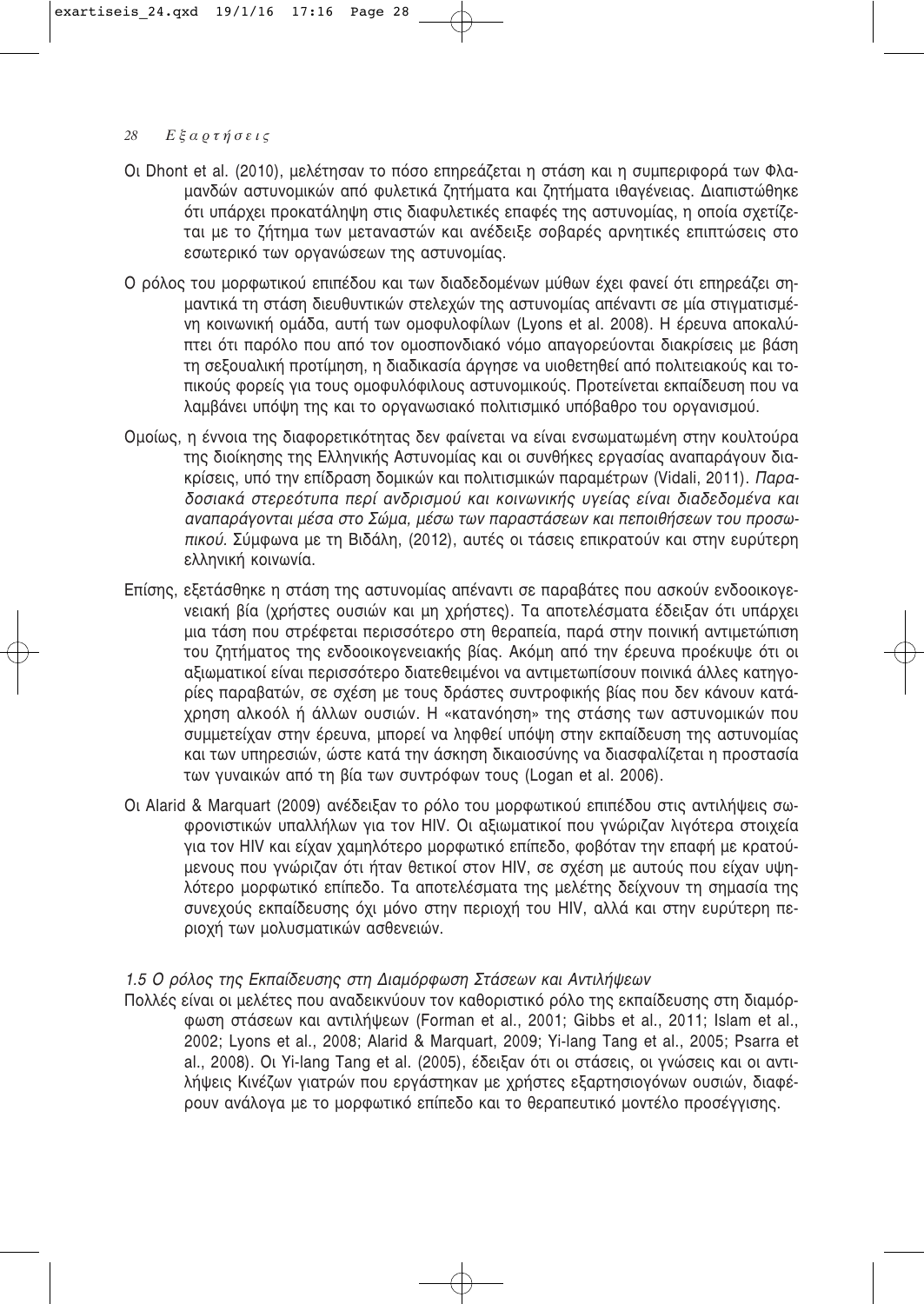- Οι Forman et al. (2001) αναλύουν το ζήτημα της στάσης και των πεποιθήσεων του προσωπικού, που εργάζεται σε δομές και ερευνητικά ινστιτούτα που σχετίζονται με την καταπολέμηση της τοξικοεξάρτησης. Το μεγαλύτερο μέρος των εργαζομένων είναι υπέρμαχοι της χρήσης καινοτόμων προσεννίσεων, ενώ περίπου το 1/3 υποστηρίζει τη χρήση υποκατάστατων όπως η μεθαδόνη. Ένα από τα σημαντικότερα ευρήματα της μελέτης είναι ότι τα άτομα με πιο χαμηλό εκπαιδευτικό επίπεδο προτιμούν την χρήση περισσότερων φάρμακων, παρά τις διαδικασίες συμβουλευτικής και ψυχολογικής υποστήριξης.
- Οι Gibbs et al. (2011), πραγματοποίησαν μία μεγάλη έρευνα στο Στρατιωτικό Σώμα σε σχέση με το στίγμα που συνδέεται με την κατάχρηση ουσιών και αλκοόλ και θέματα ψυχικής υγείας. Σύμφωνα με τα ευρήματά της έρευνας η αρνητική στάση προς τη θεραπεία της κατάχρησης αλκοόλ, βασίζεται σε αντιλήψεις αποδοχής της χρήσης αλκοόλ στο στρατιωτικό πλαίσιο. Ως λύση προτείνονται εκπαιδευτικά μέτρα που αφορούν όλη την αλυσίδα της διοίκησης αναφορικά με τις συνέπειες της κατάχρησης αλκοόλ.
- Τέλος, οι Islam et al. (2002) μελέτησαν τις αντιλήψεις εργαζομένων σχετικά με το σύνδρομο επίκτητης ανοσοποιητικής ανεπάρκειας (HIV). Βρέθηκε ότι περίπου οι μισοί είχαν αρνητική στάση απέναντι στα οροθετικά άτομα. Τα περισσότερα μέλη του προσωπικού, ιδιαίτερα σε χαμηλότερα επίπεδα ιεραρχίας, είχαν παρανοήσεις σχετικά με την πρόληψη του HIV, ενώ τα μέλη του προσωπικού σε υψηλότερα επίπεδα ιεραρχίας ήταν πιο μορφωμένα και έτειναν να έχουν καλύτερη ενημέρωση σχετικά με τον HIV.
- Συμπερασματικά, από την παρουσίαση της βιβλιογραφικής επισκόπησης σε διαφορετικές κατηγορίες οργανισμών προκύπτει η συσχέτιση συγκεκριμένων στάσεων και αντιλήψεων με το γενικό μορφωτικό επίπεδο, αλλά και με την παροχή συγκεκριμένης εκπαίδευσης για ειδικά ζητήματα.

# 1.6 Οι στόχοι της μελέτης

exartiseis\_24.qxd 19/1/16 17:16 Page 29

- Ο στόχος της μελέτης ήταν η διερεύνηση των αντιλήψεων των εργαζομένων στην Ελληνική Αστυνομία σχετικά με την τοξικοεξάρτηση, που με τη σειρά τους καθορίζουν και τη στάση τους απέναντι σε αυτό το κοινωνικό φαινόμενο. Απώτερο σκοπό της μελέτης αυτής αποτελούσε ο σχεδιασμός και η υλοποίηση ενός στοχευμένου εκπαιδευτικού προγράμματος, που θα ανταποκρινόταν στις συγκεκριμένες εκπαιδευτικές ανάγκες των αστυνομικών του Ν. Θεσσαλονίκης. Γενικά, στόχος της εκπαίδευσης θα ήταν η ευαισθητοποίηση των αστυνομικών σε θέματα πρόληψης και αντιμετώπισης της τοξικοεξάρτησης, καθώς και η άρση τυχόν προκαταλήψεων και στερεοτυπικών κατασκευών.
- Η έρευνα αυτή ξεκίνησε το 2005 στα πλαίσια ενός εκπαιδευτικού προγράμματος από το Κέντρο Πρόληψης ΣΕΙΡΙΟΣ. Στόχο του συγκεκριμένου προγράμματος αποτελούσε η εκπαίδευση αστυνομικών και συνοριακών φυλάκων σε θέματα πρόληψης των εξαρτήσεων και προαγωγής της ψυχοκοινωνικής υγείας. Η παρεχόμενη εκπαίδευση αφορούσε σε: α) θέματα πρόληψης των εξαρτήσεων, β) ενημέρωση για το σχετικό νομικό πλαίσιο και γ) ενημέρωση για τις υπάρχουσες δομές σχετικά με τη χρήση κι απεξάρτηση από εξαρτησιογόνες ουσίες. Πραγματοποιήθηκαν ομαδικές συναντήσεις με απώτερο στόχο τη στήριξη και ενίσχυση του ρόλου των αστυνομικών, καθώς και τη διαχείριση άγχους που προκύπτει από την ίδια τη φύση της εργασίας τους.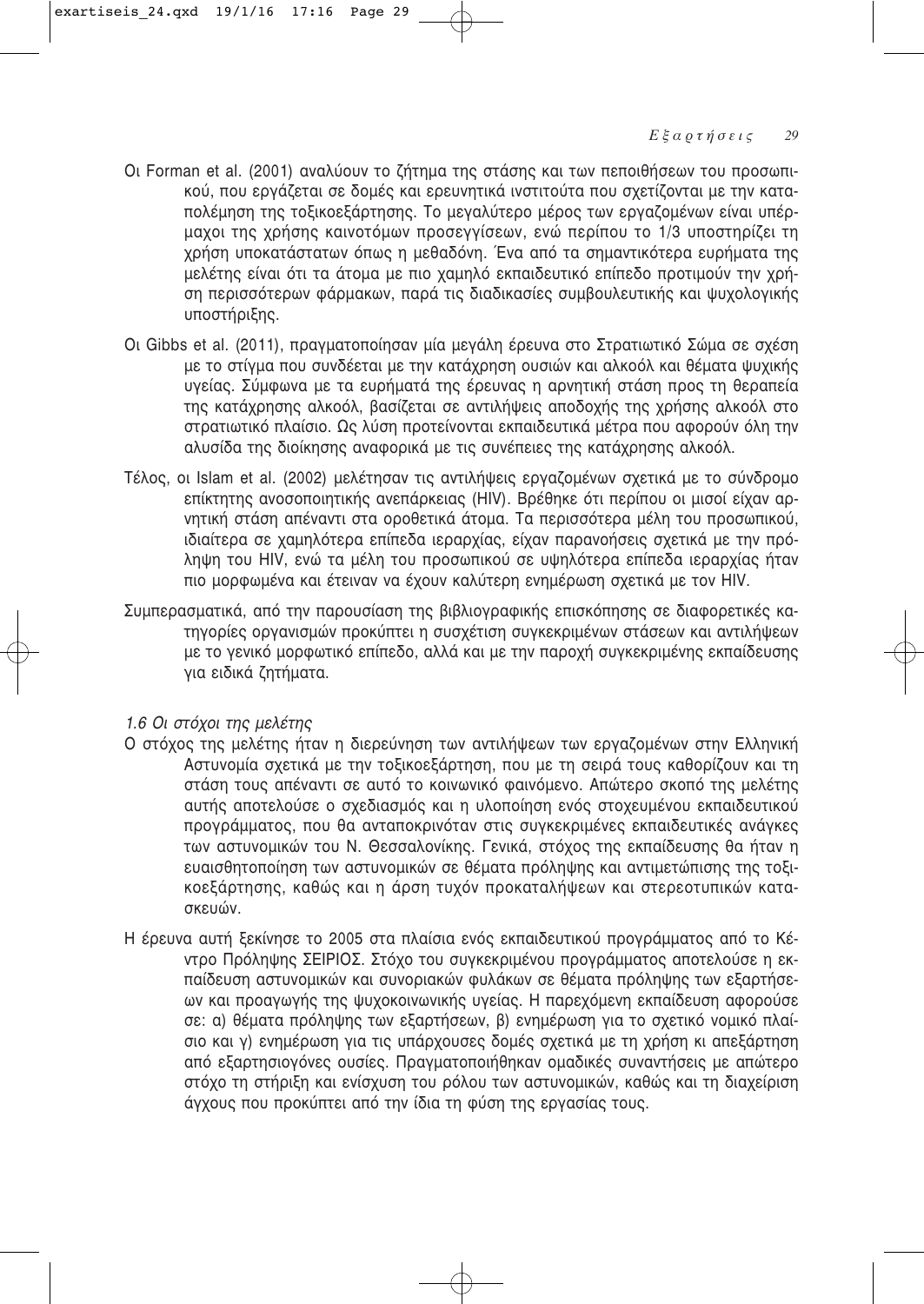- Στα πλαίσια των ενημερωτικών αυτών συναντήσεων, έγινε διανομή του ερωτηματολογίου «Ευρυδίκη» (Cooperativa Marcela)′. Το συγκεκριμένο εργαλείο διερευνά τις αντιλήψεις απένα-Vτι στην τοξικοεξάρτηση, τον τοξικοεξαρτημένο και τα θεραπευτικά προγράμματα. Έχει διανεμηθεί σε αρκετές Ευρωπαϊκές χώρες και σε διαφορετικές ομάδες εργαζομένων (De Luca et al., 1991; Deluca & De Luca, 1991a; Deluca & De Luca, 1991b). Σε καμία έρευνα δεν δόθηκε σε αστυνομικούς. Συλλέχθηκαν 397 ερωτηματολόγια, που χορηγήθηκαν πριν την εκπαίδευση. Το ερωτηματολόγιο ήταν ανώνυμο και η συμμετοχή ήταν εθελοντική.
- Το 2011 στα πλαίσια της συνεργασίας του Κέντρου Πρόληψης Σείριος με το Τμήμα Έρευνας του ΚΕΘΕΑ ΙΘΑΚΗ συμφωνήθηκε η συνέχιση της συγκεκριμένης έρευνας με την ανάλυση των στοιχείων που είχαν συλλεχθεί το 2005 και τη συλλογή στοιχείων εντός του 2012, τα οποία θα συγκρίνονταν με τα πρώτα. Πραγματοποιήθηκαν κάποιες προσθήκες στο ερωτηματολόγιο Ευρυδίκη, σχετικά με την προηγούμενη εκπαίδευση των συμμετεχόντων πάνω στο ζήτημα της τοξικοεξάρτησης και την επιθυμία τους για μελλοντική εκπαίδευση.
- Ενώ η εισήγηση του Γενικού Αστυνομικού Διευθυντή Θεσσαλονίκης ήταν θετική, ωστόσο η απάντηση από τις κεντρικές υπηρεσίες της Ελληνικής Αστυνομίας ήταν αρνητική και δίχως τεκμηρίωση.

#### ΜΕΘΟΔΟΛΟΓΙΑ

#### *2.1 Εργαλείο: Το ερωτηματολόγιο Ευρυδίκη*

Το ερωτηματολόγιο Ευρυδίκη αποτελείται από 46 δηλώσεις, στις οποίες οι συμμετέχοντες καλούνται να τοποθετηθούν επιλέγοντας ανάμεσα σε μία κλίμακα Likert πέντε σημείων. Ειδικότερα, το 1 αντιστοιχούσε στο συμφωνώ απόλυτα, το 2 στο συμφωνώ αρκετά, το 3 στο δεν γνωρίζω, το 4 στο διαφωνώ αρκετά και το 5 με το διαφωνώ απόλυτα. Επίσης, υπήρχαν επτά ερωτήσεις που αφορούσαν κάποιες βασικές κοινωνικοδημογραφικές πληροφορίες. Αυτές ήταν το φύλο, η ηλικία, το εκπαιδευτικό επίπεδο, τα χρόνια προϋπηρεσίας, η ύπαρξη τέκνων, η κοινωνική κατάσταση και η θέση εργασίας.

#### 2.2 Μετάφραση του εργαλείου και εσωτερική αξιοπιστία

- Ανάλυση εσωτερικής αξιοπιστίας του εργαλείου πραγματοποιήθηκε για να ελέγξουμε το κατά πόσο ο βαθμός συσχέτισης των ερωτήσεων είναι υψηλός. Η εσωτερική αξιοπιστία (cronbach alpha) του ερωτηματολογίου Ευρυδίκη από ψυχομετρικής σκοπιάς ήταν ικανοποιητική (alpha=.67).
- Το ερωτηματολόγιο Ευρυδίκη μεταφράστηκε από μία ομάδα επαγγελματιών ψυχικής υγείας που είχαν ευχέρεια και στις δύο γλώσσες, έτσι ώστε να διασφαλιστεί η ακρίβεια της μετάφρασης. Ορισμένοι εκ των οποίων ήταν δίγλωσσοι, δηλαδή εκτός από την πολύ καλή γνώση των δύο γλωσσών, είχαν ζήσει και στις δύο χώρες (Ελλάδα και Ιταλία) για διάστημα μεγαλύτερο του ενός έτους (Garyfallos et al., 1991). Μεταφράστηκε το ερωτηματολόγιο παράλληλα και ταυτόχρονα από κάθε μεταφραστή ξεχωριστά και επιβεβαιώθηκε η ομοιότητα των μεταφράσεων (διασταυρωμένη μετάφραση).
- <u>Το ερωτηματολόγιο μοιράστηκε σε 450 Αστυνομικούς. Τα ερωτηματολόγια που επεστράφησαν</u> σωστά συμπληρωμένα ήταν 397. Το ποσοστό ανταπόκρισης ήταν 88%.

<sup>7</sup> Cooperativa di Studio e Ricerca Sociale Marcella - http://www.coopmarcella.it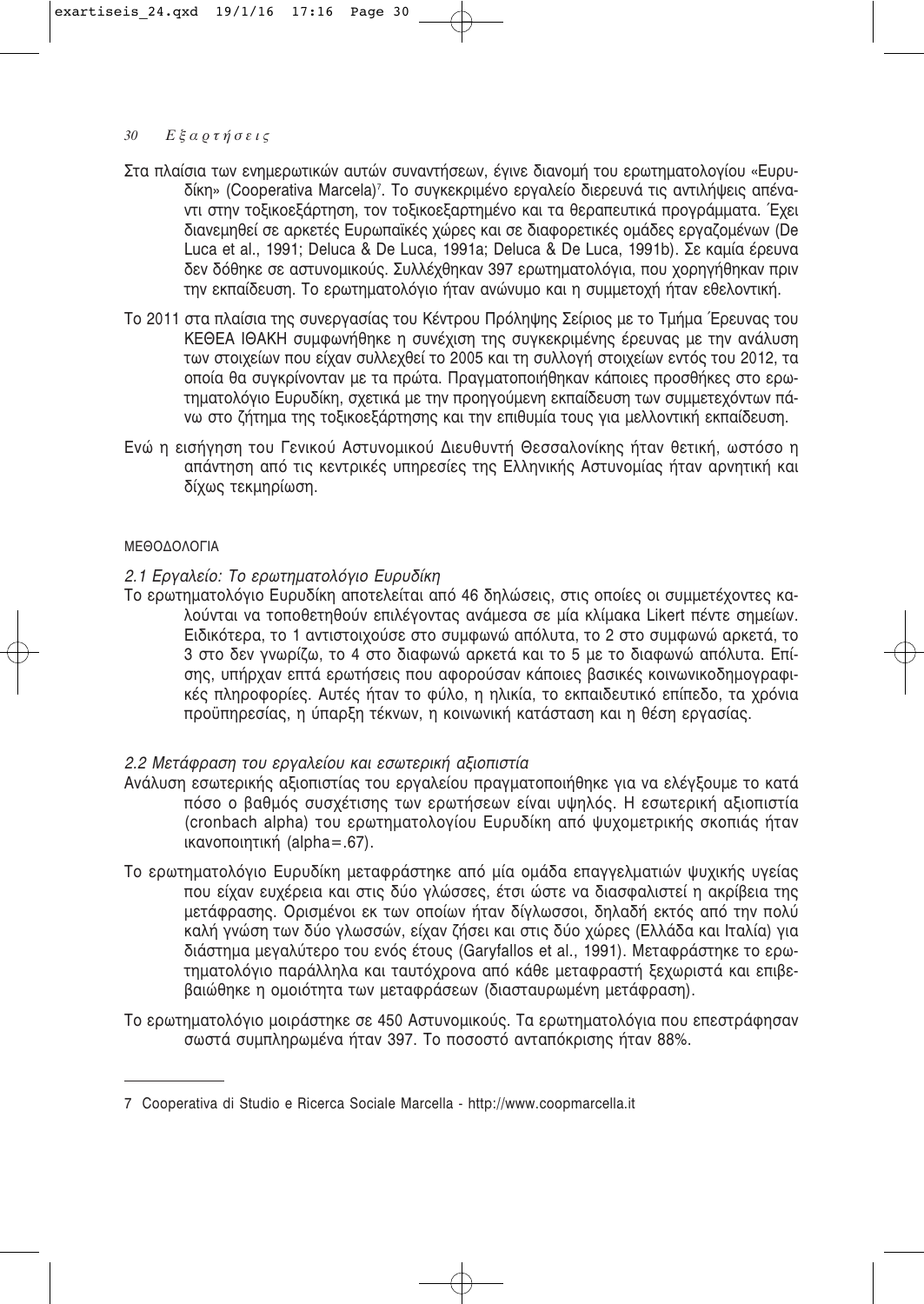#### AΠΟΤΕΛΕΣΜΑΤΑ

3.1 Περιγραφική στατιστική των δημογραφικών χαρακτηριστικών

- Aπό τους 397 συμμετέχοντες, οι 349 ήταν άνδρες και οι 38 γυναίκες. Η αναλογία ανδρών γυναικών ήταν 9 προς 1. Η αναλογία αυτή είναι αντιπροσωπευτική του πληθυσμού των εργαζομένων στην Ελληνική Αστυνομία σύμφωνα με στοιχεία της Ομοσπονδίας (Βουδούρης κ.α., 2007; Vidalli, 2011). Η πλειοψηφία των συμμετεχόντων ήταν ηλικίας από 31-40 χρόνων (43%). Το 36% ήταν μέχρι 30 ετών και το 22% ήταν από 41 ετών και πάνω.
- Όσον αφορά στο εκπαιδευτικό επίπεδο των συμμετεχόντων, το 78% ήταν απόφοιτοι λυκείου και το 18% ήταν απόφοιτοι πανεπιστημίου. Επίσης, το 3% των συμμετεχόντων ήταν απόφοιτοι γυμνασίου και το 1% απόφοιτοι δημοτικού.
- Η πλειοψηφία τους ήταν παντρεμένοι (64%) (βλ. Πίνακα 1) και το 52% είχαν παιδί. Όσον αφορά στη θέση εργασίας, το 92% ήταν απλοί εργαζόμενοι, δίχως να κατέχουν κάποια θέση ευθύνης (βλ. Πίνακα 1). Τέλος, σχετικά με τα χρόνια προϋπηρεσίας το 53% είχαν λιγότερο από 10 χρόνια προϋπηρεσίας, εκ των οποίων το 29% είχαν λιγότερο από πέντε χρόνια προϋπηρεσίας (βλ. Πίνακα 1).

|                     | Συχνότητα      | Ποσοστό |
|---------------------|----------------|---------|
| Κοινωνική κατάσταση |                |         |
| Παντρεμένος/η       | 248            | 64,4    |
| Ανύπαντρος/η        | 88             | 22,9    |
| Συμβίωση            | 24             | 6,2     |
| Διαζευγμένος/η      | 14             | 3,6     |
| Εργένης/ισσα        | 11             | 2,9     |
| Θέση Εργασίας       |                |         |
| Διευθυντής          | $\overline{2}$ | 0,5     |
| Προϊστάμενος        | 10             | 2,6     |
| Υπεύθυνος           | 19             | 4,9     |
| Εργαζόμενος         | 354            | 92      |
| Χρόνια προϋπηρεσίας |                |         |
| $0 - 5$             | 111            | 28,8    |
| $6 - 10$            | 92             | 23,9    |
| $11 - 15$           | 67             | 17,4    |
| $16 - 20$           | 54             | 14,0    |
| >20                 | 61             | 15,8    |

**ΠΙΝΑΚΑΣ 1.** ΧΑΡΑΚΤΗΡΙΣΤΙΚΑ ΤΟΥ ΔΕΙΓΜΑΤΟΣ (Ν=385)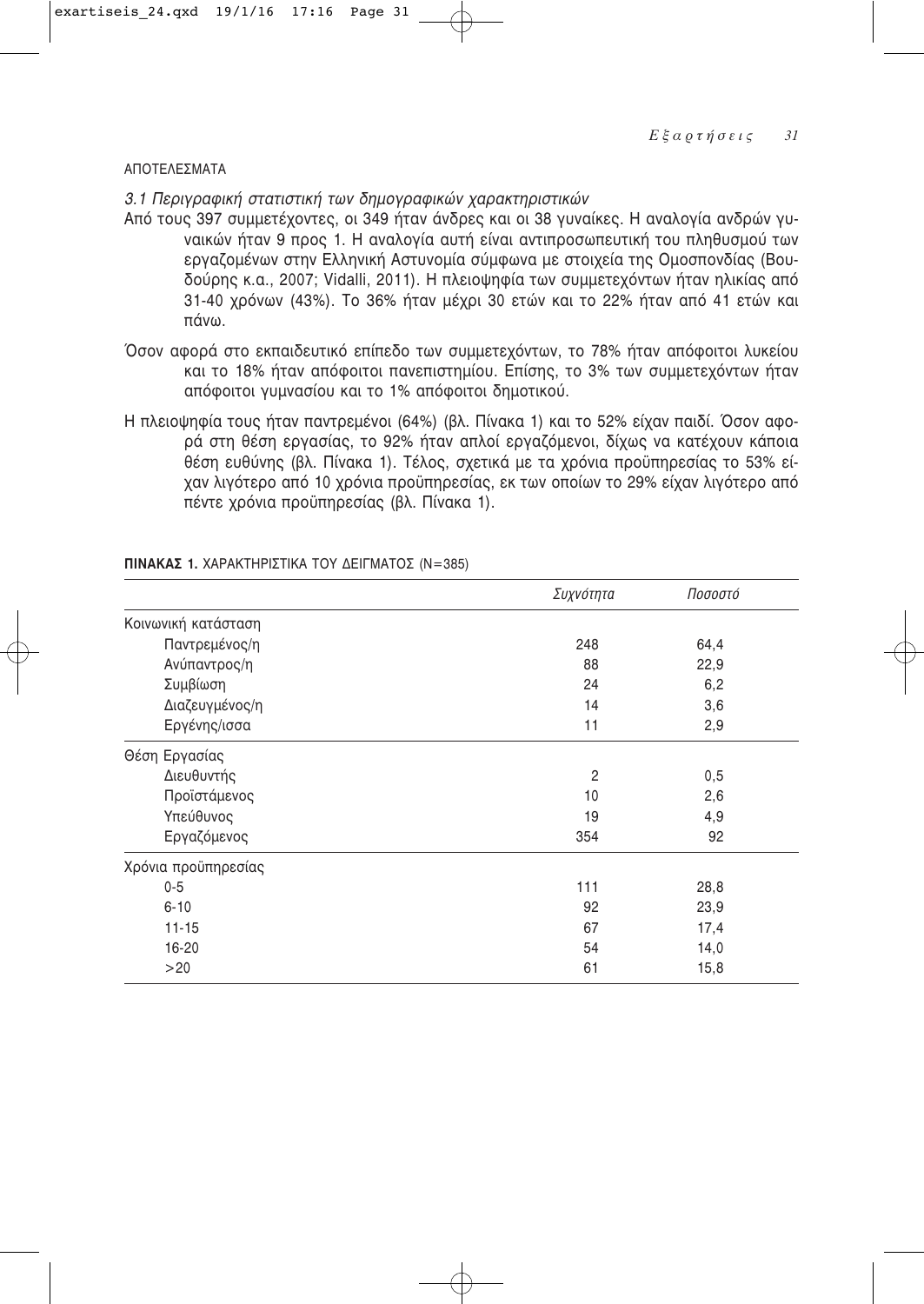Η επίδραση του εκπαιδευτικού επιπέδου, της ηλικίας, του φύλου και των χρόνων προϋπηρε-*Û›·˜ ÛÙȘ ·ÓÙÈÏ‹"ÂȘ ÁÈ· ÙËÓ ÙÔÍÈÎÔÂÍ¿ÚÙËÛË.*

- Αρχικά, ένας έλενχος αξιοπιστίας του εργαλείου πραγματοποιήθηκε για να ελένξουμε την εσωτερική συσχέτιση των 46 διαστάσεων που μετρούν τις αντιλήψεις απέναντι σε ζητήματα τοξικοεξάρτησης. Η εσωτερική αξιοπιστία του εργαλείου ενισχυόταν σε περίπτωση διαγραφής της πρώτης δήλωσης («Η τοξικοεξάρτηση δεν είναι μια αρρώστια»). Eιδικότερα, εφόσον διαγραφόταν η συγκεκριμένη δήλωση, η τιμή cronbach alpha ανέβαινε στο .70. Για αυτό το λόγο, η συγκεκριμένη δήλωση αποκόπηκε από τις υπόλοιπες (βλ. Πίνακα 5). Ήταν άλλωστε και η μόνη δήλωση, η οποία δεν κατέστη εφικτό από τους ερευνητές της συγκεκριμένης έρευνας να αξιολογηθεί όσον αφορά στο ποια τοποθέτηση απέναντι της θα ήταν η ορθή, καθώς αποτελεί πεδίο διαμάχης στην επιστημονική κοινότητα. Ο ορισμός της «αρρώστιας» είναι αρκετά ασαφής, αφήνοντας ευρύ πεδίο θεώρησης της συγκεκριμένης έννοιας. Οι αναλύσεις που πραγματοποιήθηκαν αφορούσαν είτε στο μέσο όρο των 45 δηλώσεων είτε την πρώτη δήλωση ιιόνο, Αναλυτικά, οι τοποθετήσεις των αστυνομικών πάνω σε κάθε μία δήλωση ξεχωριστά βρίσκονται στη μεταπτυχιακή ερνασία των συννραφέων με τον ίδιο τίτλο στη βιβλιοθήκη του ΚΕΘΕΑ.
- Όσον αφορά στις 45 δηλώσεις, δημιουργήθηκε ένας νέος τρόπος βαθμολόγησης των απαντήσεων που έδειχναν το βαθμό σωστής ενημέρωσης και αντίληψης (1= πολύ σωστή ενημέρωση / αντίληψη, 2 αρκετά σωστή ενημέρωση / αντίληψη, 3 δεν γνωρίζει, 4 αρ-Κετά λανθασμένη ενημέρωση / αντίληψη, 5 πολύ λανθασμένη ενημέρωση / αντίληψη). Αφού αποκλείστηκε από αυτή τη διαδικασία η πρώτη δήλωση, πραγματοποιήθηκε αντιστροφή βαθμολόγησης για τις δηλώσεις 11, 12, 18-23, 25, 27, 28, 31, 35, 36, 38 και 41. Μετά από κοινή συμφωνία των δύο ερευνητών, θεωρήθηκε ότι για τις προαναφερθείσες δηλώσεις, η απάντηση «συμφωνώ απόλυτα» (δηλαδή το 1) αντιστοιχούσε με το «πολύ λανθασμένη ενημέρωση / αντίληψη» και για αυτό χρειάστηκε να αντιστραφεί η βαθμολόγησή τους.
- Ο μέσος όρος των 45 δηλώσεων χρησιμοποιήθηκε για να διερευνήσουμε την επίδραση του εκπαιδευτικού επιπέδου, της ηλικίας, του φύλου και των χρόνων προϋπηρεσίας στις αντιλήψεις για την τοξικοεξάρτηση. Τέσσερις μονοπαραγοντικές αναλύσεις διακύμανσης πραγματοποιήθηκαν για καθεμιά από τις προαναφερθείσες ανεξάρτητες μεταβλητές. Οι μεταβλητές «χρόνια προϋπηρεσίας» και «ηλικία» τροποποιήθηκαν έτσι ώστε να έχουν τρία επίπεδα για λόγους καλύτερης κατανομής των συμμετεχόντων. Ειδικότερα, οι συμμετέχοντες χωρίστηκαν σ' αυτούς που είχαν μέχρι 10 χρόνια προϋπηρεσίας, από 11 έως 20 και από 21 χρόνια και πάνω. Όσον αφορά στην ηλικία, οι συμμετέχοντες χωρίστηκαν σ' αυτούς που ήταν μέχρι 30 ετών, σ' αυτούς που η ηλικία τους κυμαινόταν από 31 έως 40 ετών και σ' αυτούς που η ηλικία τους ξεπερνούσε τα 41 έτη.
- Μόνον το εκπαιδευτικό επίπεδο βρέθηκε ότι επιδρά πάνω στις αντιλήψεις για την τοξικοεξάρτηση, F(3, 383=3.09; p<.027) - (βλ. Πίνακα 2 για μέσους όρους και τυπικές αποκλίσεις). Ειδικότερα, βρέθηκε ότι οι απόφοιτοι πανεπιστημίου και λυκείου ήταν πιο καλά ενημερωμένοι και είχαν πιο σωστές αντιλήψεις σχετικά με το ζήτημα της τοξικοεξάρτησης απ' τους απόφοιτους δημοτικού και γυμνασίου. Η ηλικία, το φύλο και τα χρόνια προϋπηρεσίας δεν φάνηκε να επηρεάζουν τις αντιλήψεις πάνω στο ζήτημα της τοξικοεξάρτησης.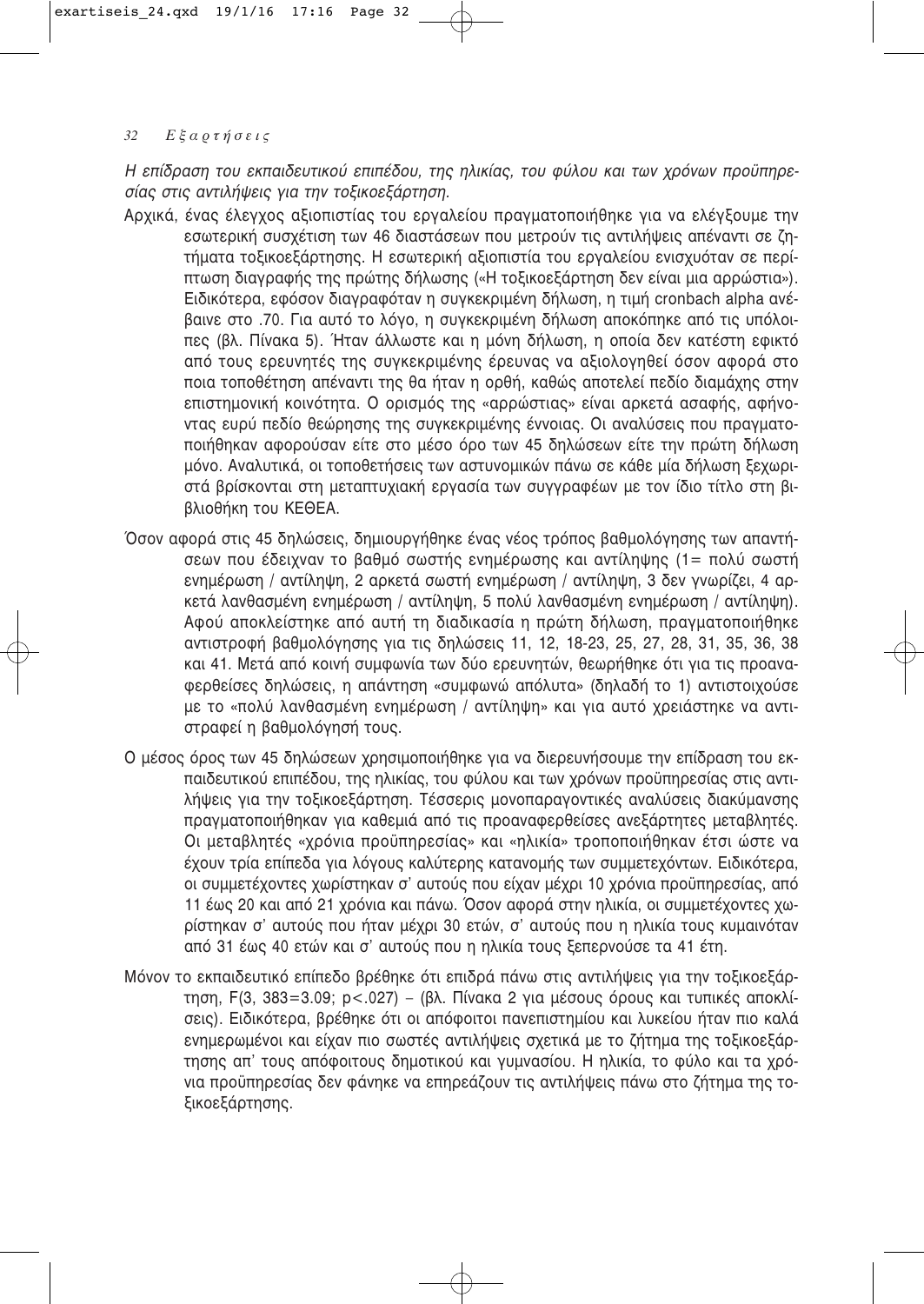| exartiseis_24.qxd 19/1/16 17:16 Page 33 |  |  |  | $\triangle$ |
|-----------------------------------------|--|--|--|-------------|
|-----------------------------------------|--|--|--|-------------|

|              | Μέσος όρος (τυπική απόκλιση) |
|--------------|------------------------------|
| Δημοτικό     | $2,66$ $(0.18)$              |
| Γυμνάσιο     | 2,54(,26)                    |
| Λύκειο       | 2,39(,28)                    |
| Πανεπιστήμιο | $2,36$ $(23)$                |
| Σύνολο       | $2,40$ (,27)                 |

#### ΠΙΝΑΚΑΣ 2. ΜΕΣΟΙ ΟΡΟΙ ΚΑΙ ΤΥΠΙΚΕΣ ΑΠΟΚΛΙΣΕΙΣ ΤΗΣ ΒΑΘΜΟΛΟΓΗΣΗΣ ΤΩΝ ΑΝΤΙΛΗΨΕΩΝ ΓΙΑ ΤΟ ΕΚΠΑΙΔΕΥΤΙΚΟ ΕΠΙΠΕΔΟ (N=385)

- Εξαιτίας του περιορισμένου αριθμού συμμετεχόντων σε αρκετά επίπεδα των εξετασθέντων ανεξάρτητων μεταβλητών δεν ήταν εφικτή η διεξαγωγή μιας πολυπαραγοντικής ανάλυσης διακύμανσης με στόχο τη διερεύνηση της αλληλεπίδρασης μεταξύ των ανεξάρτητων μεταβλητών.
- Επίσης, τέσσερις μονοπαρανοντικές αναλύσεις διακύμανσης πρανματοποιήθηκαν για τη διερεύνηση της επίδρασης του φύλου, της εκπαίδευσης, της ηλικίας και των χρόνων προϋπηρεσίας πάνω στην πρώτη δήλωση του ερωτηματολογίου. Στατιστικά σημαντική  $\delta$ ιαφορά βρέθηκε μόνον για την εκπαίδευση [F(3, 380=2.76; p<.042)] – (βλ. Πίνακα 3 για μέσους όρους και τυπικές αποκλίσεις). Συγκεκριμένα, η διεξαγωγή Scheffe test αποκάλυψε ότι αυτή η επίδραση οφειλόταν σε σημαντικές διαφορές μεταξύ των αποφοίτων γυμνασίου και των αποφοίτων λυκείου (p=.046). Η διαφορά όπως φαίνεται και στον Πίνακα 4 έγκειται στο ότι σχεδόν όλοι οι απόφοιτοι γυμνασίου συμφωνούν με τη δήλωση ότι η τοξικοεξάρτηση δεν είναι μια αρρώστια (83%), ενώ στους αποφοίτους λυκείου οι απόψεις διίστανται. Το 43% συμφωνεί με τη συνκεκριμένη δήλωση, ενώ η πλειοψηφία (55%) διαφωνεί. Το 2% των συμμετεχόντων δήλωσε ότι δεν γνωρίζει.

## ΠΙΝΑΚΑΣ 3. ΜΕΣΟΙ ΟΡΟΙ ΚΑΙ ΤΥΠΙΚΕΣ ΑΠΟΚΛΙΣΕΙΣ ΤΗΣ ΒΑΘΜΟΛΟΓΗΣΗΣ ΤΗΣ ΔΗΛΩΣΗΣ 1 ΓΙΑ ΤΟ ΕΚΠΑΙΔΕΥΤΙΚΟ ΕΠΙΠΕΔΟ (N=385)

|              | Μέσος όρος (τυπική απόκλιση) |
|--------------|------------------------------|
| Δημοτικό     | 2,80(2,05)                   |
| Γυμνάσιο     | 1,83(1,19)                   |
| Λύκειο       | 3,18(1,65)                   |
| Πανεπιστήμιο | 3,13(1,47)                   |
| Σύνολο       | 3,13(1,63)                   |

#### **ΠΙΝΑΚΑΣ 4. ΣΥΧΝΟΤΗΤΕΣ ΑΠΑΝΤΗΣΕΩΝ ΓΙΑ ΤΗ ΔΗΛΩΣΗ 1 ΑΝΑΛΟΓΑ ΜΕ ΤΟ ΕΚΠΑΙΔΕΥΤΙΚΟ ΕΠΙΠΕΔΟ (%)**  $(N=384)$

|              | Συμφωνώ<br>απόλυτα | Συμφωνώ<br>αρκετά | Δεν<br>γνωρίζω | Διαφωνώ<br>αρκετά | Διαφωνώ<br>απόλυτα |  |
|--------------|--------------------|-------------------|----------------|-------------------|--------------------|--|
| Δημοτικό     | 40,0               | 20,0              | 0              |                   | 40,0               |  |
| Γυμνάσιο     | 50,0               | 33,3              | 8,3            |                   | 8,3                |  |
| Λύκειο       | 26,8               | 15,8              | 2,0            | 22,8              | 32,6               |  |
| Πανεπιστήμιο | 15,9               | 29,0              | 5,8            | 24,6              | 24,6               |  |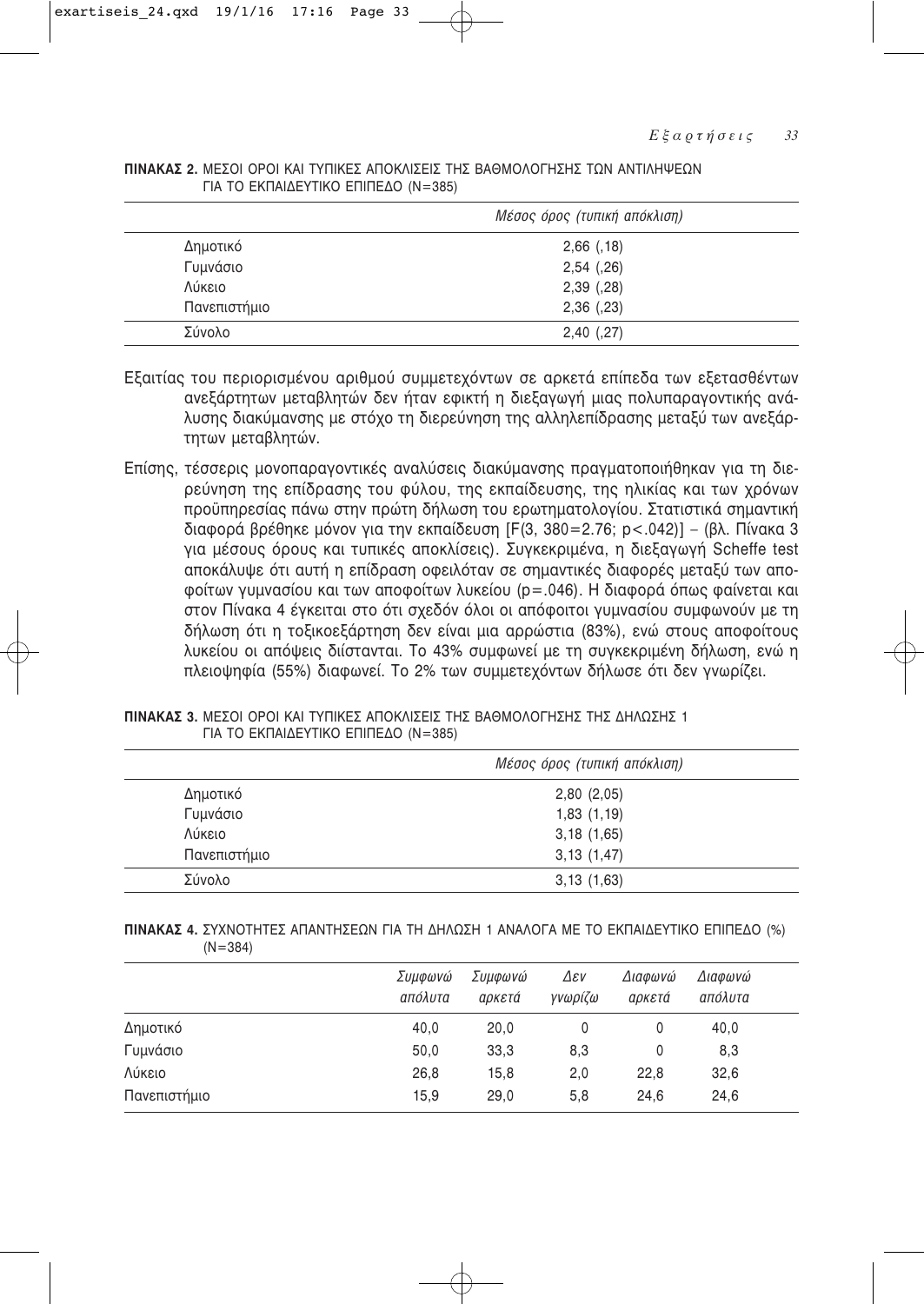#### *Διερεύνηση του μοτίβου δομής*

- Οι διαστάσεις του ερωτηματολογίου Ευρυδίκη διερευνήθηκαν με την πραγματοποίηση παραγοντικής ανάλυσης με ορθογώνια περιστροφή. Οι συσχετίσεις ήταν μέτριες και περιορισμένες σε έναν παράγοντα και οι υπολειπόμενες συσχετίσεις ήταν πολύ χαμηλές, δείχνοντας ότι όλοι οι παράγοντες συσχετίζονταν με διαφορετικές μεταβλητές (Tabachnic & Fidell, 1989). Προτιμήθηκε η ορθογώνια περιστροφή για λόγους διευκόλυνσης της ερμηνείας των παραγόντων (Tabachnic & Fidell, 1989). Ως ανώτατο όριο για τις επιβαρύνσεις των παραγόντων επιλέχθηκε για λόγους ερμηνείας το .45, το οποίο αξιολογείται ως εύλογο (Tabachnic & Fidell, 1989). Οι επιβαρύνσεις των παραγόντων και τα ποσοστά της διακύμανσης δίνονται στον Πίνακα 5 (βλ. σελ. 36).
- Στο άρθρο αυτό επιλέχθηκε η αξιολόγηση των αντιλήψεων της συγκεκριμένης ομάδας από το συνολικό βαθμό αξιολόγησης και την ανάδειξη των παραγόντων (ομαδοποίηση των δηλώσεων) που δημιούργησαν οι συμμετέχοντες.
- Σκοπός της παραγοντικής ανάλυσης ήταν η αναγγώριση μοτίβων των συσχετίσεων ανάμεσα στις 45 δηλώσεις, τα οποία αντανακλούν τις υποβόσκουσες δομές των στάσεων απέναντι στην τοξικοεξάρτηση. Εντοπίστηκαν πέντε σημαντικοί παράγοντες από την ομαδοποίηση των απαντήσεων των συμμετεχόντων.
- Ο Παράγοντας 1 φαίνεται να αφορά στην κοινωνική ευθύνη απέναντι στον τοξικοεξαρτημένο γενικά (δήλωση 33), στους νέους (δηλώσεις 8, 14, 7) και στους εργαζόμενους, που είτε οι ίδιοι αντιμετωπίζουν κάποιο πρόβλημα τοξικοεξάρτησης (δήλωση 40) είτε έχουν κάποιο τοξικοεξαρτημένο στην οικογένειά τους (δήλωση 36). Επίσης, η δήλωση 15, επιβάρυνε το συγκεκριμένο παράγοντα, η οποία φαίνεται ότι συνδέει την ευθύνη της κοινωνίας με την πρόληψη (Πίνακας 5).
- Ο Παράγοντας 2 φαίνεται να αφορά στο αρνητικό προφίλ του τοξικοεξαρτημένου. Οκτώ δηλώσεις σχετίζονται αρκετά με τον παράγοντα αυτό, αποδίδοντας αρνητικά χαρακτηριστικά στον τοξικοεξαρτημένο (δηλώσεις 26, 19, 27, 28) και τις επιβλαβείς επιπτώσεις της τοξικοεξάρτησης (δηλώσεις 25 και 41) – (Πίνακας 5).
- Ο Παράγοντας 3 φαίνεται να αφορά στην όχληση, που προκαλούν οι τοξικοεξαρτημένοι (δη- $\lambda$ ώσεις 34 & 37) – (Πίνακας 5). Ο παράγοντας 4 σχετίζεται με τη δύναμη της ναρκωτικής ουσίας (δηλώσεις 3 & 6) – (Πίνακας 5). Τέλος, ο παράγοντας 5 αφορά στη θεραπεία του τοξικοεξαρτημένου (δηλώσεις 20 & 21) – (Πίνακας 5).

## ΣΥΖΗΤΗΣΗ-ΣΥΜΠΕΡΑΣΜΑΤΑ

- Σε γενικές γραμμές, φαίνεται ότι οι Έλληνες Αστυνομικοί αντιλαμβάνονται την κοινωνική διάσταση του προβλήματος και αποδέχονται την ευθύνη της κοινωνίας ως προς τους τοξικοεξαρτημένους, καθώς και τη σημασία της πρόληψης στην αντιμετώπιση της τοξι-Κοεξάρτησης. Επιπρόσθετα, οι Έλληνες αστυνομικοί φαίνεται ότι αντιλαμβάνονται τη δύναμη και τις επιπτώσεις των εξαρτητικών συμπεριφορών τόσο σε προσωπικό όσο και σε κοινωνικό επίπεδο.
- Όσον αφορά στη θεραπεία της εξάρτησης φαίνεται ότι οι απόψεις διίστανται. Η απολυτότητα που συνόδευε τις δηλώσεις σχετικά και με τις δύο θεραπευτικές προσεγγίσεις, κατέστη σκόπελος ως προς τη διεξαγωγή ξεκάθαρων συμπερασμάτων. Σ' αυτό ενδεχομέ-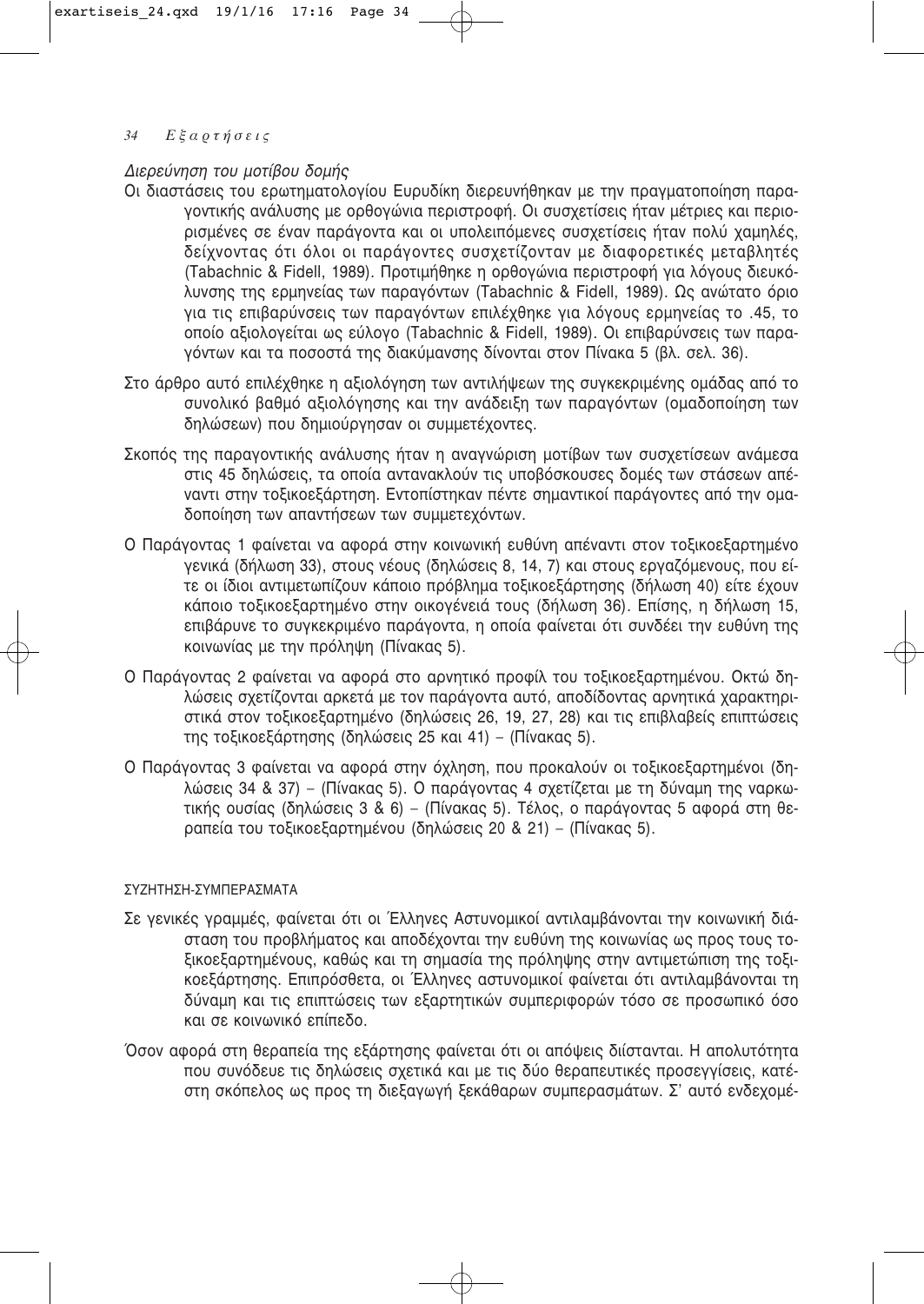νως να συνετέλεσε και ο διχασμός που υπάρχει τόσο στους συμμετέχοντες όσο και στην επιστημονική κοινότητα σχετικά με το αν η τοξικοεξάρτηση είναι αρρώστια ή όχι και την αιτιοπαθογένειά της.

Σημαντικό εύρημα της παρούσας μελέτης αποτελεί η ανάδειξη του ρόλου της εκπαίδευσης πάνω στις στάσεις και αντιλήψεις των συμμετεχόντων αναφορικά με το ζήτημα της εξάρτησης. Η επίδραση του φύλου, της ηλικίας και των χρόνων προϋπηρεσίας δε φάνηκε να είναι σημαντική. Τα ευρήματα αυτά είναι σε συμφωνία με τα ευρήματα άλλων μελετών (Forman et al., 2001; Gibbs et al., 2011; Islam et al., 2002; Lyons et al., 2008; Alarid & Marquart, 2009; Yi-lang Tang et al., 2005; Psarra et al., 2008).

4.1 Δικτύωση Υπηρεσιών ως Αναγκαία Συνθήκη για την Αποτελεσματική Αντιμετώπιση της Το-*<i><del>EIKO*εξάρτησης.</del>

- Η μελέτη αυτή αποτελεί τμήμα της συνεργασίας που αναπτύχθηκε μεταξύ των Κέντρων Πρόληψης των Εξαρτήσεων και Προαγωνής της Ψυχοκοινωνικής Υνείας «ΣΕΙΡΙΟΣ» του Δ.Θ.–ΟΚΑΝΑ, του Τμήματος Έρευνας του ΚΕΘΕΑ ΙΘΑΚΗ (Κέντρου Θεραπείας Εξαρτημένων Ατόμων) και της Ελληνικής Αστυνομίας. Επίδικο αντικείμενο της υλοποίησης της συγκεκριμένης μελέτης, αποτελεί η περαιτέρω δικτύωση των εμπλεκόμενων φορέων, δηλαδή η διαμόρφωση καλύτερων σχέσεων συνεργασίας μεταξύ των εργαζομέ-Vων στους εμπλεκόμενους φορείς και η αποτελεσματική αντιμετώπιση του κάθε προβλήματος που αποτελεί το περιεχόμενο της δράσης τους (ΚΕΘΕΑ, Κέντρα Πρόληψης των Εξαρτήσεων, Ελληνική Αστυνομία).
- Στο πλαίσιο της φιλοσοφίας της δικτύωσης υπηρεσιών, η συγκεκριμένη πρόταση φιλοδοξεί να αποτελέσει την απαρχή μιας μακροχρόνιας συνεργασίας με στόχο την προώθηση μιας θετικής αλλαγής, προκειμένου η Ελληνική Αστυνομία να λειτουργεί όχι μόνο κατασταλτικά, αλλά και προληπτικά όπως προβλέπεται και από το Ν.2008/2000. Επίσης, επιδιώκει να λειτουργήσει εξισορροπητικά ως προς τυχόν παραλείψεις ή αντιφάσεις του νόμου, που έχουν αρνητικές συνέπειες στην πορεία των εξαρτημένων ατόμων, καθώς θα μπορούσαν με σωστή εκπαίδευση οι αστυνομικοί να κάνουν τις κατάλληλες εξατομικευμένες παραπομπές-παρεμβάσεις. Λόγω των διαρκώς μεταβαλλόμενων κοινωνικοοικονομικών συνθηκών και των δυσμενών επιπτώσεών τους, γίνεται ολοένα και πιο απαραίτητη η δικτύωση των εμπλεκόμενων φορέων που ασχολούνται με το θέμα της τοξικοεξάρτησης.
- Γενικά στην Ελλάδα οι συνεργασίες μεταξύ των φορέων δεν είναι θεσμικά κατοχυρωμένες, αλλά προκύπτουν κατά κύριο λόγο μέσα από τις ανάγκες των εξυπηρετούμενων των φορέων και τις προσωπικές σχέσεις που αναπτύσσουν οι επαγγελματίες που εργάζονται στους εμπλεκόμενους φορείς. Παρατηρείται έλλειψη συντονισμού και επαγγελματισμού σε διοικητικές θέσεις και δυστυχώς ακόμη και σε περιπτώσεις που υπάρχουν μνημόνια ή πρωτόκολλα συνεργασίας, αυτά ατονούν ή δεν έχουν συνέχεια χωρίς να υφίστανται τεκμηριωμένοι λόγοι (π.χ. οφείλονται σε αλλαγή διοίκησης και όχι σε αποτυχία μιας συνεργασίας). Φαίνεται να αναπαράγεται ένα σκηνικό που προσομοιάζει στο πολιτικό σκηνικό της χώρας.
- Πιο συνκεκριμένα, μετά από μια μακροχρόνια συνερνασία του Κέντρου Πρόληψης Σείριος με το Τμήμα Εκπαίδευσης και το Τμήμα Δίωξης Ναρκωτικών της ΕΛΑΣ, προτάθηκε από το Κέντρο Πρόληψης Σείριος και το ΚΕΘΕΑ ο σχεδιασμός και η υλοποίηση κατάρτι-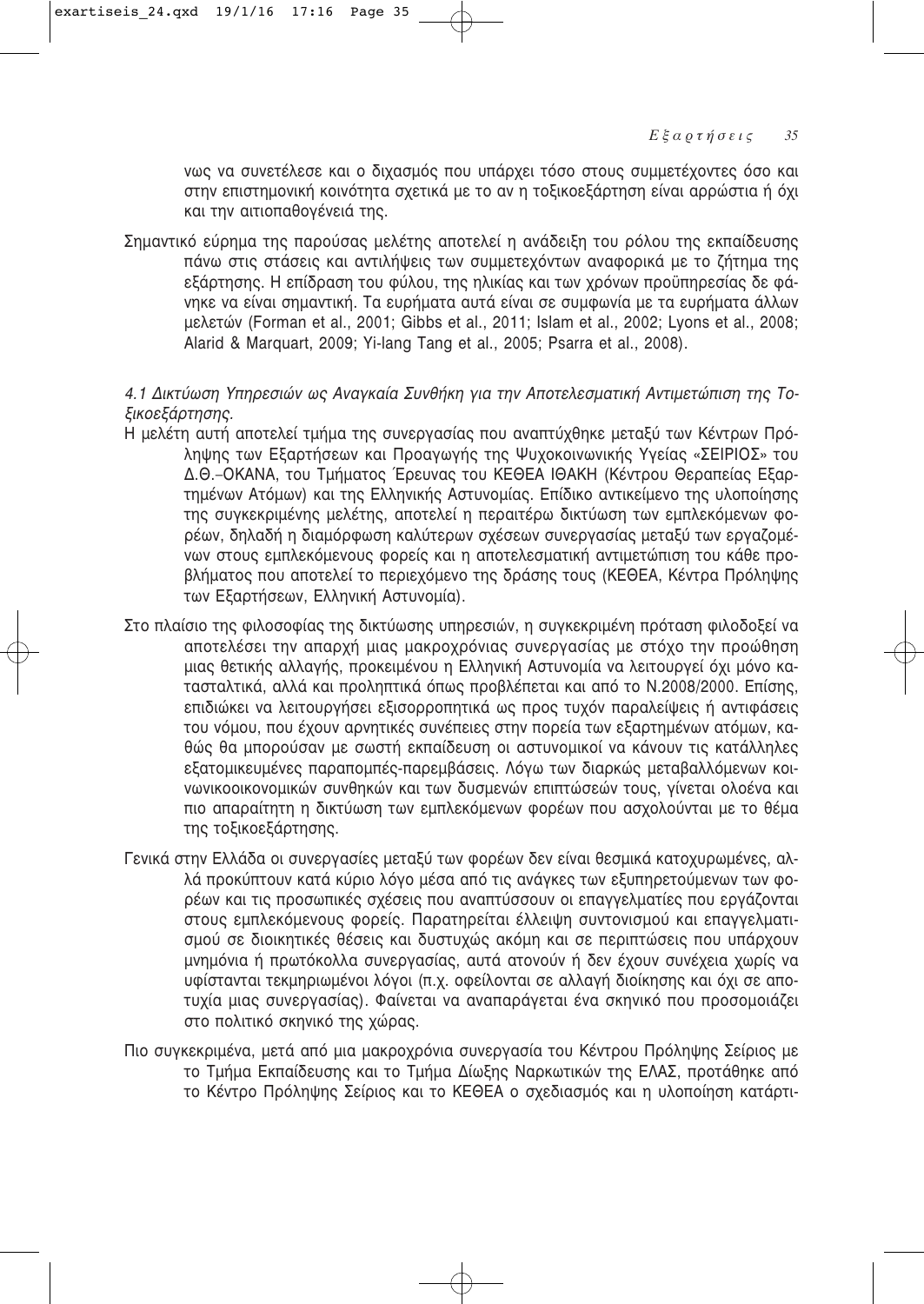| ANAAYZH FIA TIZ 45 AHAQZEIZ<br><b>NINAKAS 5. NAPAFONTIKH</b>                            |                  |               |                          |                 |                 |
|-----------------------------------------------------------------------------------------|------------------|---------------|--------------------------|-----------------|-----------------|
| <b>ΔΗΛΩΣΕΙΣ</b>                                                                         |                  |               | <b><i>MAPAFONTES</i></b> |                 |                 |
|                                                                                         | Пар. 1           | Пар. 2        | Tap.3                    | Пар. 4          | Пар. 5          |
| Η τοξικοεξάρτηση αποδίδει στο ναρκωτικό τη δύναμη να λύνει όλα τα προβλήματα.           | <u>یت</u>        | É             | $-0.4$                   | 22              | -,25            |
| Εξάρτηση από μια ουσία σημαίνει ότι αν κάποιος αρχίσει τη χρήση της είναι               |                  |               |                          |                 |                 |
| σχεδόν αδύνατο να σταματήσει.                                                           | - 0.1            | $-25$         | $-0.7$                   | 52              | 51              |
| Οι νέοι φοβούνται να μεγαλώσουν (να γίνουν ενήλικες)                                    | $\frac{1}{2}$    | $-0.5$        | - 07                     | $\overline{24}$ | 27              |
| Το πρόβλημα των νέων που κάνουν χρήση ναρκωτικών είναι ότι δεν έχουν κατορθώσει         |                  |               |                          |                 |                 |
| να γίνουν αυτόνομοι και ανεξάρτητοι                                                     | 29               | $-13$         | $\mathcal{L}$            | $\frac{8}{10}$  | $\overline{11}$ |
| ονοι οροι αρχίζουν τα ναρκωτικά είναι πεπεισμένοι ότι μπορούν να τα σταματήσουν         |                  |               |                          |                 |                 |
| όποτε θέλουν.                                                                           | .19              | Ę             | $\frac{1}{2}$            | 46              | $-20$           |
| τους διδάξει κάποιος πως να αντιμετωπίζουν τις δυσκολίες<br>Οι νέοι έχουν την ανάγκη να |                  |               |                          |                 |                 |
| που συναντούν κατά το μεγάλωμά τους.                                                    | 49               | $-0.9$        | $-21$                    | $-10$           | 66              |
| Μόνο στη βάση μιας καλής σχέσης και σχέσης εμπιστοσύνης μπορεί να διδάξει               |                  |               |                          |                 |                 |
| κανείς κάτι στους νέους.                                                                | 60               | $-12$         | -,23                     | $\mathbb{S}^2$  | $\overline{5}$  |
| (ει ένα πρόβλημα τοξικοεξάρτησης.<br>Ο οποιοσδήποτε μπορεί να έγ                        | $\overline{40}$  | $-0.5$        | $\frac{4}{1}$            | $\overline{0}$  | $\tilde{p}$     |
| Γα άτομα που παίρνουν ναρκωτικά εκτός από τα ναρκωτικά, έχουν ως κοινό μια ιστορία      |                  |               |                          |                 |                 |
| ατος.<br>ιεγάλου κοινωνικού προβλήμ                                                     | 32               | $-26$         | $-28$                    | $\overline{0}$  | 23              |
| vouv anó AIDS.<br>Όλοι οι οροθετικοί αρρωσταίν                                          | $\approx$        | 48            | 26                       | $\frac{3}{2}$   | $-34$           |
| νονται οροθετικοι<br>Όλοι οι τοξικοεξαρτημένοι γί                                       | $\overline{.}19$ | 40            | 28                       | 22              | $-39$           |
| Τα συνθετικά ναρκωτικά (έκσταση, κρακ, LSD, μεταμφεταμίνες) προκαλούν                   |                  |               |                          |                 |                 |
| πολύ έντονη εξάρτηση.                                                                   | 27               | $\frac{1}{2}$ | $-0.5$                   | $-13$           | $\tilde{S}$     |
| ων ενηλίκων μπορεί να ωθήσει τους νέους<br>Η αδιαφορία και η μη ανοχή                   |                  |               |                          |                 |                 |
| στην άρνηση της πραγματικότητας.                                                        | 56               | $-15$         | $\overline{11}$ .        | $-0.2$          |                 |
| Πρόληψη σημαίνει να διαθέτεις χώρους ανάπτυξης στην κοινότητα, στη συνοικία,            |                  |               |                          |                 |                 |
| όπου μπορείς να συναντηθείς, καθώς και χώρους όπου μπορείς να αντιπαρατεθείς.           | <b>SQ</b>        | $-10$         | $-20$                    | $-14$           | $-0.2$          |
| Υπάρχουν άτομα που έχουν προδιάθεση στο να πάρουν ευκολότερα ουσίες                     | 06               | - 07          | - 07                     | $\frac{30}{2}$  | $\tilde{S}$     |
| Οποιος αντιμετωπίζει πρόβλημα εξάρτησης δυσκολεύεται να ζητήσει βοήθεια επειδή          |                  |               |                          |                 |                 |
| φοβάται την κριτική των συναδέλφων.                                                     | 34               | $\frac{1}{1}$ | So                       | $\approx$       | $\frac{8}{1}$   |
| Το να απευθυνθεί ένας τοξικοεξαρτημένος στους δημόσιους φορείς (υγείας                  |                  |               |                          |                 |                 |
| αποτελεί μια προσωπική ήττα                                                             | $\overline{0}$   | $-15$         | <u>ير</u>                | $-37$           | $\approx$       |
| Ολοι οι τοξικοεξαρτημένοι είναι ίδιοι                                                   | ,25              | 56            | $\frac{1}{2}$            | $-0.5$          | Č,              |
| Μόνο η ιατρική παρέμβαση μπορεί να βοηθήσει τον τοξικοεξαρτημένο.                       | $-12$            | 30            | 25                       | $\dot{0}$       | 55              |
| τητες θεραπεύουν τον τοξικοεξαρτημένο.<br>Μόνο οι θεραπευτικές κοινότ                   | $-16$            | 35            | 25                       | 09              | 49              |

**ΠΙΝΑΚΑΣ 5.** ΠΑΡΑΓΟΝΤΙΚΗ ΑΝΑΛΥΣΗ ΓΙΑ ΤΙΣ 45 ΔΗΛΩΣΕΙΣ

*36 Εξαρτήσεις*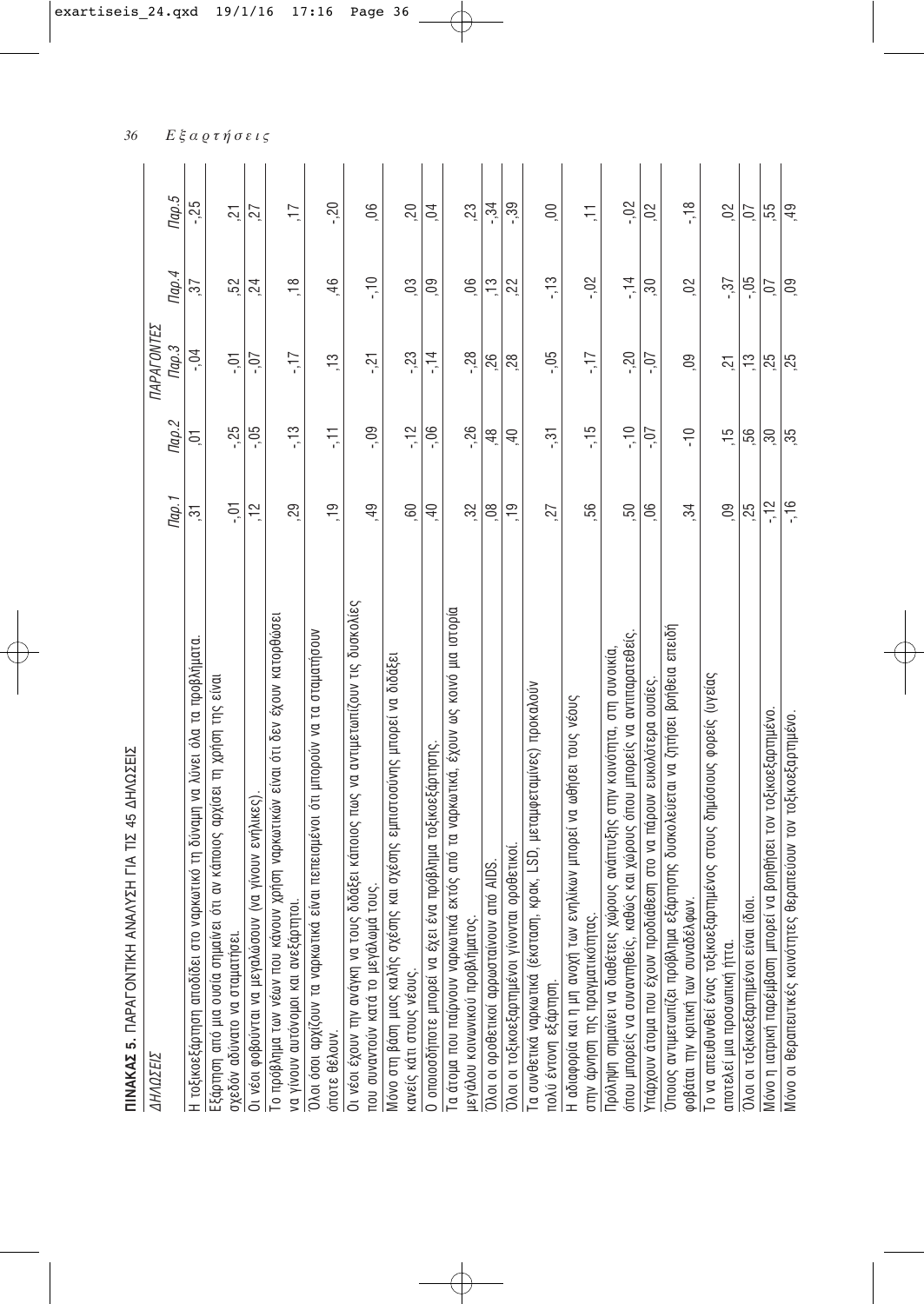| Ο τοξικοεξαρτημένος δεν μπορεί να θεραπευτεί                                                                                                                                     | $\overline{3}$        | 49             | Ę             | -27             | $-14$           |
|----------------------------------------------------------------------------------------------------------------------------------------------------------------------------------|-----------------------|----------------|---------------|-----------------|-----------------|
| Όλη η ευθύνη είναι της κοινωνίας                                                                                                                                                 | 90.                   | $\frac{14}{1}$ | 25            | 23              |                 |
| Ο τοξικοεξαρτημένος δεν είναι κακοποιός.                                                                                                                                         | 30                    | 25             | $-0.8$        | Ę               | $\frac{4}{1}$   |
| Ο τοξικοεξαρτημένος καταστρέφει την οικογένεια                                                                                                                                   | $-0.2$                | 49             | -,21          | 28              | $\approx$       |
| Ο τοξικοεξαρτημένος είναι ψεύτης.                                                                                                                                                | $-0.5$                | - 59           | $\mathcal{Z}$ | $-14$           | Ę               |
| Ο τοξικοεξαρτημένος δεν δουλεύει                                                                                                                                                 | $-0.0$                | 54             | $-21$         | 51              | 51              |
| Ο τοξικοεξαρτημένος δεν έχει συναισθήματα                                                                                                                                        | 23                    | 45             | $\frac{1}{2}$ | $-0.0$          | $\frac{5}{1}$   |
| Στα ψυχοφάρμακα αποδίδεται μια υπερτιμημένη ικανότητα                                                                                                                            | 22                    | $-15$          | 32            | 32              | $-16$           |
| ικά σημαίνει ότι πολεμάμε όλοι ενωμένοι<br>Η μάχη ενάντια στα ναρκωτ                                                                                                             | 44                    | $-0.5$         | ළ             | $\approx$       | $-18$           |
| ος ένα προσωπικό πρόβλημα είναι καλύτερο να πάρει<br>Για να αντιμετωπίσει κάποιο                                                                                                 |                       |                |               |                 |                 |
| ο σκέφτεται πια.<br>ένα φάρμακο ώστε να μην τ                                                                                                                                    | 50                    | 20             | 43            | ā               | $\frac{8}{10}$  |
| Είναι σημαντικό οι τοπικοί φορείς (Δήμος, Νομαρχία) να συντονίζουν όλες τις παρεμβάσεις.                                                                                         | $\ddot{30}$           | -07            | ළ             | $-18$           | $\ddot{1}$      |
| Δεν πρέπει να πολεμάμε τον τοξικοεξαρτημένο, αλλά την κουλτούρα που υπάρχει<br>γύρω από την ουσία (ναρκωτικής) και την εξάρτηση                                                  | S <sub>o</sub>        | ΟĪ.            | 8             | So              | S               |
| Οι εργαζόμενοι δυσανασχετούν όταν έχουν να κάνουν με ένα συνάδελφο τοξικοεξαρτημένο.                                                                                             | -i                    | ಼              | 52            | $\frac{6}{1}$   | $-0.8$          |
| Ενας εργαζόμενος τοξικοεξαρτημένος πρέπει να απολύεται                                                                                                                           | $\ddot{=}$            | 4              | $-0.$         | -17             | $\frac{6}{1}$   |
| Οι επιχειρήσεις πρέπει να διευκολύνουν τους εργαζόμενους που στην οικογένειά τους                                                                                                |                       |                |               |                 |                 |
| υπάρχει ένας τοξικοεξαρτημένος.                                                                                                                                                  | $-47$                 | $\overline{0}$ | $-0.06$       | 26              | Ę               |
| Η χρήση ουσιών που προκαλούν εξάρτηση μειώνει την απόδοση στην δουλειά.                                                                                                          | $\frac{8}{18}$        | -,22           | 46            | $\frac{4}{1}$   | $-0.3$          |
| τη θεραπεία δεν θα μπορούν να επιστρέψουν στη δουλειά τους.<br>Πολλοί εργαζόμενοι τοξικοεξαρτημένοι αποφεύγουν να αντιμετωπίσουν το πρόβλημά τους<br>επειδή φοβούνται ότι μετά τ | -.30                  | 51             | $-0.5$        | $-0.9$          | 26              |
| (έκσταση, κρακ, LSD) αυξάνει την ανθεκτικότητα στην κούραση<br>Η χρήση συνθετικών ουσιών                                                                                         | Ξ                     | $-20$          | S             | $-0.$           | Ξ.              |
| ια να βοηθήσουμε εργαζομένους που αντιμετωπίζουν πρόβλημα τοξικοεξάρτησης είναι                                                                                                  |                       |                |               |                 |                 |
| απαραίτητο να υπάρχουν εργασιακές συμφωνίες                                                                                                                                      | 47                    | $-0.5$         | ළි            | Ę               | $\overline{0}$  |
| ροθετικό είναι πολύ επικίνδυνο.<br>Το να εργάζεται κανείς με ι                                                                                                                   | $\tilde{\mathcal{E}}$ | 45             | $-15$         | Ę               | $-14$           |
| Ο τύπος της σχέσης που υπάρχει μεταξύ γονιών και παιδιών επηρεάζει το βαθμό ανεξαρτησίας<br>και αυτονομίας των παιδιών                                                           | $\frac{1}{2}$         | $-15$          | 24            | ā               | $\overline{17}$ |
| Ενας εργαζόμενος που είναι εξαρτημένος από ψυχοφάρμακα, ναρκωτικά και αλκοόλ                                                                                                     |                       |                |               |                 |                 |
| του και τους άλλους.<br>θέτει σε κίνδυνο τον εαυτό                                                                                                                               | $\approx$             | - 23           | 43            | $-15$           | $\frac{8}{1}$   |
| σε κάποιον ή σε κάτι<br>Εξάρτηση σημαίνει υποταγή                                                                                                                                | $\frac{8}{10}$        | $-28$          | 35            | 9Ō              | 24              |
| ο να περνάει κανείς τον ελεύθερο χρόνο του μονότονα μπορεί να οδηγήσει στην επιθυμία                                                                                             |                       |                |               | 32              |                 |
| λήψης ουσιών που προκαλούν εξάρτηση                                                                                                                                              | Ę                     | $-28$          | $-0.5$        |                 | 22              |
| δημόσιους ή ιδιωτικούς πρέπει να απευθυνθείς σε περίπτωση<br>[νωρίζεις σε ποιους φορείς                                                                                          | $\frac{1}{2}$         | $-0.02$        | $\frac{1}{2}$ | $\overline{11}$ |                 |
| ανάγκης για βοήθεια;                                                                                                                                                             |                       |                |               |                 | 65              |

₲

*Εξαρτήσεις 37*

 $\vert$ exartiseis\_24.qxd 19/1/16 17:16 Page 37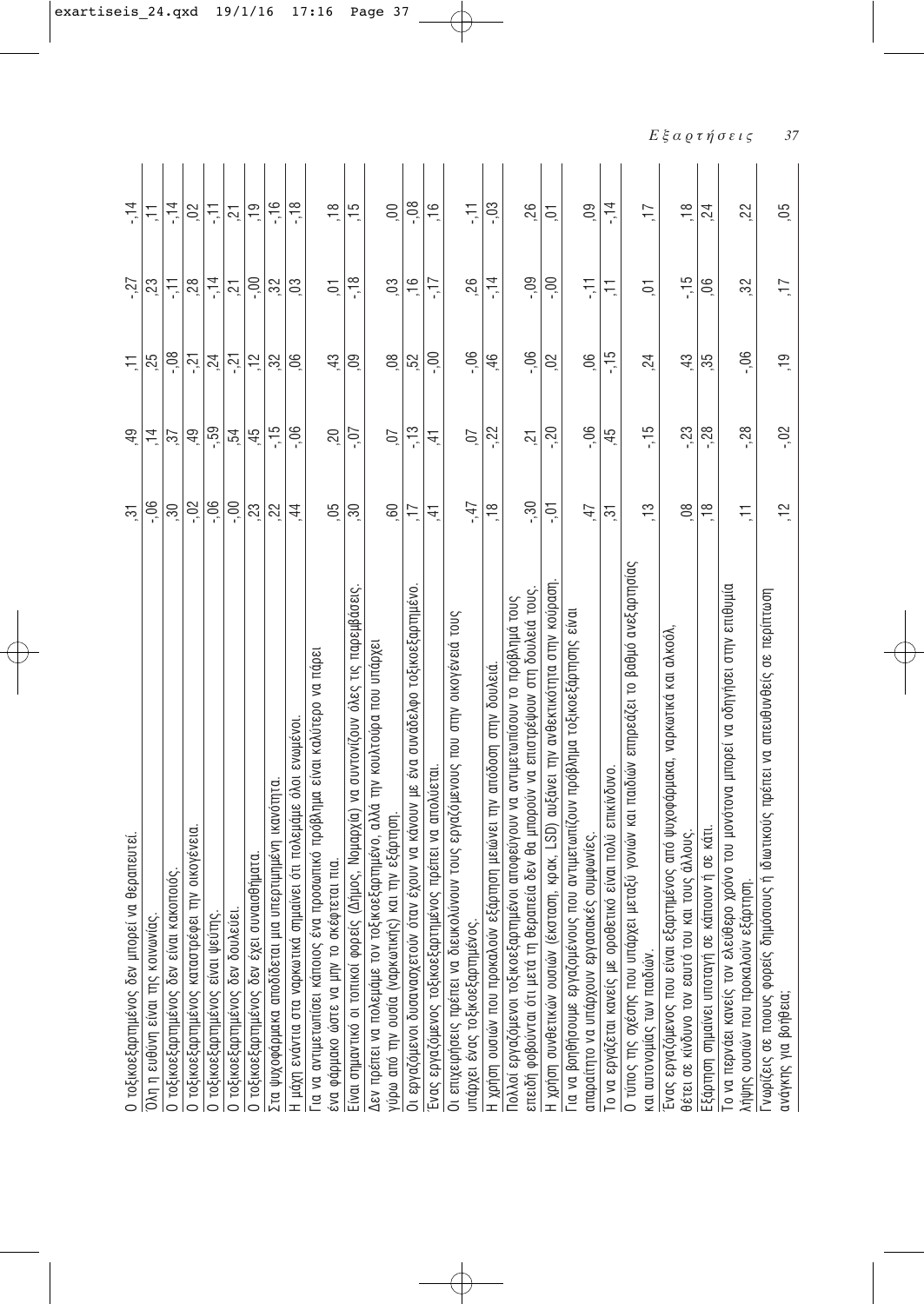σης βασισμένης στις αρχές της Οργανωσιακής Μάθησης°. Η κατάρτιση αυτή θα προέκυπτε ύστερα από τη διεξαγωγή σχετικής μελέτης σε δείγμα αστυνομικών. Το αίτημα απορρίφθηκε δύο φορές χωρίς τεκμηρίωση. Ειδικότερα, λαμβάνοντας υπόψη, αλλαγές στη διοίκηση που έλαβαν χώρα τη συγκεκριμένη χρονική περίοδο, επαναλήφθηκε το αίτημα, το οποίο απορρίφθηκε εκ νέου.

- Aπό τα παραπάνω διαφαίνεται μία εσωστρέφεια του οργανισμού (ΕΛΑΣ), χαρακτηριστικό που εμπίπτει στη νενικότερη φιλοσοφία του, αλλά δε διευκολύνει την εξέλιξη και τη δυνατότητα του οργανισμού να μαθαίνει και να αξιοποιεί ήδη εδραιωμένα δίκτυα και συνεργασίες. Τονίζεται η ανάγκη υιοθέτησης μιας σύγχρονης ηγεσίας, προκειμένου να ανταποκριθεί επαρκώς τόσο στην αποστολή της, όσο και στις νέες απαιτήσεις του διεθνούς περιβάλλοντος (Cohen, 2014). Η τάχιστη εξάπλωση των νέων συνθετικών ναρκωτικών ουσιών με απρόβλεπτη δράση επιβάλλει τη διαρκή διακίνηση των πληροφοριών μεταξύ των υπηρεσιών και την εκπαίδευση των αστυνομικών στα νέα δεδομένα.
- Καθώς το φαινόμενο της τοξικοεξάρτησης είναι εξαιρετικά περίπλοκο, χρειάζεται να λαμβάνονται υπόψη οι κοινωνικοί, ψυχολογικοί και βιολογικοί παράγοντες (Di Matteo & Martin, 2011; Bakal, 1999; Engel, 1997). Προσεγγίσεις που βασίζονται στο βιοϊατρικό μοντέλο περιγράφουν ανεπαρκώς την τοξικοεξάρτηση, όπως αυτή βιώνεται στο πλαίσιο της ανθρώπινης πραγματικότητας (Di Matteo & Martin, 2011; Bakal, 1999; Kleinman, 1988). Ενώ, προσενγίσεις που βασίζονται στο βιοψυχοκοινωνικό μοντέλο ενσωματώνουν ποικίλες βιολογικές παραμέτρους σε συνδυασμό με ψυχολογικά φαινόμενα. Ως εκ τούτου προώθηση μονομερών επιστημονικών ευρημάτων που παρουσιάζουν την εξάρτηση ως μία χρόνια υποτροπιάζουσα νόσο όχι μόνο δεν άρουν τις προκαταλήψεις αλλά τις ενισχύουν.

# *4.2 Εκπαιδευτική Πρόταση*

- Παλαιότερες προσεγγίσεις αντιμετώπισης και πρόληψης της τοξικοεξάρτησης που είχαν στηριχτεί μόνο στη δράση της αστυνομίας χρειάζονται αναθεώρηση, διότι φαίνεται να περιορίζονται στην ικανότητά τους να επιτύχουν οποιονδήποτε από τους σημαντικούς στόχους της κοινωνίας των πολιτών στον τομέα αυτό. Η ανάπτυξη ενός πλαισίου συνεργασίας σε επίπεδο εκπαίδευσης, επιμόρφωσης και κατάρτισης των αστυνομικών συνδέεται με την άμεση προστασία της υγείας, την αναχαίτιση της διάδοσης της ζήτησης και τον έλεγχο της προσφοράς (Cohen, 2014).
- Στη σύγχρονη πραγματικότητα, οι οργανισμοί λειτουργούν μέσα σε ένα ευμετάβλητο περιβάλλον, που αντιμετωπίζει προκλήσεις. Οι αλλαγές είναι συνεχείς και επιταχυνόμενες. Για τους λόγους αυτούς, είναι σκόπιμη η διερεύνηση αναγκών και η διαρκής εκπαίδευση των εργαζομένων, ώστε να διασφαλίζεται η ποιότητα των παρεχόμενων υπηρεσιών, αλλά και η ευκαιρία για βελτίωση του εργασιακού περιβάλλοντος και των συνεργασιών εντός και εκτός του Οργανισμού.
- Συμπερασματικά, από την ανάλυση των αποτελεσμάτων προκύπτει η ανάγκη για περαιτέρω εκπαίδευση των εργαζομένων στην Ελληνική Αστυνομία. Ειδικότερα, αναδείχθηκαν ζητήματα στα οποία, το δείγμα των συμμετεχόντων φαίνεται να απαντά αντιφατικά, γεγονός που αντικατοπτρίζει την έλλειψη κοινής στάσης απέναντι στα εξαρτημένα άτο-

<sup>8 &</sup>lt;sup>γ</sup>παρξη κοινών γνωστικών νοητικών μοντέλων/κοινών σημείων αναφοράς μεταξύ των μελών και των ομάδων της οργάνωσης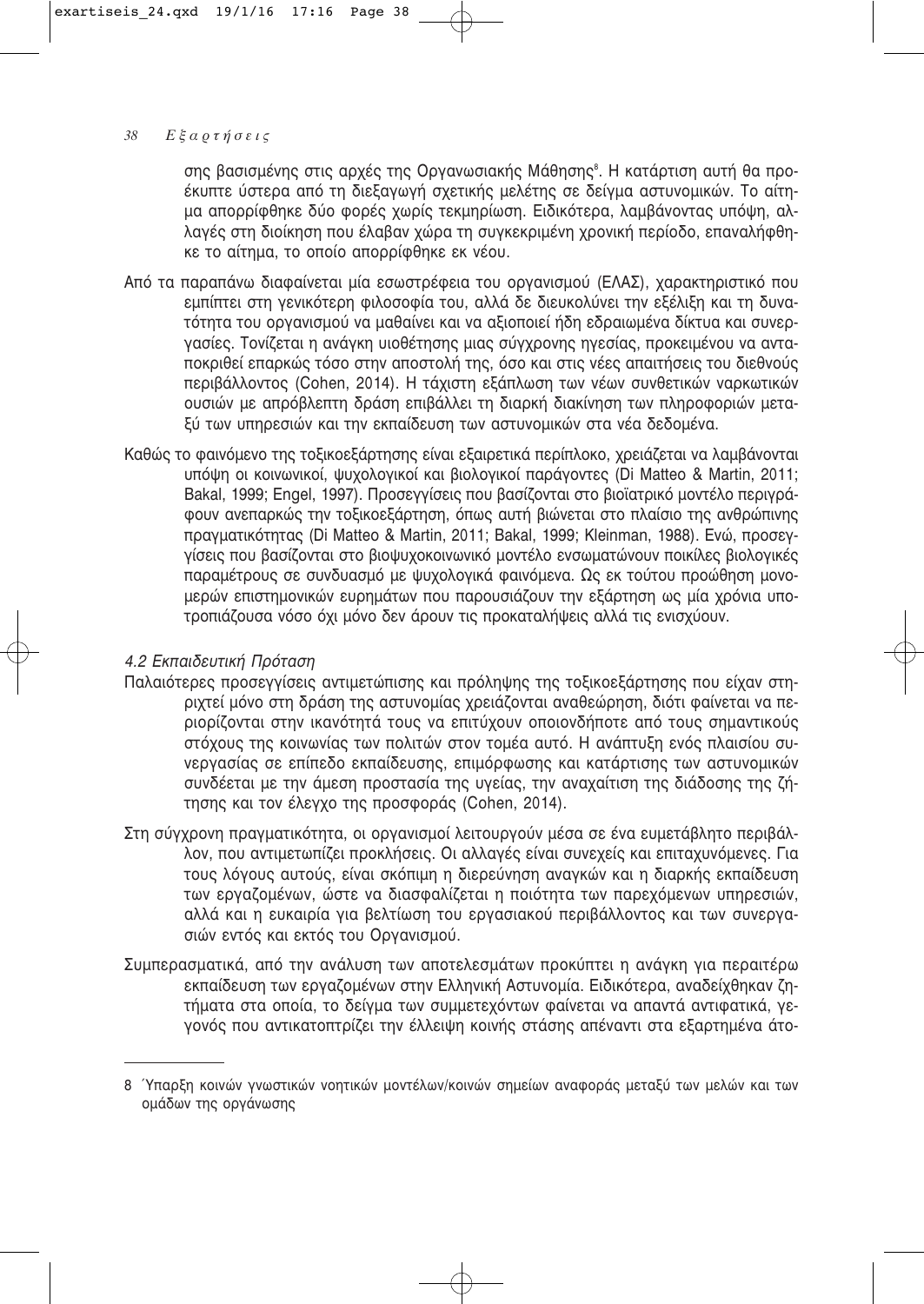exartiseis  $24.9xd$   $19/1/16$  $17:16$ Page  $39$ 

> μα. Τα θέματα αυτά αφορούν την αιτιολογία της εξάρτησης, τη θεραπευτική της αντιμετώπιση, καθώς και ενημέρωση πάνω σε βασικά ιατρικά ζητήματα.

- Ένα εκπαιδευτικό σεμινάριο θα μπορούσε να αξιοποιήσει ως θεματικούς άξονες τους πέντε παράνοντες<sup>9</sup>, που προκύπτουν από τα μοτίβα των συσχετίσεων και αντανακλούν τις υποβόσκουσες δομές των στάσεων. Επίσης, θα μπορούσε να προσανατολιστεί σε χωριστή εκπαίδευση για τους νεοεισερχόμενους και σε χωριστή για τους πιο έμπειρους καθώς έχουν διαφορετικές ανάνκες. Σε ένα δεύτερο και πιο ουσιαστικό στάδιο, θα ήταν απαραίτητο να υπάρχει κοινή βιωματική εκπαίδευση για τις δύο ομάδες, με θεματολογία τις στάσεις και τις αντιλήψεις τους τόσο για τον επαγγελματικό τους ρόλο και τη φύση της δουλειάς τους όσο και για την εξάρτηση.
- Τα εκπαιδευτικά σεμινάρια που προτείνονται να γίνουν σε εργαζομένους στην ελληνική αστυνομία, προέκυψαν έπειτα από διερεύνηση των ανανκών και των ιδιαίτερων χαρακτηριστικών της ομάδας στόχου, καθώς και μελέτη της υπάρχουσας κατάστασης. Η εκπαίδευση θα αφορά στην ευαισθητοποίηση των αστυνομικών σε θέματα πρόληψης και εξάρτησης. στη μετατόπισή τους σε σχέση με την προσωπικότητα του χρήστη<sup>10</sup> και στην απομυθοποίηση τυχόν προκαταλήψεων και στερεοτυπικών κατασκευών<sup>11</sup> που πιθανόν να επηρεάζουν τη στάση τους<sup>12</sup>. Επίσης, θα ήταν σκόπιμο να δοθεί χώρος να αναδυθούν οι φόβοι τους και οι ανησυχίες τους, αλλά και άλλες δυσκολίες που δυσχεραίνουν το ρόλο τους και τη συμπεριφορά τους τόσο απέναντι σε εξαρτημένα άτομα, όσο και μεταξύ τους.
- Επιπλέον, στόχευση αποτελεί η κατά το δυνατόν αλλαγή στάσης ως προς την εργασία τους και τους χρήστες ουσιών, ώστε να λειτουργούν και οι ίδιοι υποστηρικτικά απέναντι τους (π.χ. με μια παραπομπή στον ανάλογο φορέα). Τέλος, στόχο αποτελεί η κατάρτιση των εργαζομένων, ώστε να αντεπεξέλθουν στο ρόλο του υποστηρικτή των συναδέλφων τους, καθώς και του συνδέσμου αυτών με δομές πρόνοιας και ψυχικής υγείας, σχετικά με ψυχο-κοινωνικές δυσχέρειες, που ενδεχομένως αυξάνουν την πιθανότητα εμφάνισης δευτερογενών προβλημάτων, για παράδειγμα χρήση αλκοόλ ή άλλων ουσιών.

# 4.3 Προτάσεις για περαιτέρω έρευνα

Μέσω της παρούσας έρευνας αναζητήθηκαν και προσδιορίστηκαν οι αντιλήψεις των εργαζομένων στην ελληνική αστυνομία σχετικά με την τοξικοεξάρτηση, που με τη σειρά τους καθορίζουν και τη στάση τους απέναντι σε αυτό το κοινωνικό φαινόμενο. Καθώς τα ερωτηματολόγια συλλέχθηκαν το Νοέμβριο του 2005, προτείνεται η επικαιροποίηση των αποτελεσμάτων με την επανάληψη της έρευνας με κάποιες μικρές βελτιωτικές αλλαγές στο ερωτηματολόγιο Ευρυδίκη.

<sup>9</sup> Ευθύνη της κοινωνίας, προφίλ του τοξικοεξαρτημένου, όχληση - αντιμετώπιση, αντίληψη για την εξάρτηση και τις εξαρτησιογόνες ουσίες, κοινωνική διάσταση του προβλήματος της τοξικοεξάρτησης και ιατρικοποίηση.

<sup>10</sup> Η συμπάθεια που προκαλείται για κάποιον που είναι κοινωνικά στιγματισμένος μπορεί να βελτιώσει τη στάση προς αυτήν την ευαίσθητη κοινωνική ομάδα συνολικά (Batson et al. 2002).

<sup>11</sup> Το στερεότυπο σημαίνει το μηχανικό τρόπο του διανοείσθαι. Σύμφωνα με τον Λίπμαν, στερεότυπα είναι οι προκατασκευασμένες απόψεις ή πεποιθήσεις για χαρακτηριστικά του εξωτερικού κόσμου

<sup>12</sup> Βασικός στόχος της εκπαίδευσης ενηλίκων είναι η συνειδητοποίηση, η επίγνωση και ο κριτικός στοχασμός επάνω στα καθημερινά προβλήματα. Η αυθεντική εκπαίδευση απελευθερώνει το άτομο και το βοηθά να διαμορφώσει τη ζωή του σύμφωνα με νέα πρότυπα (P. Freire, 1977).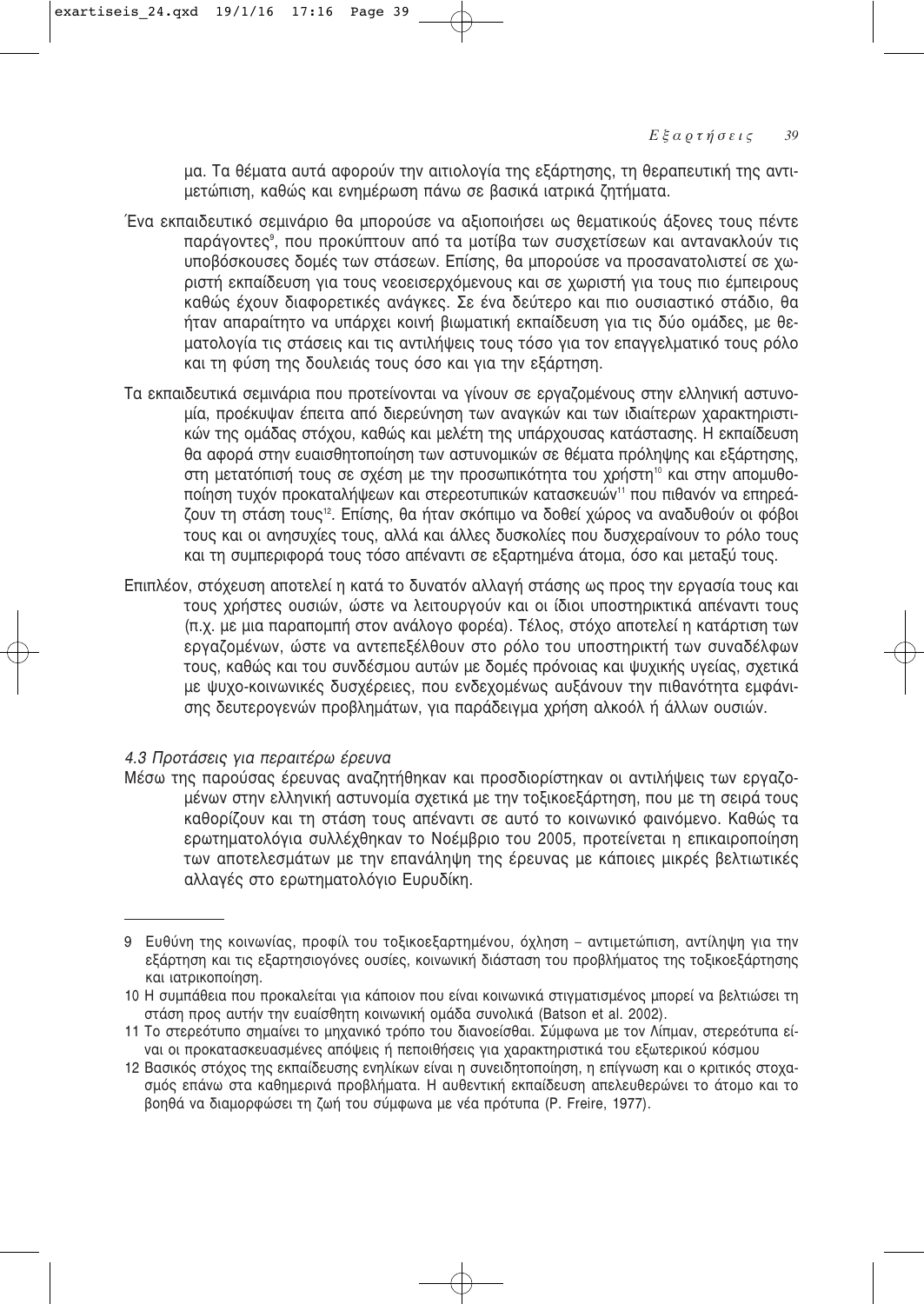*<u>Ξενόγλωσση</u> Βιβλιογραφία* 

- Alarid, L., & Marquart, J. (2009). Officer Perceptions of Risk of Contracting HIV/AIDS in Prison: A Two-State Comparison, *The Prison Journal,* 89:440.
- Bakal, D. (1999). *Minding the Body: Clinical uses of somatic awareness.* New York: Guilford Press.
- Batson, C., Chang, J., Orr R. & Rowland, J. (2002). Empathy, Attitudes, and Action: Can Feeling for a Member of a Stigmatized Group Motivate One to Help the Group?, *Personality and Social Psychology Bulletin,* 28:1656.
- Cartwright, W., & Solano, P. (2003). The economics of public health: financing drug abuse treatment services, *Health Policy* 66:247-/260.
- Cohen, J.,A. (2014). The Highs of Tommorrow. Why New Laws and Policies are Needed to Meet the Unique Challenges of Synthetic Drugs. *Journal of Law and Health*, 27:164-188.
- Cunha, S. & Eurodice team in Portugal, (1991). Perception of drug addiction in a Portugese workers group, *Euridice News, Towards a European Programme on Prevention and Drug Demand Reduction in the Workplace Concept Paper*, 8:23-29.
- De Luca, G., Deluca, P., Gori, C., Rimoldi, C., Signorelli C. (1991). What do Italian workers think about drug addiction? *Euridice News, Towards a European Programme on Prevention and Drug Demand Reduction in the Workplace Concept Paper*, 8: 3-14.
- Deluca, P., De Luca, G. (1991a). Young workers at risk: prevention of new synthetic drugs in apprenticeship and interim work, *Euridice News, Towards a European Programme on Prevention and Drug Demand Reduction in the Workplace Concept Paper*, 8: 15-18.
- Deluca, P., De Luca, G. (1991b). Young workers at risk: towards an individualized prevention programme, *Euridice News, Towards a European Programme on Prevention and Drug Demand Reduction in the Workplace Concept Paper*, 8: 19-22.
- Deschamps, F., Panagon-Badinier, I., Marchand, A., Merle, C., (2003). Sources and Assessment of Occupational Stress the Police. *Journal of Occupational Health*, 45: 358-364.
- Dhont, K., Cornelis, I., Hiel, A. (2010). Interracial public–police contact: Relationships with police officers' racial and work-related attitudes and behavior, *International Journal of Intercultural Relations,* 34, 551–560.
- Forman, R., Bovasso, G., Woody, G. (2001). Staff beliefs about addiction treatment, *Journal of Substance Abuse Treatment*, 21:1- 9.
- Engel, G., L. (1997). From biomedical to Biopsychosocial: Being scientific in the human domain. *Psychosomatics,* 38, 521-528.
- Garyfallos, G., Karastergiou, A., Adamopoulou, A., Moutzoukis, C.; Alagiozidou, E., Mala, D., Garyfallos, A. (1991). Greek version of the General Health Questionnaire: Accuracy of translation and validity*. Acta Psychiatr Scand*, 84, 371-378.
- Gibbs, D., Olmsted, K., Brown, J., & Clinton-Sherrod A. (2011). Dynamics of Stigma for Alcohol and Mental Health Treatment Among Army Soldiers, *Military Psychology*, 23:1, 36-51.
- Hammond, A., Sloboda, Z., Tonkin, P., Stephens, R., Teasdale, B., Grey, S., Williams, J., (2008). Do adolescents perceive police officers as credible instructors of substance abuse prevention programs?, *Health Education Research,* Vol.23:4:682–696.
- Havis, S., Best, D., Carter, J. (2005). Concealment of drugs by police detainees: Lessons learned from adverse incidents and from routine clinical practice, *Journal of Clinical Forensic Medicine,* 12:237–241.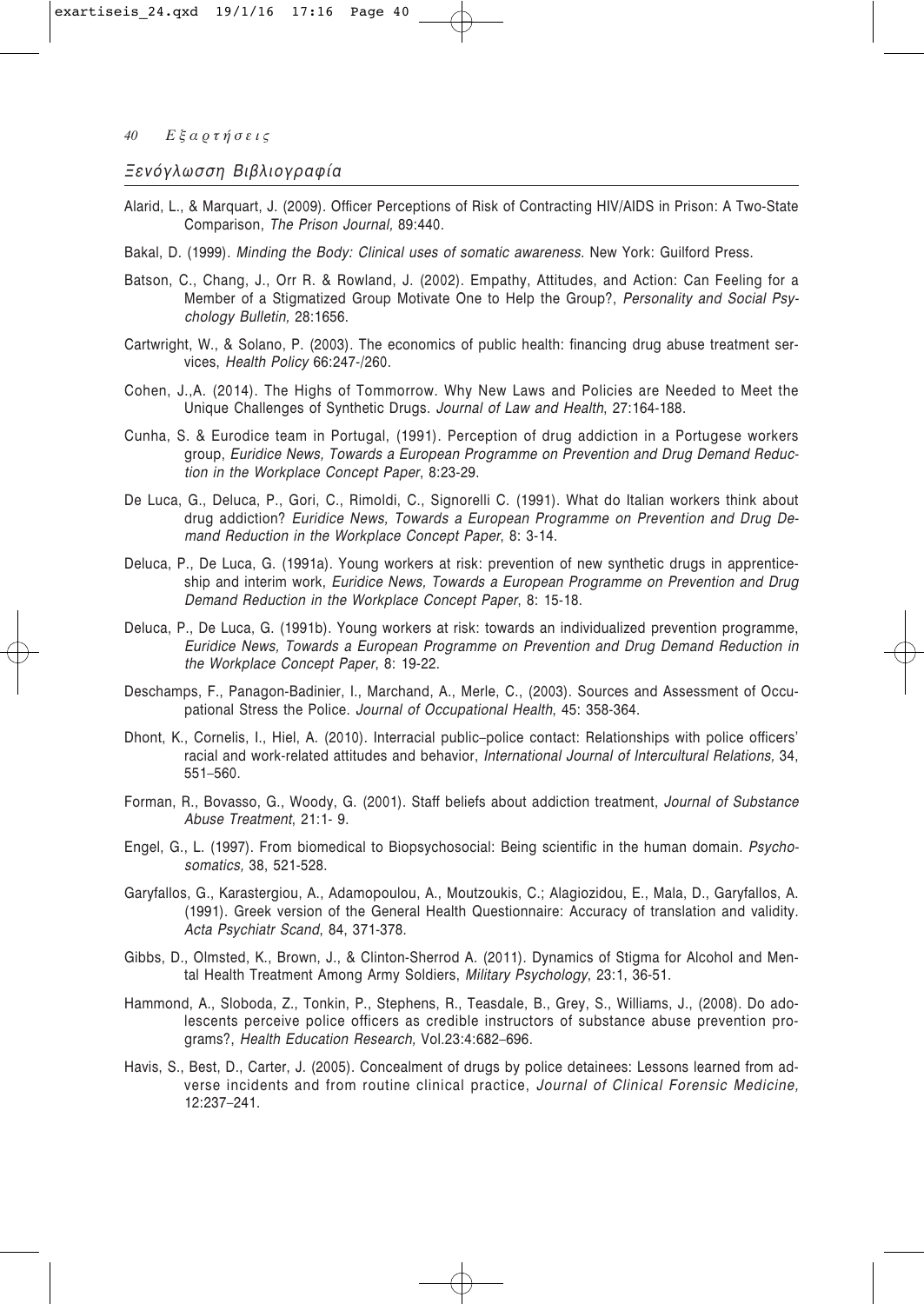- Islam, M. T., Mostafa, G., Bhuiya, A. U., Hawkes, S., Francisco, A. (2002). Knowledge on, and Attitude Toward, HIV/AIDS among Staff of an International Organization in Bangladesh, *Journal Health Popul Nutr, Centre for Health and Population Research,* 20(3): 271-278.
- Kleinman, A. (1988). *The illness narratives: Suffering, healing, and the human condition*. New York: Basic Books.
- Lyons, P. J., DeValve, M., Garner, R. (2008). Texas Police Chiefs' Attitudes Toward Gay and Lesbian Police Officers, *Police Quarterly,* 11: 102.
- Logan, T., Shannon, L., Walker, R., (2006). Police Attitudes Toward Domestic Violence Offenders, *Journal of Interpersonal Violence,* 21:1365.
- Moore, M., & Kleiman, M., (1989). The Police and Drugs, *Publication of the National Institute of Justice, U.S. Department of Justice, and the Program in Criminal Justice Policy and Management, John F. Kennedy School of Government, Harvard University,* No. 11.
- Psarra, V., Sestrini, M., Santa, Z., Petsas, D., Gerontas, A., Garnetas, C., & Kontis, K. (2008). Greek police officers' attitudes towards the mentally ill. *International Journal of Law and Psychiatry*, 31: 77–85.
- Schuck, A., Rosenbaum, D., & Hawkins, D., (2008). The Influence of Race/Ethnicity, Social Class, and Neighborhood Context on Residents' Attitudes Toward the Police, *Police Quarterly,* 11:496.
- Slottje, P., Smidt, N., Twisk, J., Huizink, A., Witteveen, A., Mechelen W., Smid T., (2007). Use of health care and drugs by police officers 8.5. years after the air disaster in Amsterdam, *European Journal of Public Health*, Vol. 18:1:92–94
- Tabachnik, B. G. & Fidell, L. S. (1989). *Using multivariate statistics.* New York: Harper Collins.
- Vidali, S. (2011). Police and Policing, Chelliotis, L.K., Xenakis, S., (eds), Crime and Punishment in Contemporary Greece. *International Comparative Perspectives*, Oxford, Peter Lang AG, 453-490.
- Yi-lang, Tang, A., Wiste, P., Mao, Ye-zhiHou. (2005). Attitudes, knowledge, and perceptions of Chinese doctors toward drug abuse, *Journal of Substance Abuse Treatment,* 29:215– 220.

# *Eλληνόγλωσση Βιβλιογραφία*

exartiseis\_24.qxd 19/1/16 17:16 Page 41

- Αντωνίου, Α. (2008). *Burnout. Σύνδρομο Επαγγελματικής Εξουθένωσης. Ερευνητικές Προσεγγίσεις*, Εκδόσεις University Studio Press, Θεσσαλονίκη, σελ. 163-165, 197-208, 280-287.
- Bιδάλη, Σ. (2007). *Εγκληματικότητα και Αστυνομία*, Εκδόσεις Αντ. Σάκκουλα, Αθήνα Κομοτηνή, σελ.161.
- Βιδάλη, Σ. (2012). *Αστυνομία. Έλεγχος του Εγκλήματος και Ανθρώπινα Δικαιώματα*, Εκδόσεις Νομική Βιβλιοθήκη, Αθήνα, σελ. 128-130, 152-153, 217-219.
- Βουδούρης, Κ., Τσοτσόλας, Ν., Μπουράντα, Ν., Σαρρή, Α. (2007). *Μέτρηση Ικανοποίησης Εργαζομένων* στην Ελληνική Αστυνομία, IN.A.ME.TE, Νέα Αστυνομία, Μηνιαία Έκδοση της Πανελλήνιας Ομοσπονδίας Υπαλλήλων, Τεύχος 11°, σελ. 7-10.
- Di Matteo, M. R. & Martin R. L. (2011). *Εισαγωγή Στην Ψυχολογία της Υγείας*, Εκδόσεις Πεδίο, Αθήνα.
- ∂∫Δ∂¶¡ (2009), http://www.ektepn.org.cy.
- ΕΠΑΨΥ (2002). Πρόληψη του συνδρόμου επαγγελματικής εξουθένωσης στις ψυχιατρικές θεραπευτικές *Î·È ·ÔηٷÛÙ·ÛȷΤ˜ ‰Ú·ÛÙËÚÈfiÙËÙ˜*. http://www.epapsy.gr
- Καρύδης, Β., (1999). *Η κοινή γνώμη στην Ελλάδα*, Εκδόσεις Λιβάνης, Αθήνα.
- KEΘEA, (2012). www.researchkethea.wordpress.com/2012/01/27/έρευνα-κόστους-οφέλους.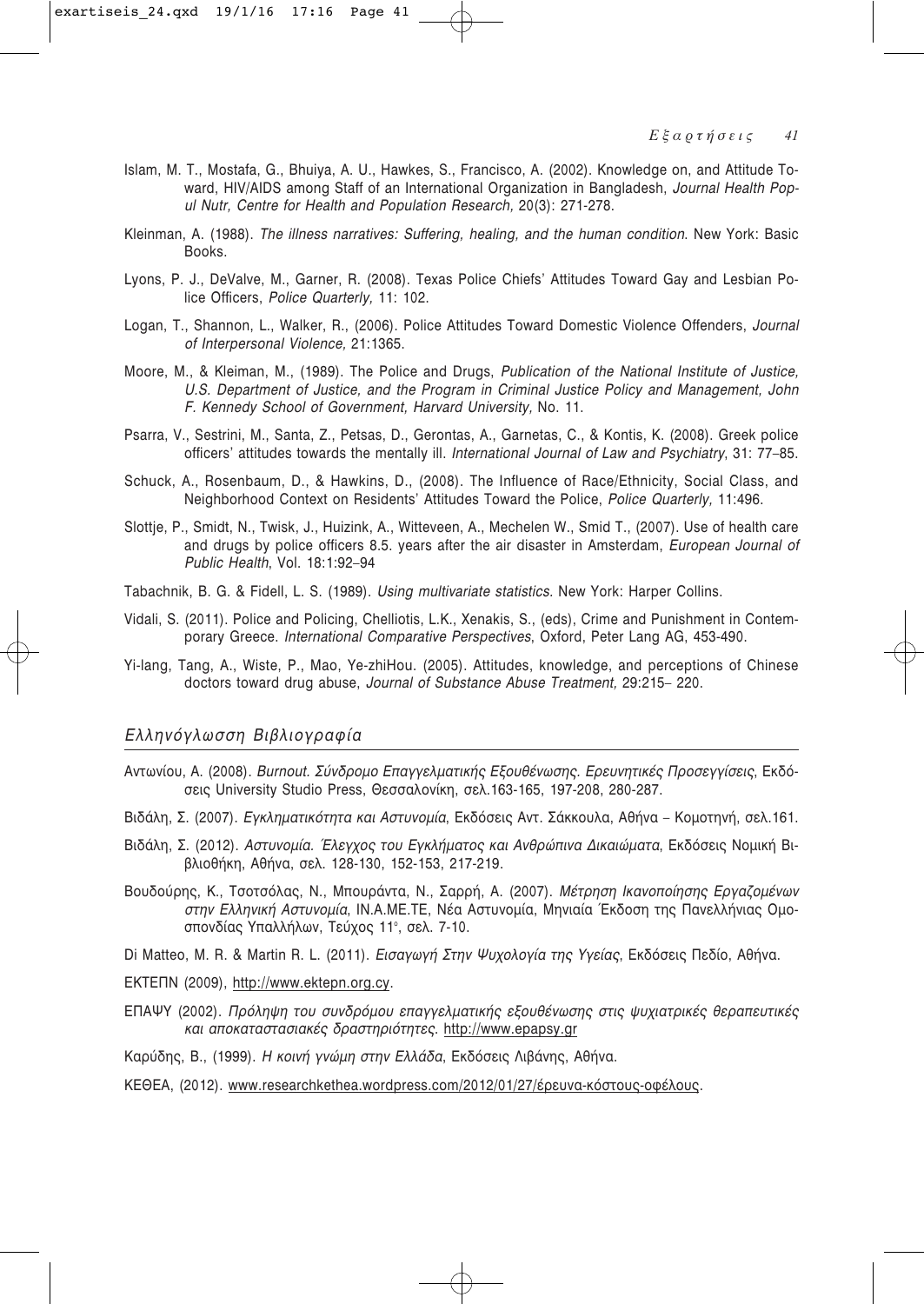Λαμπροπούλου, Ε. (2001). *Εσωτερική Ασφάλεια και Κοινωνία Ελέγχου*, Εκδόσεις Κριτική, Αθήνα, σελ.27.

- Μαγουλιανίτη, Γ. (2011). *Μορφές Ηγεσίας και Όραμα στην Ελληνική Αστυνομία*, Διδακτορική Διατριβή, Πανεπιστήμιο Πατρών, σελ. 198-200.
- Παπαθεοδώρου, Θ. (2005). *Δημόσια Ασφάλεια και Αντεγκληματική Πολιτική*, Εκδόσεις Νομική Βιβλιοθήκη, β' έκδοση, Αθήνα, σελ. 63,64, 97.
- Πανούσης, Γ. (1993). *Έγκλημα και Τοπική κοινωνία*, Εκδόσεις Αντ. Σάκκουλα, Αθήνα Κομοτηνή, σελ.41.
- Πανούσης, Γ., Βιδάλη, Σ. (2001). *Κείμενα για την Αστυνομία και την Αστυνόμευση*, Εκδόσεις Αντ. Σάκκουλα, Αθήνα – Κομοτηνή, σελ.100, 115-127.
- Πρέντζας, Γ. (2008). *Το Δόγμα της Μηδενικής Ανοχής και η εφαρμογή του στην Ελλάδα*, Μεταπτυχιακή Εργασία, Πάντειο Πανεπιστήμιο Κοινωνικών και Πολιτικών Επιστημών, Τμήμα Δημόσιας Διοίκησης, Αθήνα, σελ. 10, 13, 67-70.

Wetherell, M. (2004). *Ταυτότητες, ομάδες και κοινωνικά ζητήματα*, εκδόσεις Μεταίχμιο, σελ.175-247.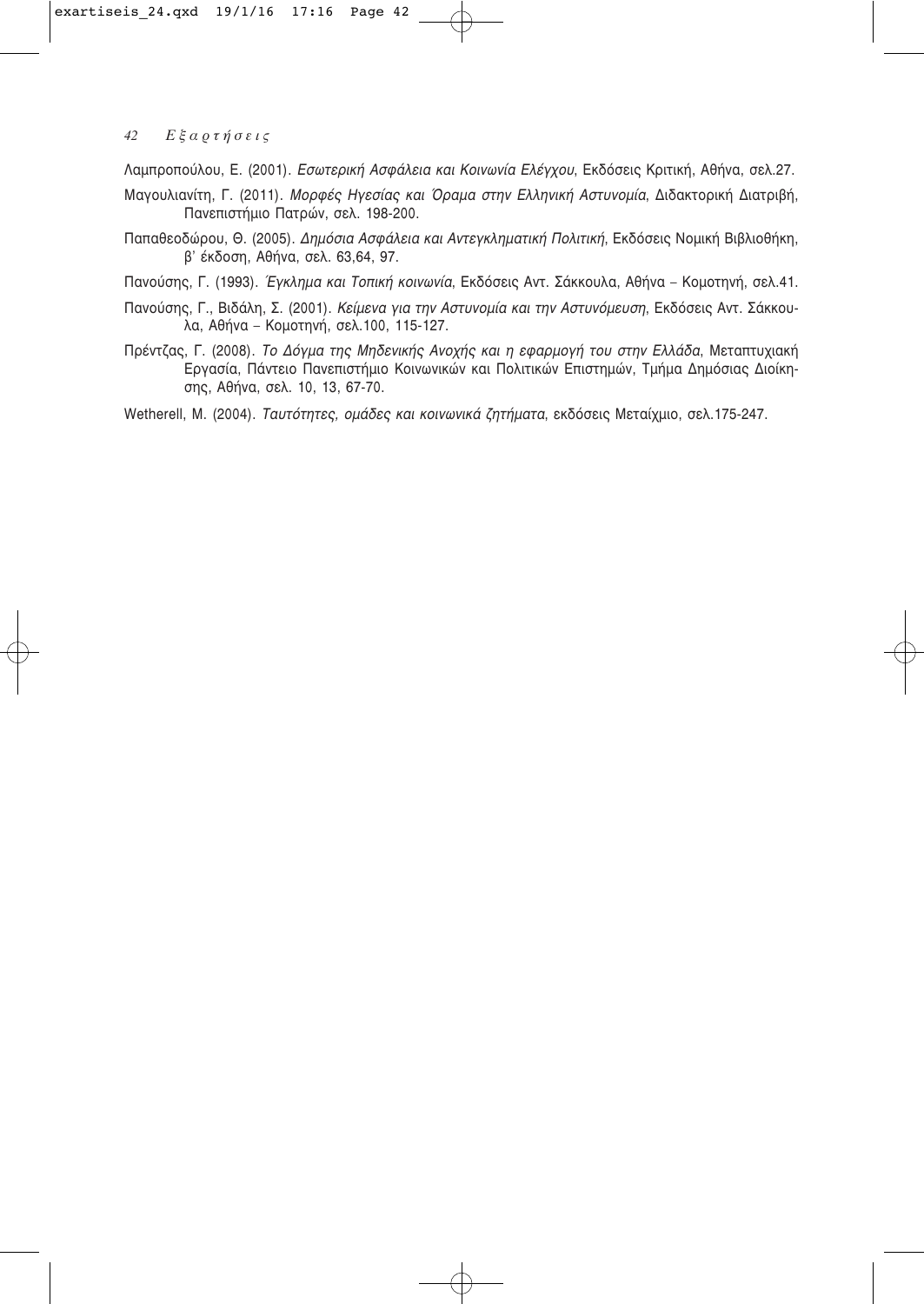*Ε ξ α ρ τ ή σ ε ι ς , τεύχος 24, 2015*

# TRANSFORMING THE ATTITUDES OF TREATMENT STAFF AND CORRECTIONAL OFFICERS THROUGH CROSS-TRAINING IN THE DRUG ADDICTION FIELD: ORGANIZATIONAL BARRIERS, DEFENSE MECHANISMS, CHALLENGES AND PERSPECTIVES

ANNA TSIBOUKLI<sup>1</sup> & REMOS ARMAOS<sup>2</sup>

Abstract

Crosstrainng of professionals among diverse organisations highlights the notions of defensiveness (Argyris & Schön, 1978) and organisational barriers (Senge, 2006) throughout the learning process. Challenges derived from those barriers and defensive mechanisms become larger when professionals come from systems with different organisational culture and practices. Crosstraining aspires to change their attitudes, perceptions and assumptions and develop an open communication network. This qualitative research focused primarily on exploring those factors that address the specific organisational barriers and defensive mechanisms in the field. Thematic analysis generated significant factor outputs emerged in the process of change.

<sup>1</sup> Educational Psychologist, Head of Education Sector KETHEA, contact details: anna@kethea.gr

<sup>2</sup> Educational Researcher, Head of Staff Training Department, KETHEA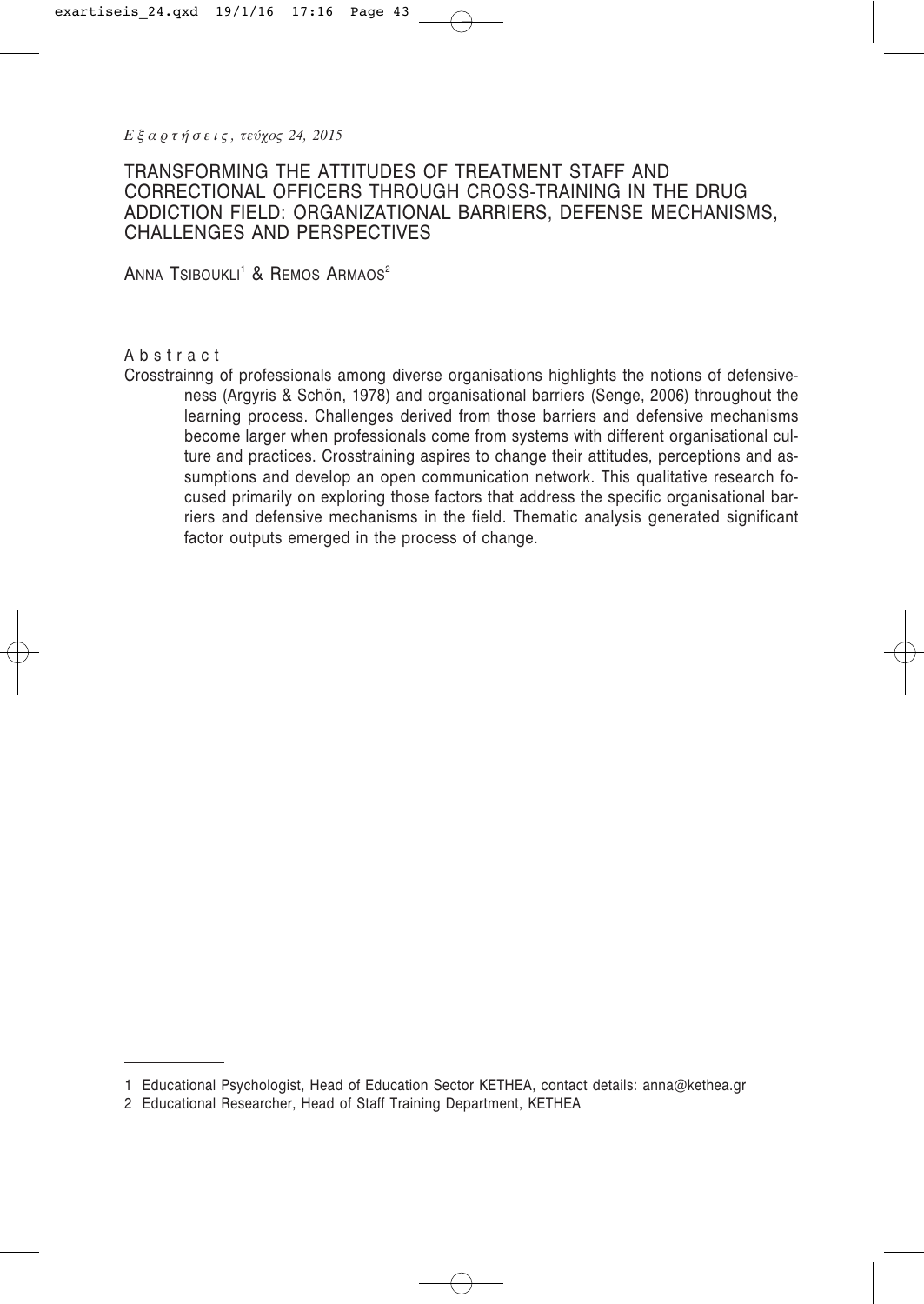*Ε ξ α ρ τ ή σ ε ι ς , τεύχος 24, 2015*

# ΣΥΝ-ΕΚΠΑΙΔΕΥΣΗ ΣΤΕΛΕΧΩΝ ΘΕΡΑΠΕΙΑΣ ΚΑΙ ΣΩΦΡΟΝΙΣΜΟΥ ΣΤΗΝ ΑΛΛΑΓΗ ΣΤΑΣΗΣ ΓΙΑ ΤΗΝ ΑΝΤΙΜΕΤΩΠΙΣΗ ΤΗΣ ΕΞΑΡΤΗΣΗΣ - ΟΡΓΑΝΩΣΙΑΚΟΙ ΦΡΑΓΜΟΙ, ΜΗΧΑΝΙΣΜΟΙ ΑΜΥΝΑΣ, ΠΡΟΚΛΗΣΕΙΣ ΚΑΙ ΠΡΟΟΠΤΙΚΕΣ.

ΑΝΝΑ ΤΣΙΜΠΟΥΚΛΗ<sup>13</sup> & ΡΕΜΟΣ ΑΡΜΑΟΣ<sup>14</sup>

# $\Pi$ ερίληψη

Στην συν-εκπαίδευση στελεχών διαφορετικών συστημάτων αναδύεται η διάσταση των *αμυντι-Κών μηχανισμών* Argyris & Schön (1978) αλλά και των *οργανωσιακών φραγμών* (Senge, 2006) στην επίτευξη της μάθησης. Οι προκλήσεις από τους οργανωσιακούς Φραγμούς και τους αμυντικούς μηχανισμούς είναι μεγαλύτερες όταν τα στελέχη προέρχονται από διαφορετικές δομές και συστήματα ως προς την κουλτούρα και τις πρα-Κτικές τους. Στόχος της συν-εκπαίδευσης είναι η *αλλαγή στάσεων, αντιλήψεων και παραδοχών* και η δημιουργία *δικτύου ανοικτής επικοινωνίας*. Η παρούσα ποιοτική μελέτη επικεντρώθηκε συνεπώς στη διερεύνηση παραγόντων που λειτουργούν ως οργανωσιακοί φραγμοί και αμυντικοί μηχανισμοί. Η ανάλυση ανέδειξε την σημασία των παραπάνω παραγόντων στην επίτευξη της αλλαγής.

### ΕΙΣΑΓΩΓΗ

Στόχος της παρούσας μελέτης είναι να διερευνήσει τα ζητήματα που προκύπτουν στη διάρκεια της συνεκπαίδευσης στελεχών θεραπείας απεξάρτησης και σωφρονιστικών υπαλλήλων ως αποτέλεσμα της λειτουργίας και της κουλτούρας των διαφορετικών συστημάτων. Η συν-εκπαίδευση των παραπάνω στελεχών, αφορά αφενός στην αλλαγή στάσης απένα-Vτι στα εξαρτημένα άτομα και αφετέρου στην αλλαγή κουλτούρας και συμπεριφοράς στο πλαίσιο οργανισμών οι οποίοι λειτουργούν επί σειρά ετών με συγκεκριμένα συστήματα και διαδικασίες ενταγμένες στην καθημερινή τους πρακτική. Η συνεκπαίδευση στελεχών διαφορετικών φορέων αποτελεί ούτως ή άλλως έναν ιδιαίτερο τομέα της εκπαίδευσης ενηλίκων. Στην περίπτωση φορέων με διαφορετική προσέγγιση, κουλτούρα και φιλοσοφία η συνεκπαίδευση στελεχών καθίστατι έναν από τους πλέον δύσκολους στόχους τόσο στη φάση του σχεδιασμού όσο και της υλοποίησης και αξιολόγησή τους. Σε αυτού του είδους τα προγράμματα είναι σημαντικό να λαμβάνονται υπόψη οι αμυντικοί μηχανισμοί όπως περιγράφηκαν από τον Argyris αλλά και η συστημική σκέψη του Senge για την προαγωγή ενός μοντέλου ανάπτυξης και αλλαγής που αντιμετωπίζει τους σημαντικούς οργανωσιακούς φραγμούς (Senge, 1990). Στόχος είναι μέσα από την συν-εκπαίδευση των στελεχών να διευκολυνθεί η ανταλλαγή εμπειριών και η δημιουργία δικτύου ανοικτής επικοινωνίας μεταξύ των δυο συστημάτων και να επιτευχθεί η αλλαγή στάσεων, αντιλήψεων και παραδοχών της μίας επαγγελματικής ομάδας προς την άλλη. Επιπλέον στόχος της συν-εκπαίδευσης είναι η υιοθέτηση νέων τρόπων σκέ-

<sup>1</sup> Άννα Τσιμπουκλή, Εκπαιδευτική Ψυχολόγος, ΣΕΠ ΕΑΠ, Υπεύθυνη Τομέα Εκπαίδευσης ΚΕΘΕΑ, διεύθυνση επικοινωνίας: anna@kethea.gr

<sup>2</sup> Ρέμος Αρμάος, Εκπαιδευτικός Ερευνητής, ΣΕΠ ΕΑΠ, Υπεύθυνος Τμήματος Εκπαίδευσης Στελεχών ΚΕΘΕΑ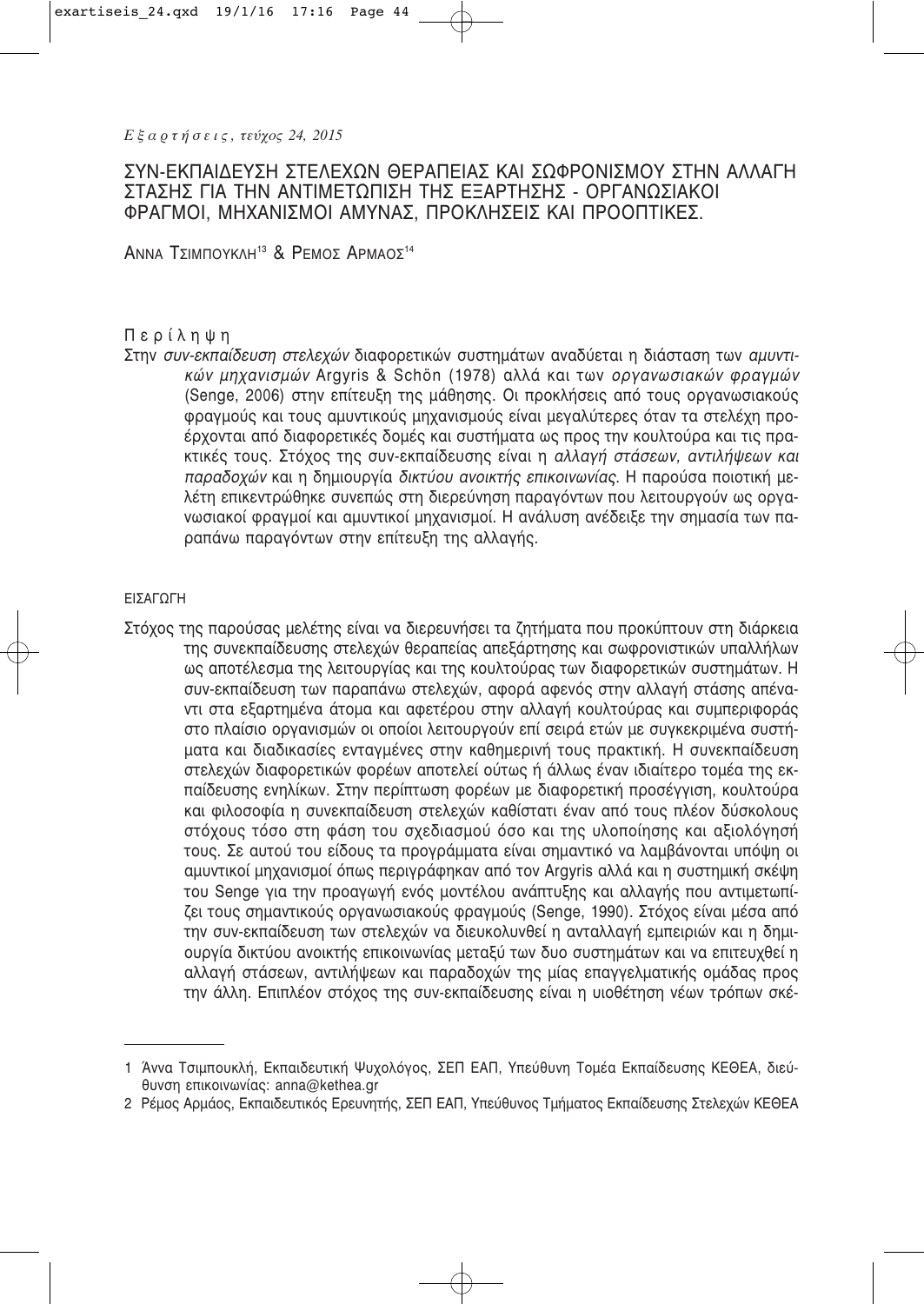exartiseis  $24.\text{axd}$   $19/1/16$  17:16 Page

ψης και πρακτικής με βάση ένα συλλογικό όραμα (West, 1997:3; Senge, 1990) που στην προκειμένη περίπτωση θα πρέπει να είναι η κοινωνική ένταξη των αποφυλακισμένων και η αποτροπή του επανεγκλεισμού τους.

Ωστόσο, το ερώτημα το οποίο τίθεται, είναι η δυνατότητα αποτύπωσης και αντιμετώπισης των οργανωσιακών φραγμών στην υλοποίηση προγραμμάτων συν-εκπαίδευσης για στελέχη διαφορετικών συστημάτων τα οποία απευθύνονται στον ίδιο πληθυσμό με φαινομενικά τον ίδιο σκοπό, δηλαδή την αποφυγή του επανεγκλεισμού αλλά ουσιαστικά με διαφορετικά μέσα και εργαλεία, δηλαδή τον σωφρονισμό και την τιμωρία την οποία υιοθετεί το ένα σύστημα έναντι της θεραπευτικής αντιμετώπισης και επανένταξης την οποία υιοθετεί το άλλο.

# Θεωρητική προσέγγιση

- Η συστημική σκέψη του Peter Senge (2006) θεμελιωτή της έννοιας «Οργανισμός Μάθησης» και υποστηρικτή της αποκέντρωσης του ρόλου της ηγεσίας στους οργανισμούς, αναδεικνύει την ύπαρξη *πέντε βασικών αρχών* οι οποίες θα πρέπει να απασχολούν όσους σχεδιάζουν ή εφαρμόζουν εκπαιδευτικά προγράμματα σε οργανισμούς. Στις αρχές αυτές μεταξύ άλλων περιλαμβάνονται η *ομαδική μάθηση* (Senge, 1990:227), τα νοητικά μοντέλα δηλαδή οι «βαθειά παγιωμένες παραδοχές, γενικεύσεις, σημασίες και ει-*Κόνες, οι οποίες επηρεάζουν τον τρόπο με τον οποίο κατανοούμε τον κόσμο και τον τρόπο με τον οποίο ενεργούμε»* (Senge, 1990:8) και η *συστημική σκέψη* η οποία επιτρέπει στην κατανόηση, στην ανάλυση και στην σύνθεση των αλληλεξαρτήσεων και των αλληλεπιδράσεων με άλλους. Στο ίδιο θεωρητικό πλαίσιο οι Watkins & Marsick (2003) υποστηρίζουν ότι οι οργανισμοί μάθησης ορίζονται από *επτά χαρακτηριστικά*. Στα χαρακτηριστικά αυτά, εκτός από την συνεχή δημιουργία *μαθησιακών ευκαιριών* περιλαμβάνονται *η ομαδική μάθηση, τα συστήματα κοινής μάθησης* αλλά και *η διασύνδεση του κάθε οργανισμού* με το περιβάλλον του. Από τα παραπάνω χαρακτηριστικά τόσο της θεωρίας Senge όσο και των Watkins & Marsick στην παρούσα μελέτη επιλέγονται από τρία τα οποία κρίνονται ως τα πλέον σημαντικά για την επίτευξη της αλλαγής στο πλαίσιο των συγκεκριμένων οργανισμών.
- Ήδη από τη δεκαετία του 1960-70 η ένταξη της εκπαίδευσης στους οργανισμούς θεωρείται αναπόσπαστο μέρος της ανάπτυξή τους (Argyris and Schön, 1978; Bennis, 1969; Bennis and Nanus, 1985). Η ανάπτυξη μάλιστα ορίζεται ως μια περίπλοκη εκπαιδευτική στρατηγική που στοχεύει στην αλλαγή των απόψεων, των στάσεων, των αξιών και της δομής ενός οργανισμού (Jones and Hendry, 1994). Συνεπώς ο συμβατικός ορισμός της μάθησης ως απλής απόκτησης γνώσης αμφισβητείται έντονα και πλέον εδώ και αρκετά χρόνια έχει αντικατασταθεί από το *πρώτο επίπεδο μάθησης* το οποίο προϋποθέτει τουλάχιστον τον εντοπισμό, την αποδοχή και τη διόρθωση των λαθών (Argyris & Schön, 1978:2). Παράλληλα όμως με τον εντοπισμό των λαθών αναδύεται και μια νέα διάσταση η οποία επηρεάζει τη διεργασία της αλλαγής, αυτή των *αμυντικών μηχανισμών.* Οι αμυντικοί μηχανισμοί εκφράζονται μέσα από συγκεκριμένες συμπεριφορές στους οργανισμούς που λειτουργούν ως μανδύας προστασίας σε μια προσπάθεια κάθε οργανισμού να προφυλακτεί από την κριτική και την ενδεχόμενη αμφισβήτηση (Senge, 2006:233). Ωστόσο ο μανδύας προστασίας των απομακρύνει από το εξωτερικό περιβάλλον και την ευκαιρία να μάθει για αυτό και εκφράζεται ως *αναντιστοιχία* μεταξύ λόγων και πράξης η οποία κατά κύριο λόγο οφείλεται στην ανάγκη αποποίησης των ευθυνών.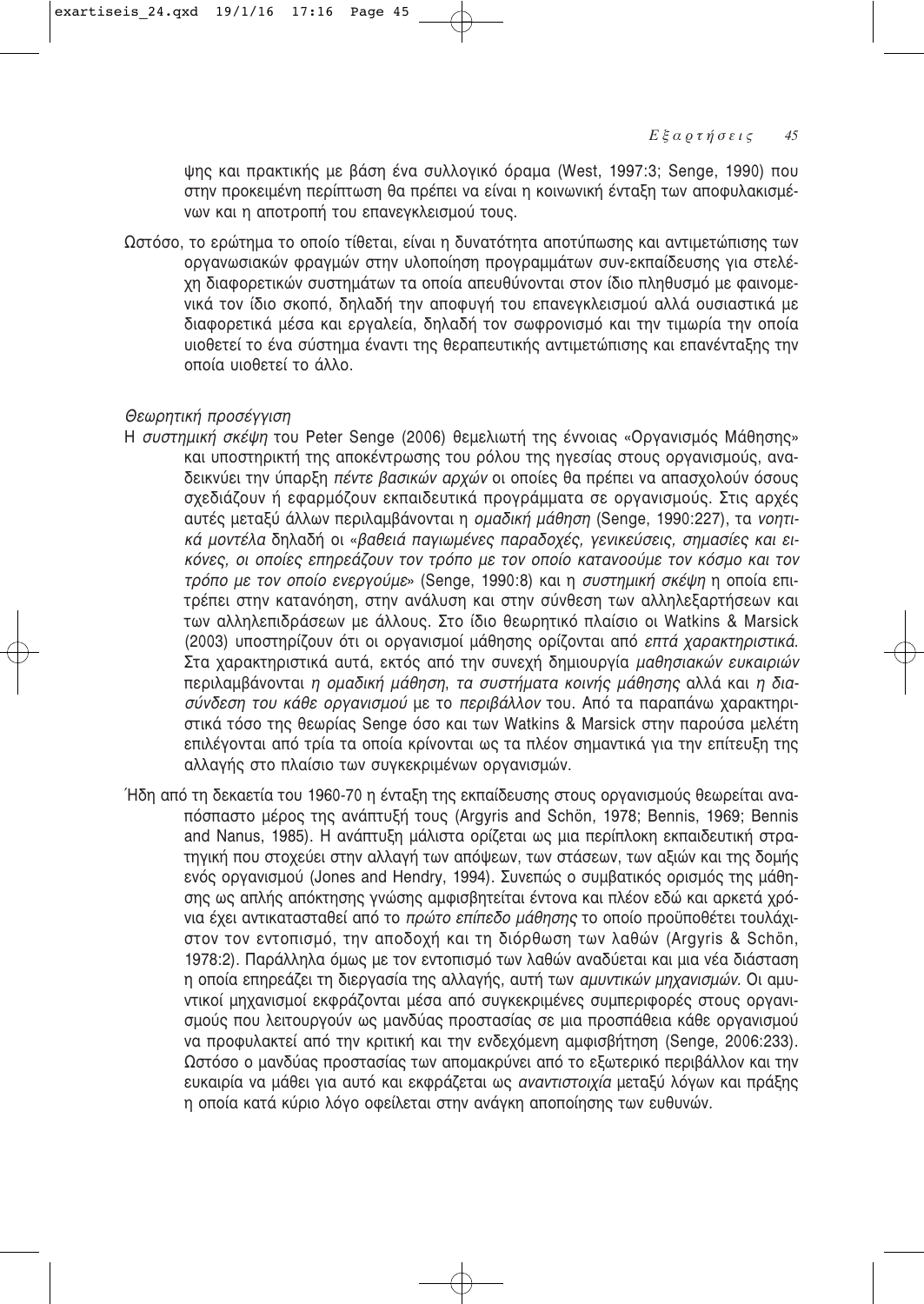- *46 Εξαρτήσεις*
- Η θεμελίωση των οργανισμών μάθησης προϋποθέτει ότι οι ίδιοι οι οργανισμοί θα «*ανακαλύ-"Ô˘Ó ÙÔÓ ÙÚfiÔ Ì ÙÔÓ ÔÔ›Ô ı· ·ÍÈÔÔÈ‹ÛÔ˘Ó ÙË ‰¤ÛÌ¢ÛË Î·È ÙËÓ ÈηÓfiÙËÙ· ÙˆÓ ÂÚ*γαζομένων να μαθαίνουν σε όλα τα επίπεδα» (Senge, 1990:4) και ότι παράλληλα θα δίνεται στα στελέχη που συμμετέχουν στην εκπαίδευση η δυνατότητα για άμεση εφαρμογή των νέων γνώσεων και δεξιοτήτων (Cross, 1981) οι οποίες αναμένεται να προκύψουν από τη μαθησιακή διεργασία. Συνεπώς, οι οργανισμοί χρειάζονται στελέχη με υψηλό επίπεδο γνώσεων και δεξιοτήτων, με αυτονομία, αυτοπεποίθηση και ικα-ÓfiÙËÙ· ·Ó¿Ï˄˘ ÚˆÙÔ'Ô˘Ï›·˜ (Branden, 1995; Kegan & Lahey, 2009; Argyris & Schön, 1978) ώστε να μπορούν να κατανοήσουν τον εαυτό τους και τη στάση τους απέναντι στις εκάστοτε συνθήκες αλλά και στον κόσμο με τρόπο που ουσιαστικά ορίζει ότι έχουν κατακτήσει «ένα ανώτερο ποιοτικά επίπεδο διαχείρισης της νοητικής πολυπλοκότητας» (Kegan & Lahey, 2009:25).
- Η εκπαίδευση μπορεί να αποτελέσει εργαλείο για τη διεύρυνση των δεξιοτήτων και το μετασχηματισμό των παραδοχών και των αντιλήψεων των στελεχών. Τα στελέχη έχουν την *ικανότητα να μάθουν πώς να μαθαίνουν σε συνεργασία με άλλους και να ανακαλύ*πτουν συνεχώς πώς μπορούν να αλλάζουν την πραγματικότητά τους (Senge, 1990:3). Επιπλέον, όταν τους δίνεται η δυνατότητα άμεσης εφαρμογής όσων έμαθαν τότε συμμετέχουν στα προγράμματα εκπαίδευσης σαφώς ποιο ενεργά και με ουσιαστική πα- $\rho$ έμβαση στη μαθησιακή διεργασία (Tough, 1978 στο Cross, 1981:89). Ωστόσο οι προκλήσεις αλλά και οι προοπτικές στον σχεδιασμό και στην υλοποίηση εκπαιδευτικών προγραμμάτων είναι μεγαλύτερες όταν τα εκπαιδευτικά προγράμματα απευθύνονται σε στελέχη τα οποία προέρχονται από εντελώς διαφορετικές δομές και συστήματα ως προς την κουλτούρα και τις πρακτικές τους, αλλά αντιμετωπίζουν στην καθημερινότητα τους τον ίδιο πληθυσμό και μάλιστα μια ιδιαίτερα ευάλωτη ομάδα όπως αυτή των έγκλειστων χρηστών ψυχοτρόπων ουσιών.
- Οι οργανωσιακοί φραγμοί αφορούν στον σκοπό, στη δομή, στα μέσα, στην κουλτούρα και στην ιεραρχία κάθε οργανισμού αλλά κυρίως στον κατακερματισμό (Senge, 1990) που οδηγεί στην ανυπαρξία συνέργειας και σε μονοδιάστατες προσεγγίσεις. Ο κατακερματισμός προκαλεί δυσκολίες στην συνεργασία διαφορετικών συστημάτων ενώ παράλληλα συνυπάρχει με τον ανταγωνισμό και την αντιδραστική στάση η οποία αποτελεί στάση *αδράνειας* που έχει ως αιτία τον *εφησυχασμό και την αυταρέσκεια κ*αι ως αποτέλεσμα την αλλαγή μόνο *ως αντίδραση* σε εξωτερικά ερεθίσματα, δηλαδή αφού προκύψουν τα προβλήματα.

#### ΜΕΘΟΔΟΛΟΓΙΑ

Η παρούσα μελέτη ασχολήθηκε με την αξιολόγηση προγράμματος συν-εκπαίδευσης στελεχών θεραπείας της εξάρτησης και σωφρονιστικών υπαλλήλων το οποίο σχεδιάστηκε στη βάση της αναγνώρισης των *οργανωσιακών φραγμών* που δυσκολεύουν την προσέγγιση των δυο συστημάτων. Το πρόγραμμα διάρκειας 280 ωρών σχεδιάστηκε από τη Noμική Σχολή του ΑΠΘ και το ΚΕΘΕΑ. Σε επίπεδο γνώσεων αφορούσε στην κατανόηση του φαινομένου της εξάρτησης και την ενίσχυση της θεραπευτικής αντιμετώπισής των εξαρτημένων έναντι της τιμωρίας και του εγκλεισμού. Σε επίπεδο δεξιοτήτων στόχευε στον σχεδιασμό, στην υλοποίηση και στην αξιολόγηση προγραμμάτων θεραπευτικής παρέμβασης στο πλαίσιο του σωφρονιστικού συστήματος και στη δικτύωση των συστημάτων για ενίσχυση της θεραπευτικής φροντίδας μετά την αποφυλάκιση. Σε επίπε-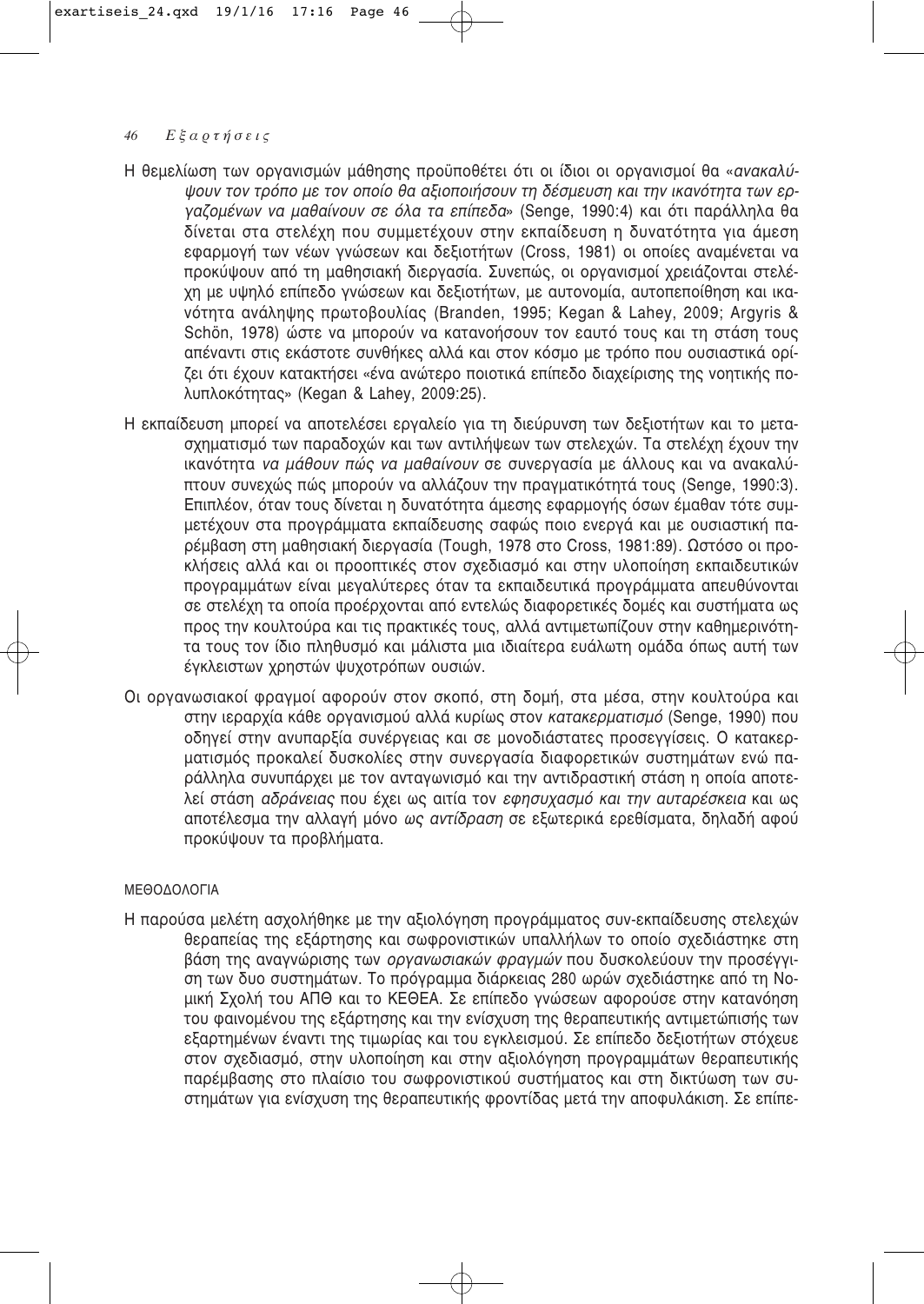#### Εξαρτήσεις  $\overline{47}$

δο στάσεων είχε ως αντικείμενο την ευαισθητοποίηση και το μετασχηματισμό των παραδοχών και των αντιλήψεων της κάθε ομάδας στελεχών για τις δυνατότητες θεραπευτικής παρέμβασης στο πλαίσιο του σωφρονιστικού συστήματος αλλά και σε θέματα επαγγελματικής ηθικής και δεοντολογίας.

- Στη διάρκεια σχεδιασμού του προγράμματος τρεις τουλάχιστον σημαντικοί παράγοντες λήφθηκαν υπόψη: α) οι σκοποί κάθε συστήματος, που στην προκειμένη περίπτωση αποτυπώνονται ως θεραπευτικοί του ενός σε αντίθεση με σωφρονιστικούς του άλλου. Β) η κουλτούρα κάθε συστήματος, η οποία αντιστοίχως αποτυπώνεται ως θεραπευτική στο ένα σύστημα έναντι τιμωριτικής στο άλλο και γ) τα μέσα κάθε συστήματος, τα οποία αποτυπώνονται ως εθελούσια συμμετοχή στη θεραπεία στο ένα σύστημα και υποχρεωτικού εγκλεισμού στο άλλο. Οι τρεις αυτοί παράγοντες είναι σημαντικοί στην κατανόηση των διαφορών και του χάσματος μεταξύ των δυο συστημάτων. Παράλληλα, σύμφωνα με τις θεωρίες αναδεικνύουν τον κατακερματισμό και την αναμενόμενη αδράνεια και αντίσταση στην αλλανή που συναντώνται κατά κύριο λόνο στο σωφρονιστικό σύστημα. Ωστόσο, ο κατακερματισμός των συστημάτων δεν σημαίνει απαραίτητα ότι τα στελέχη που εργάζονται σε κάθε σύστημα υιοθετούν πλήρως τις αντιλήψεις του συστήματος. Το χάσμα μεταξύ των αντιλήψεων των στελεχών κάθε συστήματος και του ίδιου του συστήματος επιτρέπει στην εκπαίδευση να προωθήσει την αλλαγή και τη διαμόρφωση μιας νέας κουλτούρας συν-εργασίας και συν-αντίληψης για τον πλέον αποτελεσματικό τρόπο αντιμετώπισης του παραπάνω πληθυσμού.
- Η παρούσα μελέτη στηρίχθηκε στην υπόθεση ότι α) σκοπός της θεραπείας και του σωφρονισμού οφείλει να είναι η διακοπή της σχέσης εξάρτηση-εγκλεισμός-αποφυλάκιση-υποτροπή στην εξάρτηση και στον εκ νέου εγκλεισμού και ότι β) ο σκοπός αυτός εξυπηρετείται με διαφορετικά μέσα και εργαλεία από κάθε σύστημα. Συνεπώς, σκοπός της μελέτης ήταν η διερεύνηση των ζητημάτων κατακερματισμού, αδράνειας και αμυντικών μηχανισμών ανάμεσα στα δύο συστήματα και η κατανόηση του ρόλου της συν-εκπαίδευσης των στελεχών στην αποφυγή τους.
- Η διερεύνηση των φαινομένων του κατακερματισμού, της αδράνειας και των αμυντικών μηχανισμών πραγματοποιήθηκε μέσα από ανοικτές ερωτήσεις οι οποίες αφορούσαν στην σχέση απεξάρτησης και εγκλεισμού, στο περιβάλλον της φυλακής και στην σχέση αποφυλάκισης και απεξάρτησης.
- Η διερεύνηση του ρόλου της εκπαίδευσης στην αντιμετώπιση της αδράνειας του συστήματος στηρίχθηκε στο ερωτηματολόγιο Survey of Programme Training Needs του Texas Christian University, Institute of Behavioral Research, Fort Worth, Texas κατόπιν άδειας για την προσαρμογή του στην Ελληνική πραγματικότητα.
- Το παραπάνω ερωτηματολόγιο κινήθηκε σε πέντε άξονες διερεύνησης στους οποίους περιλαμβάνονται α) η ικανοποίηση των στελεχών από την συμμετοχή τους σε εκπαιδεύσεις στο παρελθόν, β) οι προτιμήσεις των στελεχών ως προς το περιεχόμενο της εκπαίδευσης, γ) οι θεματικές στις οποίες θα ήθελαν να εκπαιδευτούν τα στελέχη. δ) η προτιμώμενη στρατηγική εκπαίδευσης και ε) τα εμπόδια στην εκπαίδευση.

### ΣΥΜΜΕΤΕΧΟΝΤΕΣ

Στη μελέτη έλαβαν μέρος 31 στελέχη τα οποία εργάζονται σε δομές και στα δυο συστήματα. της Βορείου Ελλάδας, όπου και υλοποιήθηκε το συγκεκριμένο πρόγραμμα μετά από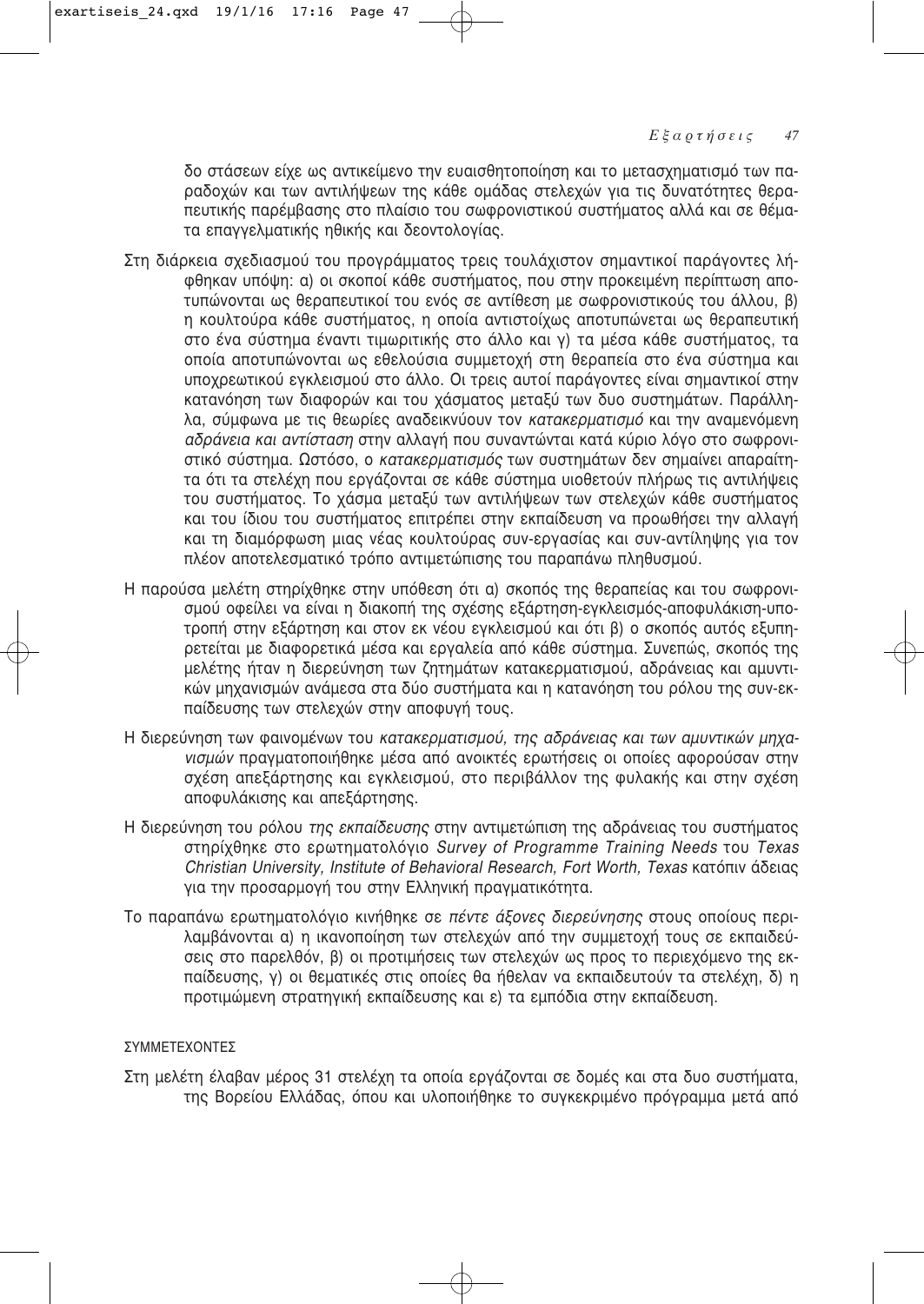ανοικτή πρόσκληση εκδήλωσης ενδιαφέροντος. Τα στελέχη αυτά κλήθηκαν να απαντήσουν σε ανοικτά ερωτήματα και να συμπληρώσουν σχετικά ερωτηματολόγια. Στο σύνολο των 31 στελεχών, 21 προέρχονται από θεραπευτικές δομές απεξάρτησης ή υποκατάστασης στη Βόρεια Ελλάδα και τα υπόλοιπα δέκα από γενικά καταστήματα κράτησης, από ψυχιατρικές δομές και από Σχολείο Δεύτερης Ευκαιρίας Φυλακών επίσης στην ίδια περιοχή. Συνεπώς ήταν αρκετά αντιπροσωπευτικό των επαγγελματιών του χώρου που δραστηριοποιούνται στην παραπάνω γεωγραφική περιοχή. Αξίζει να σημειωθεί ότι οκτώ από τα στελέχη είχαν ήδη ολοκληρώσει μεταπτυχιακές σπουδές σε άλλο γνωστικό από το προτεινόμενο πεδίο ενώ έντεκα κατείχαν θέσεις προϊσταμένων και άρα γνώριζαν σε βάθος την κουλτούρα και τις δυσκολίες λειτουργίας κάθε συστήματος. Όσον αφορά στο μορφωτικό τους προφίλ οι περισσότεροι από τους συμμετέχοντες ήταν ψυχολόγοι ψυχίατροι, κοινωνικοί λειτουργοί, νοσηλευτές και εργοθεραπευτές που εργάζονταν σε δομές απεξάρτησης και υποκατάστασης καθώς και σωφρονιστικοί υπάλληλοι που εργάζονται σε φυλακές.

# Ανάλυση των αποτελεσμάτων

Η ποιοτική ανάλυση κατέδειξε με σαφήνεια ότι ανεξαρτήτως της θέσης εργασίας την οποία καταλαμβάνει κάποιος είτε ως θεραπευτικό είτε ως σωφρονιστικό προσωπικό, καταλήγει στην πεποίθηση πως ο εγκλεισμός των εξαρτημένων λειτουργεί ανασταλτικά στη διαδικασία απεξάρτησης και πως αντιθέτως αυξάνει τα προβλήματα χρήσης και λειτουργεί ως μηχανισμός 'εκπαίδευσης' σε νέες μορφές παραπτωματικής συμπεριφοράς. Συνεπώς τα στελέχη έχουν σαφή στάση απέναντι στην σχέση εγκλεισμού-απεξάρτησης ανεξαρτήτως του πλαισίου εργασίας. Χαρακτηριστικά αναφέρουν:

Στη φυλακή, το πιθανότερο είναι να σταματήσει η όποια προσπάθεια διακοπής ή μείωσης της χρήσης, να συνεχιστεί η χρήση και με πιο επικίνδυνους τρόπους (π.χ. κοινή χρήση συρίγγων), να "εκπαιδευτεί" ο χρήστης σε νέες παραβατικές συμπεριφορές και σε επιπλέον εξοικείωση με την παραβατικότητα, δικτύωση με άλλους εγκληματίες, αποκοπή από οικογενειακό και εργασιακό περιβάλλον κλπ.

Ο εγκλεισμός είναι μια ακραία κατάσταση από μόνος του. Δυσχεραίνει την καθημερινότητα οποιουδήποτε, πόσο μάλλον ενός εξαρτημένου ανθρώπου. Στις ελληνικές φυλακές όπου δεν υπάρχει εξειδικευμένο προσωπικό, δεν υπάρχουν δομές και σχετική πρόνοια, είναι πιο εύκολο για κάποιον υγιή να περάσει στην εξάρτηση, παρά να θεραπευτεί ένας ήδη εξαρτημένος

Με δεδομένη την σαφήνεια της στάσης των στελεχών η επόμενη ερώτηση αφορά τον κατακερματισμό, την αδράνεια και τους αμυντικούς μηχανισμούς του συστήματος απονομής της ποινικής δικαιοσύνης που υπερβαίνουν τις δυνατότητες και τη διάθεση των ατόμων ως μονάδων του συστήματος για αλλαγή συμπεριφοράς και καταδεικνύουν το ρόλο του περιβάλλοντος ως κυρίαρχο στην ενίσχυση των παραπάνω χαρακτηριστικών. Συγκεκριμένα, τα οργανωσιακά φαινόμενα του κατακερματισμού, της αδράνειας και των αμυντικών μηχανισμών του συστήματος αποδίδονται μέσα από την περιγραφή των στελεχών για τους τρόπους αντιμετώπισης των χρηστών. Τα στελέχη χαρακτηριστικά αναφέρουν:

Οι έγκλειστοι χρήστες δεν αντιμετωπίζονται πάντοτε ως άτομα που χρήζουν θεραπείας αλλά ως κοινοί παραβάτες του νόμου. Η αντιμετώπιση του ιδιόρρυθμου προβλήμα-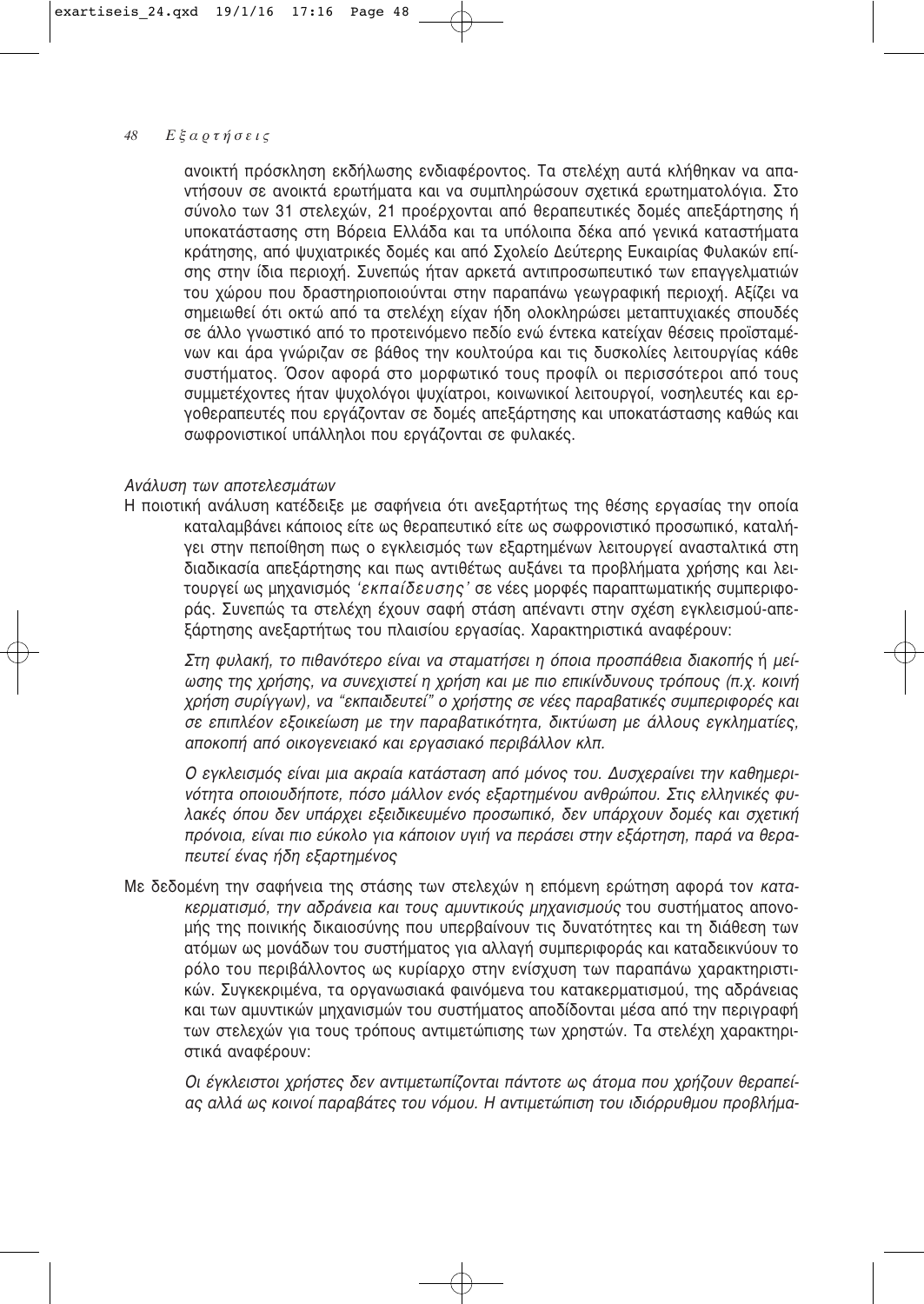τός τους δεν γίνεται πάντοτε οργανωμένα και με επιστημονική μέθοδο ενώ συχνά υπάρχουν ελλείψεις ιατρικής παρακολούθησης λόγω ανάλογου προβλήματος στα καταστήματα κράτησης, π.χ. έλλειψη μόνιμου ψυχιάτρου, ψυχολόγου, κοινωνικού λει*τουργού, νοσηλευτή κ.λπ.* 

Διαβίωση λόγω υπερπληθυσμού, προβλήματα υγείας, δυσκολία στη φροντίδα των νομικών τους εκκρεμοτήτων (με ενδεχόμενο να έχουν δυσανάλογα μεγάλες ποινές), οι-*ΚΟ*ΥΟμική εξαθλίωση, εμπλοκή σε βίαιες καταστάσεις λόγω της ανάγκης τους για χρήση. Επίσης οικογενειακές σχέσεις επιβαρυμένες, έλλειψη ελπίδας και προοπτικής. *Αδιαφορία των κοινωνικών υπηρεσιών και ιατροφαρμακευτικής φροντίδας…το ποινικό*  $\sigma$ ύστημα κυρίως είναι τιμωρητικό απέναντι σε αυτούς τους ανθρώπους...ως προς την ειδική διάσταση της χρήσης, όσοι έχουν θεραπευτικό αίτημα προφανώς αντιμετωπίζουν δυσκολία πρόσβασης στη θεραπεία (γραφειοκρατικές και χρονοβόρες διαδικασίες στις μεταγωγές), οι δε υπόλοιποι στερούνται των ερεθισμάτων για δημιουργία θεραπευτικού αιτήματος.

Συνεπώς το σύστημα δια μέσου του *κατακερματισμού* επιτυγχάνει την απομόνωση των στελεχών και άρα την αδράνεια ως στάση η οποία αποτρέπει την προώθηση αλλαγών. Παράλληλα μετά την αποφυλάκιση η έλλειψη δομών υποδοχής και επανένταξης αποφυλακισμένων λειτουργεί ως ένα άλλο μέσο κατακερματισμού, αδράνειας και άμυνας του συστήματος απέναντι στην αλλαγή αλλά έχει ως συνέπεια την υποτροπή των αποφυλακισμένων σε συμπεριφορές χρήσης και παραβατικότητας. Με τον τρόπο αυτό το σύστημα επιτυγχάνει την αναπαραγωγή του ενισχύοντας ένα συνεχές φαινόμενο σταθερής ροής από την παραβατικότητα στον εγκλεισμό και από εκεί στην αποφυλάκιση και εν συνέχεια στην παραβατικότητα. Χαρακτηριστικά τα στελέχη αναφέρουν:

Σίγουρα το να φύγει κάποιος από το νοσογόνο περιβάλλον της φυλακής, είναι ένα βήμα θετικό. Αυτό όμως πρέπει να συνοδευτεί από ανάλογη μέριμνα για τη μετά φυλακή ζωή του χρήστη, αλλιώς οι «πιάτσες» θα βρουν απλά έναν ακόμα παλιό γνώριμο, έναν πελάτη απ τα παλιά

Η αποφυλάκιση θα μπορούσε να διευκολύνει την θεραπεία αν κάνεις μπορούσε να παρακάμψει τον φαύλο κύκλο «φυλακή - πιάτσα – φυλακή». Η έξοδος από την φυλακή θα μπορούσε να ακλουθείτε από την είσοδο σε θεραπευτικό πλαίσιο το όποιο να είναι δομημένο ώστε να παρέχει εκτός από ατομική η ομαδική θεραπεία, υποστήριξη οικογενείας και επαγγελματική αποκατάσταση.

- Η ανάλυση των ποιοτικών στοιχείων αναδεικνύει με μεγάλη σαφήνεια τη δύναμη των συστημάτων να παραμένουν αδρανή μέσα από τον κατακερματισμό των δράσεων, των αρμοδιοτήτων και των ρόλων. Το επόμενο συνεπώς ερώτημα αφορά στο ρόλο της εκπαίδευσης η οποία θα μπορούσε να οδηγήσει σε αλλαγή στάσεων και συμπεριφοράς απέναντι στην αδράνεια του συστήματος και ιδιαίτερα η τακτικότητα και η συνέπεια της εκπαίδευσης στην οποία εκτίθενται τα στελέχη αναφορικά με το πλαίσιο εργασίας τους. Στο πεδίο αυτό τα αποτελέσματα από την ανάλυση των ερωτηματολογίων έδειξαν ότι μόνο ένα στα τέσσερα στελέχη (26,5%) είναι ικανοποιημένο από την συμμετοχή του σε προγράμματα εκπαίδευσης ενώ περισσότεροι από τους μισούς (52,4%) κρίνει αρνητικά την εκπαίδευση την οποία δέχεται για θέματα εξαρτήσεων.
- Σχεδόν το σύνολο των στελεχών του σωφρονιστικού συστήματος (97%) δηλώνει την ανάγκη για επιστημονική τεκμηρίωση σε θέματα εξαρτήσεων αλλά και την ανάγκη κατανόη-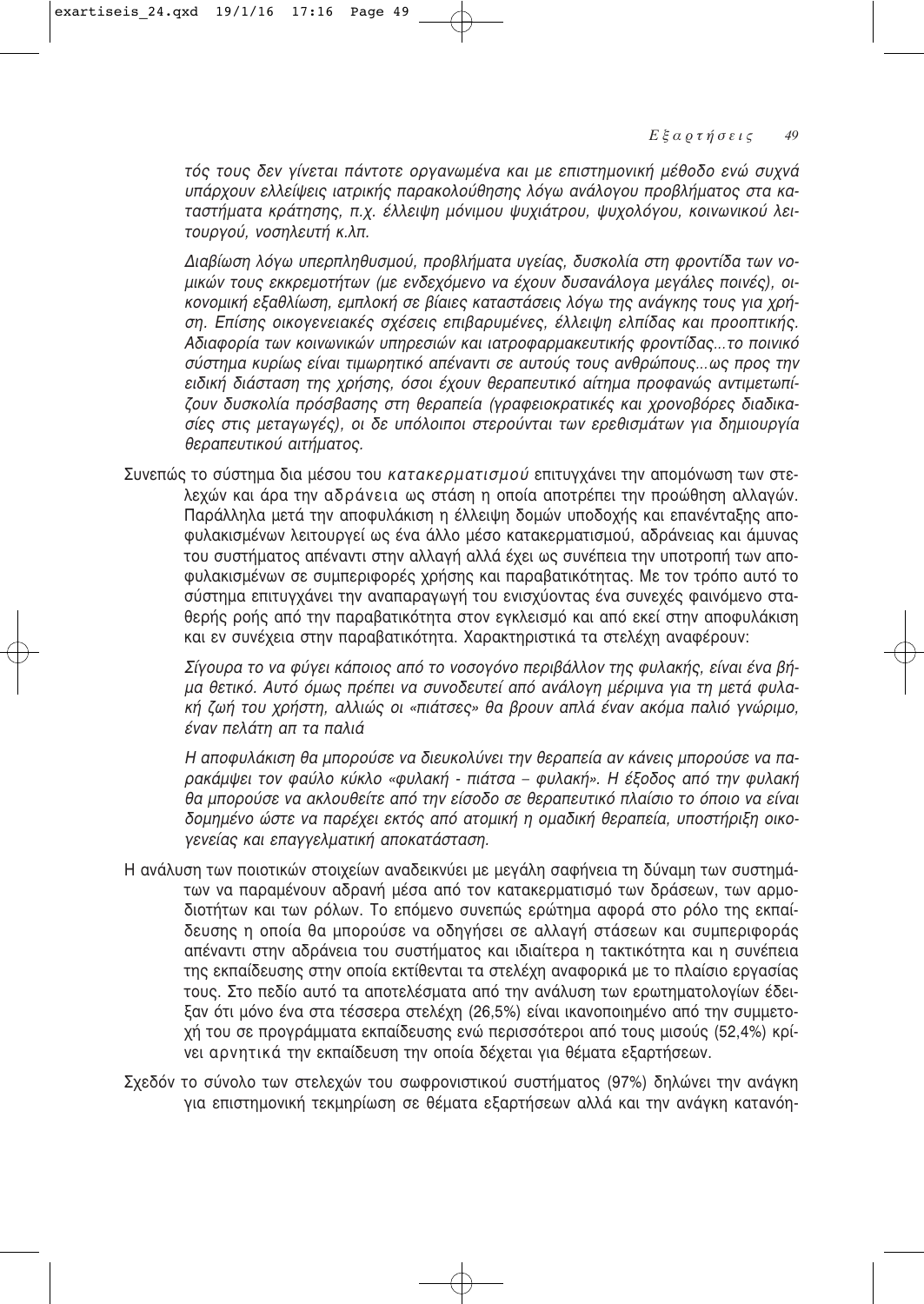σης του ρόλου και της λειτουργίας *άλλων στελεχών του προσωπικού (*97,1%) το οποίο ενισχύει την υπόθεση ότι ο κατακερματισμός εντός του συστήματος αλλά και μεταξύ των δυο διαφορετικών συστημάτων κυριαρχεί και λειτουργεί αποτρεπτικά για την ένταξη νέων λειτουργιών.

- Η υπόθεση ότι ο *κατακερματισμός* οφείλεται στο σύστημα παρά στα άτομα ενισχύεται και από την εκφρασμένη διάθεση των στελεχών να βελτιώσουν τη *συνεργασία* με προσωπικό από άλλες μονάδες και υπηρεσίες (97,1%).
- Παράλληλα η *αδράνεια του συστήματος και οι μηχανισμοί άμυνας* προκύπτουν από τα εμπόδια στην εκπαίδευση τα οποία τα στελέχη προσδιορίζουν ως *φόρτο εργασίας* και εργασιακές πιέσεις (72%) αλλά ιδιαίτερα από την εκτίμηση των στελεχών για τη δυ*σκολία προσαρμονής και εφαρμονής σ*το χώρο εργασίας των αποτελεσμάτων της εκπαίδευσης (60,6%), την οποία αποδίδουν στα περιορισμένα μέσα που δυσχεραίνουν την υιοθέτηση νέων ιδεών (72,8%) και στο επαγγελματικό και εκπαιδευτικό υπόβαθρο του προσωπικού που περιορίζει τις αλλανές (52.5%).

### ΣΥΖΗΤΗΣΗ

- Τα αποτελέσματα της παρούσας μελέτης δείχνουν ότι παρόλο που η ενίσχυση των γνώσεων των εκπαιδευομένων σε μια εκπαιδευτική διαδικασία είναι, αναμφισβήτητα, θετική και αποτελεί σημαντική συνιστώσα στη στοχοθεσία της εκπαίδευσης ενηλίκων, η συζήτηση δεν εξαντλείται εκεί. Το ενδιαφέρον των θεωρητικών αλλά και των επαγγελματιών στο χώρο έχει πλέον προχωρήσει βαθύτερα καθώς η δομή και το περιεχόμενο ενός εκπαιδευτικού προγράμματος αποτελεί το εργαλείο-κλειδί για ουσιαστικές ανατροπές τόσο για τον ίδιο τον εκπαιδευόμενο όσο και το ευρύτερο σύστημα ή οργανισμό. Η εκπαίδευση και ιδιαίτερα η συν-εκπαίδευση στελεχών από διαφορετικές δομές θα μπορούσε εν δυνάμει να οδηγήσει σε αλλαγή στάσεων και στη δημιουργία δια μέσου της δικτύωσης ενός οργανισμού που συνεχώς μαθαίνει με στόχο να αλλάξει τις παρεμβάσεις του ώστε να τροφοδοτήσει την ουσιαστική αλλαγή των ίδιων των ατόμων. Ωστόσο οι αλλαγές είναι δύσκολο να επιτευχθούν χωρίς την συνεχή υποστήριξη και ανατροφοδότηση αυτών των ομάδων των επαγγελματιών που μεταξύ άλλων βιώνουν έντονο εργασιακό άγχος και κινδύνους επαγγελματικής εξουθένωσης από την συνεχή παροχή φροντίδας προς τρίτους.
- Τα αποτελέσματα που αφορούν την παραδοχή των στελεχών γι*α την σχέση εγκλεισμού και απεξάρτησης* με σαφήνεια έδειξαν ότι ο *κατακερματισμός και η αδράνεια* (Senge, 1990) του σωφρονιστικού συστήματος δεν συνεισφέρουν στη διαδικασία απεξάρτησης παρότι τα εξωτερικά ερεθίσματα, δηλαδή τα προβλήματα που προκύπτουν είναι έντονα. Αντιστοίχως οι αμυντικοί μηχανισμοί του σωφρονιστικού συστήματος όπως ορίζονται από τον Argyris (1978) και οι οποίοι εκφράζονται μέσα από συνκεκριμένες συμπεριφορές που επηρεάζουν τη διεργασία της αλλαγής σύμφωνα με την ποιοτική ανάλυση είναι παρόντες και ιδιαίτερα έντονοι.
- Η θέση του Senge, (1990:3) ότι τα στελέχη έχουν την ικανότητα *να μάθουν πώς να μαθαίνουν* σε συνεργασία με άλλους μπορεί να βρει εφαρμογή σε προγράμματα συν-εκπαίδευσης τα οποία ιδιαιτέρως στοχεύουν να ενισχύσουν τα στελέχη στην προσπάθεια τους για αλλαγή μιας ζοφερής πραγματικότητας. Ωστόσο όπως οι ίδιοι οι εκπαιδευόμενοι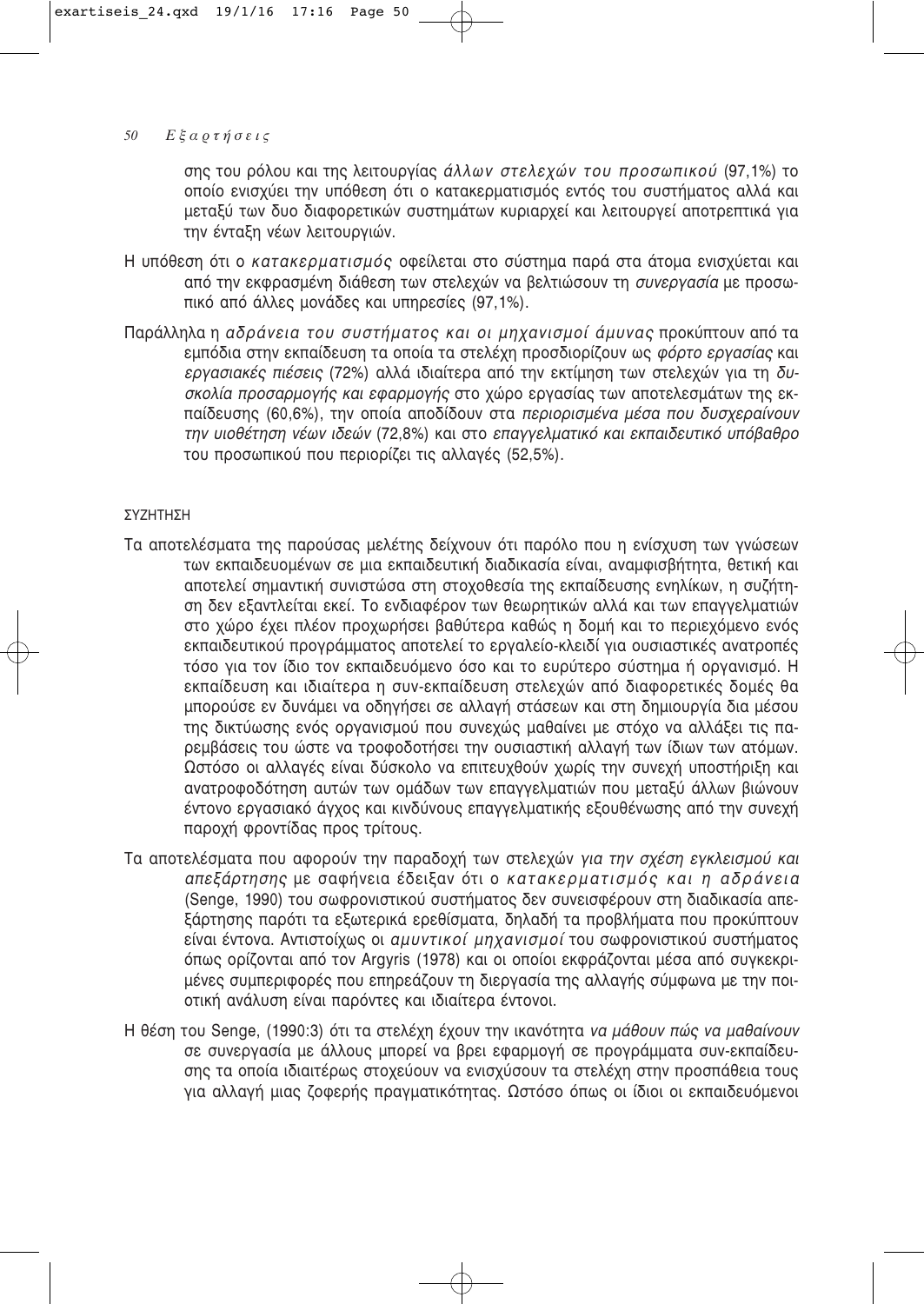αναφέρουν ότι ζητούμενο παραμένει πάντα η άμεση εφαρμογή των νέων γνώσεων και δεξιοτήτων (Tough, 1978 στο Cross 1981:84) οι οποίες θα μπορούσαν να οδηγήσουν στην αντιμετώπιση των μηχανισμών άμυνας και αδράνειας του συστήματος και εν τέλει στην ουσιαστική και ποιοτική παροχή υπηρεσιών.

Η παρούσα μελέτη επικεντρώθηκε στη διερεύνηση βασικών παραγόντων που λειτουργούν ως εμπόδια στη μάθηση και αλλαγή στους οργανισμούς. Ερωτήματα τα οποία απομένουν ανοικτά για περαιτέρω έρευνα και ανάλυση αφορούν τη μετάβαση από την απόκτηση γνώσεων στην αλλαγή της καθημερινής πρακτικής. Τα ζητήματα αυτά θα μπορούσαν να τύχουν διερεύνησης μέσα από μελέτες follow-up και ανάλυσης των εμποδίων εφαρμογής.

## Βιβλιογραφικές Παραπομπές

- Argyris, C. & Schön, D.A. (1978). Organizational learning: A theory of action perspective. Reading, MA: Addison-Wesley
- Bennis, W. and Nanus, B. (1985). Leaders: The strategies for taking charge. New York: Harper & Row
- Bennis, W. (1969). Organization development: its nature, origins, and prospects. Reading, Mass.: Addison-Wesley
- Branden, N. (1995). The Six Pillars of Self-Esteem, New York: Bantam
- Cross, K.P. (1981). Adults as learners, San Fransisco: Jossey-Bass
- Jones, A.M. and Hendry, C. (1994). The learning organization: adult learning and organizational transformation, British Journal of Management, Vol. 5 June, pp. 153-62
- Kegan, L. & Lahey L. (2009). Immunity to change: how to overcome it and unlock the potential in yourself and your organisation, Boston: Harvard Business School Publishing Corporation
- Marsick Victoria J. & Watkins Karen E. (2003). Demonstrating the Value of an Organization's Learning Culture: The Dimensions of the Learning Organization Questionnaire. Advances in Developing Human Resources, vol. 5 no. 2 132-151
- Senge, P.M. (1990). The Fifth Discipline: The Art & Practice of The Learning Organization. Currence Doubleday
- Senge, P.M. (2006). The Fifth Discipline: The Art & Practice of the Learning Organization. London: Random House
- West, A.M. (1997). Developing creativity in organizations, The British Psychological Society, UK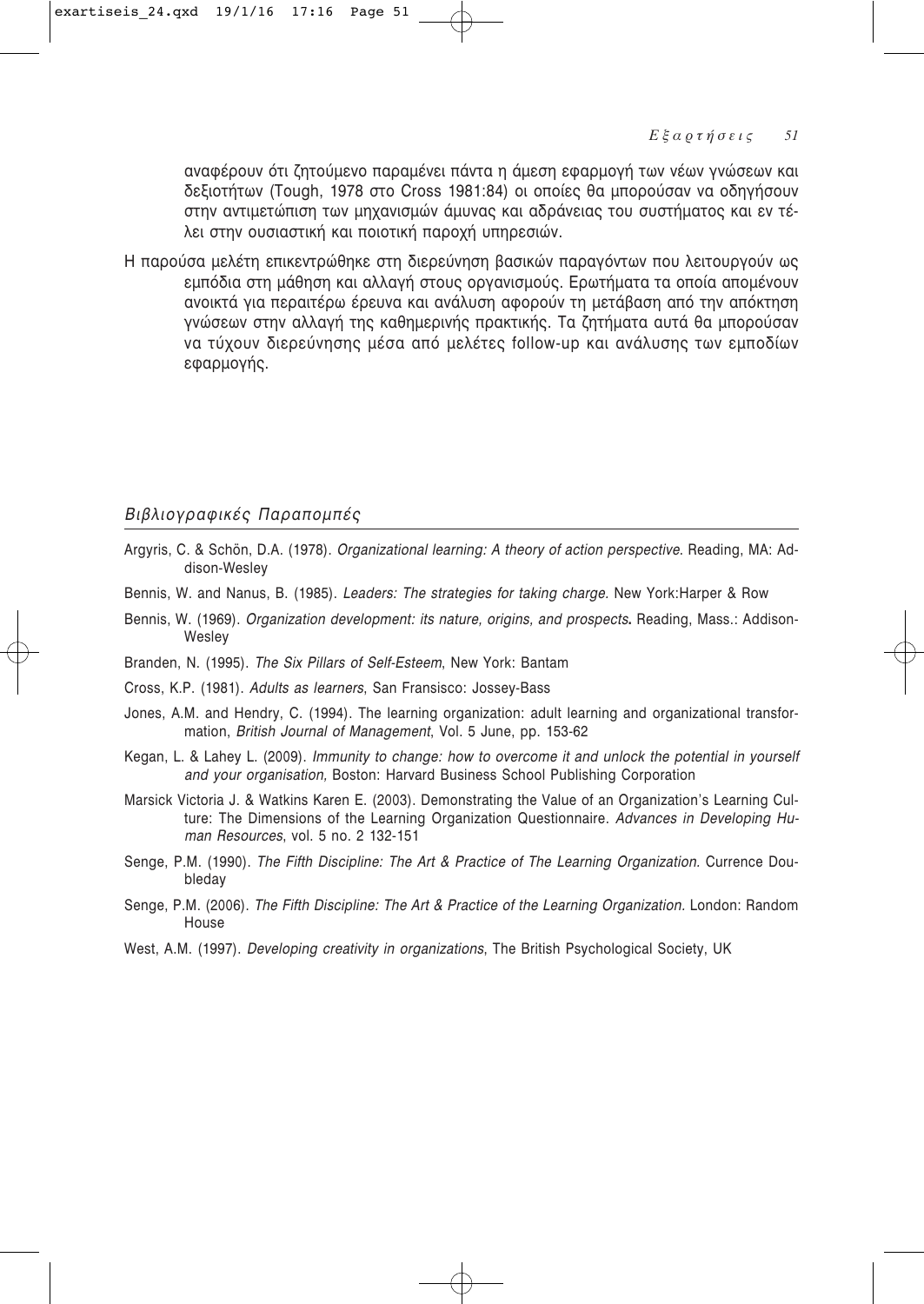*Ε ξ α ρ τ ή σ ε ι ς , τεύχος 24, 2015*

# GROUP-ANALYTIC FAMILY THERAPY AND SUBSTANCE ABUSE TREATMENT. THE CONTRIBUTION OF GROUP-ANALYTIC PARENT GROUP IN ADDICTION TREATMENT

MARIA G. KOURLI\*

Abstract

- The case that is attempted to be documented in this study is that, Group-Analytic Family Therapy is a method which can not only be consorted within the general frame of Substance Abuse Treatment and contribute to the achievement of its therapeutic goals, but it is also able to induce a more catholic, important therapeutic effect in the sectors of intrapersonal and interpersonal function of all members of the family that includes the substance abused person.
- The study of scientific documents, combined with the clinical experience of operating Groups with Parents of adults addicted to opioids, based on the Group-Analytic Approach, in a state Treatment Program, converges to the following conclusion:
- Group-Analytic Family Therapy, considering the therapeutic principles, the therapeutic goals and the therapeutic factors it represents, *can be effectively applied to Substance Abuse Treatment*, and *it is able to achieve profits for all members of the family* that copes with abuse problems, because:
	- 1) it matches with the therapeutic goals of Substance Abuse Treatment
	- 2) it is in harmony with the specific traits and the clinical requirements of the family with addiction problems
	- 3) it is orientated to family system 's functions and traits that simmer under the addictive, symptomatic, behavior, boding a more thorough and permanent therapeutic effect, which is not limited to the symptom 's elimination
	- 4) it mobilizes and aims at the wide development of the family system and the personal evolution of every family member.
- Key Words: Family Involvement in Substance Abuse Treatment Group of Parents of Adults Substance Abusers – Group Analysis – Group-analytic Family Therapy – Traits of Family of Substance Users.

<sup>\*</sup> Social Worker – Family Therapist. Member of the therapeutic staff of Organization Against Drugs, working at the Family Program of the Reception, Information and Orientation Center. Contact details: email: mkoyrlh@gmail.com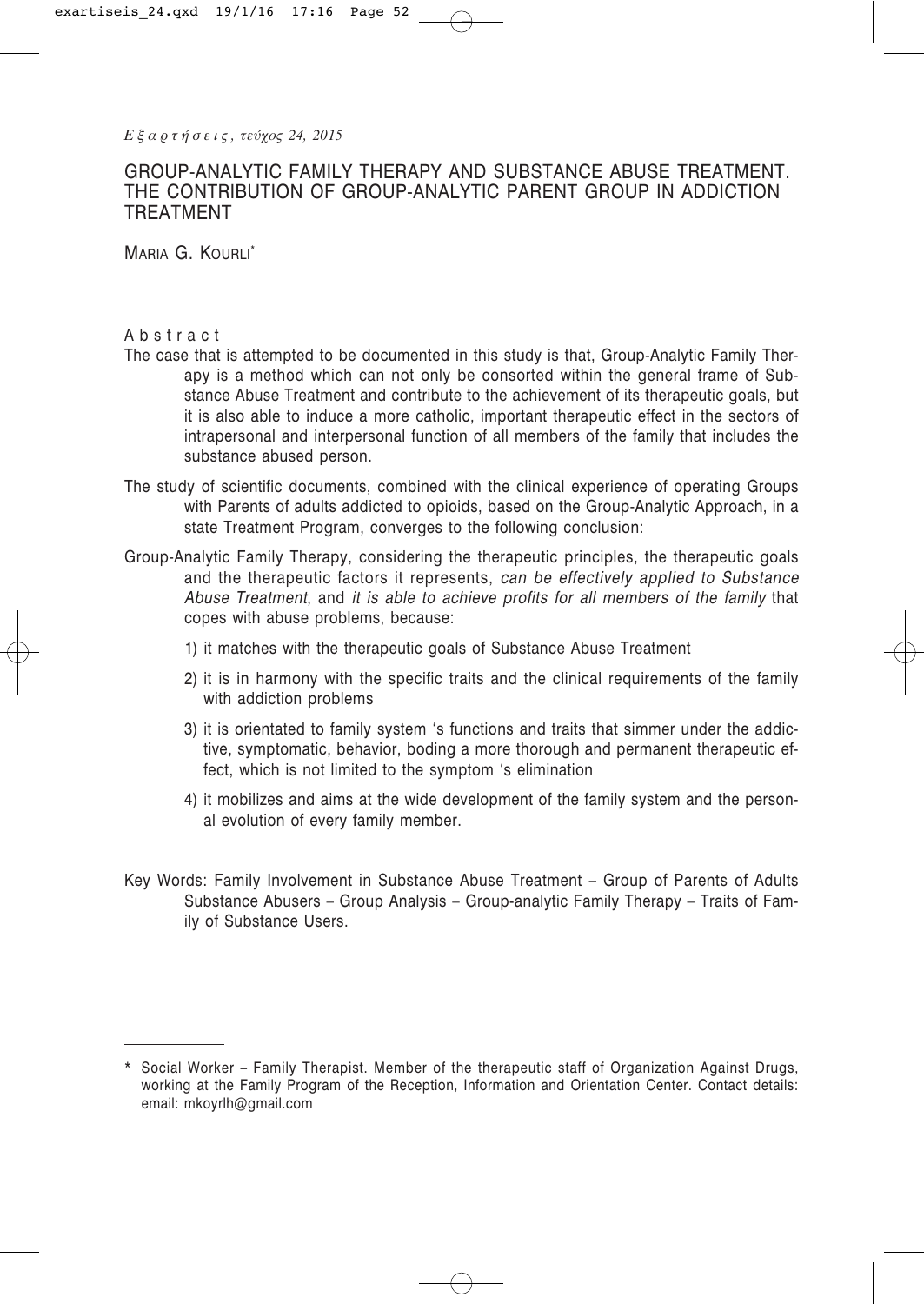*Ε ξ α ρ τ ή σ ε ι ς , τεύχος 24, 2015*

# ΟΜΑΔΙΚΟΑΝΑΛΥΤΙΚΗ ΘΕΡΑΠΕΙΑ ΟΙΚΟΓΕΝΕΙΑΣ & ΑΠΕΞΑΡΤΗΣΗ. Η ΣΥΜΒΟΛΗ ΤΗΣ ΟΜΑΔΙΚΟΑΝΑΛΥΤΙΚΉΣ ΟΜΑΔΑΣ ΓΟΝΕΩΝ ΣΤΗΝ ΑΝΤΙΜΕΤΩΠΙΣΗ ΤΗΣ ΤΟΞΙΚΟΕΞΑΡΤΗΣΗΣ

МАРІА Г. КОУРЛН<sup>\*</sup>

 $\Pi$ ερίληψη

- H *υπόθεση* που επιχειρείται να τεκμηριωθεί στην παρούσα ερνασία είναι ότι, η Ομαδικοαναλυτική Προσέγγιση Θεραπείας Οικογένειας συνιστά μία μέθοδο που μπορεί όχι μόνον να εναρμονισθεί στο γενικότερο πλαίσιο της Θεραπείας Απεξάρτησης και να συμβάλει ουσιαστικά στην επίτευξη των θεραπευτικών επιδιώξεων αυτής, αλλά, επιπλέον, δύναται να επιφέρει συνολικότερο και σημαντικό θεραπευτικό όφελος στους τομείς της ενδοψυχικής και διαπροσωπικής λειτουργίας των μελών της οικογένειας που περιλαμβάνει το ουσιοεξαρτώμενο άτομο.
- Η μελέτη των επιστημονικών δεδομένων, σε συνδυασμό με την κλινική εμπειρία από τη λειτουργία Ομάδων Γονέων με ενήλικα ουσιοεξαρτημένα τέκνα, ομαδικοαναλυτικού τύπου, σε δημόσιο φορέα αντιμετώπισης της Τοξικοεξάρτησης, συγκλίνουν στο εξής συμπέρασμα:
- Η Ομαδικοαναλυτική Προσέγγιση Θεραπείας Οικογένειας, θωρούμενη ως προς τις θεραπευτι-*Κές αρχές, τους θεραπευτικούς στόχους και τους θεραπευτικούς παράγοντες που* αντιπροσωπεύει, μπορεί να εφαρμοσθεί με τρόπο αποτελεσματικό εντός του πλαισίου της Θεραπείας Απεξάρτησης και δύναται να επιφέρει οφέλη για όλα τα μέλη της οι*κογένειας* που αντιμετωπίζει προβλήματα Τοξικοεξάρτησης, καθώς:
	- 1) ταυτίζεται με τους στόχους της συνολικότερης Θεραπείας Απεξάρτησης
	- 2) βρίσκεται σε αρμονία με τα ιδιαίτερα χαρακτηριστικά και τις κλινικές απαιτήσεις της οικογένειας που αντιμετωπίζει προβλήματα Τοξικοεξάρτησης
	- 3) απευθύνεται σε λειτουργίες και χαρακτηριστικά του οικογενειακού συστήματος που υποβόσκουν της εξαρτητικής, συμπτωματικής, συμπεριφοράς, προοιωνίζοντας έτσι ένα πληρέστερο και μονιμότερο θεραπευτικό αποτέλεσμα, που δεν περιορίζεται στην εξάλειψη του συμπτώματος
	- 4) επιδιώκει και κινητοποιεί τη συνολική ανάπτυξη του οικογενειακού συστήματος και την προσωπική εξέλιξη κάθε μέλους αυτού.
- Λέξεις Κλειδιά: Εμπλοκή Οικογένειας στη Θεραπεία Απεξάρτησης Ομάδα Γονέων με Ουσιοεξαρτημένα Ενήλικα Τέκνα – Ομαδική Ανάλυση - Ομαδικοαναλυτική Προσέγγιση Θεραπείας Οικογένειας – Χαρακτηριστικά Οικογένειας Χρηστών Ψυχοδραστικών Ουσιών.

<sup>\*</sup> Κοινωνική Λειτουργός – Θεραπεύτρια Οικογένειας. Μέλος του Θεραπευτικού Προσωπικού του Οργανισμού Κατά των Ναρκωτικών (ΟΚΑΝΑ), απασχολούμενη στο Πρόγραμμα Υποστήριξης Οικογένειας του Κέντρου Υποδοχής, Ενημέρωσης και Προσανατολισμού (ΚΥΕΠ). Στοιχεία επικοινωνίας: Κρέσνας 36 – Ν. Κυψέλη, Αθήνα, Τ.Κ. 11363, email: mkoyrlh@gmail.com, κιν. τηλ.: 697 4833349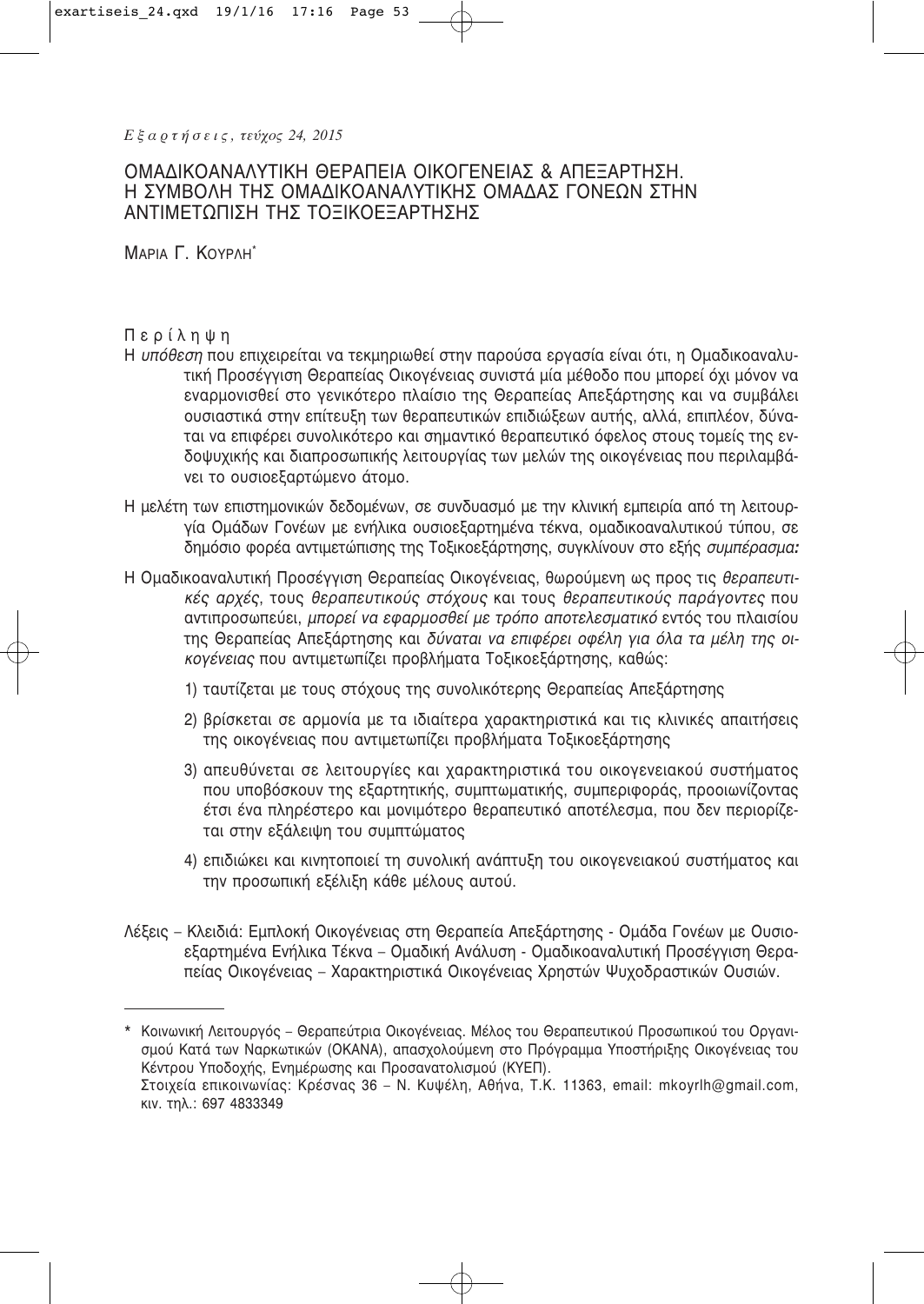## ΕΙΣΑΓΩΓΗ

Η Σύγχρονη θεώρηση της Τοξικοεξάρτησης & της Θεραπείας Απεξάρτησης

- Σύμφωνα με τη σύγχρονη και ερευνητικώς τεκμηριωμένη επιστημονική θεώρηση, η Τοξικοε*ξάρτηση συνιστά ένα σύνθετο βιοψυχοκοινωνικό φαινόμενο, το οποίο εμπεριέχει πο*λυδιάστατα –βιολογικά, ψυχοδυναμικά και κοινωνικοπολιτισμικά- συστατικά. Παράλληλα, αποτελεί την εκδήλωση μιας ευρύτερης -ατομικής, οικογενειακής και κοινωνικήςδυσλειτουργίας. Κατά συνέπεια, επιδρά σε όλες τις παραμέτρους –σωματική, ψυχολογική, διαπροσωπική, οικογενειακή, κοινωνική, επαγγελματική- της ανθρώπινης ύπαρξης (Galizio & Maisto, 1985; Landry, 1997; McLellan, 2000; Scott, 2000; Albanese & Khantzian, 2002; Denning, 2004; Lin & Anthenelli 2004; Lowinson, et al., 2004; Glidden-Tracey, 2005; Πουλόπουλος, 2005; Μάτσα, 2006; Wallace, 2006; Λιάππας, κ.ά., 2007; Ruiz, Strain & Langrod, 2007).
- Εξαιτίας αυτής της πολυπλοκότητας του φαινομένου, και προκειμένου να επιτύχει θετικά και μόνιμα αποτελέσματα, η Θεραπεία Απεξάρτησης οφείλει να συνίσταται σε ένα πολυεστιακό δίκτυο συμπληρωματικών υπηρεσιών, ικανών να απευθυνθούν αποτελεσματικά σε όλα τα πεδία της ανθρώπινης λειτουργικότητας (Rassool, 1998; Evans & Sullivan, 2000; Rasmussen, 2000; Levin, Culkin & Perrotto, 2001; Brook & Spitz, 2002; Γεωργάκας, 2003; Hendrickson, Schmal & Ekleberry, 2004; Satel & Farabee, 2004; Stohler & Rossler, 2005; Prochaska, 2007; Μάτσα, 2008; Whashton & Zweben, 2008).
- 1. ΘΕΩΡΗΤΙΚΗ ΚΑΙ ΘΕΡΑΠΕΥΤΙΚΗ ΠΡΟΣΕΓΓΙΣΗ ΤΗΣ ΟΙΚΟΓΕΝΕΙΑΣ ΧΡΗΣΤΩΝ ΨΥΧΟΔΡΑΣΤΙΚΩΝ ΟΥΣΙΩΝ

1α. Θεωρητική Προσέγγιση της Οικογένειας Χρηστών Ψυχοδραστικών Ουσιών

- Η ευρεία διάδοση του βιοψυχοκοινωνικού μοντέλου αιτιολόγησης και αντιμετώπισης της Τοξικοεξάρτησης, καθώς και η ανάπτυξη της Θεραπείας Οικογένειας, συνετέλεσαν στην πραγματοποίηση πολυάριθμων ερευνητικών μελετών περί της σημασίας της οικογενειακής δομής και λειτουργίας, των ενδοοικογενειακών σχέσεων, αλλά και των κοινωνικών σχέσεων ολόκληρου του οικογενειακού συστήματος στην ανάπτυξη της εξαρτητικής συμπεριφοράς (Stanton, Todd & Associates, 1982; Evans & Sullivan, 2000; Stanton & Heath, 2004; McCrady, Epstein & Sell, 2006; O'Farrell & Fals-Stewart, 2006).
- Σύμφωνα με τα αποτελέσματα των ερευνών αυτών, όπως καταγράφονται στη διεθνή βιβλιογραφία, η οικογένεια με εξαρτημένα μέλη χαρακτηρίζεται, με μεγάλη συχνότητα, από ορισμένα γνωρίσματα, δημογραφικά, δομικά, ειδικά και, κυρίως, δυναμικά, τα οποία αλληλεπιδρούν και συνεπάγονται σοβαρή δυσλειτουργία. Επισημαίνεται, ωστόσο, ότι δεν προκύπτει ένας συγκεκριμένος τύπος εξαρτησιογόνου οικογένειας (Stanton, Todd & Associates, 1982; Kaufman, 1989; Chatlos, 1991; Bergeret, 1999; Barrett & Turner, 2006; Gruber & Taylor, 2006; Ρούσσης, 2007; Ruiz, Strain & Langrod, 2007).

Επιγραμματικά, τα χαρακτηριστικά αυτά διαμορφώνονται ως εξής:

- Δημογραφικά Δομικά Χαρακτηριστικά
	- Χρόνια κοινωνική, οικονομική, εκπαιδευτική και πολιτισμική μειονεξία.
	- Μεγάλος αριθμός μελών οικογένειας.
	- Διαταραγμένη συζυγική κατάσταση.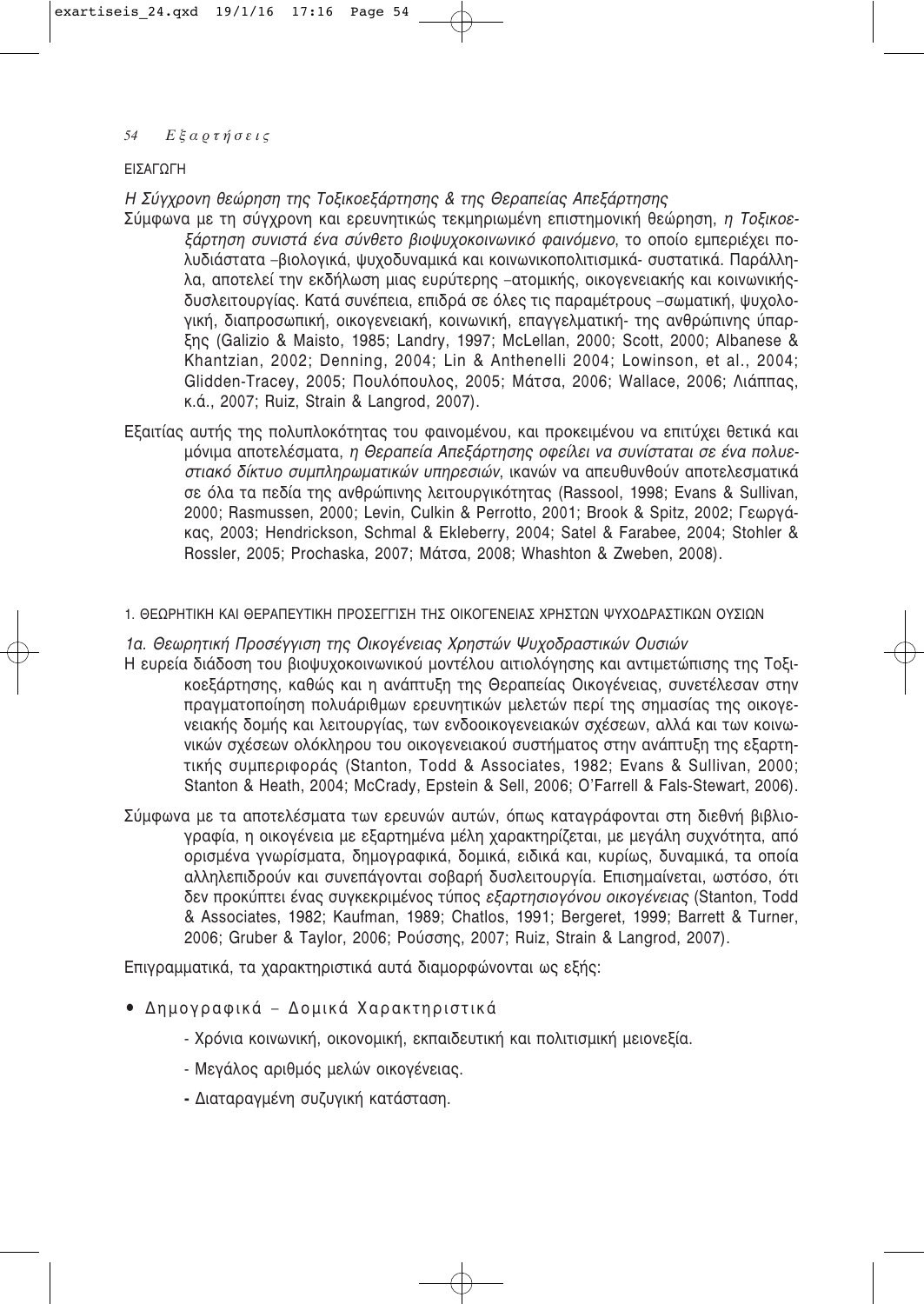- Κρίση θεσμού οικογένειας (Kumpfer, et al., 1998; Johnson & Colub, 2004; Hanson, Venturelli & Fleckenstein, 2005; Barrett & Turner, 2006; Gruber & Taylor, 2006; Allen, 2007; Μάτσα, 2008).

• Ειδικά Χαρακτηριστικά

exartiseis  $24. qxd$  19/1/16

- Άμεση έκθεση και πρόσβαση σε ψυχοδραστικές ουσίες.

 $17:16$  Page 55

- Γονική ανοχή και συγκατάθεση προς τη χρήση ψυχοδραστικών ουσιών.
- Παροχή εκ μέρους των γονέων αρνητικού προτύπου προς μίμηση (Γεωργάκας, 2003; Μάτσα, 2003; Gruber & Taylor, 2006; Κυριακίδης, 2007; Ruiz, Strain & Langrod, 2007).
- Δυναμικά Χαρακτηριστικά
	- Διαταραγμένη ιεραρχία και χαώδης ή άκαμπτη δομή ισχύος
	- Ασαφείς προσωπικοί ρόλοι, ταυτότητες και όρια
	- Ανεπαρκής ή αρνητική ενδοοικογενειακή επικοινωνία
	- Κακή ποιότητα ενδοοικογενειακών σχέσεων
	- Διαταραγμένη αίσθηση πραγματικότητας
	- Συναισθηματική δυσλειτουργία και ανεπαρκής αλληλοϋποστήριξη
	- Ανικανότητα αλλαγής και εξέλιξης
- Παρουσία ψυχοπαθολογίας στον κάθετο άξονα του διαγενεακού ιστορικού ή στο οριζόντιο πλαίσιο της πυρηνικής οικογένειας (Chatlos, 1991; Kumpfer, et al., 1998; Merikangas, Dierker & Fenton, 1998; Bergeret, 1999; O'Farrell & Fals-Stewart, 1999; Degli Stefani & Cibin, 2000; Mercado, 2000; Levin, Culkin & Perrotto, 2001; Μάτσα, 2001, 2006, 2008; Ζώτου & Κοπακάκη, 2005; Πουλόπουλος, 2005; Barrett & Turner, 2006; Gruber & Taylor, 2006; Κυριακίδης, 2007; Ruiz, Strain & Langrod, 2007).
- Ωστόσο, η επίδραση του οικογενειακού περιβάλλοντος δεν λειτουργεί μόνον ως παράγοντας κινδύνου για την εμπλοκή ενός μέλους του στη χρήση ψυχοδραστικών ουσιών. Αντιθέτως, μπορεί να συστήσει έναν καθοριστικό παράγοντα για την απεμπλοκή του απ' αυτήν, και να διευκολύνει σημαντικά την επιτυχή ολοκλήρωση ποικίλων διαδικασιών καθ' όλη τη διάρκεια της Θεραπείας Απεξάρτησης (π.χ. άρση αντίστασης προς τη θεραπεία, διατήρηση αποχής από τη χρήση, διευκόλυνση θεραπευτικού σχεδιασμού, συγκράτηση στη θεραπεία, επίτευξη αποθεραπείας και επανένταξης). Προϋπόθεση αυτής της θετικής συμβολής είναι η ενεργός συμμετοχή της οικογένειας στη θεραπευτική διαδικασία (Stanton, Todd & Associates, 1982; Galanter, 2002; Meyers, et al., 2002: Whittinghill, 2002: Stanton & Heath, 2004: Ζώτου & Κοπακάκη, 2005: Πουλόπουλος, 2005; Ruiz, Strain & Langrod, 2007; Ο'Farrell & Fals-Stewart, 2008).

## 1β. Θεραπευτική Προσέγγιση της Οικογένειας Χρηστών Ψυχοδραστικών Ουσιών

Η Θεραπεία Οικογένειας, εφαρμοζόμενη εντός ενός σαφούς και σταθερού πλαισίου, συνιστά μία εκ των πλέον υποσχόμενων θεραπευτικών μεθόδων στη Θεραπεία της Τοξικοεξάρ-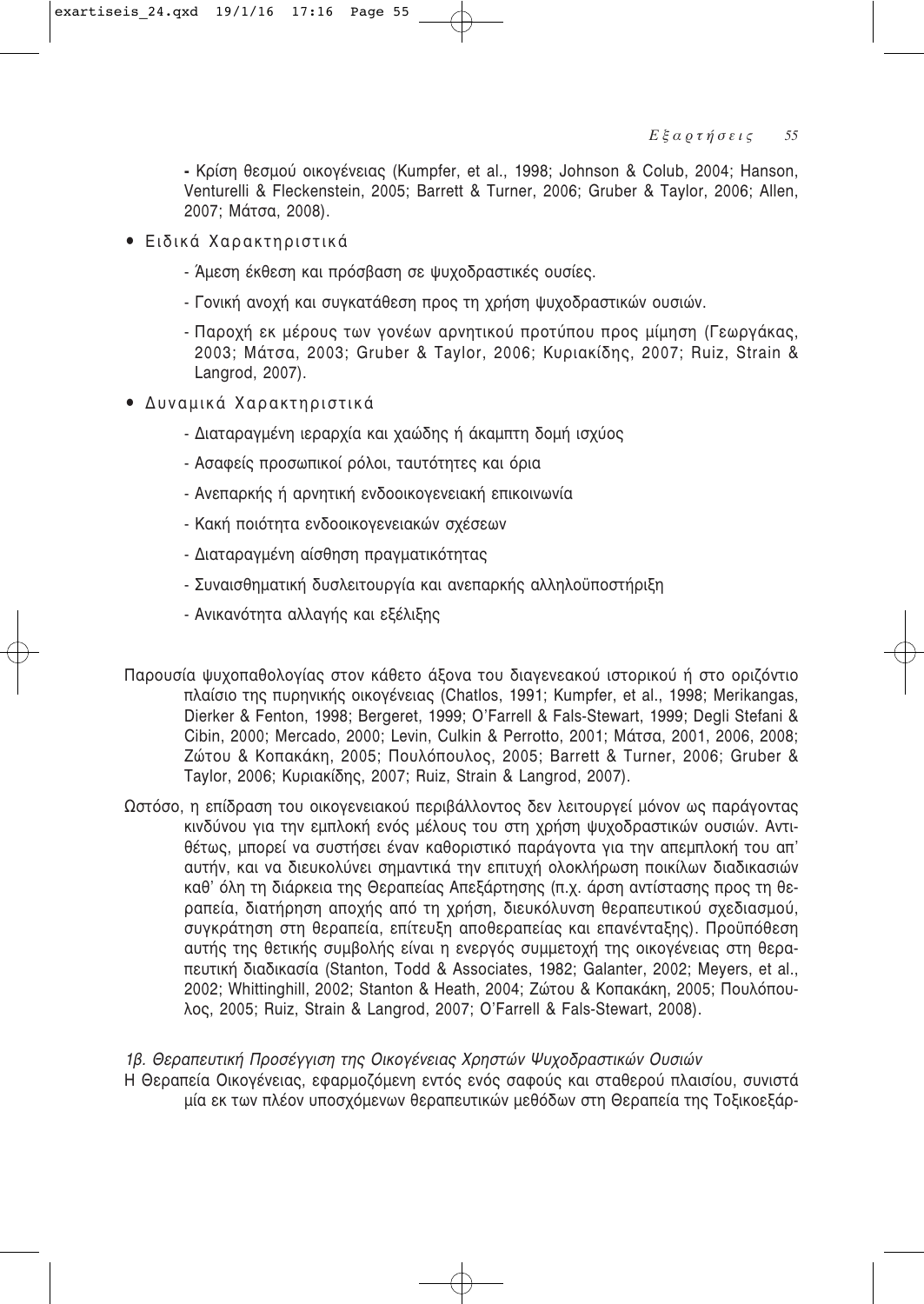> τησης, και εντάσσεται, με ποικίλες μορφές και σχήματα, ως σταθερή υπηρεσία στα περισσότερα Θεραπευτικά Προγράμματα (Ashery, Robertson & Kumpfer, 2000; Liddle & Rowe, 2002; Meyers, et al., 2002; Whittinghill, 2002; Παππά, 2003; Armstrong, 2004; Stanton & Heath, 2004; Σφηκάκη, 2004; Ανδρουλάκη & Ζερβού, 2005; Fals-Stewart, O'Farrell & Birchler, 2006; McCrady, Epstein & Sell, 2006; Straussner & Fewell, 2006; Φωστέρη, 2006; Galanter & Kleber, 2008; O'Farrell & Fals-Stewart, 2008).

- Τα σημαντικότερα σύγχρονα θεωρητικά Μοντέλα Θεραπείας Οικογένειας που εφαρμόζονται στα πλαίσια της Θεραπείας Απεξάρτησης συνίστανται στα εξής:
	- α) Μοντέλο Οικογενειακής Ασθένειας (Family Disease Model) (π.χ. Ανώνυμες Ομάδες Αυτοβοήθειας) (Hesselbrock, Hasselbrock & Epstein, 1999; O'Farrell & Fals-Stewart, 1999; Lieberman & Humphreys, 2002; Meyers, et al., 2002; Whittinghill, 2002; Zemore, Kashutas & Ammon, 2004; Wallace, 2006; Λαϊνάς, 2007).
	- β) Μοντέλο Οικογενειακών Συστημάτων (Family Systems Model) (π.χ. Δομική Θεραπεία Οικογένειας, Λειτουργική Θεραπεία Οικογένειας, Βραχεία Στρατηγική Θεραπεία Οικογένειας) (Aponte & VanDeusen, 1981; Barton & Alexander, 1981; Stanton, Todd & Associates, 1982; Degli Stefani & Cibin, 2000; Minuchin, 2000; Liddle & Rowe, 2002; Austin, Macgowan & Wanger, 2005; Gruber & Taylor, 2006; Ruiz, Strain & Langrod, 2007).
	- γ) Συμπεριφεριολογικό Μοντέλο Θεραπείας Οικογένειας *(Family* Behavior Therapy) (π.χ. Συμπεριφορική Θεραπεία Ζεύγους) (O'Farrell & Fals-Stewart, 1999; 2006, 2008; Levin, Culkin & Perrotto, 2001; Fals-Stewart, O'Farrell & Birchler, 2006; Gruber & Taylor, 2006; Rotgers, 2006).
- Άλλες σημαντικές προσεγγίσεις που εφαρμόζονται είναι η Ψυχοδυναμική Θεραπεία Οικογένειας, η Οικολογική Προσέγγιση, η Πολυδιάστατη Θεραπεία Οικογένειας και η Θεραπεία Δικτύου (Liddle & Rowe, 2002; Meyers, et al., 2002; Sheidow & Woodford, 2003; Khantzian, Dodew & Brehm, 2004; Galanter, 2002, 2008; Austin, Macgowan & Wanger, 2005; Galanter & Kleber, 2008).

2. ΟΜΑΔΙΚΟΑΝΑΛΥΤΙΚΗ ΠΡΟΣΕΓΓΙΣΗ ΘΕΡΑΠΕΙΑΣ ΟΙΚΟΓΕΝΕΙΑΣ ΚΑΙ ΤΟΞΙΚΟΕΞΑΡΤΗΣΗ

2α. Ομαδικοαναλυτική Προσέγγιση Θεραπείας Οικογένειας

Η Ομαδικοαναλυτική Προσέγγιση Θεραπείας Οικογένειας αναπτύχθηκε από τον A.C.R.Skynner κατά την δεκαετία του 1960. Εδράζεται στις βασικές αρχές της Ομαδικής Ανάλυσης, ενώ περικλείει και πλήθος φιλοσοφικών εννοιών και προβληματισμών, αρχών της Αναπτυξιακής Ψυχολογίας, της Θεωρίας των Γενικών Συστημάτων, της Ψυχανάλυσης και του Συμπεριφορισμού, καθώς και «τεχνικών δράσης» (Foulkes, 1948, 1975, 2003; Skynner, 1981; Τσέγκος, 2001, 2002).

Τα κύρια ομαδικοαναλυτικά χαρακτηριστικά της προσέγγισης συνδέονται με τις εξής θέσεις:

• Η παράλληλη μελέτη του μέρους και του όλου δεν είναι ασύμβατη. Αντιθέτως, οι ψυχολογικές δομές του ατόμου και της οικογενειακής του ομάδας είναι ομόλογες. Έτσι, η τροποποίηση της μίας πλευράς σηματοδοτεί αυτομάτως και τροποποίηση της άλλης, με την προϋπόθεση ότι τα μέρη του συστήματος παραμένουν σε επαφή.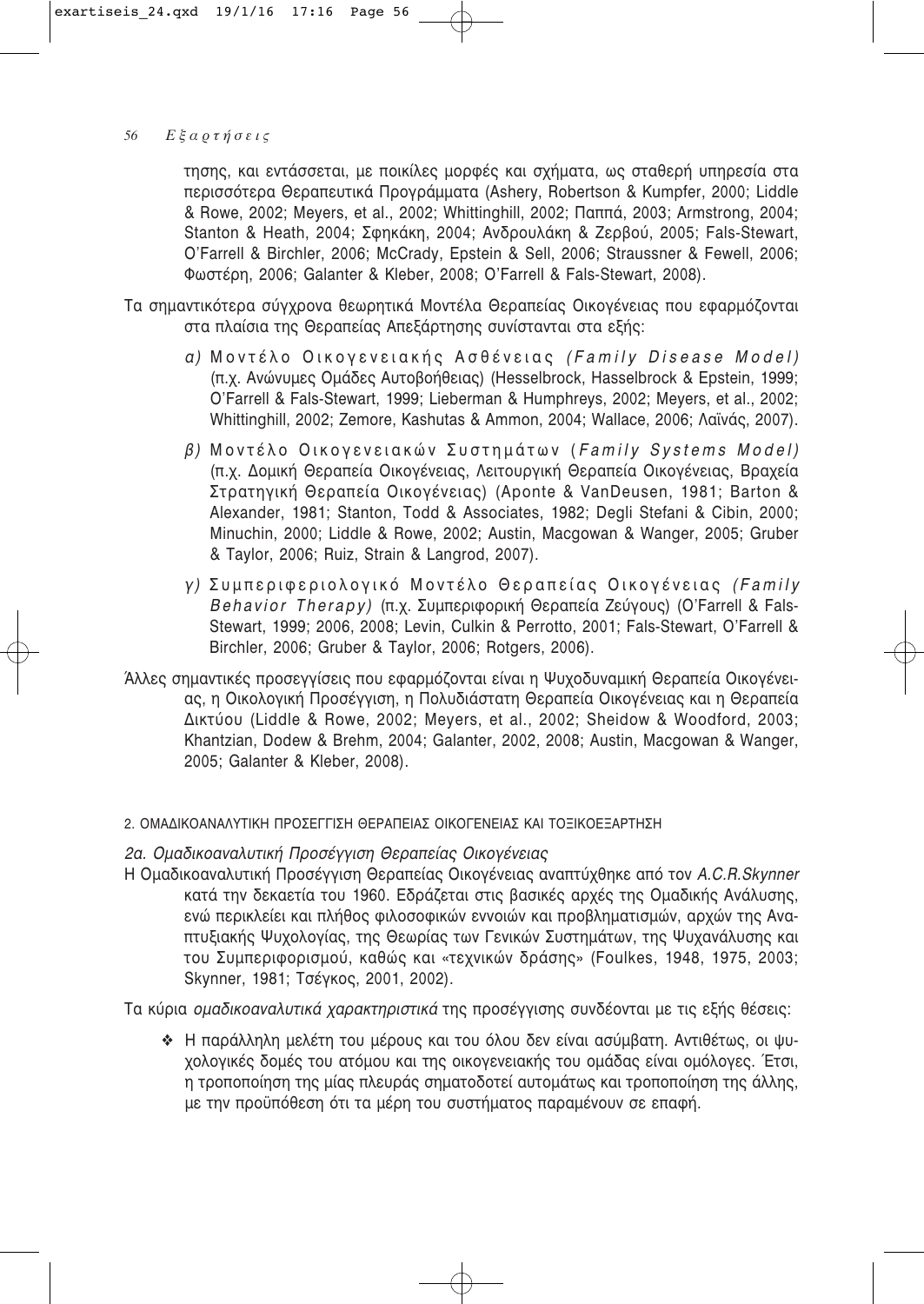exartiseis\_24.qxd 19/1/16 17:16 Page 57

- ❖ Η οικογένεια θεωρείται ότι διαθέτει έμφυτο δυναμικό τόσο ως προς την εποικοδομητική κατανόηση και τη διευκόλυνση της αλλαγής και της εξέλιξης, όσο και ως προς την πρόκληση σύγχυσης και την ανακοπή της ανάπτυξης.
- ❖ Η σοφία και η κατανόηση που υπάρχει έμφυτη στην οικονενειακή ομάδα υπερβαίνει εκείνη του θεραπευτή (Skynner, 1976, 1981, 1987, 1998).
- ◆ Παράλληλα, σύμφωνα με τον Skynner, κυρίαρχο ρόλο στην κατανόηση και, εν συνεχεία, στην θεραπευτική παρέμβαση στην εκδηλούμενη παθολογία κατέχει ο *αναπτυξιακός προσδιορισμός της οικονένειας σύμφωνα με τα ατομικά εξελικτικά στάδια του* φροϋδικού μοντέλου, ο οποίος πραγματοποιείται βάσει της αξιολόγησης συγκεκριμένων βασικών στοιχείων της δομής και της λειτουργίας της.

Τα στοιχεία αυτά είναι:

- ❖ δομή ισχύος
- ❖ ρόλοι
- ❖ επικοινωνία
- ❖ σχέση
- ❖ διαφοροποίηση
- ❖ αίσθηση πραγματικότητας
- ❖ συναίσθημα
- ❖ σεξουαλικότητα
- ❖ στάση προς την αλλαγή και την απώλεια
- $\bullet$  διαχείριση ελεύθερου χρόνου (Skynner, 1976, 1981, 2003; Skynner & Cleese, 1996).

# 2β. Εφαρμογή των Βασικών Αρχών της Ομαδικοαναλυτικής Προσέγγισης Θεραπείας Οικογένειας στη Θεραπεία Απεξάρτησης

- Η υπόθεση ότι η Ομαδικοαναλυτική Προσέγγιση Θεραπείας Οικογένειας συνιστά μία μέθοδο που δύναται όχι μόνο να εναρμονισθεί στο γενικότερο πλαίσιο της Θεραπείας Απεξάρτησης και να συμβάλει ουσιαστικά στην επίτευξη των θεραπευτικών επιδιώξεων αυτής, αλλά και να επιφέρει συνολικότερο και σημαντικό θεραπευτικό όφελος στους τομείς της ενδοψυχικής και διαπροσωπικής λειτουργίας των μελών της οικογένειας που περιλαμβάνει το ουσιοεξαρτώμενο άτομο, εδραιώνεται βάσει των κατωτέρω θεωρητικών και κλινικών διαπιστώσεων:
	- *a*) Η Θεραπεία Οικογένειας αποτελεί ένα σημαντικό και πολλές φορές αναπόσπαστο συστατικό της συνολικής θεραπευτικής παρέμβασης στην Τοξικοεξάρτηση ενώ, αποδεδειγμένα, συνεισφέρει αποφασιστικά στην αύξηση της αποτελεσματικότητάς της (Friedman, 1985; Kaufman & Reoux, 1991; Liddle & Rowe, 2002; Stanton & Heath, 2004; Austin, Macgowan & Wanger, 2005; Fals-Stewart, O'Farrell & Birchler, 2006; Ruiz, Strain & Langrod, 2007; Galanter, 2008; O'Farrell & Fals-Stewart, 2008).
	- β) Η Ομαδικοαναλυτική Προσέγγιση Θεραπείας Οικογένειας αποτελεί μία μέθοδο ευρέως εφαρμόσιμη σε ποικίλα κοινωνικά, οικονομικά και πολιτισμικά περιβάλλοντα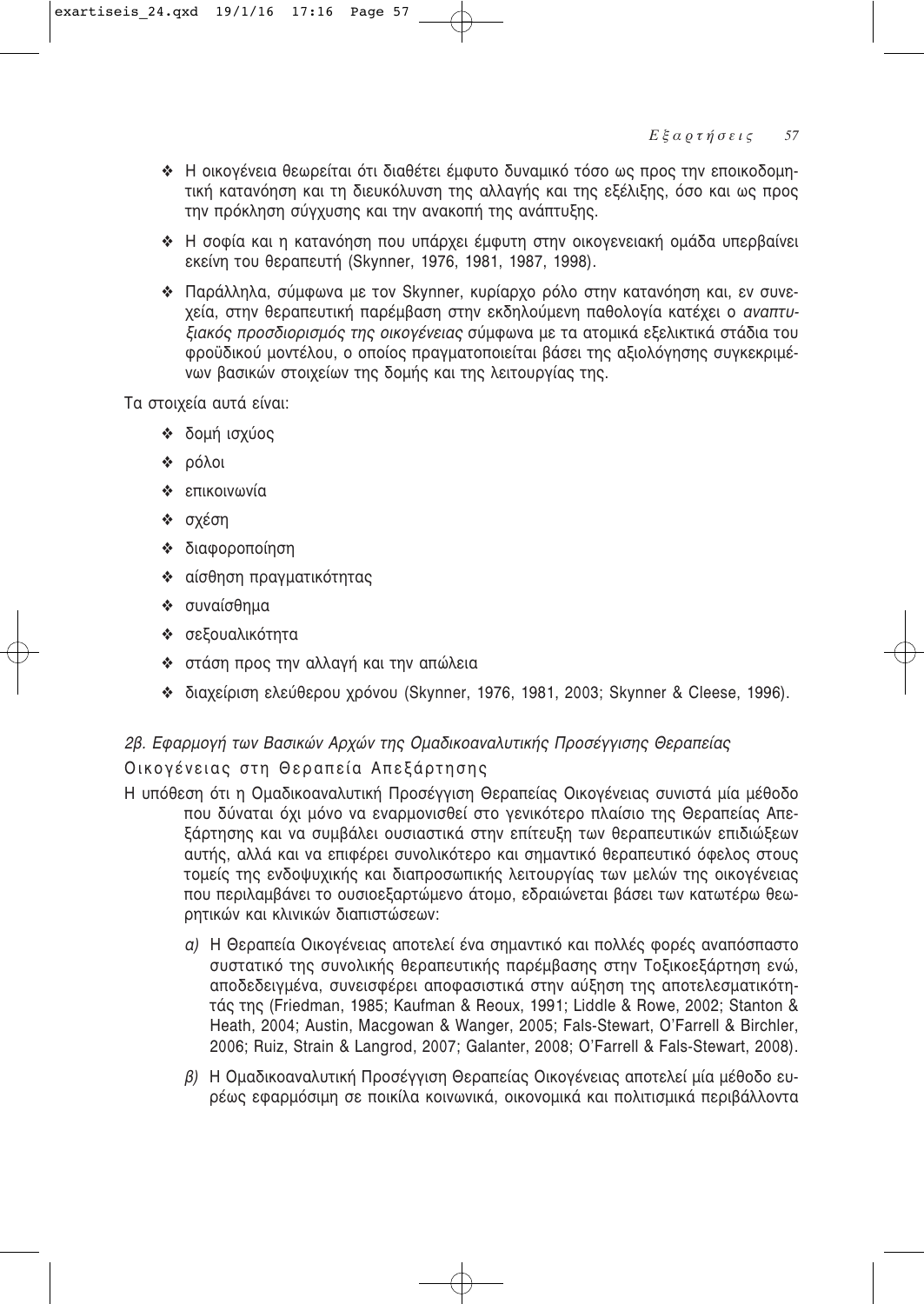και σε διάφορα είδη οικογενειών, καθώς και εύκολα συνδυαζόμενη με άλλες μορφές θεραπείας. Επιπλέον, επιφέρει μία ασυνήθιστα γρήγορη αλλαγή, ακόμα και όταν συγκρίνεται με άλλους τύπους οικογενειακής θεραπείας (Foulkes & Anthony, 1957; Skynner, 1976, 1981, 1987; 2003, Τσέγκος, 2001, 2002).

- Ωστόσο, σύμφωνα τουλάχιστον με τα στοιχεία που προέκυψαν από την ανασκόπηση της βιβλιογραφίας, η συγκεκριμένη προσέγγιση δεν έχει αξιοποιηθεί σε οικογένειες που αντιμετωπίζουν προβλήματα Τοξικοεξάρτησης. Κατά συνέπεια, η υποστήριξη της αρχικής μας υπόθεσης δεν μπορεί να βασισθεί σε προηγούμενες θεραπευτικές εμπειρίες και μετρήσιμα αξιολογητικά αποτελέσματα.
- Λαμβάνοντας υπ' όψιν τους ανωτέρω περιορισμούς, επιχειρούμε μία εκτενή θεωρητική τεκμηρίωση της υπόθεσής μας α) εστιάζοντας στις θεραπευτικές αρχές, τους θεραπευτι-Κούς στόχους και τους θεραπευτικούς παράγοντες της Ομαδικοαναλυτικής Προσέγγισης Θεραπείας Οικογένειας, και β) διερευνώντας τη δυνατότητα εναρμόνισης και συ-ΥΚερασμού αυτών με τα βασικά χαρακτηριστικά των οικονενειών με ουσιοεξαρτημένα μέλη, τα οποία και καθορίζουν τις αρχές και τους στόχους της θεραπευτικής εμπλοκής της οικογένειας στη Θεραπεία Απεξάρτησης.

# Ομαδικοαναλυτική Θεώρηση της Τοξικοεξάρτησης

- Καταρχήν, είναι σκόπιμο να παραθέσουμε μία αδρή θεώρηση της Τοξικοεξάρτησης υπό το πρίσμα των θέσεων της Ομαδικοαναλυτικής Οικογενειακής Θεραπείας:
- Η Τοξικοεξάρτηση, ως συμπτωματική συμπεριφορά, νοηματοδοτείται ως *απαρνημένο συναί*- $\sigma$ θημα ή φαινόμενο ανακούφισης, το οποίο προκύπτει μέσω των ενδοοικογενειακών προβλητικών συστημάτων, και στοχεύει στην προστασία του γονέα, του γάμου ή της οικογένειας από την αποσύνθεση, ενώ έχει ως κίνητρο την ενοχή και την προσκόλληση. Συνδέεται, λοιπόν, με τη συνολικότερη λειτουργία του οικογενειακού συστήματος, και την αναπτυξιακή κατάταξη αυτού στην κατηγορία των δυσλειτουργικών οικογενειών, οι οποίες αντιμετωπίζουν σοβαρές ανεπάρκειες, ιδιαιτέρως στους τομείς της δομής, της διαφοροποίησης, της επικοινωνίας και της σχέσης. Στόχος της θεραπείας είναι η διαμόρφωση ενός νέου διαπροσωπικού συστήματος, εντός του οποίου τα αναπτυξιακά ελλείμματα αναπληρώνονται και τα δυσλειτουργικά πρότυπα σχετίζεσθαι αναδύονται, εντοπίζονται και τροποποιούνται, με σκοπό τη βελτίωση της ατομικής και οικογενειακής λειτουργικότητας και τη συνεπαγόμενη αποδυνάμωση των συμπτωμά-Twv (Skynner, 1976, 1981, 2003; Skynner & Cleese, 1984, 1996).

### Θεραπευτικές Αρχές – Θεραπευτικοί Στόχοι

- Σύμφωνα με την Ομαδικοαναλυτική Προσέγγιση Θεραπείας Οικογένειας, κύριες αρχές που διέπουν την εφαρμογή της θεραπείας, στοχεύοντας σε ανάλογες θεραπευτικές επιδιώξεις, είναι οι εξής:
	- *a) Αποσαφήνιση και Τροποποίηση της Δομής:* Ο παράγοντας αυτός λαμβάνεται πρωταρχικά υπ' όψιν, καθώς εμπεριέχεται στην επιλογή των οικονενειακών μελών που θα συμμετέχουν στη θεραπευτική διαδικασία, αντικατοπτρίζοντας την εγκαθιδρυμένη ιεραρχία και τους κανόνες της οικογενειακής αλληλεπίδρασης που συμβάλλουν στη διατήρηση της δυσλειτουργίας. Για τον λόγο αυτό, εφαρμόζοντας την έννοια του *Ελάχιστου Επαρκούς Δικτύου* (Minimum Sufficient Network), προσ-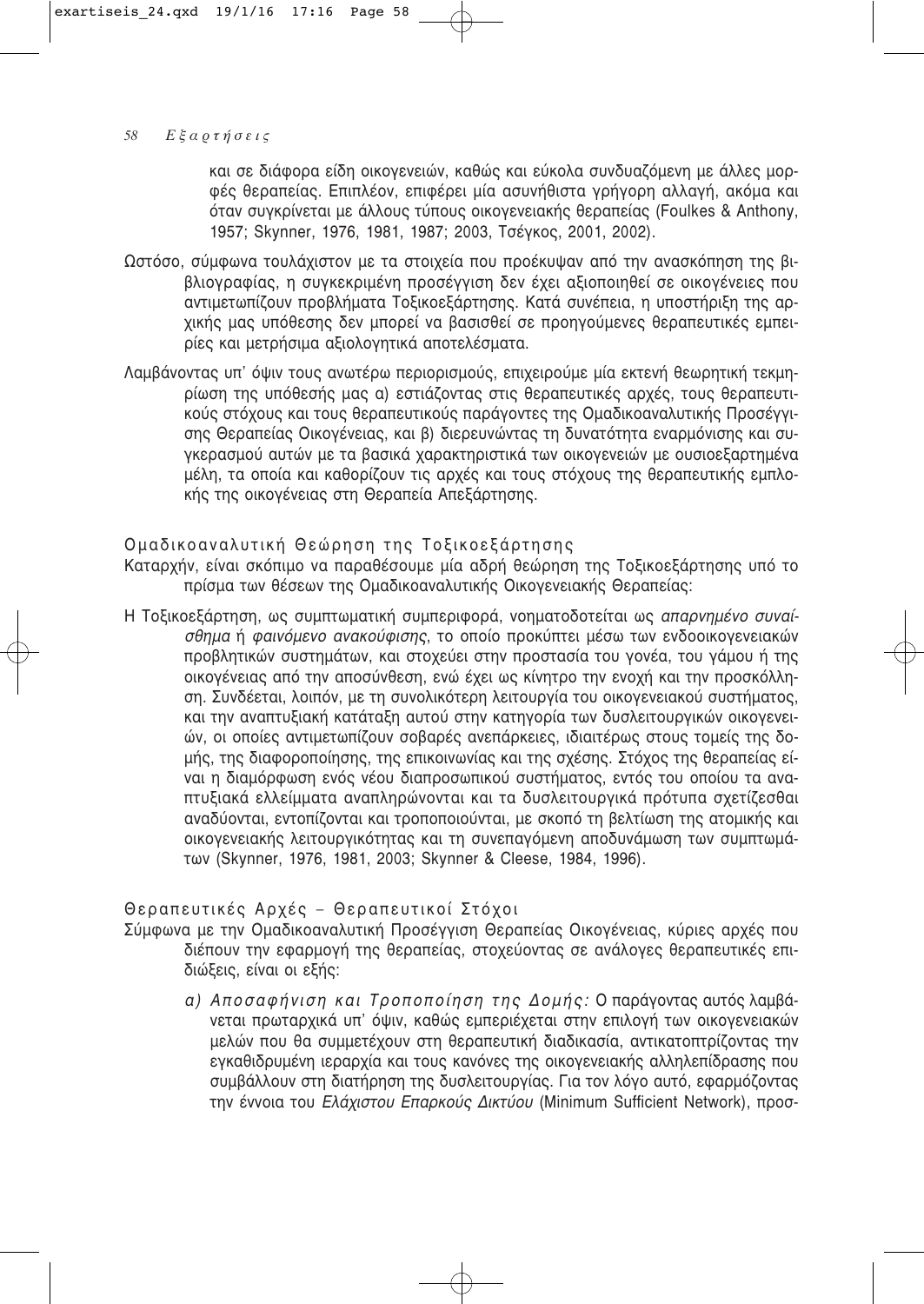exartiseis  $24.$ qxd  $19/1/16$ 

διορίζεται ότι, στη θεραπεία συμμετέχει ένα υποσύστημα της οικογένειας, το οποίο συγκεντρώνει το *σύμπτωμα*, την *ενόχληση* εξ αυτού και το *κίνητρο* για αλλανή. Αυτή καθαυτή η διαδικασία, σε συνδυασμό με τις θεραπευτικές παρεμβάσεις, δύνανται να επιφέρουν δομικές μετατοπίσεις και αλλανές, ικανές να συνεπαχθούν άμεση αλλά και μακροπρόθεσμη άμβλυνση των συμπτωμάτων που εμφανίζει το «άρρωστο μέλος» της οικογένειας. Οι αλλαγές αυτές επικεντρώνονται στην εγκαθίδρυση μίας ξεκάθαρης και αμοιβαίως παραδεκτής οικογενειακής ιεραρχίας, καθώς και στη διαμόρφωση μίας ισχυρής και ισοδύναμης γονεϊκής συμμαχίας, με δυνατότητα διαπραγμάτευσης και συμμετοχής των παιδιών στις διαδικασίες λήψης αποφάσεων (Skynner, 1976, 1981, 1987, 1998, 2003; Skynner & Cleese, 1996).

- β) Διευκόλυνση Επικοινωνίας: Ο παράγοντας αυτός αφορά στη διευκρίνιση, και στη συνέχεια στη χαλάρωση ή την οριοθέτηση των οικογενειακών προτύπων επικοινωνίας, στοχεύοντας στην ευόδωση της ιδιωτικότητας και της ιδιαιτερότητας, καθώς και στην επικύρωση της δομικής ιεραρχίας. Ως απώτερη επιδίωξη αναδεικνύεται η αποσαφήνιση των επικοινωνιακών συναλλαγών και η εξοικείωση με ένα νέο μοντέλο άμεσης και αυθόρμητης, ειλικρινούς και ζωηρής, ανοικτής και δεκτικής σε νέες ιδέες, επικοινωνίας. Απαραίτητη προϋπόθεση αξιοποίησης του παράγοντα αυτού, καθώς και των στόχων που υπηρετεί, αποτελεί ο ιδιαίτερος ρόλος του θεραπευτή, ο οποίος ενεργώντας ως *πρόσωπο*, εγκαθιδρύει μία άμεση διαπροσωπική σχέση με τα μέλη του οικογενειακού συστήματος αλλά και ένα νέο σύστημα που απαρτίζεται από τον ίδιο και την οικογένεια (Foulkes, 1975; Skynner, 1976, 1981, 1987, 1998, 2003; Skynner & Cleese, 1996).
- γ) Εκπαίδευση σε νέους Τρόπους Συμπεριφοράς: Ο παράγοντας αυτός περιλαμβάνει καταρχήν τον εντοπισμό εκ μέρους του θεραπευτή αναπτυξιακών ανεπαρκειών και ελλειπουσών εμπειριών των οικογενειακών μελών, οι οποίες ευθύνονται για την παρούσα απουσία δεξιοτήτων οικογενειακού σχετίζεσθαι, και συνδέονται, σε συνάρτηση με εξωτερικούς ψυχοπιεστικούς παράγοντες, με το είδος και τη φύση της εκδηλούμενης παθολογίας. Ακολούθως, η θεραπευτική διαδικασία στοχεύει στην εκμάθηση αυτών των ειδικών ικανοτήτων, μέσω της διδαχής τυπικών τεχνικών συμπεριφοράς και της επανασύνδεσης των μελών με ήδη εσωτερικευμένες αλλά απαρνημένες καλές εμπειρίες. Ο ρόλος του θεραπευτή, απέχοντας από τον αποστασιοποιημένο χειρισμό της συμπεριφοράς, αλλά αντιθέτως εμπεριέχοντας τόσο τη συνειδητή αναπαράσταση όσο και την αυθόρμητη συμπεριφορά, προωθεί την αμφισβήτηση εγκαθιδρυμένων προτύπων συναλλαγής, ενισχύει τη μετοχή σε νέες εμπειρίες σχετίζεσθαι, και, τελικά, παρακινεί την υιοθέτηση καινούριων τρόπων συμπεριφοράς (Skynner 1976, 1981, 1987, 1998, 2003; Skynner & Cleese, 1984, 1996).
- δ) Διευκόλυνση Διαφοροποίησης: Ο παράγοντας αυτός, διαφοροποιώντας την Ομαδικοαναλυτική Οικογενειακή Θεραπείας από βραχείες συμπεριφοριστικές μεθόδους που στοχεύουν στην εξάλειψη του συμπτώματος, προωθεί την αλλαγή της συνολικής λειτουργίας του οικογενειακού συστήματος καθώς και την εξέλιξη και ανάπτυξη κάθε μέλους αυτού. Η επίτευξη της διαφοροποίησης, αν και συνιστά μία μακρόχρονη και συχνά οδυνηρή θεραπευτική διαδικασία, εμπεριέχει την ανάδειξη των οικογενειακών μελών ως *ανεξάρτητα πρόσωπα* με σαφή και ασφαλή ταυτότητα και υψηλή υπευθυνότητα, που περισσότερο *απολαμβάνουν* την εγγύτητα και την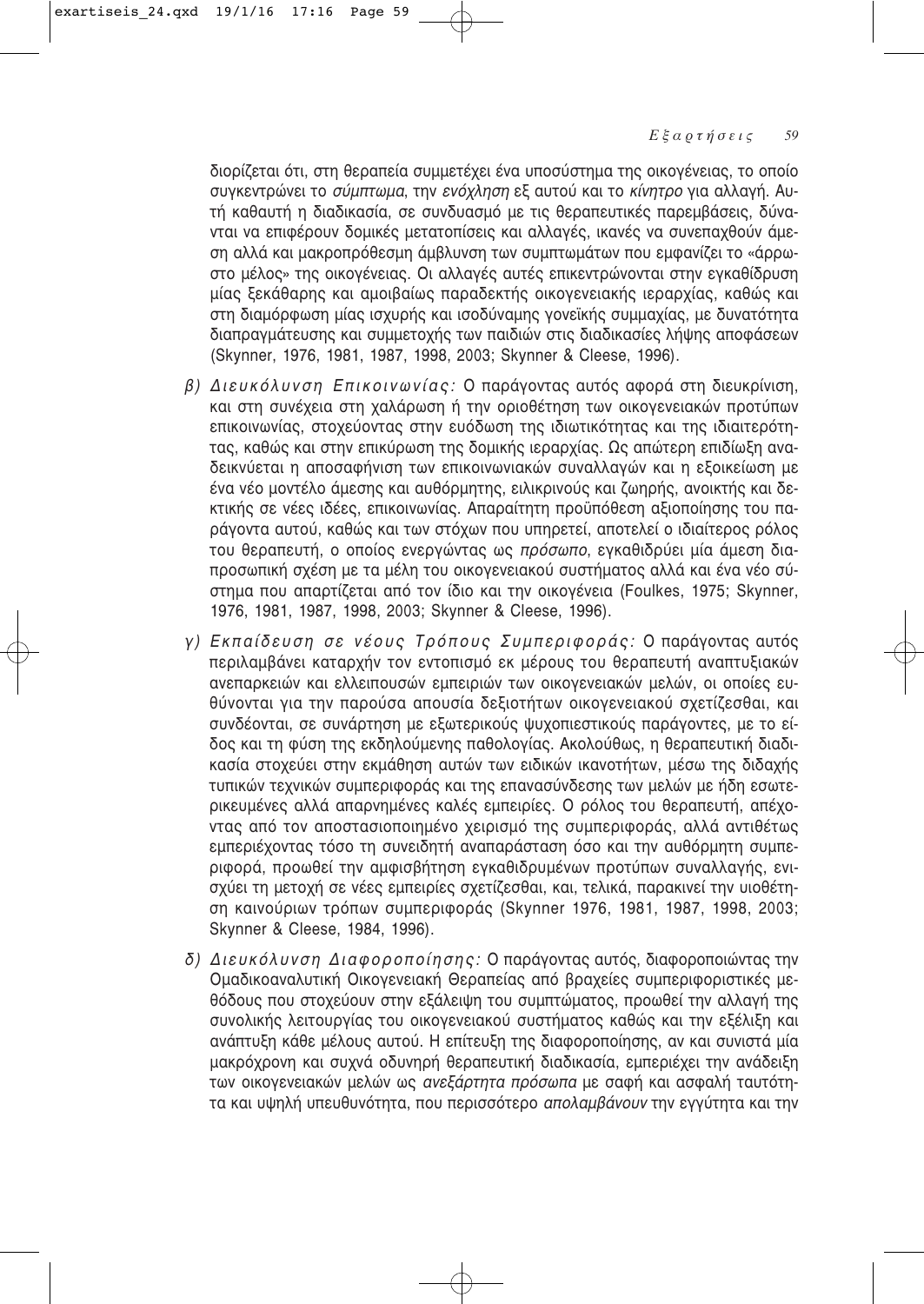οικειότητα, παρά *έχουν την ανάγκη* της μεταξύ τους σχέσης. Ο ρόλος του θεραπευτή, αποφεύγοντας διαδικασίες λογικής κατανόησης και προωθώντας την εξ αλληλεπιδράσεως επίγνωση, στοχεύει στην αυξανόμενη αντίληψη της συμπεριφοράς Kαι την επακόλουθη αλλανή (Skynner, 1976, 1981, 1987, 1998, 2003; Skynner & Cleese, 1984, 1996).

- *ε) Ενίσχυση Προσεταιριστικής Στάσης:* Ο παράγοντας αυτός συνδέεται με την προαγωγή της Φιλοσοφίας της Αφθονίας (Philosophy of Plenty) και τη συρρίκνωση της Φιλοσοφίας της Έλλειψης (Philosophy of Scarity). Η μακρόχρονη ψυχοθεραπευτική διαδικασία, που δεν στοχεύει αποκλειστικά στη βελτίωση των συμπτωμάτων αλλά επιδιώκει την ανάπτυξη και τη διαφοροποίηση, επιτρέπει την επανεννοιοδότηση της μόνιμης οικογενειακής αίσθησης στέρησης ως μία κακή αυ*τοεκπληρούμενη προφητεία* (self-fulfilling prorhecy), και στη συνέχεια οδηγεί σε εντυπωσιακή αλλαγή των ατόμων και του οικογενειακού συστήματος, και σε αιφνίδια αναστροφή της πραγματικότητας, αποδυναμώνοντας τη σημασία των συμπτωματικών εκδηλώσεων (Skynner, 1976, 1981, 1998, 2003; Skynner & Cleese, 1996).
- Βέβαια, χρειάζεται να επισημανθεί ότι, οι ανωτέρω θεραπευτικές αρχές, που σχετίζονται άμεσα τόσο με τα κριτήρια της οικογενειακής υγείας και δυσλειτουργίας, όπως αυτά έχουν νωρίτερα αναφερθεί, όσο και με τη διαμόρφωση αντίστοιχων θεραπευτικών στόχων, προϋποθέτουν την οικοδόμηση μίας θεραπευτικής σχέσης ζεστασιάς και εμπιστοσύνης, και τη βαθιά πίστη στο υγιές δυναμικό και την θεραπευτικότητα της οι-Κογένειας, η οποία, όπως συντηρεί τη στασιμότητα και τη δυσλειτουργία, με τον ίδιο τρόπο μπορεί να προωθήσει την αλλαγή και την υγεία (Skynner, 1981, 1998; Τσέγκος, 2001, 2007; Παπαδάκης, 2003).

#### Διαπιστώσεις

- Διερευνώντας τη δυνατότητα αξιοποίησης των θεραπευτικών αρχών και στόχων της Ομαδικοαναλυτικής Προσέγγισης Θεραπείας Οικογένειας στο πλαίσιο της θεραπείας της Τοξικοεξάρτησης, μπορούμε να διατυπώσουμε τα εξής συμπεράσματα:
	- <sup>◆</sup> Η Τοξικοεξάρτηση συνδέεται πολύ συχνά με μία οικογενειακή δομή που χαρακτηρίζεται ως χαοτική, αναποτελεσματική και παθογόνος (Kumpfer, et al., 1998; Μάτσα, 2001; Ζώτου & Κοπακάκη, 2005; Barrett & Turner, 2006; Gruber & Taylor, 2006). Κατά συνέπεια, προκύπτει βασική αναγκαιότητα δομικών μετατοπίσεων, με στόχο την αποσαφήνιση της ιεραρχίας, την ισχυροποίηση της γονεϊκής συμμαχίας, και τη διευκόλυνση της διαπραγμάτευσης και της συμμετοχής των παιδιών στη διαδικασία λήψης αποφάσεων. Η προτεραιότητα αυτή συμπίπτει με την Ομαδικοαναλυτική θεραπευτική αρχή και επιδίωξη της «Αποσαφήνισης και Τροποποίησης της Δομής».
	- $\diamond$  Η έννοια του Ελάχιστου Επαρκούς Δικτύου, όπως περιγράφεται από την Ομαδικοαναλυτική Θεραπεία Οικογένειας, μπορεί να αξιοποιηθεί τα μέγιστα στο πεδίο της Τοξι-ΚΟεξάρτησης, όπου, πολύ συχνά, το σύμπτωμα, η ενόχληση και το κίνητρο εντοπίζονται σε διαφορετικά οικονενειακά μέλη, η συνεύρεση των οποίων αποτελεί προϋπόθεση της θεραπευτικής αποτελεσματικότητας. Παράλληλα, έχοντας υπ' όψιν ότι, στις οικογένειες αυτές η παρουσία (φυσική ή συναισθηματική) ενός μόνο γονέα απαντάται με εντυπωσιακή συχνότητα, διαπιστώνουμε ότι η εφαρμογή του Ελάχιστου Επαρκούς Δικτύου διευκολύνει τη θεραπευτική διαδικασία καθώς, αποφεύγοντας άκαμπτα κριτή-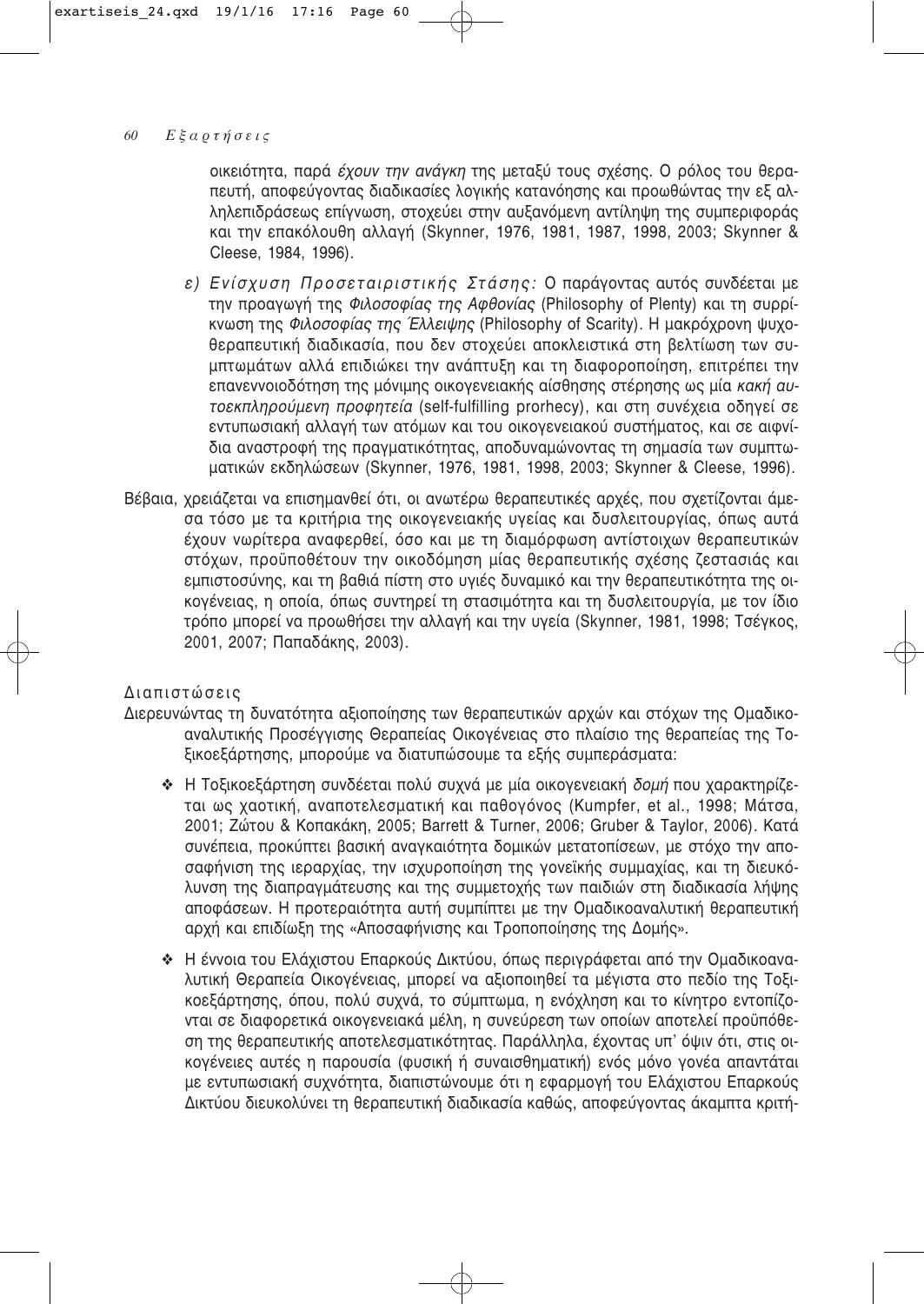exartiseis  $24.$ qxd  $19/1/16$  17:16 Page

ρια θεραπείας, επιτρέπει την έναρξη και την εξέλιξη αυτής απαιτώντας τον μικρότερο ικανό *αριθμό συμμετεχόντων* μελών (Degli Stefani & Cibin, 2000; Πουλόπουλος, 2005; Gruber & Taylor, 2006; Ρούσσης, 2007).

- $\dagger$  Η ασαφής, αντιφατική και ανεπαρκής *επικοινωνία* αποτελεί ένα ακόμη κύριο ννώρισμα των οικογενειών που αντιμετωπίζουν προβλήματα Τοξικοεξάρτησης (O'Farrell & Fals-Stewart, 1999; Mercado, 2000; Gruber & Taylor, 2006; Μάτσα, 2008). Συνεπώς, βασικό θεραπευτικό καθήκον συνιστά η αποσαφήνιση και κατάδειξη της επικοινωνιακής δυσλειτουργίας, και, κατόπιν, η προώθηση νέων προτύπων αλληλεπίδρασης, συμβατών με την αμοιβαία αναγκαιότητα ιδιωτικότητας και ιεραρχίας. Η επιδίωξη αυτή συμπίπτει με την Ομαδικοαναλυτική θεραπευτική αρχή της «Διευκόλυνσης της Επικοινωνίας».
- **❖** Οι συμπεριφορές στις οικονένειες των εξαρτημένων ατόμων, ακολουθώντας τα πρότυπα των επικοινωνιακών συναλλαγών, κυμαίνονται μεταξύ ασάφειας και ακαμψίας, διαιωνίζοντας τον φαύλο κύκλο της δυσλειτουργίας (Mercado, 2000; Levin, Culkin & Perrotto, 2001; Κυριακίδης, 2007). Για τον λόνο αυτό, άλλωστε, οι περισσότερες προσεγγίσεις Θεραπείας Οικογένειας που εφαρμόζονται στη Θεραπεία Απεξάρτησης στοχεύουν στην τροποποίηση αυτής της συμπεριφορικής δυσπραγίας (Degli Stefani & Cibin, 2000; Meyers, et al., 2002; Liddle & Rowe, 2002; Whittinghill, 2002; Austin, Macgowan & Wanger, 2005; O'Farrel & Fals-Stewart, 2006, 2008; Ruiz, Strain & Langrod, 2007). Η αναγκαιότητα αυτή συμβαδίζει με την Ομαδικοαναλυτική θεραπευτική αρχή της «Εκπαίδευσης σε Νέους Τρόπους Συμπεριφοράς».
- ❖ Οι οικογένειες με εξαρτημένα άτομα χαρακτηρίζονται, σε μεγάλο βαθμό, από συγχώνευση, παρεμβατικότητα και αποφυγή ευθύνης, παράγοντες που, μεταξύ άλλων, ελκύουν και συντηρούν την παθολογία (O'Farrell & Fals-Stewart, 1999; Kaufman & Reoux, 1991; Degli Stefani & Cibin, 2000; Mercado, 2000; Levin, Culkin & Perrotto, 2001; Gruber & Taylor, 2006). Έτσι, η στοχοποίηση της εξάλειψης του συμπτώματος, αν δεν συνδυαστεί με θεραπευτική παρέμβαση στα δυσλειτουργικά χαρακτηριστικά του οικογενειακού συστήματος, δεν επιφέρει παρά μία περιστασιακή ανακούφιση, ενώ ελλοχεύει τον σοβαρό κίνδυνο, αν όχι τη μαθηματική επαγωγή, υποτροπής του συμπτώματος ή εμφάνισης μίας νέας παθογόνου κατάστασης (O'Farrell & Fals-Stewart, 1999 2008; Washton, 2002; Daley & Marlatt, 2004). Έτσι, η διευκόλυνση της διαφοροποίησης, αν και προϋποθέτει σοβαρότερη δέσμευση και μακροχρονέστερη παραμονή στη θεραπεία, επιφυλάσσει μονιμότερα αποτελέσματα, καθώς στοχεύει στην αλλαγή του πυρήνα που επιδρά αιτιολογικά στην εκδήλωση της συμπτωματικής συμπεριφοράς (O'Farrell & Fals-Stewart, 1999, 2008; Ruiz, Strain & Langrod, 2007). Η ίδια ακριβώς αντίληψη συνιστά προεξάρχουσα θεραπευτική αρχή και επιδίωξη της Ομαδικοαναλυτικής Θεραπείας Οικογένειας.
- ❖ Η καχυποψία, η απαισιοδοξία, η εχθρότητα και η έλλειψη ικανοποίησης αποτελούν συχνά *συναισθήματα* των μελών των οικογενειών με προβλήματα Τοξικοεξάρτησης, διαμορφώνοντας μία στάση εναντιωματική, που ενισχύει τις διαστρεβλώσεις της οικογενειακής δομής και της επικοινωνίας, ενώ παρεμποδίζει την αλλαγή και τη διαφοροποίηση (Degli Stefani & Cibin, 2000; Mercado, 2000; Barrett & Turner, 2006; Gruber & Taylor, 2006). Η επίτευξη επίγνωσης της στάσης αυτής εκ μέρους των μελών της οι-Κογένειας, καθώς και του συναισθηματικού φόρτου και των δυσοίωνων προοπτικών που συνεπάγεται, αποτελεί πρωταρχική προϋπόθεση και εναρκτήρια φάση της *αλλαγής, είτε αυτή αφορά στα άτομα, είτε στο οικογενειακό σύστημα, είτε στη συνολικό-*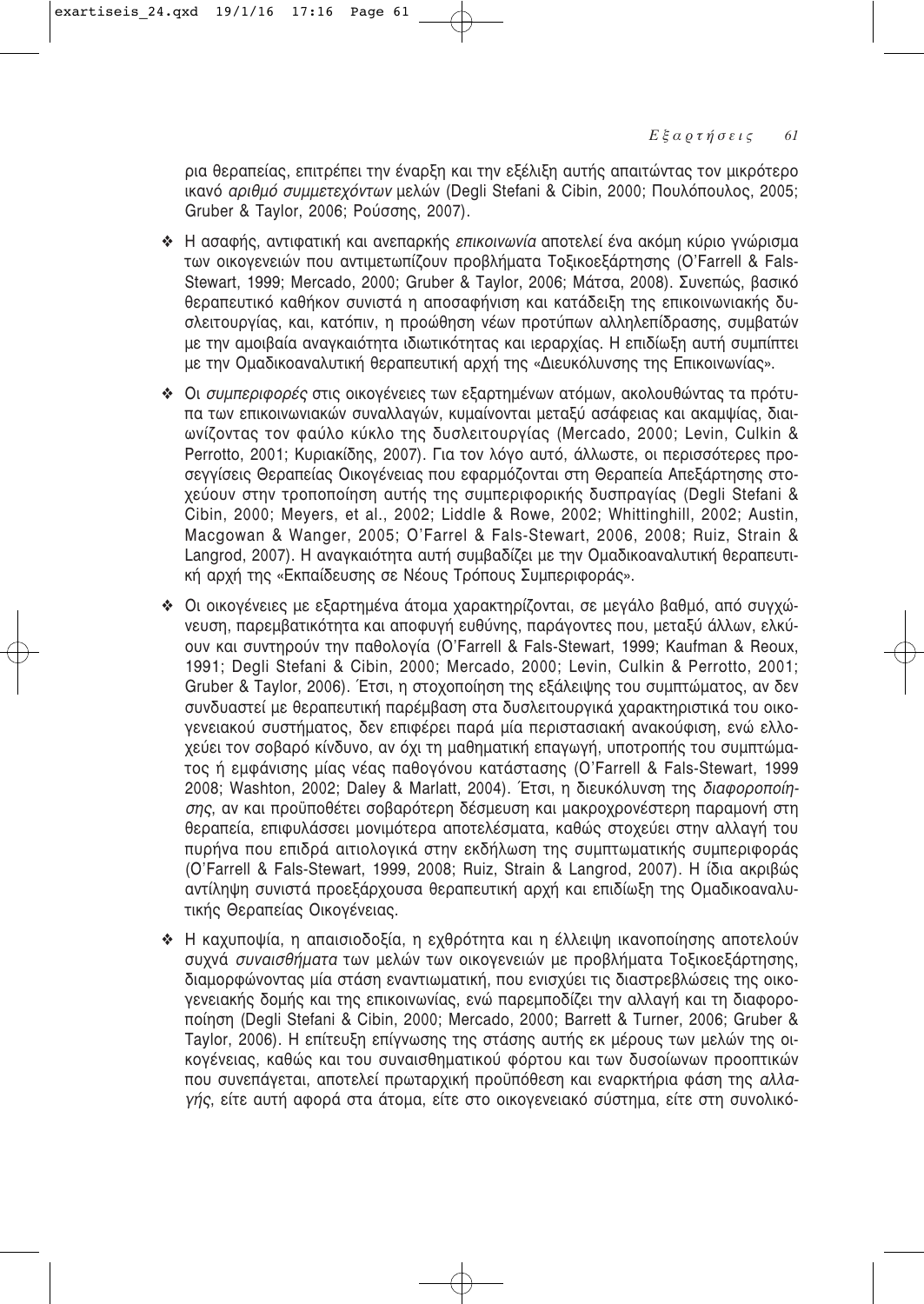τερη πραγματικότητα (Merikangas, Dierker & Fenton, 1998; Ζώτου & Κοπακάκη, 2005). Η επιδίωξη αυτή ταυτίζεται με την Ομαδικοαναλυτική θεραπευτική αρχή της «Ενίσχυσης της Προσεταιριστικής Στάσης».

Συνοψίζοντας, *συμπεραίνουμε* ότι, οι θεωρητικές αρχές και οι θεραπευτικοί στόχοι που εμπεριέχονται στην προσέγγιση της Ομαδικοαναλυτικής Θεραπείας Οικογένειας εναρμονίζονται πλήρως με τις αδυναμίες και τις ανεπάρκειες των οικογενειών με προβλήματα Τοξικοεξάρτησης, καθώς απευθύνονται σε λειτουργίες και χαρακτηριστικά του οικογενειακού συστήματος που υποβόσκουν της εξαρτητικής, συμπτωματικής, συμπεριφοράς, προοιωνίζοντας έτσι ένα συνολικό και μόνιμο θεραπευτικό αποτέλεσμα.

# Θεραπευτικοί Παράνοντες

Στο συννραφικό έρνο του Skynner περινράφονται επανειλημμένως συνκεκριμένοι παράνοντες που απαιτούνται για την επίτευξη των θεραπευτικών στόχων. Πρόκειται για τους εξής:

- *a) Σύστημα Δομής:* Το σύστημα αυτό περιλαμβάνει έναν ισχυρό νονεϊκό συνασπισμό, με σαφή ιεραρχία μεταξύ γονέων και παιδιών, και καταμερισμό της εξουσίας μεταξύ των δύο συζύγων.
- *β) Σύστημα Στήριξης:* Το σύστημα αυτό περιλαμβάνει τη συζυγική σχέση, την πυρηνική οικογένεια, την εκτεταμένη οικογένεια και την ευρύτερη κοινότητα.
- γ) Υπερβατικό Σύστημα Αξιών: Το σύστημα αυτό μπορεί να περιλαμβάνει την θρησκευτική πίστη, το ανθρώπινο ενδιαφέρον, κ.ά., ενώ παρέχει την αίσθηση της συνέχειας και της σημασίας (Skynner, 1989, 1991, 2003).

# $\Delta$ ιαπιστώσεις

- Διερευνώντας τη δυνατότητα αξιοποίησης των θεραπευτικών παραγόντων που προεξάρχουν στην Ομαδικοαναλυτική Προσέγγιση Θεραπείας Οικογένειας στο πλαίσιο της Θεραπείας Απεξάρτησης, μπορούμε να διατυπώσουμε τα εξής συμπεράσματα:
	- ❖ Η οικογένεια που αντιμετωπίζει προβλήματα Τοξικοεξάρτησης, χαρακτηρίζεται, με εντυπωσιακή συχνότητα, από δυσλειτουργίες στη δομή ισχύος, με κύρια χαρακτηριστικά τα ασαφή διαγενεακά όρια, τις παγιωμένες συμμαχίες μεταξύ υποσυστημάτων, τους αδύναμους γονεϊκούς ρόλους, τη γονεϊκή αντιπαλότητα περί της ισχύος, και την αντιστροφή της ιεραρχίας (Mercado, 2000; Μάτσα, 2001; Barrett & Turner, 2006; Gruber & Taylor, 2006). Βάσει των δεδομένων αυτών, σημαντική προτεραιότητα της Θεραπείας Οικογένειας που εμπλέκεται στη Θεραπεία Απεξάρτησης είναι η αναδιαμόρφωση αυτού του χαώδους πλαισίου εντός του οποίου αναπτύσσεται η Τοξικοεξάρτηση, ενώ ως επιμέρους στόχοι της θεραπευτικής παρέμβασης αναδεικνύονται η ανασυγκρότηση και ενίσχυση του γονεϊκού συνασπισμού, ο καταμερισμός των γονεϊκών καθηκόντων μεταξύ των συζύγων, και η εγκαθίδρυση σταθερών ορίων μεταξύ των οικογενειακών υποσυστημάτων. Μέσω αυτής της αναδιαμόρφωσης της δομής της οι-Κογένειας, θα επηρεασθούν και θα τροποποιηθούν πλείστες ακόμα δυσλειτουργίες, ενώ θα ενδυναμωθούν προϋποθέσεις υγείας της οικογενειακής ζωής, ικανές να ελαχιστοποιήσουν την αναγκαιότητα ύπαρξης της συμπτωματικής εξαρτητικής συμπεριφοpác (Meyers, et al., 2002; Liddle & Rowe, 2002; Austin, Macgowan & Wanger, 2005). H θεραπευτική αυτή προτεραιότητα ταυτίζεται με Ομαδικοαναλυτικό θεραπευτικό παράγοντα του «*Συστήματος Δομής»*.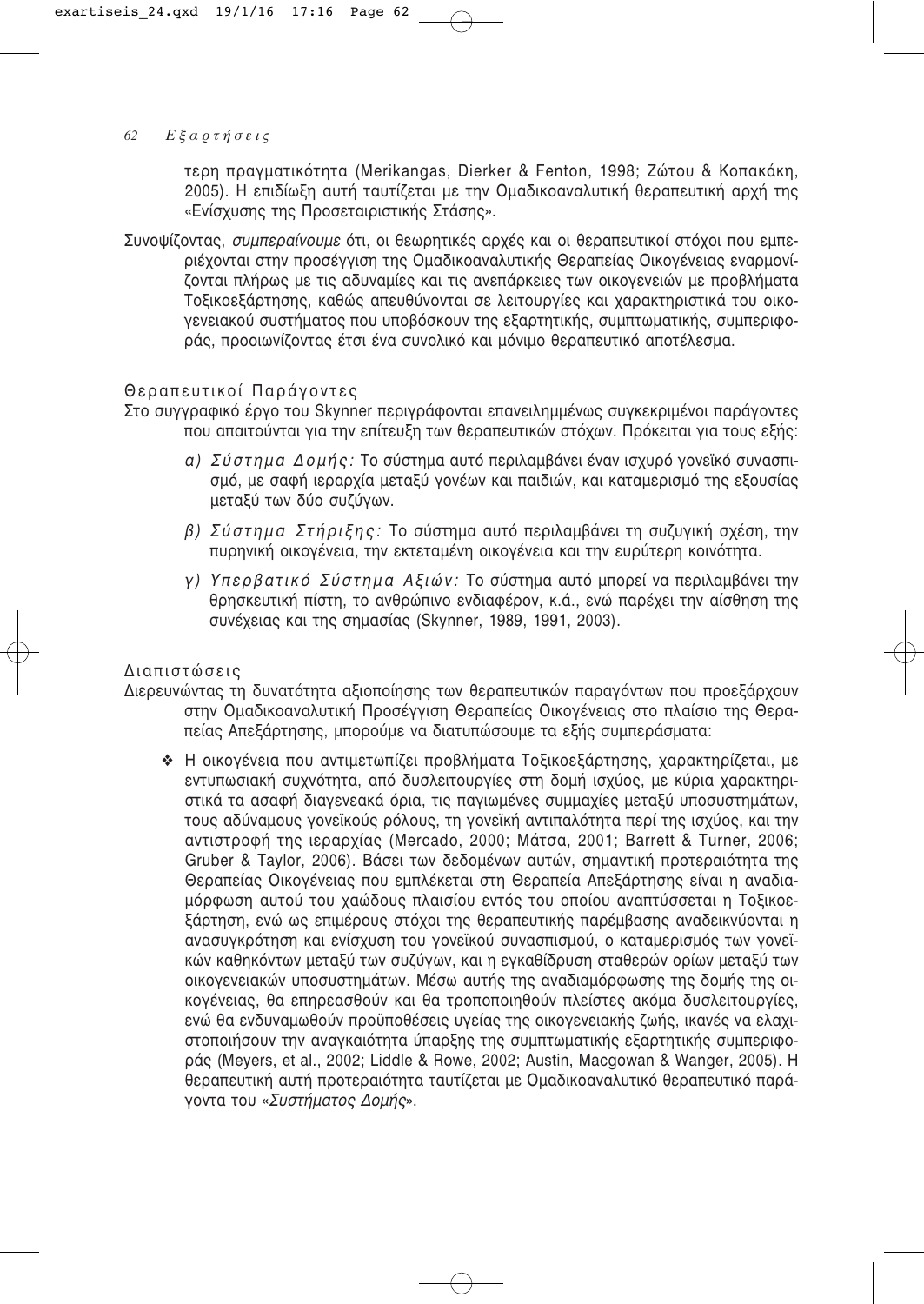❖ Στην οικογένεια που υπάρχει εξάρτηση, εντοπίζεται σύγκρουση και αποστασιοποίηση μεταξύ του πρωταρχικού συζυγικού υποσυστήματος, καθώς και απομονωτικές τάσεις ολόκληρου του πυρηνικού οικογενειακού συστήματος σε σχέση με την εκτεταμένη οικογένεια και την ευρύτερη κοινότητα. Τα συναισθήματα ενοχής, ντροπής, δυστυχίας, απόγνωσης και αποτυχίας που κυριεύουν τα μέλη, τα ωθούν σε έναν αυτο-αποκλεισμό που, σταδιακά, επιφέρει και κοινωνικό αποκλεισμό. Τόσο τα απομονωμένα μέλη, όσο και ολόκληρη η οικογένεια, δηλαδή, συνιστούν κλειστά συστήματα που αντιδρούν σε οποιαδήποτε εισροή και εκροή ερεθισμάτων και αλληλεπιδράσεων. Οι στάσεις αυτές αυξάνουν τις αρνητικές και ακραίες ενδοοικογενειακές διαντιδράσεις και συντηρούν την Τοξικοεξάρτηση (Merikangas, Dierker & Fenton, 1998; Levin, Culkin & Perrotto, 2001; Galanter, 2002; Stanton & Heath, 2004). Ο Ομαδικοαναλυτικός θεραπευτικός παράγοντας του «*Συστήματος Στήριξης»*, δρα καταλυτικά στην αναγκαιότητα αντιστροφής αυτής της συνθήκης και προσβλέπει στο άνοιγμα των συστημάτων. Έτσι, προωθεί τη δυνατότητα υποστήριξης και φροντίδας μεταξύ του συζυγικού ζεύγους, και μεταξύ όλων των οικογενειακών μελών, ενώ διευρύνει τις ευκαιρίες εμπλοκής και παροχής ενίσχυσης από την ευρύτερη οικογένεια, όπως και την αξιοποίηση πηγών άντλησης στήριξης και ικανοποίησης στο εκτεταμένο πλαίσιο της κοινότητας.

exartiseis  $24.$ qxd  $19/1/16$  17:16 Page

- ❖ Η οικογένεια που αντιμετωπίζει προβλήματα Τοξικοεξάρτησης εμμένει σε προσδοκίες κακών και ακολουθεί έναν μοιρολατρικό και παθητικό τρόπο ζωής, ο οποίος συντηρεί τις δυσλειτουργίες και τις συμπτωματικές συμπεριφορές (Degli Stefani & Cibin, 2000; Galanter, 2002; Ruiz, Strain & Langrod, 2007).
- ❖ Ο Ομαδικοαναλυτικός θεραπευτικός παράγοντας του «*Υπερβατικού Συστήματος Aξιών»*, εισάγοντας στο οικογενειακό σύστημα συναισθήματα ελπίδας και πίστης και προοπτικές σκοπού και συνέχειας, δύναται να αντικαταστήσει τις στάσεις απόσυρσης και εναντιωματισμού με νέες στάσεις ενεργητικότητας, υπευθυνότητας, ρεαλιστικότητας και προσδοκίας, αναταράσσοντας, έτσι, τη στασιμότητα της οικογενειακής ζωής και παρέχοντας κίνητρο και δύναμη για προσπάθεια και δράση. Διαπιστώνουμε, λοιπόν, πως όσο ασύνδετος μπορεί να φαίνεται αρχικά ο παράγοντας αυτός με τα κρίσιμα και επίμονα προβλήματα με τα οποία η Τοξικοεξάρτηση επιβαρύνει το οικογενεια-Κό σύστημα, τόσο απαραίτητος καταδεικνύεται στη συνέχεια μέσω των πρακτικών αλλαγών που κινητοποιεί στα άτομα.
- Συνοψίζοντας, *συμπεραίνουμε* ότι, οι θεραπευτικοί παράγοντες που εμπεριέχονται στην προσέγγιση της Ομαδικοαναλυτικής Θεραπείας Οικογένειας συνάδουν με τις ελλείψεις και τις ανάγκες των οικογενειών με προβλήματα Τοξικοεξάρτησης, καθώς εισάγουν αντιλήψεις και προωθούν στάσεις που ευωδόνουν, πέραν φυσικά της αντιμετώπισης του συμπτώματος και των συνεπειών του, τη συνολικότερη ανάπτυξη του οικογενειακού συστήματος και την προσωπική εξέλιξη κάθε μέλους αυτού.
- $\Sigma$ υμπερασματικά, λαμβάνοντας υπ' όψιν τις ανωτέρω διαπιστώσεις, μπορούμε να διατυπώσουμε ότι, η Ομαδικοαναλυτική Προσέγγιση Θεραπείας Οικογένειας, θωρούμενη ως προς τις θεραπευτικές αρχές, τους θεραπευτικούς στόχους και τους θεραπευτικούς παράγοντες που αντιπροσωπεύει. βρίσκεται σε αρμονία με τα ιδιαίτερα χαρακτηριστικά και τις κλινικές απαιτήσεις της οικογένειας που αντιμετωπίζει προβλήματα Τοξικοεξάρτησης, ενώ ταυτίζεται με τους στόχους της συνολικότερης Θεραπείας Απεξάρτησης, και, κατά συνέπεια, μπορεί να εφαρμοσθεί σε τρόπο αποτελεσματικό εντός του πλαισίου αυτής.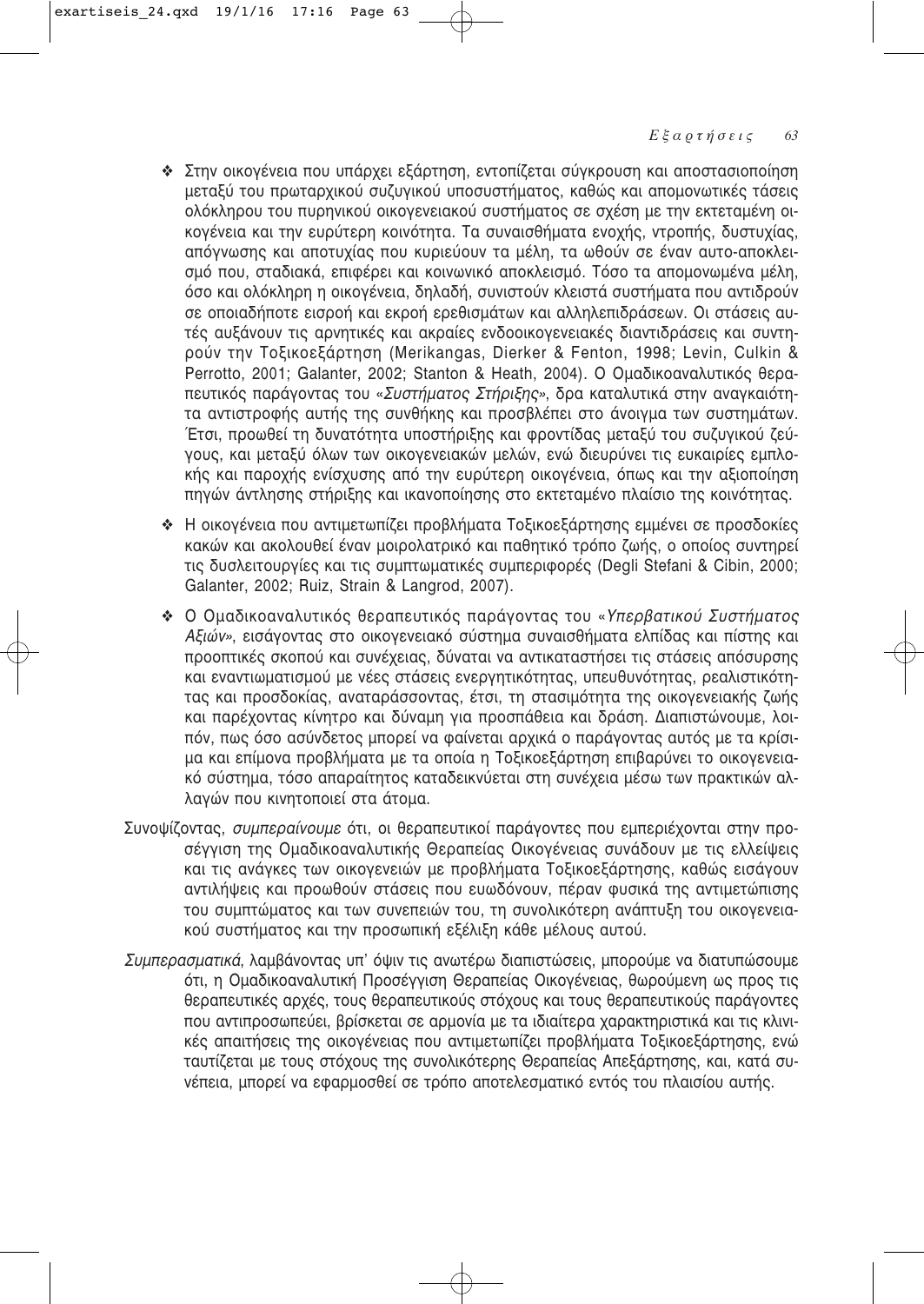3. Η ΣΥΜΒΟΛΗ ΟΜΑΔΑΣ ΓΟΝΕΩΝ ΟΜΑΔΙΚΟΑΝΑΛΥΤΙΚΟΥ ΤΥΠΟΥ ΣΤΗΝ ΑΝΤΙΜΕΤΩΠΙΣΗ ΤΗΣ ΤΟΞΙΚΟΕΞΑΡΤΗΣΗΣ

## 3a. Η Σημασία της Εμπλοκής των Γονέων στη Θεραπεία

- Έχοντας υποστηρίξει θεωρητικά την αρχική μας υπόθεση ότι, η Ομαδικοαναλυτική Προσέγγιση Θεραπείας Οικογένειας δύναται να εφαρμοσθεί με τρόπο αποτελεσματικό στο πλαίσιο της Θεραπείας Απεξάρτησης, θα επιχειρήσουμε, στη συνέχεια, τη θεωρητική τεκμηρίωση της ωφελιμότητας μίας συγκεκριμένης εφαρμογής αυτής, της Ομάδας Γονέων.
- Οι κύριες θέσεις που υποστηρίζουν την εν λόγω εφαρμογή, όπως παρατίθενται στη συνέχεια, περιλαμβάνουν α) τα οφέλη στα οποία η Ομαδικοαναλυτική Προσέγγιση προσβλέπει από τη γονεϊκή εμπλοκή στη θεραπευτική διαδικασία, και β) την ιδιαίτερη αποτελεσματικότητα της ένταξης των γονέων σε ομαδικό θεραπευτικό σχήμα.

# Εμπλοκή των Γονέων στη Θεραπευτική Διαδικασία

- Η συνεργασία με τους γονείς επιτρέπει τη συλλογή περισσότερων πληροφοριών, διότι «φωτίζει» πολύπλευρα τόσο την κατάσταση του εξαρτημένου ατόμου και των υπολοίπων οι-Κογενειακών μελών, όσο και τα χαρακτηριστικά (δομή, σχέσεις, ρόλοι, επικοινωνία, Κ..ά.) Ολόκληρου του οικογενειακού συστήματος. Οι πληροφορίες αυτές παρέχουν το *πλαίσιο («φόντο»*) εντός του οποίου το *ατομικό σύμπτωμα («φιγούρα»*) μπορεί να γίνει κατανοητό, ενώ, παράλληλα, μετακινούν τον εστιασμό από το *άτομο («μέρος»*) στο *οι-ÎÔÁÂÓÂÈ·Îfi Û‡ÛÙËÌ·* («*fiÏÔÓ*») (Foulkes, 1948; Skynner, 1981).
- Επίσης, η εμπλοκή των γονέων στη θεραπευτική διαδικασία *αντικρούσει την τάση* τους για άρ-*Vηση* του προβλήματος της Τοξικοεξάρτησης και αποφυγή ανάληψης της δικής τους ευθύνης για επίτευξη αλλαγών, ενώ ενθαρρύνει τη διαμόρφωση ρεαλιστικότερων προσδοκιών. Παράλληλα, κινητοποιεί και *αξιοποιεί την ευφυΐα και την έμφυτη δυναμική ολόκληρου του οικογενειακού συστήματος πρ*οκειμένου να επιτευχθεί αλλαγή και εξέλιξη και, ακολούθως, αποδυνάμωση των συμπτωματικών εκδηλώσεων (Skynner, 1976; Skynner & Cleese, 1996; Παπαδάκης & Κουνέλη, 2007).
- Επιπλέον, η συμμετοχή των γονέων στη θεραπεία δύναται να αποκαλύψει τις αναπτυξιακές ανεπάρκειες και τα δυσλειτουργικά προβλητικά συστήματα της οικογενειακής ομάδας, και ιδιαιτέρως του πρωταρχικού, συζυγικού-γονεϊκού, υποσυστήματος, τα οποία συνδέονται, πιθανώς, με την εμφάνιση, και, ασφαλώς, με τη διατήρηση της Εξάρτησης, αλλά και την αποσιώπησή τους κάτω από το «βάρος» αυτής. Σταδιακά, οι γονείς ωθούνται στο να ασχοληθούν συστηματικά με τις κεκαλυμμένες ατομικές αδυναμίες και συζυγικές δυσκολίες και να τις αντιμετωπίσουν με τρόπο πιο ουσιαστικό. Όταν αυτή η αναπτυξιακή διεργασία ανακινηθεί, τότε μόνον η συμπεριφορά της Τοξικοεξάρτησης μπορεί να νοηματοδοτηθεί, να συνδεθεί αιτιολογικά με τα κύρια αναπτυξιακά ελλείμματα και να αντιμετωπισθεί θεραπευτικά με τρόπο εύστοχο και αποτελεσματικό (Skynner, 1987; Τσέγκος, 2001).
- Παράλληλα, η γονεϊκή ενεργοποίηση και εμπλοκή στη θεραπευτική διαδικασία αναπλαισιώνει το συζυγικό-γονεϊκό ζεύγος ως το *αποφασίζον υποσύστημα* της οικογένειας και ισχυροποιεί το γονεϊκό ρόλο. Με τον τρόπο αυτή, *η διαταραγμένη οικογενειακή δομή τροποποιείται*, με την ιεραρχία να αποκαθίσταται και τις συμμαχίες μεταξύ των υποσυστημάτων να αποδυναμώνονται. Δεδομένης της στενής σχέσης που τα περισσότερα εξαρτημένα άτομα διατηρούν με τις γονεϊκές φιγούρες, οι ανωτέρω αλλαγές θα επιδράσουν σημαντικά και στη δική τους θεραπευτική πορεία (Skynner, 1976; Skynner & Cleese, 1996).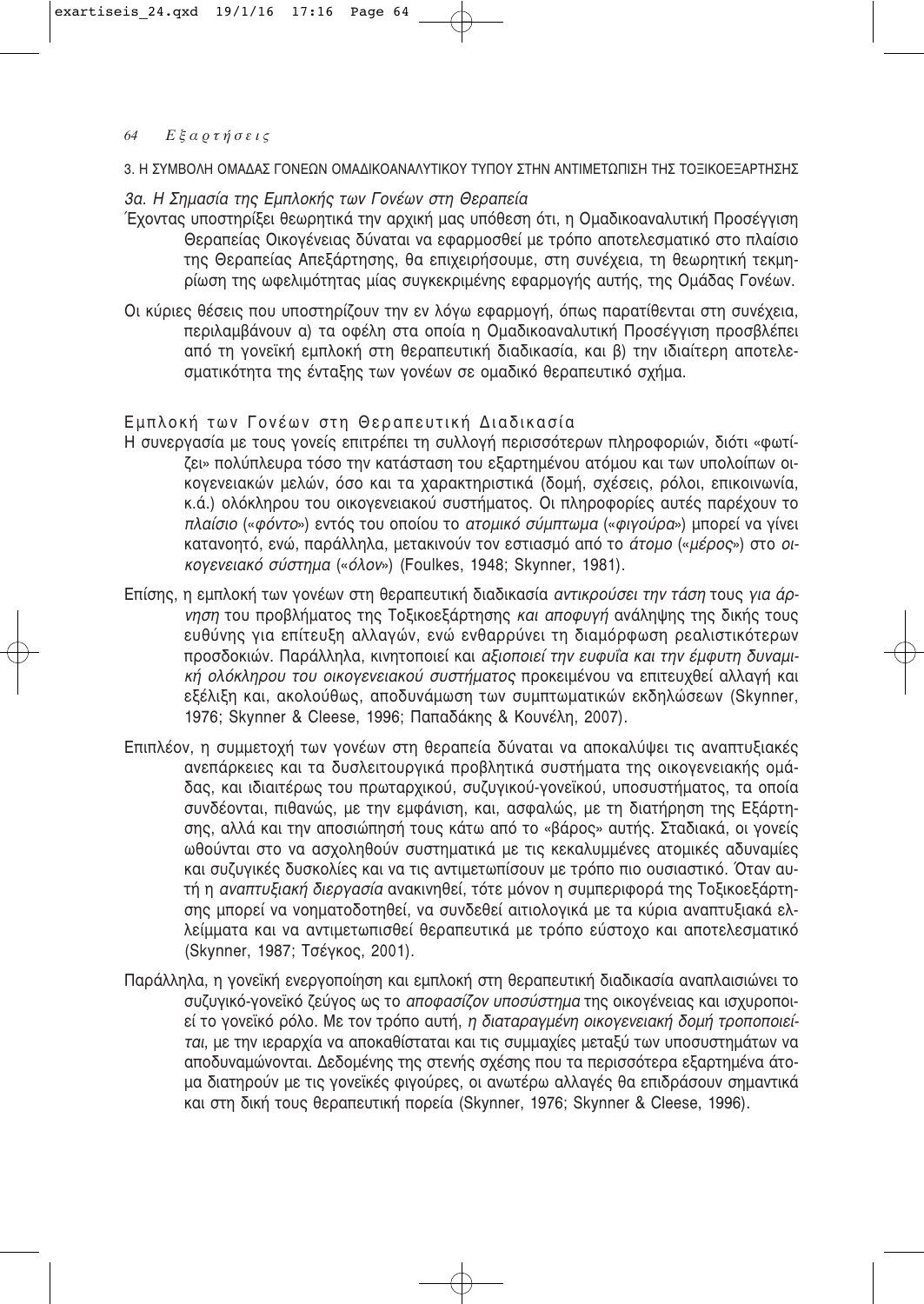Τέλος, η εμπλοκή των γονέων σε ένα νέο σύστημα που περιλαμβάνει αυτούς και τους θεραπευτές –και που αντιπροσωπεύει τη φυσιολογική νόρμα- προσφέρει τη *συναισθηματική εμπειρία ενός νέου τρόπου διαπροσωπικού σχετίζεσθαι, ο οποίος χαρακτηρίζεται* από υψηλή συνοχή, δέσμευση και συνεργασία. Παράλληλα, παρέχει πολλαπλές ευκαιρίες εξοικείωσης με νέους τρόπους επικοινωνίας και συμπεριφοράς, με κύρια γνωρίσματα τη σαφήνεια, την αμεσότητα και τη συναισθηματική έκφραση. Αυτή η «μάθηση *μέσω μίμησης προτύπου»* προωθεί την ευκαμψία, την ικανότητα επίλυσης προβλημάτων και τη *διαφοροποίηση*, ενώ, ταυτοχρόνως, κινητοποιεί διεργασίες τροποποίησης της οικογενειακής λειτουργίας και εξέλιξης του ενδοοικογενειακού δικτύου σχέσεων (Skynner, 1981; Schlapobersky, 1987).

# Εμπλοκή των Γονέων σε Ομαδική Θεραπευτική Διαδικασία

exartiseis\_24.qxd 19/1/16 17:16 Page 65

- Δεδομένης της σοβαρής δυσλειτουργίας της οικογένειας με εξαρτημένο μέλος και της «συ-*Vεργατικής στεγανότητας»* που την χαρακτηρίζει, η συμμετοχή ενός ή περισσοτέρων μελών που ανήκουν στην ίδια φυσική ομάδα σε μία ομάδα αγνώστων *επισπεύδει την «έκθεση» της παθολογίας και συντελεί καθοριστικά στον προσδιορισμό της θεραπευ*τικής παρέμβασης (Skynner, 1976, 1987; Schlapobersky, 1987).
- Επίσης, καθώς η οικογένεια ή το γονεϊκό-συζυγικό ζεύγος μοιράζεται ένα κοινό, ισχυρό και στεγανό σύστημα αξιών, οικογενειακών μύθων και αμυνών, πολλές φορές ορθώνει σθεναρή αντίσταση στις «έξωθεν» παρεμβάσεις του θεραπευτή. Η Ομάδα Γονέων, απαρτιζόμενη από «ομοιοπαθείς» νονείς, συνιστά, τότε, ένα θαυμάσιο, ευαίσθητο θεραπευτικό μέσο, το οποίο, αξιοποιώντας την *εμπρόσωπη ολόπλευρη επικοινωνία*, τον *ΚΟΙΥΟ VOU ΚΟΙ την ισότιμη κοινωνική αλληλεπίδραση*, δύναται να παράσχει στα μέλη της *επαναλαμβανόμενες δυνατότητες επίγνωσης*. Παράλληλα, επιτρέπει στον θεραπευτή να αποστασιοποιηθεί, να μετακινηθεί από τη θέση του ιθύνοντος, και να επικεντρωθεί στην περεταίρω αξιοποίηση αυτής ακριβώς της «θαυματουργής» δυνατότητας της ομαδικής διάταξης (Foulkes, 1948; Skynner, 1998; Τσέγκος, 2002).
- Επιπλέον, η ομαδική δυναμική και η διασφάλιση της ομαδικοαναλυτικής κατάστασης μεγιστοποιούν τις δυνατότητες παροχής προτύπου μέσω των *πολλαπλών διαπροσωπικών σχέσεων.* Κάθε μέλος-γονέας και κάθε γονεϊκό-συζυγικό ζεύγος έχει την ευκαιρία, μέσω της *άμεσης παρατήρησης* των άλλων και της *αντανάκλασης (reflection*), να αναγνωρίσει καλύτερα τις δυσλειτουργίες και τις αδυναμίες στην άσκηση του γονεϊκού ρόλου του, να ενισχύσει τις υγιείς αντιδράσεις του και να οδηγηθεί σε θεραπευτική αλλαγή. Εκτός αυτού, η ομαδική διάταξη, εμπεριέχοντας την ανταλλαγή κοινών εμπειριών, νέων συμπεριφορών και θετικών εξελίξεων, προωθεί τη *γονεϊκή ενδυνάμωση*, ενθαρρύνει την ισότιμη κατανομή ευθυνών μεταξύ των δύο γονέων και ισχυροποιεί τη *γονεϊκή σχέση*. Ταυτοχρόνως, η Ομάδα, μέσω της σταθερής διατήρησης των δομικών στοιχείων και των κανόνων της, ενεργοποιεί έναν ακόμη παράγοντα *παροχής προτύπου σαφούς ταυτότητας, δομής και λειτουργίας*, τον οποίο οι γονείς δύνανται να αξιοποιήσουν τροποποιώντας και αποσαφηνίζοντας τη δομή, τα όρια και τους ρόλους στην οικογένειά τους.
- Τέλος, η συμμετοχή των γονέων στην Ομάδα εμπεριέχει την ανεκτίμητη δυνατότητα δημιουργίας σταθερών διαπροσωπικών σχέσεων και ικανοποίησης των συναισθηματικών αναγκών τους. Η Ομάδα αποτελεί ένα *σταθερό πλαίσιο* που «αντέχει» την έκφραση και την εκτόνωση των έντονων αρνητικών συναισθημάτων και, συγχρόνως, ένα ισχυρό σύ-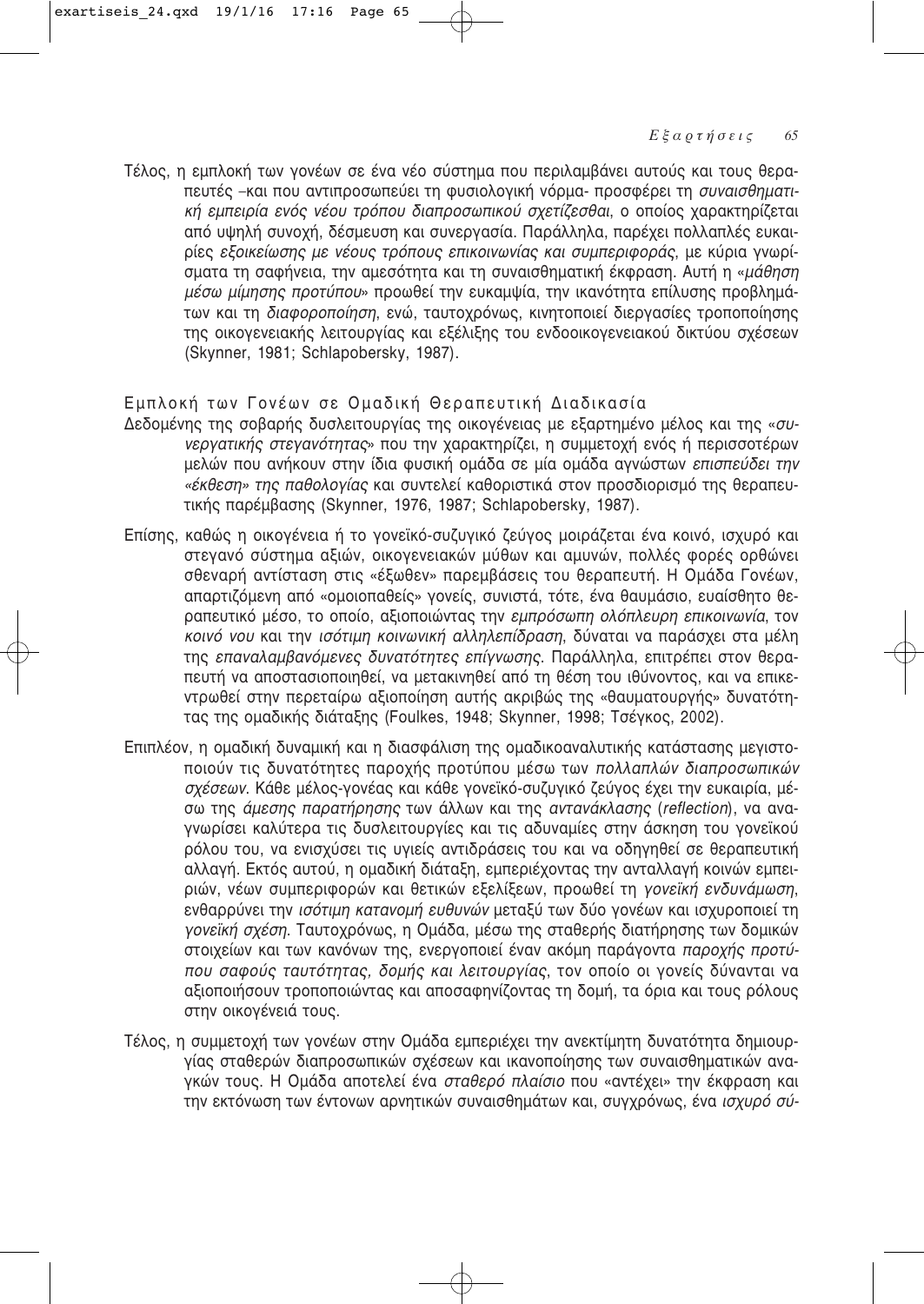$\sigma$ τημα που παρέχει την αίσθηση της δύναμης, της *στήριξης*, του γνήσιου *ενδιαφέρο-VTOC* Και της συνέχειας (Skynner 1981, 1998). Εκτός αυτού, η ομαδικοαναλυτική κατάσταση εξασφαλίζει την ενεργοποίηση συγκεκριμένων, σημαντικότατων για την επίτευξη της θεραπευτικής αλλαγής, θεραπευτικών παραγόντων, μεταξύ των οποίων συγκαταλένονται η *απενοχοποιητική προσέννιση του οικονενειακού δικτύου, η ανάδειξη της ετερότητας* –που προηγείται της θεραπείας του «παθολογικού»-, η διάκριση της *αιδούς* από την ενοχή και του *σθένους* από την ισχύ, η ενθάρρυνση του *χιούμορ* και η υπερίσχυση της *σχέσης* και της σύνθεσης έναντι της αποχής και της ανάλυσης (Τσέγκος, 2002; Τσέγκος & Συνεργάτες, 2007).

### Διαπιστώσεις

- Βάσει των ανωτέρω θεωρητικών δεδομένων, *συμπεραίνουμε* ότι, οι θεραπευτικές αρχές, οι θεραπευτικοί στόχοι και οι θεραπευτικοί παράγοντες της Ομαδικοαναλυτικής Προσέγγισης Θεραπείας Οικογένειας δύνανται να αξιοποιηθούν με τρόπο ουσιαστικό κατά τη συμμετοχή των γονέων χρηστών ψυχοδραστικών ουσιών στη θεραπευτική διαδικασία. Φαίνεται δε ότι, αυτοί ευοδώνονται ταχύτερα και αποτελεσματικότερα στην ομαδική διάταξη απ' ό,τι συμβαίνει στα πλαίσια συναντήσεων του γονεϊκού ζεύγους ή της οικονένειας με τον θεραπευτή, καθώς η Ομάδα αντιπαρέρχεται τις ποικίλες δυσκολίες που χαρακτηρίζουν τις ξεχωριστές συναντήσεις.
- Πιο συγκεκριμένα, διαπιστώνουμε ότι, η Ομάδα Γονέων Ομαδικοαναλυτικού τύπου, υπερβαίνοντας τις αρχικές διεργασίες ενημέρωσης, συμβουλευτικής και καθοδήγησης, συνιστά μία *θεραπευτική διαδικασία* που ανταποκρίνεται στα χαρακτηριστικά και τις αναγκαιότητες της οικογένειας χρηστών ψυχοδραστικών ουσιών. Αξιοποιώντας τα πλεονεκτήματα της ομαδικής διάταξης και της ομαδικοαναλυτικής κατάστασης, αλλά και συνδυάζοντας θεραπευτικά γνωρίσματα των ομάδων «αγνώστων» και των φυσικών ομάδων, απευθύνεται στο αποφασίζον γονεϊκό υποσύστημα, και συνεισφέρει με τρόπο ουσιαστικό και αποτελεσματικό στη συνολική αντιμετώπιση των ενδοοικογενειακών δυσλειτουργιών που συνδέονται με την εμφάνιση και τη διατήρηση της Τοξικοεξάρτησης. Τελικά, επιφέρει οφέλη τόσο στη θεραπεία του εξαρτημένου ατόμου όσο και στην «εξυγείανση» της οικογενειακής λειτουργίας και την προσωπική εξέλιξη κάθε οικογενειακού μέλους.
- Εν κατακλείδει, όπως αναφέρει και ο Skynner, η Ομάδα που περιλαμβάνει μέλη που διατηρούν οικείες σχέσεις και εκτός συνεδριών είναι μία Ομάδα δύσκολη και έντονη συναισθηματικά, που μπορεί να οδηγήσει τον θεραπευτή σε σύγχυση και απώλεια ελέγχου της κατάστασης. Ωστόσο, η ικανοποίηση που συνεπάγεται η αξιοποίηση ενός τόσο ευαίσθητου και δημιουργικού εργαλείου είναι η ανταμοιβή για την προσπάθεια που απαιτείται (Skynner, 1976).
- 3β. Παρατηρήσεις από τη Λειτουργία Ομάδων Γονέων σε Πλαίσιο Δημόσιου Φορέα Αντιμετώπισης της Τοξικοεξάρτησης

# Περιγραφή Οργανισμού Κατά των Ναρκωτικών

Ο Οργανισμός Κατά των Ναρκωτικών (ΟΚΑΝΑ) ιδρύθηκε με τον *Νόμο 2161/1993* και συνιστά αυτοδιοικούμενο νομικό πρόσωπο ιδιωτικού δικαίου υπό την εποπτεία του Υπουργείου Υγείας και Κοινωνικής Αλληλεγγύης. Σύμφωνα με τον *Νόμο 4139/2013 «περί εξαρτη*σιογόνων ουσιών και άλλες διατάξεις», σκοποί του ΟΚΑΝΑ είναι: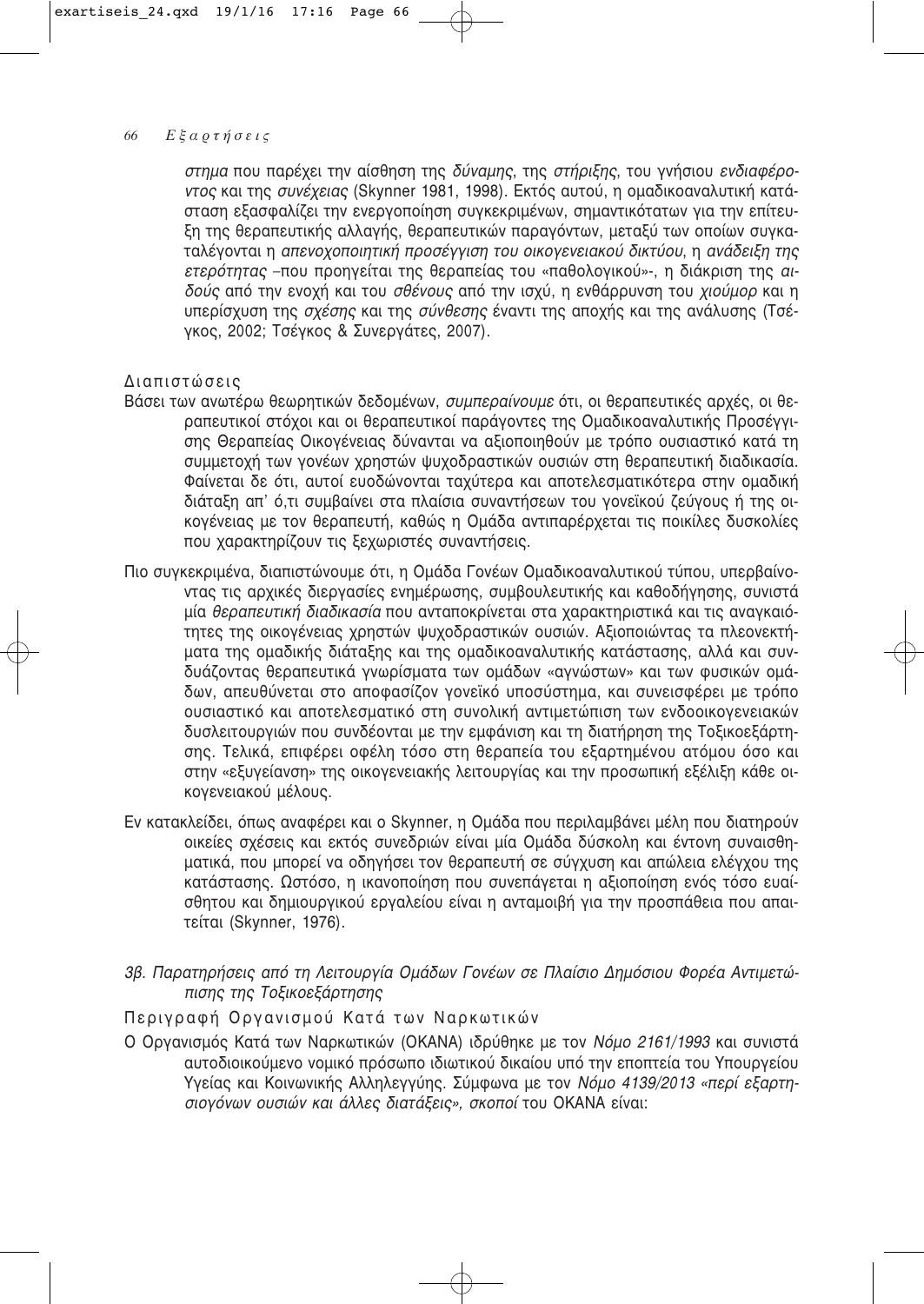- α) Η συμβολή στον σχεδιασμό, στην προώθηση και στην εφαρμογή εθνικής πολιτικής και προγραμμάτων για την πρόληψη της χρήσης και της διάδοσης των ψυχοδραστικών ουσιών, καθώς και στη θεραπεία, την επαγγελματική κατάρτιση και την κοινωνική επανένταξη των εξαρτημένων ατόμων.
- β) Η συμβολή στη μελέτη της εξάρτησης σε εθνικό επίπεδο, και η υποβολή προτάσεων για τη λήψη αναγκαίων μέτρων πρόληψης και αντιμετώπισης του προβλήματος.
- γ) Η έγκυρη ενημέρωση και ευαισθητοποίηση της κοινής γνώμης για τις συνέπειες από τη χρήση εξαρτησιογόνων ουσιών, καθώς και η ενθάρρυνση, ο συντονισμός και η εποπτεία κάθε ιδιωτικής πρωτοβουλίας που επιδιώκει συμμετοχή στην αντιμετώπιση του προβλήματος.
- δ) Η συνεργασία με σχετικούς εθνικούς, ευρωπαϊκούς και διεθνείς οργανισμούς και φορείς.
- Το δίκτυο υπηρεσιών που έχει αναπτύξει ο ΟΚΑΝΑ είναι πολυδιάστατο και περιλαμβάνει 75 Κέντρα Πρόληψης, 54 Μονάδες Υποκατάστασης, 6 «Στεγνά» Θεραπευτικά Προγράμματα, 2 Μονάδες Επανένταξης, 1 Εξειδικευμένο Κέντρο Κοινωνικής και Επαγγελματικής Ένταξης και 3 Υπηρεσίες Μείωσης Βλάβης.
- Η θεραπευτική προσέγγιση που εφαρμόζεται βασίζεται στη φαρμακευτική αντιμετώπιση της Εξάρτησης μέσω της Υποκατάστασης, ως μία εναλλακτική, και αποδεδειγμένα αποτελεσματική, παρέμβαση σε χρόνιους και βαρείς χρήστες οπιοειδών ουσιών που δεν ωφελούνται από τα «στεγνά» Θεραπευτικά Προγράμματα Απεξάρτησης. Βασικές αρχές που διέπουν τις θεραπευτικές υπηρεσίες είναι η αντίληψη της Τοξικοεξάρτησης, για πολλά εξαρτημένα άτομα, ως υποτροπιάζουσας ασθένειας, καθώς και η έμφαση στον περιορισμό της βλάβης που συνεπάγεται η χρήση τόσο για τα ίδια τα εξαρτημένα άτομα όσο και για το κοινωνικό σύνολο (ΟΚΑΝΑ, 2002, 2004, 2012, 2015 www.okana.gr).

# Περιγραφή Κέντρου Υποδοχής, Ενημέρωσης και Προσανατολισμού

Σύμφωνα με τον Εσωτερικό Κανονισμό Λειτουργίας του ΟΚΑΝΑ, τα Κέντρα Υποδοχής, Ενημέρωσης και Προσανατολισμού (Κ.Υ.Ε.Π.) αποτελούν Μονάδες Εφαρμογών που στοχεύουν στην ενημέρωση των χρηστών εξαρτησιογόνων ουσιών και των συγγενών τους για τις δυνατότητες που υφίστανται στην Ελλάδα αναφορικά με τη θεραπεία και την αντιμετώπιση των προβλημάτων των ασθενών, καθώς και στον προσανατολισμό των ενδιαφερομένων προς τις ενδεικνυόμενες Μονάδες Θεραπείας των διαφόρων Φορέων (ФЕК 1603, т.В'/30-10-2003).

- Το Κ.Υ.Ε.Π. που εδρεύει στην Αθήνα ξεκίνησε τη λειτουργία του το 2002 και στελεχώνεται από τον Υπεύθυνο, το διοικητικό προσωπικό και το θεραπευτικό προσωπικό.
- Από το 2008, στα πλαίσια του Κ.Υ.Ε.Π. λειτουργεί Πρόγραμμα Υποστήριξης Οικογένειας, το οποίο παρέχει συμβουλευτικές, εκπαιδευτικές και θεραπευτικές υπηρεσίες σε οικογένειες με ουσιοεξαρτημένα μέλη που είτε έχουν ενταχθεί στο Πρόγραμμα Υποκατάστασης του ΟΚΑΝΑ, είτε αναμένουν την ένταξή τους σε αυτό.

# Περιγραφή Ομάδων Γονέων

Στα πλαίσια του Προγράμματος Υποστήριξης Οικογένειας, από το 2008 λειτουργούν Ομάδες Γονέων με ενήλικα τέκνα εξαρτημένα από οπιοειδείς ουσίες.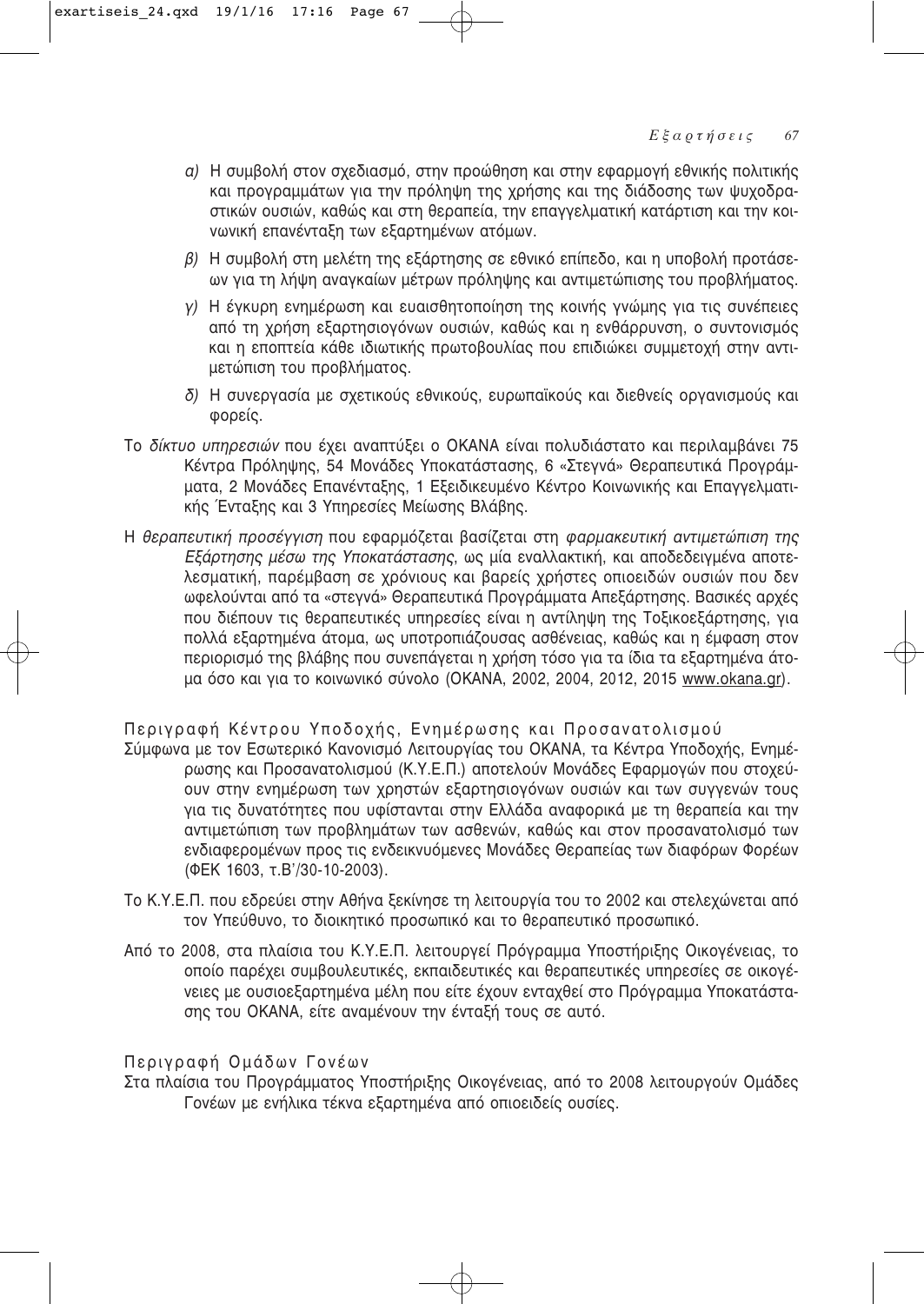Συνοπτικά, τα δομικά στοιχεία των Ομάδων περιλαμβάνουν τα εξής:

- ❖ Οι Ομάδες εδράζονται θεωρητικά στην Ομαδικοαναλυτική Προσέγγιση Θεραπείας Οικογένειας, ενώ συγχρόνως αξιοποιούν στοιχεία της Συστημικής και της Συμπεριφορικής Προσέννισης, καθώς και Τεχνικές Δράσης (π.χ. ανάνλυφο, ψυχόδραμα).
- Ως προς το μέγεθός τους ορίζονται ως μικρές ομάδες, ενώ η εναλλαγή των μελών είναι βραδεία. Οι συναντήσεις πραγματοποιούνται σε δεκαπενθήμερη συχνότητα και διαρκούν 1½ ώρα. Ημερομηνία ολοκλήρωσης των συναντήσεων των Ομάδων δεν ορίζεται.
- Οι κανόνες που διέπουν τη λειτουργία των Ομάδων περιλαμβάνουν την τήρηση συνέπειας και εχεμύθειας, και την απαγόρευση σωματικής και λεκτικής βίας ή συμμετοχής υπό την επήρεια αλκοόλ ή άλλων ουσιών.
- Η θεραπευτική διεργασία επικεντρώνεται στο «εδώ και τώρα», αξιοποιεί την ελευθέρως ρέουσα συζήτηση και αναδεικνύει την Ομάδα ως κύριο θεραπευτικό εργαλείο. Επίσης, εστιάζεται στα υγιή χαρακτηριστικά των ατόμων και των συστημάτων που αυτά εκπροσωπούν, στοχεύοντας στην ανάδειξη και την ενδυνάμωσή τους.

Επιμέρους στόχοι των Ομάδων είναι:

- ❖ Η ενθάρρυνση δημιουργίας ενός σταθερού πλαισίου αμοιβαίας εμπιστοσύνης, ασφάλειας, συνοχής και υποστήριξης.
- Η συζήτηση και ανταλλαγή εμπειριών για θέματα που σχετίζονται με την τοξικοεξάρτηση και την απεξάρτηση.
- ❖ Η ανάδειξη προβλημάτων και δυσκολιών, και η αναζήτηση εναλλακτικών λύσεων.
- Η ενδυνάμωση και κινητοποίηση για ανάληψη ατομικής ευθύνης και δραστηριοποίησης, καθώς και η ευαισθητοποίηση για την αναγκαιότητα της γονεϊκής εμπλοκής στη θεραπευτική διαδικασία.
- ♦ Η έκφραση και η αποφόρτιση των γονεϊκών δυσφορικών συναισθημάτων ως προς τη χρήση.
- ◆ Η τροποποίηση των δυσλειτουργικών γονεϊκών στάσεων ως προς τη χρήση.
- Η διαμόρφωση θετικών όσο και ρεαλιστικών γονεϊκών προσδοκιών.
- ♦ Η αποσαφήνιση της οικογενειακής δομής ισχύος, καθώς και η αναζήτηση και τροποποίηση των δυσλειτουργιών.
- Η εξοικείωση με την σαφή και αυθόρμητη επικοινωνία.
- Η εκπαίδευση σε νέους τρόπους συμπεριφοράς.
- Η ενθάρρυνση της προσωπικής διαφοροποίησης.
- Η ενίσχυση μιας πιο θετικής, αισιόδοξης και προσεταιριστικής στάσης ζωής.
- Η αποκωδικοποίηση της συμπτωματικής εξαρτητικής συμπεριφοράς και η κατανόησή της εντός του οικογενειακού πλαισίου στο οποίο διατηρείται.
- ❖ Η διαμόρφωση και σταθεροποίηση συνθηκών αποδυνάμωσης του συμπτώματος της εξάρτησης.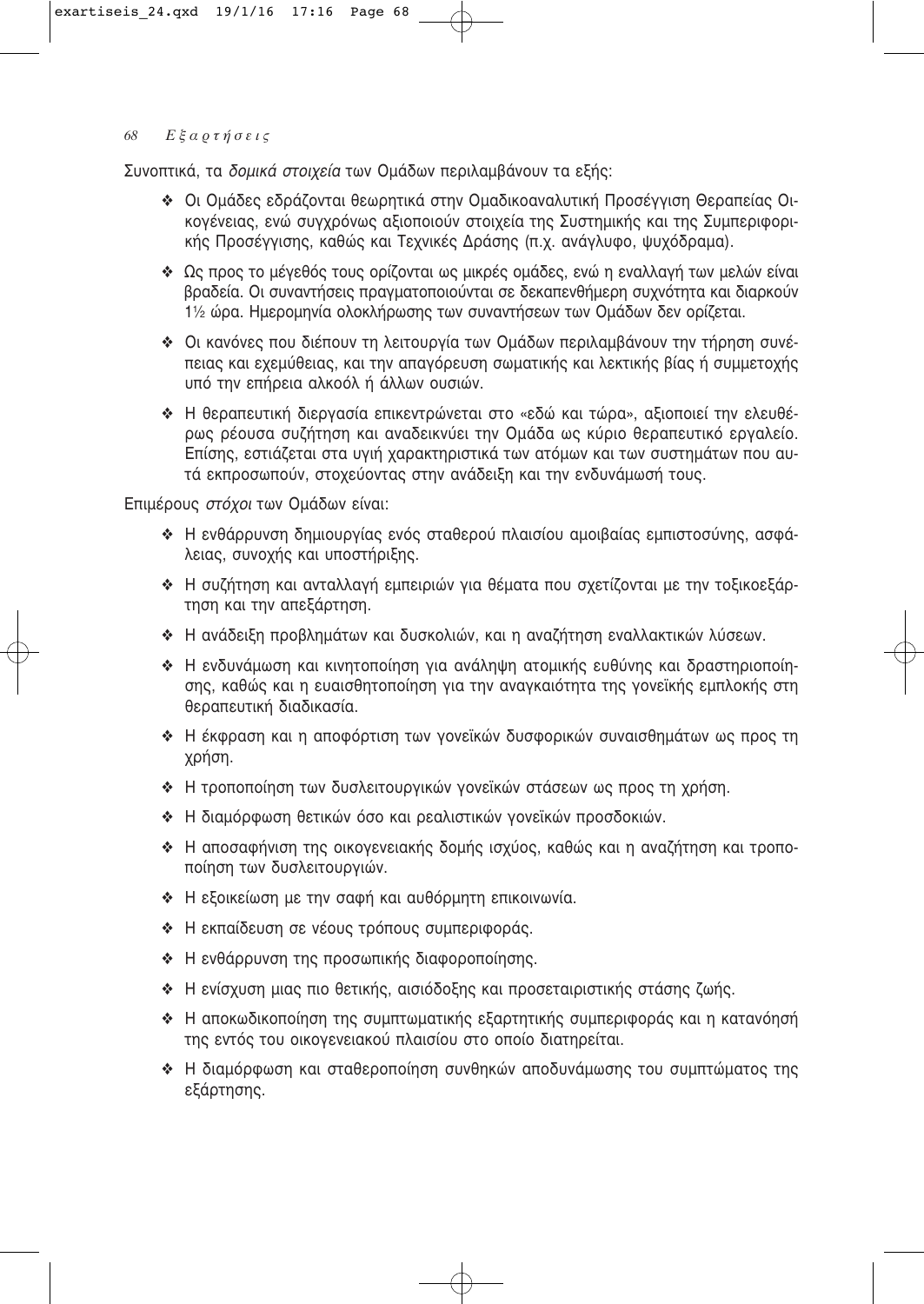- Ο συντονισμός των Ομάδων, καθώς και των υπολοίπων Δράσεων του Προγράμματος, πραγματοποιείται από 2 Θεραπεύτριες Οικογένειες (μία εκ των οποίων είναι η γράφουσα) με μεταπτυχιακή εκπαίδευση στην Ομαδικοαναλυτική Θεραπεία Οικογένειας και στη Συστημική Θεραπεία.
- Η επταετής εμπειρία από τη συγκεκριμένη κλινική εφαρμογή των βασικών αρχών της Ομαδικοαναλυτικής Προσέγγισης Θεραπείας Οικογένειας σε ένα πλαίσιο αντιμετώπισης της Τοξικοεξάρτησης, μας έδωσε την ευκαιρία να συγκεντρώσουμε πλήθος πληροφοριών και στοιχείων, όπως αυτά αποτυπώνονται στα αρχεία των Οικογενειακών Ιστορικών των μελών, στα Ημερολόγια συναντήσεων των Ομάδων, και στο υλικό (βιωματικές ασκήσεις - καταγραφές μελών) των Ομάδων. Έτσι, διαμορφώθηκε η δυνατότητα διατύπωσης ποικίλων *παρατηρήσεων*, με κυριότερες τις κατωτέρω:
	- ❖ Οι διαδικασίες εμπλοκής και συγκράτησης των γονέων σε μία μακρόχρονη θεραπευτική ομαδική διεργασία αποτελούν ένα απαιτητικό και δυσχερές στάδιο, το οποίο συνδέεται τόσο με χαρακτηριστικά του ΟΚΑΝΑ (εξελισσόμενος οργανισμός, που επικεντρώνεται στη φαρμακευτική –ιατροκεντρική- αντιμετώπιση της Εξάρτησης) (Sheehan & Owen, 1999; Preston & Bennett, 2003), όσο και με γνωρίσματα των οικογενειών με εξαρτημένα μέλη (απροθυμία και αντίσταση στη θεραπεία, χαμηλό κίνητρο για αλλαyn) (Stanton et al., 1982; Kaufman & Reoux, 1991; Mercado, 2000; Austin, Macgowan & Wanger, 2005; Gruber & Taylor, 2006).
- Ενδεικτικά, στις Ομάδες Γονέων συναντάμε με μεγάλη συχνότητα: αιφνίδια διακοπή συμμετοχής μετά τις αρχικές συναντήσεις, ισχυρή αμφισβήτηση της θεραπευτικής αποτελεσματικότητας του ΟΚΑΝΑ ή και των Θεραπευτικών Προγραμμάτων γενικότερα, αίσθημα κόπωσης, ματαίωσης ή θυμού λόγω των αλλεπάλληλων «άκαρπων» συμμετοχών σε Ομάδες Γονέων άλλων Προγραμμάτων, επίμονη απροθυμία διατάραξης της δεδομένης οικογενειακής ισορροπίας, σθεναρή άρνηση θεραπευτικής ενασχόλησης με σοβαρά προσωπικά ή συζυγικά προβλήματα που υποβόσκουν και καλύπτονται από την εξάρτηση.
	- ◆ Τα χαρακτηριστικά των οικογενειών που συμμετέχουν στις Ομάδες συνάδουν με τα γε-VΙΚότερα χαρακτηριστικά των οικογενειών που περιλαμβάνουν εξαρτημένα μέλη, όπως αυτά περινράφονται στη διεθνή βιβλιονραφία (Chatlos, 1991; Mercado, 2000; Barrett & Turner, 2006; Gruber & Taylor, 2006; Ruiz, Strain & Langrod, 2007). Παράλληλα, συνδέονται και με το γεγονός ότι, τα Προγράμματα του ΟΚΑΝΑ απευθύνονται κυρίως σε βαρείς και χρόνιους χρήστες οπιοειδών ουσιών (OKANA, 2002, 2004).
- Επιγραμματικά, στις οικογένειες που τα μέλη των Ομάδων εκπροσωπούν, συναντάμε με εντυπωσιακή συχνότητα όλα τα δυναμικά χαρακτηριστικά (σοβαρές δυσλειτουργίες γονεϊκού ζεύγους, συμμαχίες γονέα-τέκνου, συγχωνεύσεις και αντιστροφές ρόλων, παγιώσεις συμπεριφορών και σχέσεων, μυστικά, ανεπίλυτα πένθη, αρνητική επικοινωνία, συναισθηματική αποστασιοποίηση, κοινωνική απομόνωση, ψυχοπαθολογία), ενώ σπανιότερα εντοπίζονται δημογραφικοί και ειδικοί παράγοντες που φαίνεται να συνδέονται με την Εξάρτηση (κοινωνικοοικονομική και εκπαιδευτική μειονεξία, γονική ανοχή προς τη χρήση).
	- ❖ Οι συγκεκριμένες Ομάδες, παρά τις προαναφερθείσες δυσκολίες που συναντούν, αλλά και πέραν των παρεκκλίσεων τους από μία τυπική Ομαδικοαναλυτική Ομάδα Γονέων, λόγω της ομογένειας του παρουσιαζόμενου προβλήματος, της συχνής συμμετοχής ενός μόνο γονέα, κ.ά., επιτυγχάνουν να ενσωματώνουν τις κύριες αρχές της προ-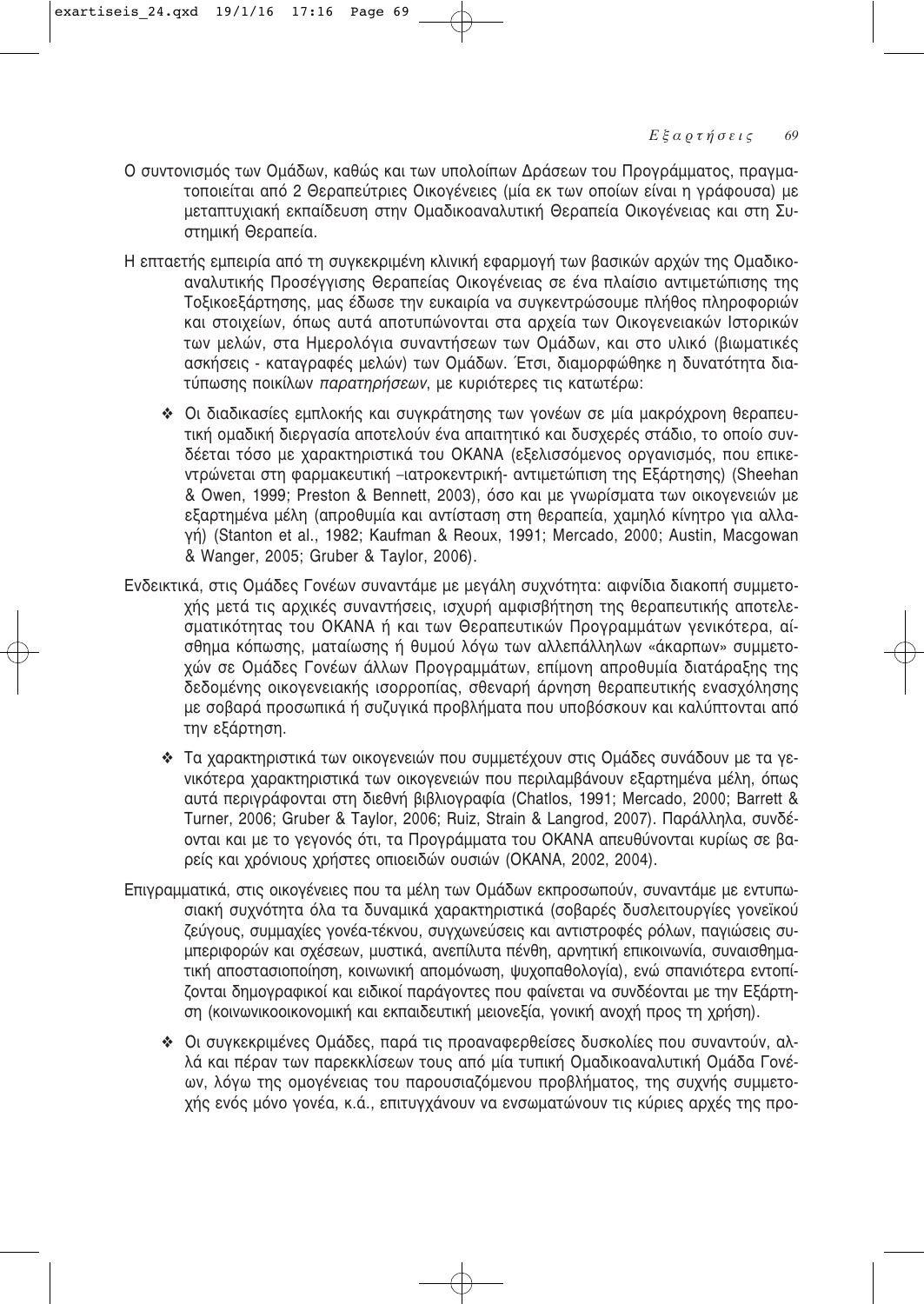σέγγισης, να ενεργοποιούν τους θεραπευτικούς της παράγοντες και να προσανατολίζονται προς τους κύριους θεραπευτικούς της στόχους, αποδεικνύοντας την ευελιξία εφαρμογής της Ομαδικοαναλυτικής προσέγγισης αλλά και συνάδοντας με την κλινική αναγκαιότητα προσαρμογής της θεραπευτικής μεθόδου στις ανάγκες των θεραπευομένων (Stanton, Todd & Associates, 1982; Kaufman, 1989; Meyers, et al., 2002; Austin, Macgowan & Wanger, 2005).

- Ενδεικτικά, μέσω των δομικών στοιχείων των Ομάδων και των ποικίλων θεραπευτικών παρεμβάσεων, αλλά και αναλογικά με το διάστημα συμμετοχής, τα μέλη βιώνουν τη σημασία και τα οφέλη της σταθερής ομαδικής δομής, της διαπροσωπικής αλληλεπίδρασης, επικοινωνίας και εγγύτητας, και της πίστης στα υγιή χαρακτηριστικά και τις δυνατότητες εξέλιξής τους, προετοιμάζοντας σταδιακά, και κατόπιν επιχειρώντας, τη μεταφορά αυτής της βιωματικής γνώσης και εμπειρίας στην οικογένειά τους.
	- ❖ Μέσω της δράσης των κατά Foulkes και Skynner ομαδικοαναλυτικών θεραπευτικών παρανόντων, καθώς και των κατά Yalom ομαδικών θεραπευτικών παρανόντων, οι Ομάδες επιτυγχάνουν οφέλη για τα μέλη τους και τις οικογένειες που αυτά εκπροσωπούν (Foulkes & Anthony, 1957; Foulkes, 1964; Skynner, 1981, 1998; Yalom, 1995). Πιο συγκεκριμένα, η *Οικουμενικότητα, η Μετάδοση Πληροφοριών,* ο *Αλτρουϊσμός και* η *Ομαδική Συνοχή* συντελούν, αρχικώς, στη διαμόρφωση ενός αμοιβαίου πυρήνα ενδιαφέροντος, που ενισχύει τη συγκράτηση των μελών στην Ομάδα, και αφυπνίζει συναισθήματα οικειότητας, εμπιστοσύνης, ταύτισης και ανακούφισης. Ακολούθως, ενεργοποιούνται διεργασίες ανοικτής επικοινωνίας και συναισθηματικής έκφρασης (θετι-Κών, αμφίσημων και δυσφορικών συναισθημάτων), που άρουν την επικέντρωση από τα ατομικά προβλήματα και τις τάσεις εσωστρέφειας και απομόνωσης. Έτσι, σταδιακά εγκαθίσταται ένα σταθερό και ισχυρό *Σύστημα Δομής και Στήριξης (*λειτουργία της Ομάδας ως εμπεριέχων χώρος), το οποίο προωθεί τη Διαπροσωπική Μάθηση και αξιοποιεί τα φαινόμενα της *Συνήχησης*, της Αλυσίδας και του Καθρεπτίσματος, καθώς και τη δύναμη του *Κοινού Νοός* και της συναισθηματικής εμπειρίας, αναδεικνύοντας τα υγιή στοιχεία των μελών. Παράλληλα, ευοδώνεται η *Κάθαρση* και η *Ενστάλλαξη Ελπί*δας και αναδύονται οι Υπαρξιακοί Παράγοντες, με αποτέλεσμα τα μέλη να ενδυναμώvονται, να διαφοροποιούνται και να εξοικειώνονται ακόμη περισσότερο με νέους τρόπους επικοινωνείν και σχετίζεσθαι, οι οποίοι, συνδιαλεγόμενοι με τις εμπειρίες των ενδοοικογενεικών σχέσεων και των κοινωνικών συναναστροφών τους, εμπλουτίζονται και τροποποιούνται αμοιβαίως.
	- ❖ Πέραν όλων αυτών των σημαντικών παραγόντων, πιστεύουμε ότι, τα μέλη αυτών των ταλαιπωρημένων, απομονωμένων και αντιστεκόμενων οικογενειών παραμένουν στις Ομάδες και εξελίσσουν συνεχώς τις διεργασίες τους, για έναν ακόμη κύριο λόγο. Πρόκειται για το γνήσιο ανθρώπινο *Ενδιαφέρον*, το οποίο ενσταλλάχθηκε από την πρώτη στιγμή στην κουλτούρα των Ομάδων μέσω του ρόλου των συντονιστών, διευκολύνοντας σημαντικά την εξέλιξη όλων των επομένων φάσεων. Ο παράγοντας αυτός, συνδεόμενος άμεσα με τον κατά Skynner παράνοντα του *Συστήματος Αξιών*, προτρέπει τα μέλη να πιστέψουν και πάλι στον άνθρωπο και στη δύναμη αυτού, και να αναπληρώσουν την εξαντλημένη ενέργειά τους μέσω μιας αμοιβαίας και ωφέλιμης αυθεντικής συναισθηματικής συναλλαγής (Skynner, 1981, 1998; Τσέγκος, 2002).
	- ❖ Τέλος, οι συνκεκριμένες Ομάδες, συνιστούν μία *θεραπευτική παρέμβαση* που απευθύνεται σε γονείς, η οποία καταφέρνει να ενεργοποιεί πλείστους θεραπευτικούς παρά-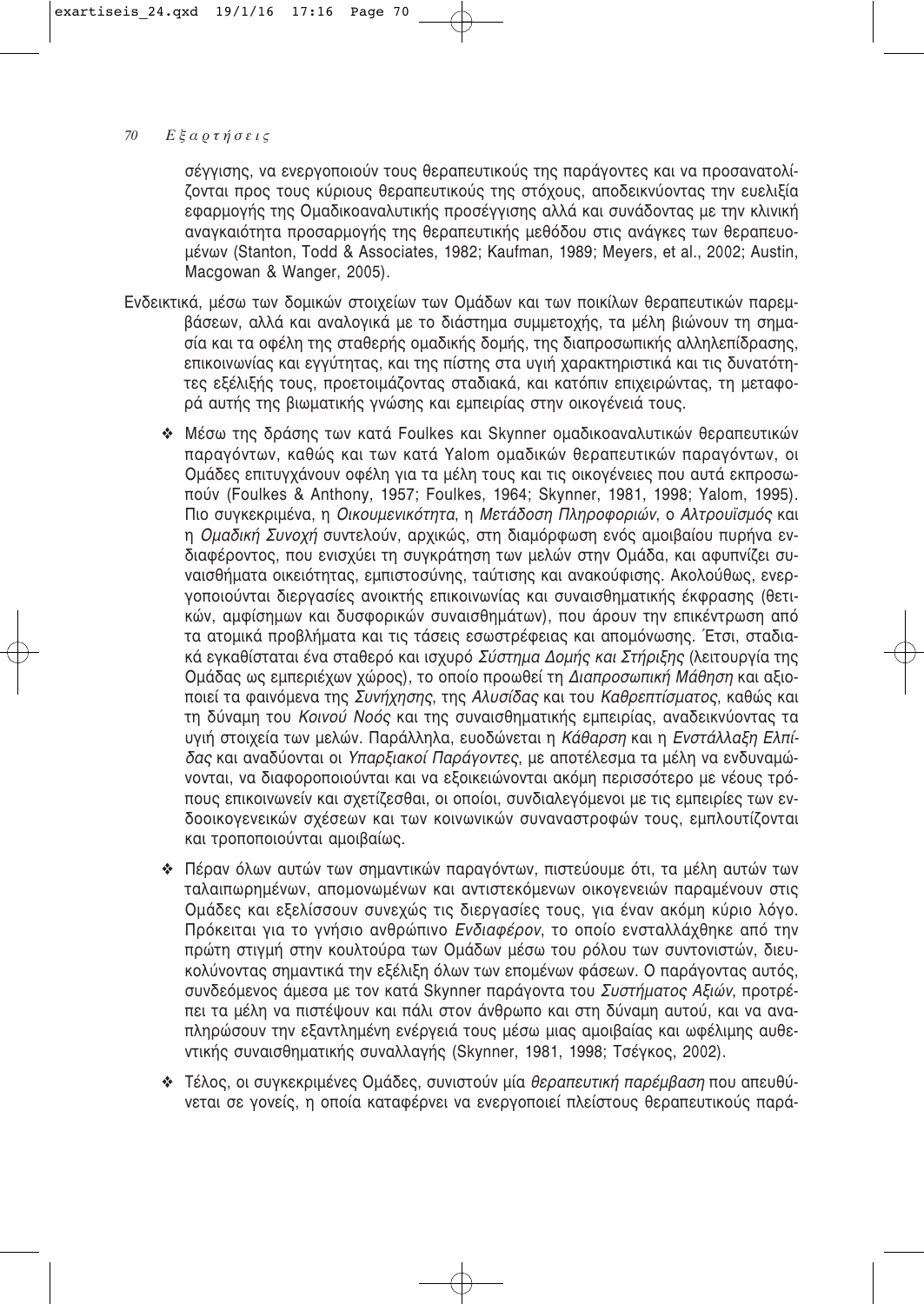γοντες και να επιτυγχάνει αλλαγές και θετικές εξελίξεις των μελών της, επιφέροντας, έτσι, βελτιώσεις στις δυσλειτουργικές οικογενειακές διεργασίες, με άμεσο και ορατό αποτέλεσμα στη συνολική προσπάθεια αντιμετώπισης της Τοξικοεξάρτησης.

## ∑ҮМПЕРА∑МА

exartiseis 24.qxd 19/1/16 17:16 Page

- Η θεωρητική μελέτη σε συνδυασμό με την κλινική εμπειρία, συγκλίνουν στην τεκμηρίωση της αρχικής μας υπόθεσης ότι, η Ομαδικοαναλυτική Προσέγγιση Θεραπείας Οικογένειας δύναται να εφαρμοσθεί στο πλαίσιο της Θεραπείας Απεξάρτησης και να αξιοποιηθεί με τρόπο εύκαμπτο και αποτελεσματικό.
- Προκειμένου να αποδειχθεί η αποτελεσματικότητά της με τρόπο περισσότερο εμπεριστατωμένο και τεκμηριωμένο, θα χρειασθεί να πραγματοποιηθούν περεταίρω μελέτες μέσω ερωτηματολογίων (αντιλήψεων, στάσεων, τρόπων αντιμετώπισης, κ.ά.) ή άλλων ψυχολογικών δοκιμασιών επικεντρωμένων στις παραμέτρους της προσωπικότητας, με σκοπό να εντοπισθούν οι ειδικοί τομείς επίδρασης της μεθόδου.

### *Βιβλιο*γραφία

- ALBANESE M.S. & KHANTZIAN E.J. (2002) Self-Medication Theory and Modified Dynamic Group Therapy. In BROOK D.W. & SPITZ H.I. (eds.) (2002) The Group Therapy of Substance Abuse. New York: The Haworth Press.
- ALLEN C. (2007) Crime, Drugs and Social Theory: A Phenomenological Approach. Hampshire: Ashgate Publishing Ltd.
- ΑΝΔΡΟΥΛΑΚΗ Δ. & ΖΕΡΒΟΥ Χ. (2005) Παρεμβάσεις σε Πληθυσμό Περιστασιακών Χρηστών και στις Οικογένειές τους. Το Δίκτυο Έγκαιρης Παρέμβασης «ΠΛΕΥΣΗ» και η Σύνδεσή του με την Πρωτογενή Πρόληψη. Πρακτικά 6<sup>ης</sup> Πανελλαδικής Συνάντησης Φορέων Πρόληψης της Χρήσης Εξαρτησιογόνων Ουσιών. Διοργάνωση: Πανελλαδικό Δίκτυο Φορέων Πρόληψης της Χρήσης Εξαρτησιογόνων Ουσιών – Τομέας Πρόληψης ΚΕ.ΘΕ.Α., με την υποστήριξη του Ο.ΚΑ.ΝΑ. Λάρισα: 9-12/11/2005.
- APONTE H.J. & VANDEUSEN J.M. (1981) Structural Family Therapy. In GURMAN A.S. & KNISKERN D.P. (eds.) (1981) Handbook of Family Therapy (vol.1). New York: Brunner/Mazel.
- ARMSTRONG K.L. 2004. Family Therapy Theory Applied in a Group Setting. The Family Issues Group. The Family Journal, 12: 392-395.
- ASHERY R.S., ROBERTSON E.B. & KUMPFER K.L. (eds.) (2000) Drug Abuse Prevention through Family Interventions. U.S. Department of Health and Human Services. National Institutes of Health.
- AUSTIN A.M., MACGOWAN M.J. & WANGER E.F. (2005) Effective Family-Based Interventions for Adolescents with Substance Use Problems. A Systematic Review. Research on Social Work Practice, 15: 67-83.
- BARRETT A.E. & TURNER R.J. (2006) Family Structure and Substance Use Problems in Adolescence and Early Adulthood: Examining Explanations for the Relationship. Addiction, 101: 109-120.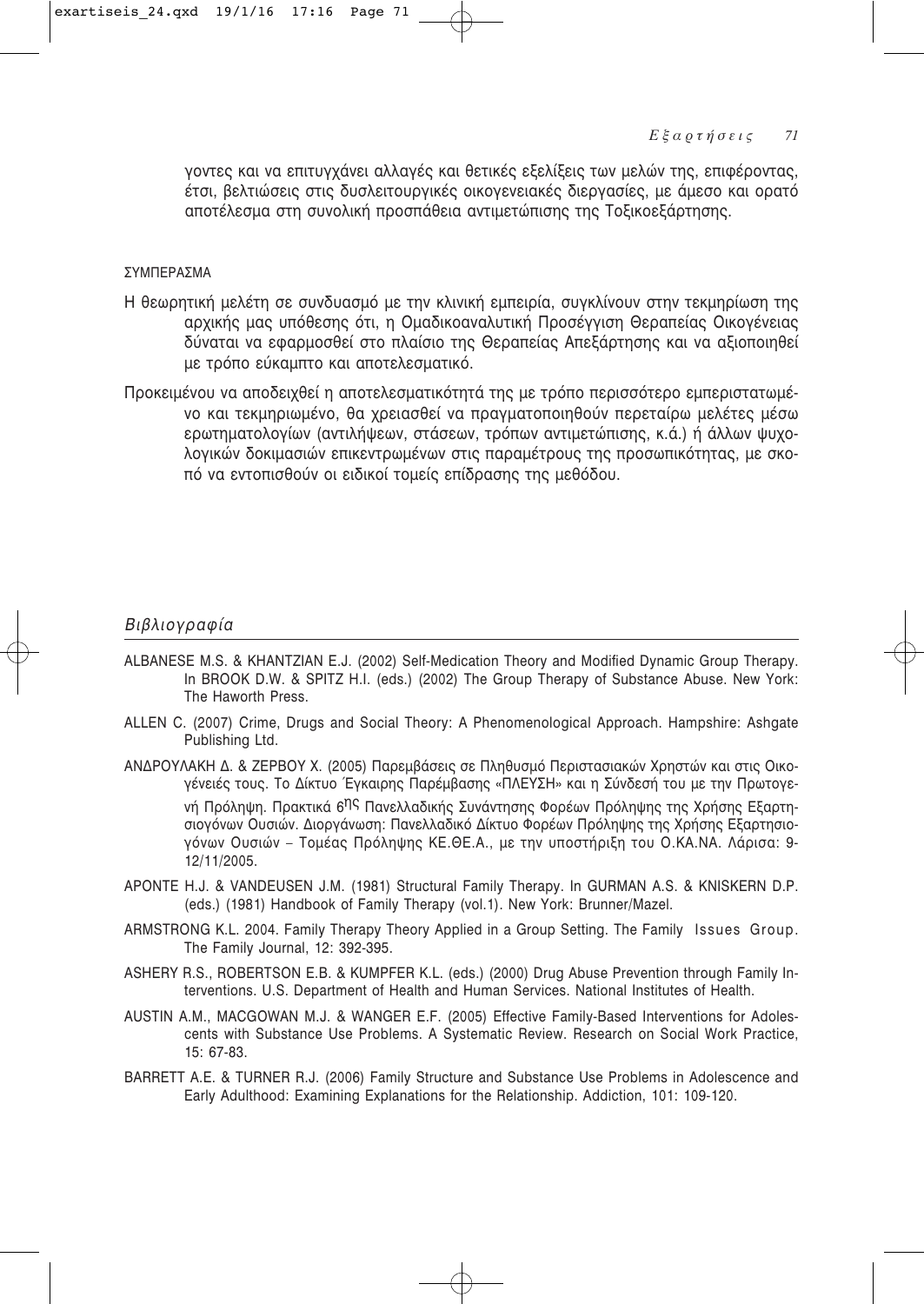- 72 Εξαρτήσεις
- BARTON C. & ALEXANDER J.F. (1981) Functional Family Therapy. In GURMAN A.S. & KNISKERN D.P. (eds.) (1981) Handbook of Family Therapy (vol.1). New York: Brunner/Mazel.

BERGERET J. (1999) Τοξικοεξάρτηση και Προσωπικότητα. Αθήνα: Εκδ. Ελληνικά Γράμματα.

- BROOK D.W. & SPITZ H.I. (eds.) (2002) The Group Therapy of Substance Abuse. New York: The Haworth Press.
- ΓΕΩΡΓΑΚΑΣ Π. (2003) Εξαρτημένοι Γονείς και Παιδιά. Τετράδια Ψυχιατρικής, 82: 18-82.
- CHATLOS C.J. (1991) Adolescent Drug and Alcohol Addiction: Diagnosis and Assessment. In MILLER N.S. (ed.) (1991) Comprehensive Handbook of Drug and Alcohol Addiction. New York: Marcel Dekker.
- DALEY D.C. & MARLATT A.G. (2004) Relapse Prevention. In LOWINSON J.H., RUIZ P., MILLMAN R.B. & LANGROD J.G. (eds.) (2004) Substance Abuse: A Comprehensive Textbook (4th edition). Philadelphia: Lippincott Williams & Wilkins.
- DE LEON G (2000) The Therapeutic Community: Theory, Model and Method. New York: Springer Publishing Company.
- DEGLI STEFANI M. (2006) Speak to the Mother to Understand her Son. An Hypothesis of Intervention with Drug-Addicted Patients. Group Analysis, 39: 121-132.
- DEGLI STEFANI M. & CIBIN M. (2000) Institutional Experiences in Psychotherapy with Drug-Addicted Patients and their Families: Substance, Drug and Group in the Opiate-Dependence Dynamic. Group Analysis, 33: 289-294.
- DENNING P. (2004) Practicing Harm Reduction Psychotherapy. An Alternative Approach to Addictions. New York: Guilford Press.
- EVANS K. & SULLIVAN M.J. (2000) Dual Diagnosis: Counseling the Mentally III Substance Abuser. New York: Guilford Press.
- ΖΩΤΟΥ Σ. & ΚΟΠΑΚΑΚΗ Μ. (2005) Χρήση Ουσιών στην Εφηβεία: Παράγοντας Φύλο και Οικογενειακό Ιστορικό. Μία Διαχρονική Μελέτη στον Πληθυσμό των Εφήβων Χρηστών που Προσέγγισαν το Δ.Υ. ΣΤΡΟΦΗ κατά τα έτη 2001-2004. Εξαρτήσεις, 8: 24-40.
- FALS-STEWART W., O'FARRELL T.J. & BIRCHLER G.R. (2006) Family Therapy Techniques. In ROTGERS F., MORGENSTERN J. & WALTERS S.T. (eds.) (2006) Treating Substance Abuse Handbook. Philadelphia: Lippincott Williams & Wilkins.
- FOULKES S.H. (1948) Introduction to Group Analytic Psychotherapy. London: Maresfield Reprints, 1984.
- FOULKES S.H. (1964) Therapeutic Group Analysis. London: Maresfield Reprints, 1984.
- FOULKES S.H. (1975) Group-Analytic Psychotherapy. Method and Principles. London: Maresfield Library. 1986.
- FOULKES S.H. (2003) The Issue. In FOULKES S.H. & PRINCE G.S. (eds.) Psychiatry in a Changing Society (reprinted edition). London: Routledge.
- FOULKES S.H. & ANTHONY E.J. (1957) Group Psychotherapy. The Psychoanalytic Approach. London: Maresfield Reprints, 1984.
- FRIEDMAN A.S. (1985) Family Factors and the Family Role in Treatment for Adolescent Drug Abuse. In FRIEDMAN A.S. & BESCHNER G.M. (eds.) (1985) Treatment Services for Adolescent Substance Abusers. Rockville: DIANE Publishing.
- GALANTER M. (2002) Network Therapy. In BROOK D.W. & SPITZ H.I. (eds.) (2002) The Group Therapy of Substance Abuse. New York: The Haworth Press.
- GALANTER M. (2008) Network Therapy. In GALANTER M. & KLEBER H.D. (eds.) (2008) The American Publishing Textbook of Substance Abuse Treatment (4th ed.). Washington: American Psychiatric Publishing, Inc.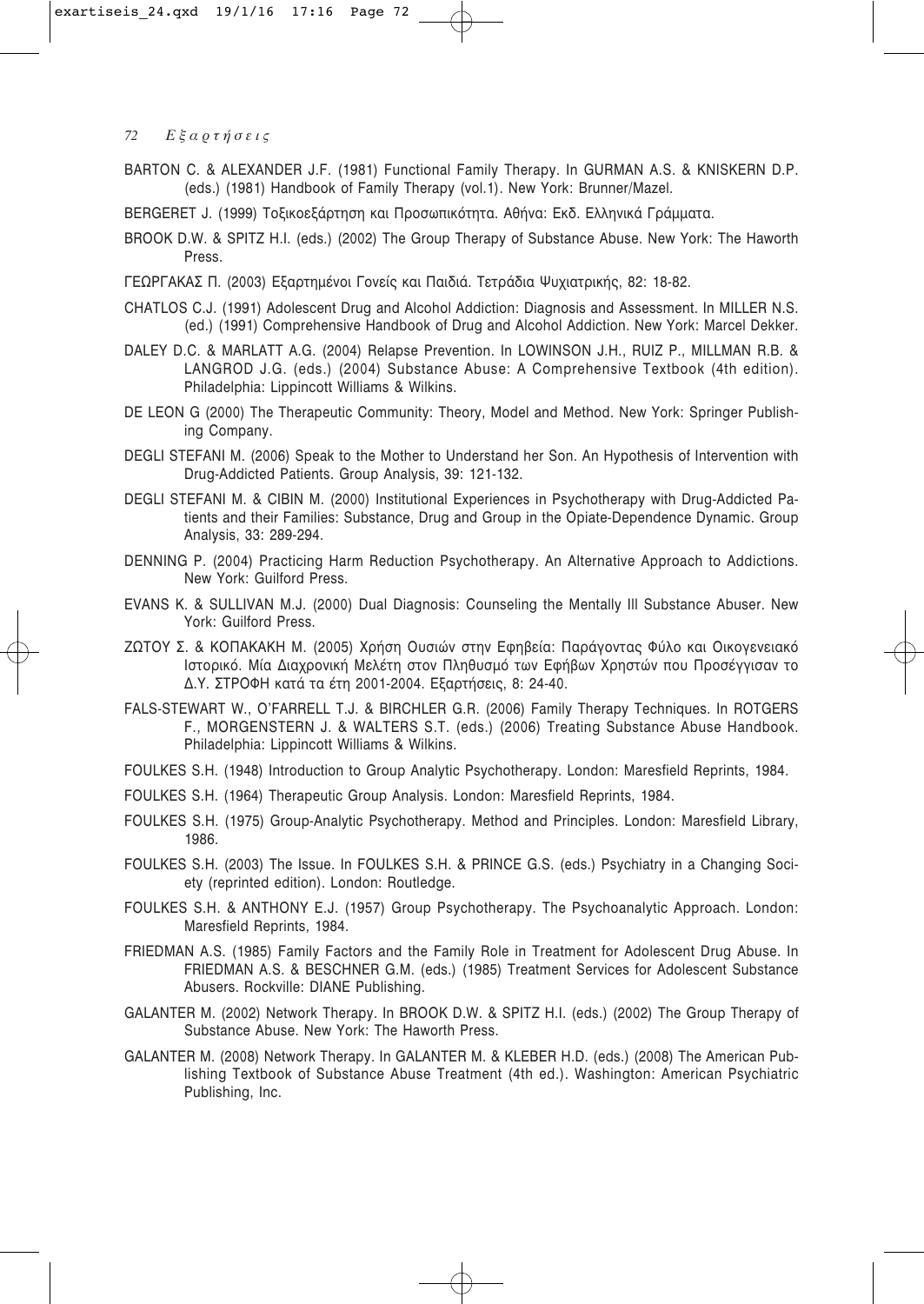- GALANTER M. & KLEBER H.D. (eds.) (2008) The American Publishing Textbook of Substance Abuse Treatment (4th edition). Washington: American Psychiatric Publishing, Inc.
- GALIZIO M. & MAISTO S.A. (1985) Towards a Biopsychosocial Theory of Substance Abuse. In GALIZIO M. & MAISTO S.A. (eds.) (1985) Determinants of Substance Abuse. Biological, Psychological and Environmental Factors. New York: Plenum Press.
- GLIDDEN-TRACEY C. (2005) Counseling and Therapy with Clients who Abuse Alcohol and other Drugs. London: Routledge.
- GRUBER K.J. & TAYLOR M.F. (2006) A Family Perspective for Substance Abuse: Implications from the Literature. In STRAUSSNER S.L.A. & FEWELL C.H. (eds.) (2006) Impact of Substance Abuse on Children and Families: Research and Practice Implications. New York: The Haworth Press.
- HANSON G.R., VENTURELLI P.J. & FLECKENSTEIN A.E. (2005) Drugs and Society (9th edition). Boston: Jones & Barlett Publishers.
- HENDRICKSON E.L., SCHMAL M.S. & EKLEBBERY S.C. (2004) Treating Co-Occuring Disorders. A Handbook for Mental Health and Substance Abuse Professionals. New York: The Haworth Press.
- HESSELBROCK M.N., HESSELBROCK V.M. & EPSTEIN E.E. (1999) Theories of Etiology of Alcohol and Other Drug Use Disorders. In McCRADY B.S. & EPSTEIN E.E. (eds.) (1999) Addictions. A Comprehensive Guidebook. New York: Oxford University Press.
- JOHNSON B.D. & COLUB A. (2004) Sociocultural Issues. In LOWINSON J.H., RUIZ P., MILLMAN R.B. & LANGROD J.G. (eds.) (2004) Substance Abuse: A Comprehensive Textbook (4th edition). Philadelphia: Lippincott Williams & Wilkins.
- KAUFMAN E. (1989) Family Therapy: A Treatment Approach with Substance Abusers in Inpatient and Residential Facilities. In EINSTEIN S. (ed.) (1989) Drug and Alcohol Use: Issues and Factors (2nd ed.). New York: Springer Publishing Company.
- KAUFMAN E. & REOUX J.P. (1991) The Family in Drug and Alcohol Addiction. In MILLER N.S. (ed.) (1991) Comprehensive Handbook of Drug and Alcohol Addiction. New York: Marcel Dekker.
- KHANTZIAN E.J., DODEW L. & BREHM N.M. (2004) Psychodynamics. In LOWINSON J.H., RUIZ P., MILL-MAN R.B. & LANGROD J.G. (eds.) (2004) Abuse: A Comprehensive Textbook (4th ed.) Philadelphia: Lippincott Williams & Wilkins.
- KUMPFER K.L., OLDS D.L., ALEXANDER J.F., ZUCKER R.A. & GARY L.E. (1998) Family Etiology of Youth Problems. In ASHERY R.S., ROBERTSON E.B. & KUMPFER K.L. (eds.) (2000) Drug Abuse Prevention through Family Interventions. U.S. Department of Health and Human Services. National Institutes of Health.
- ΚΥΡΙΑΚΙΔΗΣ Σ. (2007) Χρήση Ψυχοτρόπων Ουσιών Νεαρών Παραβατών και των Οικογενειών τους και Αντιλήψεις Γονικής Φροντίδας και Προστασίας. Εξαρτήσεις, 11: 24-32.
- ΛΑΪΝΑΣ Σ. (2007) Κριτική Αποτίμηση της Αυτοβοήθειας στην Εξάρτηση. Κοινωνία & Ψυχική Υγεία, 6: 65-73.
- LANDRY J.M. (1997) Overview of Addiction Treatment Effectiveness. U.S. Department of Health and Human Services.
- LEVIN J.D., CULKIN J. & PERROTTO R.S. (2001) Introduction to Chemical Dependency Counseling. New York: Rowman & Littlefield.
- ΛΙΑΠΠΑΣ Ι.Α., ΘΕΟΔΩΡΟΠΟΥΛΟΣ Π.Γ., ΠΑΠΑΡΡΗΓΟΠΟΥΛΟΣ Θ. & ΣΟΛΔΑΤΟΣ Κ.Ρ. (2007) Αυτοκτονική Συμπεριφορά και Ουσιοεξάρτηση. Εξαρτήσεις, 11: 43-52.
- LIDDLE H.A. & ROWE C.L. (2002) Multi dimensional Family Therapy for Adolescent Drug Abuse: Making the Case for the Developmental-Contextual, Family-Based Intervention. In BROOK D.W. & SPITZ H.I. (eds.) (2002) The Group Therapy of Substance Abuse. New York: The Haworth Press.
- LIEBERMAN M.A. & HUMPHREYS K. (2002) Self-Help Groups and Substance Abuse: An Examination of Al-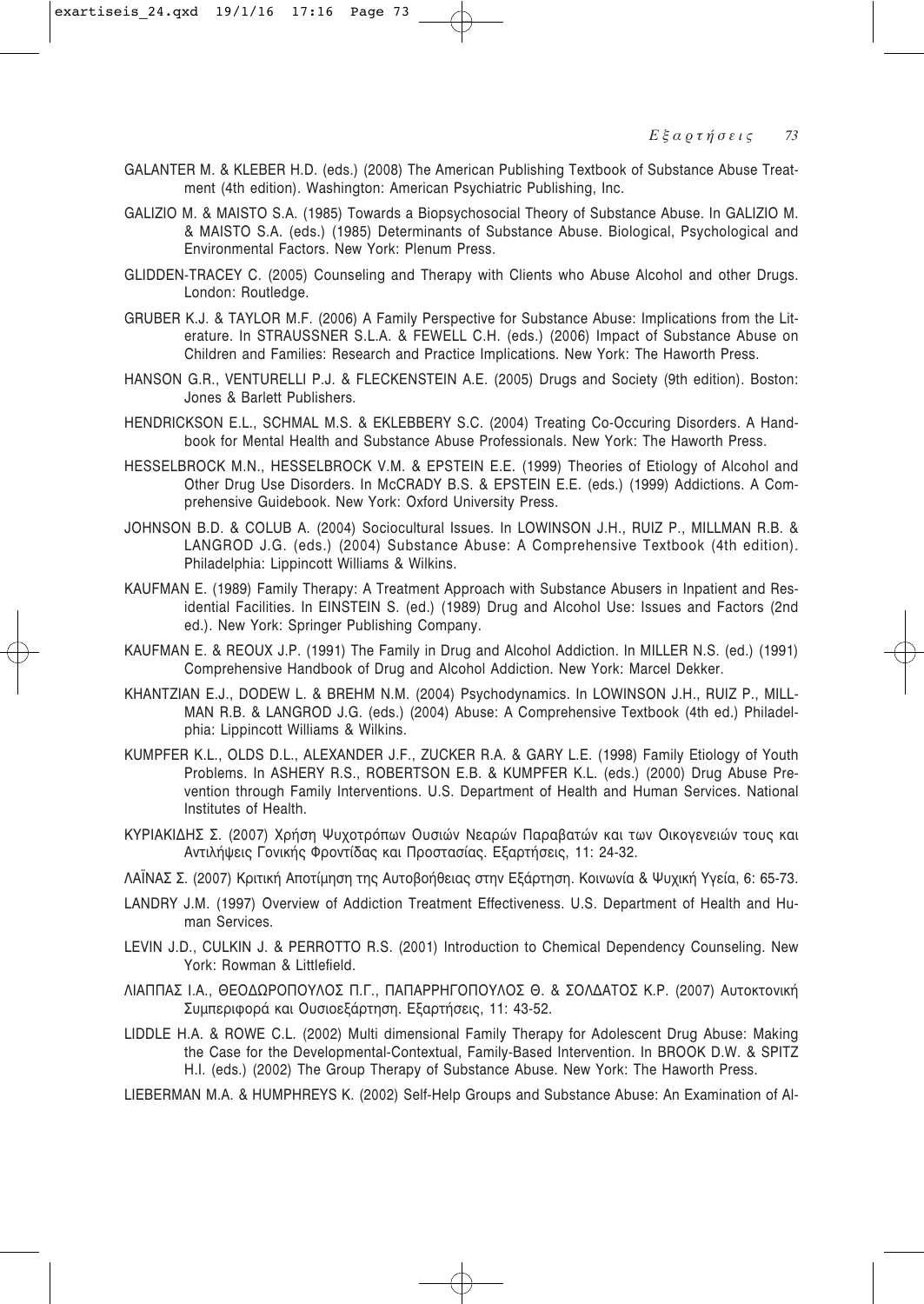coholics Anonymous. In BROOK D.W. & SPITZ H.I. (eds.) (2002) The Group Therapy of Substance Abuse. New York: The Haworth Press.

- LIGHTDALE H.A., MACK A.H. & FRANCEW R.J. (2008) Psychodynamics. In GALANTER M. & KLEBER H.D. (eds.) (2008) The American Publishing Textbook of Substance Abuse Treatment (4th edition). Washington: American Psychiatric Publishing, Inc.
- LIN S.W. & ANTHENELLI R.M. (2004) Genetic Factors in the Risk for Substance Use Disorders. In LOWIN-SON J.H., RUIZ P., MILLMAN R.B. & LANGROD J.G. (eds.) (2004) Abuse: A Comprehensive Textbook (4th ed.) Philadelphia: Lippincott Williams & Wilkins.
- LOWINSON J.H., MARION I., JOSEPH H., LANGROD J., SALSITZ E.A., PAYTE T.J. & DOLE V.P. (2004) Methadone Maintenance. In LOWINSON J.H., RUIZ P., MILLMAN R.B. & LANGROD (eds.) (2004) Substance Abuse: A Comprehensive Textbook (4th edition). Philadelphia: Lippincott Williams & Wilkins.
- ΜΑΤΣΑ Κ. (2001) Ψάξαμε Ανθρώπους και Βρήκαμε Σκιές... Το Αίνιγμα της Τοξικομανίας. Αθήνα: Εκδ. Άγρα.
- ΜΑΤΣΑ Κ. (2003) Βία, Περιθώριο, Στιγματισμός. Οι Συντεταγμένες της Ζωής και της Σχέσης των Τοξικομανών Μητέρων και των Παιδιών τους. Τετράδια Ψυχιατρικής, 82: 8-17.
- ΜΑΤΣΑ Κ. (2006) Η Περίπτωση Ευρυδίκη. Κλινική της Τοξικομανίας. Αθήνα: Εκδ. Άγρα.
- ΜΑΤΣΑ Κ. (2008) Ψυχοθεραπεία και Τέχνη στην Απεξάρτηση. Το Παράδειγμα του «18 ΑΝΩ». Αθήνα: Εκδ. Άγρα.
- McCRADY B.S., EPSTEIN E.E. & SELL R.D. (2006) Theoretical Bases of Family Approaches to Substance Abuse Treatment. In ROTGERS F., MORGENSTERN J. & WALTERS S.T. (eds.) (2006) Treating Substance Abuse Handbook. Philadelphia: Lippincott Williams & Wilkins.
- McLELLAN T. (2000) Ανασκόπηση Υπηρεσιών Θεραπείας της Τοξικοεξάρτησης. Παρακολούθηση και Αποτελεσματικότητα. Κοινωνική Εργασία, 57: 39-46.
- McLELLAN T.A. (2008) Evolution in Addiction Treatment Concepts and Methods. In GALANTER M. & KLE-BER H.D. (eds.) (2008) The American Publishing Textbook of Substance Abuse Treatment (4th edition). Washington: American Psychiatric Publishing, Inc.
- MERCADO M.M. (2000) The Invisible Family: Counseling Asian American Substance Abusers and their Families. The Family Journal, 8: 267-272.
- MERIKANGAS K.R., DIERKER L. & FENTON B. (1998) Family Factors and Substance Abuse: Implications for Prevention. In ASHERY R.S., ROBERTSON E.B. & KUMPFER K.L. (eds.) (2000) Drug Abuse Prevention through Family Interventions. U.S. Department of Health and Human Services, National Institutes of Health.
- MEYERS R.J., APODACA T.R., FLICKER S.M. & SLESNICK N. (2002) Evidence-Based Approaches for the Treatment of Substance Abusers by Involving Family Members. The Family Journal, 19: 281-288.
- MINUCHIN S. (2000) Οικογένειες και Οικογενειακή Θεραπεία. Αθήνα: Εκδ. Ελληνικά Γράμματα.
- O'FARRELL T.J. & FALS-STEWART W. (1999) Treatment Models and Methods: Family Models. In Mc-CRADY B.S. & EPSTEIN E.E. (eds.) (1999) Addiction: A Comprehensive Guidebook. New York: Oxford University Press.
- O'FARRELL T.J. & FALS-STEWART W. (2006) Behavioral Couples Therapy for Alcoholism and Drug Abuse. New York: Guilford Press.
- O'FARRELL T.J. & FALS-STEWART W. (2008) Family Therapy. In GALANTER M. & KLEBER H.D. (eds.) (2008) The American Publishing Textbook of Substance Abuse Treatment (4th ed.) Washington: American Psychiatric Publishing, Inc.
- ΟΚΑΝΑ (2002) Έκθεση Οργανισμού Κατά των Ναρκωτικών. Απολογισμός Έργου Τριετίας 1999-2002. Aθήνα: OKANA.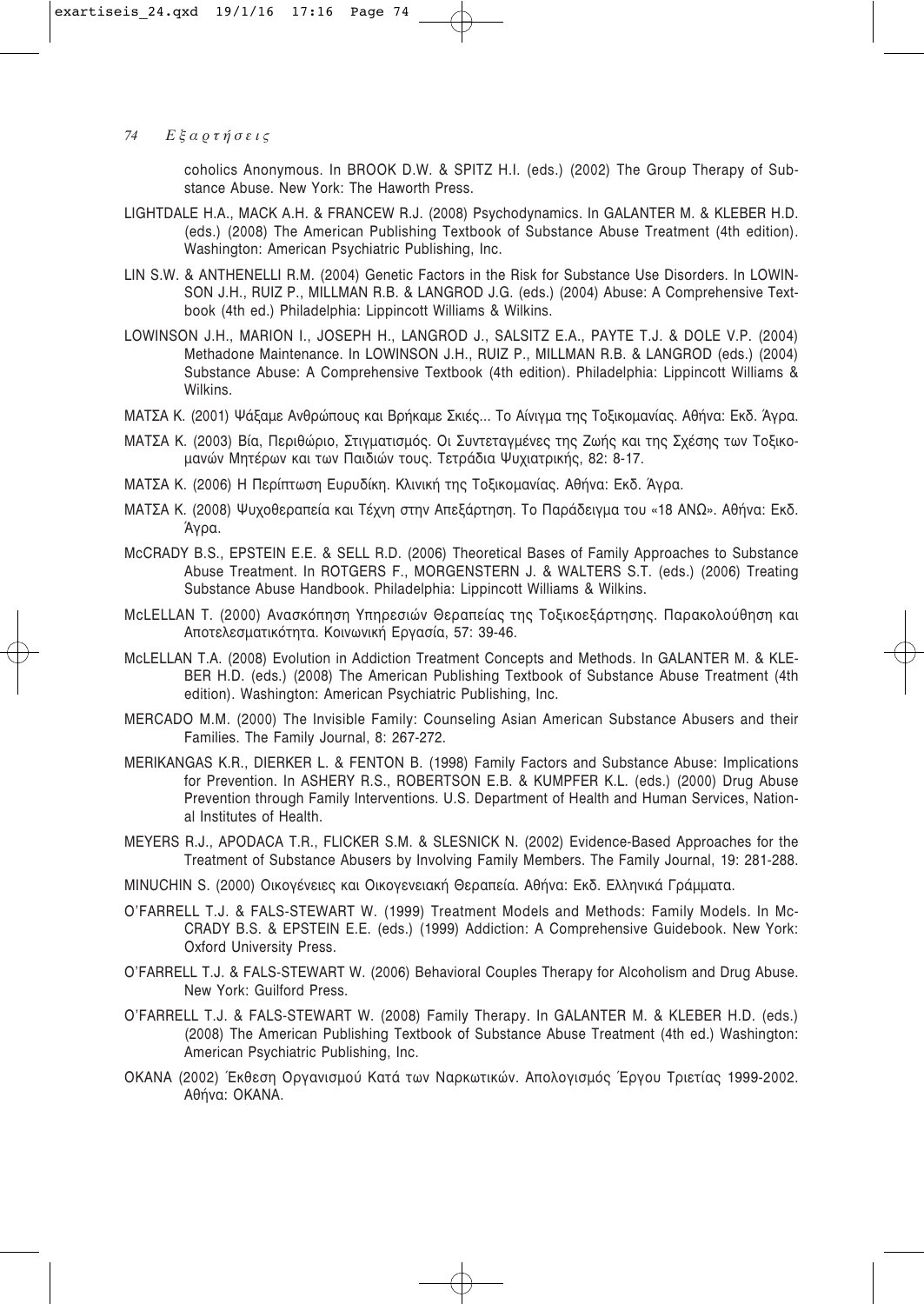ΟΚΑΝΑ (2004) Οργανισμός Κατά των Ναρκωτικών. Αθήνα: ΟΚΑΝΑ.

ΟΚΑΝΑ (2012) Απολογισμός Έργου Διετίας 2010-2012. Αθήνα: ΟΚΑΝΑ.

OKANA (2015) Είκοσι Χρόνια ΟΚΑΝΑ. Αθήνα: ΟΚΑΝΑ.

- ΠΑΠΑΔΑΚΗΣ Θ. (2003) Εισαγωγή στο SKYNNER R. (2003) Θεραπεία Οικογένειας. Η Ομαδικοαναλυτική Προσέγγιση ως Ανοικτό Σύστημα. Αθήνα: Εκδ. Σαββάλας.
- ΠΑΠΑΔΑΚΗΣ Θ. & ΚΟΥΝΕΛΗ Ε. (2007) Το Τμήμα Θεραπείας Οικογένειας και Παιδιών. Στο ΤΣΕΓΚΟΣ Ι.Κ. & ΣΥΝΕΡΓΑΤΕΣ (2007) Ανοικτό Ψυχοθεραπευτικό Κέντρο (1980-2007). Δραστηριότητες και Ιδιοτροπίες. Αθήνα: Εναλλακτικές Εκδόσεις.
- ΠΑΠΠΑ Β. (2003) Σχεδιασμός Προγραμμάτων Εκπαίδευσης Γονέων. Κατηγορίες Προγραμμάτων. Τετράδια Ψυχιατρικής, 81: 103-110.

ΠΟΥΛΟΠΟΥΛΟΣ Χ. (2005) Εξαρτήσεις. Οι Θεραπευτικές Κοινότητες. Αθήνα: Ελληνικά Γράμματα.

- PRESTON A. & BENNETT G. (2003) The History of Methadone and Methadone Prescribing. In TOBER G. & STRANG J. (eds.) (2003) Methadone Matters. Evolving Community Methadone Treatment of Opiate Addiction. London: Taylor & Francis.
- PROCHASKA J.O. (2007) High-Impact Paradigms for the Treatment of Addiction. In HENNINGFIELD J.E., SANTORA P.B. & BICKEL W.K. (2007) Addiction Treatment. Science and Policy for the Twentyfirst Century. Baltimore: JHU Press.

RASMUSSEN S. (2000) Addiction Treatment: Theory and Practice. London: Sage Publications.

- RASSOOL H.G. (1998) Substance Use and Misuse: Nature, Context and Clinical Interventions. London: Blackwell Publishing.
- ROTGERS F. (2006) Cognitive Behavioral Theories of Substance Abuse. In ROTGERS F., MORGEN-STERN J. & WALTERS S.T. (eds.) (2006) Treating Substance Abuse Handbook. Philadelphia: Lippincott Williams & Wilkins.
- ΡΟΥΣΣΗΣ Α.Γ. (2007) Ναρκωτικά και Ανήλικοι. Ο Ρόλος της Οικογένειας. Αθήνα: Εκδ. Γρηγόρη.
- RUIZ P., STRAIN E.C. & LANGROD J.G. (2007) (4th ed.) The Substance Abuse Handbook. A Comprehensive Textbook. Philadelphia: Lippincott Williams & Wilkins.
- SATEL S.L. & FARABEE D.J. (2004) The Role of Coersion in the Drug Treatment. In LOWINSON J.H., RUIZ P., MILLMAN R.B. & LANGROD J.G. (eds.) (2004) Abuse: A Comprehensive Textbook (4th ed.) Philadelphia: Lippincott Williams & Wilkins.
- SCHLAPOBERSKY J.R. (1987) Επιμέλεια στο SKYNNER R. (1987) Explorations with Families. Group Analysis and Family Therapy. London: Routledge.
- SCOTT C.G. (2000) Ethical Issues in Addiction Counseling. Rehabilitation Counseling Bulletin (43: 209- 214).
- SHEEHAN T. & OWEN P. (1999) The Disease Model. In McCRADY B.S. & EPSTEIN E.E. (eds.) (1999) Addiction: A Comprehensive Guidebook. New York: Oxford University Press.
- SHEIDOW A.J. & WOODFORD M.S. (2003) Multisystemic Therapy: An Empirically Supported, Home-Based Family Therapy Approach. The Family Journal, 11: 257-263.
- SKYNNER A.C.R. (1976) One Flesh Separate Persons. Principles of Family and Marital Psychotherapy. London: Constable, 1996.
- SKYNNER A.C.R. (1981) An Open-System Group-Analytic Approach to Family Therapy. In GURMAN A.S. & KNISKERN D.P. (eds.) (1981) Handbook of Family Therapy (vol.1). New York: Brunner/Mazel. Ελληνική Έκδοση: SKYNNER R. (2003) Θεραπεία Οικογένειας. Η ομαδικοαναλυτική προσέγγιση ως ανοικτό σύστημα. Αθήνα: Εκδ. Σαββάλας.

SKYNNER R. (1987) Explorations with Families. Group Analysis and Family Therapy. London: Routledge.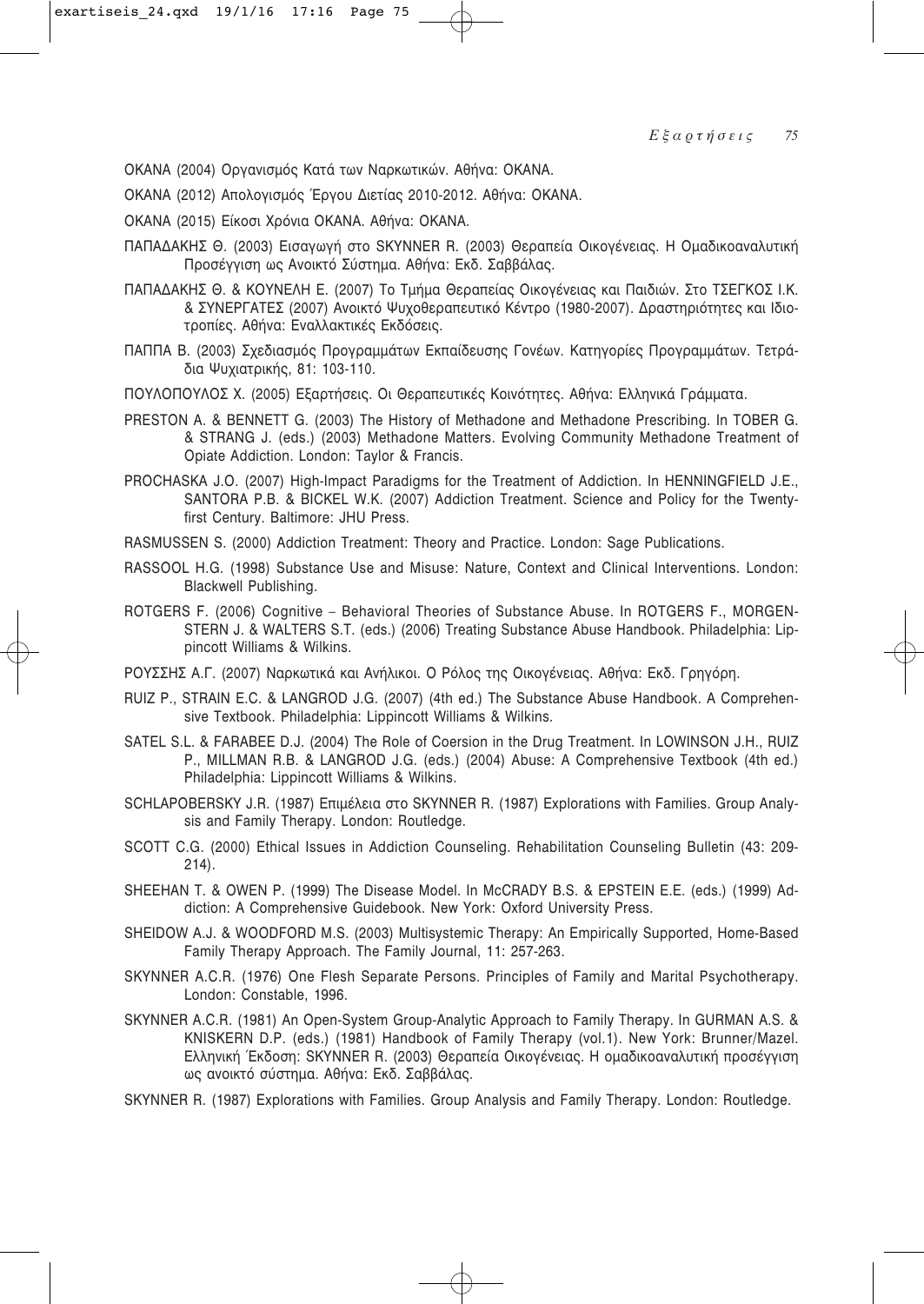SKYNNER R. (1998) Οικογενειακές Υποθέσεις. Ένας οδηγός για καλύτερες και υγιέστερες ανθρώπινες σχέσεις (β' έκδ.). Αθήνα: Εκδ. Ελληνικά Γράμματα.

SKYNNER R & CLEESE J. (1984) Families and How to Survive Them. New York: Oxford University Press.

- SKYNNER R. & CLEESE J. (1996) Ζωή. Η Σύγχρονη Οδύσσεια. Αθήνα: Εκδ. Ελληνικά Γράμματα.
- STANTON D.M., TODD T.C. & ASSOCIATES (1982) The Family Therapy of Drug Abuse and Addiction. New York-London: The Guilford Press.
- STANTON D.M. & HEATH A.W. (2004) Family/Couples Approaches to Treatment Engagement and Therapy. In LOWINSON J.H., RUIZ P., MILLMAN R.B. & LANGROD J.G. (eds.) (2004) Substance Abuse: A Comprehensive Textbook (4th ed.) Philadelphia: Lippincot Williams & Wilkins.
- STOHLER R. & ROSSLER W. (eds.) (2005) Dual Diagnosis. The Evolving Conceptual Framework. Switzerland: Kanger Publishers.
- STRAUSSNER S.L.A. & FEWELL C.H. (eds.) (2006) Impact of Substance Abuse on Children and Families: Research and Practice Implications. New York: The Haworth Press.
- ΣΦΗΚΑΚΗ Μ. (2004) Η Πρόληψη της Τοξικομανίας και ο Ρόλος των Γονέων. Ομάδες Γονέων. Τετράδια Ψυχιατρικής, 88: 84-89.
- ΤΣΕΓΚΟΣ Ι.Κ. (2001) Η Ομαδική Ανάλυση. Στο ΑΣΗΜΑΚΗΣ Π. (επιμ.) (2001) Σύγχρονες Ψυχοθεραπείες. Από τη Θεωρία στην Εφαρμογή. Αθήνα: Π.Ασημάκης Συμβουλευτική & Θεραπεία.

ΤΣΕΓΚΟΣ Ι.Κ. (2002) Οι Μεταμφιέσεις του Ψυχοθεραπευτού. Αθήνα: Εκδ. Στιγμή.

- ΤΣΕΓΚΟΣ Ι.Κ. & ΣΥΝΕΡΓΑΤΕΣ (2007) Ανοικτό Ψυχοθεραπευτικό Κέντρο (1980-2007). Δραστηριότητες και Ιδιοτροπίες. Αθήνα: Εναλλακτικές Εκδόσεις.
- ΦΩΣΤΕΡΗ Μ. (2006) Αλκοόλ Τοξικοεξάρτηση και ο Ρόλος της Οικογένειας. Τετράδια Ψυχιατρικής, 93:  $27 - 30.$
- YALOM I.D. (1995) The Theory and Practice of Group Psychotherapy (4th ed.). New York: Basic Books.
- WALLACE J. (2006) Theory of 12-Step-Oriented Treatment. In ROTGERS F., MORGENSTERN J. & WAL-TERS S.T. (eds.) (2006) Treating Substance Abuse Handbook. Philadelphia: Lippincott Williams & Wilkins.
- WASHTON A.M. (2002) Outpatient Groups at Different Stages of Substance Abuse Treatment: Preparation, Initial Abstinence and Relapse Prevention. In BROOK D.W. & SPITZ H.I. (eds.) (2002) The Group Therapy of Substance Abuse. New York: The Haworth Press.
- WASHTON A.M. (2004) Group Therapy with Outpatients. In LOWINSON J.H., RUIZ P., MILLMAN R.B. & LANGROD J.G. (eds.) (2004) Substance Abuse: A Comprehensive Textbook (4th ed.) Philadelphia: Lippincot Williams & Wilkins.
- WASHTON A.M. & ZWEBEN S.E. (2008) Treating Alcohol and Drug Problems in Psychotherapy Practice. New York: Guilford Press.
- WHITTINGHILL D. (2002) Ethical Considerations for the use of Family Therapy in Substance Abuse Treatment. The Family Journal, 10: 75-78.
- ZEMORE S.E., KASHUTAS L.A. & AMMON L.N. (2004) Στις Ομάδες 12-Βημάτων, η Προσφορά Βοήθειας Βοηθάει Αυτόν που την Προσφέρει. Εξαρτήσεις, 6: 74-91.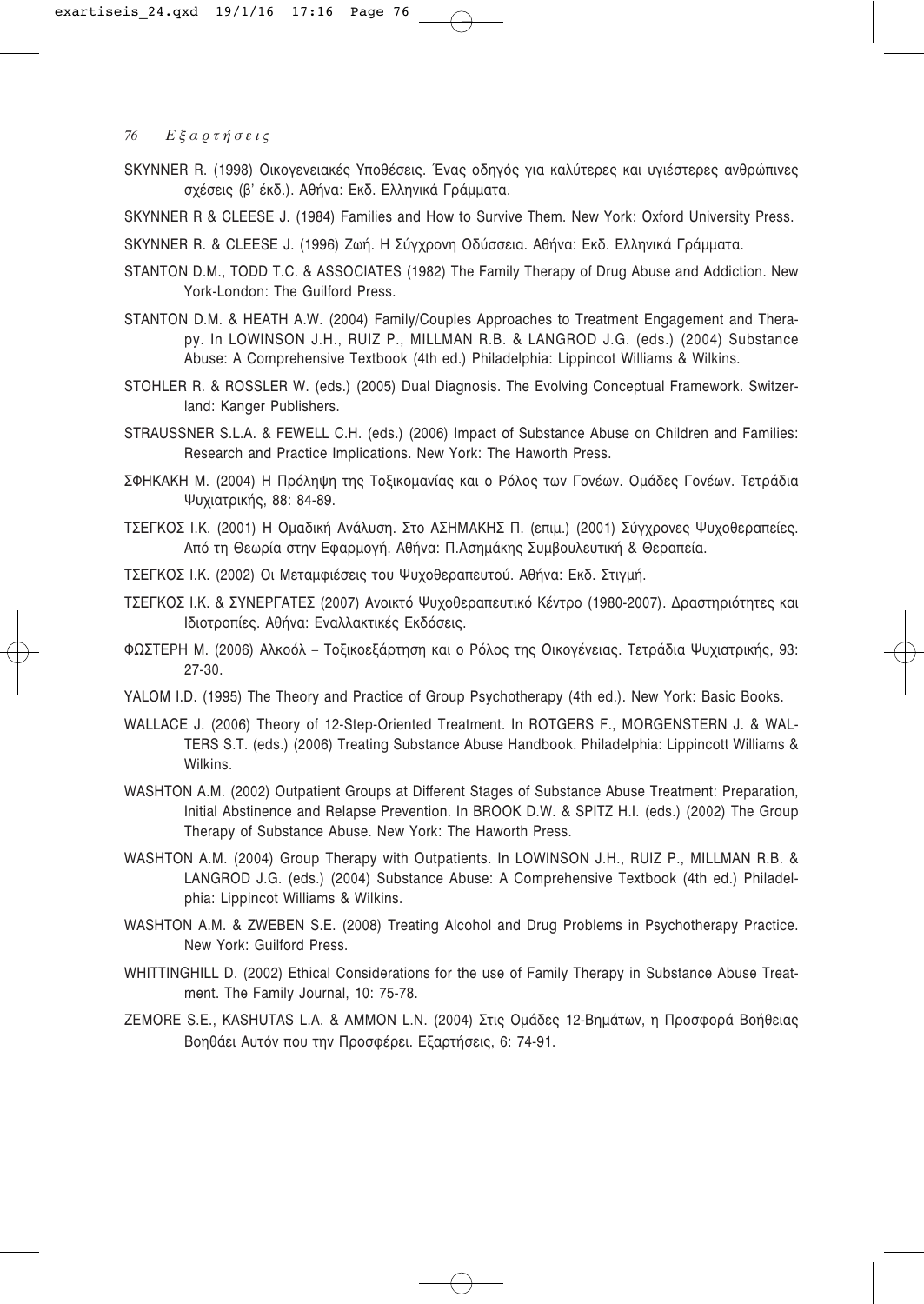$E \xi a \varrho \tau \eta \sigma \varepsilon \iota$ ς 77

# H AIEONH E EMNEIPIA<br>INTERNATIONAL EXPERIENCE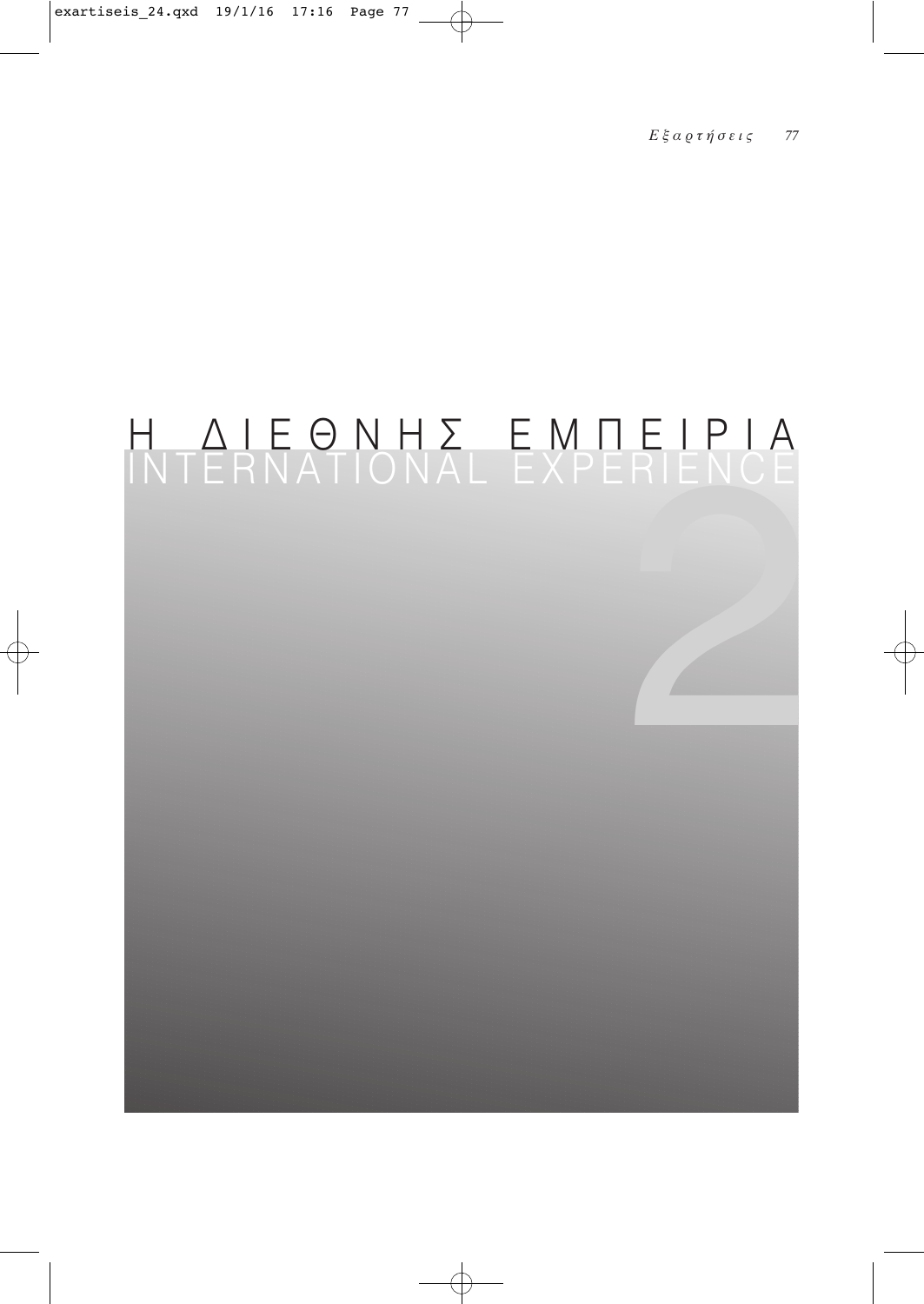Αναφορές ή παραπομπές στα άρθρα που δημοσιεύονται μεταφρασμένα στις Εξαρτήσεις πρέπει να αναφέρουν ως πηγή τα στοιχεία του πρωτότυπου ξενόγλωσσου άρθρου, όπως αυτά καταγράφονται στην αρχική σελίδα κάθε άρθρου της παρούσας δημοσίευσης.

References or quotations from the articles published in translation in the Journal Exartisis have to refer as source, the information on the original article, as they are printed on the first page of each article.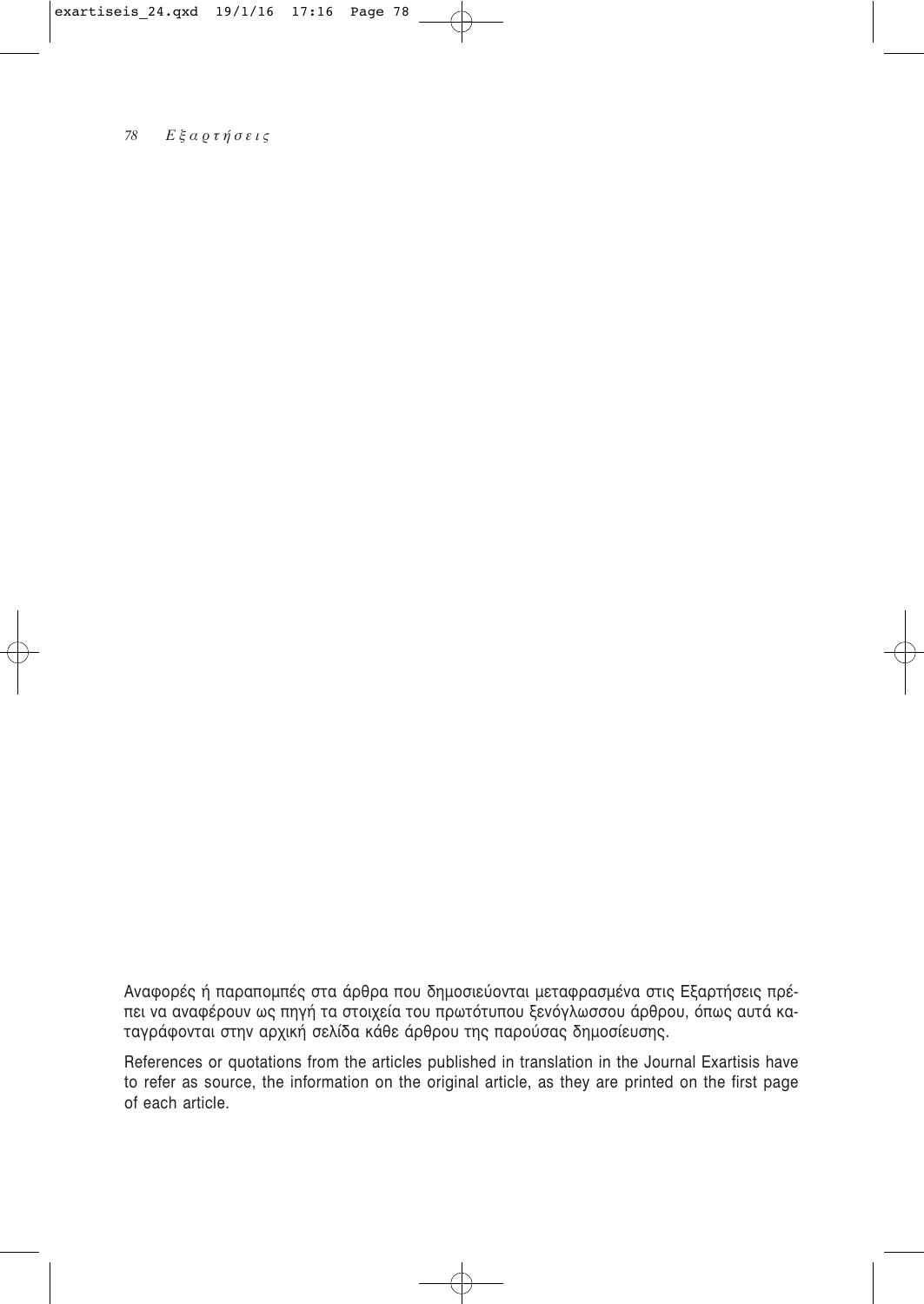*Ε ξ α ρ τ ή σ ε ι ς , τεύχος 24, 2015*

# ΤΙ ΕΧΟΥΝ ΔΕΙΞΕΙ ΟΙ ΕΡΕΥΝΕΣ ΔΥΟ ΔΕΚΑΕΤΙΩΝ ΣΧΕΤΙΚΑ ΜΕ ΤΙΣ ΑΡΝΗΤΙΚΕΣ ΕΠΙΔΡΑΣΕΙΣ ΑΠΟ ΤΗΝ ΨΥΧΑΓΩΓΙΚΗ ΧΡΗΣΗ ΚΑΝΝΑΒΗΣ:<sup>\*</sup>

WAYNE  $H$ ALL $**$ <sup>1,2,3</sup>

Απόδοση στα ελληνικά ΤΖΙΝΗ ΧΡΙΣΤΟΦΙΛΗ Translation into Greek GENIE CHRISTOFILI

Περίληψη

- Στόχοι Να διερευνηθούν οι αλλαγές των στοιχείων σχετικά με τις αρνητικές επιδράσεις της κάνναβης από το 1993.
- Μεθοδολογία Σύγκριση στοιχείων από το 1993 με τα στοιχεία και τις ερμηνείες των ίδιων στοιχείων υγείας το 2013.
- Αποτελέσματα Έρευνες των τελευταίων 20 ετών έχουν δείξει ότι η οδήγηση υπό την επήρεια κάνναβης ουσιαστικά διπλασιάζει τις πιθανότητες ατυχήματος ενώ ένας στους δέκα συστηματικούς χρήστες κάνναβης οδηγείται σε εξάρτηση. Η συστηματική χρήση κάνναβης στην εφηβεία διπλασιάζει τον κίνδυνο διακοπής του σχολείου και την εμφάνιση γνωσιακών δυσκολιών και ψύχωσης στην ενηλικίωση. Επίσης, η συστηματική χρήση κάνναβης στην εφηβεία συσχετίζεται πολύ με τη χρήση άλλων παράνομων ουσιών. Αυτοί οι συσχετισμοί διατηρούνται ακόμη και μετά τον έλεγχο για άλλες πιθανές μεταβλητές σύγχυσης σε μακρόχρονες μελέτες. Αυτό υποδηλώνει ότι η χρήση κάνναβης συμβάλει σημαντικά σε αυτά τα αποτελέσματα, παρόλο που ορισμένοι ερευνητές εξακολουθούν να υποστηρίζουν ότι αυτές οι σχέσεις μπορεί να εξηγηθούν από κοινά αίτια ή παράγοντες κινδύνου. Το κάπνισμα της κάνναβης επίσης πιθανά αυξάνει τον κίνδυνο καρδιαγγειακών παθήσεων στους μεσήλικες, όμως η επίδρασή του στην αναπνευστική λειτουργία και τον καρκίνο του αναπνευστικού παραμένει ασαφής, καθώς οι περισσότεροι χρήστες κάνναβης κάπνιζαν ή εξακολουθούν να καπνίζουν καπνό.
- Συμπεράσματα Η βιβλιογραφία επιδημιολογικών μελετών των τελευταίων 20 ετών δείχνει ότι η χρήση κάνναβης αυξάνει τον κίνδυνο ατυχήματος και μπορεί να οδηγήσει σε εξάρτηση. Επίσης έχουν αναδειχθεί σταθεροί συσχετισμοί μεταξύ της χρήσης κάνναβης και των χαμηλών ψυχοκοινωνικών αποτελεσμάτων και της ψυχικής υγείας στην ενηλικίωση.
- Λέξεις Κλειδιά Κάνναβη, εξάρτηση, βλάβες σχετικά με τη χρήση, επιδημιολογία, κίνδυνοι για την υγεία, ψυχική υγεία.

<sup>\*</sup> Τίτλος πρωτοτύπου: "What has research over the past two decades revealed about the adverse health effects of recreational cannabis use?", *Addiction*, Volume 110, Issue 1, pages 19–35, January 2015

<sup>\*\*</sup> Διεύθυνση αλληλογραφίας: Wayne Hall, The University of Queensland Centre for Youth Substance Abuse Research, Herston 4006, Australia. E-mail: w.hall@uq.edu.au

<sup>1</sup> The University of Queensland Centre for Youth Substance Abuse Research and The UQ Centre for Clinical Research, Herston, Australia,

<sup>2</sup> The National Addiction Centre, Kings College London, London, UK

<sup>3</sup> National Drug and Alcohol Research Centre, University of New South Wales, New South Wales, Australia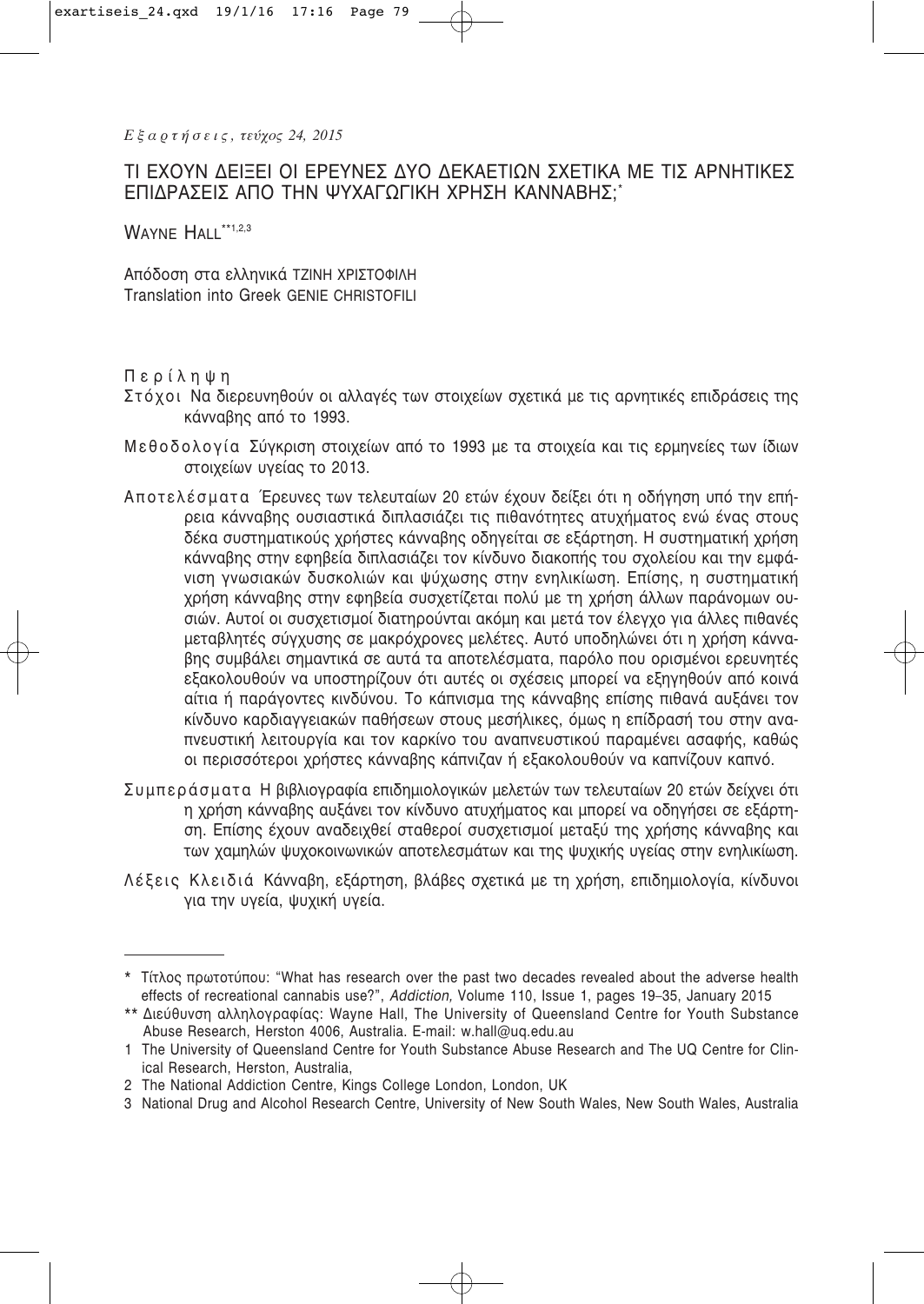Το άρθρο παρουσιάστηκε στο Διεθνές Συμπόσιο για την Πολιτική για τα Ναρκωτικά με τίτλο: Through the Maze: Cannabis and Health, στο Όκλαντ, της Νέας Ζηλανδίας, το Νοέμβριο του 2013.

ΓΙΑ ΠΟΙΟ ΛΟΓΟ ΑΝΗΣΥΧΟΥΜΕ ΓΙΑ ΤΗΝ ΨΥΧΑΓΩΓΙΚΗ ΧΡΗΣΗ ΚΑΝΝΑΒΗΣ:

- Κατά τη διάρκεια του τελευταίου μισού αιώνα, η ψυχαγωγική χρήση της κάνναβης έχει γίνει τόσο συνηθισμένη για τους εφήβους και τους νεαρούς ενήλικες σχεδόν όσο και η χρήση καπνού. Από τότε που αναφέρθηκε για πρώτη φορά η ψυχαγωγική χρήση της κάνναβης, 40 χρόνια πριν, στις Ηνωμένες Πολιτείες, έχει εξαπλωθεί σε ολόκληρο τον κόσμο σε άλλες αναπτυγμένες χώρες και πιο πρόσφατα στις χαμηλού και μέσου εισοδήματος χώρες [1, 2].
- Η επίδραση που αναζητούν οι χρήστες κάνναβης -η ευφορία και η βελτίωση της κοινωνικοποίησης- φαίνεται να προκαλείται πρωταρχικά από την ουσία δέλτα-9-τετραϋδροκανναβινολη (THC) [3]. Η επίδραση της THC μπορεί να επηρεάζεται από την κανναβιδιόλη (CBD), ένα μη ψυχοδραστικό κανναβινοειδές που βρίσκεται σε πολλά προϊόντα της κάνναβης [3]. Η περιεκτικότητα σε THC είναι υψηλότερη στις ανθισμένες κορφές του φυτού. Κατά τη διάρκεια των τελευταίων 30 ετών, η περιεκτικότητα της κάνναβης σε THC αυξήθηκε στις Ηνωμένες Πολιτείες από <2% το 1980 σε 8,5% το 2006 [4]. Η περιεκτικότητα σε THC αυξήθηκε επίσης στην Ολλανδία και πιθανά και σε άλλες αναπτυγμένες χώρες [5].
- Η κάνναβης συνήθως καπνίζεται σε «τσιγαριλίκι» ή με πίπα νερού (ορισμένες φορές μαζί με καπνό) γιατί το κάπνισμα είναι ο πιο αποτελεσματικός τρόπος να επιτευχθούν τα επιθυμητά ψυχοδραστικά αποτελέσματα [3]. Μια δόση 2-3 mg από THC θα επιφέρει «Φτιάξιμο» στον περιστασιακό χρήστη που συνήθως μοιράζονται ένα τσινάρο με άλλους. Οι συστηματικοί χρήστες μπορεί να καπνίζουν έως τρία έως πέντε τσιγάρα κάνναβης την ημέρα [6].
- Σε επιδημιολογικές μελέτες, ως «σοβαρή» ή «συστηματική» χρήση κάνναβης ορίζεται η καθημερινή ή σχεδόν καθημερινή χρήση [6]. Όταν αυτή η συνήθεια εξακολουθήσει χρόνια ή και δεκαετίες, μπορεί να προβλέψει αυξημένο κίνδυνο για πολλές από τις αρνητικές επιδράσεις που αποδίδονται στην κάνναβη και οι οποίες αναλύονται παρακάτω [6]. Στη συνέχεια του άρθρου αναλύονται οι αρνητικές επιδράσεις του καπνίσματος κάνναβης, ιδιαίτερα οι αρνητικές συνέπειες από το συστηματικό, συνήθως ημερήσιο κάπνισμα κάνναβης, εκτός εάν δηλώνεται κάτι διαφορετικό.

## Η ΠΡΟΣΕΓΓΙΣΗ ΜΑΣ ΣΤΗ ΒΙΒΛΙΟΓΡΑΦΙΑ ΤΟΥ 1993

Το 1993 υπήρχαν πολύ λίγες επιδημιολογικές μελέτες για τις επιδράσεις της κάνναβης στην υγεία. Η βιβλιογραφία έβριθε (i) μελετών με ζώα από το 1970 αναφορικά με την τοξικότητα, τις τερατογεννέσεις και καρκινογενέσεις από την κάνναβη και την THC, και (ii) εργαστηριακών μελετών σε ανθρώπους από τα τέλη της δεκαετίας 1970 και τις αρχές 1980 για τις επιδράσεις της παρατεταμένης χρήσης κάνναβης για περισσότερες από 7-35 ημέρες στην υγεία των φοιτητών. Ο αριθμός των κλινικών μελετών για τις αρνητικές επιδράσεις στην υγεία από τη σοβαρή χρήση κάνναβης την ίδια περίοδο ήταν πολύ μικρός [7, 8].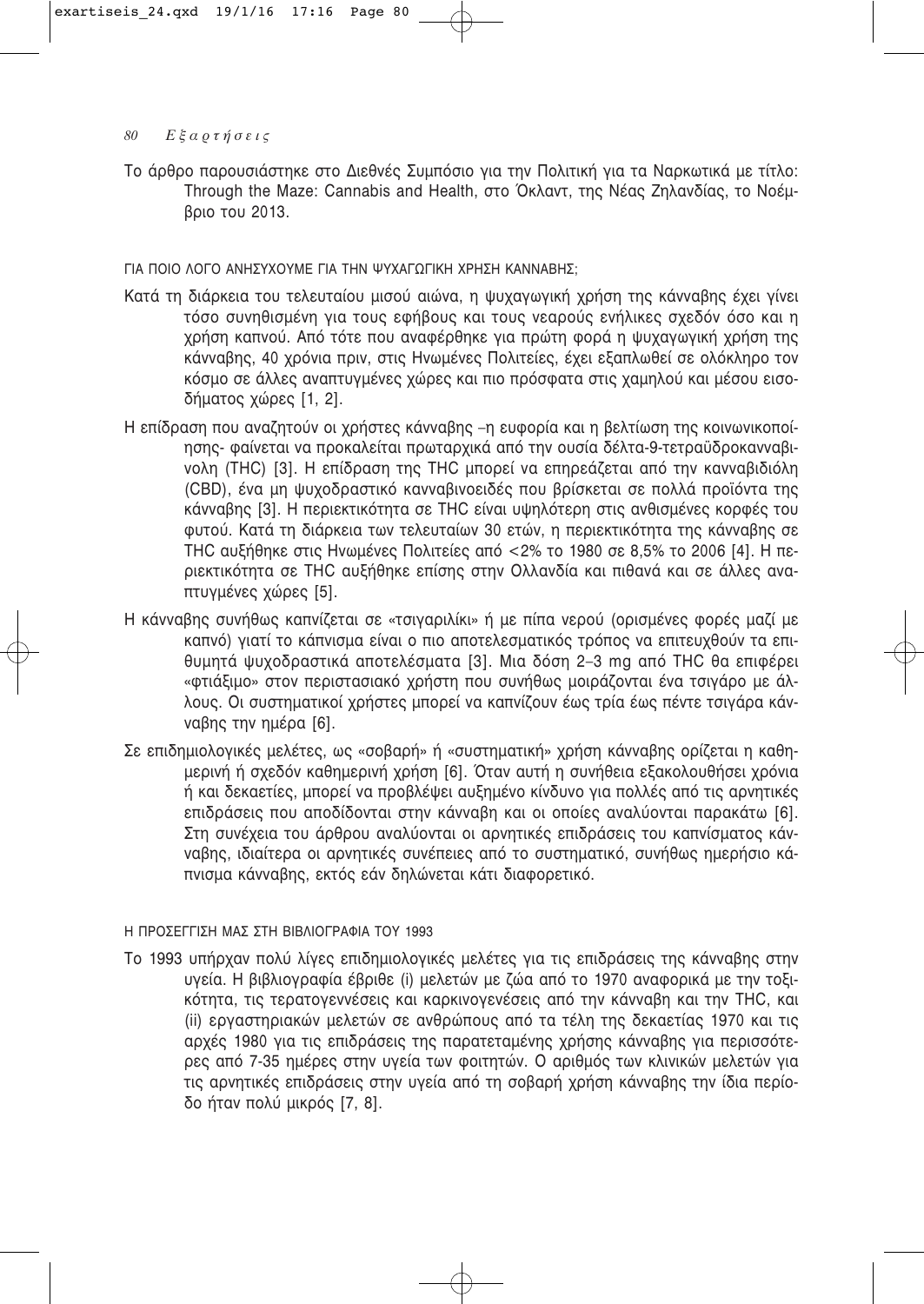Στις αρχές της δεκαετίας της 1990 στην Αυστραλία (όπως και αλλού) υπήρχαν έντονα πολωμένες απόψεις σχετικά με τις αρνητικές επιδράσεις από την κάνναβη στην υγεία. Οι δημοσιευμένες εκτιμήσεις των περιορισμένων στοιχείων που υπάρχουν έχουν επηρεαστεί από την οπτική που επέλεξε ο εκάστοτε εκτιμητής να δει τις πολιτικές για την κάνναβη (αποποινικοποίηση ή νομιμοποίηση της προσωπικής χρήσης σε αντίθεση με την εντατική ενημέρωση του κοινού και τις καμπάνιες που αποτρέπουν από τη χρήση). Υιοθετήσαμε τις ακόλουθες πρακτικές για να μεγιστοποιήσουμε τις πιθανότητες η ανασκόπησή μας να θεωρηθεί αξιόπιστη από τους υποστηρικτές αυτών των διαφορετικών και ανταγωνιστικών δημόσιων πολιτικών σχετικά με τη χρήση κάνναβης.

exartiseis\_24.qxd 19/1/16 17:16 Page 81

- Αρχικά, η Nadia Solowij, ο Jim Lemon και εγώ εφαρμόσαμε τα συνήθη κριτήρια για να καταλήξουμε σε αιτιακά συμπεράσματα σχετικά με τις επιπτώσεις στην υγεία οποιασδήποτε ουσίας και της κάνναβης. Αυτό σημαίνει ότι αναζητούσαμε: (i) επιδημιολογικά στοιχεία για οποιοδήποτε συσχετισμό ανάμεσα στη χρήση κάνναβης και τα αποτελέσματα στην υγεία σε μελέτες προοπτικής και μελέτες περίπτωσης με ομάδα ελέγχου, (ii) στοιχεία ότι η αντίστροφη αιτιολογία ήταν μια αναξιόπιστη ερμηνεία (π.χ. στοιχεία από μελέτες προοπτικής ότι η χρήση κάνναβης προϋπήρχε του αποτελέσματος), (iii) στοιχεία από μελέτες προοπτικής που είχαν ελέγξει για πιθανούς παράγοντες σύγχυσης (όπως χρήση άλλων ουσιών και χαρακτηριστικά στα οποία διέφεραν οι χρήστες κάνναβης με τους μη χρήστες), και (iv) κλινικά και εμπειρικά στοιχεία που να υποστηρίζουν τη βιολογική αξιοπιστία αιτιακού χαρακτήρα [9].
- Κατά δεύτερον, προσδιορίσαμε τα κριτήρια που θα χρησιμοποιούσαμε συμπεραίνοντας ότι η κάνναβη ήταν πιθανή αιτία αρνητικών συνεπειών για την υγεία, δηλαδή αποδείξεις που έδιναν περισσότερες πιθανότητες η κάνναβη να είναι αίτιο αρνητικών συνεπειών για την υγεία. Όπως τονίσαμε, εάν αναζητούσαμε αδιαμφισβήτητα στοιχεία σε πολύ λίγα συμπεράσματα θα μπορούσαμε να καταλήξουμε. Εντοπίσαμε επίσης αρνητικές συνέπειες για την υγεία που έχρηζαν περαιτέρω διερεύνησης, π.χ. εάν τα στοιχεία που είχαμε για ζώα/ανθρώπους υποδείκνυαν συσχετισμό ανάμεσα στη χρήση κάνναβης καθώς και μια αρνητική επίδραση για την υγεία η οποία να είναι βιολογικά αξιόπιστη.
- Τρίτον, ήμασταν ανοιχτοί στο συμπέρασμα ότι η κάνναβη μπορεί να έχει αρνητικές επιπτώσεις στην υγεία δεδομένου ότι: έχει κοινή οδό χορήγησης όπως και ο καπνός π.χ. αναπνευστικά προβλήματα, ή ότι επιφέρει τα ίδια αποτελέσματα με τη χρήση αλκοόλ π.χ. κίνδυνος ατυχημάτων κατά την οδήγηση, και έχει την ίδια φαρμακολογική επίδραση με άλλες κατασταλτικές του ΚΝΣ ουσίες μακράς δράσης π.χ. τις βενζοδιαζεπίνες.
- Τέταρτον, συγκρίναμε τις πιθανές αρνητικές συνέπειες που έχει η κάνναβη για την υγεία με τις γνωστές αρνητικές συνέπειες στην υγεία από το αλκοόλ και τον καπνό. Στοχεύαμε να το κάνουμε με τρόπο που να χρησιμοποιεί τα ίδια συμπερασματικά κριτήρια σχετικά με τις πιθανές αρνητικές συνέπειες που έχουν για την υγεία και οι τρεις ουσίες.
- Στην ανάλυση που ακολουθεί εφαρμόστηκαν αυτά τα κριτήρια για τα πλέον ουσιαστικά ερευνητικά στοιχεία που συγκεντρώθηκαν τα τελευταία είκοσι χρόνια σχετικά με τις αρνητικές συνέπειες της κάνναβης στην υγεία. Για κάθε τύπο αρνητικής συνέπειας για την υγεία (i) γίνεται μια σύνοψη των συμπερασμάτων από το 1993, (ii) αναλύονται οι λόγοι για αυτά τα συμπεράσματα και (iii) συγκρίνονται τα συμπεράσματα του 1993 με τα πορίσματα που μπορούν να εξαχθούν το 2013. Η ανασκόπηση ξεκινάει με τις έντονες αρνητικές συνέπειες στην υγεία, αυτές που μπορεί να προκύψουν από ένα μεμονωμέ-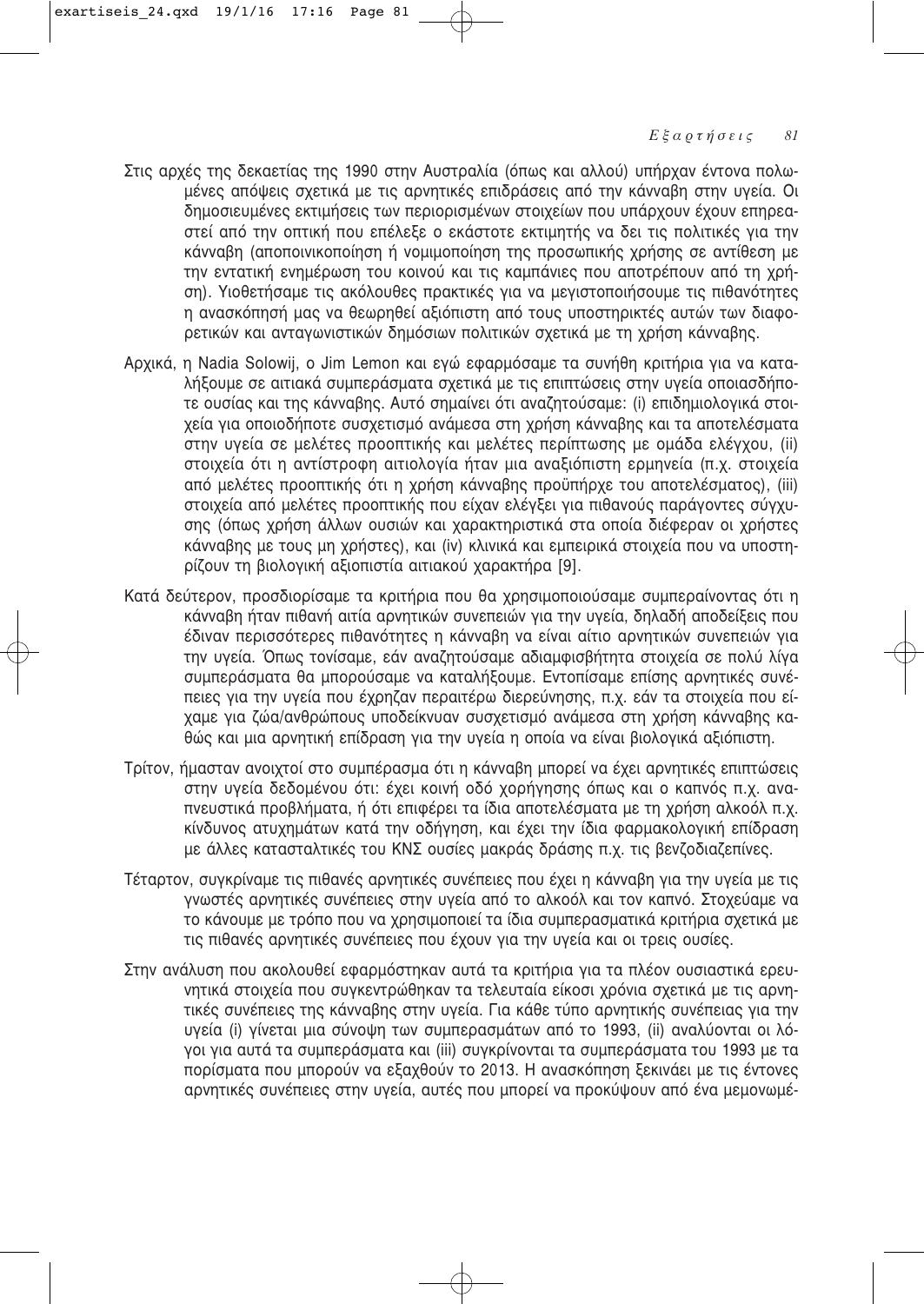νο επεισόδιο τοξίκωσης με κάνναβη. Στη συνέχεια εξετάζονται οι αρνητικές συνέπειες στην υγεία και τις ψυχολογικές επιδράσεις της συστηματικής χρήσης κάνναβης για πολλά χρόνια και δεκαετίες.

## ΕΝΤΟΝΕΣ ΑΡΝΗΤΙΚΕΣ ΣΥΝΕΠΕΙΕΣ ΣΤΗΝ ΥΓΕΙΑ

- Το 1993 τα στοιχεία έδειχναν ότι ο κίνδυνος από θανατηφόρα υπερβολική δόση από τη χρήση κάνναβης είναι εξαιρετικά μικρός. Αυτό εξακολουθεί να αποτελεί αδιαμφισβήτητο συμπέρασμα καθώς η δόση THC που μπορεί να σκοτώσει ένα ποντίκι είναι εξαιρετικά υψηλή. Όπως έχει φανεί από μελέτες σε ζώα, η εκτιμώμενη δόση που οδηγεί σε θάνατο έναν άνθρωπο κυμαίνεται από 15 g [10] έως 70 g [3]. Αυτή η ποσότητα κάνναβης είναι πολύ υψηλότερη από ότι μπορεί να καταναλώσει ακόμη και ένα άτομο που κάνει πολύ υψηλή χρήση κάνναβης σε μια ημέρα [10]. Επίσης δεν υπάρχουν βιβλιογραφικές αναφορές σε μελέτες επιδημιολογίας για θανάτους από θανατηφόρες ποσότητες κάνναβης [11]. Ωστόσο έχουν αναφερθεί περιστατικά θανάτου από καρδιανγειακά αίτια σε κατά τα φαινόμενα υγιείς νεαρούς άνδρες αφού είχαν καπνίσει κάνναβη [12] αυτά περιγράφονται και αναλύονται στη συνέχεια στην παράγραφο «Επίδραση σε καρδιαγγειακές παθήσεις».
- Το 1993 εντοπίστηκαν οι ακόλουθες αρνητικές συνέπειες από τη χρήση της κάνναβης: (i) αρνητικά βιώματα όπως άγχος, δυσφορία και παράνοια, ιδιαίτερα μεταξύ άμαθων στη χρήση ατόμων, (ii) γνωσιακές βλάβες, ιδιαίτερα σχετικά με την προσοχή και τη μνήμη, (ii) ψυχοκινητικές βλάβες που μπορεί να περιορίσουν την ικανότητα του ατόμου να οδηγήσει μηχανοκίνητο όχημα ενόσω βρίσκεται υπό την επήρεια, (iv) αυξημένο κίνδυνο ψυχωσικών συμπτωμάτων ειδικά για τα άτομα με προσωπικό ή οικογενειακό ιστορικό ψύχωσης και (ν) σε περίπτωση χρήσης κάνναβης κατά τη διάρκεια της εγκυμοσύνης αυξημένο κίνδυνο λιποβαρών βρεφών.
- Οι έντονες αρνητικές συνέπειες άγχους, πανικού και ψυχωσικών συμπτωμάτων εξακολουθούν να αναφέρονται ιδιαίτερα μεταξύ άμαθων στη χρήση ατόμων [6]. Κατά την τελευταία δεκαετία αυξήθηκε σημαντικά η παρουσία ατόμων στα τμήματα επειγόντων περιστατικών στα νοσοκομεία των ΗΠΑ κατά τα οποία «εμπλέκεται» η κάνναβη [13]. Αυτό μπορεί να αντανακλά αύξηση των αρνητικών συνεπειών στα άμαθα άτομα καθώς ο μέσος όρος περιεκτικότητας σε THC στα προϊόντα κάνναβης έχει αυξηθεί, αυτό είναι ένα ζήτημα που αναλύεται διεξοδικότερα παρακάτω.

## Αυτοκινητιστικά ατυχήματα και θάνατοι

Το 1993 ήταν σαφές από εργαστηριακές μελέτες ότι η κάνναβη και η ΤΗΟ προκαλούσαν βλάβες που σχετίζονταν με τη δόση, σε θέματα όπως ο χρόνος αντίδρασης, η επεξεργασία πληροφοριών, ο συντονισμός αντίληψης-κίνησης, οι κινητικές επιδόσεις, η προσοχή και η συμπεριφορά παρακολούθησης. Αυτό υποδήλωνε ότι η κάνναβη θα μπορούσε δυνητικά να αποτελεί αιτία οδικών ατυχημάτων εάν οι χρήστες οδηγούν υπό την επήρεια της ουσίας, κάτι που ωστόσο παραμένει ασαφές εάν ισχύει. Μελέτες που πραγματοποιήθηκαν σε εξομοιωτές οδήγησης έδειξαν ότι οι χρήστες κάνναβης γνώριζαν τις επιπτώσεις από τη χρήση και αντιστάθμιζαν τους περιορισμούς επιβραδύνοντας την οδήγησή τους και υιοθετώντας λιγότερο επικίνδυνες συμπεριφορές. Παρόμοια ήταν τα ευρήματα από τις λίγες έρευνες που έχουν εξετάσει τις επιδράσεις της χρήσης κάνναβης στην οδήγηση στο δρόμο (βλ. [14] ανασκόπηση).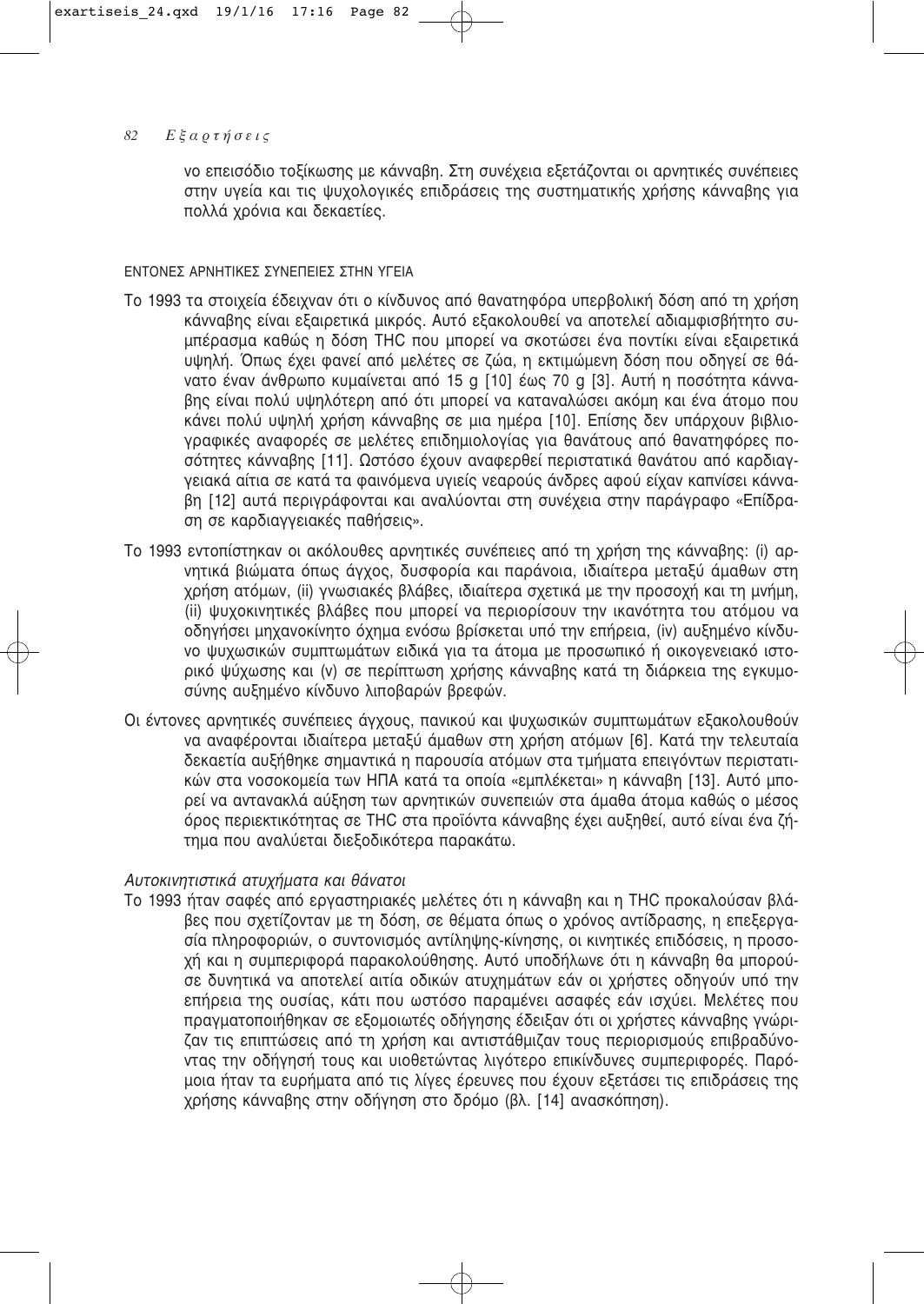Το 1993, δημιουργήθηκαν πολύ σημαντικά προβλήματα στην ερμηνεία των ολιγάριθμων επιδημιολογικών ερευνών σχετικά με τη χρήση κάνναβης και τα θανατηφόρα ατυχήματα. Οι περισσότερες αναφορές αφορούσαν την ύπαρξη μεταβολιτών κάνναβης, κάτι που αποδείκνυε ότι είχε πραγματοποιηθεί χρήση κάνναβης τις ημέρες που προηγήθηκαν του ατυχήματος, ότι όμως ότι οι οδηγοί βρίσκονταν υπό την επήρεια την ώρα του ατυχήματος. Επιπλέον, σε πολλές από αυτές τις μελέτες ένα σημαντικό ποσοστό των οδηγών με κάνναβη στο αίμα είναι επίσης και υψηλά επίπεδα αλκοόλ, κάτι που καθιστούσε δύσκολο το διαχωρισμό μεταξύ των επιπτώσεων της κάνναβης και του αλκοόλ στο ατύχημα [9].

exartiseis 24.qxd 19/1/16 17:16 Page 83

- Tην τελευταία δεκαετία καλύτερα σχεδιασμένες επιδημιολογικές μελέτες έχουν βρει ότι οι χρήστες κάνναβης που οδηγούν υπό την επήρεια της ουσίας ουσιαστικά διπλασιάζουν τον κίνδυνο να εμπλακούν σε οδικό ατύχημα. Οι Gerberich *et al.* [15], για παράδειγμα, βρήκαν ότι οι χρήστες κάνναβης είχαν υψηλότερα ποσοστά νοσηλείας από τραυματισμό από οποιαδήποτε αίτιο σε σύγκριση με τους πρώην χρήστες κάνναβης ή τους μη χρήστες μεταξύ 64.657 ασθενών σε έναν οργανισμό φροντίδας της υγείας (Health Maintenance Organization, HMO). Ο σχετικός κίνδυνος (σχετικός κίνδυνος, RR) ατυχημάτων με μηχαvοκίνητα οχήματα (RR = 1,96) διατηρήθηκε στους άνδρες ακόμη και μετά τη στατιστική προσαρμογή παραγόντων σύγχυσης. Οι Mura *et al.* [16] εντόπισαν παρόμοια σχέση σε μελέτη ελέγχου ασθενών για την ύπαρξη THC στον ορρό αίματος 900 ατόμων που νοσηλεύτηκαν στη Γαλλία λόγω τραυματισμού σε αυτοκινητιστικό ατύχημα και 900 περιστατι-Κών ελέγχου που ταιριάστηκαν αναφορικά με την ηλικία και το φύλο και οι οποίοι νοσηλεύτηκαν στα ίδια νοσοκομεία για άλλους λόγους, κι όχι τραυματισμούς.
- Η μετα-ανάλυση εννέα μελετών περίπτωσης με ομάδα ελέγχου (case-control) και υπαιτιότητας [17] εντόπισε ότι η πρόσφατη χρήση κάνναβης (όπως φαινόταν από τα επίπεδα THC στο αίμα ή από αυτοαναφορά χρήσης κάνναβης) διπλασίαζε τον κίνδυνο αυτοκινητιστικού ατυχήματος [λόγος πιθανοτήτων (OR) = 1,92 95% διάστημα εμπιστοσύνης (CI) = 1,35, 2,73]. Ο κίνδυνος ήταν οριακά υψηλότερος σε: καλύτερα σχεδιασμένες μελέτες (2,21 vs 1,78), στις μελέτες περίπτωσης με ομάδα ελέγχου από ότι στις μελέτες υπαιτιότητας του οδηγού (2,79 vs 1,65) καθώς επίσης περισσότερο σε μελέτες με κάποιο θάνατο από ότι σε τραυματισμούς (2,10 vs 1,74). Πολύ παρεμφερή ήταν τα αποτελέσματα που αναφέρθηκαν από μια άλλη μετα-ανάλυση [18] (συνδυαστικός κίνδυνος 2,66) και από τη συστηματική ανασκόπηση εργαστηριακών και επιδημιολογικών μελετών [19].
- Εν περιλήψει, τα επιδημιολογικά και εργαστηριακά στοιχεία σχετικά με τις αρνητικές συνέπειες από την κάνναβη υποστηρίζουν ότι οι χρήστες κάνναβης που οδηγούν υπό τη επήρεια της ουσίας αυξάνουν 2–3 φορές τον κίνδυνο εμπλοκής τους σε οδικό ατύχημα [20] σε αντιπαραβολή με 6 έως 15 φορές που αυξάνεται ο κίνδυνος από τα επικίνδυνα επίπεδα αλκοόλ. Στη χρήση κάνναβης αποδίδεται ένα ποσοστό 2,5% των θανάτων από αυτοκινητιστικό δυστύχημα στη Γαλλία, σε σύγκριση με 29% από το αλκοόλ. Ο κίνδυνος αύξησης ατυχήματος αυξάνει σημαντικά εάν οι χρήστες κάνναβης έχουν επίσης αυξημένα επίπεδα αλκοόλ στο αίμα [19].

*Η επίδραση της χρήσης κάνναβης στο σύστημα αναπαραγωγής* 

Ανάπτυξη του εμβρύου και προβλήματα στη γέννηση

Το 1993 μελέτες σε ζώα έδειξαν ότι οι υψηλές δόσεις εκχυλίσματος κάνναβης προκαλούν επιβράδυνση της ανάπτυξης και δυσμορφίες κατά τον τοκετό [21], οι επιδημιολογικές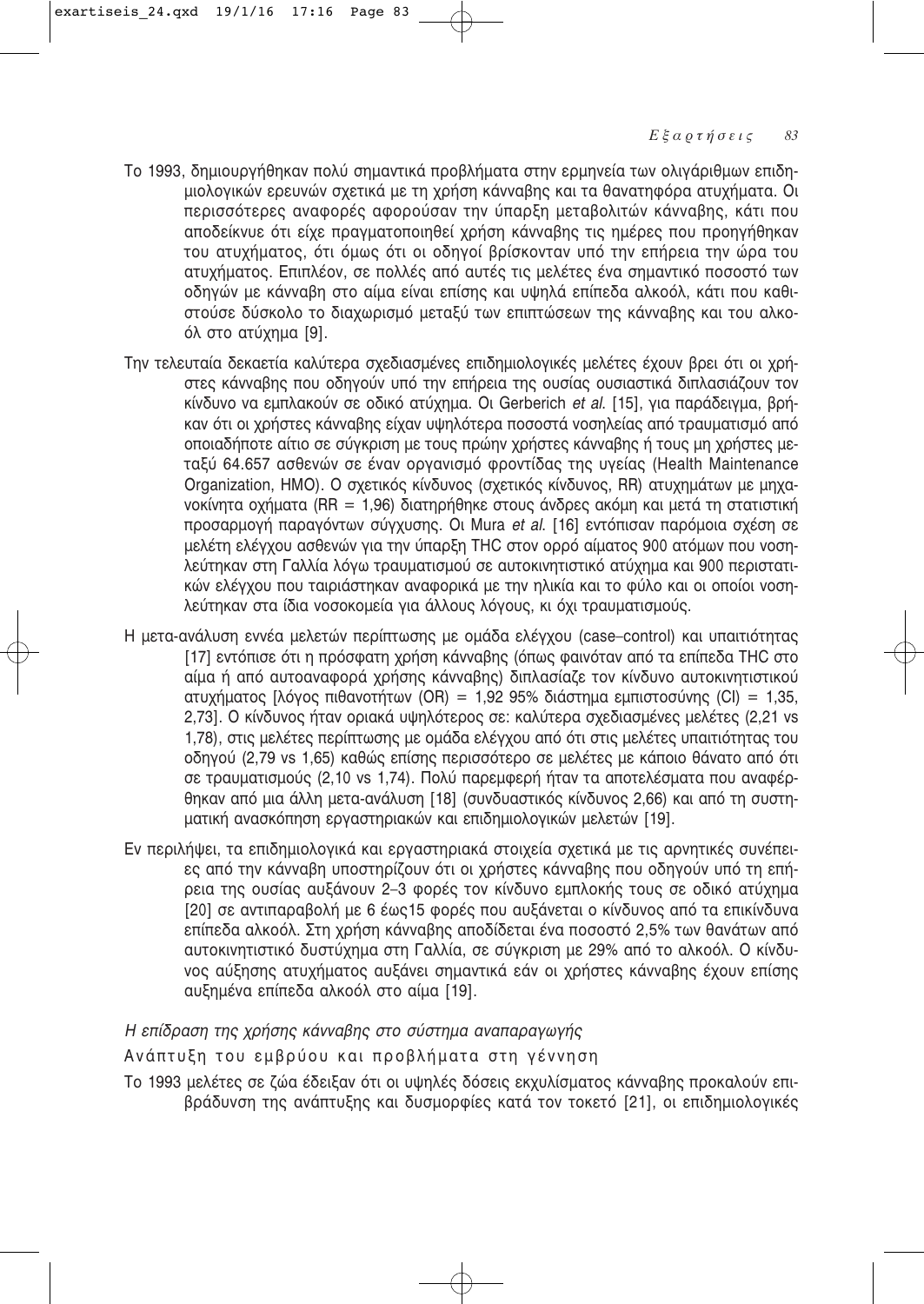μελέτες δεν έδειξαν με συνέπεια την ύπαρξη αυξημένου κίνδυνου για ανωμαλίες στη γέννηση σε γυναίκες που ανέφεραν ότι έκαναν χρήση κάνναβης κατά τη διάρκεια της εγκυμοσύνης. Επίσης ήταν δύσκολο να ερμηνευθούν οι λίγες μελέτες που ανέφεραν αυξημένα ποσοστά ανωμαλιών στη γέννηση (π.χ. [22]), επειδή οι χρήστες κάνναβης ήταν πιθανότερο να καπνίζουν και καπνό, να κάνουν χρήση αλκοόλ και άλλων παράνομων ουσιών κατά τη διάρκεια της εγκυμοσύνης [23]. Επίσης ήταν λιγότερο πιθανό να ασχοληθούν με την προγεννητική φροντίδα και ακολουθούσαν άσχημη διατροφή σε σχέση με τις γυναίκες που δεν έκαναν χρήση κάνναβης [24]. Οι Zuckerman *et al.* [25] κατέληξαν στην πλέον πειστική αδυναμία εντοπισμού αυξημένου κινδύνου ανωμαλιών στη γέννηση βάσει μιας μεγάλης μελέτης με γυναίκες με αρκετά μεγάλο ποσοστό χρήσης κάνναβης, και το οποίο ουσιαστικά μετρήθηκε με εξέταση ούρων και όχι με αυτό-αναφορά.

- Μια μετα ανάλυση [26] μελετών από τις δεκαετίες 1980 και 1990 υποστηρίζει ότι η συστηματική χρήση κάνναβης κατά τη διάρκεια της εγκυμοσύνης μείωνε το βάρος κατά τη γέννηση, παρόλο που η επίδραση αυτή ήταν πιο ήπια από αυτή του καπνού. Αρκετές μεγάλες επιδημιολογικές μελέτες ανέφεραν έκτοτε ότι η χρήση κάνναβης κατά τη διάρκεια της εγκυμοσύνης σχετίζεται με μικρότερο βάρος του μωρού κατά τη γέννηση (π.χ. [27, 28]). Αυτή η επίδραση φάνηκε να διατηρείται ακόμη και μετά τον στατιστικό έλεγχο για χρήση άλλων ουσιών (π.χ. [25, 28, 29]). Αρκετές από αυτές τις μελέτες αναφέρουν επίσης ότι οι γυναίκες που έκαναν χρήση κάνναβης είχαν συντομότεonς διάρκειας τοκετό και αυξημένο κίνδυνο να γεννήσουν μωρά μικρά σε σχέση με το διάρκεια της κύησης [27].
- Aυτές οι μελέτες έχουν αρκετούς περιορισμούς. Πρώτον, ότι τα ποσοστά αυτοαναφοράς της χρήσης κάνναβης είναι σχετικά χαμηλά (2–6%). Οι μελέτες που εκτίμησαν τη χρήση κάνναβης με αναλύσεις ούρων υποστηρίζουν ότι τα επίπεδα αυτοαναφοράς της χρήσης κάνναβης είναι εξαιρετικά μικρά, κάτι που πιθανά υποτιμά τη σχέση ανάμεσα στη χρήση κάνναβης και τα αρνητικά αποτελέσματα κατά τη γέννηση. Κατά δεύτερον, συχνά είναι πολύ δύσκολο να προσαρμοστούν οι επιδράσεις από σημαντικούς παράνοντες σύγχυσης κατά την ανάλυση της επίδρασης της χρήσης κάνναβης στο βάρος του μωρού, όπως είναι το κάπνισμα τσιγάρων. Παρόλα αυτά υπάρχουν αρκετά επιχειoήματα που υποστηρίζουν ότι είναι σημαντικό οι ένκυες γυναίκες να αποφεύνουν τη χρήση κάνναβης τόσο κατά τη διάρκεια της εγκυμοσύνης όσο και στην προσπάθεια να μείνουν έγκυες.

# Επιδράσεις της χρήσης κάνναβης από τη μητέρα μετά τη γέννηση

Το 1993 ένας μικρός αριθμός μελετών ανέφεραν αυξημένα ποσοστά αναπτυξιακών προβλημάτων σε παιδιά γυναικών που έκαναν χρήση κάνναβης κατά τη διάρκεια της εγκυμοσύνης, όπως για υστέρηση στην ανάπτυξη του οπτικού/οφθαλμολογικού συστήματος, αυξημένο τρέμουλο και ξάφνιασμα σε σύντομο χρόνο μετά τη γέννηση [30]. Αυτές οι επιπτώσεις δεν αναφέρθηκαν με συνέπεια σε μεταγενέστερες αξιολογήσεις, π.χ. ορισμένες δεν αναφέρονταν στην αξιολόγηση τον πρώτο μήνα ή σε τεστ ικανοτήτων στους 6 και τους 12 μήνες. Άλλες αναφέρθηκαν στους 36 και τους 48 μήνες, αλλά όχι στους 60 και τους 72 μήνες [30]. Όταν πλέον αυτά τα παιδιά έφτασαν στην εφηβεία, η χρήση κάνναβης της μητέρας σχετίστηκε με χαμηλότερες γνωσιακές επιδόσεις. Στη μελέτη του Οντάριο, με άτομα ηλικίας 12 ετών, δεν φάνηκαν διαφορές στο επίπεδο του IQ μεταξύ παιδιών που είχαν ή δεν είχαν εκτεθεί στην κάνναβη, υπήρχαν ωστόσο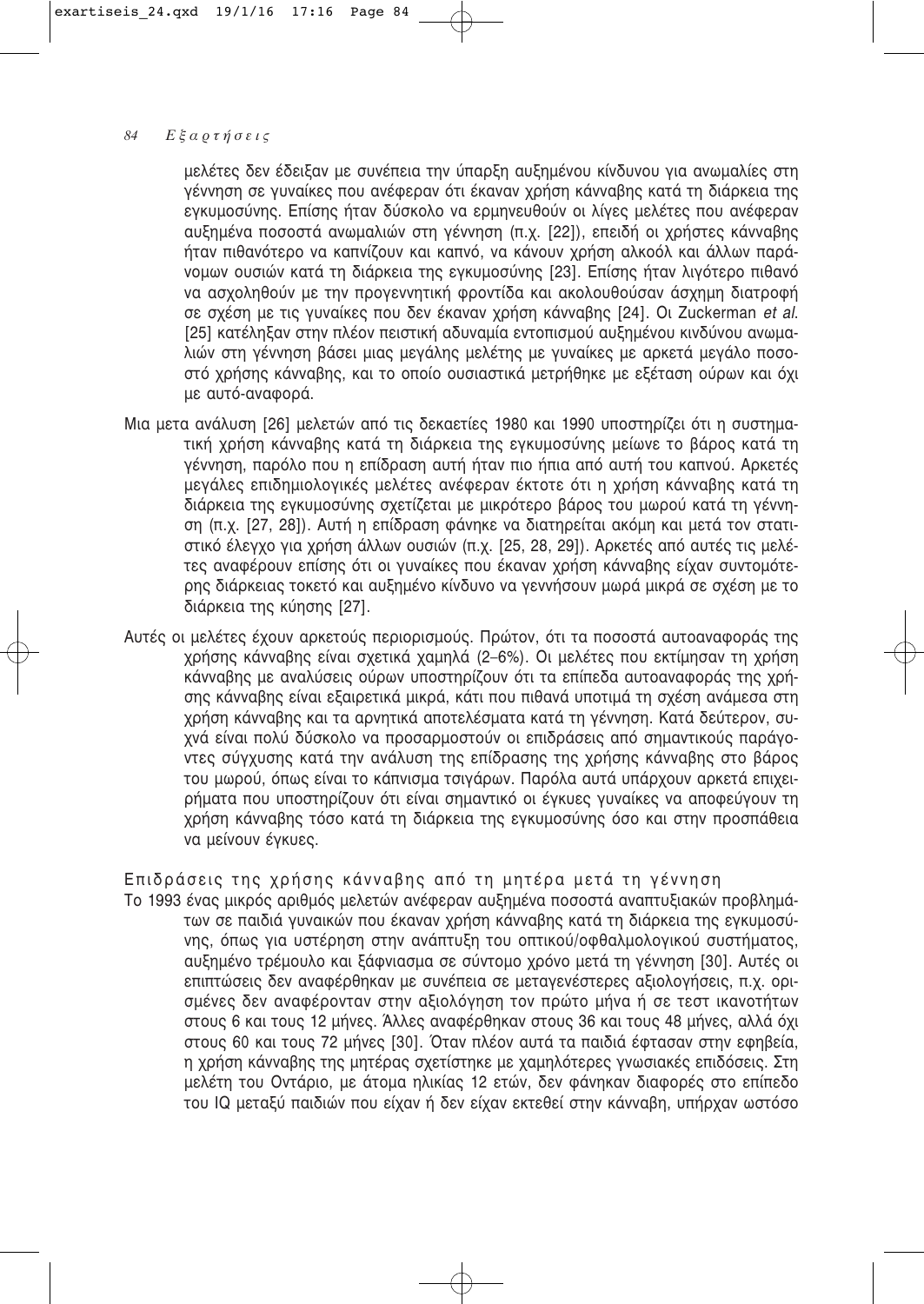exartiseis 24.qxd 19/1/16 17:16 Page 85

διαφορές όσον αφορά την αντιληπτική οργάνωση και τις ανώτερες γνωσιακές διεργασίες [30]. Oι Tennes *et al.* [24], αντίθετα, δεν εντόπισαν καμία διαφορά στο επίπεδο του IQ μεταξύ των παιδιών χρηστών κάνναβης και των παιδιών η μητέρα των οποίων δεν έκανε χρήση κάνναβης, τον πρώτο χρόνο σε δείγμα 756 γυναικών, ένα τρίτο των οποίων έκαναν χρήση κάνναβης κατά τη διάρκεια της ενκυμοσύνης.

- Τα τελευταία 20 χρόνια μια ακόμη μελέτη κοόρτης με δείγμα γυναίκες χαμηλού οικονομικού επιπέδου και υψηλότερα ποσοστά συστηματικής χρήσης κάνναβης [31] ανέφερε χαμηλότερες βαθμολογίες στην κλίμακα για τη μνήμη και τη λεκτική ικανότητα με βάση την Stanford–Binet Intelligence Scale σε παιδιά ηλικίας 3 ετών, που γεννήθηκαν στο Πίτσμπουργκ μεταξύ 1990 και 1995 από 655 χαμηλού οικονομικού επιπέδου (μισές αφροαμερικανικής καταγωγής και μισές καυκάσιας φυλής). Μέχρι την ηλικία των 10 ετών, η χρήση κάνναβης από τη μητέρα σε οποιοδήποτε στάδιο της εγκυμοσύνης σχετίστηκε με παραβατικότητα και προβληματική συμπεριφορά [32]. Τα παιδιά που είχαν εκτεθεί στην κάνναβη είχαν χαμηλότερες ακαδημαϊκές επιδόσεις στα τεστ ανάγνωσης και ορθογραφίας και αξιολογήθηκαν με χαμηλότερο βαθμό συνολικά για τα ακαδημαϊκά τους επιτεύγματα από τους καθηγητές τους [33]. Αυτά τα ευρήματα επιβεβαιώθηκαν στην ηλικία των 14 ετών, όταν οι συσχετισμοί ανάμεσα στην προγεννητική χρήση κάνναβης και οι χαμηλότερες επιδόσεις στο σχολείο φάνηκε να επηρεάζεται από τη χαμηλότερη γνωσιακή ικανότητα του παιδιού, από υψηλότερα ποσοστά διαταραχών προσοχής και διάθεσης, και από την έναρξη της χρήσης κάνναβης των παιδιών πριν της ηλικία των 14 [34].
- Οι συμπεριφορικές επιπτώσεις από την προγεννητική έκθεση στην κάνναβη έχουν αναφερθεί μόνο από δύο μελέτες κοόρτης, και οι επιπτώσεις εμφανίστηκαν με μεγαλύτερη συνέπεια στην κοόρτη με τις γυναίκες χαμηλότερης οικονομικής κατάστασης και υψηλότερα ποσοστά χρήσης [35]. Η σχέση δόσης-αντίδρασης σε μια από αυτές τις μελέτες είναι ενδεικτική του αιτιακού ρόλου που έχει η κάνναβη. Η αβεβαιότητα παραμένει ωστόσο λόγω του μικρού αριθμού μελετών, του περιορισμένου δείγματος γυναικών σε όλες και στην αδυναμία των ερευνητών να ελέγξουν άλλους παράγοντες σύγχυσης όπως είναι η επίδραση από τη χρήση άλλων ουσιών κατά τη διάρκεια της εγκυμοσύνης, τη χρήση ουσιών από τη μητέρα μετά τον τοκετό καθώς και τις ανεπαρκείς γονικές δεξιότητες. Αυτές οι μελέτες επίσης δεν έχουν καταφέρει να ελέγξουν κάποιες πιθανές εξηγήσεις για τις επιδράσεις από τη χρήση κάνναβης της μητέρας, ήτοι γενετικές διαφορές στο επίπεδο IQ και διαφορές αναφορικά με τους κινδύνους για εκδήλωση διαταραχών συμπεριφοράς και κατάχρησης ουσιών μεταξύ των μητέρων που έκαvαν χρήση και των μητέρων που δεν έκαναν χρήση [35]. Παρόλα αυτά, όπως και με το ζήτημα του ελλιπούς βάρους κατά τη γέννηση, είναι σημαντικό οι έγκυες γυναίκες να αποφεύγουν τη χρήση κάνναβης κατά τη διάρκεια της εγκυμοσύνης.

## ΟΙ ΑΡΝΗΤΙΚΕΣ ΣΥΝΕΠΕΙΕΣ ΣΤΗΝ ΥΓΕΙΑ ΑΠΟ ΤΗ ΧΡΟΝΙΑ ΧΡΗΣΗ ΚΑΝΝΑΒΗΣ

Οι επιδημιολογικές μελέτες για τη χρήση κάνναβης συνήθως δεν είναι σε θέση να εκτιμήσουν τη δόση THC και των λοιπών κανναβινοειδών (π.χ. κανναβιδιόλης) που λαμβάνουν οι συστηματικοί χρήστες κάνναβης [36]. Ελλείψει αυτών των στοιχείων, οι επιδημιολογικές μελέτες έχουν ορίσει τη «σοβαρή» ή «συστηματική» χρήση κάνναβης ως ημερήσια ή σχεδόν ημερήσια χρήση [6]. Αυτή είναι η χρήση που έχει συνδεθεί με συνέπεια με τις αρνητικές επιπτώσεις στην υγεία και τις μεγαλύτερες ψυχολογικές συνέπειες.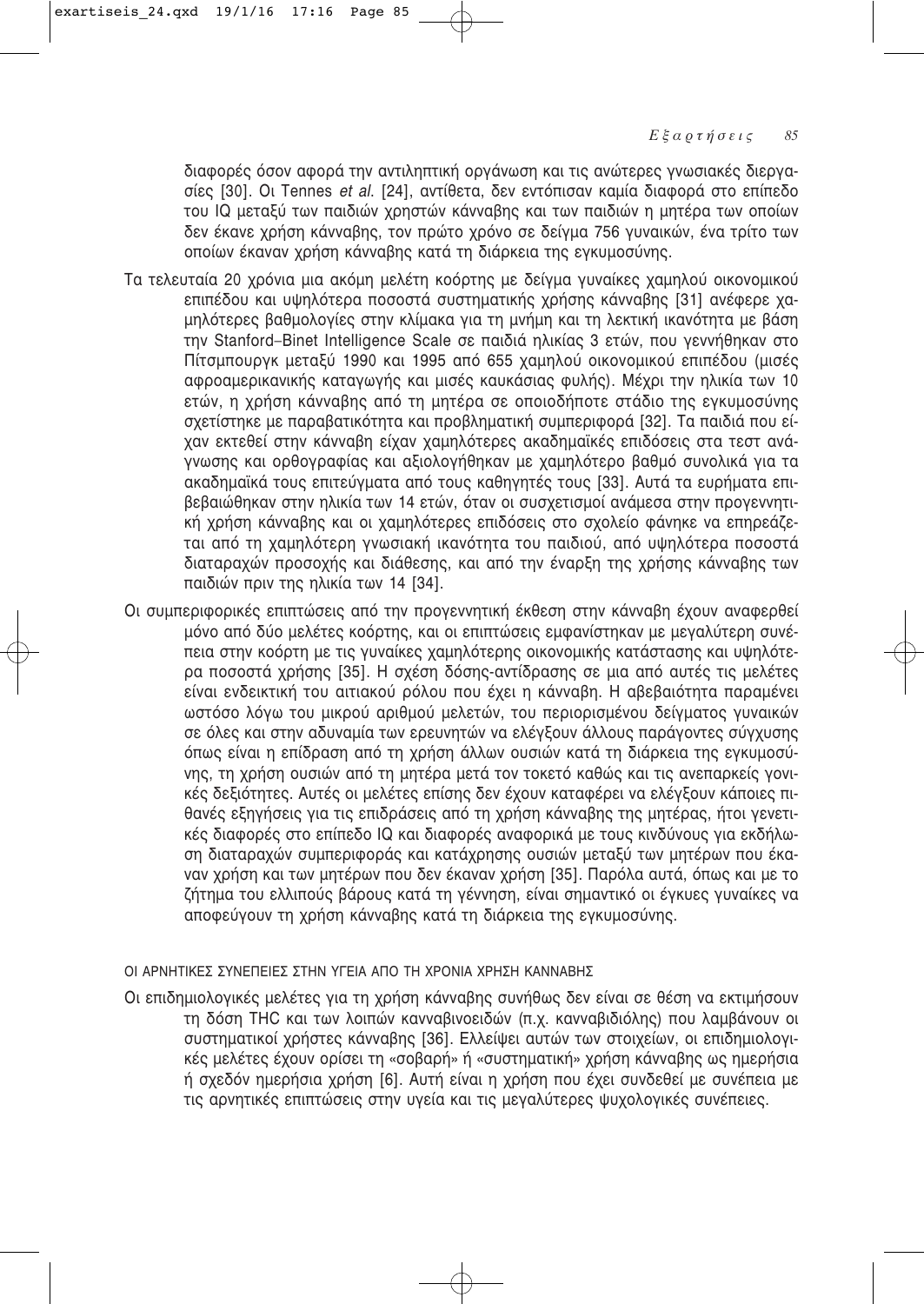Στις επιδημιολογικές μελέτες, μεγάλη πρόκληση στην ερμηνεία των συσχετισμών ανάμεσα στη συστηματική χρήση κάνναβης και τις αρνητικές συνέπειες στην υγεία, είναι ότι οι συστηματικοί χρήστες κάνναβης διαφέρουν από τους μη χρήστες σε πολλά σημεία. που μπορεί να αποτελούν και βασικές διαφορές ως προς τη βαρύτητα του κινδύνου για αρνητικές συνέπειες. Για παράδειγμα, οι συστηματικοί χρήστες κάνναβης είναι πιθανότερο να κάνουν χρήση αλκοόλ, καπνού και άλλων παράνομων ουσιών, ενώ επίσης διαφέρουν από τους μη χρήστες στην ανάληψη ρίσκου και σε άλλες συμπεριφορές [6]. Έχουν χρησιμοποιηθεί στατιστικές μέθοδοι ελέγχου της αξιοπιστίας αυτού του παράγοντα σύγχυσης ως εξήγηση αυτών των σχέσεων, και χρησιμοποιήθηκε παλινδρόμηση σταθερών επιδράσεων για να ελέγξει άγνωστες σταθερές διαφορές μεταξύ χρηστών και μη χρηστών (π.χ. [37]). Ορισμένοι ερευνητές εξέφρασαν τις αμφιβολίες τους σχετικά με το εάν η πρώτη στρατηνική θα μπορούσε να είναι συνολικά επιτυχημένη [38].

## Η εξάρτηση από την κάνναβη

- Τα συμπεράσματα από την ανασκόπηση του 1993 για την εξάρτηση από την κάνναβη έχουν προκαλέσει κάποιο σκεπτικισμό. Για την εξάρτηση από την κάνναβη χρησιμοποιήσαμε τον ορισμό του DSM-III που περιλαμβάνει τον περιορισμένο έλεγχο της χρήσης της ουσίας και τη δυσκολία διακοπής της χρήσης παρά τα προβλήματα που προκαλεί στη ζωή του ατόμου. Η κατάχρηση και η εξάρτηση από την κάνναβη με βάση το DSM-III ήταν η πλέον συνηθισμένη διαταραχή χρήσης παράνομης ουσίας όπως εντοπίστηκε από τις έρευνες για την ψυχική υγεία στις ΗΠΑ τις δεκαετίες 1980 και 1990 [9]. Οι επικριτές των επιδημιολογικών στοιχείων υποστηρίζουν ότι πολύ λίγοι χρήστες κάνναβης όπως ορίζονται από το DSM-III είχαν πρόβλημα που έχρηζαν επαγγελματικής βοήθειας.
- Σύμφωνα με μελέτες επιδημιολογίας στην Αυστραλία, τον Καναδά και τις Ηνωμένες Πολιτείες κατά τη διάρκεια των τελευταίων 20 ετών, η κατάχρηση κάνναβης και η εξάρτηση από αυτήν, αποτελούν την πιο συνηθισμένη μορφή εξάρτησης μετά το αλκοόλ και τον καπνό. Αυτές οι διαταραχές εκτιμάται ότι επηρέασαν περίπου το 1-2% του πληθυσμού των ενηλίκων τον τελευταίο χρόνο και περίπου το 4-8% των ενηλίκων στη διάρκεια της ζωής τους [6, 39]. Στις Ηνωμένες Πολιτείες εκτιμάται ότι ο κίνδυνος να οδηνηθεί κανείς στην εξάρτηση από το σύνολο των ατόμων που έχουν δοκιμάσει κάποια φορά κάνναβη ήταν 9% στις αρχές του 1990 [39] σε σύγκριση με 32% για τη νικοτίνη, 23% για την ηρωίνη, 17% για την κοκαΐνη, 15% για το αλκοόλ και 11% για τα διεγερτικά [40, 41]. Μακρόχρονες έρευνες έχουν δείξει ότι ο κίνδυνος εξάρτησης από την κάνναβη κυμαίνεται σε ένα στα έξι άτομα που θα ξεκινήσουν στην περίοδο της εφηβείας [39] και περίπου οι μισοί από όσους κάνουν καθημερινή χρήση κάνναβης [42].
- Από το 1993, τα στοιχειά που υποστηρίζουν το σύνδρομο στέρησης από την κάνναβη έχουν ενισχυθεί. Σε εργαστηριακές μελέτες άνθρωποι έχουν αναπτύξει ανοχή στην τετραϋδροκανναβινόλη (THC) [43] ενώ επίσης χρήστες κάνναβης που έχουν απευθυνθεί κάπου για βοήθεια συχνά αναφέρουν συμπτώματα στέρησης που τους δυσκολεύουν στην επίτευξη της αποχής. Τα πιο συνηθισμένα συμπτώματα στέρησης είναι άγχος, αϋπνία, διαταραχές όρεξης και κατάθλιψη [44], αρκετά συχνά σε βαθμό που να επηρεάζεται η καθημερινή λειτουργικότητα του άτομου [45]. Μια πρόσφατη, ελεγχόμενη, διπλά τυφλή, κλινική μελέτη έδειξε ότι αυτά τα συμπτώματα στέρησης έγιναν εντονότερα από την κατάποση ενός προϊόντος κάνναβης (Sativex) [46].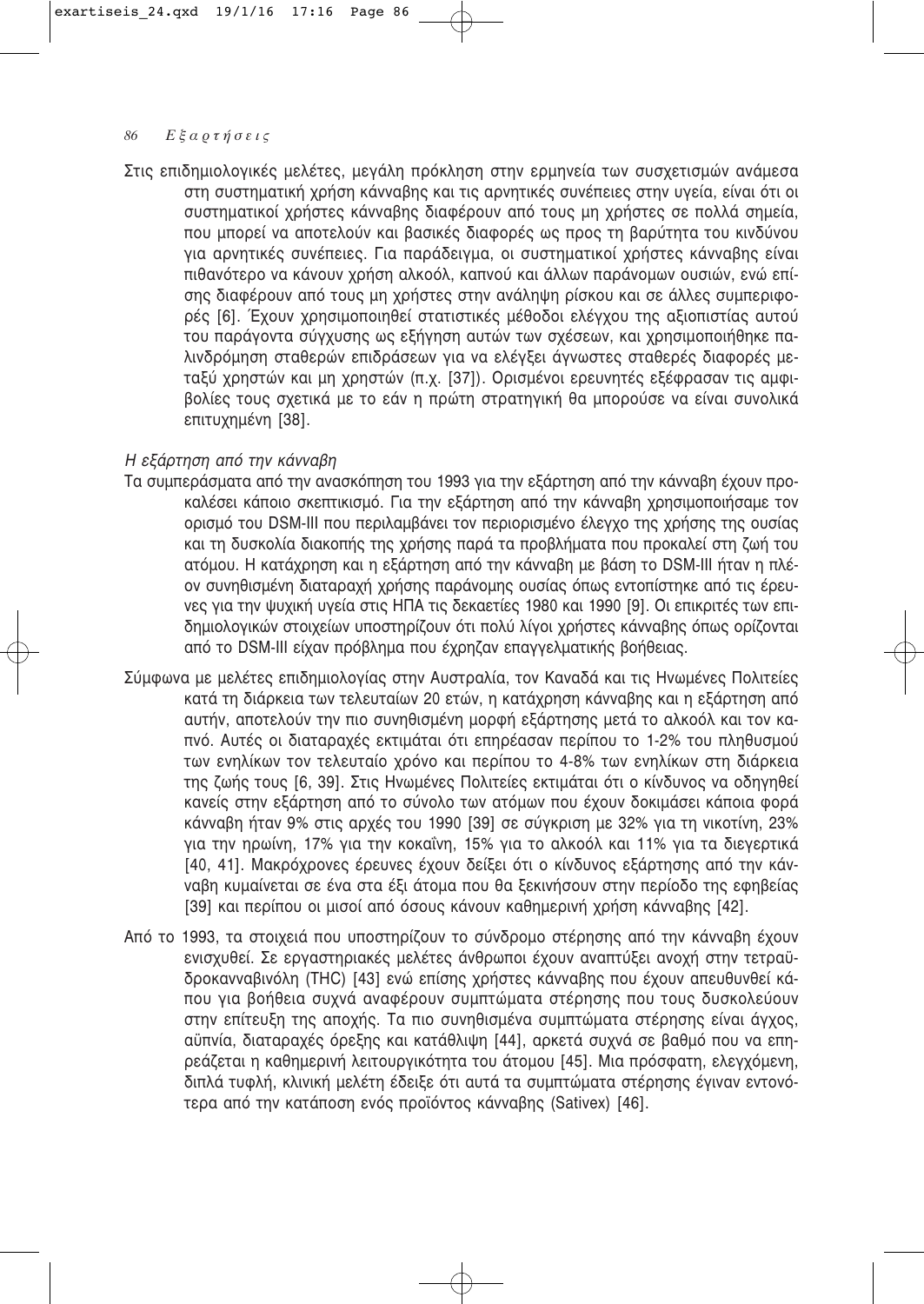Πλέον είναι δύσκολο να υποστηρίξει κανείς ότι το σύνδρομο στέρησης από την κάνναβη δεν χρειάζεται επαγγελματική φροντίδα. Ο αριθμός των χρηστών κάνναβης που ζητούν βοήθεια για να καταφέρουν να διακόψουν ή να θέσουν υπό έλεγχο τη χρήση κάνναβης, έχει αυξηθεί τις τελευταίες δυο δεκαετίες τις Ηνωμένες Πολιτείες, την Ευρώπη [47] και την Αυστραλία [6, 48, 49]. Η αύξηση παρατηρήθηκε τις περισσότερες φορές περίπου μια δεκαετία μετά την αύξηση της χρήσης κάνναβης σε νεαρούς πληθυσμούς [49]. Αυτή η αύξηση δεν μπορεί να αποδοθεί στην αύξηση των δικαστικών παραπομπών για θεραπεία, για όσες χώρες εξακολουθούν να διατηρούν τις ποινικές κυρώσεις για τη χρήση κάνναβης: αφού η ιδία αύξηση έχει σημειωθεί και στην Ολλανδία, οπού η χρήση κάνναβης έχει αποποινικοποιηθεί εδώ και 40 χρόνια [50]. Το 2011, η κάνναβη ήταν η κύρια ουσία κατάχρησης για το 48% όσων ξεκινούσαν θεραπεία, και το 58% των νέων εισαγωγών για θεραπεία στην Ολλανδία.

exartiseis  $24.$ qxd  $19/1/16$  17:16 Page

Οι αρνητικές συνέπειες στην υγεία και οι αρνητικές κοινωνικές συνέπειες από τη χρήση κάνvαβης όπως αναφέρουν οι ίδιοι οι χρήστες κάνναβης όταν έρχονται να ζητήσουν βοήθεια για εξάρτηση φαίνεται να είναι λιγότερο σοβαρές από αυτές που αναφέρονται από τα άτομα που είναι εξαρτημένα από το αλκοόλ και τα οπιοειδή [6, 51], ωστόσο τα ποσοστά απεξάρτησης από την εξάρτηση από την κάνναβη για τα άτομα που ζητούν θεραπεία είναι όμοια με αυτά των αλκοολικών [52]. Κλινικές δοκιμές γνωσιακές συμπεριφορικής θεραπείας για την εξάρτηση από την κάνναβη δείχνουν ότι μόνο μια μειονότητα διατηρούν την αποχή 6 και 12 μήνες μετά τη θεραπεία. Ωστόσο η θεραπεία μειώνει σημαντικά τη σοβαρότητα των προβλημάτων και τη συχνότητα της χρήσης κάνναβης για τα περισσότερα άτομα που δέχονται θεραπεία [53, 54].

*Χρόνια χρήση κάνναβης, γνωσιακη λειτουργικότητα και εγκεφαλική λειτουργιά* Γνωσιακές βλάβες

- Το 1993, μελέτες περίπτωσης με ομάδα ελέγχου ανέφεραν ότι οι συστηματικοί χρήστες κάνvαβης είχαν χαμηλότερες γνωσιακές επιδόσεις από ότι οι μη χρήστες κάνναβης της ομάδας έλεγχου, ωστόσο δεν ήταν σαφές εάν αυτό οφειλόταν στο ότι η χρήση κάνναβης επηρέαζε τις γνωσιακές επιδόσεις, στο ότι τα άτομα με χαμηλότερες γνωσιακές επιδόσεις ήταν πιθανότερο να οδηγηθούν στη συστηματική χρήση κάνναβης, η σε κάποιο συνδυασμό των δυο [9]. Πολύ λίγες μελέτες είχαν ταιριάξει την εκτιμώμενη διανοητική λειτουργία των χρηστών και μη χρηστών κάνναβης, πριν την έναρξη της χρήσης κάνναβης [55], και μόνο μια μελέτη είχε μετρήσει τη γνωσιακή επίδοση πριν τη χρήση της κάνναβης [56]. Και οι δυο αυτές μελέτες βρήκαν μεγαλύτερες λειτουργικές δυσκολίες στα άτομα με συστηματική και/η μακρόχρονη χρήση κάνναβης μετά τον έλεγχο διαφορών στις γνωσιακές δεξιότητες κατά την έναρξη.
- Ο αυξανόμενος αριθμός καλύτερα ελεγχόμενων δοκιμών που αναφέρονται από το 1993 (βλ. 57, 58 για ανασκόπηση) εντόπισαν με συνέπεια ελλείψεις σε λεκτική μάθηση, στη μνήμη και τη συνκέντρωση στα άτουα που κάνουν συστηματική χρήση κάνναβης και αυτές οι ελλείψεις συνήθως αλλά όχι πάντοτε σχετίζονταν με τη διάρκεια και τη συχνότητα της χρήσης κάνναβης, την ηλικία έναρξης και την εκτιμώμενη συγκεντρωτική δόση THC που λήφθηκε [59, 60]. Εξακολουθεί να παραμένει ασαφές εάν υπάρχει πλήρης ανάκαμψη της γνωσιακής λειτουργικότητας μετά τη διακοπή μακρόχρονης χρήσης κάνναβης. Η Solowij [55, 60] εντόπισε μερική ανάκαμψη μετά από αποχή δυο ετών, αλλά η ικανότητα του εγκεφάλου που σχετίζεται με τα γεγονότα εξακολουθεί να είναι προβληματική ως προς την επεξεργασία των πληροφοριών, που συνδέθηκε με την πολυετή χρήση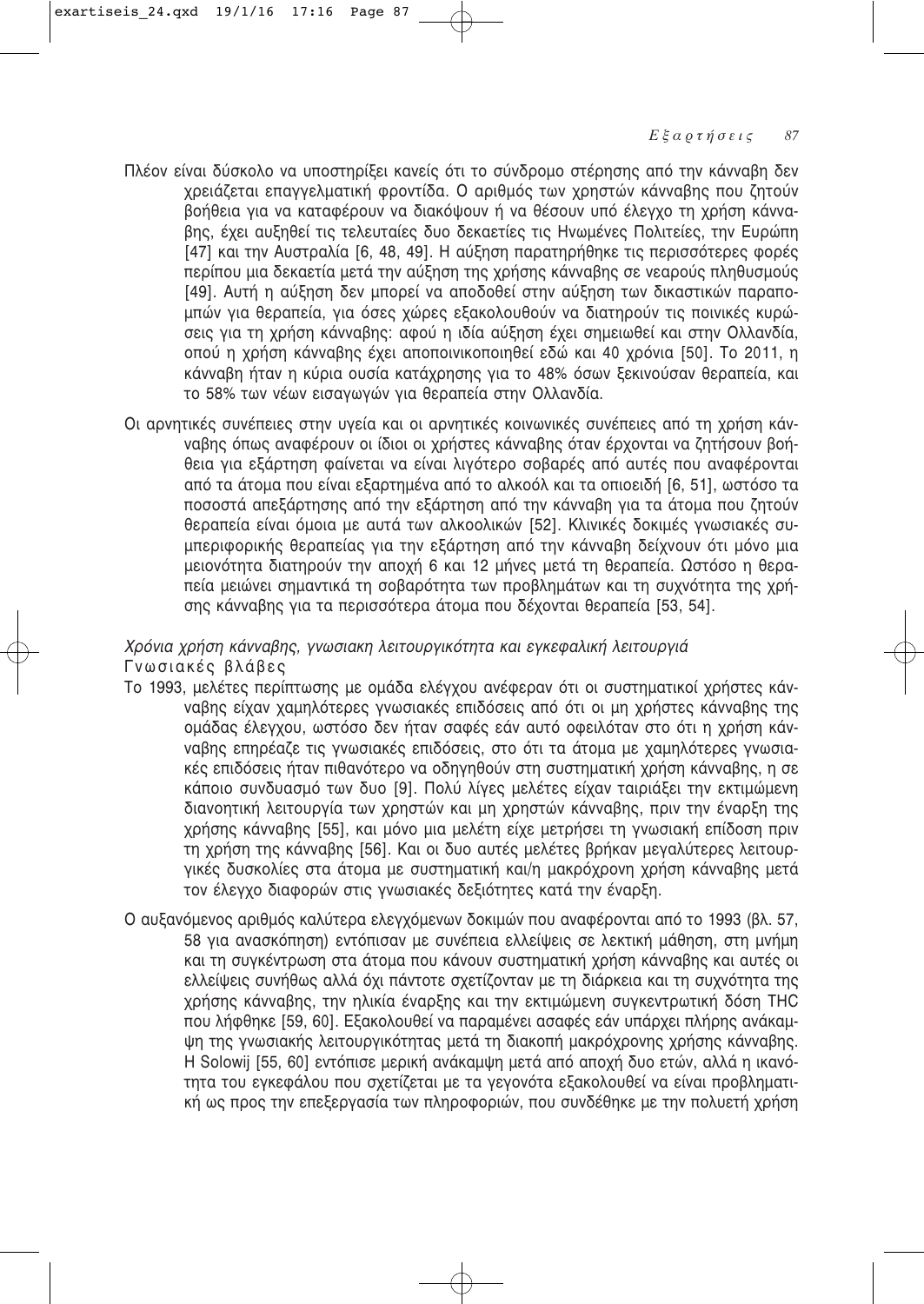κάνναβης. Οι Bolla *et al.* [61] εντόπισαν βλάβες σε νευρογνωσιακο επίπεδο, μετά από 28 ημέρες αποχής σε νεαρά άτομα που έκαναν σοβαρή χρήση (μέσος όρος χρήσης 5 έτη), οι οποίες σχετίζονται με τη δόση. Οι Pope *et al.* [62], αντίθετα, αναφέρουν πλήρη ανάκαμψη μετά από 28 ημέρες αποχής. Εξακολουθεί να παραμένει ασαφές εάν οι γνωσιακές βλάβες αποτελούν «κατάλοιπο» της έκθεσης σε χρόνια χρήση κάνναβης, ή εάν η συγκεντρωτική επίδραση της έκθεσης στην τετραϋδροκανναβινόλη προκάλεσε πιο μόνιμες αλλαγές στη λειτουργικότητα του εγκεφάλου [59].

- Μια μακροχρόνια μελέτη από την κοόρτη γέννησης του Dunedin υποστηρίζει ότι η παρατεταμένη σοβαρή χρήση κάνναβης για αρκετές δεκαετίες μπορεί να προκαλέσει σημαντι-Κές μεταβολές στις γνωσιακές επιδόσεις οι οποίες ενδέχεται να είναι μην είναι πλήρως αναστρέψιμες. Αυτή η μελέτη εκτίμησε τις αλλαγές στο IQ 1037 ατόμων από τη Νέα Ζηλανδία που γεννήθηκαν το 1972 ή 1973, από την ηλικία των 13 ετών (πριν την έναρξη της χρήσης κάνναβης) έως την ηλικία των 38 ετών [63]. Η έρευνα αυτή εντόπισε ότι τα άτομα που εμπλέκονταν με μακρόχρονη, σοβαρή χρήση ουσιών από νεαρή ηλικία είχαν απόκλιση 8 μονάδων στο IQ, σε σύγκριση με τα άτομα που δεν έκαναν καθόλου χρήση κάνναβης ή έκαναν πιο περιορισμένη χρήση κάνναβης.
- Εκτενείς αναλύσεις αναδεικνύουν την παρατεταμένη χρήση κάνναβης ως πιθανότερη αιτία για τη γνωσιακή έκπτωση των ατόμων. Πρώτον, η απόκλιση στη βαθμολογία του IQ ήταν μεγαλύτερη για τα άτομα που ξεκίνησαν με τη χρήση κάνναβης στην εφηβεία και εξακολούθησαν σχεδόν με καθημερινή χρήση και στην ενήλικη ζωή. Δεύτερον, διατηρήθηκε μετά τη στατιστική προσαρμογή για πρόσφατη χρήση κάνναβης, για αλκοόλ, καπνό, χρήση άλλων ουσιών και για σχιζοφρένια. Τρίτον, η ίδια επίδραση παρατηρήθηκε σε χρήστε κάνναβης που τελείωσαν το λύκειο, η απόκλιση των οποίων διατηρήθηκε ακόμη και μετά το στατιστικό έλεγχο για τα ακαδημαϊκά επιτεύγματα. Τέταρτον, υπήρχε βελτίωση εάν οι γρήστες είχαν διακόψει τη χρήση για ένα χρόνο ή περισσότερο. Απόκλιση στο IQ δεν υπήρχε σε περίπτωση που οι χρήστες κάνναβης είχαν ξεκινήσει στην νεαρή ενήλικη ζωή αλλά δεν είχαν εμπλακεί με τη χρήση για ένα χρόνο ή περισσότερο πριν το follow-up.
- Δύο πράγματα αξίζει να τονίσουμε για αυτή τη μελέτη. Κατ' αρχήν, αυτές οι επιδράσεις στο IQ εντοπίστηκαν μόνο σε ένα μικρό ποσοστό χρηστών κάνναβης, οι οποίοι ξεκίνησαν χρήση στην εφηβεία και εξακολούθησαν την καθημερινή χρήση στα 20 και τα 30 τους. Δεν εντοπίστηκαν επιδράσεις σε όσους ξεκίνησαν σε μεγαλύτερη ηλικία ή σε όσους έκαναν καθημερινή χρήση αλλά διέκοψαν νωρίτερα στην ενήλικη ζωή τους. Κατά δεύτερον, η απόκλιση 8 μονάδων IQ στα άτομα που εξακολούθησαν τη σοβαρή χρήση ήταν σημαντική: ήταν μισή τυπική απόκλιση χαμηλότερα από ότι των συνομηλίκων τους. Αυτό σημαίνει ότι το μέσο IQ των ατόμων που έκαναν σοβαρή χρήση ουσιών ήταν χαμηλότερο του 70% σε σύγκριση με το μέσο IQ της ομάδας των συνομηλίκων τους. Αυτές οι γνωσιακές επιπτώσεις ήταν εμφανείς στα άτομα του κοντινού περιβάλλοντος των συμμετεχόντων. Όσοι έκαναν σοβαρή χρήση κάνναβης εκτιμάται ότι είχαν περισσότερα προβλήματα μνήμης και συγκέντρωσης στην καθημερινότητά τους από ότι οι συνομήλικοί τους οι οποίοι δεν έκαναν παρόμοια χρήση κάνναβης.

# Δομή και λειτουργία του εγκεφάλου

Στην ανασκόπηση του 1993, εντοπίσαμε μια μελέτη 22 ετών η οποία με χρήση αεροεγκεφαλογραφίας υποστήριξε ότι η σοβαρή χρήση κάνναβης προκάλεσε βλάβη στη δομή του εγκεφάλου [64]. Αυτή η μελέτη σχολιάστηκε αρκετά γιατί περιλάμβανε μικρό αριθμό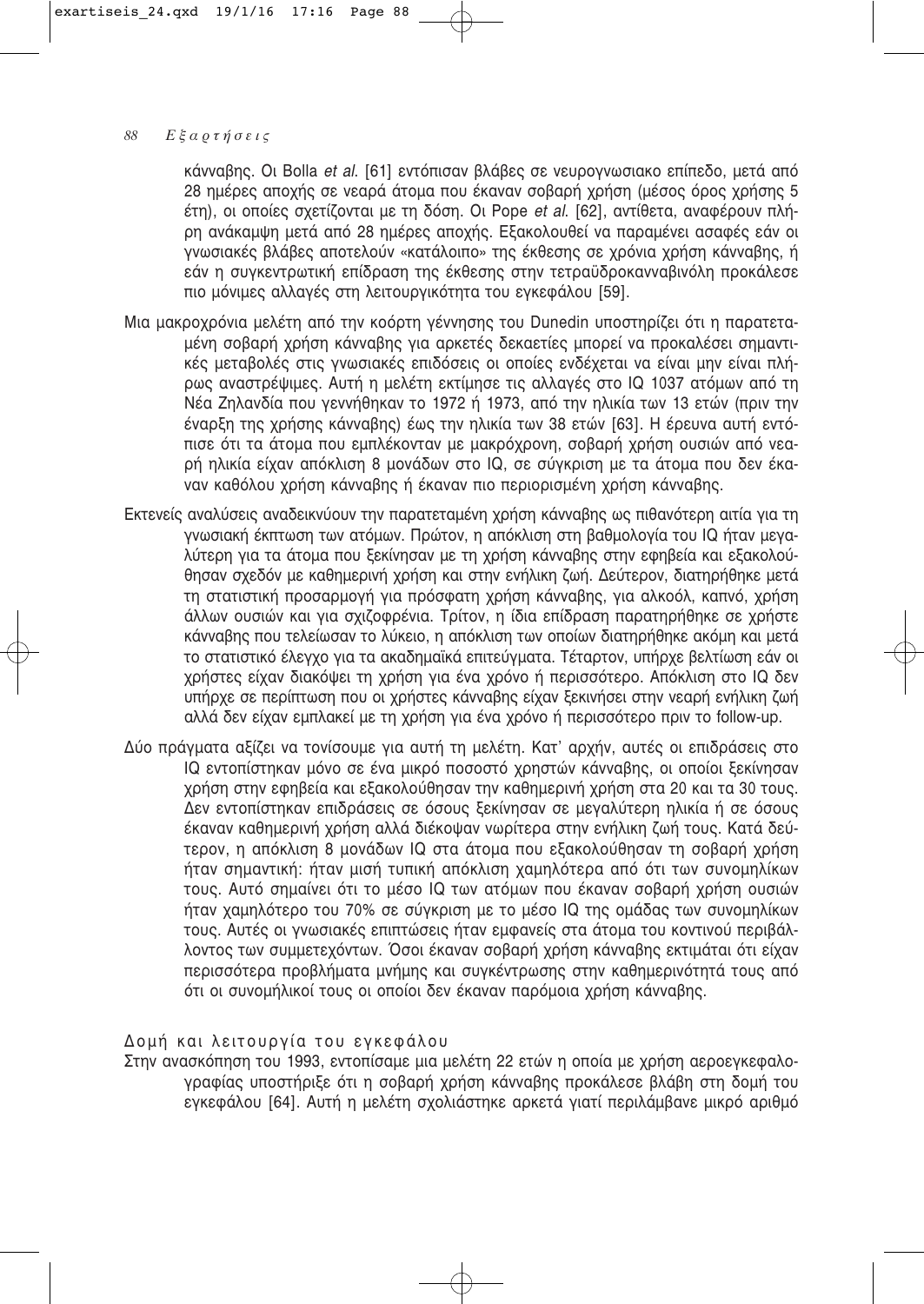χρηστών, δεν είχαν ελεγχθεί επαρκώς οι επιδράσεις άλλων ουσιών και επίσης υπήργαν σοβαρές αμφιβολίες σχετικά με την αξιοπιστία της αεροεγκεφαλογραφίας. Από τότε, καλύτερες μέθοδοι απεικόνισης του εγκεφάλου αναφέρουν μεταβολές στη λειτουργία και τη δομή του εγκεφάλου σε άτομα που κάνουν σοβαρή χρήση κάνναβης.

- Οι μελέτες τομογραφίας εκπομπής ποζιτρονίων (PET) αναφέρουν ότι τα άτομα που κάνουν συστηματική χρήση κάνναβης εμφανίζουν απευαισθητοποίηση των υποδοχέων κανναβινοειδών η οποία διατηρήθηκε για περίπου ένα μήνα μετά την αποχή [65]. Οι μελέτες λειτουργικής απεικόνισης σε άτομα που κάνουν χρόνια χρήση κάνναβης (π.χ. [66]) δείχνουν μειωμένη δραστηριότητα σε τομείς του εγκεφάλου που σχετίζονται με τη μνήμη και τη συγκέντρωση μετά από 28 ημέρες αποχής [56]. Μελέτες μαγνητικής τομογραφίας (MRI) αναφέρουν δομικές αλλαγές στον ιππόκαμπο, τον προμετωπιαίο φλοιό και την παρεγκεφαλίδα στα άτομα που κάνουν χρόνια χρήση κάνναβης. Οι Yücel *et al.* [67], για παράδειγμα, αναφέρουν συρρίκνωση του όγκου του ιππόκαμπου και της παρεγκεφαλίδας σε 15 μακροχρόνιους χρήστε οι οποίοι κάπνιζαν 5 ή περισσότερα τσιγάρα κάνναβης ημερησίως για 10 ή περισσότερα χρόνια. Αυτή η συρρίκνωση ήταν μεγαλύτερη για τους χρήστες με πιο παρατεταμένη διάρκεια χρήσης.
- Οι επισκοπήσεις μελετών λειτουργικής και δομικής απεικόνισης χρόνιων χρηστών κάνναβης [68, 69] έδειξαν ότι είναι αναγκαίο να πραγματοποιηθούν μεγαλύτερες και καλύτερα ελεγχόμενες μελέτες νευροαπεικόνισης οι οποίες θα χρησιμοποιούν τυποποιημένες διαδικασίες και μετρήσεις. Οι πιθανές γνωσιακές επιδράσεις από τη χρόνια χρήση κάνναβης ενέχουν ιδιαίτερο ενδιαφέρον καθώς ακριβώς τα άτομα με χαμηλότερο γνωσιακό επίπεδο είναι αυτά που είναι πιθανότερο να ξεκινήσουν τη χρήση κάνναβης σε νεαρή ηλικία και να κάνουν συστηματική χρήση κατά τη διάρκεια της νεαρής ενήλικης ζωής.

## Οι ψυχοκοινωνικές συνέπειες της χρήσης κάνναβης στην εφηβεία

# Ακαδημαϊκά αποτελέσματα

exartiseis\_24.qxd 19/1/16 17:16 Page 89

- Το 1993, μελέτες διατομής έδειξαν ότι οι συστηματικοί χρήστες κάνναβης είχαν χαμηλότερα ακαδημαϊκά επιτεύγματα σε σύγκριση με τους συνομηλίκους τους που δεν έκανα χρήση [70], ήταν ασαφές ποιο ήταν το αίτιο και ποιο το αποτέλεσμα. Αυτό σημαίνει ότι δεν είμαστε σε θέση να πούμε εάν αυτός ο συσχετισμός προέκυψε επειδή: (i) η χρήση κάνναβης ήταν αίτιο της χαμηλής απόδοσης στο σχολείο, (ii) η χρήση κάνναβης ήταν πιθανότερη στους νέους με χαμηλά ακαδημαϊκά επιτεύγματα ή (iii) η χρήση κάνναβης και τα χαμηλά ακαδημαϊκά επιτεύγματα προκλήθηκαν από τους ίδιους παράγοντες [70]. Οι περιπτώσεις (i) και (ii) μπορεί να ισχύουν και οι δύο εάν οι χαμηλές ακαδημαϊκές επιδόσεις οδηγούσαν συχνότερα τους νέους στη συστηματική χρήση ουσιών, και η συστηματική χρήση ουσιών στη συνέχεια επιδείνωνε τις επιδόσεις του σχολείου.
- Διαχρονικές μελέτες έχουν εντοπίσει ότι η σχέση ανάμεσα στη χρήση κάνναβης πριν την ηλικία των 15 ετών και η πρόωρη εγκατάλειψη του σχολείου διατηρήθηκαν ακόμη και μετά την προσαρμογή για παράγοντες σύγχυσης (π.χ. [71]). Μια πρόσφατη μετά-ανάλυση τριών διαχρονικών μελετών από την Αυστραλία και τη Νέα Ζηλανδία [72] έδειξαν ότι σε όσο νεαρότερη ηλικία ξεκινούσε η πρώτη εμπλοκή με τη χρήση κάνναβης, τόσο λιγότερες ήταν οι πιθανότητες ολοκλήρωση του σχολείου και η συνέχεια της εκπαίδευσης μετά το λύκειο. Αυτές οι επιδράσεις διατηρήθηκαν ακόμη και μετά την προσαρμονή για την κοινωνική τάξη των νονιών και άλλες μετρήσεις σχετικά με χαρα-Κτηριστικά μειονεξίας. Οι συγγραφείς εκτιμούν ότι η έναρξη της χρήσης κάνναβης σε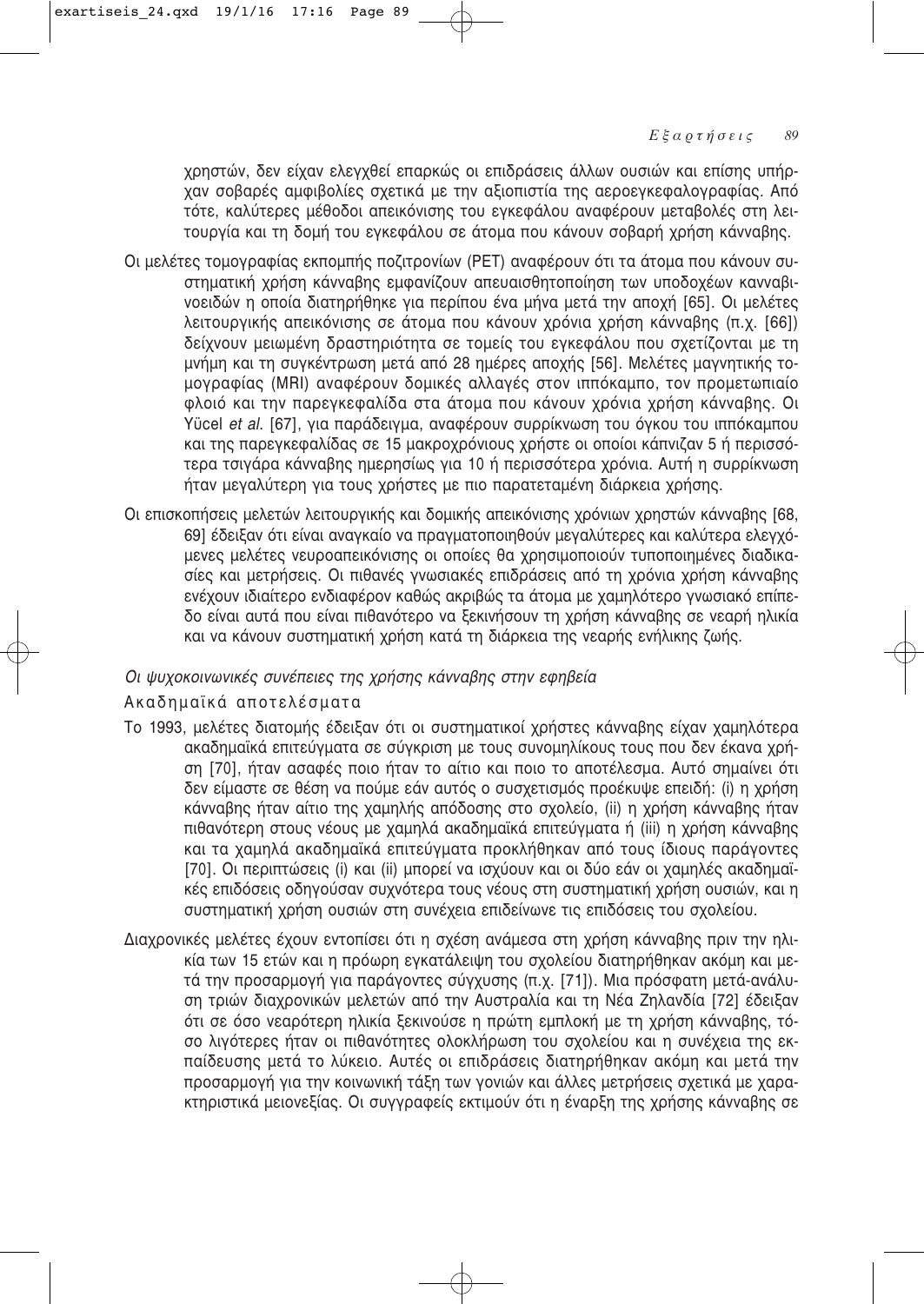#### $90^{\circ}$ Εξαρτήσεις

πολύ νεαρή ηλικία συνέβαλε κατά 17% στον κίνδυνο μη ολοκλήρωσης του λυκείου ή την εκπαίδευση μετά το. Οι αρνητικές επιδράσεις από τη χρήση της κάνναβης στις ακαδημαϊκές επιδόσεις μπορεί να ενισχύονται και από την πολιτική του σχολείου, η οποία μπορεί να αποβάλει τους μαθητές που «πιάνονται» να κάνουν χρήση κάνναβης.

- Είναι πιθανό ότι τα ακαδημαϊκά αποτελέσματα στους συστηματικούς χρήστες κάνναβης επιδεινώνονται ως αποτέλεσμα συνδυασμού: ενός προϋπάρχοντος σοβαρού κινδύνου ακαδημαϊκών προβλημάτων για τα άτομα που οδηγούνται στη συστηματική χρήση κάνναβης, αρνητικών επιπτώσεων από τη συστηματική χρήση κάνναβης στη μάθηση, την αυξημένη συναναστροφή των συστηματικών χρηστών κάνναβης με άλλους συνομήλικους που κάνουν επίσης χρήση κάνναβης και οι οποίοι απορρίπτουν το σχολείο και μιας έντονης επιθυμίας των νεαρών χρηστών κάνναβης να κάνουν μια πρόωρη μετάβαση στην ενηλικίωση εγκαταλείποντας το σχολείο [70].
- Η πρόσφατη ανάλυση μιας μελέτης με διδύμους στην Αυστραλία προκάλεσε αμφιβολίες σχετικά με το εάν είναι αιτιακός ο συσχετισμός ανάμεσα στη χρήση κάνναβης των εφήβων και την πρόωρη ενκατάλειψη του σχολείου [73]. Η ανάλυση των διδύμων που δεν έκαναν και οι δύο χρήση κάνναβης από νεαρή ηλικία δεν εντόπισε διαφορές στον κίνδυνο πρόωρης διακοπής από το σχολείο μεταξύ των διδύμων που έκαναν και αυτών που δεν έκαναν χρήση κάνναβης, κάτι που υποδηλώνει ότι ο συσχετισμός μπορεί να εξηγηθεί από γενετικούς και περιβαλλοντικούς παράγοντες κινδύνου. Αυτά τα ευρήματα υποστηρίζονται από δύο παλαιότερες αναλύσεις σε μελέτες με διδύμους στις Ηνωμένες Πολιτείες [74, 75].

# Χρήση άλλων ουσιών

- Το 1993 στις Ηνωμένες Πολιτείες, την Αυστραλία και τη Νέα Ζηλανδία επιδημιολογικές μελέτες αναφέρουν ότι: (i) οι συστηματικοί χρήστες κάνναβης είχαν περισσότερες πιθανότητες να κάνουν χρήση ηρωίνης και κοκαΐνης και (ii) όσο νωρίτερα ξεκινούσε κανείς τη χρήση κάνναβης, τόσο πιθανότερο ήταν να συμβεί το (i) [76]. Υπάρχουν τρεις εξηγήσεις για αυτό: (i) ότι οι χρήστες κάνναβης έχουν περισσότερες ευκαιρίες να κάνουν χρήση άλλων παράνομων ουσιών, επειδή τα βρίσκουν στην ίδια μαύρη αγορά που βρίσκουν και την κάνναβη, (ii) ότι τα άτομα που ξεκίνησαν τη χρήση κάνναβης σε νεαρή ηλικία ήταν πιο πιθανό να κάνουν χρήση άλλων παράνομων ουσιών, για λόγους που δεν έχουν σχέση με τη χρήση κάνναβης (π.χ. ανάληψη κινδύνων ή αναζήτηση αισθήσεων), (iii) ότι οι φαρμακολογικές επιδράσεις της κάνναβης αυξάνουν την τάση του ατόμου να κάνει χρήση και άλλων παράνομων ουσιών [6].
- Έρευνες επιδημιολογίας από το 1993 αναφέρουν παρόμοια χαρακτηριστικά στην εμπλοκή με τη χρήση από αρκετές χώρες (π.χ. [77]), παρόλο που η σειρά με την οποία χρησιμοποιούνται οι ουσίες μπορεί ποικίλει ανάλογα με τα διαφορετικά είδη παράνομων ουσιών που χρησιμοποιούν οι ενήλικες [78]. Οι έρευνες έχουν επίσης υποστηρίξει τις δύο πρώτες υποθέσεις, ότι οι νέοι στις Ηνωμένες Πολιτείες που έχουν κάνει χρήση κάνναβης αναφέρουν περισσότερες ευκαιρίες να κάνουν χρήση κοκαΐνης σε μικρότερη ηλικία [79], και οι κοινωνικά αποκλίνοντες νέοι (που είναι επίσης πιο πιθανό να κάνουν χρήση κοκαΐνης και ηρωίνης) ξεκινούν να κάνουν χρήση κάνναβης σε μικρότερη ηλικία από τους συνομηλίκους τους [80]. Μια μελέτη προσομοίωσης [81] υπέδειξε ότι κοινοί παράγοντες κινδύνου μπορεί να εξηγήσουν τις σχέσεις ανάμεσα στην κάνναβη και τη χρήση άλλων παράνομων ουσιών στις Ηνωμένες Πολιτείες.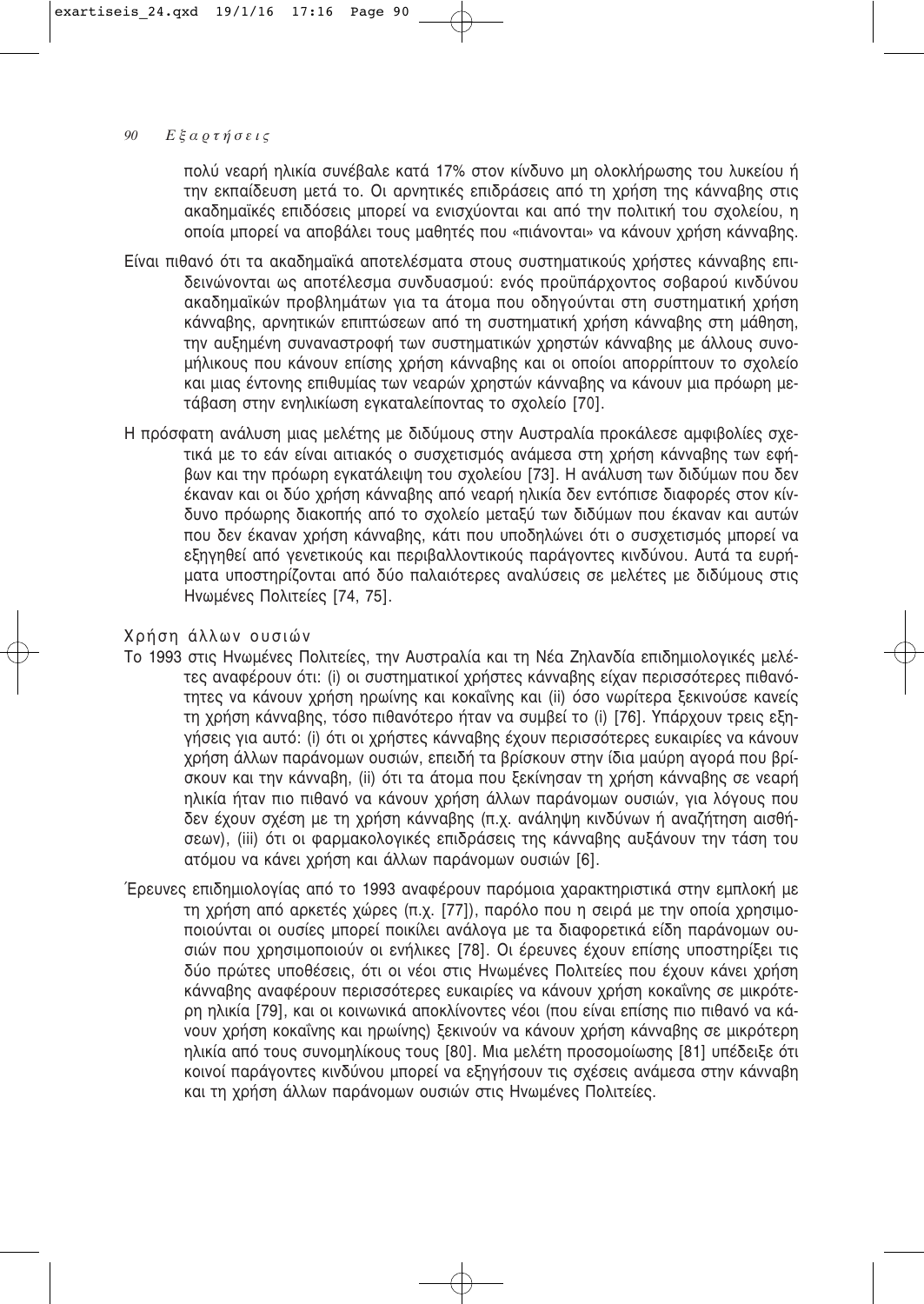Η υπόθεση των κοινών παραγόντων κινδύνου δοκιμάστηκε σε μακροχρόνιες μελέτες αξιολογώντας εάν η χρήστες κάνναβης ήταν πιθανότερο να αναφέρουν χρήση ηρωίνης και κοκαΐνης μετά το στατιστικό έλεγχο για πιθανούς παράγοντες σύγχυσης (π.χ. [82]). Η προσαρμογή για παράγοντες σύγχυσης (συμπεριλαμβάνοντας τους μη καταμετρημένους σταθερούς παράγοντες χρησιμοποιώντας παλινδρόμηση σταθερής επίδρασης) [83] δεν έχει αποκλείσει τη σχέση ανάμεσα στη συστηματική χρήση κάνναβης και τη χρήση άλλων παράνομων ουσιών [84].

Page 91

 $17:16$ 

- Μελέτες με διδύμους που δεν έκαναν και οι δύο χρήση κάνναβης (δηλ. Ο ένας έκανε ο άλλος δεν έκανε) έχουν ελέγξει εάν η σχέση ανάμεσα στη χρήση κάνναβης και τη χρήση άλλων παράνομων ουσιών μπορεί να εξηγηθεί από κοινή ευαισθησία στη χρήση ουσιών. Οι Lynskey et al. [85] βρήκαν ότι ο δίδυμος που είχε κάνει χρήση κάνναβης ήταν πιθανότερο να έχει κάνει χρήση και άλλων παράνομων ουσιών από ότι ο δίδυμος αδερφός-ή του που δεν είχε κάνει. Αυτή η σχέση διατηρήθηκε ακόμη και μετά τον έλεγχο για μη κοινούς περιβαλλοντικούς παράγοντες. Παρόμοια αποτελέσματα έχουν αναφερθεί με ζευγάρια διδύμων στις Ηνωμένες Πολιτείες [86] και στην Ολλανδία [86].
- Η σειρά εμπλοκής με την κάνναβη και τις άλλες παράνομες ουσίες, καθώς και η αυξημένη πιθανότητα χρήσης άλλων παράνομων ουσιών είναι το αποτέλεσμα με τη μεγαλύτερη συνέπεια στις επιδημιολογικές μελέτες σε νεαρούς ενήλικες. Η ερμηνεία αυτών των σχέσεων παραμένει αμφιλεγόμενη, αλλά οι σχέσεις μεταξύ της συστηματικής χρήσης κάνναβης και άλλων παράνομων ουσιών διατηρήθηκαν ακόμη και μετά τη στατιστική προσαρμογή για παράγοντες σύγχυσης τόσο στις μακροχρόνιες μελέτες όσο και στις μελέτες με διδύμους (που δεν έκαναν χρήση κάνναβης και τα δύο αδέρφια).
- Οι έρευνες τα τελευταία 20 χρόνια έχουν αποκαλύψει μια μεταβαλλόμενη σχέση μεταξύ της χρήσης κάνναβης και άλλων ναρκωτικών ουσιών. Το 1993, βλέπαμε ότι το κάπνισμα γενικά είχε ξεκινήσει αρκετά πριν τη χρήση κάνναβης και το συστηματικό κάπνισμα αποτελούσε δείκτη πρόγνωσης για τη συστηματική χρήση κάνναβης. Ως αποτέλεσμα των επιτυχημένων εκστρατειών δημόσιας υγείας της δεκαετίας το 2000 για την πρόληψη του καπνίσματος από τους νέους, παρατηρήθηκε ότι οι νέοι που δεν καπνίζουν τσιγάρα αρχίζουν να εμπλέκονται απευθείας με τη χρήση κάνναβης. Μια σειρά από πρόσφατες μελέτες αναφέρουν ότι αυτοί που κάνουν πλέον χρήση κάνναβης είναι πολύ πιθανό να ξεκινήσουν το κάπνισμα σε συνέχεια της χρήσης κάνναβης, αυτό περιγράφηκε ως «αντίστροφη πύλη εισόδου» [87]. Πιθανά αυτό το εύρημα να αντανακλά ένα συνδυασμό των παρακάτω στοιχείων: την κοινή οδό χορήγησης (κάπνισμα) [88], τη συναναστροφή των καπνιστών με τους χρήστες κάνναβης και πιθανά την επίδραση από την ανάμειξη του καπνού του τσιγάρου στα τσιγάρα της κάνναβης. Τα στοιχεία που αφορούν το τελευταίο μάλιστα είναι ενδεικτικά καθώς αυτό το αποτέλεσμα φάνηκε εντονότερα στη μελέτη με τους εφήβους στην Αυστραλία [87] όπου είναι πιο συνηθισμένο να συνδυάζει κανείς τον καπνό με την κάνναβη, από ό,τι στις Ηνωμένες Πολιτείες όπου αυτή η πρακτική φαίνεται να μην είναι τόσο συνηθισμένη [89].

# Χρήση κάνναβης και ψυχική υγεία Ψύχωση και σχιζοφρένεια

exartiseis  $24.9xd$   $19/1/16$ 

Το 1993, υπήρχαν αναφορές που συνέδεαν τη συστηματική χρήση κάνναβης με τα ψυχωσικά συμπτώματα (διαταραγμένο τρόπο σκέψης, ψευδαισθήσεις, και παραληρητικές ιδέες). Επίσης υποστήριζαν ότι τα ποσοστά συστηματικής χρήσης κάνναβης ήταν υψηλότερα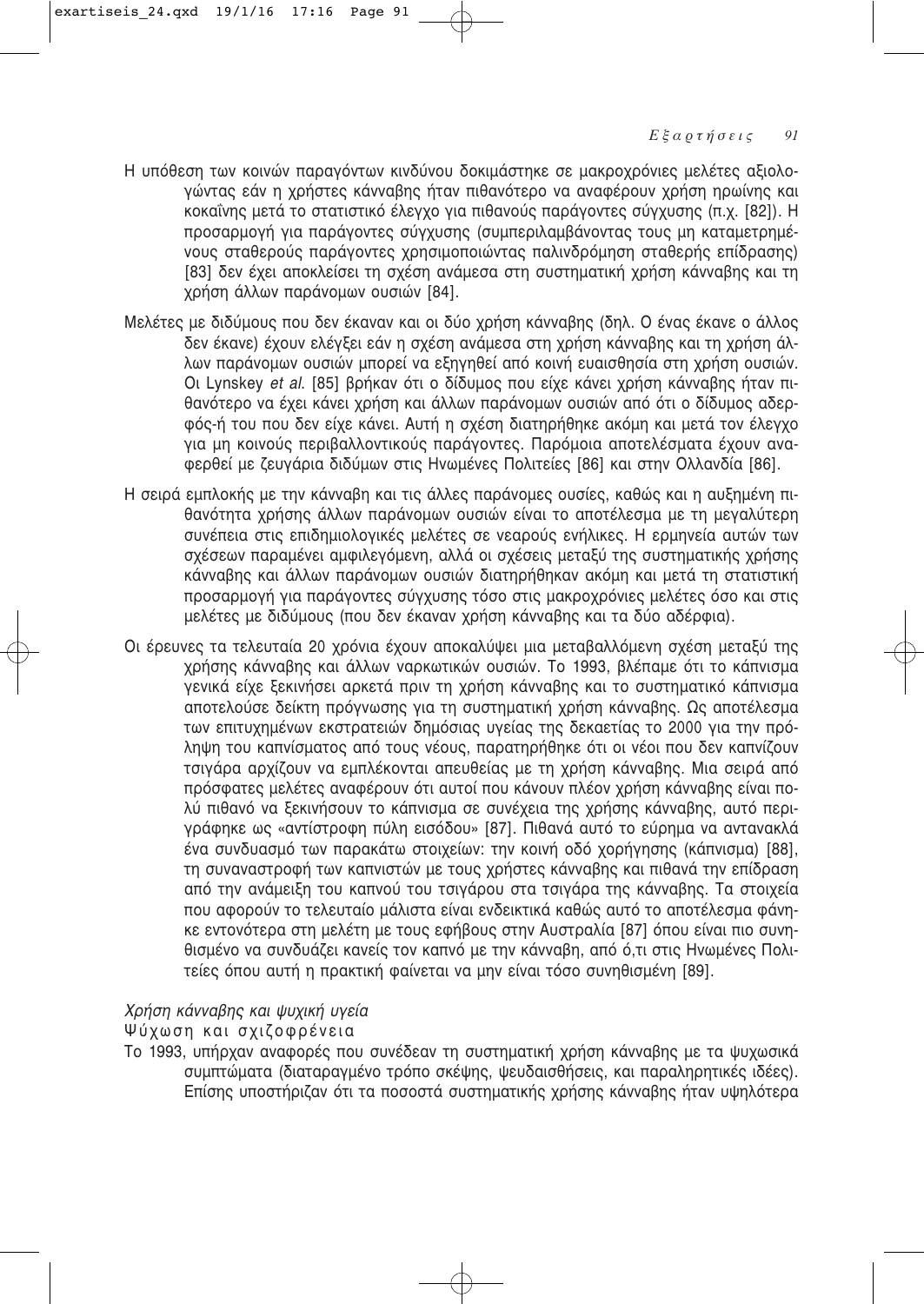για τα άτομα με σχιζοφρένεια, μια διαταραχή κατά την οποία τα άτομα αναφέρουν σοβαρά ψυχωσικά συμπτώματα για ολόκληρους μήνες, ενώ επίσης βιώνουν συχνά σημα-VΤΙΚές ΚΟΙνωνικές αδυναμίες, απώλεια κινήτρου και άλλους γνωσιακές ελλείψεις [90].

- <u>Το 1993, η επισκόπησή μας εντόπισε μια μενάλη μελέτη προοπτικής η οποία υποστήριζε τον</u> αιτιακό ρόλο της κάνναβης, μια 15-ετή μελέτη follow-up με τα ποσοστά σχιζοφρένειας σε μια ομάδα 50.465 Σουηδών ανδρών στο στρατό. Οι συμμετέχοντες που είχαν δοκιμάσει κάνναβη μέχρι την ηλικία των 18 ετών είχαν περισσότερο από 2,4 πιθανότερο να διαγνωστούν με σχιζοφρένεια στο διάστημα των επόμενων 15 ετών, σε σχέση με όσους δεν είχαν δοκιμάσει [91]. Μετά τη στατιστική προσαρμογή για προσωπικό ιστορικό ψυχιατρικών διαταραχών μέχρι την ηλικία των 18 ετών και διαζύγιο των γονιών, όσοι είχαν κάνει χρήση κάνναβης 10 ή περισσότερες φορές μέχρι την ηλικία των 18 ετών ήταν 2,3 φορές πιθανότερο να διαγνωστούν με σχιζοφρένεια από ό,τι τα άτομα που δεν είχαν κάνει χρήση κάνναβης.
- Οι επικριτές αυτής της μελέτης υποστηρίζουν ότι δεν εξετάστηκαν οι παράνοντες σύνχυσης και η αντίστροφη αιτιότητα. Έκτοτε έχουν γίνει απόπειρες να εξεταστεί αυτό. Το follow-up των 27 ετών, της σουηδικής μελέτης που έκαναν οι Zammit et al. [92] εντόπισε μια σχέση δόσης-αντίδρασης ανάμεσα στη συχνότητα της χρήσης κάνναβης στην ηλικία των 18 ετών και του κινδύνου για σχιζοφρένεια καθ'όλη τη διάρκεια της περιόδου του follow-up. Αυτό το αποτέλεσμα διατηρήθηκε ακόμη και μετά τον στατιστικό έλεγχο για παράγοντες σύγχυσης. Εκείνοι εκτιμούν ότι 13% των περιπτώσεων σχιζοφρένειας θα μπορούσαν να έχουν αποφευχθεί εάν η χρήση κάνναβης είχε προληφθεί εντελώς στην ομάδα. Τα ευρήματα της σουηδικής μελέτης υποστηρίζονται και από τα αποτελέσματα μικρότερων διαχρονικών μελετών στην Ολλανδία [93], τη Γερμανία [94] και τη Νέα Ζηλανδία [95, 96]. Όλες αυτές οι μελέτες εντόπισαν μια σχέση μεταξύ της χρήσης κάνναβης και των ψυχωσικών διαταραχών ή συμπτωμάτων και αυτές οι σχέσεις διατηρήθηκαν μετά την προσαρμογή για παράγοντες σύγχυσης.
- Η μετά-ανάλυση αυτών των διαχρονικών μελετών αναφέρει ότι τα ψυχωσικά συμπτώματα ή η ψυχωσική διαταραχή ήταν πιο συνηθισμένη για τα άτομα που είχαν κάνει χρήση κάνναβης κάποια στιγμή στη ζωή τους (συνδυαστικός λόγος πιθανοτήτων 1,4, 95% Διάστημα Εμπιστοσύνης = 1,20, 1,65) [97]. Ο κίνδυνος ψυχωσικών συμπτωμάτων ή ψυχωσικών διαταραχών ήταν υψηλότερος για τους συστηματικούς χρήστες (λόγος πιθανοτήτων 2,09, 95% Διάστημα Εμπιστοσύνης = 1,54, 2,84). Η αντίστροφη αιτιότητα αντιμετωπίστηκε από κάποιες από αυτές τις μελέτες εξαιρώντας τις περιπτώσεις που ανέφεραν ψυχωσικά συμπτώματα κατά την έναρξη, ή με στατιστική προσαρμογή για προϋπάρχοντα ψυχωσικά συμπτώματα. Η υπόθεση των κοινών αιτίων ήταν δυσκολότερο να απο-Kλεισθεί, διότι ο συσχετισμός μεταξύ της χρήσης κάνναβης και της ψύχωσης εξασθενούσε μετά τη στατιστική προσαρμογή για πιθανούς παράγοντες σύγχυσης, και καμία μελέτη δεν μπόρεσε να αξιολογήσει όλους τους παράγοντες σύγχυσης.
- Οι ερευνητές που διατηρούν τις επιφυλάξεις τους σχετικά με την αιτιακή εξήγηση συχνά υποστηρίζουν ότι η αιτιακή υπόθεση δεν συμφωνεί με τη μη αύξηση στον επιπολασμό της σχιζοφρένειας, παρότι η χρήση κάνναβης έχει αυξηθεί μεταξύ των νεαρών ενηλίκων. Τα στοιχεία για την τάση επιπολασμού της σχιζοφρένειας είναι μεικτά. Μια μελέτη στην Αυστραλία δεν εντόπισε αύξηση του επιπολασμού της ψύχωσης ως συνέπεια της απότομης αύξησης της χρήσης κάνναβης στις δεκαετίες του 80 και 90 [98], ωστόσο μια παρόμοια βρετανική μελέτη [99] υποστήριξε ότι ήταν πολύ νωρίς για να εντοπι-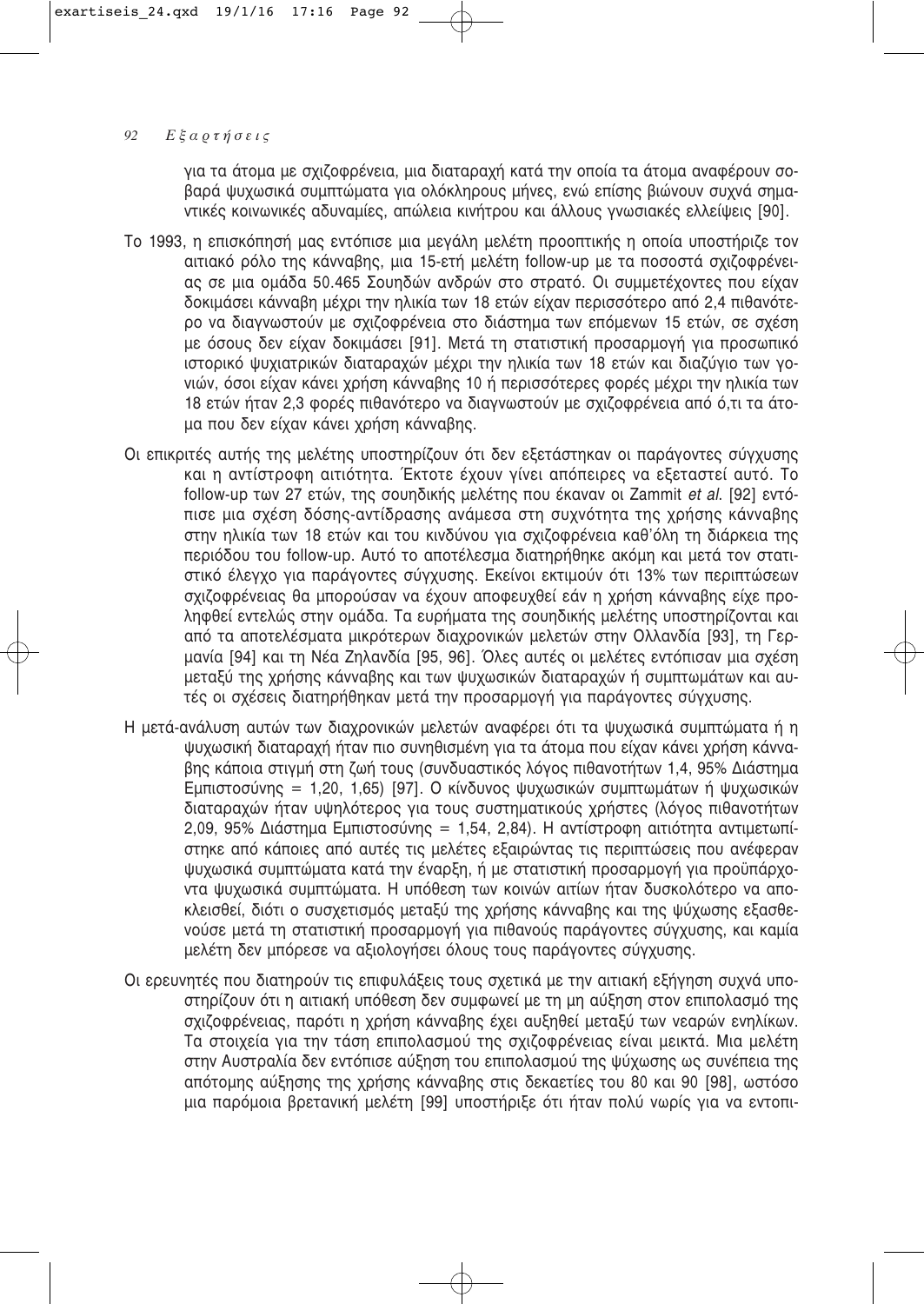στεί οποιαδήποτε αύξηση στον επιπολασμό της ψύχωσης στη Βρετανία. Δύο μελέτες καταγραφής περιστατικών στη Βρετανία [100] και την Ελβετία [101] ανέφεραν αυξημένο επιπολασμό της ψύχωσης στις πρόσφατες ομάδες γέννησης, όμως μια βρετανική μελέτη ατόμων που λάμβαναν θεραπεία για σχιζοφρένεια στη γενική ιατρική δεν εντόπισε κάτι παρόμοιο [90].

- Είναι δύσκολο να αποφανθεί κανείς εάν η χρήση κάνναβης επηρέασε τον επιπολασμό της ψύχωσης, διότι ακόμη και εάν ήταν αιτιακή η σχέση, η χρήση κάνναβης θα επέφερε πολύ μικρή αύξηση στον επιπολασμό. Ο εντοπισμός οποιασδήποτε τέτοιας αύξησης επηρεάζεται από μεταβολές στα διαγνωστικά κριτήρια και τις υπηρεσίες ψυχική υγείας για την αντιμετώπιση της ψύχωσης, από την χαμηλή ποιότητα στοιχείων από το φάκελο διαχείρισης για τα περιστατικά που αντιμετωπίστηκαν και πιθανά από κοινωνικές βελτιώσεις (π.χ. προγεννητική φροντίδα) που μπορεί να περιόρισαν τον επιπολασμό της ψύχωσης κατά τη διάρκεια που αυξήθηκε η χρήση κάνναβης.
- Η καλύτερη εκτίμηση είναι ότι ο κίνδυνος εμφάνισης ψύχωσης διπλασιάζεται, από περίπου 7 στα 1000 στους μη χρήστες [102] σε 14 στα 1000 για τους συστηματικούς κάνναβης. Εάν υποθέσουμε ότι η χρήση κάνναβης έχει αιτιακό ρόλο στην ψύχωση, θα είναι δύσκολο να μειωθεί ο επιπολασμός της ψύχωσης με την πρόληψη της κατανάλωσης κάνναβης στο νενικό πληθυσμό: σε τέτοια περίπτωση θα έπρεπε, στο Ηνωμένο Βασίλειο, να αποτραπούν περίπου 4700 νεαροί άνδρες να μην κάνουν χρήση κάνναβης, ώστε να προληφθεί ένα περιστατικό σχιζοφρένειας [99]. Εάν οι κίνδυνοι από τη χρήση κάνναβης είναι ανεξάρτητοι και μεταβιβάζονται γενετικά, τότε ο διπλασιασμός του κινδύνου θα ήταν σημαντική πληροφορία για τα άτομα που έχουν ένα συγγενή πρώτου βαθμού με σχετικό πρόβλημα: αυτό σημαίνει ότι ο κίνδυνος θα αυξανόταν από το 10% στο 20% εάν έκαναν συστηματική χρήση κάνναβης [103].
- Υπάρχουν επίσης σημαντικά μηνύματα κινδύνου σχετικά με τη χρήση κάνναβης για τους νέους που βιώνουν ψυχωσικά συμπτώματα. Οι νέοι που εμφανίζουν ψύχωση ή ψυχωσικά συμπτώματα και οι οποίοι κάνουν χρήση κάνναβης έχουν νεαρότερη μέση ηλικία εμφάνισης επεισοδίου ψύχωσης [104]. Στη θετική πλευρά, οι νέοι που εμφανίζουν επεισόδιο ψύχωσης και οι οποίοι διακόπτουν τη χρήση κάνναβης έχουν καλύτερα κλινικά αποτελέσματα από ό,τι αυτοί που εξακολουθούν τη χρήση, αυτό μετρήθηκε με μικρότερο αριθμό ψυχωσικών συμπτωμάτων και καλύτερη κοινωνική λειτουργικότητα [105,106].

# Χρήση κάνναβης και άλλες ψυχικές διαταραχές

- Το 1993, επιδημιολογικές μελέτες όπως η Epidemiologic Catchment Area Study και Εθνική Μελέτη για τη Συννοσηρότητα (National Comorbidity Study) εντόπισαν υψηλά ποσοστά συννοσηρότητας μεταξύ των διαταραχών της χρήσης κάνναβης και των αγχωδών και καταθλιπτικών διαταραχών, διαταραχών χρήσης άλλων ουσιών και διαταραχών αντικοινωνικής προσωπικότητας [9]. Ωστόσο, υπήρχαν κάποιες μακροχρόνιες μελέτες το 1993 για να εντοπιστούν οι καλύτερες ερμηνείες για αυτές τις σχέσεις.
- Σε μακροχρόνιες μελέτες που έχουν διεξαχθεί από τότε που πραγματοποιήσαμε την επισκόπηση, η σχέση μεταξύ της συστηματικής χρήσης κάνναβης και της κατάθλιψης φάνηκε ασθενέστερη από αυτή της κάνναβης και της ψύχωσης [107]. Στο follow-up της ομάδας στη Σουηδία από τον Manrique-Garcia και τους συνεργάτες του διαπίστωσαν ότι η κατάθλιψη ήταν 1,5 φορές πιο συχνή σε αυτούς που ανέφεραν σοβαρότερη χρήση κάνναβης στην ηλικία των 18 ετών σε σχέση με τους μη χρήστες, αλλά ο συσχετισμός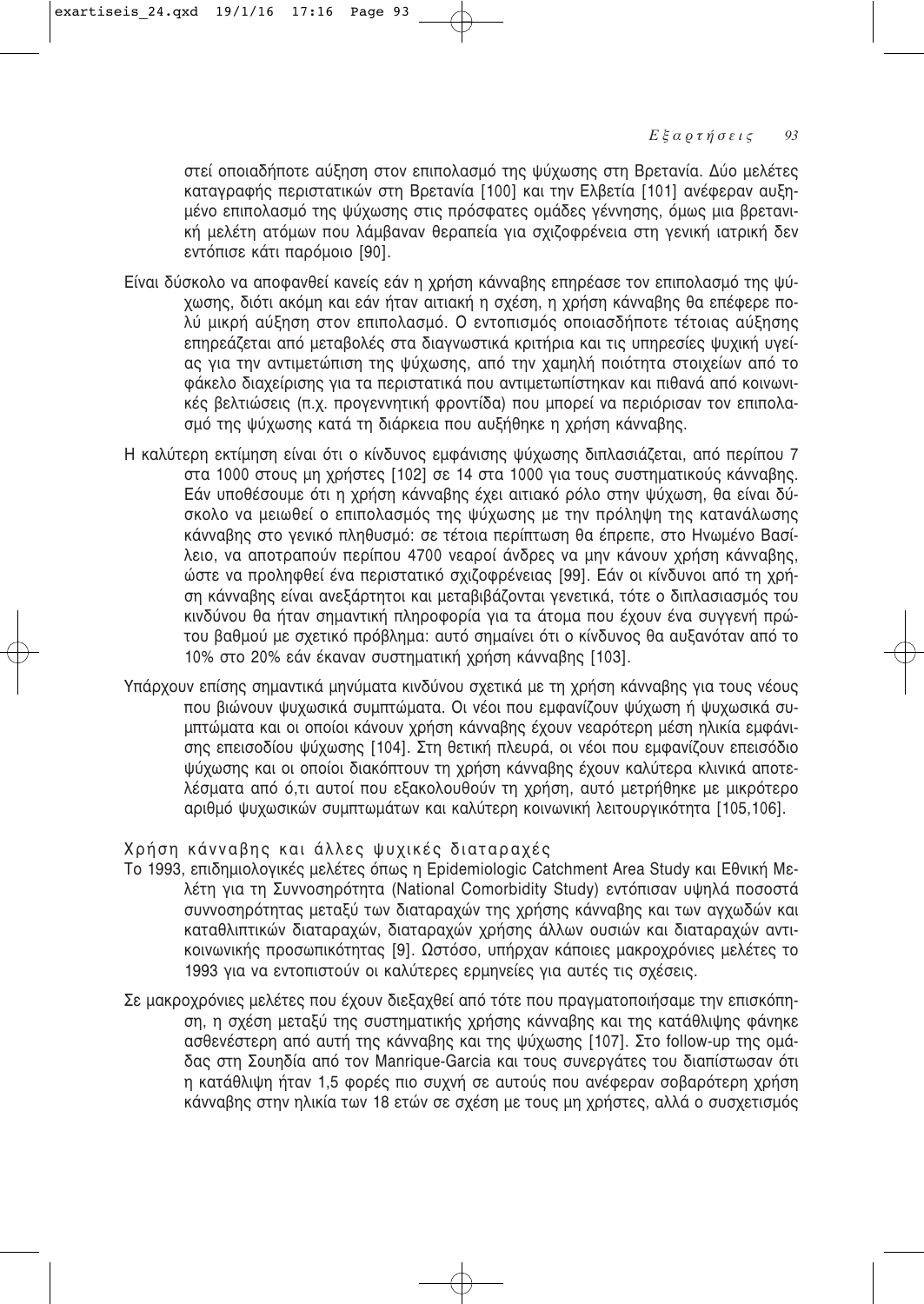δεν ήταν πλέον σημαντικός μετά την προσαρμογή για παράγοντες σύγχυσης [108]. Οι Fergusson & Horwood [109] εντόπισαν μια σχέση δόσης-αντίδρασης ανάμεσα στη συγνότητα της χρήσης κάνναβης μέχρι την ηλικία των 16 ετών και την κατάθλιψη, αλλά η στατιστική σημασία χανόταν μετά την προσαρμονή νια παράνοντες σύνχυσης. Η μετα-ανάλυση αυτών των μελετών [97] αναφέρει ένα μέτριο συσχετισμό ανάμεσα στη χρήση κάνναβης και τις καταθλιπτικές διαταραχές (Λόγος Πιθανοτήτων = 1,49, 95% Διάστημα Εμπιστοσύνης = 1,15, 1,94) και κατέληξαν ότι η υποστήριξη για την αιτιακή υπόθεση ήταν ασθενής, διότι οι περισσότερες από αυτές τις μελέτες δεν είχαν ελέγξει επαρκώς για παράγοντες σύγχυσης ή είχαν εξαιρέσει την πιθανότητα ότι οι νέοι με κατάθλιψη ήταν πιθανότερο να κάνουν χρήση κάνναβης. Παρόμοια είναι τα συμπεράσματα από μια συνδυαστική ανάλυση δεδομένων από μελέτη σε τέσσερις κοορτές γέννησης Αυστραλο-ασιατικής καταγωγής [110].

- Στα κλινικά δείγματα υπάρχουν πολύ υψηλότερα ποσοστά διαταραχών από τη χρήση κάνναβης μεταξύ των ατόμων που έχουν διαγνωστεί με διπολική διαταραχή από ότι στο γενικό πληθυσμό (π.χ. [111-114]). Σε μια διαχρονική μελέτη, η χρήση κάνναβης κατά την έναρξη προέβλεψε αυξημένο κίνδυνο συμπτωμάτων μανίας στο follow-up των τριών ετών [115]. Σε κάποιες κλινικές μελέτες, οι άνθρωποι με διπολική διαταραχή οι οποίοι εξακολουθούν να κάνουν χρήση κάνναβης εμφανίζουν περισσότερα επεισόδια μανίας και είναι λιγότερο ικανοποιημένοι με τη ζωή τους από ότι τα άτομα με διπολική διαταραχή που δεν συνεχίζουν τη χρήση κάνναβης [113]. Αυτά τα ευρήματα υποδηλώνουν ότι η συστηματική χρήση κάνναβης μπορεί να ενέχει αιτιακό ρόλο στις διπολικές διαταραχές, αυτή η υπόθεση ωστόσο δεν έχει αποδειχθεί ακόμη καθώς αυτέ οι μελέτες δεν έχουν ελέγξει επαρκώς τις μεταβλητές σύγχυσης ούτε έχουν αποκλείσει την αντίστροφη αιτιότητα [113].
- Αρκετές μελέτες περίπτωσης με ομάδα ελέγχου και μελέτες κοόρτης αναφέρουν συσχετισμούς ανάμεσα στη χρήση κάνναβης και την αυτοκτονία σε εφήβους και νεαρούς ενήλικες. Για παράδειγμα, μια μελέτη περίπτωσης με ομάδα ελέγχου στη Νέα Ζηλανδία [116] για τις απόπειρες αυτοκτονίας που οδήγησαν σε νοσηλεία εντόπισε ότι το 16% των 302 περιστατικών απόπειρας είχαν διαταραχή χρήσης κάνναβης σε σύγκριση με το 2% των 1028 μελών της ομάδας ελέγχου. Ο έλεγχος για κοινωνικά μειονεκτούντες, για κατάθλιψη και εξάρτηση από το αλκοόλ περιόρισε σημαντικά το συσχετισμό αλλά δεν τον εξάλειψε (προσαρμοσμένος Λόγος Πιθανοτήτων 2).
- Οι αποδείξεις από τις μελέτες προοπτικής είναι μικτές. Οι Fergusson & Horwood [109], για παράδειγμα, εντόπισαν μια σχέση δόσης-αντίδρασης μεταξύ της συχνότητας χρήσης κάνναβης μέχρι την ηλικία των 16 ετών και τις αυτό-αναφερόμενες απόπειρες αυτοκτονίας, ωστόσο ο συσχετισμός δεν διατηρήθηκε μετά τον έλεγχο για παράγοντες σύγχυσης. Μια πρόσφατη ανάλυση των στοιχείων από αυτή την κοόρτη [117] με τη γρήση οικονομετρικών μεθόδων εντόπισε ότι η χρήση κάνναβης συχνότερα από εβδομαδιαία αύξανε την πιθανότητα αναφοράς αυτοκτονικών σκέψεων, κάτι που ισχύει μόνο για τους άνδρες. Οι Patton et al. [118], αντίθετα, εντόπισαν ότι η κάνναβη σχετιζόταν με την πρόκληση βλάβης στον εαυτό μόνο για τις γυναίκες. Οι Rasic et al. [119] ανέφεραν ότι η σοβαρή χρήση κάνναβης αύξανε τον κίνδυνο κατάθλιψης αλλά δεν επηρέαζε τον κίνδυνο αυτοκτονίας. Η απόπειρα μετά-ανάλυσης παρόμοιων μελετών [97] κατέληξε ότι ο σχεδιασμός αυτών των μελετών και οι μετρήσεις που χρησιμοποιήθηκαν ποίκιλαν σε τέτοιο βαθμό που δεν ήταν δυνατή η ουσιαστική ποσοτικοποίηση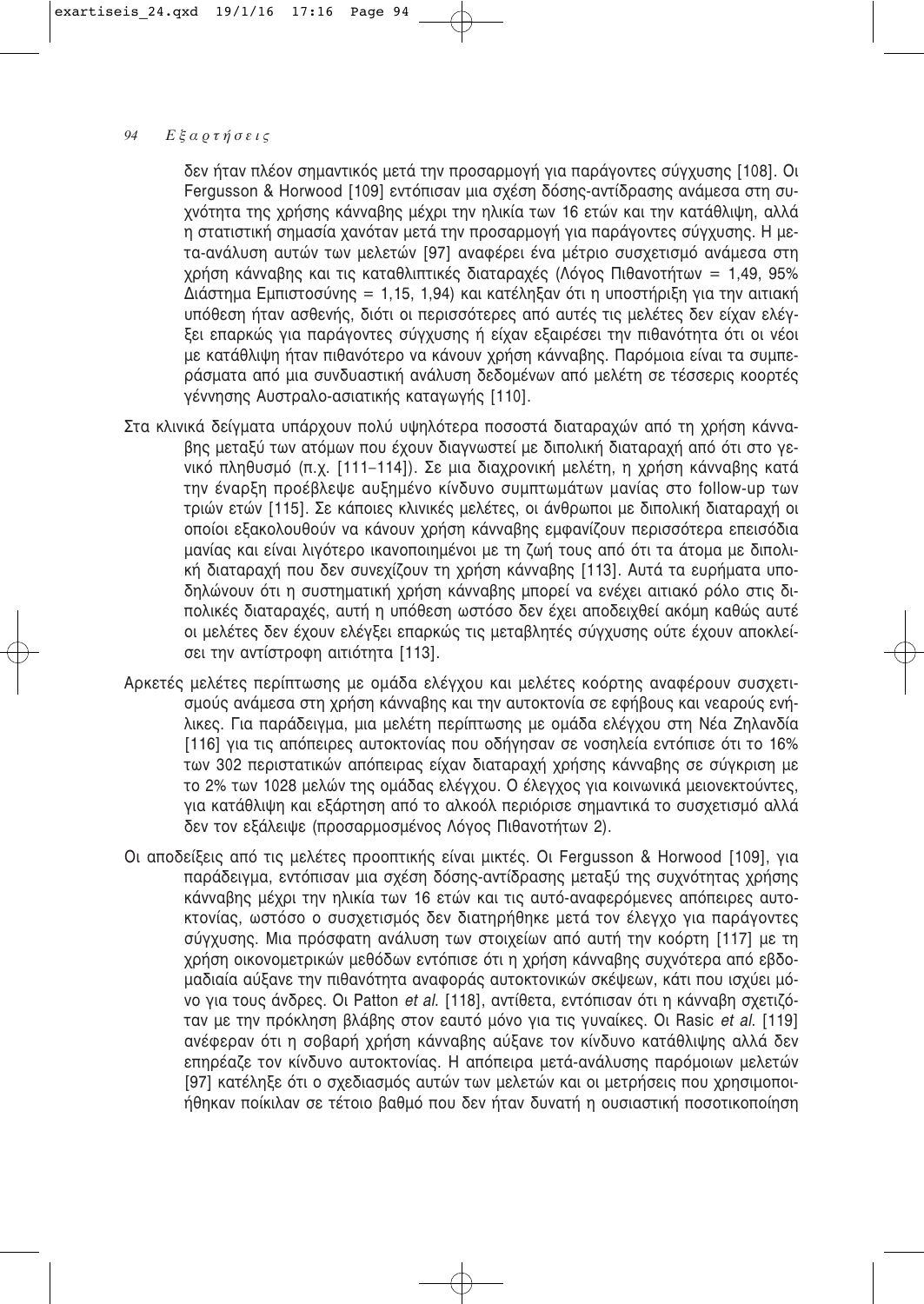του κινδύνου, επίσης οι περισσότερες μελέτες δεν είχαν αποκλείσει την αντίστροφη αιτιότητα ούτε είχαν ελέγξει επαρκώς για μεταβλητές σύγχυσης.

<u>Μια πρόσφατη μελέτη θνησιμότητας μεταξύ 6445 άτομα σε θεραπεία νια διαταραγή της γρή-</u> σης κάνναβης στη Νορβηνία εντόπισαν αυξημένο κίνδυνο αυτοκτονιών (Λόνος Πιθα-VΟΤήτων = 5,3, Διάστημα Εμπιστοσύνης = 3,3, 7,79) [120]. Αυτό το δείγμα περιελάμβανε πολύ πιο προβληματικούς χρήστες κάνναβης από αυτούς που μελετήθηκαν στις μελέτες κοόρτης, Επιπλέον, ένα σημαντικό ποσοστό αυτών των προβληματικών χρηστών κάνναβης είχαν εμπλακεί επίσης και με την ενδοφλέβια χρήση παράνομων ουσιών, μια συμπεριφορά που αυξάνει σημαντικά τη θνησιμότητα από αυτοκτονίες [51]. Η εξαίρεση των χρηστών κάνναβης που ήταν γνωστό την περίοδο της θεραπείας ότι έκαναν ενδοφλέβια χρήση περιόρισε οριακά τον κίνδυνο αυτοκτονίας (Λόγος Πιθανοτήτων = 4,8, 95% Διάστημα Εμπιστοσύνης = 2,4, 8,9). Η μελέτη βασίστηκε κυρίως στην κατανραφή των περιστατικών, έτσι ήταν περιορισμένη η ικανότητά της να ελένξει άλλους πιθανούς παράγοντες σύγχυσης. Ωστόσο, υποστηρίζει ότι ο κίνδυνος αυτοκτονίας μεταξύ των ατόμων που κάνουν σοβαρή χρήση κάνναβης και ζητούν θεραπεία μπορεί να προϋπάρχει και να είναι αυξημένος.

*Aρνητικές συνέπειες για την υγεία από τη μακρόχρονη χρήση κάνναβης* Αναπνευστικό σύστημα

- Το 1993, υπήρχαν μελέτες που ανέφεραν ότι τα άτομα με συστηματική χρήση κάνναβης αναφέρουν περισσότερα συμπτώματα χρόνιας βρογχίτιδας (συριγμό, έκκριση πτυέλου, και χρόνιο βήχα) από ό,τι οι μη καπνιστές (βλ. [121] για ανασκόπηση). Μελέτες follow-up με άτομα που έκαναν συστηματική χρήση κάνναβης μόνο εντόπισαν επίσης προβλήματα στην αναπνευστική λειτουργία και παθολογικές μεταβολές στον ιστό των πνευμόνων, όπως αυτές που προηγούνται της χρόνιας αναπνευστικής πνευμονοπάθειας [121].
- Aπό το 1993, επιδημιολογικές μελέτες έχουν εκφράσει ανησυχίες σχετικά με τους κινδύνους για το αναπνευστικό από το κάπνισμα κάνναβης, χωρίς όμως να έχουν δώσει σαφή εικόνα, καθώς οι περισσότεροι χρήστες κάνναβης είναι επίσης και καπνιστές ή πρώην καπνιστές (βλ. [122] για ανασκόπηση). Μια μελέτη κοόρτης με τα μέλη ενός οργανισμού για τη φροντίδα της υγείας αναφέρει ότι τα άτομα που κάπνιζαν κάνναβη χρησιμοποίησαν περισσότερο τις υπηρεσίες υγείας σχετικά με αναπνευστικά προβλήματα σε σχέση με τους μη καπνιστές κάνναβης [123]. Σε άλλες μελέτες κοόρτης, οι επιδράσεις στην αναπνευστική λειτουργία από το μακρόχρονο κάπνισμα κάνναβης ήταν λιγότερο σαφείς [121]. Μια μακρόχρονη έρευνα με δείγμα 1037 νέων από τη Νέα Ζηλανδία που παρακολουθήθηκαν μέχρι την ηλικία των 26 ετών [124] ανέφερε προβλήματα στην αναπνευστική λειτουργία στους εξαρτημένους χρήστες κάνναβης, αλλά το μακρόχρονο follow-up μελέτης στις Ηνωμένες Πολιτείες με μεγαλύτερο δείγμα συμμετεχόντων δεν αναπαρήγαγε το ίδιο αποτέλεσμα [123]. Η χρόνια χρήση κάνναβης δεν αύξησε τον κίνδυνο εμφυσήματος στις μελέτες follow-up με χρήστες κάνναβης στις Ηνωμένες Πολιτείες [125, 126] και τη Νέα Ζηλανδία [127].
- Η μεγάλη μελέτη κοόρτης που παρακολούθησε περισσότερους από 5000 νεαρούς ενήλικες για 20 χρόνια [125] εντόπισε μια σχέση δόσης-αντίδρασης ανάμεσα στο κάπνισμα και την κακή αναπνευστική λειτουργία, ωστόσο η σχέση με το κάπνισμα της κάνναβης ήταν πιο πολύπλοκη: τα χαμηλά επίπεδα χρήσης κάνναβης (μέσος όρος περίπου 3-5 τσιγάρα κάνναβης το μήνα) φάνηκαν να αυξάνουν την αναπνευστική λειτουργία. Η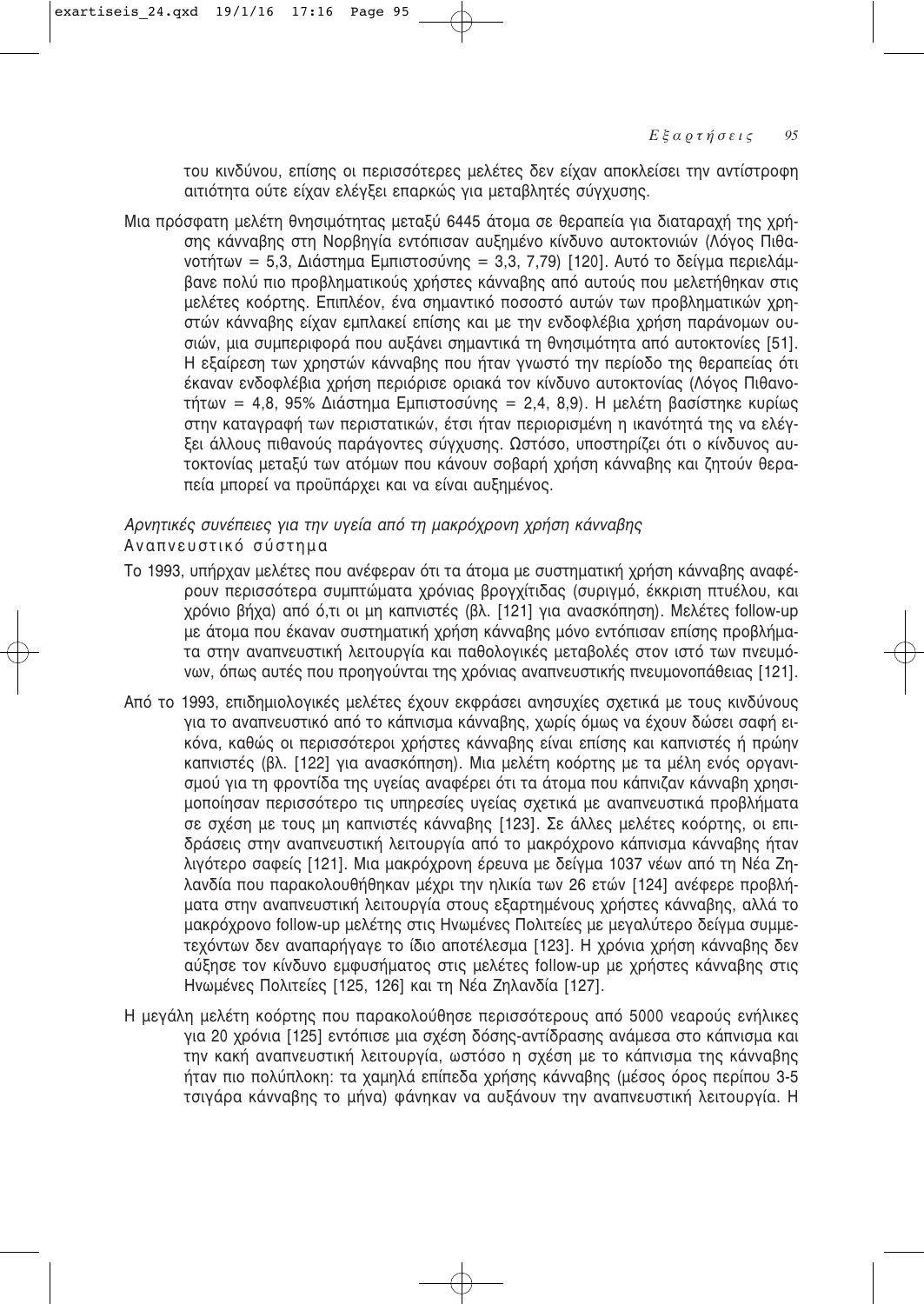αναπνευστική λειτουργία ωστόσο φάνηκε να επηρεάζεται με την καθημερινή χρήση κάνναβης. Οι συγγραφείς υπέθεσαν ότι οι επιδράσεις από το κάπνισμα της κάνναβης μπορεί να εξαρτώνται από τη συχνότητα της χρήσης: σε μικρή συχνότητα η χρήση κάνναβης αυξάνει τον όγκο εισπνεόμενου αέρα, είτε λόγω της συχνής, βαθιάς εισπνοής και το κράτημα της αναπνοής, είτε επειδή η τετραϋδροκανναβινόλη έχει βρογχοδιασταλτικές ιδιότητες. Σε μεγαλύτερη συχνότητα χρήσης, αυτές οι ιδιότητες παρακάμπτονται από τις συγκεντρωτικές αρνητικές επιδράσεις του καπνίσματος της κάνναβης στη λειτουργία των πνευμόνων.

# Καρδιαγγειακές επιπτώσεις

- Το 1993, βρήκαμε εργαστηριακές μελέτες που ανέφεραν ότι το κάπνισμα κάνναβης αύξανε τον καρδιακό ρυθμό με μια σχέση δόσης-αντίδρασης (βλέπε ανασκόπηση [128, 129]), αλλά ότι η ανοχή σε αυτές τις επιπτώσεις αναπτύχθηκε πολύ γρήγορα σε υγιείς νεαρούς ενήλικες. Υπήρχαν κλινικές ενδείξεις ότι το κάπνισμα κάνναβης μπορούσε να προκαλέσει συμπτώματα στηθάγχης σε ενήλικες μεγαλύτερης ηλικίας με καρδιαγγειακά νοσήματα, οι οποίοι είχαν κάνει χρήση κάνναβης [130].
- Οι αποδείξεις από το 1993 δεν έχουν αυξηθεί ιδιαίτερα, αλλά συμφωνούν με τα στοιχεία ότι το κάπνισμα κάνναβης έχει αρνητικές καρδιαγγειακές συνέπειες σε άτομα μέσης ή μεγαλύτερης ηλικίας. A case-cross-over study [131] με 3882 ασθενείς που είχαν υποστεί έμφρανμα του μυρκαρδίου εντόπισε ότι το κάπνισμα της κάνναβης αύξανε σημαντικά τον κίνδυνο εμφράγματος του μυοκαρδίου: την πρώτη ώρα μετά το κάπνισμα ο κίνδυνος τετραπλασιαζόταν. Μια μελέτη προοπτικής 1913 από αυτούς τους ασθενείς εντόπισε σχέση δόσης-αντίδρασης ανάμεσα στη συχνότητα της χρήσης κάνναβης και τη θνησιμότητα πάνω από 3,8 έτη [132]. Αυτά τα ευρήματα υποστηρίζουν παλαιότερες εργαστηριακές μελέτες που δείχνουν ότι το κάπνισμα κάνναβης μπορεί να προκαλέσει πόνους στηθάνχης σε ασθενείς με καρδιακά προβλήματα [130].
- Οι κίνδυνοι καρδιαγγειακών προβλημάτων από το κάπνισμα κάνναβης είναι πιθανά μεγαλύτεροι σε ενήλικα άτομα μεγαλύτερης ηλικίας, ωστόσο και νεαρότερης ηλικίας ενήλικα άτομα που δεν έχουν διαγνωστεί με καρδιαγγειακές παθήσεις μπορεί επίσης να κινδυνεύουν. Για παράδειγμα, μια γαλλική μελέτη 200 περιστατικών νοσηλείας που σχετίζονταν με τη χρήση κάνναβης στην περιοχή της Τουλούζης, το διάστημα Ιανουάριο 2004 και Δεκέμβριο 2007, περιλάμβανε αρκετά περιστατικά εμφράγματος του μυοκαρδίου και ένα μοιραίο εγκεφαλικό επεισόδιο σε νεαρούς ενήλικες οι οποίοι είχαν κάνει πρόσφατα χρήση κάνναβης και δεν υπήρχε άλλος παράγοντας κινδύνου για αυτές τις παθήσεις [133]. Αυτά τα περιστατικά υποδηλώνουν ότι το κάπνισμα της κάνναβης μπορεί να προκαλέσει θανατηφόρα καρδιαγγειακά επεισόδια σε νεαρούς ενήλικες που δεν έχουν διαγνωστεί με κάποια καρδιαγγειακή πάθηση.

## Κάνναβη και καρκίνος

Η τετραϋδροκανναβινόλη (THC) και άλλα κανναβινοειδή δεν φαίνονται πιθανοί καρκινογόνοι παράγοντες στις μικροβιολογικές αναλύσεις, όπως είναι το τεστ Ames [134, 135] ή στους ελέγχους που γίνονται με ποντίκια [136]. Ο καπνός της κάνναβης είναι καρκινογόνος στις συνήθεις εργαστηριακές εξετάσεις [134, 135, 137]. Το γεγονός ότι ο καπνός της κάνναβης είναι καρκινογόνος [21] υποδηλώνει ότι το κάπνισμα κάνναβης μπορεί να αποτελεί αιτία εμφάνισης καρκίνου στους πνεύμονες και το άνω αναπνευστικό σύστημα (στόμα, γλώσσα, οισοφάγο) και την κύστη [134].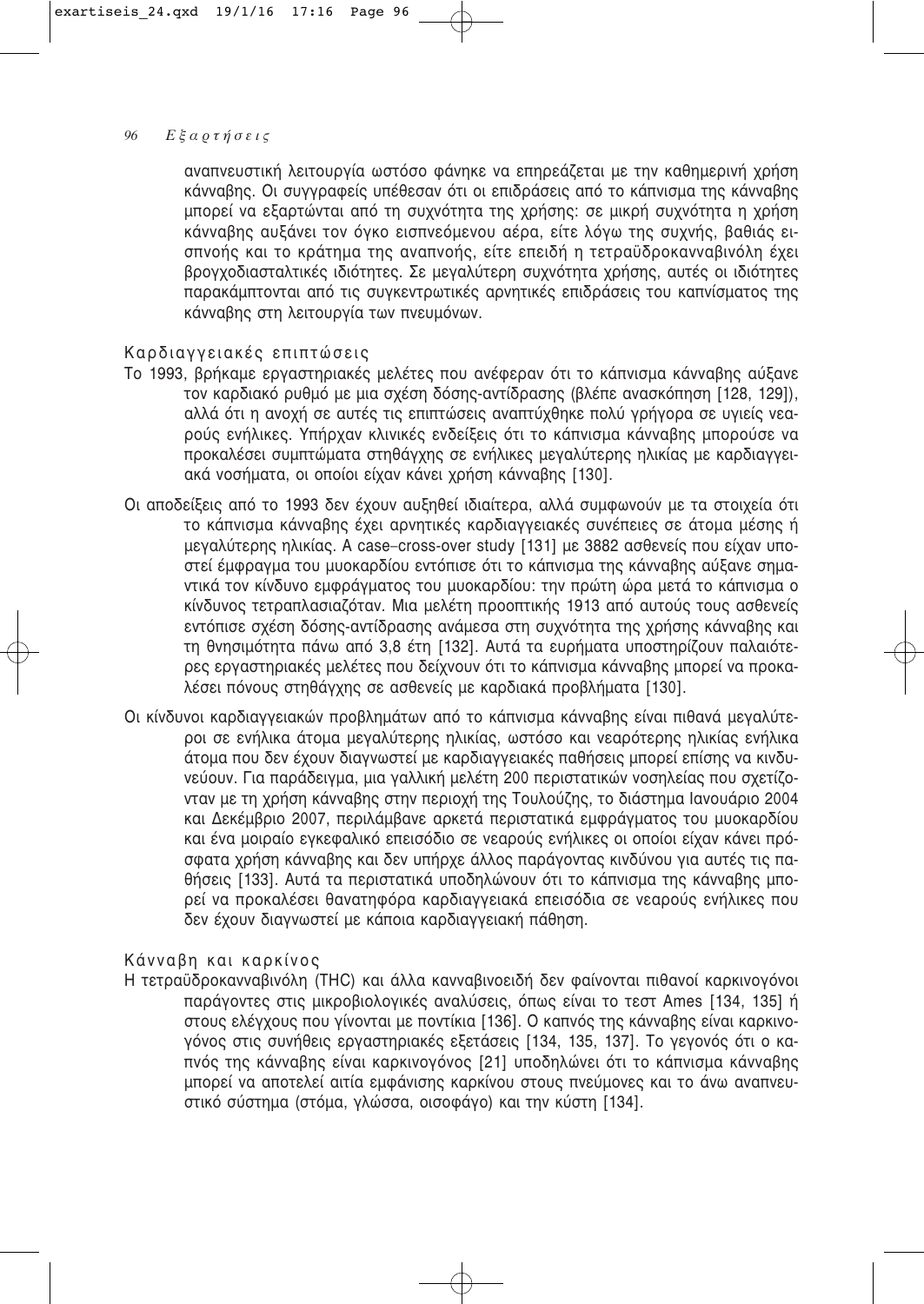## Καρκίνοι του αναπνευστικού

- Το 1993 οι κύριοι λόγοι για να υποστηρίξει κανείς υποψίες ότι η χρήση κάνναβης μπορεί να προκαλεί καρκίνο στους πνεύμονες και το άνω αναπνευστικό σύστημα, ήταν ότι ο καπνός κάνναβης περιείχε πολλά κοινά καρκινογόνα με τον καπνό του τσιγάρου [138]. Σε κάποιες μελέτες περίπτωσης με ομάδα ελέγχου, οι συστηματικοί χρήστες κάνναβης εμφάνισαν παθολογικές μεταβολές στα κύτταρα των πνευμόνων τους, όμοιες με αυτές που προηγούνται της εμφάνισης καρκίνου στους καπνιστές [139]. Επίσης, υπήρχαν αναφορές περιστατικών καρκίνου των πνευμόνων σε νεαρούς ενήλικες που δεν κάπνιζαν τσιγάρο, ωστόσο δεν υπήρχαν μελέτες περίπτωσης με ομάδα ελέγχου ή μελέτες προοπτικής που να δείχνουν υψηλότερα ποσοστά σε οποιονδήποτε από αυτούς τους καρκίνους μεταξύ των ατόμων που κάπνιζαν κάνναβη [9].
- Επιδημιολογικές μελέτες από το 1993, έχουν παρουσιάσει αμφιλεγόμενα αποτελέσματα. Οι Sidney *et al.* [140] δεν εντόπισαν αυξημένο κίνδυνο καρκίνου του αναπνευστικού σε μια μελέτη follow-up 8,6 ετών με 64.855 μέλη από το Kaiser Permanente Medical Care Program, ωστόσο τα ποσοστά συστηματικής χρήσης κάνναβης ήταν χαμηλά και το follow-up σταμάτησε στην ηλικία των 42 ετών. Οι Zhang *et al.* [141] ανέφεραν αυξημένο κίνδυνο (Λόγος Πιθανοτήτων of 2) καρκινώματος από πλακώδες επιθήλιο στο κεφάλι και το λαιμό των χρηστών κάνναβης σε 173 περιστατικά και 176 άτομα σε ομάδα ελέγχου. Η επίδραση διατηρήθηκε μετά την προσαρμογή για κάπνισμα, χρήση αλκοόλ και άλλους παράγοντες κινδύνου, ωστόσο άλλες τρεις μελέτες περίπτωσης με ομάδα ελέγχου δεν κατάφεραν να εντοπίσουν συσχετισμό της χρήσης κάνναβης και αυτών των καρκίνων [142].
- Μελέτες περίπτωσης με ομάδα ελέγχου για τον καρκίνο των πνευμόνων έχουν παρουσιάσει πιο συνεπείς συσχετισμούς. Σε όλες αυτές τις μελέτες ωστόσο υπήρχε πάντα σύγχυση του καπνίσματος κάνναβης με το κάπνισμα τσιγάρου [143]. Μια μελέτη περίπτωσης με ομάδα ελέγχου στην Τυνησία εξέτασε 110 περιστατικά νοσηλείας με διάγνωση καρκίνου των πνευμόνων και 110 άτομα ελέγχου και εντόπισε συσχετισμό με τη χρήση κάνναβης (Λόγος Πιθανοτήτων = 8,2) ο οποίος διατηρήθηκε μετά την προσαρμογή για το κάπνισμα τσιγάρου. Μια συνδυαστική ανάλυση τριών μελετών περίπτωσης με ομάδα ελέγχου στο Μαρόκο εντόπισε αυξημένο κίνδυνο καρκίνου των πνευμόνων για τους καπνιστές κάνναβης, ωστόσο όλοι οι χρήστες κάνναβης που είχαν κάπνιζαν επίσης και καπνό [144]. Στη Νέα Ζηλανδία, μια μελέτη περίπτωσης με ομάδα ελέγχου 79 ενηλίκων με καρκίνο των πνευμόνων ηλικίας κάτω των 55 ετών και 324 μελών της κοινότητας στην ομάδα ελέγχου [145] εντόπισε σχέση δόσης αντίδρασης ανάμεσα στη συχνότητα χρήσης κάνναβης και τον κίνδυνο καρκίνου των πνευμόνων. Στις Ηνωμένες Πολιτείες μια μελέτη περίπτωσης με ομάδα ελέγχου εντόπισε συσχετισμό ανάμεσα στο κάπνισμα κάνναβης και τους καρκίνους στο κεφάλι, το λαιμό και τους πνεύμονες, ωστόσο οι συσχετισμοί έχαναν τη σημαντικότητά τους μετά τον έλεγχο για χρήση καπνού [146].
- Στο πρόσφατο 40-ετές follow-up περιστατικών καρκίνου των πνευμόνων στην κοόρτη στρατιωτικών από τη Σουηδία [147] εντόπισε διπλάσιο κίνδυνο για καρκίνο των πνευμόνων μεταξύ των στρατιωτικών που είχαν καπνίσει κάνναβη 50 ή περισσότερες φορές πριν την ηλικία των 18 ετών. Αυτό διατηρήθηκε μετά την προσαρμονή για κάπνισμα τσινάρων (το οποίο παρουσίασε την αναμενόμενη σχέση δόσης αντίδρασης με τον καρκίνο των πνευμόνων), η δυνατότητα να γίνει πλήρης προσαρμογή με το κάπνισμα (τσιγά-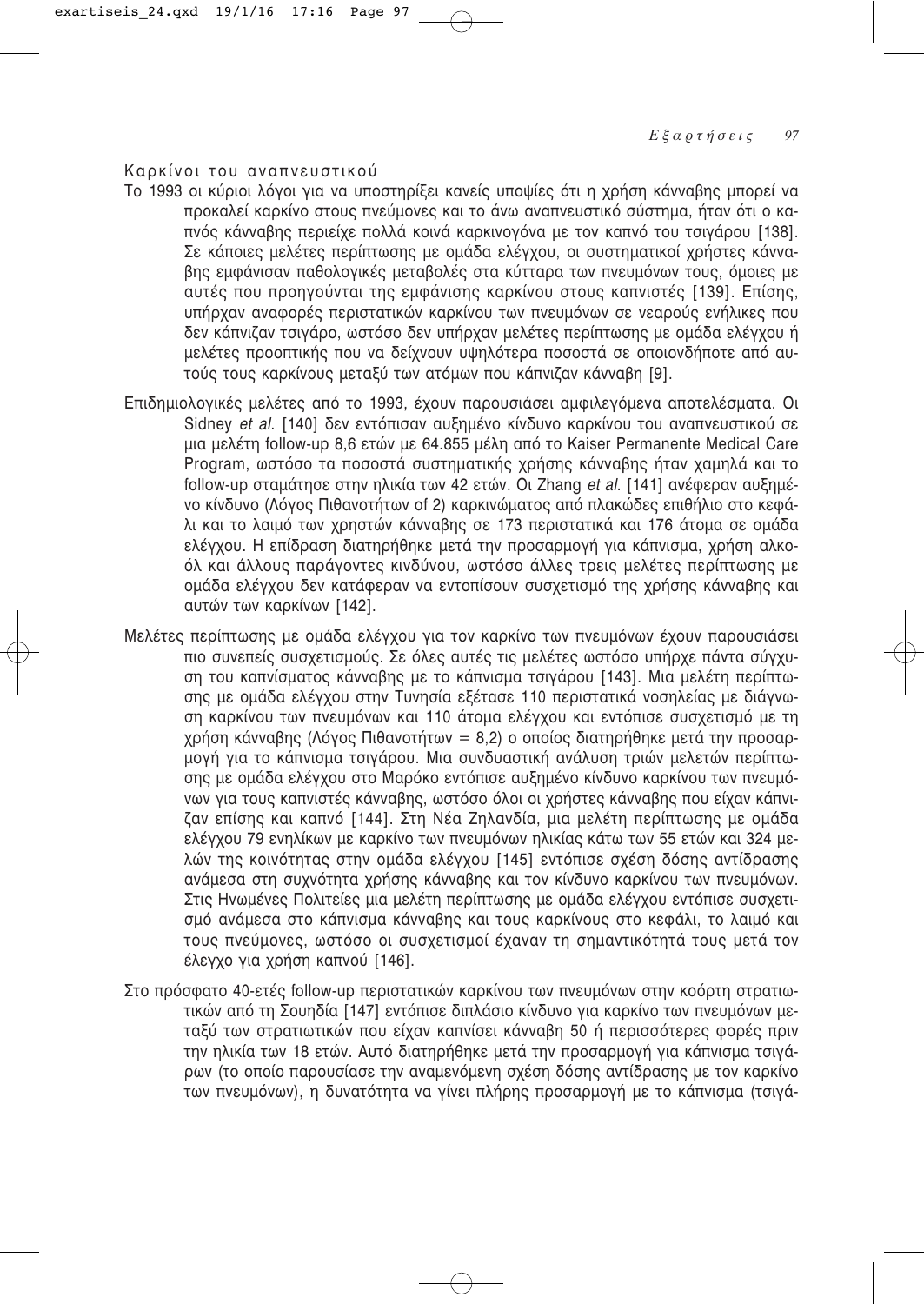ρου) ωστόσο ήταν περιορισμένη καθώς το 91% των ατόμων που έκαναν σοβαρή χρήση κάνναβης σε ηλικία 18 ετών, κάπνιζαν επίσης και τσιγάρο. Χρειάζεται να πραγματοποιηθούν μεγαλύτερες και καλύτερα σχεδιασμένες μελέτες περίπτωσης με ομάδα ελέγχου οι οποίες να ελέγχουν το ζήτημα του τσιγάρου, ώστε να διευκρινιστεί ο κίνδυνος καρκίνου των πνευμόνων για τους μακροχρόνιους, συστηματικούς χρήστες κάνναβης [142].

## Χρήση κάνναβης από τη μητέρα και παιδικός καρκίνος

Το κάπνισμα κάνναβης κατά τη διάρκεια της εγκυμοσύνης έχει συσχετιστεί με καρκίνους στα παιδιά. Τρεις μελέτες ασθενών-μαρτύρων διερεύνησαν τη χρήση κάνναβης ως έναν από τους παράγοντες κινδύνου για αυτούς τους καρκίνους και εντόπισαν την ύπαρξη συσχετισμού [148–150]. Αντίθετα με τους καρκίνους του αναπνευστικού, δεν υπήρχε κανένας λόγος εκ των προτέρων να αναμένεται σχέση της χρήσης κάνναβης και του κινδύνου εμφάνισης αυτών των ειδών καρκίνου. Το 1993 το συμπέρασμα που είχαμε καταλήξει ήταν ότι αυτοί οι συσχετισμοί δεν φαινόταν να έχουν αιτιακή σχέση. Έκτοτε, δεν έχουν γίνει περαιτέρω μελέτες που να αναπαράγουν αυτά τα ευρήματα, και ο επιπολασμός αυτών των καρκίνων δεν φάνηκε να αυξάνει το διάστημα 1979-95 στις Ηνωμένες Πολιτείες [151-153].

# Καρκίνος στους άνδρες

Η μελέτη των Sidney *et al.* [140] αναφέρει αυξημένο κίνδυνο καρκίνου του προστάτη σε καπνιστές κάνναβης, μελετήθηκε ο επιπολασμός του καρκίνου κατά τη διάρκεια follow up 8,6 ετών με 64.855 μέλη από το Kaiser Permanente Medical Care Program. Όταν συγκρίθηκαν αυτοί που είχαν κάνει χρήση κάνναβης κάποια στιγμή, και αυτοί που έκαναν στο παρόν χρήση κάνναβης με τους μη χρήστες κατά την έναρξη, συνολικά δεν υπήρχε περισσότερος καρκίνος (RR = 0.9, 95% Διάστημα Εμπιστοσύνης = 0.7, 1.2). Ωστόσο, οι άνδρες που κάπνιζαν κάνναβη είχαν αυξημένο κίνδυνο καρκίνου του προστάτη, κάτι που ίσχυε και για τους άνδρες που έκαναν χρήση κάνναβης στο παρόν [140]. Μια πιθανή εξήνηση για το εύρημα αυτό μπορεί να σχετίζεται με άλλους παράγοντες σύγχυσης που σχετίζονται με τον τρόπο ζωής των ατόμων, καθώς σε αυτή τη μελέτη οι θάνατοι των χρηστών κάνναβης από AIDS ήταν περισσότεροι.

Μεγαλύτερη ανησυχία προκαλεί η πληροφορία ότι οι χρήστες κάνναβης διατρέχουν υψηλότερο κίνδυνο για καρκίνο των όρχεων. Οι Daling *et al.* [154] ανέφεραν μια μελέτη περίπτωσης με ομάδα ελέγχου με 369 άνδρες χρήστες κάνναβης που είχαν διαγνωστεί με καρκίνο των όρχεων και 979 μέλη ομάδας ελέγχου ίδιας ηλικίας. Μεταξύ των περιστατικών εντόπισαν μεγαλύτερο αριθμό χρηστών κάνναβης (Λόγος Πιθανοτήτων = 1,7, 95% Διάστημα Εμπιστοσύνης = 1,1, 2,5). Ο κίνδυνος ήταν υψηλότερος για τους μη σεμινωματώδεις όγκους των όρχεων (Λόγος Πιθανοτήτων = 2,3, 95% Διάστημα Εμπιστοσύνης = 1,4, 4,0) και ήταν ακόμη πιο αυξημένος για όσους ξεκίνησαν τη χρήση κάνναβης πριν την ηλικία των 18 ετών και όσους έκαναν κάνναβη συχνότερα από εβδομαδιαία. Αυτά τα ευρήματα έχουν αναπαραχθεί σε δύο επιπλέον μελέτες περίπτωσης με ομάδα ελέγχου στις Ηνωμένες Πολιτείες [155,156]. Αυτές οι μελέτες βρήκαν ότι ο κίνδυνος για μη σεμινωματώδεις όγκους των όρχεων διπλασιάζεται για τους χρήστες κάνναβης και σαφείς ενδείξεις ότι ο κίνδυνος αυξάνεται με το νεαρό την ηλικίας και τη συχνότητα της χρήσης κάνναβης. Η αναπαραγωγή αυτών των ευρημάτων από τις τρεις μελέτες περίπτωσης με ομάδα ελέγχου υποδηλώνει μια επίδραση που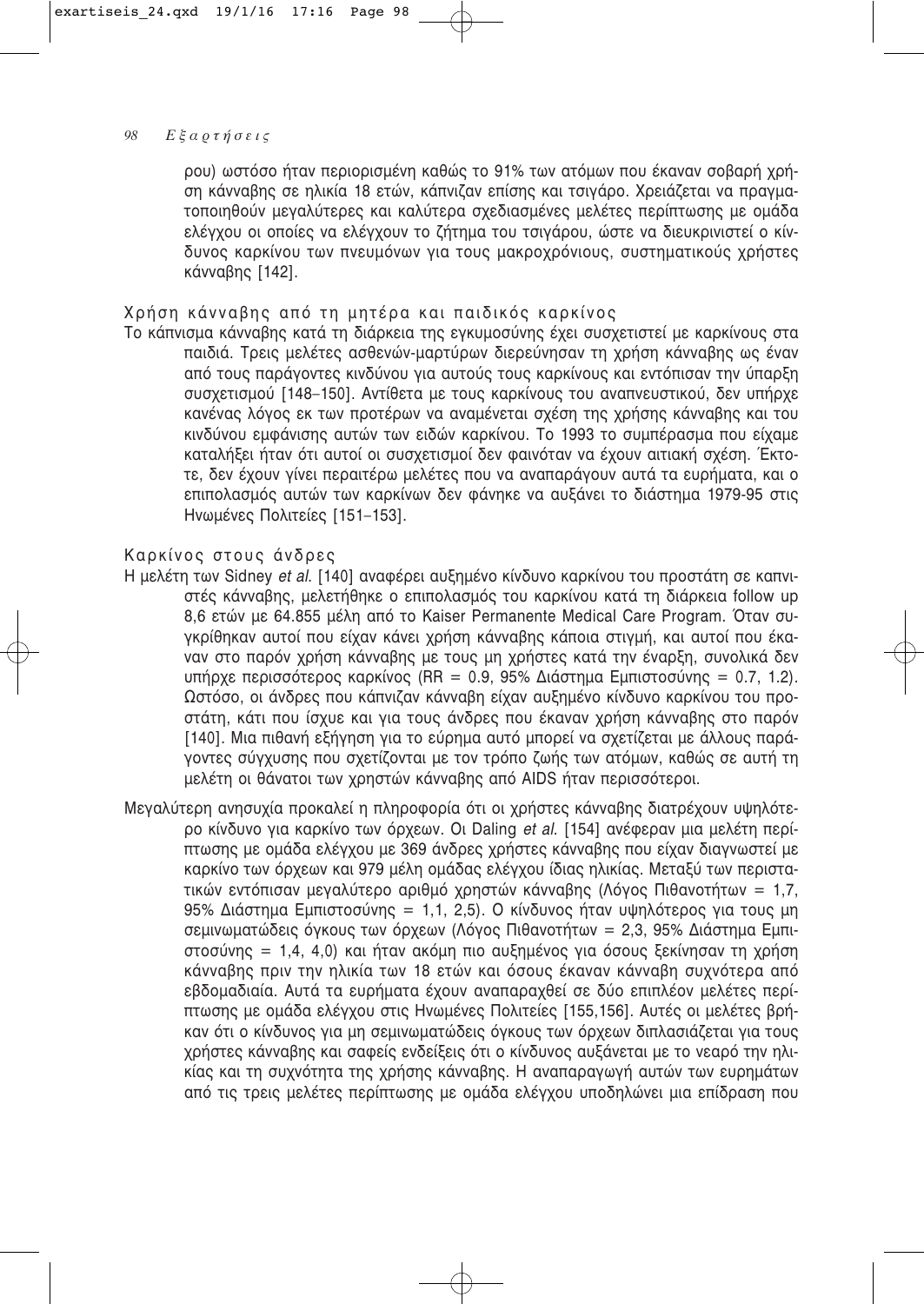exartiseis 24.qxd 19/1/16 17:16 Page 99

χρήζει επιπλέον διερεύνησης. Υπάρχει επίσης και μια βιολογική πιθανότητα για αυτή την επίδραση καθώς οι υποδοχείς των κανναβινοειδών βρίσκονται στο ανδρικό σύστημα αναπαραγωγής.

- ΟΙ ΕΠΙΠΤΩΣΕΙΣ ΣΤΗΝ ΥΓΕΙΑ ΑΠΟ ΤΗΝ ΑΥΞΗΜΕΝΗ ΤΕΤΡΑΫ́ΔΡΟΚΑΝΝΑΒΙΝΟΛΗ (ΤΗC) ΣΤΑ ΠΡΟΪ́ΟΝΤΑ ΤΗΣ ΚΑΝΝΑΒΗΣ
- Το 1993, υπήρξαν αναφορές ότι η περιεκτικότητα της κάνναβης σε τετραϋδροκανναβινόλη (THC) είχε αυξηθεί απότομα. Αναλύσεις των κρίσεων από κάνναβη στις Ηνωμένες Πολιτείες, αναφέρουν 30% αύξηση στην περιεκτικότητα THC, αλλά δεν υπήρχαν αντίστοιχα δεδομένα για την περιεκτικότητα THC στην κάνναβη εκτός των Ηνωμένων Πολιτειών πριν το 1999 [157]. Από το 2000 είναι σαφές ότι η περιεκτικότητα των προϊόντων της κάνναβης σε THC αυξήθηκε κατά τη διάρκεια της δεκαετίας 1990 και στις αρχές του 2000 στις Ηνωμένες Πολιτείες και σε αρκετές ακόμη χώρες του αναπτυνµένου κόσμου [5, 158, 159]. Αυτό που δεν είναι σαφές ωστόσο είναι εάν η αυξημένη περιεκτικότητα σε THC συνοδεύεται και από μείωση στην περιεκτικότητα σε κανναβιδιόλη (CBD), ένα κανναβινοειδές που υποστηρίζεται από ορισμένους ερευνητές ότι μπορεί να μετριάζει τις αρνητικές επιδράσεις της THC [160].
- Με ποιο τρόπο μπορεί να επηρεάσει η χρήση προϊόντων κάνναβης με αυξημένη THC την πιθανότητα αρνητικών επιπτώσεων στην υγείας; Κάποιοι υποστηρίζουν ότι τα αποτελέσματα θα είναι ελάχιστα καθώς οι χρήστες ρυθμίζουν τη δόση THC ώστε να πετύχουν το επιθυμητό αποτέλεσμα μέθης, ωστόσο πρόσφατα στοιχεία υποστηρίζουν ότι οι συστηματικοί χρήστες κάνναβης δεν ρυθμίζουν πλήρως τη δόση THC όταν βρεθούν με ισχυρότερα προϊόντα κάνναβης [161].
- Οι επιπτώσεις από την αυξημένη ισχύ των προϊόντων κάνναβης θα πρέπει να αποτελέσουν ερευνητική προτεραιότητα. Παρακάτω παρουσιάζονται ορισμένες πιθανές υποθέσεις που υποστηρίζουν ότι οι επιδράσεις από την αυξημένη ισχύ της κάνναβης θα εξαρτηθούν από το βαθμό εμπειρίας των χρηστών με την χρήση κάνναβης. Για τους άμαθους χρήστες, η υψηλή περιεκτικότητα σε THC μπορεί να αυξήσει το άγχος, την κατάθλιψη και τα ψυχωσικά συμπτώματα. Αυτό μπορεί να εξηγήσει και τον αυξημένο αριθμό περιστατικών που αφορούν την κάνναβη στα τμήματα επειγόντων στις Ηνωμένες Πολιτείες. Μπορεί επίσης να επιδεινωθεί η παρατεταμένη χρήση στα άτομα που βιώνουν τέτοιες συνέπειες. Τα πιο ισχυρά προϊόντα κάνναβης μπορεί επίσης να αυξήσουν τον κίνδυνο για κατάθλιψη και ψυχωσικά συμπτώματα στους συστηματικούς χρήστες. Οι αρνητικές συνέπειες στο αναπνευστικό και καρδιαγγειακό σύστημα μπορεί να περιοριστούν στο βαθμό που οι συστηματικοί χρήστες ρυθμίζουν τη δόση THC καπνίζοντας λινότερο.

## ΤΙ ΕΧΟΥΜΕ ΜΑΘΕΙ ΣΕ 20 ΧΡΟΝΙΑ;

Το 2013 γνωρίζουμε πλέον πολύ περισσότερα σχετικά με τις αρνητικές ψυχοκοινωνικές επιδράσεις της κάνναβης από ότι γνωρίζαμε το 1993. Αυτό οφείλεται κυρίως στο ότι έχουν πραγματοποιηθεί πολύ περισσότερες επιδημιολογικές μελέτες σχετικά με τις επιδράσεις της χρήσης κάνναβης στην εφηβεία και την νεαρή ενήλικη ζωή και τις ψυχοκοινωνικές επιδράσεις στις ηλικίες από 20 έως 30 ετών και κάτι (π.χ. [63, 162, 163]). Οι πιο καλοσχεδιασμένες και ενημερωμένες μελέτες ήταν δύο περιπτώσεις με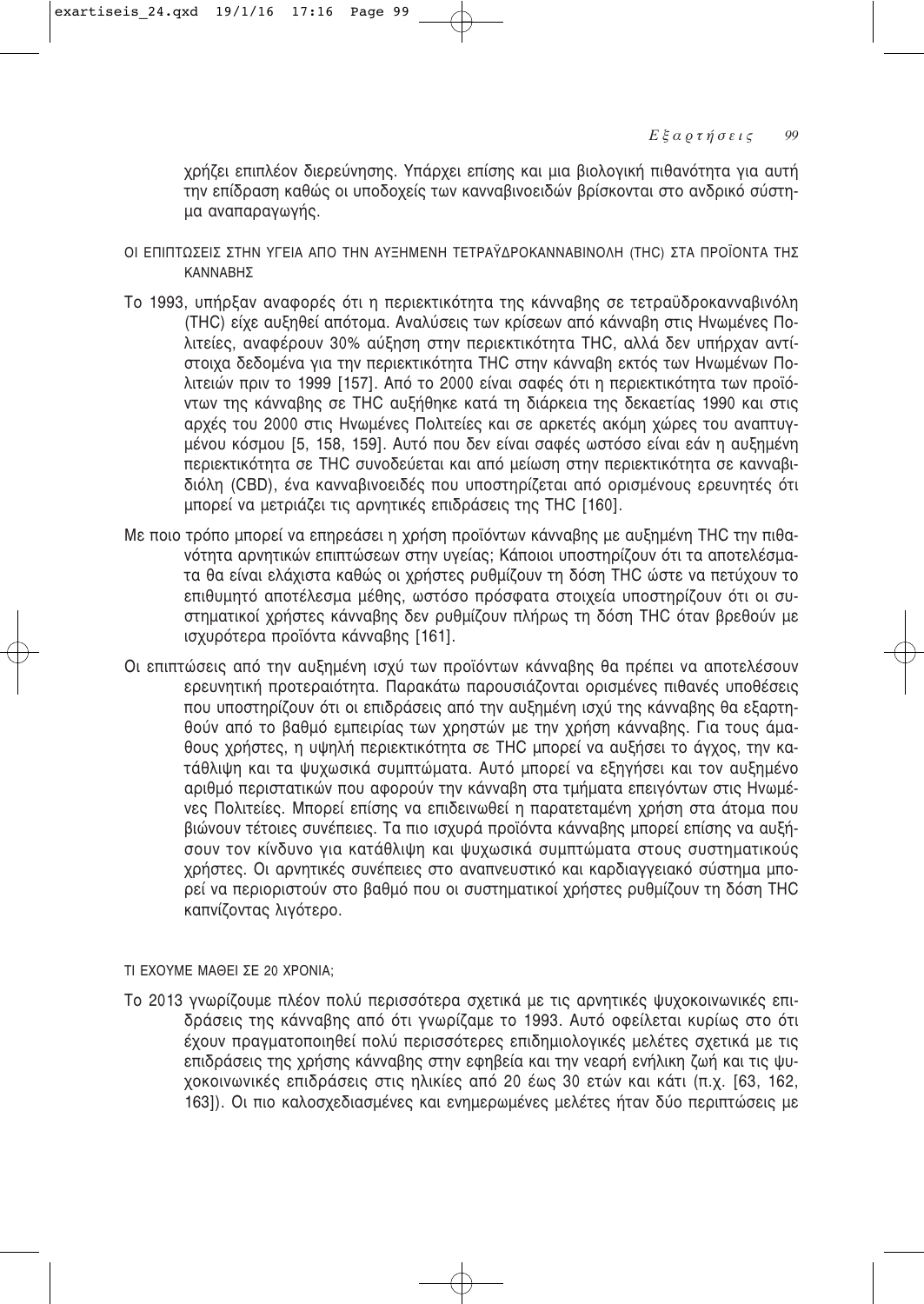ομαδοποίηση κατά τη γέννηση, που πραγματοποιήθηκαν στη Νέα Ζηλανδία, τα μέλη των οποίων έζησαν μια ιστορική περίοδο κατά την οποία γινόταν πολλή χρήση κάνναβης στην εφηβεία και τη νεαρή ενήλικη ζωή. Αρκετά από τα άτομα αυτά έκαναν χρήση κάνναβης αρκετά συχνά, και για παρατεταμένα διαστήματα ώστε να είναι σ θέση να παρέχουν στοιχεία σχετικά με τις αρνητικές συνέπειες της συστηματικής και παρατεταμένης χρήσης κάνναβης. Η εμπιστοσύνη στα αποτελέσματα των μελετών της Νέας Ζηλανδίας ενισχύθηκε από την αναπαραγωγή των αποτελεσμάτων σε μελέτες κοόρτης στην Αυστραλία [164], τη Γερμανία [165] και την Ολλανδία [93]. Το γεγονός ότι η εξάρτηση από την κάνναβη και ορισμένες από αυτές τις αρνητικές επιδράσεις αναφέρθηκαν και από την ολλανδική μελέτη (όπου η κάνναβη έχει αποποινικοποιηθεί εδώ και 40 χρόνια περίπου) αποκλείει την πιθανότητα αυτές οι αρνητικές ψυχοκοινωνικές επιδράσεις να αποδίδονται στις νομικές πολιτικές για την κάνναβη.

Οι επιδημιολογικές αποδείξεις για πολλές από τις υποτιθέμενες αρνητικές επιπτώσεις για την υγεία που παρουσιάστηκαν το 1993 έχουν ενισχυθεί. Έχουν εντοπιστεί σταθεροί συσχετισμοί μεταξύ της συστηματικής (ιδιαίτερα της καθημερινής) χρήσης κάνναβης και των αρνητικών επιπτώσεων σε επίπεδο υνείας και το ψυχοκοινωνικό επίπεδο, σχέσεις οι οποίες συχνά παρουσιάζουν σχέση δόσης-αντίδρασης και οι οποίες διατηρούνται μετά τη στατιστική προσαρμογή για πιθανούς παράγοντες σύγχυσης. Στη σύνοψη που ακολουθεί, παρουσιάζω τα συμπεράσματα που θεωρώ ότι απορρέουν λογικά πλέον υπό το πρίσμα των αποδείξεων που έχουν συγκεντρωθεί τα τελευταία 20 χρόνια. Στον Πίνακα 1 παρουσιάζονται συνοπτικά το είδος των αποδείξεων βάσει των οποίων οδηγηθήκαμε στα εν λόγω συμπεράσματα.

## *Aρνητικές συνέπειες της εντατικής χρήσης*

- Η κάνναβη δεν οδηγεί σε θάνατο από υπερβολική δόση, όπως συμβαίνει με τα οπιούχα.
- Διπλασιασμός του κινδύνου ατυχημάτων με το αυτοκίνητο εάν οι χρήστες κάνναβης οδηγούν υπό την επήρεια της ουσίας.
- Αυτός ο κίνδυνος αυξάνει ακόμη περισσότερο εάν οι χρήστες καταναλώνουν επίσης μεγάλες δόσεις αλκοόλ.
- $\bullet$  Η χρήση κάνναβης κατά την εγκυμοσύνη μειώνει ελαφρά το βάρος κατά τη γέννηση.

*Aρνητικές συνέπειες της χρόνιας χρήσης* Ψυχοκοινωνικές επιδράσεις

- Οι συστηματικοί χρήστες κάνναβης μπορεί να οδηγηθούν σε εξάρτηση, ο κίνδυνος για κάτι τέτοιο είναι περίπου 1 στους 10 χρήστες κάνναβης, και 1 στους 6 για όσους ξεκίνησαν τη χρήση κάνναβης κατά την εφηβεία.
- Οι συστηματικοί χρήστες κάνναβης παρουσιάζουν διπλάσιο κίνδυνο εμφάνισης ψυχωσικών συμπτωμάτων και διαταραχών, ειδικά εάν έχουν προσωπικό ή οικογενειακό ιστορικό ψυχωσικών διαταραχών, και εάν ξεκίνησαν τη χρήση κάνναβης στα μέση της εφηβείας.
- Οι συστηματικοί χρήστες κάνναβης έχουν χαμηλότερα ακαδημαϊκά επιτεύγματα από τους μη χρήστες συνομηλίκους τους.
- Οι συστηματικοί έφηβοι χρήστες κάνναβης είναι πιθανότερο να κάνουν χρήση και άλλων παράνομων ουσιών.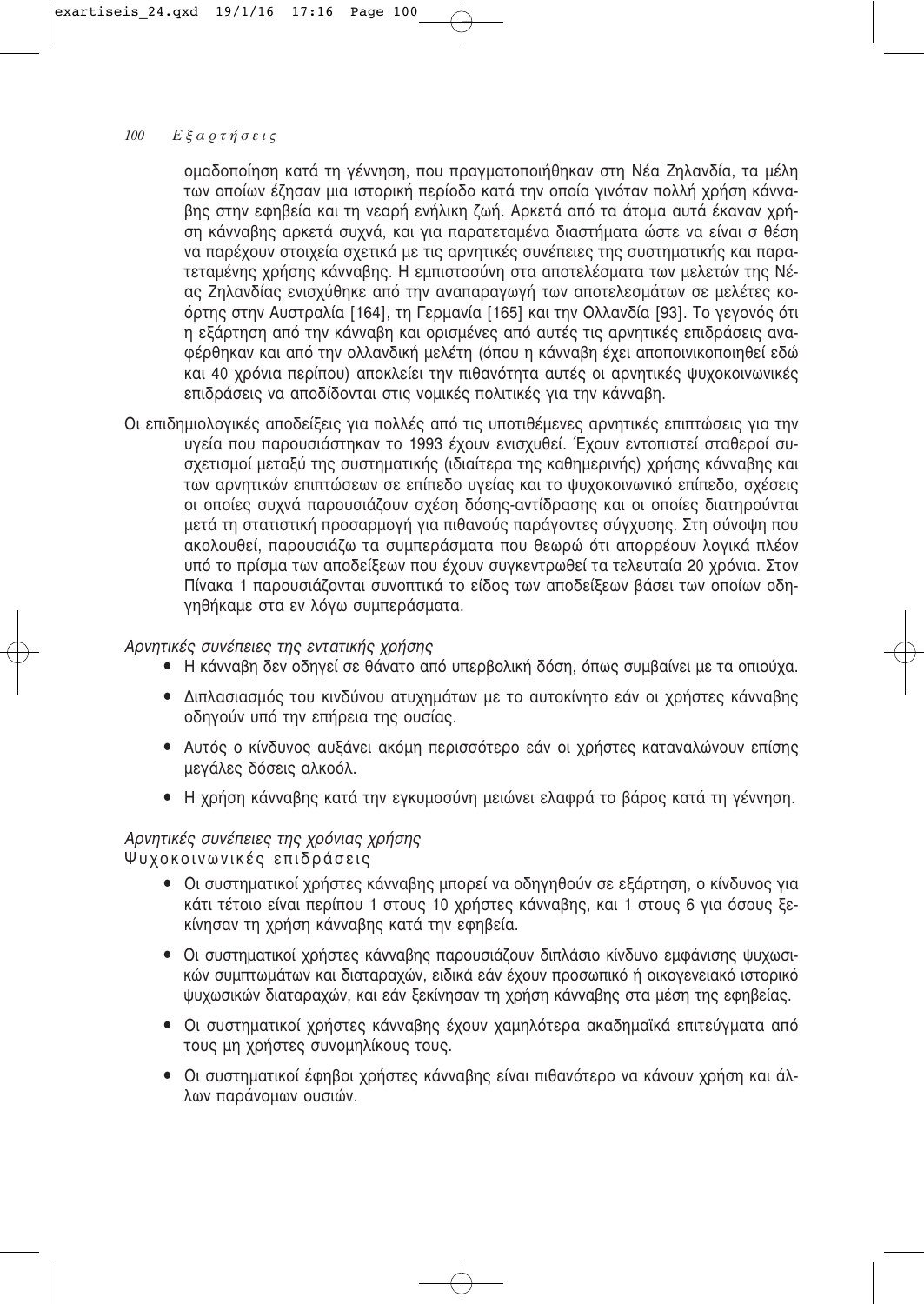# ΠΙΝΑΚΑΣ 1. ΣΥΝΟΠΤΙΚΗ ΠΑΡΟΥΣΙΑΣΗ ΤΩΝ ΣΗΜΑΝΤΙΚΟΤΕΡΩΝ ΑΡΝΗΤΙΚΩΝ ΕΠΙΠΤΩΣΕΩΝ ΓΙΑ ΤΗΝ ΥΓΕΙΑ ΑΠΟ ΤΗΝ ΨΥΧΑΓΩΓΙΚΗ ΧΡΗΣΗ ΚΑΝΝΑΒΗΣ.

exartiseis\_24.qxd 19/1/16 17:16 Page 101

|                                | Δεδομένα | Εύρος δεδομένων                                             | Ισχύς της επίδρασης /<br>αποτελέσματος                 |
|--------------------------------|----------|-------------------------------------------------------------|--------------------------------------------------------|
| Έντονες επιδράσεις             |          |                                                             |                                                        |
| Θανατηφόρος υπερβολική δόση    | $+++$    | Απουσία περιπτώσεων                                         | 0                                                      |
| Αυτοκινητιστικά ατυχήματα      | $+ +$    | Μελέτη κοόρτης και<br>μελέτη περίπτωσης με<br>ομάδα ελέγχου | Διπλάσιος κίνδυνος                                     |
| Χαμηλό βάρος μωρού στη γέννηση | $+ +$    | Μελέτες κοόρτης                                             |                                                        |
| Χρόνιες επιπτώσεις             |          |                                                             |                                                        |
| Εξάρτηση                       | $++++$   | Μελέτες Κοόρτης                                             | 1 στους 10 για όποιους έκα-<br>ναν χρήση κάποια στιγμή |
| Ακαδημαϊκές επιδόσεις          | $+ +$    | Μελέτη κοόρτης και<br>μελέτη περίπτωσης<br>με ομάδα ελέγχου | Διπλάσιος κίνδυνος<br>στους συστηματικούς χρήστες      |
| Γνωσιακές βλάβες               | $+ +$    | Μελέτη κοόρτης και<br>μελέτη περίπτωσης<br>με ομάδα ελέγχου | Δύσκολο να<br>ποσοτικοποιηθεί                          |
| Ψύχωση                         | $+ +$    | Μελέτες Κοόρτης                                             | Διπλάσιος κίνδυνος για τους<br>συστηματικούς χρήστες   |
| Κατάθλιψη                      | $+?$     | Μελέτες κοόρτης                                             | Πιθανοί παράγοντες σύγχυσης                            |
| Αυτοκτονία                     | $+?$     | Μελέτες κοόρτης                                             | Διπλάσιος κίνδυνος στους<br>συστηματικούς χρήστες      |
| Χρόνια βρογχίτιδα              | $+ +$    | Μελέτες κοόρτης                                             | Διπλάσιος κίνδυνος στους<br>συστηματικούς χρήστες      |
| Αναπνευστικά προβλήματα        | $+?$     | Μελέτες κοόρτης                                             | Mixed                                                  |
| Καρδιαγγειακές παθήσεις        | $+ +$    | Μελέτη κοόρτης και<br>μελέτη περίπτωσης<br>με ομάδα ελέγχου | 3-4-πλάσιο<br>για το έμφραγμα μυοκαρδίου               |
| Καρκίνοι                       |          |                                                             |                                                        |
| Καρκίνος των όρχεων            | $+ +$    | Μελέτη περίπτωσης<br>με ομάδα ελέγχου                       | Διπλάσιος-τριπλάσιος<br>κίνδυνος                       |
| Καρκίνοι του αναπνευστικού     | $+?$     | Μελέτη περίπτωσης<br>με ομάδα ελέγχου                       | Σύγχυση με το κάπνισμα                                 |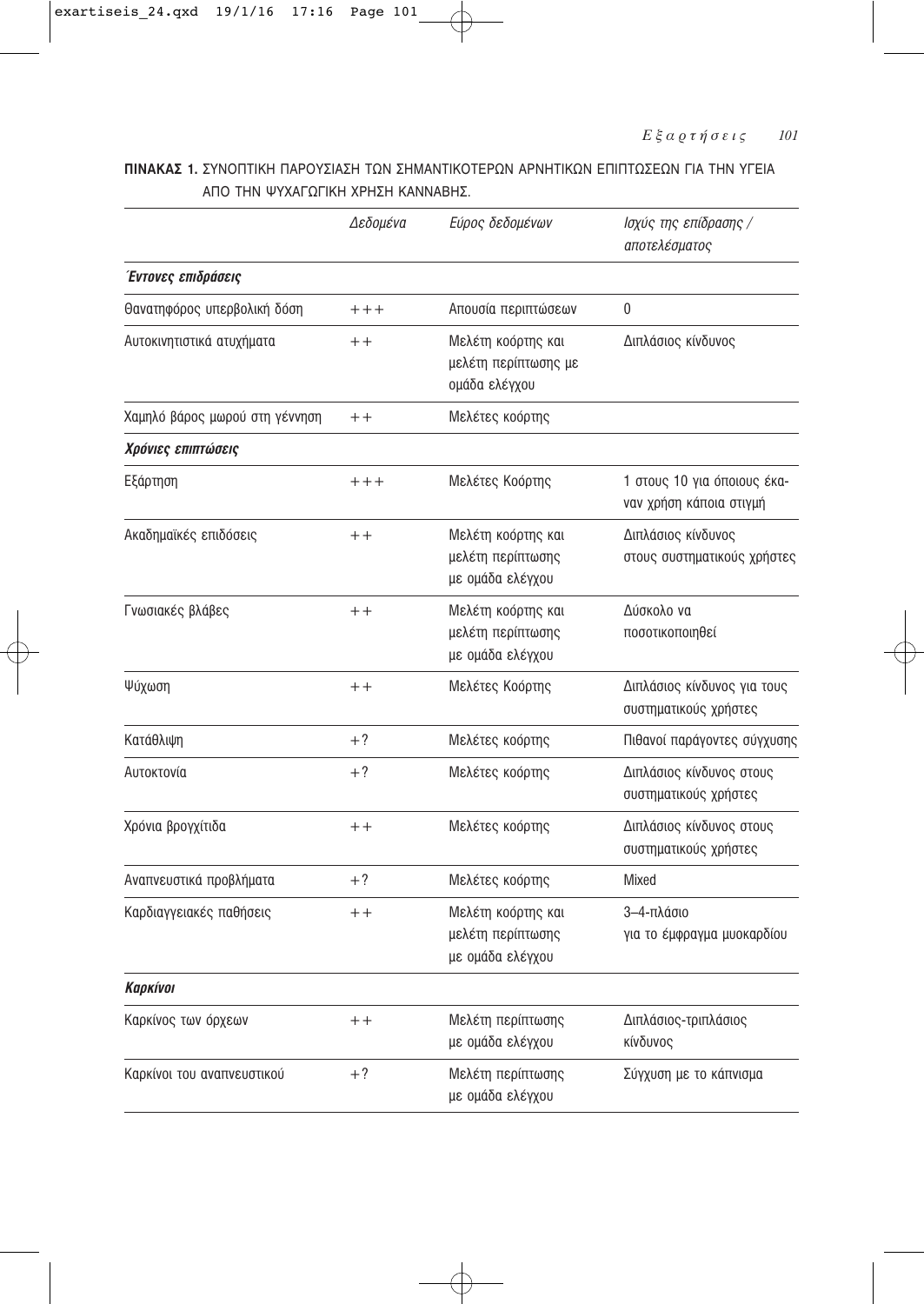- Η συστηματική χρήση κάνναβης στην εφηβεία που εξακολουθεί κατά τη διάρκεια της νεαρής ενήλικης ζωής φαίνεται να προκαλεί γνωσιακές βλάβες, ωστόσο ο μηχανισμός και η αντιστρεψιμότητα της κατάστασης παραμένει ασαφής.
- Η συστηματική χρήση κάνναβης στην εφηβεία διπλασιάζει τον κίνδυνο διάννωσης σχιζοφρένειας ή ψυχωσικών συμπτωμάτων στην ενήλικη ζωή.
- Όλες αυτές οι σχέσεις διατηρούνται ακόμη και μετά τον έλεγχο για πιθανούς παράγοντες σύγχυσης σε καλοσχεδιασμένες μελέτες, ωστόσο κάποιοι ερευνητές εξακολουθούν να αμφισβητούν το κατά πόσο οι αρνητικές αυτές επιδράσεις έχουν αιτιακή σχέση με τη συστηματική χρήση κάνναβης ή εάν μπορούν να εξηγηθούν από κοινούς παράγοντες κινδύνου.

# Επιδράσεις στη σωματική υγεία

- Οι άνθρωποι που καπνίζουν συστηματικά κάνναβη έχουν υψηλότερο κίνδυνο χρόνιας βρονχίτιδας δεν είναι σαφές όμως εάν προκαλεί προβλήματα στην αναπνευστική λειτουρνία.
- Το κάπνισμα κάνναβης από μεσήλικα άτομα πιθανά αυξάνει τον κίνδυνο εμφράγματος του μυοκαρδίου.

Αντικρουόμενα συμφέροντα Κανένα

# Χρηματοδότηση

Η χρηματοδότηση για την έρευνα στο παρόν άρθρο προήλθε από την υποτροφία ΝΗΜRC Αυστραλίας 569738.

# ΕΥΧΑΡΙΣΤΙΕΣ

Θα ήθελα να ευχαριστήσω τους Nadia Solowij και Jim Lemon για τη δουλειά τους στην ανασκόπηση του 1994, τη Louisa Degenhardt για τη συνεργασία της και την έρευνα για τις επιδράσεις της κάνναβης στην υγεία την τελευταία δεκαετία, τον Michael Lynskey για παλαιότερες συνεργασίες, την Bianca Calabria για τη βοήθειά της στην ανασκόπηση των ερευνών σχετικά με τις αρνητικές επιδράσεις της κάνναβης στην υγεία για ένα πρόγραμμα σχετικά με τη συμμετοχή που έχει η χρήση παράνομων ουσιών στην Παγκόσμια Επιβάρυνση από τις Ασθένειες (Global Burden of Disease), τον Jason Connor για τα χρήσιμα σχόλιά του σε μια αρχική έκδοση αυτού του άρθρου, και τη Sarah Yeates για την πολύτιμη βοήθειά της για την αναζήτηση στη βιβλιογραφία και την προετοιμασία αυτού το εκπαιδευτικού προς δημοσίευση.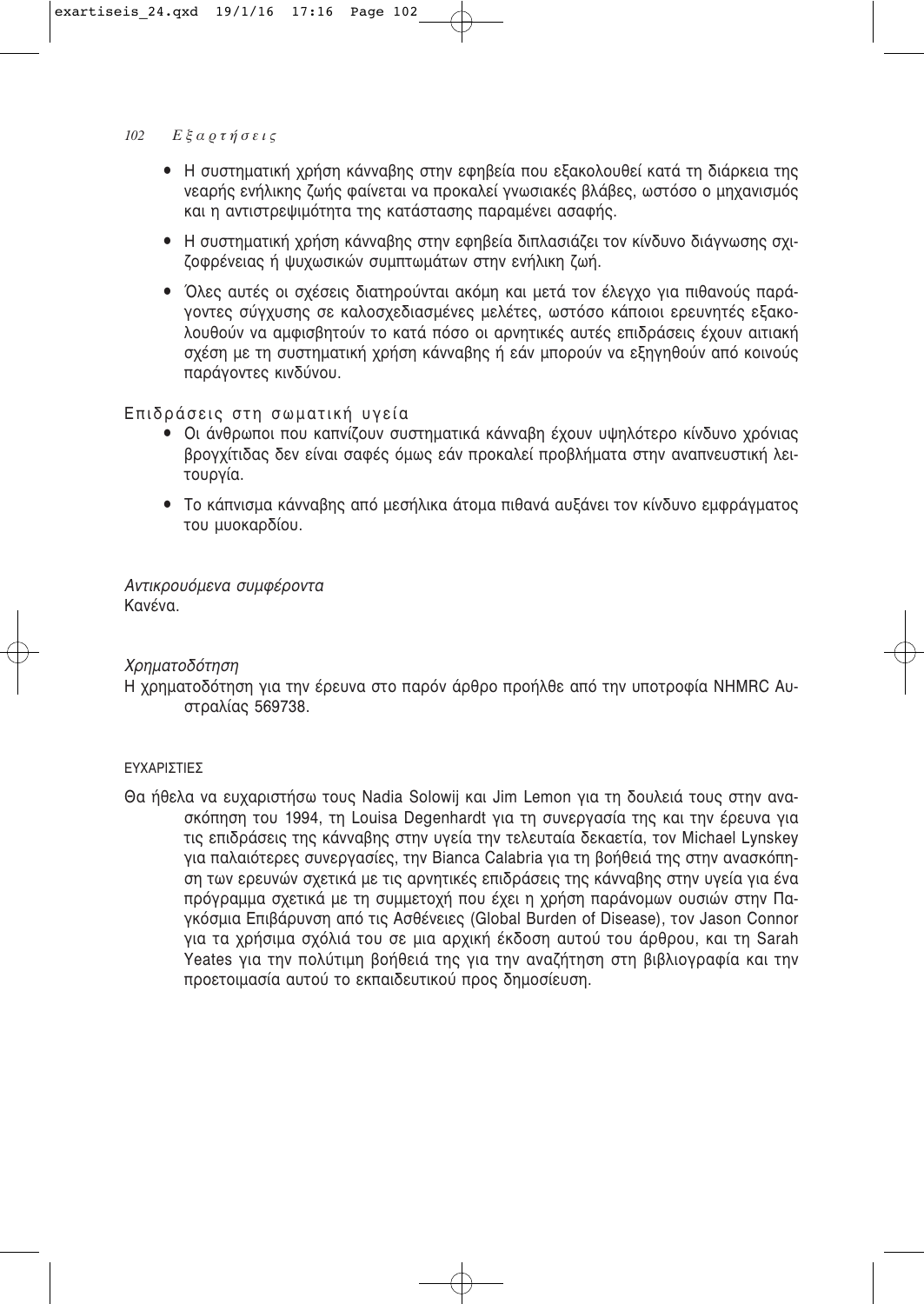## Παραπομπές

1. United Nations Office on Drugs and Crime. World Drug Report 2014. New York: United Nations; 2014.

- 2. Hall W. D., Degenhardt L. Prevalence and correlates of cannabis use in developed and developing countries. Curr Opin Psychiatry 2007; 20: 393-7.
- 3. Iversen L. The Science of Marijuana, 2nd edn. Oxford: Oxford University Press; 2007.
- 4. ElSohly M. A. Quarterly Report: December 16, 2007 thru March 15, 2008. Potency Monitoring Project Report 100. University, MS: National Center for Natural Products Research, University of Mississippi; 2008.
- 5. McLaren J., Swift W., Dillon P., Allsop S. Cannabis potency and contamination: a review of the literature. Addiction 2008; 103: 1100-9.
- 6. Hall W. D., Pacula R. Cannabis Use and Dependence: Public Health and Public Policy. Cambridge: Cambridge University Press; 2010.
- 7. Institute of Medicine. Marijuana and Health. Washington, DC: National Academy Press; 1982.
- 8. Fehr K., Kalant H., editors. Cannabis and Health Hazards: Proceedings of an ARF/WHO Scientific Meeting on Adverse Health and Behavioral Consequences of Cannabis Use. Toronto: Addiction Research Foundation; 1983.
- 9. Hall W. D., Solowij N., Lemon J. The Health and Psychological Consequences of Cannabis Use. Canberra: Australian Government Publishing Service; 1994.
- 10. Gable R. S. Comparison of acute lethal toxicity of commonly abused psychoactive substances. Addiction 2004; 99: 686-96.
- 11. Calabria B., Degenhardt L., Hall W. D., Lynskey M. Does cannabis use increase the risk of death? Systematic review of epidemiological evidence on adverse effects of cannabis use. Drug Alcohol Rev 2010; 29: 318-30.
- 12. Hartung B., Kauferstein S., Ritz-Timme S., Daldrup T. Sudden unexpected death under acute influence of cannabis. Forensic Sci Int 2014; 237: e11-3.
- 13. Substance Abuse and Mental Health Services Administration (SAMHSA). The DAWN Report: Highlights of the 2011 Drug Abuse Warning Network (DAWN) Findings on Drug-Related Emergency Department Visits. Rockville, MD: SAMHSA, Center for Behavioral Health Statistics and Quality; 2013.
- 14. Smiley A. Marijuana: on road and driving simulator studies. In: Kalant H., Corrigall W., Hall W. D., Smart R., editors. The Health Effects of Cannabis. Toronto: Centre for Addiction and Mental Health; 1999, pp. 171-91.
- 15. Gerberich S., Sidney S., Braun B., Tekawa I., Tolan K., Quesenberry C. Marijuana use and injury events resulting in hospitalization. Ann Epidemiol 2003; 13: 230-7.
- 16. Mura P., Kintz P., Ludes B., Gaulier J. M., Marquet P., Martin-Dupont S. et al. Comparison of the prevalence of alcohol, cannabis and other drugs between 900 injured drivers and 900 control subjects: results of a French col- laborative study. Forensic Sci Int 2003; 133: 79-85.
- 17. Asbridge M., Hayden J. A., Cartwright J. Acute cannabis consumption and motor vehicle collision risk: systematic review of observational studies and meta-analysis. BMJ 2012; 344: 14-7.
- 18. Li M. C., Brady J. E., DiMaggio C. J., Lusardi A. R., Tzong K. Y., Li G. Marijuana use and motor vehicle crashes. Epidemiol Rev 2012; 34: 65-72.
- 19. Hartman R. L., Huestis M. A. Cannabis effects on driving skills. Clin Chem 2013; 59: 478-92.
- 20. Ramaekers J. G., Berghaus G., van Laar M., Drummer O. H. Dose related risk of motor vehicle crashes after cannabis use. Drug Alcohol Depend 2004; 73: 109-19.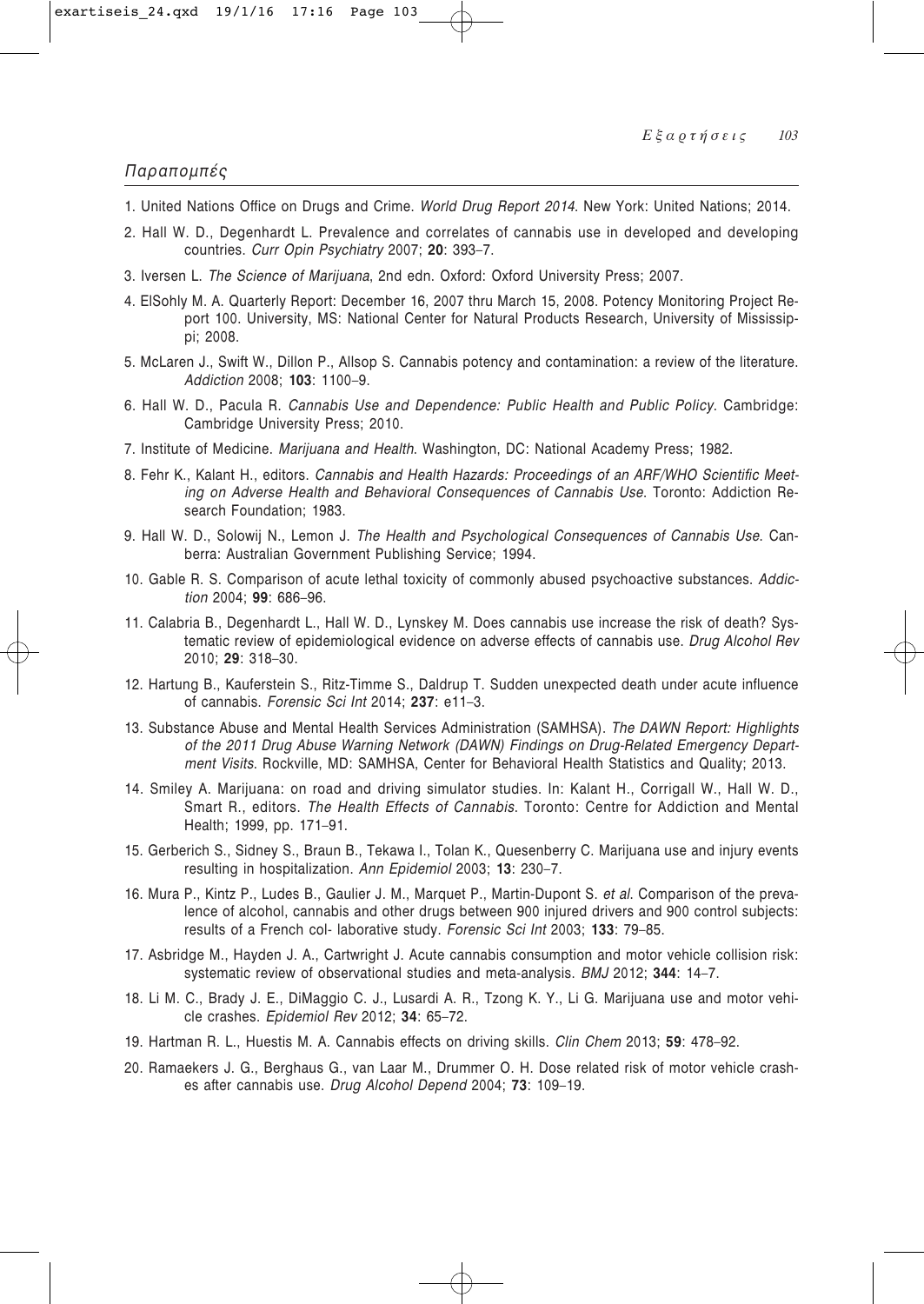- 21. Bloch E. Effects of marijuana and cannabinoids on reproduction, endocrine function, development, and chromosomes. In: Fehr K., Kalant H., editors. *Cannabis and Health Hazards*. Toronto: Addiction Research Foundation; 1983, pp. 355–432.
- 22. Forrester M. B., Merz R. D. Risk of selected birth defects with prenatal illicit drug use, Hawaii, 1986–2002. *J Toxicol Environ Health A* 2007; **70**: 7–18.
- 23. Eyler F. D., Behnke M. Early development of infants exposed to drugs prenatally. *Clin Perinatol* 1999; **26**: 107–50.
- 24. Tennes K., Aritable N., Blackard C., Boyles C., Hasoun B., Holmes L. *et al*. Marihuana: prenatal and postnatal expo- sure in the human. In: Pinkert T., editor. *Current Research on the Consequences of Maternal Drug Abuse*. Rockville, MD: US Department of Health and Human Services; 1985, pp. 48–60.
- 25. Zuckerman B., Frank D. A., Hingson R., Amaro H., Levenson S. M., Kayne H. *et al*. Effects of maternal marijuana and cocaine use on fetal growth. *N Engl J Med* 1989; **320**: 762–8.
- 26. English D., Hulse G., Milne E., Holman C., Bower C. Maternal cannabis use and birth weight: a metaanalysis. *Addiction* 1997; **92**: 1553–60.
- 27. Hayatbakhsh M. R., Flenady V. J., Gibbons K. S., Kingsbury A. M., Hurrion E., Mamun A. A. *et al*. Birth outcomes associated with cannabis use before and during pregnancy. *Pediatr Res* 2012; **71**: 215–9.
- 28. Fergusson D. M., Horwood L. J., Northstone K. Maternal use of cannabis and pregnancy outcome. *Br J Obstet Gynaecol* 2002; **109**: 21–7.
- 29. El Marroun H., Tiemeier H., Steegers E. A., Jaddoe V. W., Hofman A., Verhulst F. C. *et al*. Intrauterine cannabis expo- sure affects fetal growth trajectories: the Generation R Study. *J Am Acad Child Adolesc Psychiatry* 2009; **48**: 1173–81.
- 30. Fried P. A., Smith A. R. A literature review of the consequences of prenatal marihuana exposure: an emerging theme of a deficiency in aspects of executive function. *Neurotoxicol Teratol* 2001; **23**: 1–11.
- 31. Day N. L., Richardson G. A., Goldschmidt L., Robles N., Taylor P. M., Stoffer D. S. *et al*. Effect of prenatal marijuana exposure on the cognitive development of offspring at age three. *Neurotoxicol Teratol* 1994; **16**: 169–75.
- 32. Goldschmidt L., Day N. L., Richardson G. A. Effects of pre- natal marijuana exposure on child behavior problems at age 10. *Neurotoxicol Teratol* 2000; **22**: 325–36.
- 33. Goldschmidt L., Richardson G. A., Cornelius M. D., Day N. L. Prenatal marijuana and alcohol exposure and academic achievement at age 10. *Neurotoxicol Teratol* 2004; **26**: 521–32.
- 34. Goldschmidt L., Richardson G. A., Willford J. A., Severtson S. G., Day N. L. School achievement in 14 year-old youths prenatally exposed to marijuana. *Neurotoxicol Teratol* 2012; **34**: 161–67.
- 35. Huizink A. C., Mulder E. J. Maternal smoking, drinking or cannabis use during pregnancy and neurobehavioral and cognitive functioning in human offspring. *Neurosci Biobehav Rev* 2006; **30**: 24–41.
- 36. Norberg M., Mackenzie J., Copeland J. Quantifying cannabis use with the timeline followback approach: a psychometric evaluation. *Drug Alcohol Depend* 2012; **121**: 247–52.
- 37. Fergusson D. M., Horwood L. J., Ridder E. M. Tests of causal linkages between cannabis use and psychotic symptoms. *Addiction* 2005; **100**: 354–66.
- 38. Macleod J., Oakes R., Copello A., Crome I., Egger M., Hickman M. *et al*. Psychological and social sequelae of cannabis and other illicit drug use by young people: a systematic review of longitudinal, general population studies. *Lancet* 2004; **363**: 1579–88.
- 39. Anthony J. C. The epidemiology of cannabis dependence. In: Roffman R. A., Stephens R. S., editors. *Cannabis Dependence: Its Nature, Consequences and Treatment*. Cambridge: Cambridge University Press; 2006, pp. 58–105.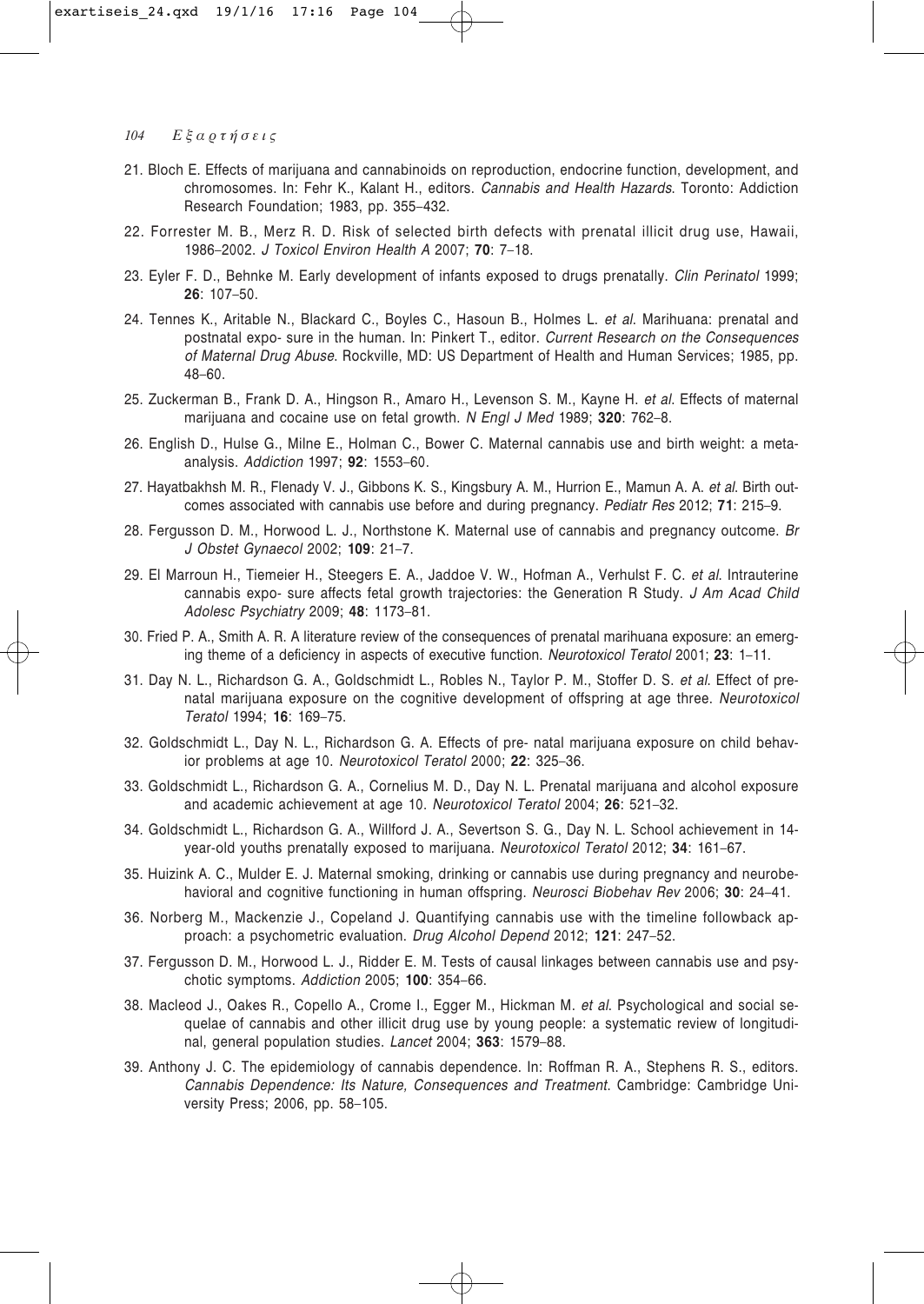exartiseis\_24.qxd 19/1/16 17:16 Page 105

- 40. Anthony J., Warner L., Kessler R. Comparative epidemiology of dependence on tobacco, alcohol, controlled sub- stances and inhalants: basic findings from the National Comorbidity Survey. *Exp Clin Psychopharmacol* 1994; **2**: 244–68.
- 41. Hall W. D., Teesson M., Lynskey M., Degenhardt L. The 12-month prevalence of substance use and ICD-10 sub- stance use disorders in Australian adults: findings from the National Survey of Mental Health and Well-being. *Addiction* 1999; **94**: 1541–50.
- 42. van der Pol P., Liebregts N., de Graaf R., Korf D. J., van den Brink W., van Laar M. Predicting the transition from frequent cannabis use to cannabis dependence: a three-year prospective study. *Drug Alcohol Depend* 2013; **133**: 352–9.
- 43. Lichtman A., Martin B. Cannabinoid tolerance and dependence. *Handb Exp Pharmacol* 2005; **168**: 691–717.
- 44. Budney A., Hughes J. The cannabis withdrawal syndrome. *Curr Opin Psychiatry* 2006; **19**: 233–8.
- 45. Allsop D. J., Copeland J., Norberg M. M., Fu S., Molnar A., Lewis J. *et al*. Quantifying the clinical significance of cannabis withdrawal. *PLOS ONE* 2012; **7**: e44864.
- 46. Allsop D. J., Copeland J., Lintzeris N., Dunlop A. J., Montebello M., Sadler C. *et al*. Nabiximols as an agonist replacement therapy during cannabis withdrawal: a randomized clinical trial. *JAMA Psychiatry* 2014; **71**: 281–91.
- 47. European Monitoring Centre for Drugs and Drug Addiction (EMCDDA). *Table TDI-105, Part VII: All Clients Entering Inpatient Treatment by Primary Drug and Age, 2009 or Most Recent Year Available: All Cannabis Inpatient Clients by Country and Age*. Statistical Bulletin 2011: Demand for Treatment (TDI). Lisbon: EMCDDA; 2011.
- 48. World Health Organization (WHO). *ATLAS on Substance Use (2010): Resources for the Preventions and Treatment of Substance Use Disorders*. Geneva: WHO; 2010.
- 49. Roxburgh A., Hall W. D., Degenhardt L., McLaren J., Black E., Copeland J. *et al*. The epidemiology of cannabis use and cannabis-related harm in Australia 1993–2007. *Addiction* 2010; **105**: 1071–9.
- 50. European Monitoring Centre for Drugs and Drug Addiction (EMCDDA). *Drug Treatment Overview for Nether- lands*. Lisbon: EMCDDA; 2013. Available at: http:// www.emcdda.europa.eu/data/treatment-overviews/ Netherlands (accessed 23 July 2014). (Archived at http://www.webcitation.org/6S4yjPY59 on 25 August 2014).
- 51. Degenhardt L., Hall W. D. Extent of illicit drug use and dependence, and their contribution to the global burden of disease. *Lancet* 2012; **379**: 55–70.
- 52. Florez-Salamanca L., Secades-Villa R., Budney A. J., Garcia-Rodriguez O., Wang S., Blanco C. Probability and predictors of cannabis use disorders relapse: results of the National Epidemiologic Survey on Alcohol and Related Conditions (NESARC). *Drug Alcohol Depend* 2013; **132**: 127–33.
- 53. Roffman R., Stephens R., editors. *Cannabis Dependence: Its Nature, Consequences and Treatment*. Cambridge: Cambridge University Press; 2006.
- 54. Danovitch I., Gorelick D. A. State of the art treatments for cannabis dependence. *Psychiatr Clin North Am* 2012; **35**: 309–26.
- 55. Solowij N. Marijuana and cognitive function. In: Onaivi E. S., editor. *Biology of Marijuana: From Gene to Behaviour*. London: Taylor & Francis; 2002, pp. 308–32.
- 56. Block R., O'Leary D., Hichwa R., Augustinack J., Ponto L., Ghoneim M. *et al*. Effects of frequent marijuana use on memory-related regional cerebral blood flow. *Pharmacol Biochem Behav* 2002; **72**: 237–50.
- 57. Crane N. A., Schuster R. M., Fusar-Poli P., Gonzalez R. Effects of cannabis on neurocognitive functioning: recent advances, neurodevelopmental influences, and sex differ- ences. *Neuropsychol Rev* 2013; **23**: 117–37.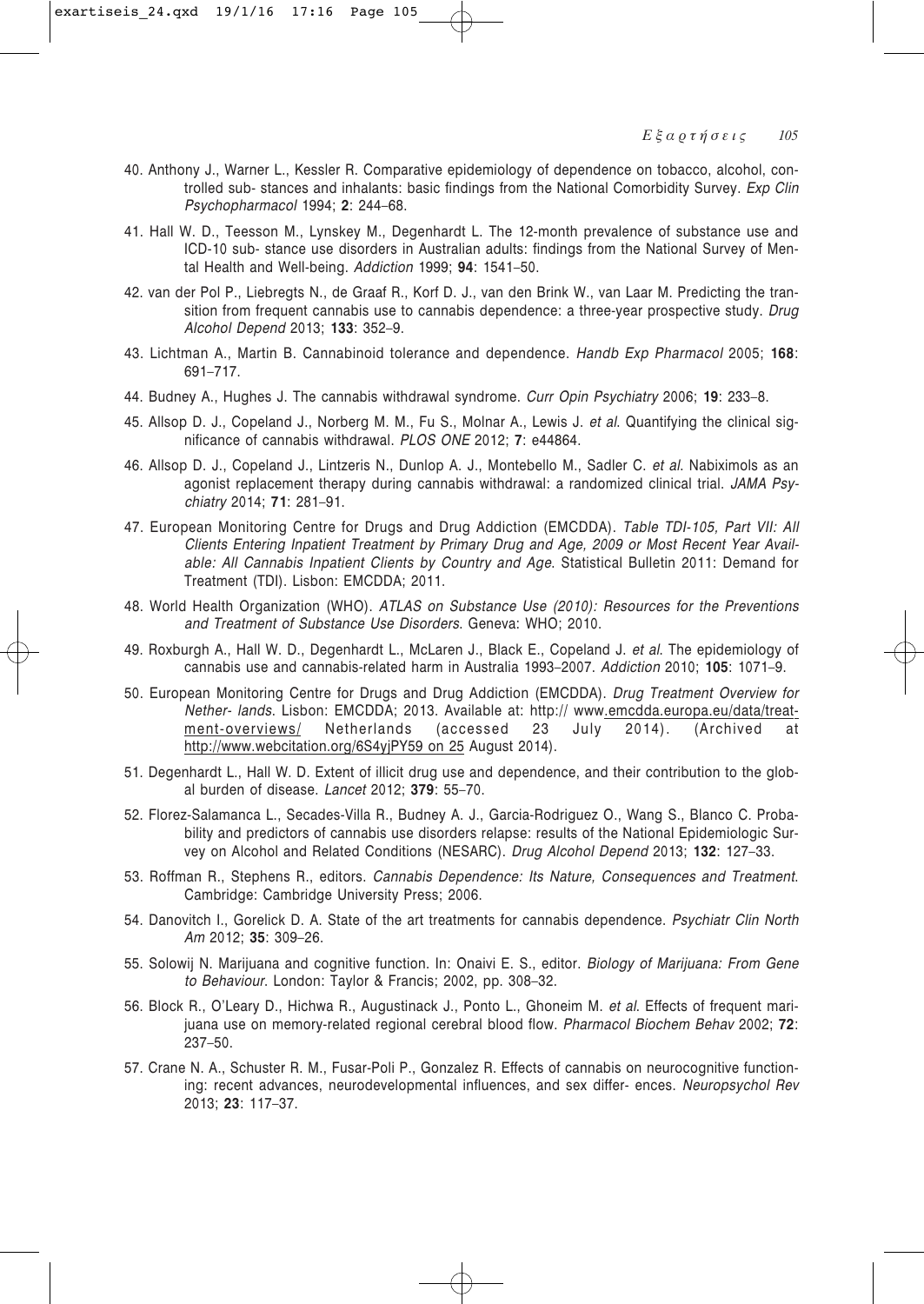- 58. Solowij N., Battisti R. The chronic effects of cannabis on memory in humans: a review. *Curr Drug Abuse Rev* 2008; **1**: 81–98.
- 59. Solowij N., Stephens R., Roffman R., Babor T., Kadden R., Miller M. *et al*. Cognitive functioning of longterm heavy cannabis users seeking treatment. *JAMA* 2002; **287**: 1123–31.
- 60. Solowij N., Pesa N. Cannabis and cognition: short and long term effects. In: Castle D., Murray R. M., D'Souza D. C., editors. *Marijuana and Madness*, 2nd edn. New York: Cam- bridge University Press; 2012, pp. 91–102.
- 61. Bolla K., Brown K., Eldreth D., Tate K., Cadet J. Dose- related neurocognitive effects of marijuana use. *Neurology* 2002; **59**: 1337–43.
- 62. Pope H., Gruber A., Hudson J., Huestis M., Yurgelun-Todd D. Neuropsychological performance in longterm cannabis users. *Arch Gen Psychiatry* 2001; **58**: 909–15.
- 63. Meier M., Caspi A., Ambler A., Harrington H., Houts R., Keefe R. *et al*. Persistent cannabis users show neuropsychological decline from childhood to midlife. *Proc Natl Acad Sci USA* 2012; **109**: E2657–64.
- 64. Campbell A. M., Evans M., Thomson J. L., Williams M. J. Cerebral atrophy in young cannabis smokers. *Lancet* 1971; **2**: 1219–24.
- 65. Hirvonen J., Goodwin R. S., Li C. T., Terry G. E., Zoghbi S. S., Morse C. *et al*. Reversible and regionally selective downregulation of brain cannabinoid CB1 receptors in chronic daily cannabis smokers. *Mol Psychiatry* 2012; **17**: 642–9.
- 66. Quickfall J., Crockford D. Brain neuroimaging in cannabis use: a review. *J Neuropsychiatry Clin Neurosci* 2006; **18**: 318–32.
- 67. Yücel M., Solowij N., Respondek C., Whittle S., Fornito A., Pantelis C. *et al*. Regional brain abnormalities associated with long-term heavy cannabis use. *Arch Gen Psychiatry* 2008; **65**: 694–701.
- 68. Baker S. T., Yucel M., Fornito A., Allen N. B., Lubman D. I. A systematic review of diffusion weighted MRI studies of white matter microstructure in adolescent substance users. *Neurosci Biobehav Rev* 2013; **37**: 1713–23.
- 69. Batalla A., Bhattacharyya S., Yucel M., Fusar-Poli P., Crippa J. A., Nogue S. *et al*. Structural and functional imaging studies in chronic cannabis users: a systematic review of adolescent and adult findings. *PLOS ONE* 2013; **8**: e55821.
- 70. Lynskey M., Hall W. D. The effects of adolescent cannabis use on educational attainment: a review. *Addiction* 2000; **96**: 433–43.
- 71. Ellickson P., Bui K., Bell R., McGuigan K. Does early drug use increase the risk of dropping out of high school? *J Drug Issues* 1998; **28**: 357–80.
- 72. Horwood L., Fergusson D., Hayatbakhsh M., Najman J., Coffey C., Patton G. *et al*. Cannabis use and educational achievement: findings from three Australasian cohort studies. *Drug Alcohol Depend* 2010; **110**: 247–53.
- 73. Verweij K. J., Huizink A. C., Agrawal A., Martin N. G., Lynskey M. T. Is the relationship between earlyonset cannabis use and educational attainment causal or due to common liability? *Drug Alcohol Depend* 2013; **133**: 580–6.
- 74. Grant J. D., Scherrer J. F., Lynskey M. T., Agrawal A., Duncan A. E., Haber J. R. *et al*. Associations of alcohol, nicotine, cannabis, and drug use/dependence with educational attainment: evidence from cotwin–control analyses. *Alcohol Clin Exp Res* 2012; **36**: 1412–20.
- 75. Bergen S. E., Gardner C. O., Aggen S. H., Kendler K. S. Socioeconomic status and social support following illicit drug use: causal pathways or common liability? *Twin Res Hum Genet* 2008; **11**: 266–74.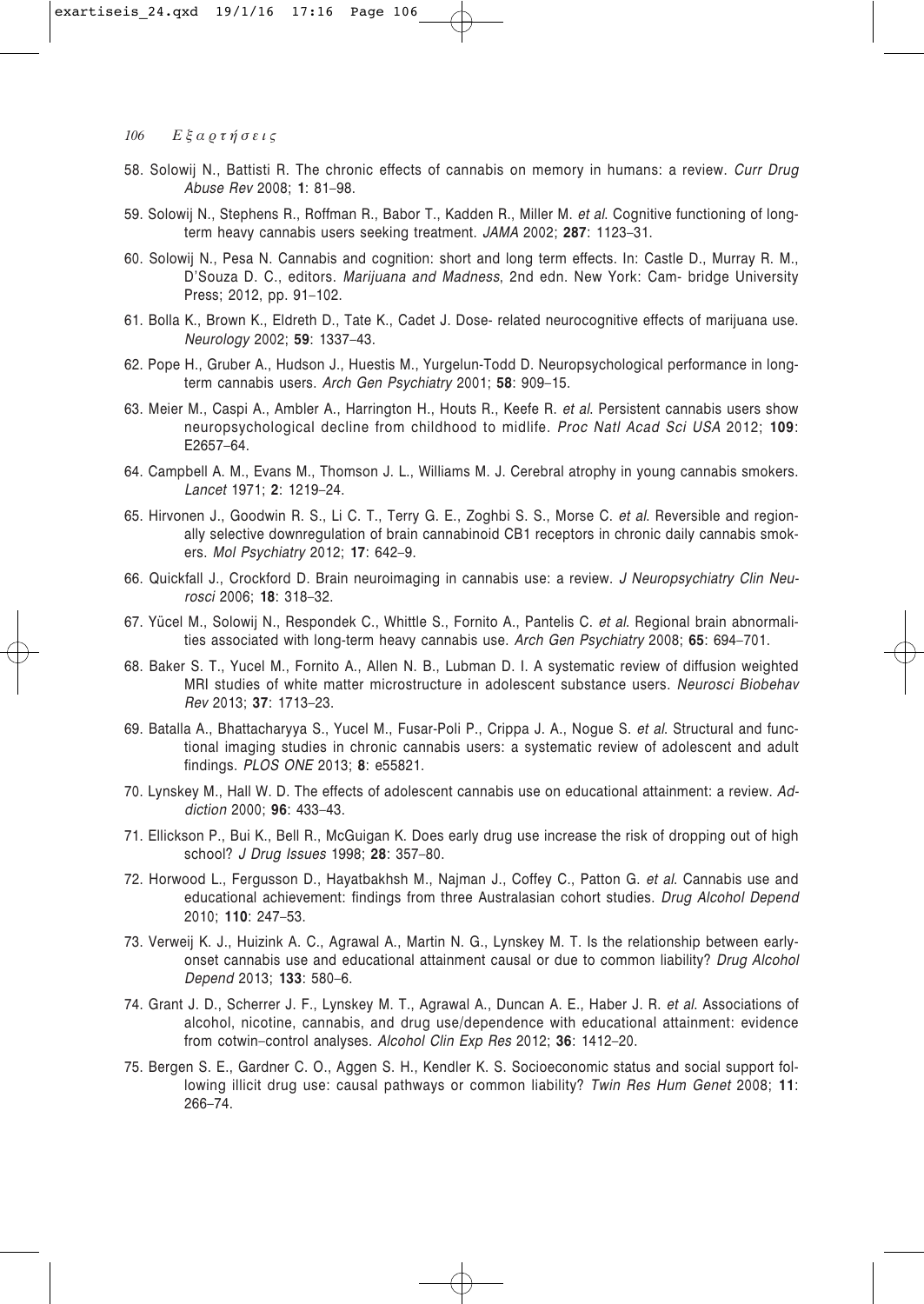exartiseis\_24.qxd 19/1/16 17:16 Page 107

- 76. Kandel D. *Stages and Pathways of Drug Involvement: Examining the Gateway Hypothesis*. New York: Cambridge University Press; 2002.
- 77. Swift W., Coffey C., Degenhardt L., Carlin J. B., Romaniuk H., Patton G. C. Cannabis and progression to other sub- stance use in young adults: findings from a 13-year prospective population-based study. *J Epidemiol Community Health* 2012; **66**: e26.
- 78. Degenhardt L., Dierker L., Chiu W. T., Medina-Mora M. E., Neumark Y., Sampson N. *et al*. Evaluating the drug use 'gateway' theory using cross-national data: consistency and associations of the order of initiation of drug use among participants in the WHO World Mental Health Surveys. *Drug Alcohol Depend* 2010; **108**: 84–97.
- 79. Wagner F., Anthony J. Into the world of illegal drug use: exposure opportunity and other mechanisms linking the use of alcohol, tobacco, marijuana, and cocaine. *Am J Epidemiol* 2002; **155**: 918–25.
- 80. Fergusson D., Boden J., Horwood L. The developmental antecedents of illicit drug use: evidence from a 25-year longitudinal study. *Drug Alcohol Depend* 2008; **96**: 165–77.
- 81. Morral A., McCaffrey D., Paddock S. Reassessing the marijuana gateway effect. *Addiction* 2002; **97**: 1493–504.
- 82. Lessem J., Hopfer C., Haberstick B., Timberlake D., Ehringer M., Smolen A. *et al*. Relationship between adoles- cent marijuana use and young adult illicit drug use. *Behav Genet* 2006; **36**: 498–506.
- 83. Fergusson D., Boden J., Horwood L. Cannabis use and other illicit drug use: testing the cannabis gateway hypothesis. *Addiction* 2006; **101**: 556–69.
- 84. Hall W. D., Lynskey M. Is cannabis a gateway drug? Testing hypotheses about the relationship between cannabis use and the use of other illicit drugs. *Drug Alcohol Rev* 2005; **24**: 39–48.
- 85. Lynskey M., Heath A., Bucholz K., Slutske W. Escalation of drug use in early-onset cannabis users vs co-twin controls. *JAMA* 2003; **289**: 427–33.
- 86. Lynskey M. T., Vink J. M., Boomsma D. I. Early onset cannabis use and progression to other drug use in a sample of Dutch twins. *Behav Genet* 2006; **36**: 195–200.
- 87. Patton G. C., Coffey C., Carlin J. B., Sawyer S. M., Lynskey M. T. Reverse gateways? Frequent cannabis use as a predictor of tobacco initiation and nicotine dependence. *Addiction* 2005; **100**: 1518–25.
- 88. Agrawal A., Lynskey M. T. Tobacco and cannabis co-occurrence: does route of administration matter? *Drug Alcohol Depend* 2009; **99**: 240–7.
- 89. Timberlake D. S., Haberstick B. C., Hopfer C. J., Bricker J., Sakai J. T., Lessem J. M. *et al*. Progression from marijuana use to daily smoking and nicotine dependence in a national sample of U.S. adolescents. *Drug Alcohol Depend* 2007; **88**: 272–81.
- 90. Advisory Council on the Misuse of Drugs. *Cannabis: Classification and Public Health*. London: Home Office; 2008.
- 91. Andréasson S., Engstrom A., Allebeck P., Rydberg U. Can- nabis and schizophrenia: a longitudinal study of Swedish conscripts. *Lancet* 1987; **2**: 1483–86.
- 92. Zammit S., Allebeck P., Andréasson S., Lundberg I., Lewis G. Self reported cannabis use as a risk factor for schizophrenia in Swedish conscripts of 1969: historical cohort study. *BMJ* 2002; **325**: 1199–201.
- 93. van Os J., Bak M., Hanssen M., Bijl R. V., de Graaf R., Verdoux H. Cannabis use and psychosis: a longitudinal population-based study. *Am J Epidemiol* 2002; **156**: 319–27.
- 94. Henquet C., Krabbendam L., Spauwen J., Kaplan C., Lieb R., Wittchen H. *et al*. Prospective cohort study of cannabis use, predisposition for psychosis, and psychotic symptoms in young people. *BMJ* 2004; **330**: 11.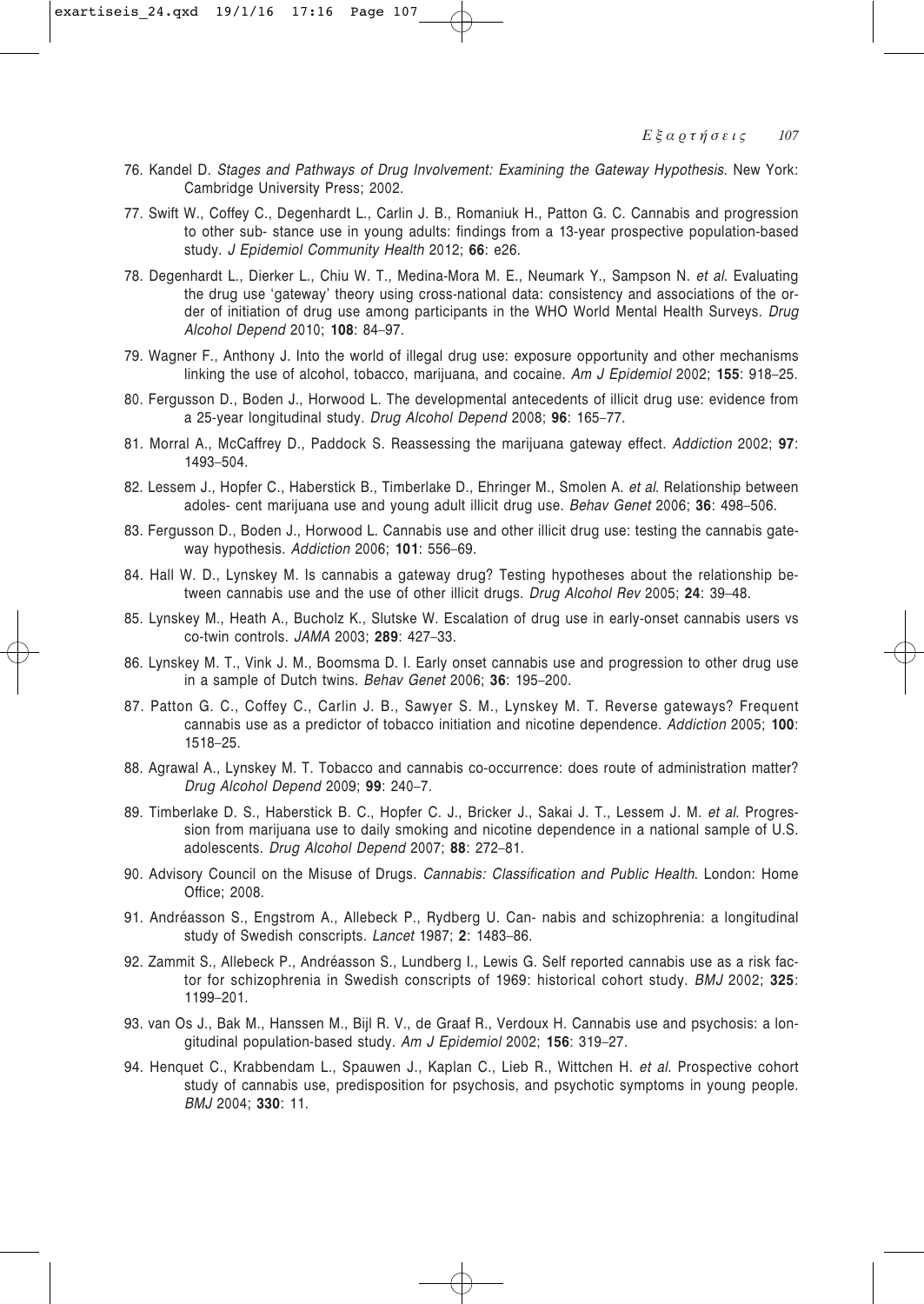- 95. Arseneault L., Cannon M., Poulton R., Murray R., Caspi A., Moffitt T. Cannabis use in adolescence and risk for adult psychosis: longitudinal prospective study. *BMJ* 2002; **325**: 1212–13.
- 96. Fergusson D., Horwood L., Swain-Campbell N. Cannabis dependence and psychotic symptoms in young people. *Psychol Med* 2003; **33**: 15–21.
- 97. Moore T., Zammit S., Lingford-Hughes A., Barnes T., Jones P., Burke M. *et al*. Cannabis use and risk of psychotic or affective mental health outcomes: a systematic review. *Lancet* 2007; **370**: 319–28.
- 98. Degenhardt L., Hall W. D., Lynskey M. Testing hypotheses about the relationship between cannabis use and psycho- sis. *Drug Alcohol Depend* 2003; **71**: 37–48.
- 99. Hickman M., Vickerman P., Macleod J., Kirkbride J., Jones P. Cannabis and schizophrenia: model projections of the impact of the rise in cannabis use on historical and future trends in schizophrenia in England and Wales. *Addiction* 2007; **102**: 597–606.
- 100. Boydell J., van Os J., Caspi A., Kennedy N., Giouroukou E., Fearon P. *et al*. Trends in cannabis use prior to first presen- tation with schizophrenia, in South-East London between 1965 and 1999. *Psychol Med* 2006; **36**: 1441–6.
- 101. Ajdacic-Gross V., Lauber C., Warnke I., Haker H., Murray R., Rossler W. Changing incidence of psychotic disorders among the young in Zurich. *Schizophr Res* 2007; **95**: 9–18.
- 102. Saha S., Chant D., Welham J., McGrath J. A systematic review of the prevalence of schizophrenia. *PLOS Med* 2005; **2**: e141.
- 103. Gottesman I. I. *Schizophrenia Genesis: The Origins of Madness*. New York: W.H. Freeman; 1991.
- 104. Large M., Sharma S., Compton M. T., Slade T., Nielssen O. Cannabis use and earlier onset of psychosis: a systematic meta-analysis. *Arch Gen Psychiatry* 2011; **68**: 555–61.
- 105. Mullin K., Gupta P., Compton M. T., Nielssen O., Harris A., Large M. Does giving up substance use work for patients with psychosis? A systematic meta-analysis. *Aust NZ J Psychiatry* 2012; **46**: 826–39.
- 106. Kuepper R., van Os J., Lieb R., Wittchen H. U., Hofler M., Henquet C. Continued cannabis use and risk of incidence and persistence of psychotic symptoms: 10 year follow-up cohort study. *BMJ* 2011; **342**: d738.
- 107. Degenhardt L., Hall W. D., Lynskey M., Coffey C., Patton G. The association between cannabis use and depression: a review of the evidence. In: Castle D., Murray R., D'Souza D., editors. *Marijuana and Madness*, 2nd edn. New York: Cambridge University Press; 2012, pp. 114–28.
- 108. Manrique-Garcia E., Zammit S., Dalman C., Hemmingsson T., Allebeck P. Cannabis use and depression: a longitudinal study of a national cohort of Swedish conscripts. *BMC Psychiatry* 2012; **12**: 112. doi: 10.1186/471-244X-12-112.
- 109. Fergusson D., Horwood L. Early-onset cannabis use and psychosocial adjustment in young adults. *Addiction* 1997; **92**: 279–96.
- 110. Horwood L., Fergusson D., Coffey C., Patton G., Tait R., Smart D. *et al*. Cannabis and depression: an integrative data analysis of four Australasian cohorts. *Drug Alcohol Depend* 2012; **126**: 369–78.
- 111. Lai H., Sitharthan T. Exploration of the comorbidity of cannabis use disorders and mental health disorders among inpatients presenting to all hospitals in New South Wales, Australia. *Am J Drug Alcohol Abuse* 2012; **38**: 567–74.
- 112. Lev-Ran S., Le F. B., McKenzie K., George T. P., Rehm J. Bipolar disorder and co-occurring cannabis use disorders: characteristics, co-morbidities and clinical correlates. *Psychiatry Res* 2013; **209**: 459–65. doi: 10.1016/ j.psychres.2012.12.014.
- 113. Silberberg C., Castle D., Koethe D. Cannabis, cannabinoids, and bipolar disorder. In: Castle D., Murray R., D'Souza D., editors. *Marijuana and Madness*, 2nd edn. New York: Cam- bridge University Press; 2012, pp. 129–36.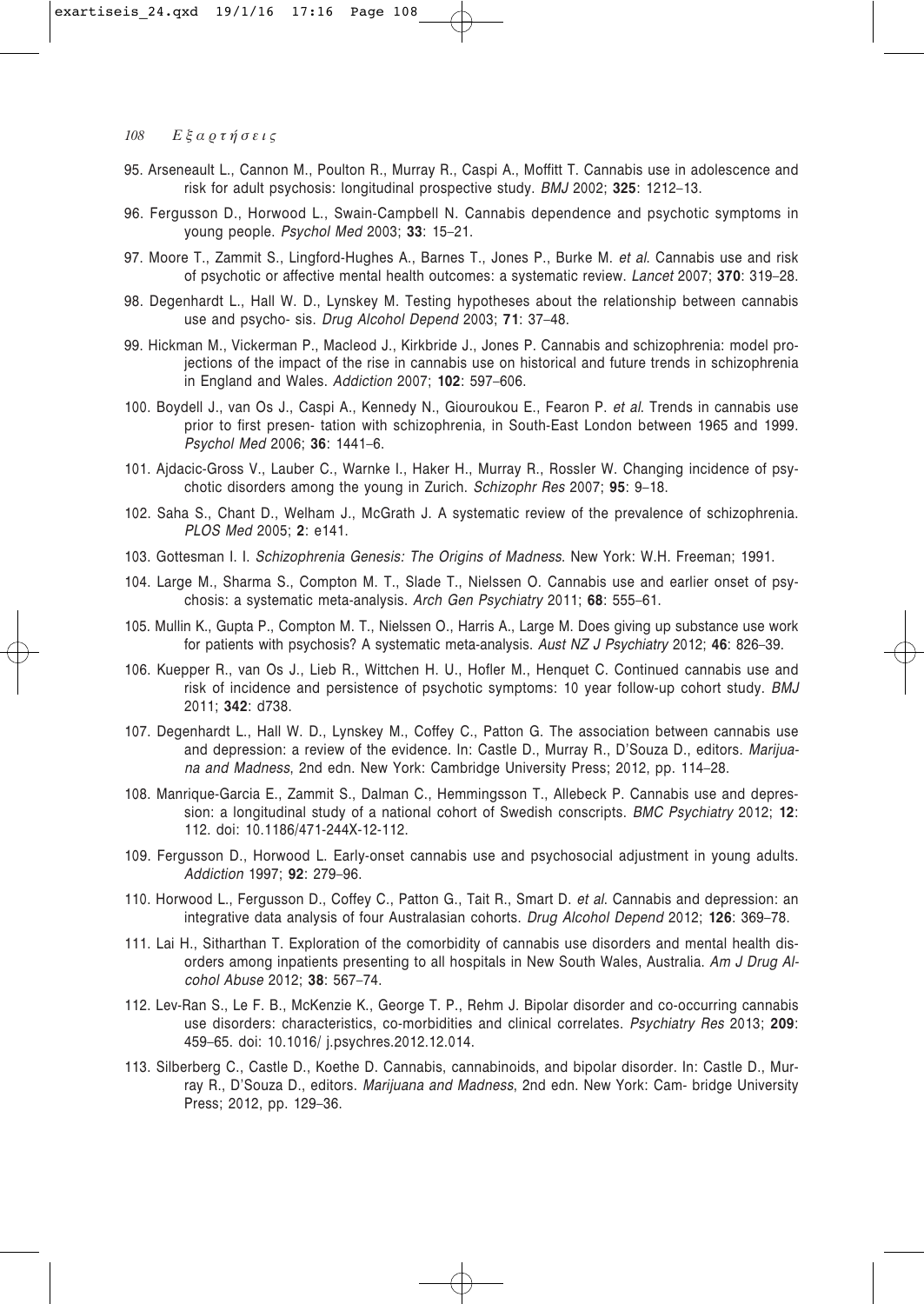exartiseis\_24.qxd 19/1/16 17:16 Page 109

- 114. Agrawal A., Nurnberger J. I. Jr, Lynskey M. T. Cannabis involvement in individuals with bipolar disorder. *Psychiatry Res* 2011; **185**: 459–61.
- 115. Henquet C., Krabbendam L., de Graaf R., ten Have M., van Os J. Cannabis use and expression of mania in the general population. *J Affect Disord* 2006; **95**: 103–10.
- 116. Beautrais A., Joyce P., Mulder R. Cannabis abuse and serious suicide attempts. *Addiction* 1999; **94**: 1155–64.
- 117. van Ours J. C., Williams J., Fergusson D., Horwood L. J. Cannabis use and suicidal ideation. *J Health Econ* 2013; **32**: 524–37.
- 118. Patton G., Harris J., Schwartz M., Bowes G. Adolescent suicidal behaviors: a population-based study of risk. *Psychol Med* 1997; **27**: 715–24.
- 119. Rasic D., Weerasinghe S., Asbridge M., Langille D. Longi- tudinal associations of cannabis and illicit drug use with depression, suicidal ideation and suicidal attempts among Nova Scotia high school students. *Drug Alcohol Depend* 2013; **129**: 49–53.
- 120. Arendt M., Munk-Jorgensen P., Sher L., Jensen S. O. Mortality following treatment for cannabis use disorders: predictors and causes. *J Subst Abuse Treat* 2013; **44**: 400–6.
- 121. Tetrault J., Crothers K., Moore B., Mehra R., Concato J., Fiellin D. Effects of marijuana smoking on pulmonary function and respiratory complications: a systematic review. *Arch Intern Med* 2007; **167**: 221–8.
- 122. Owen K. P., Sutter M. E., Albertson T. E. Marijuana: respiratory tract effects. *Clin Rev Allergy Immunol* 2013; **46**: 65–81.
- 123. Tashkin D., Baldwin G., Sarafian T., Dubinett S., Roth M. D. Respiratory and immunologic consequences of marijuana smoking. *J Clin Pharmacol* 2002; **42**: 71S–81.
- 124. Taylor D., Fergusson D., Milne B., Horwood L., Moffitt T., Sears M. *et al*. A longitudinal study of the effects of tobacco and cannabis exposure on lung function in young adults. *Addiction* 2002; **97**: 1055–61.
- 125. Pletcher M., Vittinghoff E., Kalhan R., Richman J., Safford M., Sidney S. *et al*. Association between marijuana expo- sure and pulmonary function over 20 years. *JAMA* 2012; **307**: 173–81.
- 126. Tashkin D. Smoked marijuana as a cause of lung injury. *Monaldi Arch Chest Dis* 2005; **63**: 93–100.
- 127. Aldington S., Williams M., Nowitz M., Weatherall M., Pritchard A., McNaughton A. *et al*. Effects of cannabis on pulmonary structure, function and symptoms. *Thorax* 2007; **62**: 1058–63.
- 128. Jones R. Cardiovascular system effects of marijuana. *J Clin Pharmacol* 2002; **42**: 58S–63.
- 129. Sidney S. Cardiovascular consequences of marijuana use. *J Clin Pharmacol* 2002; **42**: 64S–70.
- 130. Gottschalk L., Aronow W., Prakash R. Effect of marijuana and placebo-marijuana smoking on psychological state and on psychophysiological and cardiovascular functioning in angina patients. *Biol Psychiatry* 1977; **12**: 255–66.
- 131. Mittleman M. A., Lewis R., Maclure M., Sherwood J., Muller J. Triggering myocardial infarction by marijuana. *Circulation* 2001; **103**: 2805–09.
- 132. Mukamal K., Maclure M., Muller J., Mittleman M. An exploratory prospective study of marijuana use and mor- tality following acute myocardial infarction. *Am Heart J* 2008; **155**: 465–70.
- 133. Jouanjus E., Leymarie F., Tubery M., Lapeyre-Mestre M. Cannabis-related hospitalizations: unexpected serious events identified through hospital databases. *Br J Clin Pharmacol* 2011; **71**: 758–65.
- 134. MacPhee D. Effects of marijuana on cell nuclei: a review of the literature relating to the genotoxicity of cannabis. In: Kalant H., Corrigall W., Hall W. D., Smart R., editors. *The Health Effects of Cannabis*. Toronto: Centre for Addiction and Mental Health; 1999, pp. 435–58.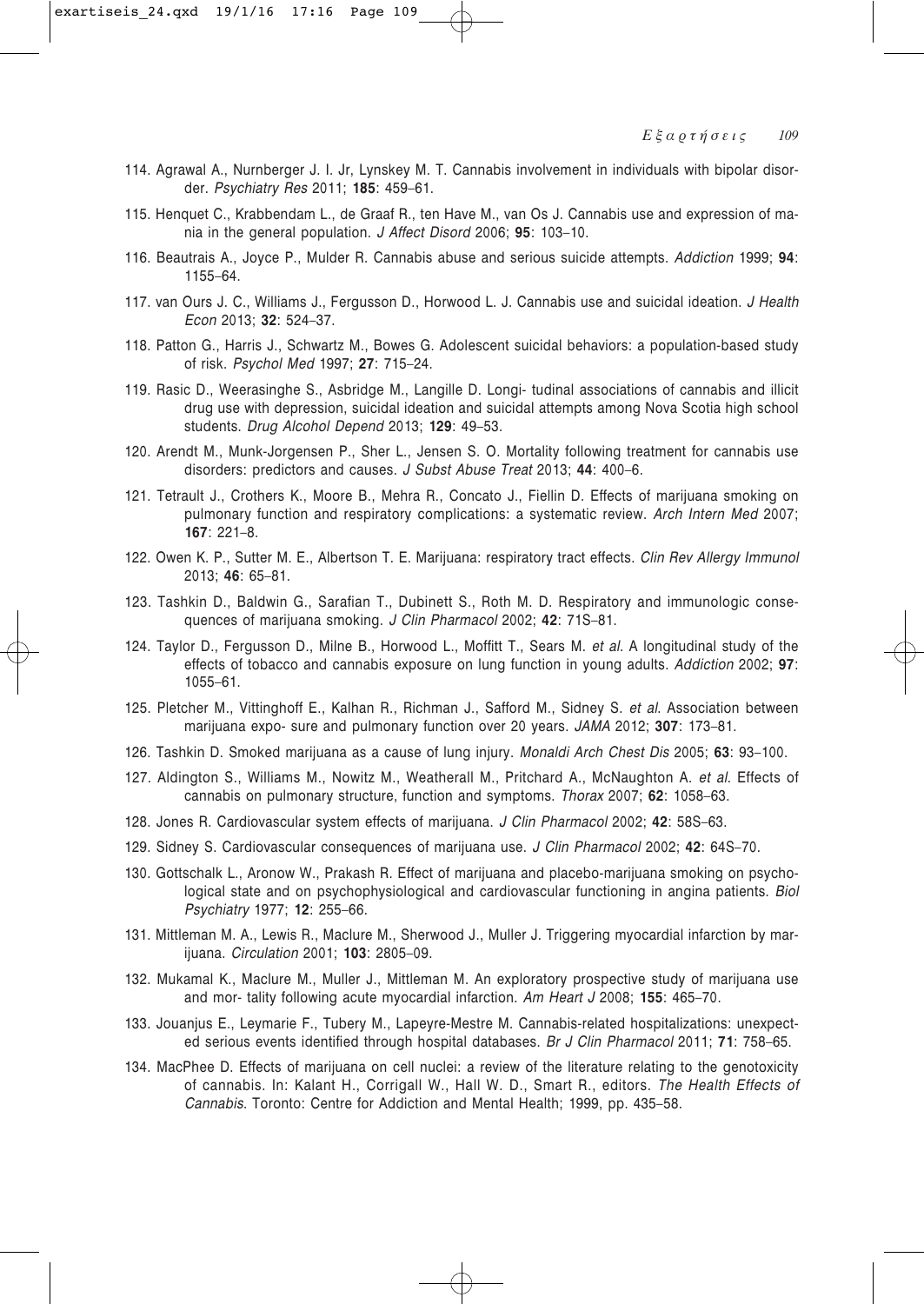- 135. Marselos M., Karamanakos P. Mutagenicity, developmental toxicity and carcinogeneity of cannabis. *Addict Biol* 1999; **4**: 5–12.
- 136. Chan P. C., Sills R. C., Braun A. G., Haseman J. K., Bucher J. R. Toxicity and carcinogenicity of delta 9-tetrahydrocannabinol in Fischer rats and B6C3F1 mice. *Fundam Appl Toxicol* 1996; **30**: 109–17.
- 137. Leuchtenberger C. Effects of marihuana (cannabis) smoke on cellular biochemistry of *in vitro* test systems. In: Fehr K., Kalant H., editors. *Cannabis and Health Hazards*. Toronto: Addiction Research Foundation; 1983, pp. 177–224.
- 138. Moir D., Rickert W., Levasseur G., Larose Y., Maertens R., White P. *et al*. A comparison of mainstream and sidestream marijuana and tobacco cigarette smoke pro- duced under two machine smoking conditions. *Chem Res Toxicol* 2008; **21**: 494–502.
- 139. Tashkin D. Effects of cannabis on the respiratory system. In: Kalant H., Corrigall W., Hall W. D., Smart R., editors. *The Health Effects of Cannabis*. Toronto: Centre for Addiction and Mental Health; 1999, pp. 311–45.
- 140. Sidney S., Quesenberry C., Friedman G., Tekawa I. Marijuana use and cancer incidence (California, United States). *Cancer Causes Control* 1997; **8**: 722–8.
- 141. Zhang Z., Morgenstern H., Spitz M., Tashkin D., Yu G., Marshall J. *et al*. Marijuana use and increased risk of squamous cell carcinoma of the head and neck. *Cancer Epidemiol Biomarkers Prev* 1999; **8**: 1071–8.
- 142. Hashibe M., Straif K., Tashkin D., Morgenstern H., Greenland S., Zhang Z. Epidemiologic review of marijuana use and cancer risk. *Alcohol* 2005; **35**: 265–75.
- 143. Mehra R., Moore B., Crothers K., Tetrault J., Fiellin D. The association between marijuana smoking and lung cancer: a systematic review. *Arch Intern Med* 2006; **166**: 1359–67.
- 144. Berthiller J., Straif K., Boniol M., Voirin N., Benhaim-Luzon V., Ayoub W. B. *et al*. Cannabis smoking and risk of lung cancer in men: a pooled analysis of three studies in Maghreb. *J Thorac Oncol* 2008; **3**: 1398–403.
- 145. Aldington S., Harwood M., Cox B., Weatherall M., Beckert L., Hansell A. *et al*. Cannabis use and risk of lung cancer: a case–control study. *Eur Respir J* 2008; **31**: 280–6.
- 146. Hashibe M., Morgenstern H., Cui Y., Tashkin D., Zhang Z., Cozen W. *et al*. Marijuana use and the risk of lung and upper aerodigestive tract cancers: results of a population- based case–control study. *Cancer Epidemiol Biomarkers Prev* 2006; **15**: 1829–34.
- 147. Callaghan R. C., Allebeck P., Sidorchuk A. Marijuana use and risk of lung cancer: a 40-year cohort study. *Cancer Causes Control* 2013; **24**: 1811–20.
- 148. Robinson L., Buckley J., Daigle A., Wells R., Benjamin D., Arthur D. *et al*. Maternal drug use and the risk of child- hood nonlymphoblastic leukemia among offspring: an epidemiologic investigation implicating marijuana. *Cancer*1989; **63**: 1904–11.
- 149. Grufferman S., Schwartz A. G., Ruymann F. B., Maurer H. M. Parents' use of cocaine and marijuana and increased risk of rhabdomyosarcoma in their children. *Cancer Causes Control* 1993; **4**: 217–24.
- 150. Kuijten R. R., Bunin G. R., Nass C. C., Meadows A. T. Parental occupation and childhood astrocytoma—results of a case control study. *Cancer Res* 1992; **52**: 782–86.
- 151. Reis L., Eisner M., Kosary C., Hankey B., Miller B., Clegg L. *et al*., editors. *SEER Cancer Statistics Review, 1973–1997*. Bethesda, MD: National Cancer Institute; 2000.
- 152. Smith M. A., Gloekler-Reiss L. A., Reis L., Gurney J., Ross J. Leukemia. In: Reis L., Eisner M., Kosary C., Hankey B., Miller B., Clegg L. *et al*., editors. *SEER Cancer Statistics Review, 1973–1997*. Bethesda, MD: National Cancer Insti- tute; 2000, pp. 17–34.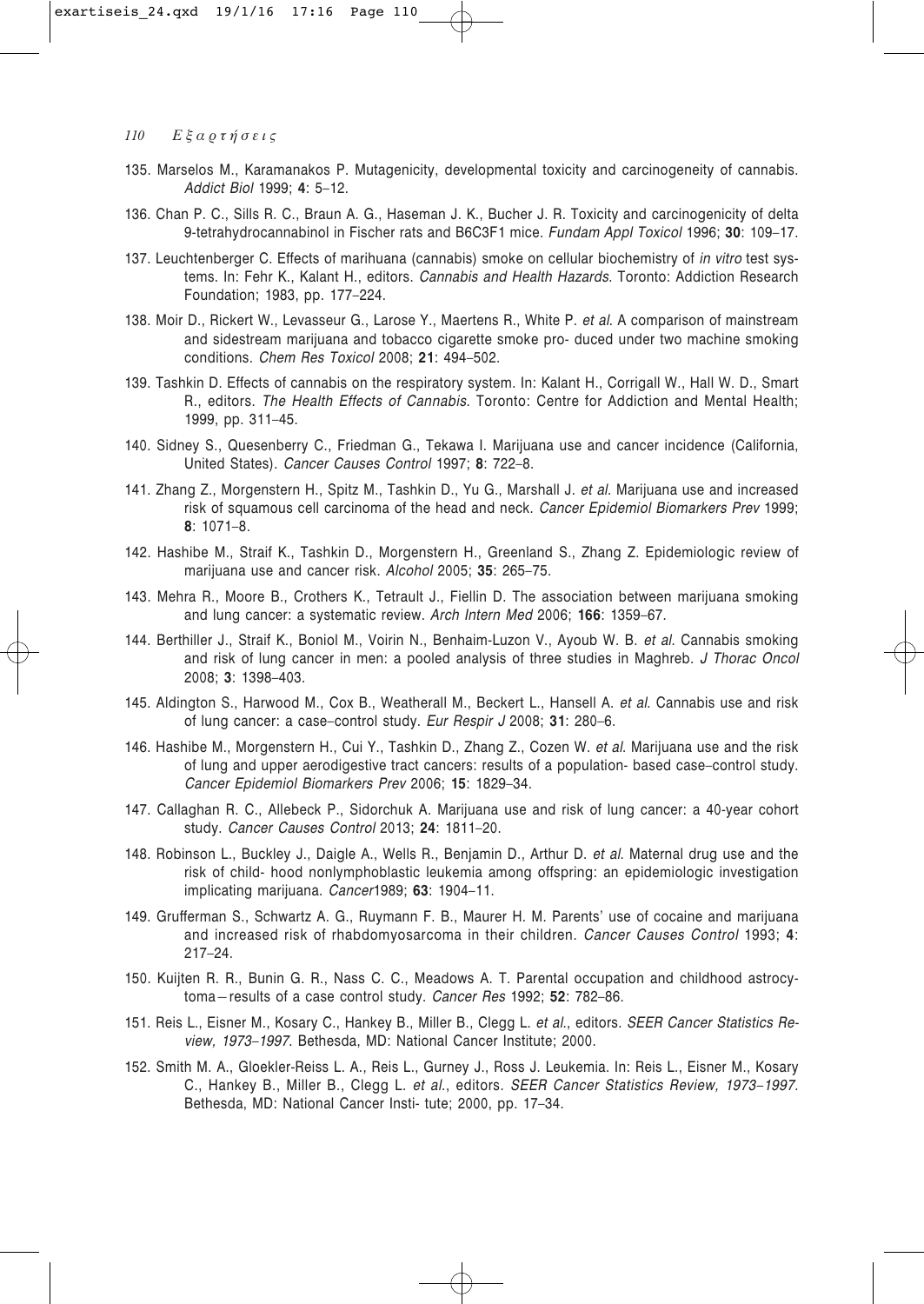exartiseis\_24.qxd 19/1/16 17:16 Page 111

- 153. Gurney J., Young J., Roffers S., Smith M. A., Bunin C. Soft tissue sarcomas. In: Reis L., Eisner M., Kosary C., Hankey B., Miller B., Clegg L. *et al*., editors. *SEER Cancer Statistics Review, 1973–1997*. Bethesda, MD: National Cancer Institute; 2000, pp. 11–123.
- 154. Daling J. R., Doody D. R., Sun X., Trabert B. L., Weiss N. S., Chen C. *et al*. Association of marijuana use and the incidence of testicular germ cell tumors. *Cancer* 2009; **115**: 1215–23.
- 155. Lacson J. C., Carroll J. D., Tuazon E., Castelao E. J., Bernstein L., Cortessis V. K. Population-based case–control study of recreational drug use and testis cancer risk confirms an association between marijuana use and nonseminoma risk. *Cancer* 2012; **118**: 5374–83.
- 156. Trabert B., Sigurdson A. J., Sweeney A. M., Strom S. S., McGlynn K. A. Marijuana use and testicular germ cell tumors. *Cancer* 2011; **117**: 848–53.
- 157. Hall W. D., Swift W. The THC content of cannabis in Australia: evidence and implications. *Aust NZ J Public Health* 2000; **24**: 503–08.
- 158. Slade D., Mehmedic Z., Chandra S., ElSohly M. Is cannabis becoming more potent? In: Castle D., Murray R., D'Souza D., editors. *Marijuana and Madness*, 2nd edn. New York: Cambridge University Press; 2012, pp. 35–52.
- 159. Mehmedic Z., Chandra S., Slade D., Denham H., Foster S., Patel A. S. *et al*. Potency trends of Delta9- THC and other cannabinoids in confiscated cannabis preparations from 1993 to 2008. *J Forensic Sci* 2010; **55**: 1209–17.
- 160. Atakan Z. Cannabis, a complex plant: different compounds and different effects on individuals. *Ther Adv Psychopharmacol* 2012; **2**: 241–54.
- 161. van der Pol P., Liebregts N., Brunt T., van Amsterdam J., de Graaf R., Korf D. J. *et al*. Cross-sectional and prospective relation of cannabis potency, dosing and smoking behaviour with cannabis dependence: an ecological study. *Addiction* 2014; **109**: 1101–9.
- 162. Fergusson D. M., Horword L. J., Swain-Campbell N. Canna- bis use and psychosocial adjustment in adolescence and young adulthood. *Addiction* 2002; **97**: 1123–35.
- 163. Patton G. C., Coffey C., Carlin J. B., Degenhardt L., Lynskey M. T., Hall W. D. Cannabis use and mental health in young people: cohort study. *BMJ* 2002; **325**: 1195–98.
- 164. Swift W., Coffey C., Carlin J. B., Degenhardt L., Patton G. C. Adolescent cannabis users at 24 years: trajectories to regular weekly use and dependence in young adulthood. *Addiction* 2008; **103**: 1361–70.
- 165. Wittchen H. U., Frohlich C., Behrendt S., Gunther A., Rehm J., Zimmermann P. *et al*. Cannabis use and cannabis use disorders and their relationship to mental disorders: a 10-year prospective-longitudinal community study in adolescents. *Drug Alcohol Depend* 2007; **88**: S60–70.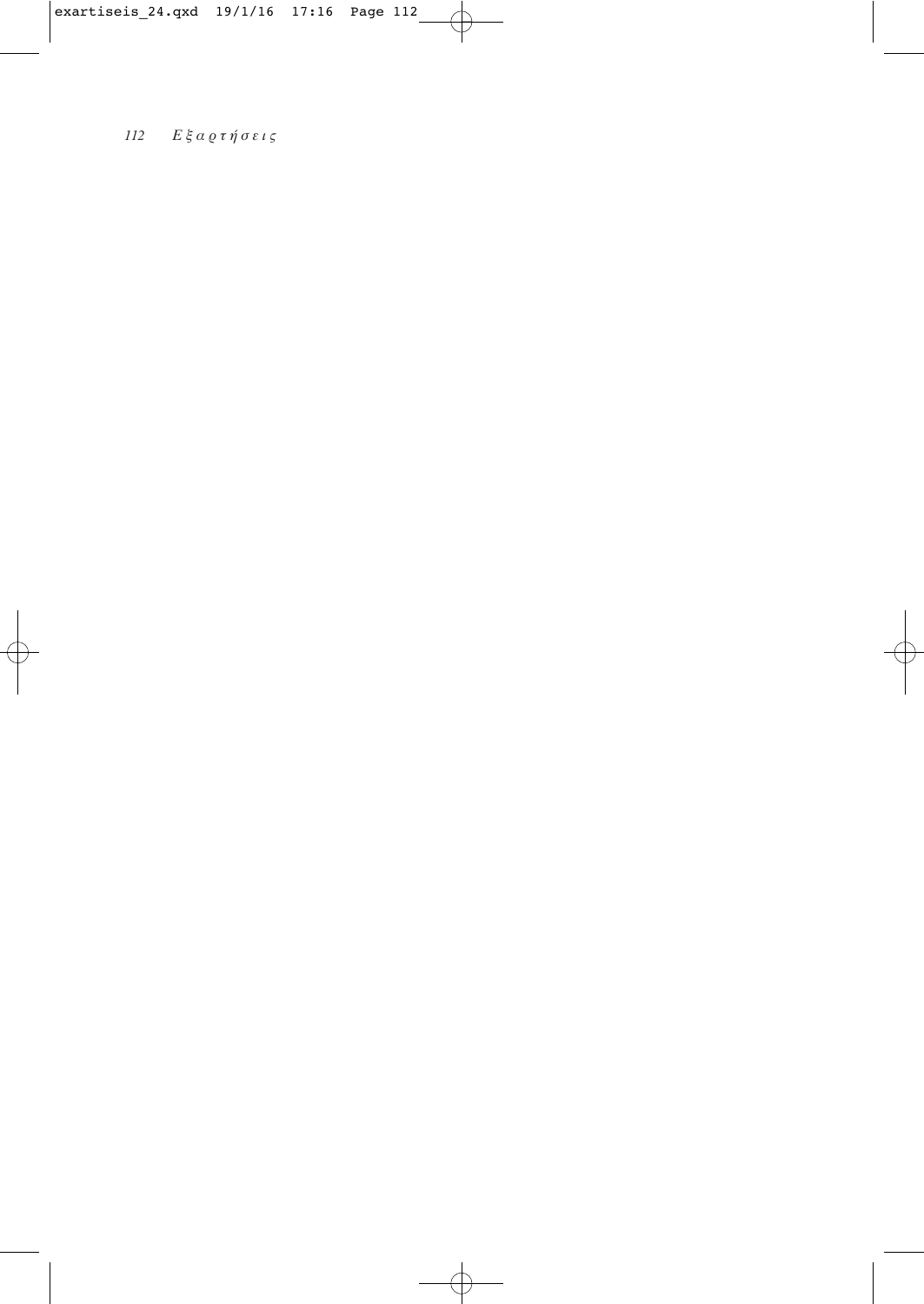$E$ ξαρτήσεις 113

# ΓΙΑ ΤΗΝ ΕΝΗΜΕΡΩΣΗ ΤΟΥ ΑΝΑΓΝΩΣΤΗ<br>FOR THE READERS

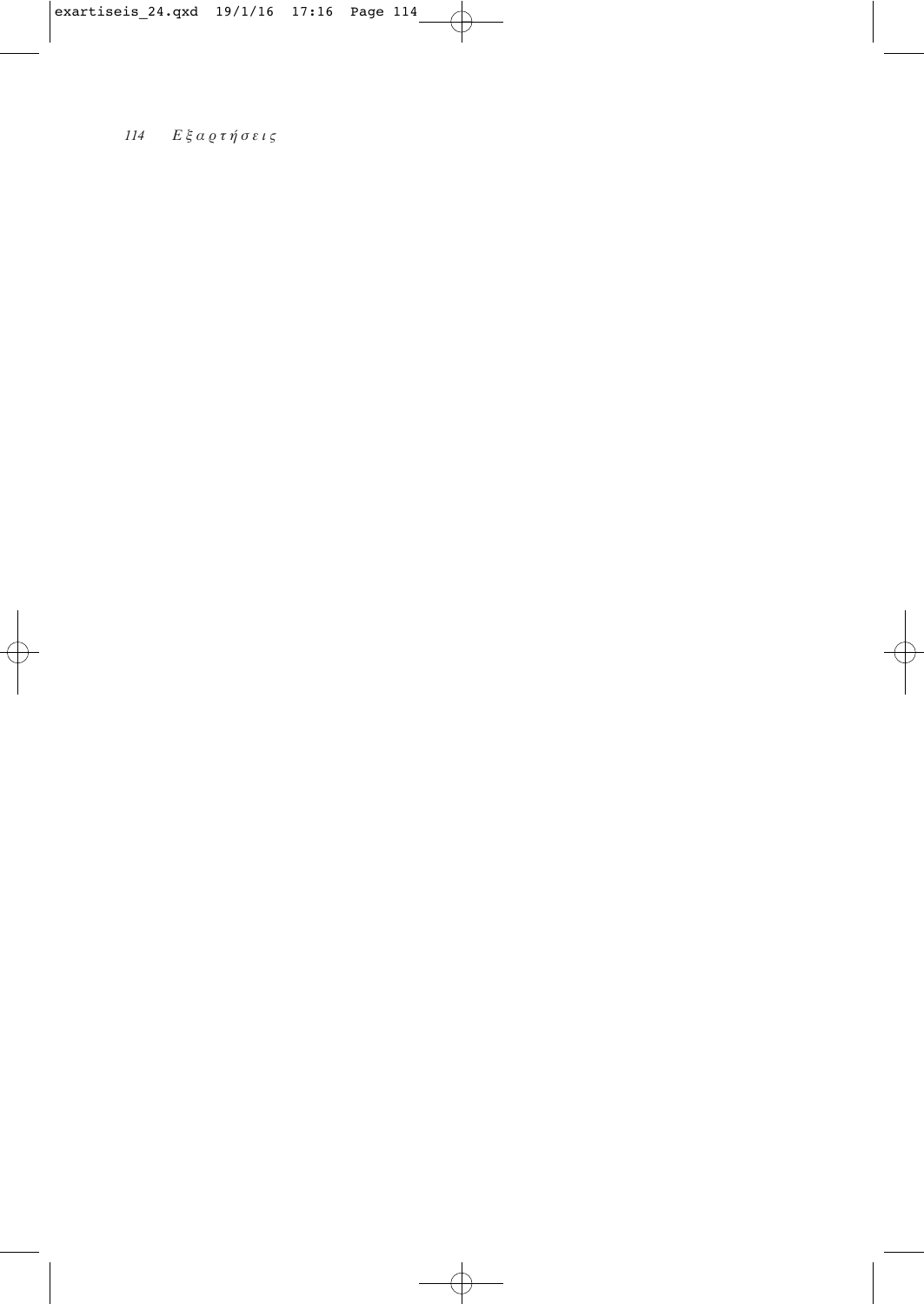exartiseis\_24.qxd 19/1/16 17:16 Page 115

# ΧΩΡΟΣ ΔΡΑΣΗΣ ΚΟΙΝΩΝΙΑ & ΤΕΧΝΗ

ΑΝΤΩΝΗΣ ΠΑΡΙΟΣ, ΟΙΚΟΓΕΝΕΙΑΚΟΣ ΘΕΡΑΠΕΥΤΗΣ, ΣΥΜΒΟΥΛΟΣ ΕΞΑΡΤΗΣΕΩΝ, ΥΠΕΥΘΥΝΟΣ KEΘEA AΛΦA

ΙΩΑΝΝΑ ΒΑΛΣΑΜΙΔΟΥ, Μ.Α. ΨΥΧΟΔΡΑΜΑΤΙΣΤΡΙΑ, ΔΡΑΜΑΤΟΥΡΓΟΣ, ΘΕΡΑΠΕΥΤΡΙΑ ΚΕΘΕΑ ΑΛΦΑ

*Η σύμπραξη των δύο φορέων συνεχίζεται, με σύμφωνο συνεργασίας που έχει υπογραφεί μέ*χρι τον Ιούνιο 2016. Την επιστημονική επίβλεψη έχει ο Αντώνης Πάριος, Υπεύθυνος *KEΘΕΑ ΑΛΦΑ. Την οργάνωση, συντονισμό και καλλιτεχνική επιμέλεια του Χώρου Δρά*σης έχει η Ιωάννα Βαλσαμίδου, θεραπεύτρια ΚΕΘΕΑ ΑΛΦΑ, ψυχοδραματίστρια και ηθοποιός, η οποία είχε την ιδέα της σύμπραξης. Μέχρι τον Ιούλιο 2015, συνεργάστη-*Κε η Στέλλα Ράπτη, υπεύθυνη του Θεάτρου «Κατ' Οίκων» Εθνικού Θεάτρου, ηθοποιός.* Η συνεργασία του Εθνικού Θεάτρου και του ΚΕΘΕΑ ΑΛΦΑ, στα πλαίσια του Χώρου *Δράσης, έχει προσελκύσει το ενδιαφέρον ερευνητών, ως ένα επιτυχημένο μοντέλο* σύμπραξης φορέων κοινωνικής φροντίδας και πολιτισμού. Ενδεικτικά, παρουσιάσεις έχουν πραγματοποιηθεί σε διεθνή συνέδρια (Really Useful Theatre-Βερολίνο, 2ο Πανελλήνιο Συνέδριο Ψυχιατροδικαστικής- Αθήνα), ενώ άρθρο των συγγραφέων θα συμπεριληφθεί στην έκδοση της Ιατρικής Σχολής Αθηνών «Ψυχοθεραπεία μέσω Τέχνης στην Ψυχιατρική». Αναφορές έχουν γίνει από ερευνητές στους τομείς του εφαρμοσμένου και κοινωνικού θεάτρου και πολιτισμού.

# Περίληψη

Σκοπός του παρόντος άρθρου είναι να παρουσιαστεί το πλαίσιο συνεργασίας ενός φορέα κοινωνικής φροντίδας, με έναν φορέα πολιτισμού, και συγκεκριμένα του ανοιχτού Θεραπευτικού Προγράμματος ΚΕΘΕΑ ΑΛΦΑ και του Εθνικού Θεάτρου. Οι δύο φορείς, προσφέροντας θεατρικά εργαστήρια σε ένα μεγάλο κομμάτι των κοινωνικά ευπαθών ομάδων λειτουργούν στα πλαίσια της εν λόγω σύμπραξης με το βλέμμα στραμμένο στην κοινωνική ευαισθητοποίηση και συνοχή.

#### Η ΑΥΘΟΡΜΗΤΗ ΑΠΟΦΑΣΗ

- Τον Οκτώβρη του 2013, με αφορμή την Παγκόσμια Ημέρα Αστέγων, το Πρόγραμμα ΑΛΦΑ του ΚΕΘΕΑ απεύθυνε κάλεσμα στην δράση «Κατ' Οίκων» του Εθνικού Θεάτρου, με στόχο την πραγματοποίηση μίας από κοινού δράσης με θέμα τον σύγχρονο νεο-άστεγο. Η ιδέα για το κάλεσμα βασίστηκε στην σκέψη να έρθει κοντά στην θεατρική πράξη ένα μεγάλο τμήμα των κοινωνικά ευάλωτων πληθυσμιακών ομάδων.
- Το πρώτο αυτό εγχείρημα, με τον τίτλο «Άστεγος, μία έννοια προς διερεύνηση» πραγματοποιήθηκε στον χώρο του ΑΛΦΑ και απευθύνθηκε στους θεραπευόμενους του Θεραπευτικού Προγράμματος, δηλαδή σε εξαρτημένα άτομα από το αλκοόλ ή τα τυχερά παιχνίδια, ως μία ανοιχτή «συνομιλία» με το πρόσωπο του σύγχρονου νέο-αστέγου. Μέχρι το τέλος του 2013, ζητήθηκαν από τους θεραπευόμενους, σχεδιάστηκαν και υλοποιή-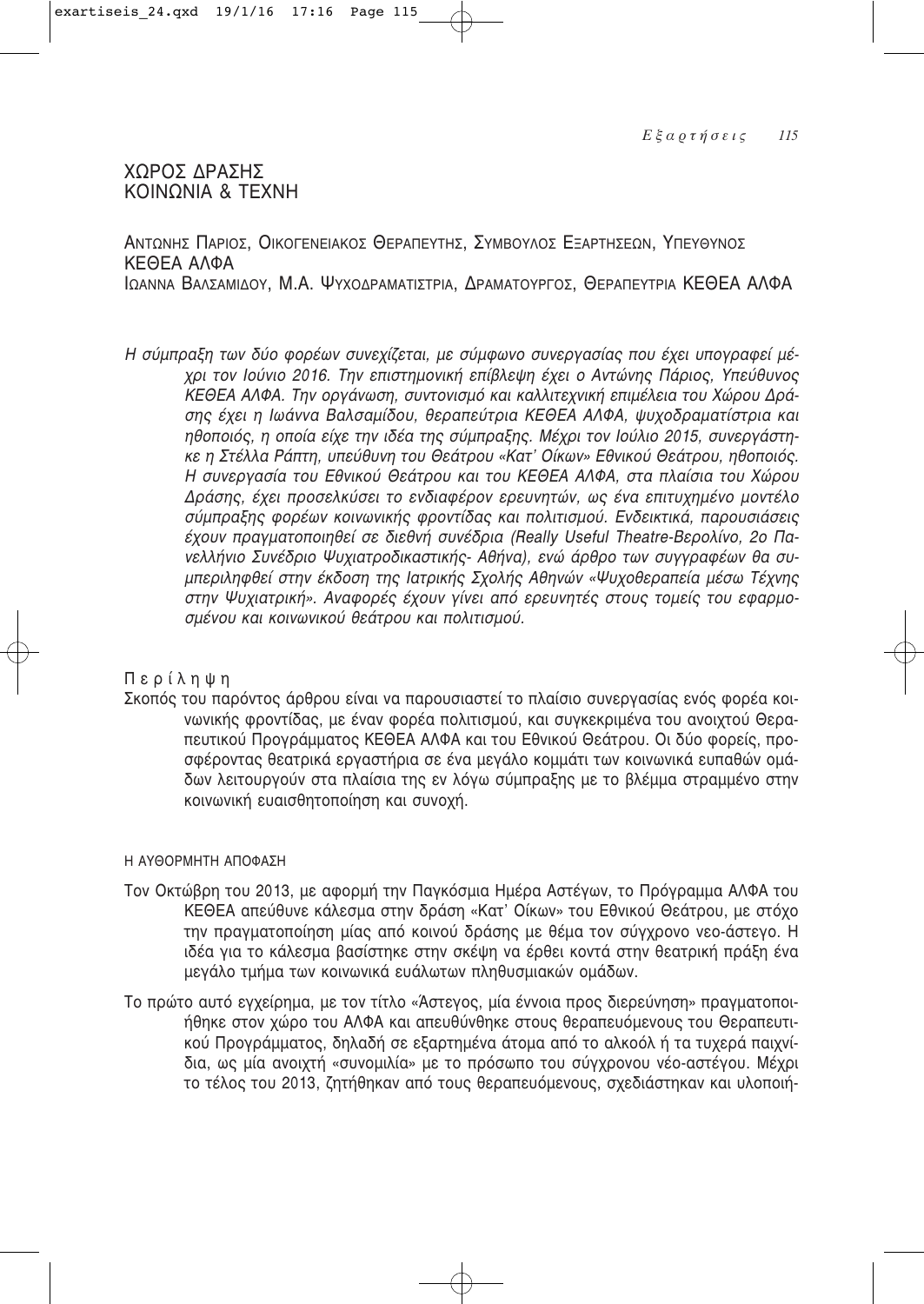θηκαν ακόμη δύο θεατρικά εργαστήρια: το «Ένα ψέμα που λέει πάντα την αλήθεια», με θέμα τα όρια μεταξύ αλήθειας και ψεύδους, σε προσωπικό και κοινωνικό επίπεδο, και το «Αυτό δεν θα τύχει ποτέ σε εμένα», στο οποίο έγινε δραματοποίηση πραγματικών αφηγήσεων παιδιών που μεγάλωσαν σε οικογένειες με εξαρτημένους από ουσίες γονείς. Όλα τα εργαστήρια εμπεριείχαν αφήγηση, δραματοποίηση, στοιχεία αυτοσχεδιασμού και αλληλεπίδραση με το κοινό – συμμετέχοντες, συζήτηση. Το feedback των συναντήσεων υπογράμμισε την αξία της θεατρικής εμπειρίας, ως βιωματικής διαδικασίας, που εγγράφεται σε βαθύτερο επίπεδο από το καθαρά νοητικό, ενώ ενεργοποιεί συναισθήματα μέσα από τις προσωπικές ιστορίες.

#### $O$  XOPOΣ  $AP$  APASHS

Ιδρύθηκε τον Μάρτιο 2014. Η συνεργασία των δύο φορέων έδωσε την δυνατότητα διεύρυνσης του πεδίου των αποδεκτών του: όλες οι ευάλωτες πληθυσμιακές ομάδες - άστεγοι, πρόσφυγες, μετανάστες, φυλακισμένοι & αποφυλακισμένοι, εξαρτημένοι κ.α., άτομα με κινητικά και νοητικά προβλήματα - θα μπορούσαν πλέον να λάβουν μέρος στα θεατρικά εργαστήρια. Με την συνεργασία το Εθνικό Θέατρο παραχώρησε χώρο και εξοπλισμό του κτιρίου Τσίλλερ. Επιπλέον, ο Χώρος Δράσης ξεκίνησε να ταξιδεύει τόσο στην περιφέρεια, όσο και «επί τόπου» στους χώρους όπου βρίσκονται οι ευάλωτες ομάδες, όπως οι φυλακές κ.ά. Αξίζει να σημειωθεί ότι ο προϋπολογισμός της δράσης ήταν εξ' αρχής και παρέμεινε σχεδόν μηδενικός, περιοριζόμενος κυρίως στα πάγια έξοδα λειτουργίας των χώρων δράσης. Πρόκειται δηλαδή για ένα non-budget εγχείρημα που παρέχει τις υπηρεσίες του δωρεάν και λειτουργεί μέχρι σήμερα συμπεριλαμβάνοντας συμβολή εθελοντών και του προσωπικού των δύο φορέων.

ΛΕΙΤΟΥΡΓΙΑ ΧΩΡΟΥ ΔΡΑΣΗΣ

Οκτώβριος 2013 - Ιούλιος 2015

ΣΥΝΕΡΓΑΖΟΜΕΝΟΙ ΦΟΡΕΙΣ:

- KEΘEA AΛΦA
- KEΘEA MOSAIC
- ΚΕΘΕΑ ΕΝ ΔΡΑΣΕΙ Γυναικείες Φυλακές Κορυδαλλού
- KEΘEA ΑΡΙΑΔΝΗ Χανιά Κρήτης
- ∑XFAIA
- ñ OKANA
- Πανελλήνιος Σύλλογος Παραπληγικών
- Very Special Arts, Athens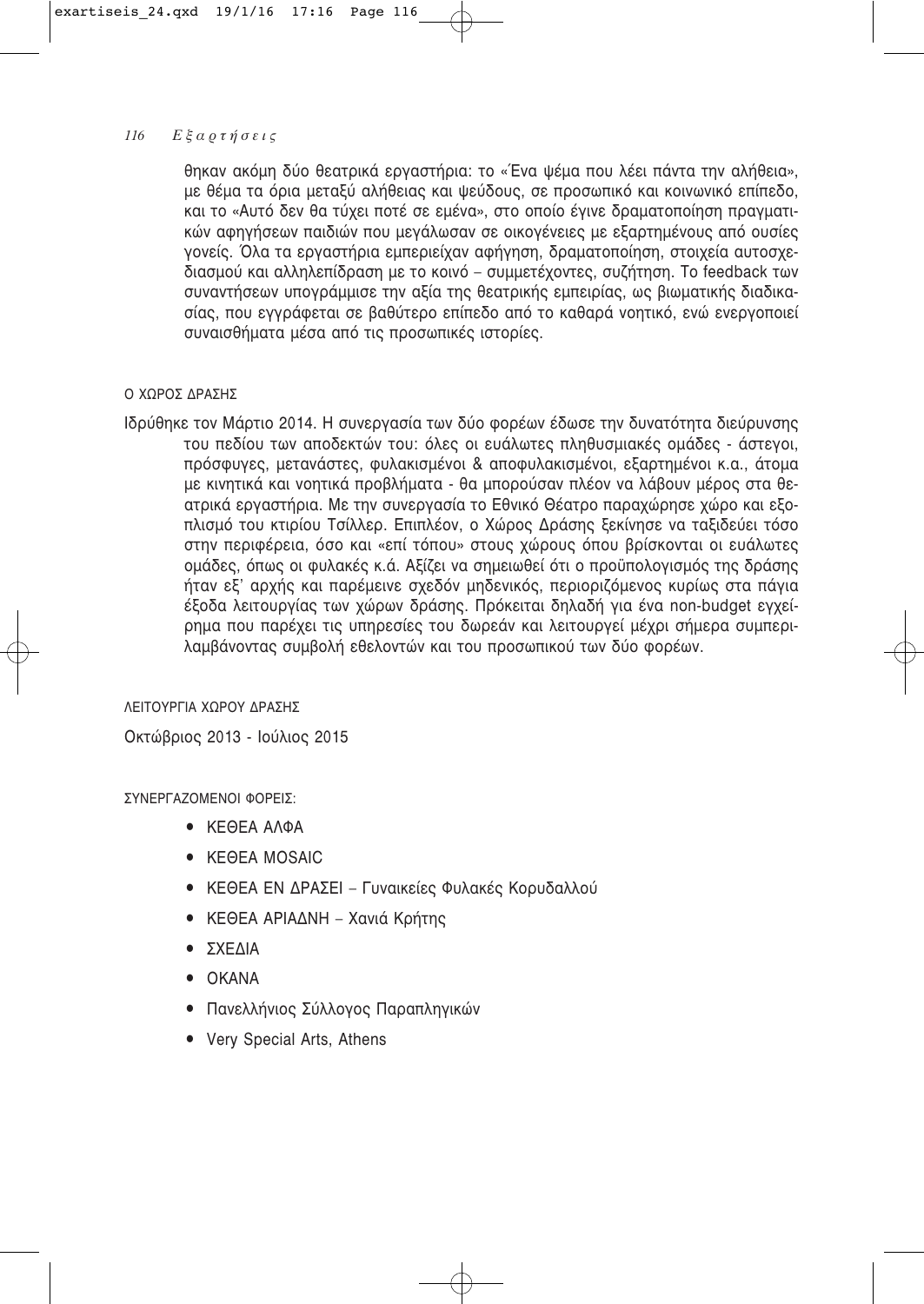ΤΑ ΕΡΓΑΣΤΗΡΙΑ:

«Άστεγος: μια έννοια προς εξερεύνηση»

Συμμετέχοντες: θεραπευόμενοι στο χώρο του ΚΕΘΕΑ ΑΛΦΑ

Κείμενα:

- Ας φρόντιζαν Κ.Π. Καβαφης
- Προμηθέας Δεσμώτης Αισχύλος
- Πέρσες Αισχύλος
- Βασιλιάς Ληρ Γ. Σαίξπηρ
- Δον Κιχώτης Μ. Θερβάντες
- Αποσπάσματα από τον ημερήσιο έντυπο και ηλεκτρονικό τύπο με πραγματικές μαρτυρίες

Βίντεο:

- · Συρραφή εικόνων και ήχων της Έφφης Αλεξάνδρου, με θέμα τον σύγχρονο νέοάστεγο
- Απόσπασμα από την τηλεοπτική μεταφορά του «Εκείνος & Εκείνος», Κ. Μουρσελά

Σύνοψη:

Το εργαστήρι αποτελεί μία ανοιχτή «συνομιλία» με τον σύγχρονο νέο-άστεγο, τον οποίο υποδύεται ηθοποιός. Η δομή και το περιεχόμενο του ρόλου συγκροτήθηκε από πραγματικές μαρτυρίες, μετά από έρευνα. Δεν περιέχει στοιχεία θεατρικής παράστασης, υπό την κλασική έννοια της σχέσης θεατή - θεώμενου. Πυρήνας της συνάντησης ήταν ο αυτοσχεδιασμός του ηθοποιού σε ρόλο αστέγου, κάτω από το βλέμμα των ανυποψίαστων συμμετεχόντων, με αποτέλεσμα να επιτυνχάνεται η ζωντανή αλληλεπίδραση και συνομιλία με το πρόσωπο αυτό. Σταδιακά, και ενώ πραγματοποιείται η «αποκάλυψη» της θεατρικής σύμβασης, οι συμμετέχοντες μετατοπίζονται σε ενεργή εμπλοκή με την θεατρική πράξη.

#### «Ένα ψέμα που λέει πάντα την αλήθεια»

Συμμετέχοντες: εξαρτημένες φυλακισμένες στις Γυναικείες φυλακές Κορυδαλλού, θεραπευόμενοι στον χώρο του ΚΕΘΕΑ ΑΛΦΑ, και εξαρτημένα άτομα σε χρήση στον χώρο του ΟΚΑΝΑ.

Κείμενα:

• Ο ψεύτης - Ζαν Κοκτώ

#### Σύνοψη:

Προσομοίωση αίθουσας δικαστηρίου. Οι συμμετέχοντες παρακολουθούν την απολογία δύο κατηγορουμένων για ακατάσχετη ψευδολογία. Οι απολογίες των δύο προσώπων είναι λέξη προς λέξη πανομοιότυπες, αλλά η οπτική τους για το όριο που διαχωρίζει την αλήθεια από το ψέμα εκ διαμέτρου αντίθετη. Οι συμμετέχοντες καλούνται να λάβουν θέση με την ψήφο τους και να αναλάβουν την ευθύνη για την ετυμηγορία, δηλ., να αναστοχαστούν για τη δική τους σχέση με τις δύο έννοιες.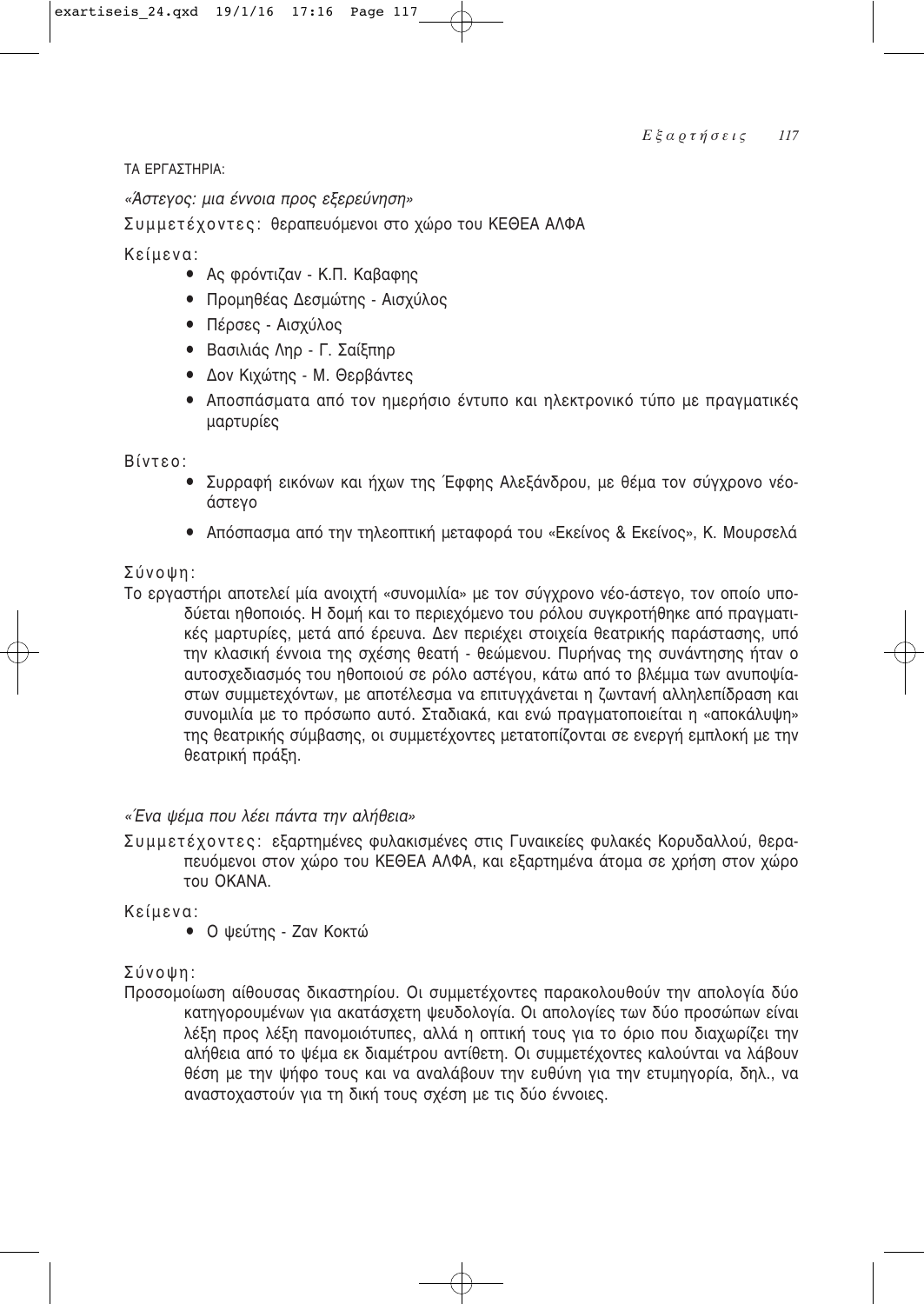«Αυτό δεν θα συμβεί ποτέ σε μένα»

Συμμετέχοντες: εξαρτημένοι συγγενείς στο χώρο του ΚΕΘΕΑ ΑΛΦΑ

Κείμενα:

· Μαρτυρίες παιδιών εξαρτημένων οικονενειών

Σύνοψη:

Μια θεατρική παράσταση βασισμένη στη δραματοποίηση πραγματικών μαρτυριών παιδιών που έχουν μεναλώσει σε οικονένειες με εξαρτημένους νονείς.

«Αγάπης αγώνας άγονος», κύκλος 3 ή 5 συναντήσεων

Συμμετέχοντες: άτομα με κινητικά προβλήματα, εξαρτημένα άτομα στον χώρο του Εθνικού Θεάτρου και άτομα = ζευγάρια, στον χώρο του ΚΕΘΕΑ ΑΛΦΑ

Κείμενα:

- Ο αγαπητικός της βοσκοπούλας Δ. Κορομηλάς
- Λαϊκή αφήγηση για την προέλευση του τραγουδιού «Βάτους κι αγκάθια», από την περιοχή Τρικόρφου Ναυπακτίας.
- Όνειρο καλοκαιρινής νύχτας Γ. Σαίξπηρ
- Λαχταρώ Σ. Κέιν
- Ματωμένος γάμος Φ. Γκ. Λόρκα
- Δημοτική ποίηση από τη συλλογή του Λίνου Πολίτη

Σύνοψη:

Οι συμμετέχοντες επεξεργάστηκαν το θαυμαστό κόσμο του έρωτα και της συντροφικής σχέσης στις διαφορετικές της εκφάνσεις: προδοσία, αποχωρισμό, δέσμευση, ερωτικό παιχνίδι. Τα κείμενα αποτελούν το πλαίσιο για τη δημιουργία ενός φανταστικού κόσμου μέσα στον οποίον οι συμμετέχοντες γράφουν μια καινούρια αφήγηση για τον εαυτό τους και τον έρωτα.

## «Ντροπή, ο μασκαρεμένος φόβος», κύκλος 3 συναντήσεων

Συμμετέχοντες: εξαρτημένες φυλακισμένες γυναίκες στον χώρο των Γυναικείων Φυλακών Κορυδαλλού, εξαρτημένα άτομα στον χώρο του ΚΕΘΕΑ ΑΡΙΑΔΝΗ στα Χανιά Κρήτης, πρόσφυγες - μετανάστες, άστεγοι, άτομα με κινητικά προβλήματα, έφηβοι με νοητική υστέρηση, εξαρτημένα άτομα, καθώς και οι συνοδοί όλων των παραπάνω πληθυσμιακών ομάδων, στον χώρο του Εθνικού Θεάτρου.

Κείμενα:

- Ιππόλυτος στεφανηφόρος Ευριπίδης
- Έγκλημα και τιμωρία Φ. Ντοστογιέφσκι
- · Ο παίκτης Φ. Ντοστογιέφσκι
- Ένα ηλιόλουστο πρωινό Χ. & Σ. Κιντέρο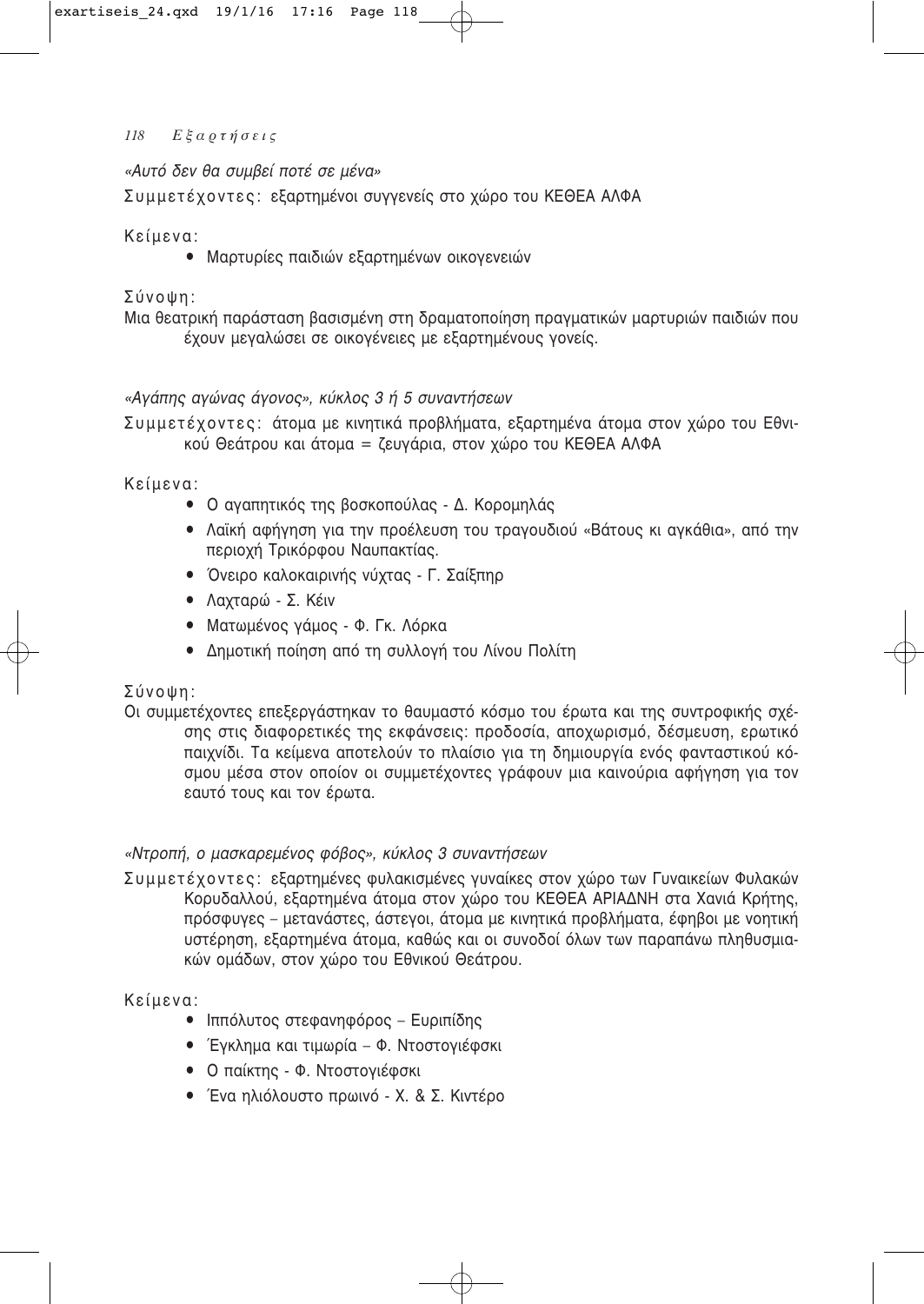Με αφορμή τα λογοτεχνικά κείμενα, οι συμμετέχοντες καλούνται να ασκηθούν σε διαφορετικά επίπεδα έκθεσης, χρησιμοποιώντας ως εργαλεία τον θεατρικό, τον μουσικό, και τον κινητικό αυτοσχεδιασμό.

#### **MIA MAPTYPIA**

- Λίγες μέρες μετά την ολοκλήρωση της δράσης, η Α.Κ., θεραπευόμενη και συμμετέχουσα στο εργαστήρι για τον σύγχρονο νε-άστεγο, προσκόμισε στο Πρόγραμμα επιστολή, στην οποία μεταξύ άλλων αναφέρει:
- «Με αφορμή το θεατρικό που παρακολούθησα στις 24 Οκτωβρίου 2013 ήθελα να εκφράσω την επίδραση που είχε επάνω μου. Πρώτη φορά ένιωσα - σκέφθηκα αισθάνθηκα.... Ίσως να με καταλάβετε αν σας περιγράψω τη συνέχεια της βραδιάς: Περπάτησα την οδό Πανεπιστημίου βράδυ, μόνη μου. Πρώτη φορά μετά από πολλά χρόνια, ανέβηκα τα σκαλιά στο κλιμακοστάσιο του σπιτιού μου, συνεπαρμένη από τη χαρά του θεατρικού, χωρίς να θυμηθώ να ανάψω το φως. Σημειώνω ότι πάντα ανεβαίνω ερευνητικά, ορμώμενη από τις επιθέσεις του αδελφού μου και από μία επίθεση αγνώστου που είχα στα 22 μου... Ήτανε ώρες που το σώμα μου, το πνεύμα μου και η ψυχή μου συναντήθηκαν για να καταλήξω στο συμπέρασμα πως η ζωή είναι σημαντική... Aντί «ευχαριστώ» δεχθείτε το εξής: Χαίρομαι που υπάρχει ζωή χωρίς βία, χωρίς μαυρίλα... Ήτανε οξυγόνο ψυχής και σώματος».
- Καλλιτεχνική αδεία, λοιπόν, θα μπορούσε να ειπωθεί ότι το εν λόγω θεατρικό εργαστήρι αποτέλεσε μία «πρόβα» για την υγιέστερη λειτουργία του ατόμου στο εξωτερικό περιβάλλον.

#### ΣΥΜΠΕΡΑΣΜΑΤΑ

- Η επαφή με την τέχνη, και ειδικότερα με την θεατρική πράξη, αποτελεί εμπειρία που ενθαρρύ-VEL την ανάδυση συναισθημάτων σε βαθύτερο επίπεδο από το καθαρά νοητικό. Αναγνωρίζοντας το δίπτυχο άτομο – κοινωνία και την διαλεκτική τους σχέση, η λειτουργία του Χώρου Δράσης είναι διττή. Στοχεύει αφενός στο ατομικό επίπεδο, ώστε να επιτευχθεί η βιωματική σύνδεση που θα μειώσει τους αμυντικούς μηχανισμούς των συμμετεχόντων και θα οδηγήσει σε αναστοχασμό, διάλογο και αναπλαισίωση. Σε συλλογικό επίπεδο, μέσα από την εμπειρία της θεατρικής πράξης και των κειμένων επιχειρείται μια πολύπλευρη διερεύνηση ζητημάτων, ώστε να αναδυθούν ερωτήσεις σχετικά με το εφήμερο, την φτώχεια, τον κοινωνικό αποκλεισμό, την στέρηση βασικών ανθρωπίνων δικαιωμάτων, την έλλειψη ελπίδας και προοπτικής και την μεγέθυνση των κοινωνικών ανισοτήτων.
- Ο αριθμός των συμμετεχόντων αλλά και ο βαθμός προσωπικής εμπλοκής τους με την θεατρική πράξη εντάθηκε σημαντικά στα πρώτα αυτά στάδια, εμπλουτίζοντας τα εργαστήρια με στιγμές, οι οποίες, πέρα από την προσωπική και ομαδική ανάπτυξη, είχαν και καλλιτεχνικό ενδιαφέρον. Η αξιοποίηση της διαδραστικής θεατρικής εμπειρίας, ως βιωματικής διαδικασίας, δημιουργεί το υπόβαθρο στο άτομο ώστε να εκφραστεί με λόγο για το φορτίο που βιώνει. Ταυτόχρονα, μέσα από την ανατροφοδότηση ενισχύο-Vται οι δεξιότητες που συμβάλλουν στην άρση του στιγματισμού, στην κοινωνική συvoχή και στην καλλιέργεια του «ευ-συσχετίζεσθαι».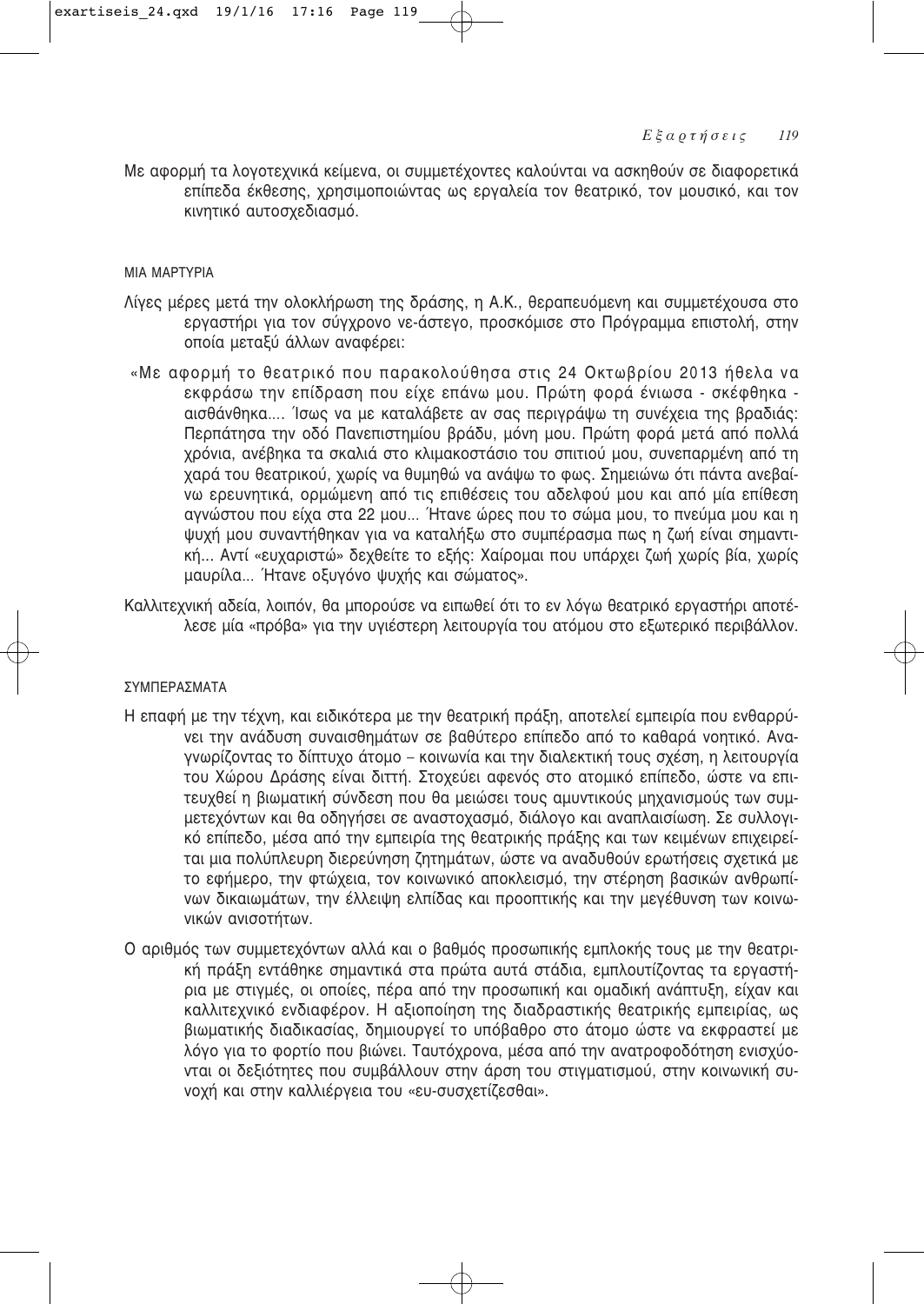# ΟΔΗΓΙΕΣ ΔΗΜΟΣΙΕΥΣΗΣ ΠΟΙΟΤΙΚΩΝ ΜΕΛΕΤΩΝ\*

JOANNE NEALE<sup>1</sup> ROBERT WEST<sup>2,3</sup>

Απόδοση στα ελληνικά ΤΖΙΝΗ ΧΡΙΣΤΟΦΙΛΗ Translation into Greek GENIE CHRISTOFILI

Οι οδηγίες για τη δημοσίευση άρθρων έχει αποδειχθεί χρήσιμη τακτική για τη βελτίωση της παρουσίασης των ερευνητικών μεθόδων και ευρημάτων. Το Addiction περιμένει οι συγγραφείς να παρουσιάζουν τις τυχαιοποιημένες ελεγχόμενες μελέτες με βάση το CONSORT (Consolidated Standards of Reporting Trials) [1]. Οι συγγραφείς που επιθυμούν να παρουσιάσουν τα αποτελέσματα άλλων μεθοδολογικών προσεγγίσεων (μελέτη κοόρτης, έρευνα ασθενών-μαρτύρων, έρευνα διατομής, μη τυχαιοποιημένες αποτιμήσεις, συστηματικές ανασκοπήσεις και μετα-αναλύσεις) καλούνται επίσης να συμβουλευτούν και να ακολουθήσουν τις σχετικές οδηγίες όπως STROBE (Strengthening the Reporting of Observational Studies in Epidemiology) [2], TREND (Transparent Reporting of Evaluations with Non-randomized Designs) [3] Kql PRISMA (Preferred Reporting Items for Systematic Reviews and Meta-Analyses) [4]. Βασικές οδηγίες για την παρουσίαση ποιοτικών μελετών περιλαμβάνονται στα COREQ (Consolidated Criteria for Reporting Qualitative Studies) [5], RATS (Qualitative Research Review Guidelines) [6] και CASP (Critical Appraisal Skills Programme) [7]. Αφού μελετήσαμε όλες αυτές τις οδηγίες θεωρήσαμε ότι χρειάζεται να δημιουργήσουμε ένα σύνολο οδηγιών ειδικότερα για το είδος των ερευνών που επιθυμούμε να δημοσιεύονται στο περιοδικό Addiction.

## ΠΙΝΔΚΑΣ 1:

Οι συγγραφείς θα πρέπει επίσης να ακολουθούν τις γενικές οδηγίες προς τους συγγραφείς όπως περιγράφονται από το Addiction (http://www.addictionjournal.org/pages/authors)

#### Τίτλος και Περίληψη

- 1. Ορισμός της μελέτης ως ποιοτική στον τίτλο, την περίληψη ή τις λέξεις κλειδιά
- 2. Διασφαλίστε ότι η 'διατυπωμένη δήλωση' (http://addictionjournal.org/pages/writing-theabstract) είναι ισοδύναμη με κάποια μελέτη που αναγνωρίζει την ύπαρξη, εμφάνιση ή κατανόηση των φαινομένων, αλλά όχι την επικράτηση, το συσχετισμό ή την αιτιότητα.

3 National Centre for Smoking Cessation and Training, London, UK

<sup>\*</sup> Τίτλος Πρωτοτύπου: "Guidance for reporting qualitative manuscripts", ADDICTION, Volume 110, Issue 4, April 2015, Pages: 549-550

<sup>1</sup> Institute of Psychiatry, Psychology and Neuroscience, King's College London, London, UK, E-mail: joanne.neale@kcl.ac.uk

<sup>2</sup> Cancer Research UK Health Behaviour Research Centre, University College London, London UK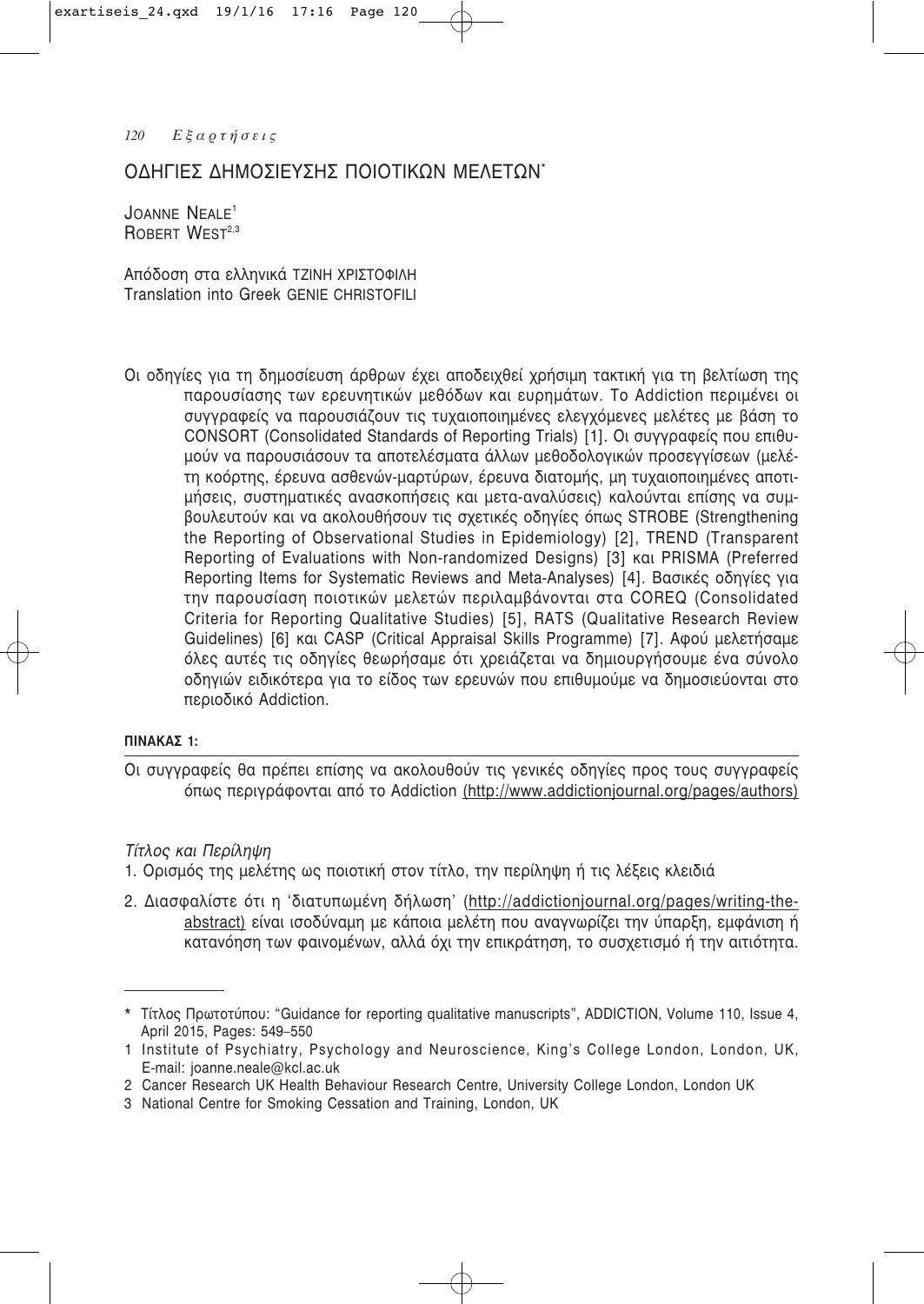#### *<i>Eισαγωγή*

- 3. Διατυπώστε το ερευνητικό ερώτημα με σαφήνεια (αντί για «ερευνητικά ερωτήματα» μπορεί να διατυπωθούν «στόχοι», οι μελέτες ωστόσο που έχουν ως αποκλειστικό στόχο την περιγραφή κάποιου φαινομένου συνήθως δεν θα γίνονται αποδεκτές –οι μελέτες θα πρέπει να παρουσιάζουν γνώση των πολιτικών, των μηχανισμών ή διαδικασιών και/ή μιας πιθανής εφαρμογής σε άλλους πληθυσμούς ή χώρους)
- 4. Για κάθε ερευνητικό ερώτημα/στόχο (α) εξηνήστε για ποιο λόγο είναι σημαντική η αντιμετώπισή του, (β) αναφέρετε συνοπτικά προηγούμενες σχετικές έρευνες και (εκτός αν είναι εμφανές) (γ) προσδιορίστε με ποιο τρόπο και για ποιο λόγο θα χρησιμοποιηθεί η προτεινόμενη μεθοδολογία
- 5. Για την πραγματοποίηση του 4, είναι σημαντικό να (α) ορίσετε τις βασικές έννοιες και (β) να προσδιορίσετε οποιαδήποτε θεωρία ή θεωρητικό πλαίσιο και τον τρόπο με τον οποίο εφαρμόστηκαν

#### $M$ εθοδολογία

- 6. Περιγράψτε και αιτιολογήστε το σύνολο των δεδομένων, συμπεριλαμβανομένων του μεγέθους και των κριτηρίων επιλογής [σημειώστε ότι ο αριθμός των συμμετεχόντων σε μια ποιοτική μελέτη, εξαρτάται από το ερώτημα (ερωτήματα) που τίθεται]
- 7. Αναφέρατε πληροφορία αφορά το χώρο διεξαγωγής της έρευνας και τους συμμετέχοντες
- 8. Καταγράψτε τη διαδικασία συλλογής των δεδομένων
- 9. Περιγράψτε τη διαδικασία λήψης δήλωσης συμφερόντων, της έγγραφης συγκατάθεσης για συμμετοχή και διατήρησης της ανωνυμίας
- 10. Αναφέρετε και αιτιολογήστε τη διαδικασία ανάλυσης (π.χ. Ανάλυση Πλαισίου, Αφηγηματική Ανάλυση, Ανάλυση Περιεχομένου, Θεμελιωμένη Θεωρία, Ανάλυση Λόγου, Ερμηνευτική Φαινομενολογική Ανάλυση κλπ.)
- 11. Περιγράψτε τη διαδικασία κωδικοποίησης των δεδομένων (συμπεριλαμβανομένης της χρήσης οποιουδήποτε λογισμικού, διπλής κωδικοποίησης, και εάν οι κωδικοί προέκυψαν επαγωγικά ή απαγωγικά)
- 12. Περιγράψτε με ποιο τρόπο εντοπίσατε τα θέματα και τις έννοιες από τα δεδομένα καθώς και εάν εξετάστηκαν τυχόν παρεκκλίσεις ή αρνητικά περιστατικά

### *Aποτελέσματα*

- 13. Βεβαιωθείτε ότι τα αποτελέσματα συνδέονται 1 : 1 με τα ερευνητικά ερωτήματα / στόχους
- 14. Παρουσιάστε τα ευρήματα από τις αναλύσεις χρησιμοποιώντας αποσπάσματα και σημειώσεις πεδίου εντός του κυρίως κειμένου, και συμπεριλάβετέ τα στην καταμέτρηση των λέξεων
- 15. Παρουσιάστε τα αποσπάσματα και τις σημειώσεις με τέτοιο τρόπο ώστε ο αναγνώστης να μπορεί να αξιολογήσει το εύρος των δηλώσεων/απαντήσεων που έδωσαν οι συμμετέχοντες (π.χ. κωδικοποιήστε με μοναδικό τρόπο κάθε συμμετέχοντα και παρουσιάστε βασικά δημογραφικά χαρακτηριστικά όπως είναι το φύλο και η ηλικία)
- 16. Βεβαιωθείτε ότι η διαφοροποίηση μεταξύ των δεδομένων και της όποιας ερμηνείας από τον ερευνητή είναι σαφής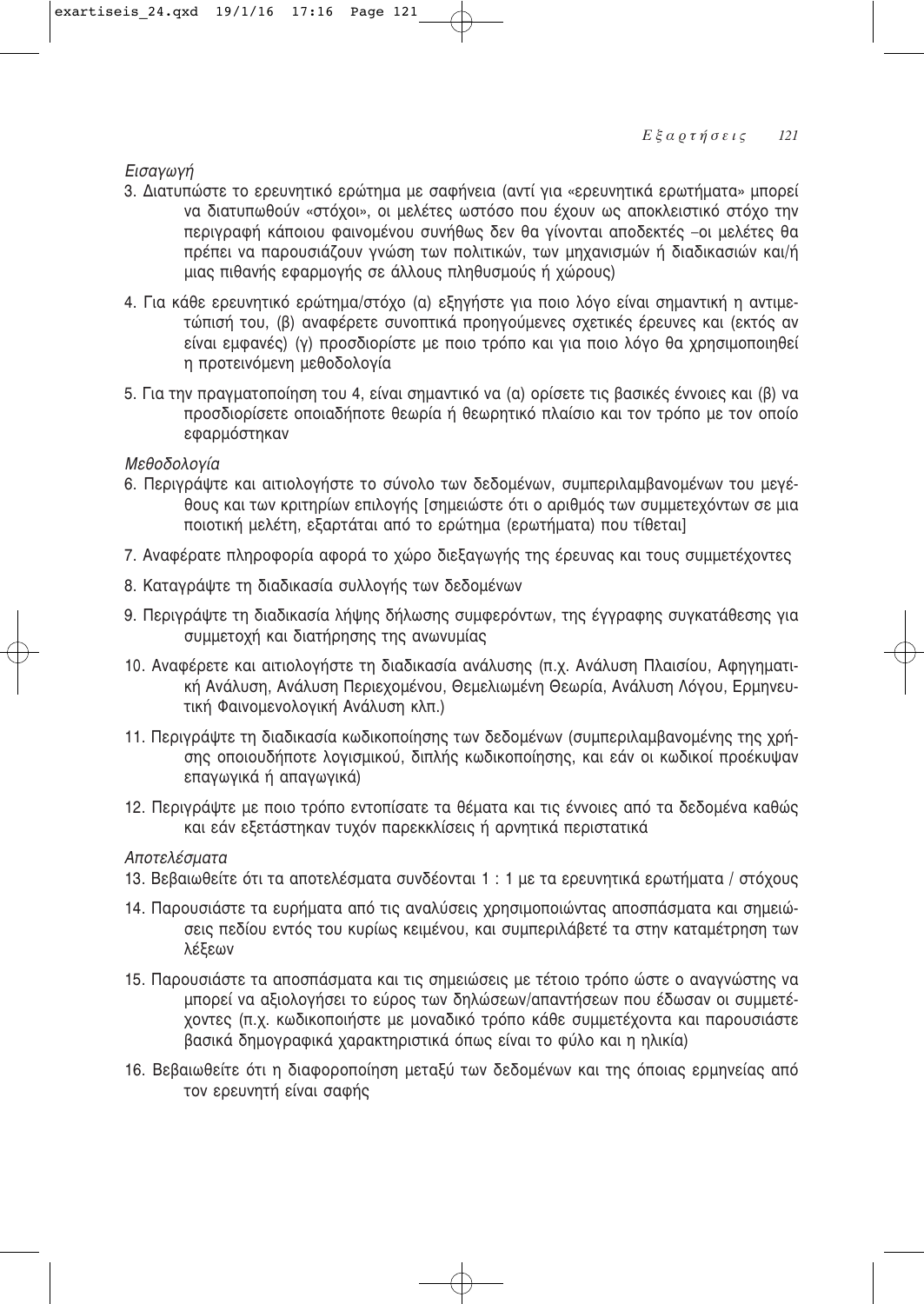- $122$ Εξαρτήσεις
- 17. Διασφαλίστε την ανωνυμία των συμμετεχόντων
- 18. Προσπαθήστε να διασφαλίσετε τη μέγιστη δυνατή διαφάνεια αναφορικά με τον αριθμό των συμμετεχόντων που έδωσαν συνκεκριμένες απαντήσεις ή είδος απαντήσεων χωρίς να προβαίνετε σε ισχυρισμούς που μπορεί να ερμηνευθούν ως εκτιμήσεις επικράτησης

#### Συζήτηση και Συμπεράσματα

19. Συνοψίστε τα ευρήματα σε συνάρτηση με τα ερευνητικά ερωτήματα /στόχους.

- 20. Για κάθε ένα από τα ευρήματα, συζητήστε πιθανές επεκτάσεις λαμβάνοντας υπόψη την εναρμόνιση ή παρέκκλιση από το προσδοκώμενο ή από παρόμοιες μελέτες
- 21. Υποδείξτε ποια περεταίρω έρευνα θα ήταν χρήσιμο να πραγματοποιηθεί με στόχο να επιβεβαιώσει ή να επεκτείνει κάθε εύρημα
- 22. Παρουσιάστε τυχόν περιορισμούς της μελέτης όσον αφορά (α) το χώρο, (β) το δείγμα/το σύνολο των δεδομένων ή τη διαδικασία λήψης του δείνματος/δεδομένων. (γ) τις μεθόδους που χρησιμοποιήθηκαν για τη συγκέντρωση των απαντήσεων ή πιθανές προκαταλήψεις στην απάντηση, (δ) πληροφορίες που δεν λήφθηκαν αλλά μπορεί να είναι σχετικές και (ε) τις μεθόδους ανάλυσης
- 23. Αναφέρετε τα βασικά συμπεράσματα με όρους που ταιριάζουν με τη διατυπωμένη δήλωση από την περίληψη και αποσαφηνίστε τη σημαντικότητα και την καινοτομία των ευρημάτων
- Οι οδηγίες του Πίνακα 1 έχουν στόχο να υποστηρίξουν τους συγγραφείς του περιοδικού Addiction παρουσιάζοντας τις γενικές προσδοκίες παρουσίασης μιας ποιοτικής μελέτης. Ο ευρύτερος στόχος είναι να διασφαλιστεί ένας βαθμός συνέπειας όσον αφορά τα στάνταρ με τα άλλα είδη δημοσιεύσεων που πραγματοποιούνται από το περιοδικό, να βοηθηθούν οι ερευνητές ποιοτικών μελετών κατά την προετοιμασία άρθρου τους προς δημοσίευση, καλώντας τους να εξετάσουν με προσοχή όλες τις πτυχές του σχεδιασμού και ανάλυσης της μελέτης τους, αλλά και να βοηθήσει τους αναγνώστες και κριτικούς αναγνώστες στην αξιολόγηση των ποιοτικών άρθρων που δημοσιεύονται από το περιοδικό. Η ερμηνεία της κάθε οδηγίας είναι ανοιχτή και ενθαρρύνεται από τον κάθε συγγραφέα ξεχωριστά, ανάλογα με τη μεθοδολογία και την προσέγγισή του, επίσης οι συγγραφείς παροτρύνονται να συμβουλευτούν και άλλες δημοσιευμένες οδηγίες σχετικά με τη δημοσίευση ποιοτικών ερευνών. Φυσικά όπως ισχύει πάντα, οποιαδήποτε σχόλια ή ανατροφοδότηση είναι ευπρόσδεκτα.

#### ΑΝΤΙΚΡΟΥΟΜΕΝΑ ΣΥΜΦΕΡΟΝΤΑ

Joanne Neale: Κανένα. Ο Robert West έχει λάβει έξοδα μετακίνησης και φιλοξενίας, και έχει αναλάβει έρευνες και συμβουλευτικές υπηρεσίες από φαρμακευτικές εταιρίες που κατασκευάζουν ή ερευνούν προϊόντα που βοηθούν τους καπνιστές να διακόψουν το κάπνισμα. Αυτά τα προϊόντα περιλαμβάνουν θεραπείες υποκατάστασης της Νικοτίνης και Zyban (bupropion). Συνεπώς έχει απολαβές προσωπικά αλλά και ο οργανισμός του. Αναλαμβάνει και πραγματοποιεί ομιλίες και εκπαίδευση σχετικά με μεθόδους διακοπής του καπνίσματος κάτι που αποφέρει έσοδα στον ίδιο προσωπικά αλλά και στον οργανισμό του. Έχει λάβει επιχορηγήσεις για ερευνητικούς σκοπούς από ιατρικούς αφιλοκερδείς συλλόγους και κυβερνητικές υπηρεσίες.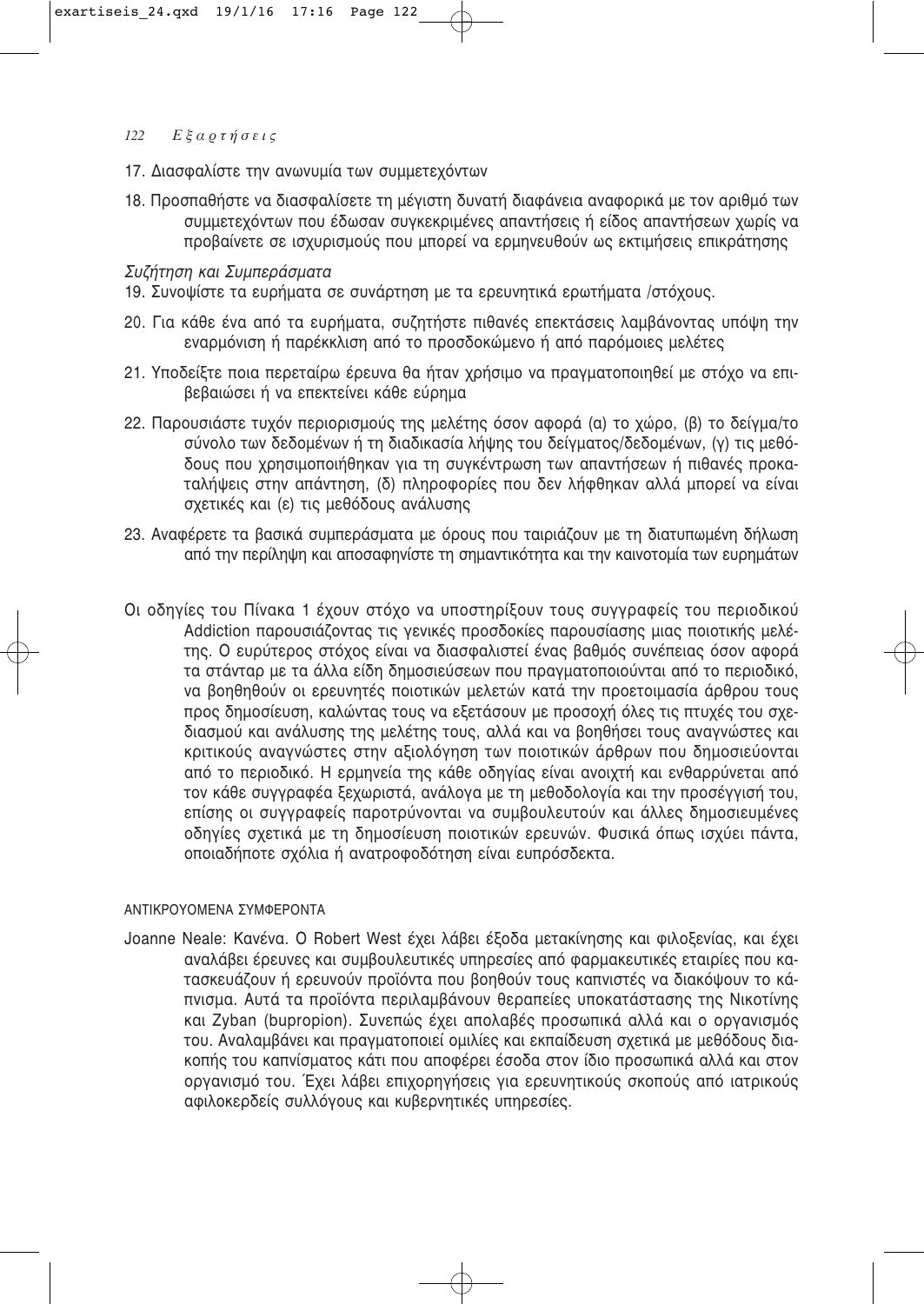#### Παραπομπές

- 1. Moher D., Schulz K. F., Altman D. G. The CONSORT statement: revised recommendations for improving the quality of reports of parallel-group randomised trials. Lancet 2001; 357: 1191-4.
- 2. von Elm E., Altman D. G., Egger M., Pocock S. J., G tzsche P. C., Vandenbroucke J. P., STROBE Initiative. The Strengthening the Reporting of Observational Studies in Epidemiology (STROBE) statement: guidelines for reporting observational studies. J Clin Epidemiol 2008; 61: 344-9.
- 3. Des Jarlais D. C., Lyles C., Crepaz N., the TREND Group. Improv- ing the reporting quality of nonrandomized evaluations of behavioral and public health interventions: the TREND state- ment. Am J Public Health 2004; 94: 361-6.
- 4. Moher D., Liberati A., Tetzlaff J., Altman D. G., the PRISMA Group. Preferred Reporting Items for Systematic Reviews and Meta-Analyses: the PRISMA Statement. BMJ 2009; 339: b2535. DOI: 10.1136/bmj.b2535
- 5. Tong A., Sainsbury P., Craig J. Consolidated criteria for reporting qualitative research (COREQ): a 32item checklist for interviews and focus groups. Int J Qual Health Care 2007;19: 349-57.
- 6. Clark J. P.. How to peer review a qualitative manuscript. In: Godlee F., Jefferson T. editors. Peer Review in Health Sciences, 2nd edn. London: BMJ Books; 2003, pp. 219-35.
- 7. Critical Appraisal Skills Programme (CASP). Qualitative research checklist 31.05.13. Available at: http://www.cas-pinternational.org/mod product/uploads/CASP%20Qualitative%20Research%20Checklist%2031.05.13.pdf (accessed 13 January 2015).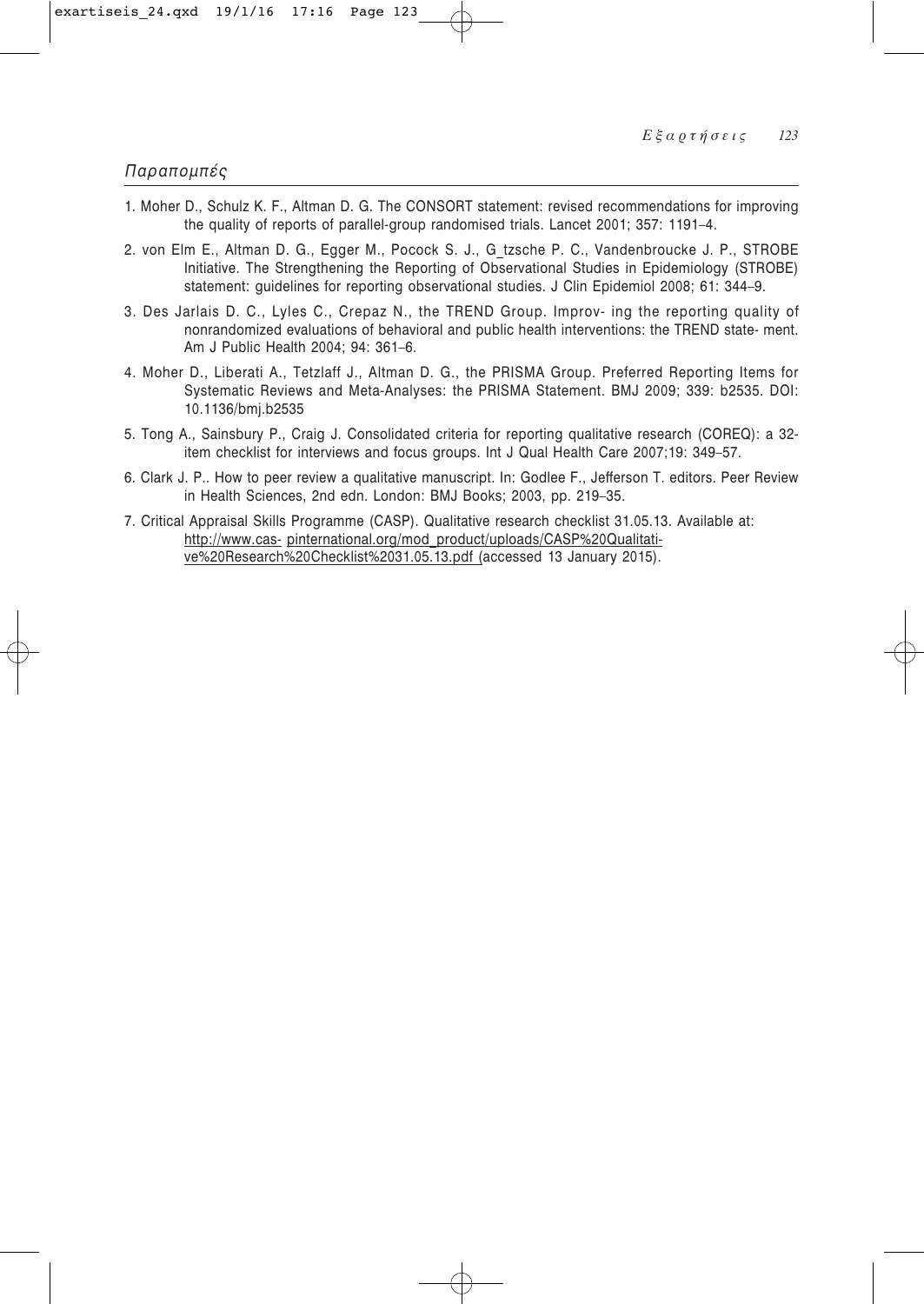## ΟΛΗΓΙΕΣ ΠΡΟΣ ΤΟΥΣ ΣΥΓΓΡΑΦΕΙΣ

Πριν την υποβολή του άρθρου σας, παρακαλείστε να διαβάσετε προσεκτικά τις παρακάτω οδηγίες. Οι οδηγίες αυτές ακολουθούνται από όλα τα περιοδικά τα οποία συμμετέχουν στη Διεθνή Επιτροπή των Εκδοτών Περιοδικών για τις Εξαρτήσεις (ISAJE).

Το περιοδικό Εξαρτήσεις υιοθετεί πλήρως τη "Συμφωνία του Farmington" (Addiction, 1997, 92, 1617-1618) ή βλέπε http://www.exartiseis.gr/ η Συμφωνία του Farmington http://www.exartiseis.gr/CategoryView.asp?langid=el&CategoryID=4

### *TENIKA ΘΕΜΑΤΑ*

Στόχος του περιοδικού Εξαρτήσεις είναι να υπηρετήσει τη διεθνή διεπιστημονική επικοινωνία ανάμεσα σε ακαδημαϊκούς και κλινικούς, να ενδυναμώσει τους δεσμούς μεταξύ επιστήμης και πολιτικής, να ενισχύσει και να εμπλουτίσει την ποιότητα των απόψεων. Βιβλία και σημαντικές αναφορές μπορούν να υποβληθούν για ανασκόπηση ή /και παρουσίαση. Θα πρέπει, ωστόσο, να σας ενημερώσουμε εκ των προτέρων πως τα κείμενα δεν επιστρέφονται.

#### ΖΗΤΗΜΑΤΑ ΗΘΙΚΗΣ ΚΑΙ ΔΕΟΝΤΟΛΟΓΙΑΣ

Τα άρθρα γίνονται αποδεκτά με την προϋπόθεση πως υπόκεινται σε έλεγχο από τη συντακτική επιτροπή. Όλα τα υποβληθέντα άρθρα πρέπει απαραιτήτως να συνοδεύονται από δήλωση υπογεγραμμένη από όλους τους συγγραφείς στην οποία θα αναφέρεται ότι:

(α) το υλικό που συμπεριλαμβάνεται στο άρθρο δεν έχει δημοσιευθεί εξ ολοκλήρου ή τμηματικά σε άλλο έντυπο.

(β) το κείμενο που υποβάλλεται για δημοσίευση δεν βρίσκεται ήδη υπό έκδοση,

(γ) όλοι οι συγγραφείς που υπογράφουν το άρθρο έχουν συμμετάσχει προσωπικά στη διαδικασία συγγραφής του και αναλαμβάνουν εξίσου την ευθύνη για το περιεχόμενό του,

(δ) έχουν τηρηθεί όλες οι αρχές ηθικής και δεοντολογίας που αφορούν στην προστασία των πελατών ή των συμμετεχόντων στις έρευνες και στα πειράματα με ζώα.

Στη δήλωση πρέπει, επίσης, να αναφέρονται ρητώς οι πηγές χρηματοδότησης, άμεσης και έμμεσης, καθώς και οποιαδήποτε σχέση με φαρμακευτικές βιομηχανίες, καπνοβιομηχανίες και βιομηχανίες παραγωγής αλκοόλ.

Σχετικά με τα σημεία (α) και (β): εάν στοιχεία από τη συγκεκριμένη έρευνα παρουσιάζονται σε περισσότερες από μία δημοσιεύσεις, αυτό θα πρέπει να αναφερθεί στο άρθρο και/ή σε επιστολή προς τον εκδότη με σαφή επεξήγηση των διαφορών που υπάρχουν στο άρθρο και με συνημμένα αντίτυπα όλων των κειμένων στα οποία αναφέρεται η συγκεκριμένη έρευνα.

Εάν, σε οποιοδήποτε στάδιο, οι συγγραφείς αποφασίσουν να αποσύρουν το άρθρο τους, καλούνται να ενημερώσουν εγκαίρως και εγγράφως τον εκδότη.

#### ΕΚΤΑΣΗ

Οι συγγραφείς πρέπει να είναι όσο το δυνατόν πιο συνοπτικοί και στην περίπτωση που ο περιορισμός του άρθρου κριθεί σκόπιμος για τη διευκόλυνση της επικοινωνίας, το θέμα θα συζητηθεί με τον εκδότη. Η συνολική έκταση του άρθρου θα πρέπει να κυμαίνεται μεταξύ 6000-8000 λέξεων. Η παρουσίαση περιστατικών είναι αποδεκτή αλλά δεν θα πρέπει σε καμία περίπτωση να υπερβαίνει τις 2000 λέξεις. Οι επιστολές δεν θα πρέπει να υπερβαίνουν τις 600 λέξεις.

#### ҮПОВОЛН КАІ МОРФН

Η υποβολή των εγγράφων πρέπει να γίνεται σε ηλεκτρονική μορφή, δισκέτα, ή CD. Θα πρέπει να είναι με γραμματοσειρά 12 στιγμών, διπλό διάστημα και περιθώρια τουλάχιστον 25 mm. Στην πρώτη σελίδα θα πρέπει να αναγράφεται ο τίτλος του άρθρου, ο οποίος δεν πρέπει να υπερβαίνει τους 45 χαρακτήρες, τα ονόματα των συγγραφέων, ο χώρος και η διεύθυνση διεξαγωγής της εργασίας και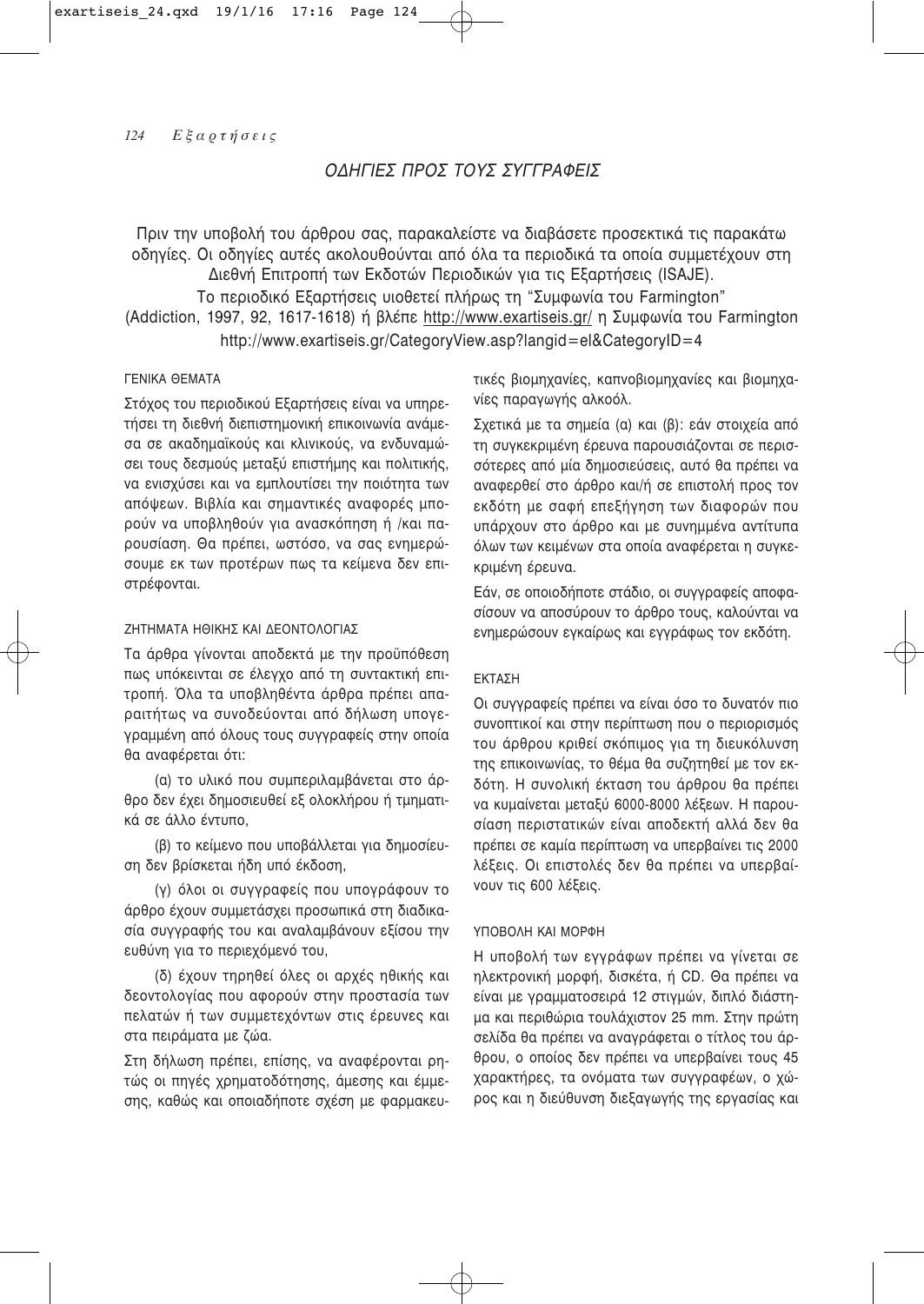η πλήρης ταχυδρομική διεύθυνση του συγγραφέα στον οποίο θα αποσταλούν τα σχόλια, η σχετική αλληλογραφία και τα αντίτυπα της έκδοσης. Στο κάτω μέρος της σελίδας του τίτλου παρακαλείστε να αναφέρετε το συνολικό αριθμό λέξεων του άρθρου. Στη δεύτερη σελίδα θα αναγράφονται μόνο ο τίτλος και τα ονόματα των συγγραφέων και η περίληψη. Ολόκληρο το άρθρο, συμπεριλαμβανομένων των παραπομπών, πινάκων, στοιχείων, και λοιπού υλικού, θα πρέπει να έχει συνεχή αρίθμηση από την πρώτη σελίδα του τίτλου ως το τέλος. Επίσης, είναι σκόπιμο να αποφεύγονται οι υποσημειώσεις, όπου είναι δυνατόν.

Μπορείτε να στείλετε το άρθρο σας ταχυδρομικά στην ακόλουθη διεύθυνση:

Για το Περιοδικό Εξαρτήσεις **KEOEA** Σορβόλου 24, 116 36 Αθήνα ή με email: exartisis@kethea.gr

#### ПЕРІЛНФН

Όταν πρόκειται για ερευνητικά άρθρα οι περιλήψεις θα πρέπει να περιλαμβάνουν τις ακόλουθες ενότητες: Στόχοι, Σχεδιασμός, Πλαίσιο/Χώρος, Συμμετέχοντες, Παρέμβαση (για τις πειραματικές δοκιμές μόνο), Μετρήσεις, Ευρήματα και Συμπεράσματα. Τα συμπεράσματα πρέπει να αναφέρονται με σαφήνεια, επειδή αυτά θα καθορίσουν σε μεγάλο μέρος την απόφαση του εκδότη. Κάθε εύρημα θα αποτιμηθεί σύμφωνα με την εγκυρότητα και την αξιοπιστία του. Όσον αφορά άλλου είδους κείμενα, δεν υπάρχουν συγκεκριμένοι κανόνες για τη δομή των περιλήψεων, αλλά πρέπει να είναι εμφανή τα συμπεράσματα της αποτίμησης, καθώς αυτά θα αποτελέσουν κεντρικό θέμα στη διαδικασία του σχολιασμού. Οι περιλήψεις δεν θα πρέπει να υπερβαίνουν συνήθως τις 250 λέξεις. Λέξεις κλειδιά θα πρέπει να αναφέρονται στο τέλος κάθε περίληψης. Οι περιλήψεις θα πρέπει να αποστέλλονται στα ελληνικά και στα αγγλικά.

#### ΒΙΒΛΙΟΓΡΑΦΙΑ ΚΑΙ ΠΑΡΑΠΟΜΠΕΣ

Η βιβλιογραφία και οι παραπομπές μπορθούν να γίνονται είτε με το σύστημα Harvard είτε με το σύ-

#### Εξαρτήσεις 125

στημα Vancouver. Όταν ακολουθείται το σύστημα Harvard, στις παραπομπές πρέπει να τηρούνται τα ακόλουθα: πρώτο το όνομα του συγγραφέα, ακολουθεί η χρονολογία δημοσίευσης σε παρένθεση π.χ. Smith (1984). Εάν οι συγγραφείς είναι έως τρεις π.χ. Smith, Green & Jones (1984), τότε στην πρώτη παραπομπή αναφέρονται και οι τρεις, ενώ στις υπόλοιπες αναφέρεται Smith et.al. (1984). Στην περίπτωση που οι συγγραφείς είναι περισσότεροι από τρεις, τότε σε όλες τις παραπομπές αναγράφεται: Smith et.al. (1984). Εάν υπάρχουν πολλές δημοσιεύσεις από τους ίδιους συγγραφείς μέσα στο ίδιο έτος, οι παραπομπές πρέπει να περιέχουν (α) (β) (γ) κ.λπ. μετά τη χρονολογία δημοσίευσης. Οι παραπομπές παρατίθενται στο τέλος του άρθρου με αλφαβητική σειρά, π.χ:

Abrams, D.B. & Wilson, G.T. (1979) Effects of alcohol on social anxiety... 88, 161-173. Blane, H.T. & Leonard, K.E. (1987) Psychological Theories.... (New York Guildford Press).

Όταν ακολουθείται το σύστημα Vancouver, οι παραπομπές αριθμούνται σύμφωνα με τη σειρά που απαντώνται στο κείμενο. Σημειώστε τις παραπομπές στο κείμενο, στους πίνακες, στις λεζάντες βάζοντας διαδοχική αρίθμηση εντός παρενθέσεως (1, 2, 3, κ.λ.π.). Οι παραπομπές που βρίσκονται μόνο μέσα σε πίνακες ή λεζάντες σχημάτων θα πρέπει να αριθμούνται σύμφωνα με τη σειρά που απαντώνται στο κείμενο.

Η αριθμητική απαρίθμηση των παραπομπών πρέπει να παρατίθεται στο τέλος του άρθρου, παράδειγμα:

- 1. Cotton, N. (1987) The familial incidence of Alcoholism, Journal of Studies on Alcohol, 40, 89-116.
- 2. Merikangas, K.R. (1989) Genetics of alcoholism: a review of Human studies...

Ανεξαρτήτως του συστήματος που θα επιλέξετε, για τους τίτλους των εφημερίδων, των περιοδικών και λοιπών εντύπων δεν πρέπει να χρησιμοποιούνται συντομογραφίες. Θα πρέπει να αναφέρονται οπωσδήποτε όλοι οι συγγραφείς. Ο κατάλογος της βιβλιογραφίας δεν πρέπει να είναι ασκόπως μακροσκελής, και πρέπει να περιλαμβάνει μόνο βι-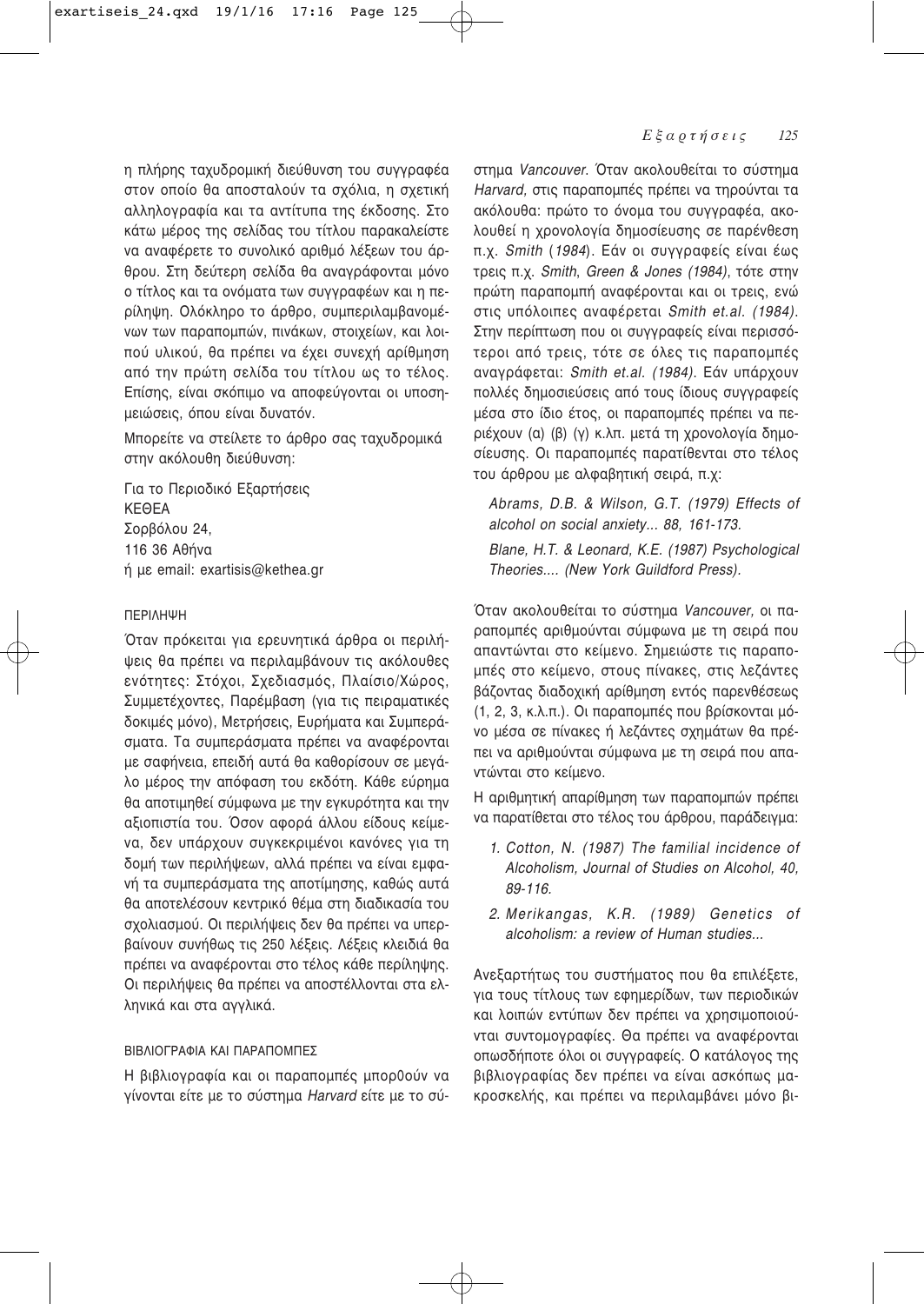βλία και έντυπα στα οποία είναι δυνατή η πρόσβαση δια μέσου των συνηθισμένων βιβλιογραφικών πηγών. Όταν πρόκειται για ξενόγλωσσα άρθρα ή βιβλία, θα πρέπει να δίνεται ο τίτλος και στα ελληνικά σε παρένθεση μετά τον πρωτότυπο τίτλο.

#### ΑΠΕΙΚΟΝΙΣΕΙΣ

Οι απεικονίσεις δεν πρέπει να είναι ενταγμένες στο κείμενο, αλλά θα πρέπει να κατατεθούν χωριστά στο τέλος με το όνομα του συγγραφέα και με σχετική αρίθμηση. Όλες οι φωτογραφίες, τα γραφήματα και τα διαγράμματα θα αναφέρονται ως «σχήματα» και θα πρέπει να έχουν διαδοχική καταχώρηση στο κείμενο με αριθμούς (π.χ. Σχήμα 1, Σχήμα 2). Η θέση των σχημάτων μέσα στο κείμενο θα πρέπει να υποδεικνύεται σαφώς. Οι τίτλοι για όλα τα σχήματα θα πρέπει να αναγράφονται σε χωριστή σελίδα. Στους τίτλους θα πρέπει, επίσης, να συμπεριλαμβάνονται και επεξηγήσεις για όλα τα σύμβολα που χρησιμοποιούνται.

#### ΠΙΝΑΚΕΣ

Οι πίνακες θα πρέπει να εκτυπώνονται σε χωριστή σελίδα και η θέση τους στο κείμενο πρέπει να υποδεικνύεται σαφώς. Οι μονάδες πρέπει να αναγράφονται εντός παρενθέσεως στην πρώτη γραμμή της εκάστοτε στήλης και όχι στο κυρίως σώμα του πίνακα. Οι λέξεις ή οι αριθμοί πρέπει να επαναλαμβάνονται σε όλες τις γραμμές, ενώ τα ομοιωματικά και λέξεις όπως: ομοίως, βλέπε, ως άνω κ.λ.π. δεν πρέπει να χρησιμοποιούνται. Ακόμη, οι πίνακες δεν θα πρέπει να έχουν διαγράμμιση.

#### ΕΠΙΜΕΛΕΙΑ

Η επιμέλεια γίνεται για έλεγχο και διευκόλυνση κάποιων βασικών διορθώσεων, όχι για γενική αναθεώρηση ή μετατροπή. Τα σχόλια επιμέλειας πρέπει να λαμβάνονται υπόψη και να επιστρέφεται το διορθωμένο κείμενο στον εκδότη μέσα σε δέκα ημέρες από την παραλαβή τους.

Τα άρθρα αποστέλλονται από τον εκδότη στον αναπληρωτή της έκδοσης για αναθεώρηση. Ο τελευταίος, αφού συμβουλευτεί τη συντακτική ομάδα, στέλνει τις προτάσεις του στον εκδότη. Ο εκδότης λαμβάνει την τελική απόφαση και επικοινωνεί με τους συγγραφείς. Εφόσον κριθεί θετικά από τη συντακτική ομάδα, το άρθρο προωθείται για επιστημονική επιμέλεια σε δύο έως τρεις σχολιαστές, μέλη της επιστημονικής επιτροπής του περιοδικού.

Ο εκδότης και ο αναπληρωτής διατηρούν το δικαίωμα να επιστρέψουν κάποιο άρθρο πριν ακόμη φτάσει στους σχολιαστές, εάν κρίνουν πως το περιεχόμενό του δεν είναι κατάλληλο για το περιοδικό εξ' αιτίας μεθοδολογικών περιορισμών, θεματολογίας ή προβλημάτων στην παρουσίαση των στοιχείων.

#### ΑΝΤΙΤΥΠΑ

Ένα αντίτυπο του περιοδικού, που περιέχει το άρθρο, θα αποσταλεί στον κύριο συγγραφέα περίπου τρεις εβδομάδες μετά την έκδοση του τεύχους.

#### ΠΝΕΥΜΑΤΙΚΗ ΙΔΙΟΚΤΗΣΙΑ/ΠΝΕΥΜΑΤΙΚΑ ΔΙΚΑΙΩΜΑΤΑ

Είναι όρος της παρούσας έκδοσης οι συγγραφείς να διατηρούν τα πνευματικά δικαιώματα από τα άρθρα που προσκομίζουν. Ωστόσο ο οργανισμός διατηρεί κάθε δικαίωμα για πλήρη δημοσίευση και διάδοση του άρθρου και του περιοδικού σε όσο το δυνατόν ευρύτερο αναγνωστικό κοινό, τόσο σε έντυπη όσο και σε ηλεκτρονική μορφή. Οι συγγραφείς μπορούν να χρησιμοποιήσουν αλλού το άρθρο μετά από τη δημοσίευσή του στο περιοδικό και χωρίς να ζητηθεί έγκριση υπό τον όρο πως θα αναφερθεί ως πρωτότυπη πηγή της δημοσίευσης το παρόν περιοδικό. Οι συγγραφείς ευθύνονται αποκλειστικά για την παραχώρηση των δικαιωμάτων αναπαραγωγής στοιχείων που βρήκαν από άλλες πηγές.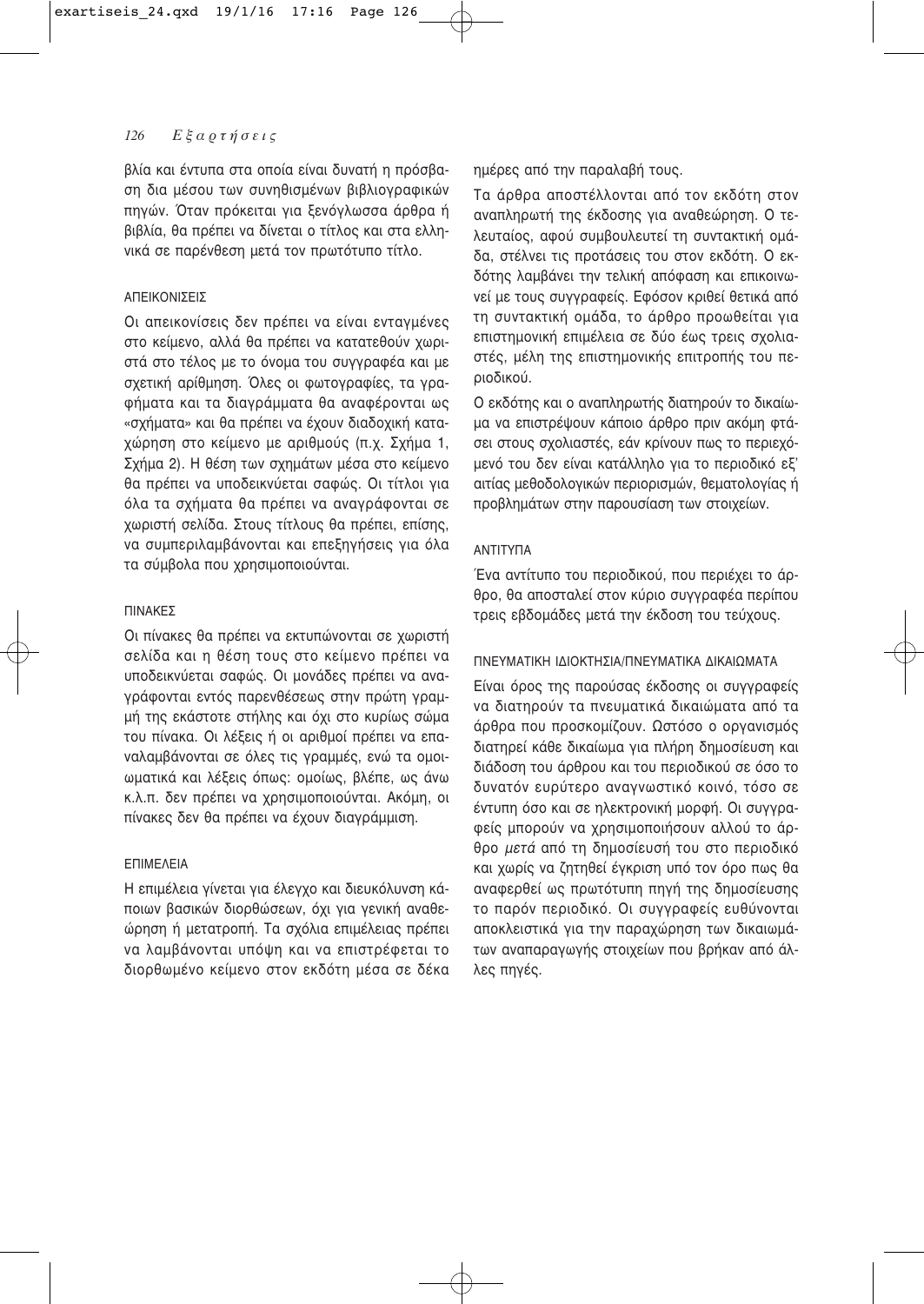exartiseis\_24.qxd 19/1/16 17:16 Page 127

ΤΟ ΕΙΚΟΣΤΟ ΤΕΤΑΡΤΟ ΤΕΥΧΟΣ ΤΟΥ ΕΠΙΣΤΗΜΟΝΙΚΟΥ ΠΕΡΙΟΔΙΚΟΥ ΕΞΑΡΤΗΣΕΙΣ ΤΥΠΩΘΗΚΕ ΤΟΝ ΙΟΥΝΙΟ ΤΟΥ 2015 ΣΕ 550 ΑΝΤΙΤΥΠΑ ΑΠΟ ΤΗΝ ΠΑΡΑΓΩΓΙΚΗ ΜΟΝΑΔΑ ΤΟΥ ΚΕΝΤΡΟΥ ΘΕΡΑΠΕΙΑΣ ΕΞΑΡΤΗΜΕΝΩΝ ΑΤΟΜΩΝ  $(KEOEA)$ ΣΧΗΜΑ ΚΑΙ ΧΡΩΜΑ

*Εποπτεία Έκδοσης* Γεράσιμος ΝΟΤΑΡΑΣ Αρχικός Καλλιτεχνικός Σχεδιασμός Έκδοσης Βουβούλα ΣΚΟΥΡΑ Πληκτρολόγηση Κειμένων Τομέας Εκπαίδευσης ΚΕΘΕΑ Γλωσσική επιμέλεια - Διορθώσεις *Τυπογραφική επιμέλεια* Γεωργία ΧΡΙΣΤΟΦΙΛΗ  $\Sigma \chi \varepsilon \delta$ ιασμός Λογότυπου Τέτη ΚΑΜΟΥΤΣΗ *Hλεκτρονική Επεξεργασία - Σελιδοποίηση* Σταύρος ΜΠΕΛΕΣΑΚΟΣ

*Eκτύπωση - Βιβλιοδεσία* ΣΧΗΜΑ ΚΑΙ ΧΡΩΜΑ

*Editing supervision* Gerassimos NOTARAS *Initial Layout* Vouvoula SKOURA

*Typing* KETHEA Department of Education

*Proof-reading Print editing* Georgia CHRISTOFILI

*Logo* Teti KAMOUTSI

*Typeset - Layout* Stavros BELESSAKOS *Publication - Binding* SCHEMA AND CHROMA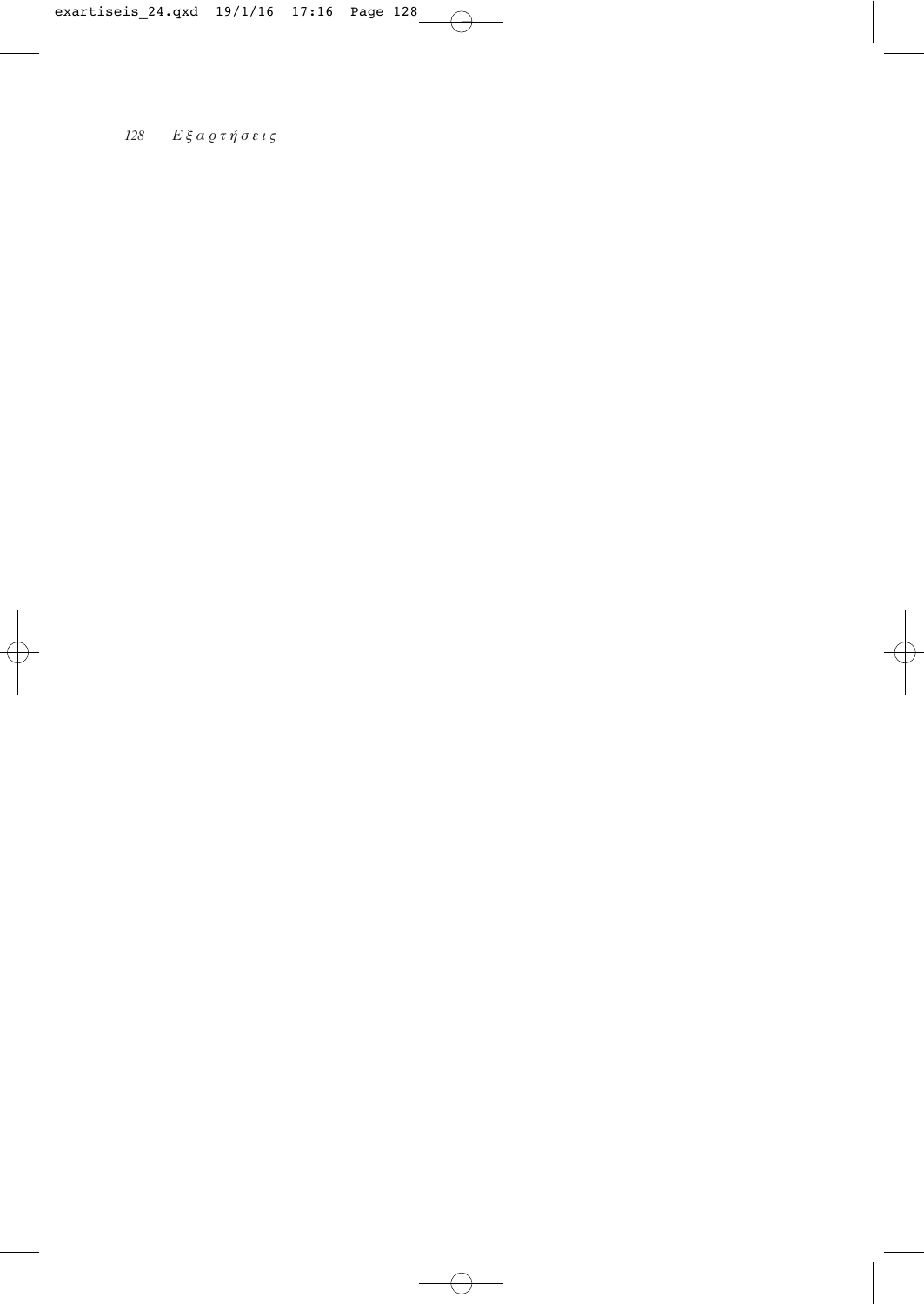# Δελτίο Παραγγελίας

ΕΠΙΣΤΗΜΟΝΙΚΗ ΠΕΡΙΟΔΙΚΗ ΕΚΔΟΣΗ ΓΙΑ ΘΕΜΑΤΑ ΕΞΑΡΤΗΣΕΩΝ APTHIEL  $\mathbf{H}$ Щ

| ΣΤΟΙΧΕΙΑ ΣΥΝΔΡΟΜΗΤΗ (ΠΑΡΑΚΑΛΩ ΣΥΜΠΛΗΡΩΣΤΕ ΜΕ ΚΕΦΑΛΑΙΑ) | Θα ήθελα συνδρομή στο περιοδικό <i>Εξαρτήσεις (</i> ISSN 1109-5350) για το έτος  (2 τεύχη) |  |
|--------------------------------------------------------|--------------------------------------------------------------------------------------------|--|
|                                                        |                                                                                            |  |
|                                                        |                                                                                            |  |
|                                                        |                                                                                            |  |
|                                                        |                                                                                            |  |
|                                                        |                                                                                            |  |
|                                                        |                                                                                            |  |

#### ΕΙΔΟΣ ΣΥΝΔΡΟΜΗΣ

| Ετήσια ατομική συνδρομή   | $\Box$ $\in$ 15,00 |
|---------------------------|--------------------|
| Ετήσια συνδρομή φορέων    | $\Box$ $\in$ 20.00 |
| Ετήσια φοιτητική συνδρομή | $\Box$ $\in$ 10.00 |

# **ΤΡΟΠΟΣ ΠΛΗΡΩΜΗΣ**

- **α** Με ταχυδρομική επιταγή
- **Δ** Με τραπεζική επιταγή στο όνομα ΚΕΘΕΑ
- Δ Με τραπεζική κατάθεση στο λογαριασμό 117/296000-12 της Εθνικής Τράπεζας της Ελλάδος, όπου θα σημειώνεται η ένδειξη «για Εξαρτήσεις». Αντίγραφο της κατάθεσης όπου θα φαίνεται ευκρινώς το όνομα του καταθέτη, θα πρέπει να αποσταλεί μαζί με το παρόν δελτίο παραγγελίας στη διεύθυνση του περιοδικού.
- Μέσω Internet Banking Εθνική Τράπεζα της Ελλάδος IBAN: GR4801101170000011729600012

Το παρόν έντυπο καθώς και το αποδεικτικό πληρωμής θα πρέπει να σταλούν στην παρακάτω διεύθυνση: ΚΕΘΕΑ, Σορβόλου 24, Αθήνα, 116 36

Για περισσότερες πληροφορίες μπορείτε να απευθυνθείτε στο τηλέφωνο 210 9241993-6, να στέλνετε φαξ στο 210 9241986, ή email στο exartisis@kethea.gr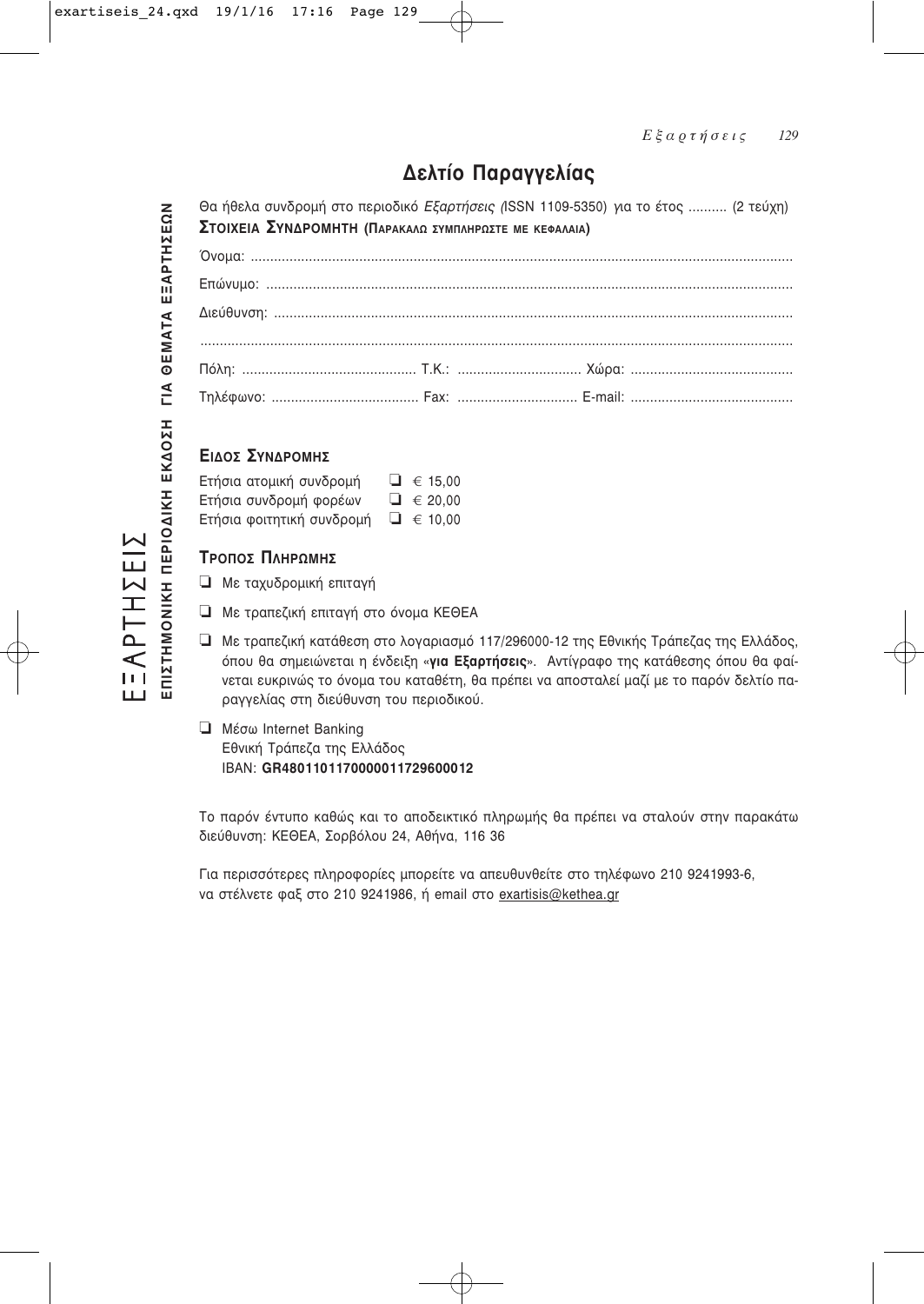# **Order Form**

| Please enter my subscription to Exartisis (ISSN 1109-5350) for  (2 issues)<br>SUBSCRIBER DETAILS (PLEASE WRITE IN CAPITALS) |
|-----------------------------------------------------------------------------------------------------------------------------|
|                                                                                                                             |
|                                                                                                                             |
|                                                                                                                             |
|                                                                                                                             |
|                                                                                                                             |
|                                                                                                                             |

# **ORDER DETAILS**

| $\Box$ $\in$ 15.00                                        |
|-----------------------------------------------------------|
| Annual Agency/ Organisation Subscription $\Box \in 20.00$ |
| $\Box$ $\in$ 10.00                                        |
|                                                           |

#### **PAYMENT DETAILS**

- ❏ Payment enclosed by cheque, made payable to KETHEA.
- ❏ Remit the amount to our account 117/296000-12 with the National Bank of Greece, SWIFT CODE: **ETHNGRAA** IBAN: **GR4801101170000011729600012**.
- ❏ πnternet Banking National Bank of Greece IBAN: **GR4801101170000011729600012**

This order form as well as the receipt from the bank have to be sent to the following address: KETHEA - Exartisis, 24, Sorvolou str., Athens 116 36, Greece

For any additional information you can call at +30 210 9241993-6, send a fax at +30 210 9241986, or email: exartisis@kethea.gr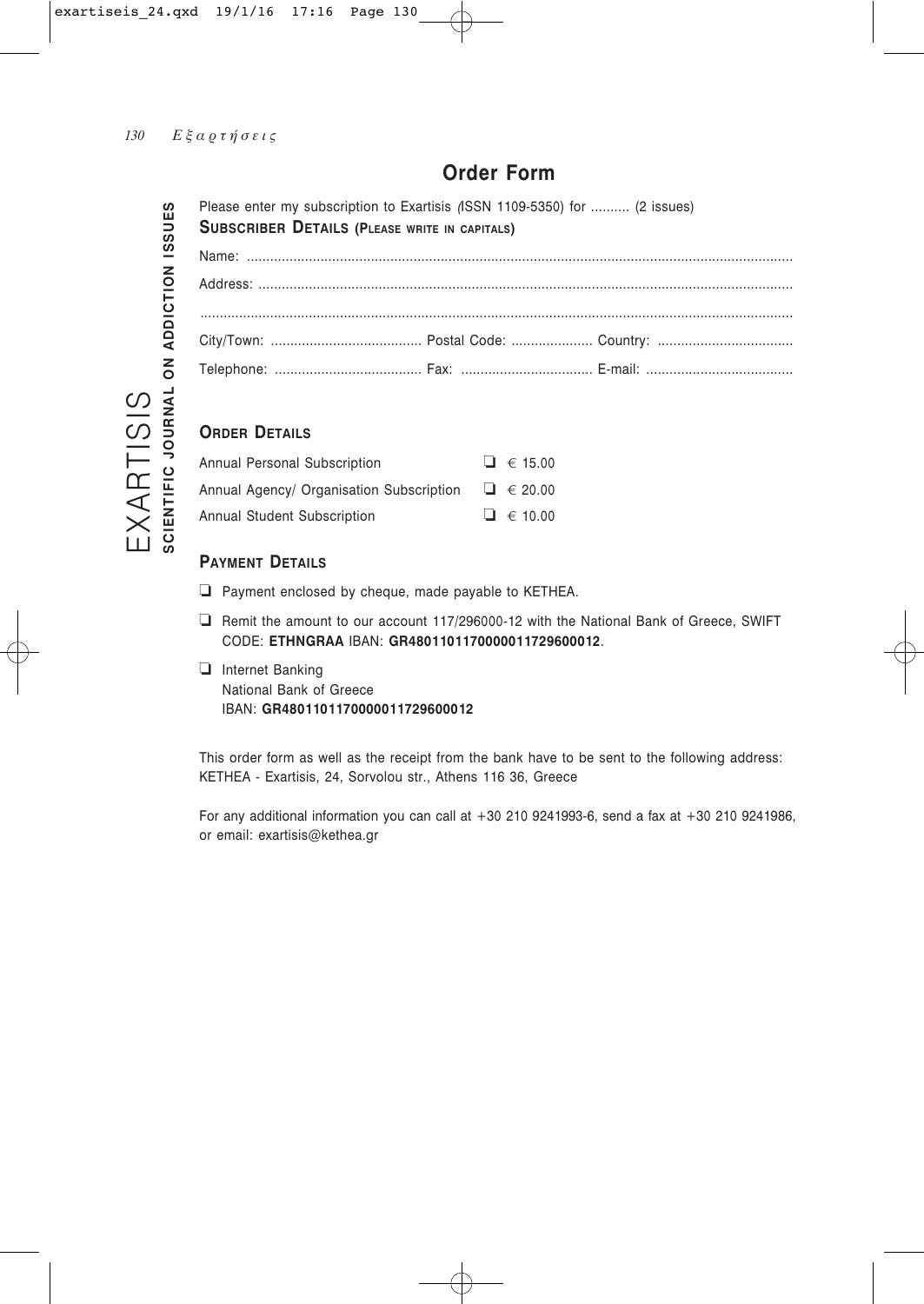$\Big|\text{exartiseis\_24.qxd}$  19/1/16 17:16 Page 131 ₫